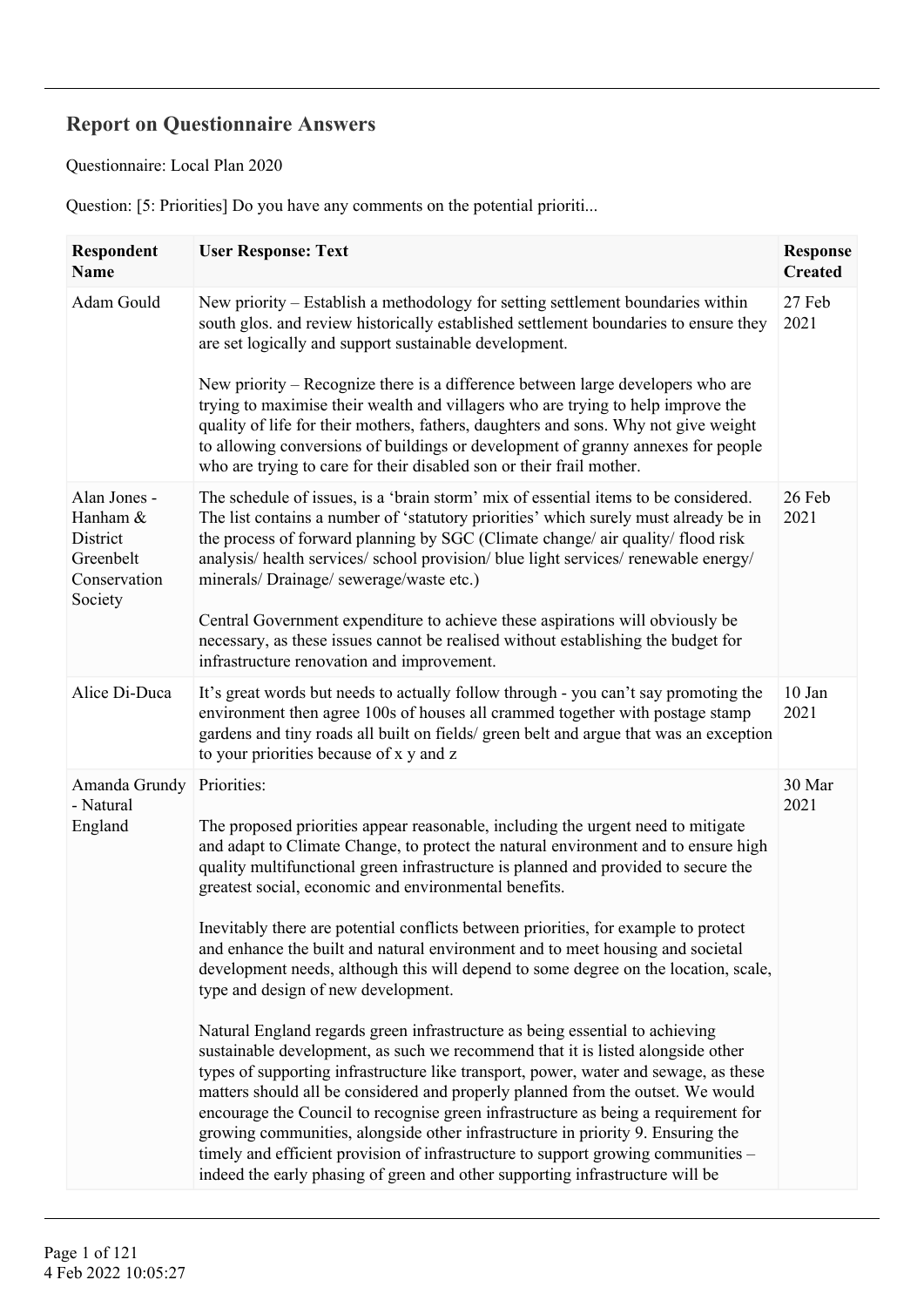| Respondent<br><b>Name</b>                                     | <b>User Response: Text</b>                                                                                                                                                                                                                                                                                                                                                                                                                                                                                                                                                                                                                                                                                                                                                                                                                                                                                                                                                                                                                                                                                                                                                           | <b>Response</b><br><b>Created</b> |
|---------------------------------------------------------------|--------------------------------------------------------------------------------------------------------------------------------------------------------------------------------------------------------------------------------------------------------------------------------------------------------------------------------------------------------------------------------------------------------------------------------------------------------------------------------------------------------------------------------------------------------------------------------------------------------------------------------------------------------------------------------------------------------------------------------------------------------------------------------------------------------------------------------------------------------------------------------------------------------------------------------------------------------------------------------------------------------------------------------------------------------------------------------------------------------------------------------------------------------------------------------------|-----------------------------------|
|                                                               | essential to avoid creating isolated and otherwise unsustainable developments.                                                                                                                                                                                                                                                                                                                                                                                                                                                                                                                                                                                                                                                                                                                                                                                                                                                                                                                                                                                                                                                                                                       |                                   |
| Amy Gould                                                     | New priority – Review all historically established settlement boundaries against a<br>new (and published) methodology to ensure they are set logically and support<br>sustainable development.                                                                                                                                                                                                                                                                                                                                                                                                                                                                                                                                                                                                                                                                                                                                                                                                                                                                                                                                                                                       | 28 Feb<br>2021                    |
| Andrew Rigler                                                 | I fully agree and endorse the response provided by TRAPPD.                                                                                                                                                                                                                                                                                                                                                                                                                                                                                                                                                                                                                                                                                                                                                                                                                                                                                                                                                                                                                                                                                                                           | 31 Jan<br>2021                    |
| <b>Andrew Shore</b>                                           | As per my comments under Issues above                                                                                                                                                                                                                                                                                                                                                                                                                                                                                                                                                                                                                                                                                                                                                                                                                                                                                                                                                                                                                                                                                                                                                | 01 Mar<br>2021                    |
| Angela<br>Chapman                                             | The priority should be to make sure that Thornbury remains as a town with age<br>groups across the board, but with increased infrastructure such as parking, doctors,<br>education but to protect the historical background. The surrounding villages should<br>remain as villages not be joined up with the town. The space in between needs to<br>remain to sustain the wildlife which is now at home and stable, any further<br>disruption will change the balance of the wildlife                                                                                                                                                                                                                                                                                                                                                                                                                                                                                                                                                                                                                                                                                                | 23 Feb<br>2021                    |
| Angela Crabtree                                               | Please see the Trapp'd Response.<br>(Thornbury Residents Against Poorly Planned Development)                                                                                                                                                                                                                                                                                                                                                                                                                                                                                                                                                                                                                                                                                                                                                                                                                                                                                                                                                                                                                                                                                         | 28 Feb<br>2021                    |
| Anne Thomson - No<br><b>Burbank</b><br>Neighbourhood<br>Watch |                                                                                                                                                                                                                                                                                                                                                                                                                                                                                                                                                                                                                                                                                                                                                                                                                                                                                                                                                                                                                                                                                                                                                                                      | 21 Jan<br>2021                    |
|                                                               | Annette Mclaren Priority must be to refurbish existing urban areas and enhance air quality and<br>increase housing development via replacement of existing industrial areas                                                                                                                                                                                                                                                                                                                                                                                                                                                                                                                                                                                                                                                                                                                                                                                                                                                                                                                                                                                                          | 28 Feb<br>2021                    |
| Ann O'Driscoll -<br>North Bristol<br>SusCom Ltd               | We are particularly supportive of the following priorities:<br>Pursue a carbon neutral and resilient future in a changing climate<br>Minimise the need to travel, and where travel is necessary, decarbonise it by<br>prioritising walking, cycling and effective public transport.<br>Development that promotes health and well-being<br>Enable more active lifestyles including play, walking, cycling and sport.<br>Ensure new homes, workplaces and streets provide high quality residential amenity,<br>private space and internal layouts.<br>Creating exceptional places and spaces<br>Respond to key natural, built, historic and landscape assets and local character to<br>create high-quality developments, which add to, or create, a sense of place.<br>New communities should be designed to be walkable and cyclable neighbourhoods.<br>Enable a productive, clean and inclusive economy<br>Ensure a balanced range of safeguarded employment land across South<br>Gloucestershire, so that all communities have access to job opportunities that are<br>accessible by walking, cycling and effective public transport.<br>Achieving sustainable travel and transport | 01 Mar<br>2021                    |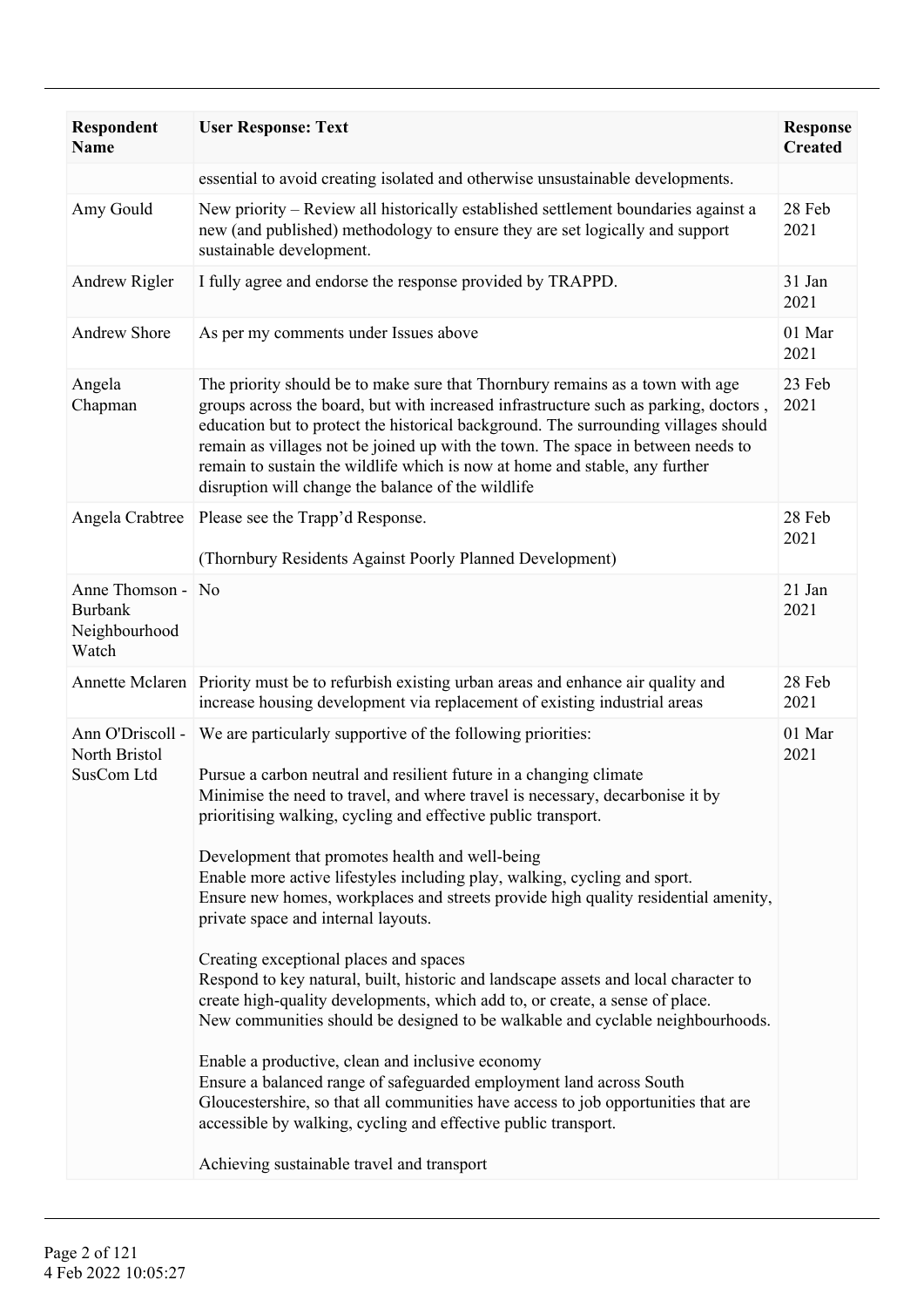| <b>Respondent</b><br><b>Name</b>                                                        | <b>User Response: Text</b>                                                                                                                                                                                                                                                                                                                                                                                                                                                                                                                                                                                             | <b>Response</b><br><b>Created</b> |
|-----------------------------------------------------------------------------------------|------------------------------------------------------------------------------------------------------------------------------------------------------------------------------------------------------------------------------------------------------------------------------------------------------------------------------------------------------------------------------------------------------------------------------------------------------------------------------------------------------------------------------------------------------------------------------------------------------------------------|-----------------------------------|
|                                                                                         | All bullet pointe                                                                                                                                                                                                                                                                                                                                                                                                                                                                                                                                                                                                      |                                   |
|                                                                                         | Ensuring the timely and efficient provision of infrastructure to support growing<br>communities<br>All bullet points                                                                                                                                                                                                                                                                                                                                                                                                                                                                                                   |                                   |
| Ashfield Land                                                                           | Please see enclosed representations.                                                                                                                                                                                                                                                                                                                                                                                                                                                                                                                                                                                   | 31 Mar<br>2021                    |
|                                                                                         | 7.3 Whilst we agree with the priorities set out we feel that SGC should prioritise<br>and streamline these further in the next stage of the Plan process. It should also be<br>recognised that some of the priorities and their objectives are likely to conflict with<br>one another and SGC therefore need to make a decision about which issues are<br>more important than others.                                                                                                                                                                                                                                  |                                   |
|                                                                                         | 7.4 In our view, the priorities should focus on achieving sustainable travel and<br>transport; enabling a productive, clean and inclusive economy in light of<br>COVID-19; and providing the right type and number of new homes for the<br>Authority area in the areas where demand is highest and sustainable patterns of<br>transport can be engendered.                                                                                                                                                                                                                                                             |                                   |
| <b>ATA</b> Estates<br>(Longwell<br>Green) LLP and<br>Sovereign<br>Housing<br>Associaton | It is not clear whether the priorities are intended to have equal importance or are<br>listed in priority order. If it is the latter, then this would suggest a focus on Carbon<br>reductions and the climate emergency over future housing and business needs and<br>should be clearly stated. Ultimately, economic conditions will be a key factor in<br>achieving future prosperity in the area which in term will assist the Council in<br>meeting its other priorities.                                                                                                                                           | 06 Apr<br>2021                    |
|                                                                                         | Principle 5: Planning for urban and rural areas:                                                                                                                                                                                                                                                                                                                                                                                                                                                                                                                                                                       |                                   |
|                                                                                         | Whilst 'Optimising the quality, density and range of uses being developed in urban<br>areas and on Brownfield sites' is in general a sound principle it is not clear what<br>this will mean in practice and how it will affect other principles such as meeting<br>housing and employment needs. This will no doubt be a matter for future stages of<br>the Local Plan review. However, as evidence of the availability of Brownfield land<br>already exists it would have been useful to understand what capacity for growth<br>exists in the urban area. This could have been expressed as a minimum and<br>maximum. |                                   |
|                                                                                         | The fourth bullet of Principle 5 states 'If the Bristol and Bath Green Belt is<br>reviewed, and parts of it are required to meet growth needs, ensure its long-term<br>purpose and function is maintained and its recreational value enhanced.' It is noted<br>that other than building block 1 all options would potentially require Green Belt<br>review.                                                                                                                                                                                                                                                            |                                   |
|                                                                                         | Principle 6: Provide the right type and number of new homes:                                                                                                                                                                                                                                                                                                                                                                                                                                                                                                                                                           |                                   |
|                                                                                         | Bullet point 1: Allocate sites to deliver new homes to meet the need identified in<br>the West of England Spatial Development Strategy is supported but should be<br>amended to reflect the requirement to provide for objectively assessed needs whilst<br>significantly boosting the supply of houses. It is very unlikely that Bristol will be                                                                                                                                                                                                                                                                      |                                   |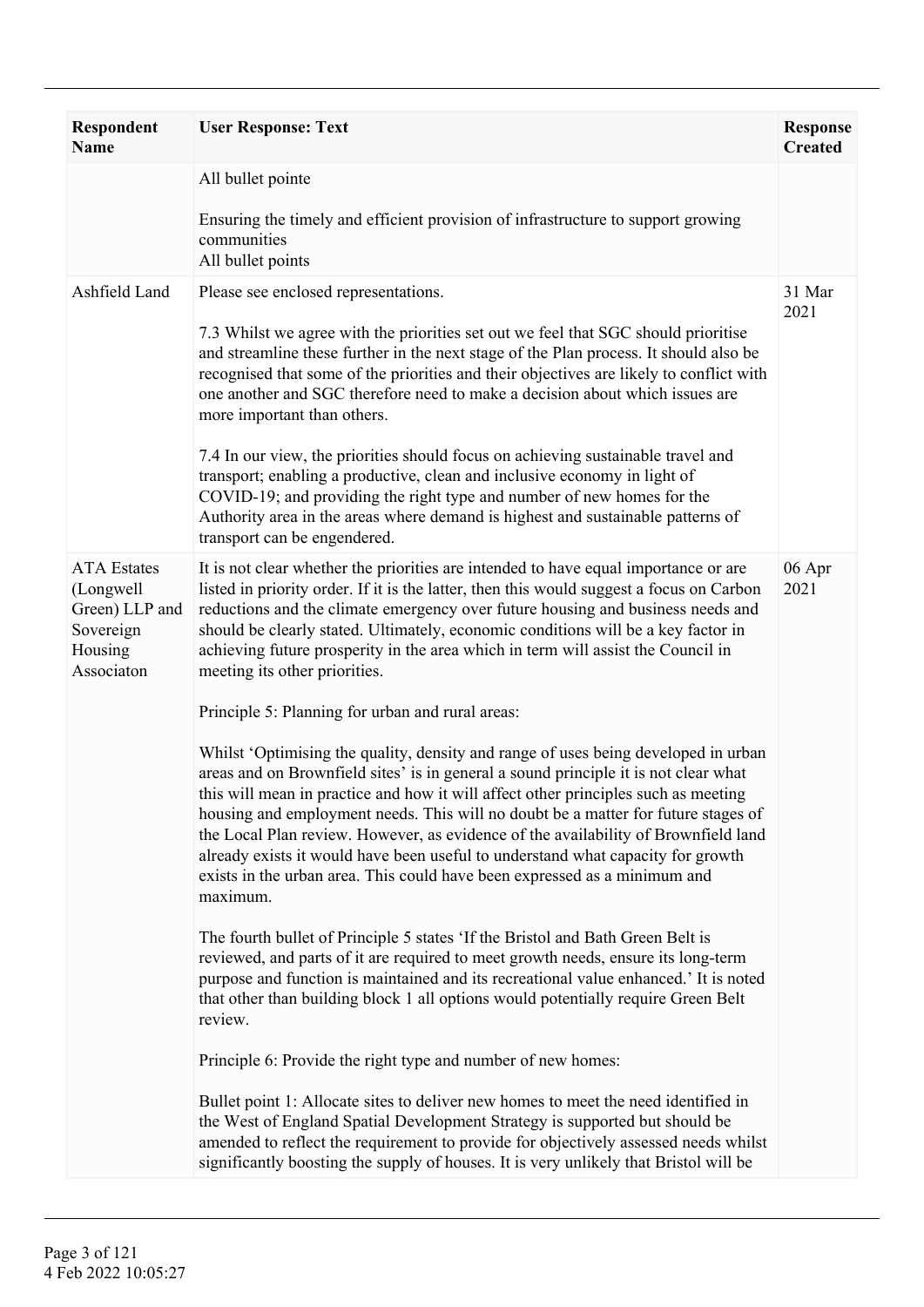| Respondent<br><b>Name</b> | <b>User Response: Text</b>                                                                                                                                                                                                                                                                                                                                                                                                                                                                                                                                                                                                                                                | <b>Response</b><br><b>Created</b> |
|---------------------------|---------------------------------------------------------------------------------------------------------------------------------------------------------------------------------------------------------------------------------------------------------------------------------------------------------------------------------------------------------------------------------------------------------------------------------------------------------------------------------------------------------------------------------------------------------------------------------------------------------------------------------------------------------------------------|-----------------------------------|
|                           | able to meet its full housing requirement and as a result adjoining Authorities such<br>as South Gloucestershire will need to accommodate unmet need as part of the Duty<br>to Co-operate.                                                                                                                                                                                                                                                                                                                                                                                                                                                                                |                                   |
|                           | Bullet point 2 of Principle 6 states 'Provide homes that meet the needs of all our<br>communities including Affordable Homes.' As set out earlier in these<br>representations it is disappointing that the Council has not included some evidence<br>of likely need in South Gloucestershire in the evidence base.                                                                                                                                                                                                                                                                                                                                                        |                                   |
|                           | It is agreed that 'a portfolio of sites, of different sizes, in a range of sustainable<br>locations across South Gloucestershire.' (Bullet Point 3) should be provided as this<br>will help to maintain a sufficient and flexible supply of housing. This will be<br>critical to meet the subsequent stated principle of 'Provide resilience to our 5-Year<br>supply of housing land' (Bullet point 4).                                                                                                                                                                                                                                                                   |                                   |
|                           | The principle of Exploring 'new forms of landownership and delivery models, to<br>deliver a range of housing types' (Bullet point 5) is supported.                                                                                                                                                                                                                                                                                                                                                                                                                                                                                                                        |                                   |
|                           | The West of England Housing Delivery Strategy (reported to the West of England<br>Joint Committee on 29th January) notes that 'In the West of England, LiveWest,<br>Sovereign, Curo and Bromford' have strategic partnerships in place and between<br>them have committed in principle to invest circa £315M in the WofE and to<br>establish a long-term relationship as investment partners.' This type of approach<br>will help achieve the Housing Delivery Strategy stated aim 'to increase and<br>accelerate housing delivery of all tenures and the interventions that can be made at<br>strategic, regional level to maximise the impact of collaborative effort.' |                                   |
|                           | Principle 7: Enable a productive, clean and inclusive economy:                                                                                                                                                                                                                                                                                                                                                                                                                                                                                                                                                                                                            |                                   |
|                           | In relation to Bullet point 4 it is important that the Local Plan review seeks to<br>address the objectively assessed need for employment land and jobs rather than the<br>potential less positive requirement identified by the West of England Spatial<br>Development Strategy.                                                                                                                                                                                                                                                                                                                                                                                         |                                   |
|                           | Principle 8: Achieving sustainable travel and transport:                                                                                                                                                                                                                                                                                                                                                                                                                                                                                                                                                                                                                  |                                   |
|                           | The aim of 'Achieving sustainable travel and transport' is supported as is ensuring<br>that 'New growth should be in close proximity to existing or new key services and<br>facilities, to create walkable and cycleable neighbourhoods.'                                                                                                                                                                                                                                                                                                                                                                                                                                 |                                   |
|                           | Principle 9: Ensuring the timely and efficient provision of infrastructure to support<br>growing communities:                                                                                                                                                                                                                                                                                                                                                                                                                                                                                                                                                             |                                   |
|                           | It is agreed that 'New development through its location, design and contribution<br>should support the long-term success and sustainability of Schools, community<br>infrastructure and open spaces' and that a 'range of landownership and delivery<br>models' should be considered. Strategic development sites will need to play a key<br>role in ensuring that community infrastructure, such as Schools, are delivered in a<br>timely manner to avoid a strain on existing facilities.                                                                                                                                                                               |                                   |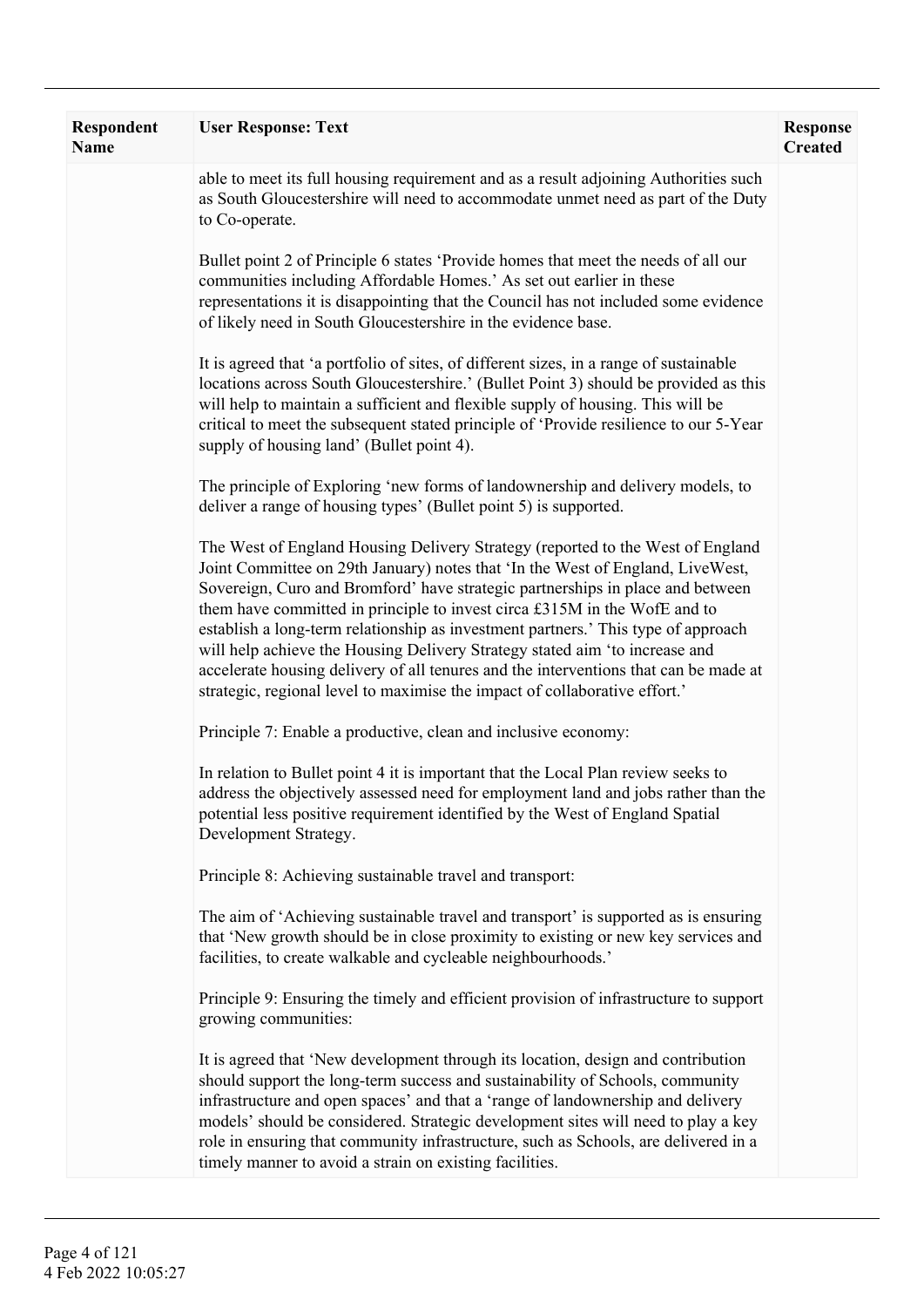| Respondent<br>Name                                                                               | <b>User Response: Text</b>                                                                                                                                                                                                                                                                                                                                                                                                                                                                                                                                                                                                                                                                                                                                                                                                                                                                                                                                                                                                                                                                                                                                                                                                                                                                                                                                                                                                                                                                                                                                                                                                                                                                                                                         | <b>Response</b><br><b>Created</b> |
|--------------------------------------------------------------------------------------------------|----------------------------------------------------------------------------------------------------------------------------------------------------------------------------------------------------------------------------------------------------------------------------------------------------------------------------------------------------------------------------------------------------------------------------------------------------------------------------------------------------------------------------------------------------------------------------------------------------------------------------------------------------------------------------------------------------------------------------------------------------------------------------------------------------------------------------------------------------------------------------------------------------------------------------------------------------------------------------------------------------------------------------------------------------------------------------------------------------------------------------------------------------------------------------------------------------------------------------------------------------------------------------------------------------------------------------------------------------------------------------------------------------------------------------------------------------------------------------------------------------------------------------------------------------------------------------------------------------------------------------------------------------------------------------------------------------------------------------------------------------|-----------------------------------|
| <b>Barratt Homes</b><br>(Bristol) Ltd                                                            | Please see enclosed submission.<br><b>Potential Priorities:</b><br>1.32 This is a helpful section of the Plan and we agree with much that is said. We<br>would suggest that further work is necessary to ensure that a robust housing<br>trajectory is capable of being delivered as soon as possible and over the whole of<br>the Plan period in order to meet the tests of soundness as the Plan progresses.                                                                                                                                                                                                                                                                                                                                                                                                                                                                                                                                                                                                                                                                                                                                                                                                                                                                                                                                                                                                                                                                                                                                                                                                                                                                                                                                     | 14 Apr<br>2021                    |
| <b>Barrie Hesketh</b>                                                                            | Villages should have a minimum 1 hour bus service, which could be linked by a<br>circular service.                                                                                                                                                                                                                                                                                                                                                                                                                                                                                                                                                                                                                                                                                                                                                                                                                                                                                                                                                                                                                                                                                                                                                                                                                                                                                                                                                                                                                                                                                                                                                                                                                                                 | 16 Feb<br>2021                    |
| Barwood<br>Development<br>Securities & The<br>North West<br>Thornbury<br>Landowner<br>Consortium | Potential Priorities:<br>We agree with the range of potential priorities which are set out in the consultation<br>document. A number of these are likely to be addressed through the SDS rather<br>than the new Local Plan; however this is not immediately clear when reading the<br>consultation document.<br>As explained above, there are competing priorities; and Plan-making requires a<br>balance of these priorities to ensure the delivery of sound Local Plan which<br>appropriately addresses the needs of the Plan area (both regional and local).<br>It is the next step, in selecting how these priorities are 'ranked' and 'balanced'<br>which will be critical in ensuring a robust evidence base supporting the new Plan. It<br>was this next step which comprised the most significant failure of the JSP process;<br>notably that there appeared to be different elements prioritised between the<br>different Authorities, and a different priority justifying the selection of each<br>respective SDL. In taking forward the SDS and new Local Plan to the next stage, a<br>consistent approach to the Spatial Strategy and site selection process will be<br>required across the WECA area to ensure a robust and sound SDS and associated<br>new Local Plans.<br>A number of the priorities identified, for example zero Carbon homes and<br>Biodiversity net gain, are being addressed at the national level; and will not require<br>further consideration within the new Local Plan. Given the timelines for the new<br>Local Plan, with adoption expected in late 2023 at the earliest, these national<br>changes will have been introduced and implemented by this time. We comment on<br>these in more detail below. | 12 Apr<br>2021                    |
| <b>BDW</b> South<br>West                                                                         | Priority 1:<br>BDW agree with the priority of pursuing a Carbon neutral and resilient future and<br>the role that new development can play in this but consideration must also be given<br>to the ever improving take up of electric vehicle ownership and home deliveries<br>which place less pressure on private car use and the potential to greatly improve air<br>quality.<br>As announced in November 2020, the UK Government has taken a big step to<br>ending its contribution to Climate Change while boosting jobs in the process, as the<br>Prime Minister, Transport Secretary and Business Secretary announced the end of                                                                                                                                                                                                                                                                                                                                                                                                                                                                                                                                                                                                                                                                                                                                                                                                                                                                                                                                                                                                                                                                                                             | 19 Apr<br>2021                    |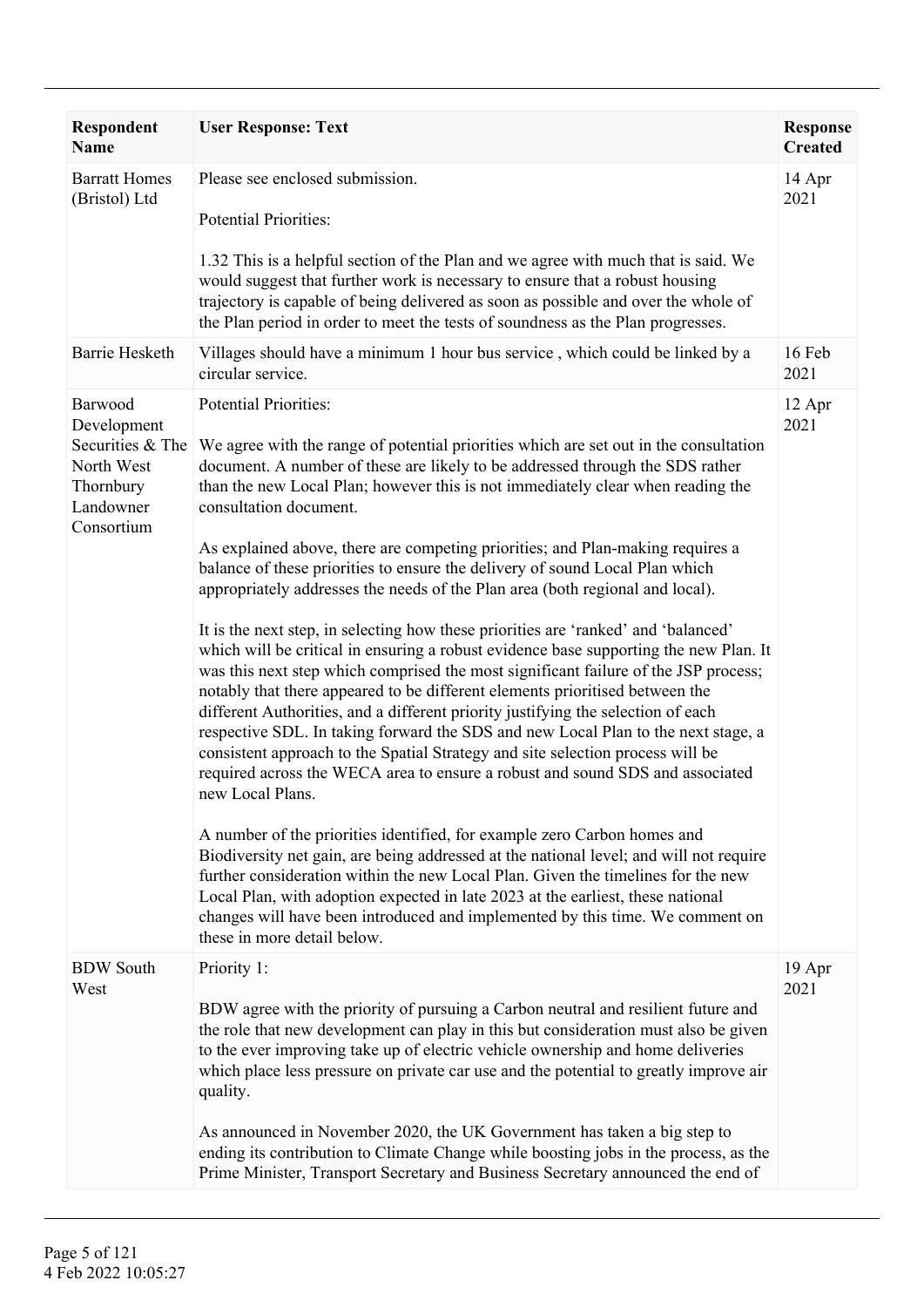| <b>Respondent</b><br><b>Name</b> | <b>User Response: Text</b>                                                                                                                                                                                                                                                                                                                                                                      | <b>Response</b><br><b>Created</b> |
|----------------------------------|-------------------------------------------------------------------------------------------------------------------------------------------------------------------------------------------------------------------------------------------------------------------------------------------------------------------------------------------------------------------------------------------------|-----------------------------------|
|                                  | the sale of new petrol and diesel cars in the UK by 2030.                                                                                                                                                                                                                                                                                                                                       |                                   |
|                                  | Priority 2:                                                                                                                                                                                                                                                                                                                                                                                     |                                   |
|                                  | BDW agree that the environment needs to be protected and enhanced where<br>appropriate but recognition is needed that development can enhance the character<br>and quality of local landscape and improve Biodiversity.                                                                                                                                                                         |                                   |
|                                  | Further, through the preparation of landscape and visual assessments, key<br>landscape areas, views and local features which can make a significant contribution<br>to the character, distinctiveness and quality of an area, can continue to be protected<br>while still allowing development.                                                                                                 |                                   |
|                                  | Appropriately designed development incorporating mitigation and enhancement has<br>the potential to deliver a significant net gain in Biodiversity. It is accordingly<br>considered there are no significant ecology issues that would preclude well<br>designed development of the site.                                                                                                       |                                   |
|                                  | Priority 3:                                                                                                                                                                                                                                                                                                                                                                                     |                                   |
|                                  | BDW welcome the priority of ensuring development promotes health and well-<br>being and recognition should be given to the role that new development in rural<br>communities can play in the ability to encourage more active lifestyles for not only<br>new residents but existing communities.                                                                                                |                                   |
|                                  | Priority 4:                                                                                                                                                                                                                                                                                                                                                                                     |                                   |
|                                  | The principles of creating exceptional places and spaces should be actively<br>encouraged and it is considered that this can be best achieved through the allocation<br>and masterplanning of new strategic sites, such as urban extensions, which offer the<br>flexibility to create exceptional places to complement the existing environment.                                                |                                   |
|                                  | Priority 5:                                                                                                                                                                                                                                                                                                                                                                                     |                                   |
|                                  | BDW strongly support the need for a full review of the Green Belt the result of<br>which would not be to prejudice the function of the Green Belt but release a<br>proportion of land to deliver sustainable development and deliver required growth<br>further to the Eastern Fringe of Bristol.                                                                                               |                                   |
|                                  | Priority 6:                                                                                                                                                                                                                                                                                                                                                                                     |                                   |
|                                  | BDW would agree that sufficient allocations are required in delivering new homes<br>to meet the identified need in the WECA SDS which is yet to be fully established<br>and apportioned between Authorities. It Is further agreed that allocations are<br>required to provide resilience the five-year supply position and that should be<br>maximised as much as possible to provide security. |                                   |
|                                  | Priority 7:                                                                                                                                                                                                                                                                                                                                                                                     |                                   |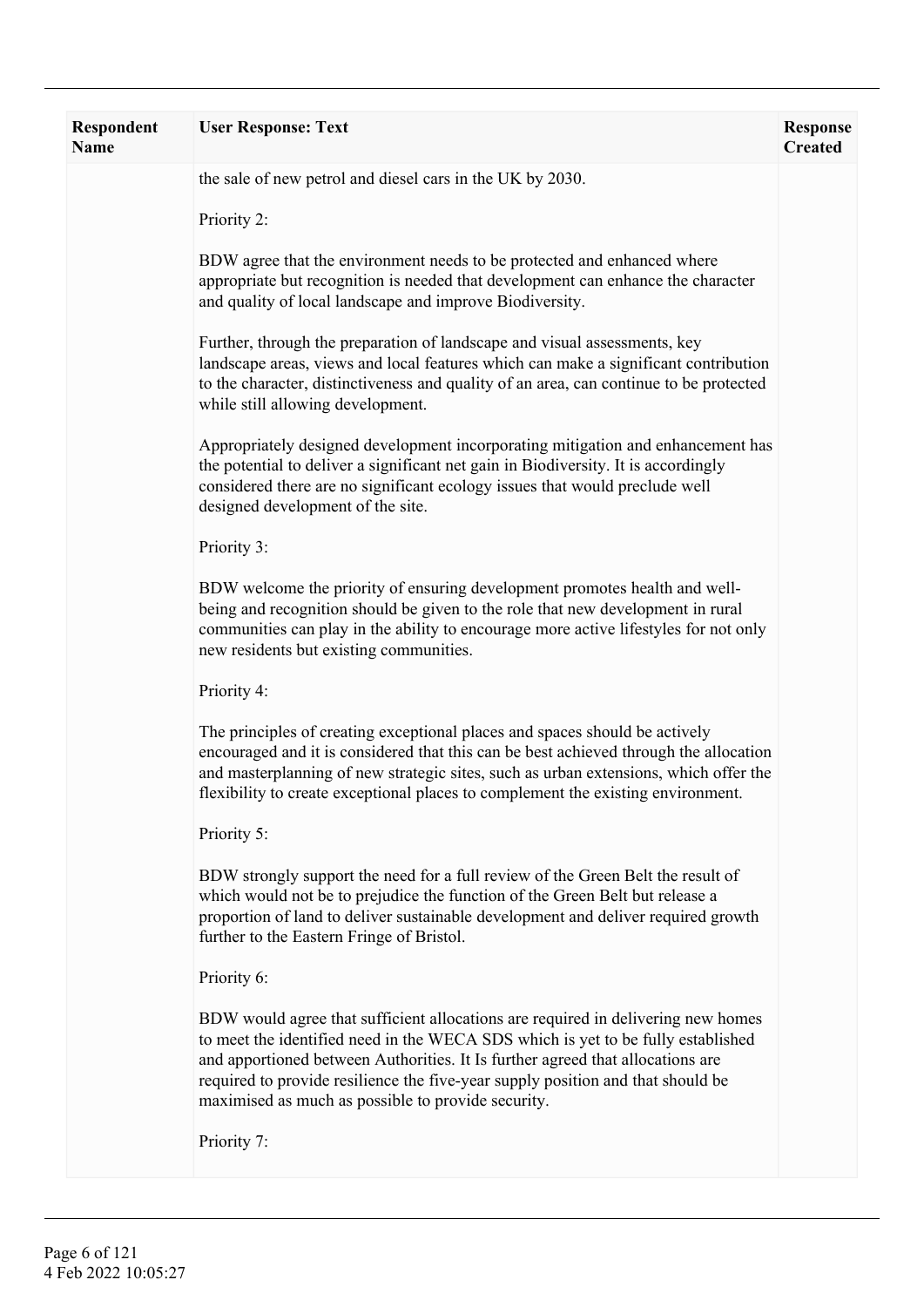| <b>Respondent</b><br><b>Name</b>               | <b>User Response: Text</b>                                                                                                                                                                                                                                                                                                                                                                                                                                                                                                                                                   | <b>Response</b><br><b>Created</b> |
|------------------------------------------------|------------------------------------------------------------------------------------------------------------------------------------------------------------------------------------------------------------------------------------------------------------------------------------------------------------------------------------------------------------------------------------------------------------------------------------------------------------------------------------------------------------------------------------------------------------------------------|-----------------------------------|
|                                                | BDW agree that the Plan needs to consider for employment land and jobs to meet<br>the identified needs of the WECA SDS and would add that in part this need could<br>be met through development of new communities to constitute a mix of residential<br>and employment uses representing genuine sustainable development.                                                                                                                                                                                                                                                   |                                   |
|                                                | Priority 8:                                                                                                                                                                                                                                                                                                                                                                                                                                                                                                                                                                  |                                   |
|                                                | BDW agree that sustainable travel and transport needs to be a key priority and<br>development in the form of urban extensions to existing settlements would offer<br>close ties to the existing development landscape while also promoting sustainable<br>travel behaviour through onsite design.                                                                                                                                                                                                                                                                            |                                   |
|                                                | Priority 9:                                                                                                                                                                                                                                                                                                                                                                                                                                                                                                                                                                  |                                   |
|                                                | BDW agree that the provision of infrastructure to support new communities should<br>be forthcoming in a timely and efficient manner and suggest any new such<br>development to consider this through the appropriate means for example the<br>provision of a new School. Development potential of new major allocations should<br>be assessed in this regard to confirm their acceptability.                                                                                                                                                                                 |                                   |
|                                                | Any development on the site could help to contribute funding towards<br>infrastructure such as new Schools but also major proposed infrastructure<br>improvements in the local area, including potential contributions towards the future<br>completion of the Avon Ring Road, and proposed J18A on the M4.                                                                                                                                                                                                                                                                  |                                   |
| <b>Bloor Homes</b>                             | 2.15 In line with our comments above, it is not clear from the consultation<br>document the relationship between the nLP and the Mayoral SDS. Our<br>understanding was that a number of these priorities will be addressed through the<br>SDS; and as such, we assume they will be revised as the nLP progresses. The<br>Spatial Strategy within the SDS will need to be informed by a consistent evidence<br>base across the three WECA Authorities, and it will be necessary for the evidence<br>bases to align to support the SDS's formation and subsequent Examination. | 01 Apr<br>2021                    |
|                                                | 2.16 There are a number of competing priorities, and it will be necessary for the<br>next stage of nLP to clearly identify how these priorities have been balanced, and<br>how they have informed the emerging Spatial Strategy (at both the SDS and Local<br>Plan level) and associated selection of sites. This needs to be clearly expressed<br>through the Sustainability Appraisal, and wider evidence base.                                                                                                                                                            |                                   |
| <b>Bloor Homes</b><br>and Maximus<br>Strategic | Please see enclosed submission.<br><b>Potential Priorities:</b>                                                                                                                                                                                                                                                                                                                                                                                                                                                                                                              | 29 Mar<br>2021                    |
| Warmley Ltd                                    | 2.11 Again, our client welcomes the accessible format used in articulating the<br>potential priorities.                                                                                                                                                                                                                                                                                                                                                                                                                                                                      |                                   |
|                                                | 2.12 This is very helpful and clear. We agree with much that has been said in this<br>respect and therefore limit our comments to the following:                                                                                                                                                                                                                                                                                                                                                                                                                             |                                   |
|                                                | 2.13 Firstly, in terms of providing the right type and number of new homes, we                                                                                                                                                                                                                                                                                                                                                                                                                                                                                               |                                   |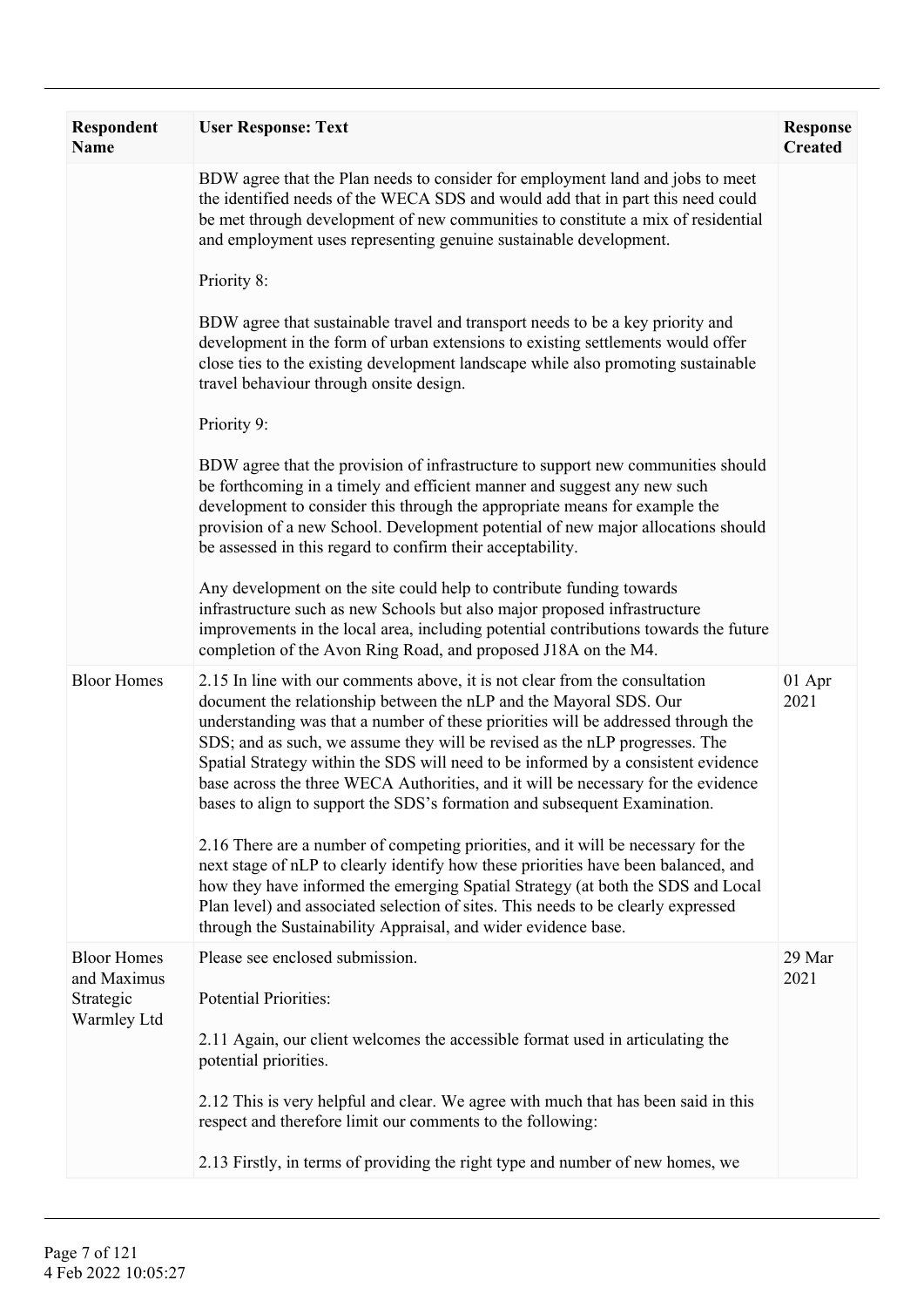| <b>Respondent</b><br><b>Name</b>                                     | <b>User Response: Text</b>                                                                                                                                                                                                                                                                                                                                                                                                                                                                                                                                                                                                                                                                                                                                                                                                                                                                                                                                                                                                                                                                                                                                                                                                                                                                                                                                                                                                           | <b>Response</b><br><b>Created</b> |
|----------------------------------------------------------------------|--------------------------------------------------------------------------------------------------------------------------------------------------------------------------------------------------------------------------------------------------------------------------------------------------------------------------------------------------------------------------------------------------------------------------------------------------------------------------------------------------------------------------------------------------------------------------------------------------------------------------------------------------------------------------------------------------------------------------------------------------------------------------------------------------------------------------------------------------------------------------------------------------------------------------------------------------------------------------------------------------------------------------------------------------------------------------------------------------------------------------------------------------------------------------------------------------------------------------------------------------------------------------------------------------------------------------------------------------------------------------------------------------------------------------------------|-----------------------------------|
|                                                                      | would urge the Council to focus early on ensuring a robust housing trajectory of<br>different sorts of sites backed up by evidence in respect of their specific<br>deliverability over the course of the Plan period. The Local Plan 2020 Phase 1<br>Sustainability Appraisal (SA) recognises that "alongside the need to increase<br>housing provision in the future, there is the need to improve the diversity and<br>affordability of stock being delivered" (Page 31). In this respect there is a much<br>greater chance of delivering a robust five-year supply of housing land and ensuring<br>the Plan led system that the Council and communities wish to see.<br>2.14 Secondly, there could be merit in identifying a clearer link between the<br>importance of looking at the location of new homes and new jobs within the Plan<br>area. In this regard, Warmley is well-placed in close proximity to the Emersons<br>Green Enterprise Area, which is home to the Bristol and Bath Science Park and<br>includes the already highly acclaimed National Composites Centre, providing a<br>focal point for the coming together of science, innovation, technology, creative and<br>digital media.                                                                                                                                                                                                                           |                                   |
| <b>Bloor Homes</b><br>South West Ltd<br>- Land at North<br>West Yate | <b>SECTION 4 - POTENTIAL PRIORITIES:</b><br>Nine potential priorities are identified in this section of the document, broadly<br>speaking we support these aspirations and consider they reflect a suitable range of<br>aspirations for a Local Plan. We have the following comments on this section.<br>Priority 6 seeks to 'Provide the right type and number of new homes.' The criteria<br>for this priority includes compliance with the housing need identified in the<br>emerging West of England Spatial Development Strategy (the 'SDS'). We support<br>this approach as the Local Plan will need to set out the detailed policy and<br>allocations to achieve the growth proposed in the SDS, which is expected to reflect<br>nationally set housing numbers (via the standard methodology) and also account for<br>other relevant local evidence in respect of economic growth, and housing<br>affordability (for example). It is important to ensure the Local Plan is emerging<br>alongside the SDS to avoid delays in delivery of this growth once the quantum has<br>been agreed.                                                                                                                                                                                                                                                                                                                                     | 25 Mar<br>2021                    |
|                                                                      | There is a pressing need to ensure that the genuine OAN for the West of England is<br>met. There has been a delay to the new Local Plan caused by the withdrawal of the<br>JSP, this has had real consequences for the ability of the region to effectively plan<br>for the level of growth needed. It is important that any housing requirement figure<br>expressed in this Plan needs to be based on a 'minimum' or an 'at least' figure. This<br>is needed to ensure that there is sufficient flexibility and resilience in the supply of<br>sites to ensure that the planned level of growth is achieved in the requisite<br>timeframe (i.e. there is not an ongoing 'under-performance' in respect of delivery<br>relative to planned growth). This is in line with the requirements of the NPPF, and<br>PPG, the Council need to ensure it plans positively to ensure housing needs are<br>met. This is of particular importance to South Gloucestershire, an Authority that<br>has failed to deliver sufficient housing to meet their adopted housing land supply<br>requirement for some years. We welcome the indication that 'resilience' will be<br>added to the five year supply (as stated as part of Priority 6), but this aspiration<br>needs to be translated into an actual policy commitment in the Plan. There is a clear<br>District level issue with regards to the level of housing to be planned for in South |                                   |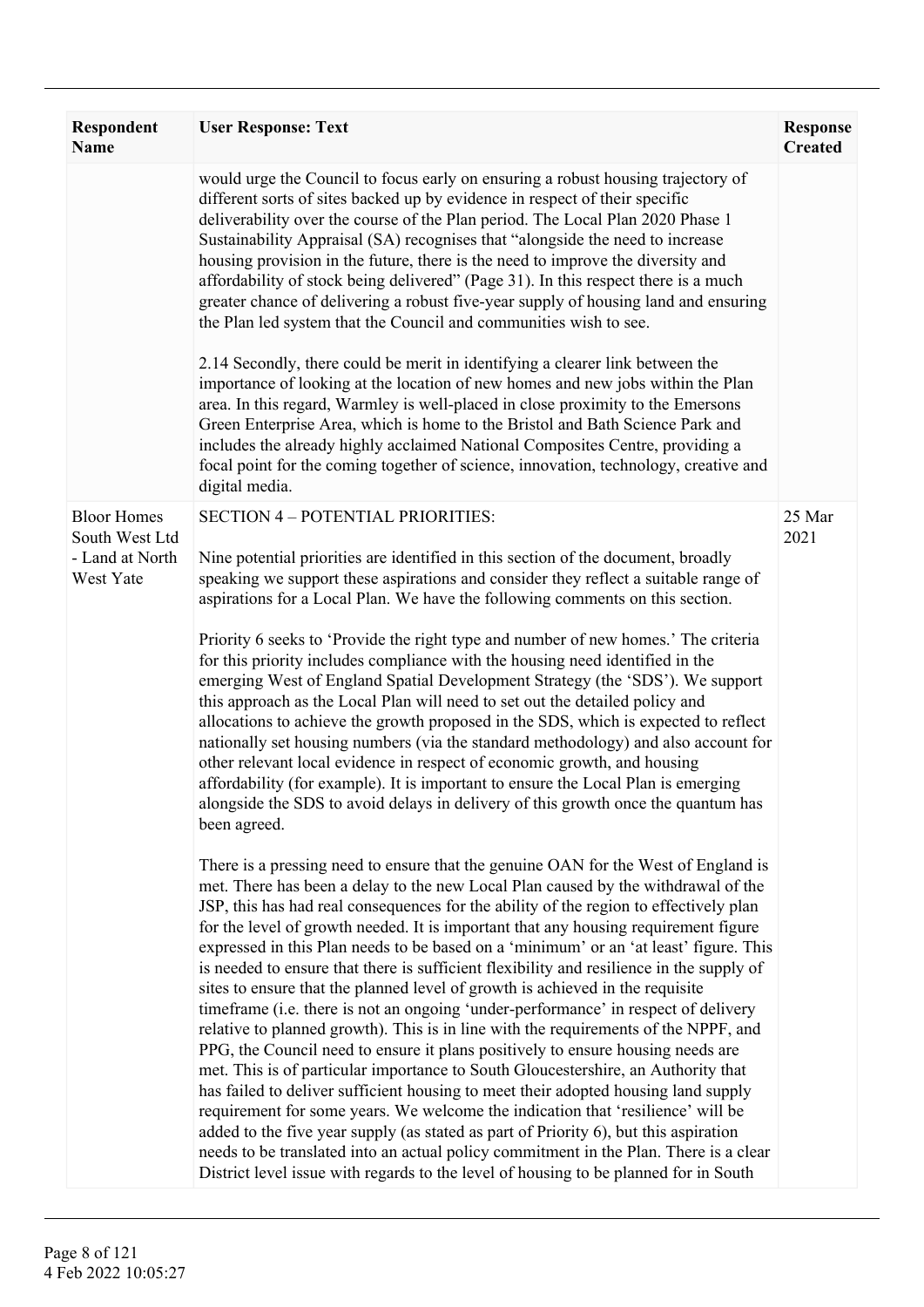| <b>Respondent</b><br><b>Name</b>                                | <b>User Response: Text</b>                                                                                                                                                                                                                                                                                                                                                                                                                                                                                                                                                                                                                                                                                                                                                                                                                                                                                                                                                                                                                                                                                                                                                                                                                                                                                                                                                                                                                                                                                                                                                                                                                                                                                                                                                                                                                                                                                                                                                                                                                                                                                                                                                                        | <b>Response</b><br><b>Created</b> |
|-----------------------------------------------------------------|---------------------------------------------------------------------------------------------------------------------------------------------------------------------------------------------------------------------------------------------------------------------------------------------------------------------------------------------------------------------------------------------------------------------------------------------------------------------------------------------------------------------------------------------------------------------------------------------------------------------------------------------------------------------------------------------------------------------------------------------------------------------------------------------------------------------------------------------------------------------------------------------------------------------------------------------------------------------------------------------------------------------------------------------------------------------------------------------------------------------------------------------------------------------------------------------------------------------------------------------------------------------------------------------------------------------------------------------------------------------------------------------------------------------------------------------------------------------------------------------------------------------------------------------------------------------------------------------------------------------------------------------------------------------------------------------------------------------------------------------------------------------------------------------------------------------------------------------------------------------------------------------------------------------------------------------------------------------------------------------------------------------------------------------------------------------------------------------------------------------------------------------------------------------------------------------------|-----------------------------------|
|                                                                 | Gloucestershire as the Authority is on track to fail to deliver the adopted Core<br>Strategy housing requirement within the Plan period to 2027.<br>Priority 6 also states that land and policies should be provided to facilitate the<br>delivery of small sites, and that provision should be made for self-build and custom<br>housing. Whilst some provision can be made for homes from these sources, it is<br>important to set realistic and fully evidenced policy aspirations for these type of<br>sites. The latest full AMR (2019) published by the Council shows that 83% of<br>actual completions in the last year was on sites of over 10 units, i.e. major<br>development sites. There needs to be recognition that major development sites will<br>continue to play the key role in delivery of the housing requirement in the new<br>Plan. Sufficient major sites need to be allocated, and policy should be worded in a<br>way that facilitates the development rather than become too prescriptive,<br>particularly in light of the failure of the Core Strategy to realise completions on<br>allocated sites as expected. If it is a specific policy aspiration to ensure<br>development on small sites can be facilitated, the Council should also consider<br>policy provision to avoid delays to delivery and ensure actual housing is realised on<br>the major development sites that will ultimately make up the majority of the                                                                                                                                                                                                                                                                                                                                                                                                                                                                                                                                                                                                                                                                                                                                          |                                   |
| <b>Bloor Homes</b><br>South West Ltd<br>- Land at South<br>Farm | Council's supply.<br><b>SECTION 4 - POTENTIAL PRIORITIES:</b><br>Nine potential priorities are identified in this section of the document, broadly<br>speaking we support these aspirations and consider they reflect a suitable range of<br>aspirations for a Local Plan. We have the following comments on this section.<br>Priority 6 seeks to 'Provide the right type and number of new homes.' The criteria<br>for this priority includes compliance with the housing need identified in the<br>emerging West of England Spatial Development Strategy (the 'SDS'). We support<br>this approach as the Local Plan will need to set out the detailed policy and<br>allocations to achieve the growth proposed in the SDS, which is expected to reflect<br>nationally set housing numbers (via the standard methodology) and also account for<br>other relevant local evidence in respect of economic growth, and housing<br>affordability (for example). It is important to ensure the Local Plan is emerging<br>alongside the SDS to avoid delays in delivery of this growth once the quantum has<br>been agreed.<br>There is a pressing need to ensure that the genuine OAN for the West of England is<br>met. There has been a delay to the new Local Plan caused by the withdrawal of the<br>JSP, this has had real consequences for the ability of the region to effectively plan<br>for the level of growth needed. It is important that any housing requirement figure<br>expressed in this Plan needs to be based on a 'minimum' or an 'at least' figure. This<br>is needed to ensure that there is sufficient flexibility and resilience in the supply of<br>sites to ensure that the planned level of growth is achieved in the requisite<br>timeframe (i.e. there is not an ongoing 'under-performance' in respect of delivery<br>relative to planned growth). This is in line with the requirements of the NPPF, and<br>PPG, the Council need to ensure it plans positively to ensure housing needs are<br>met. This is of particular importance to South Gloucestershire, an Authority that<br>has failed to deliver sufficient housing to meet their adopted housing land supply | 26 Mar<br>2021                    |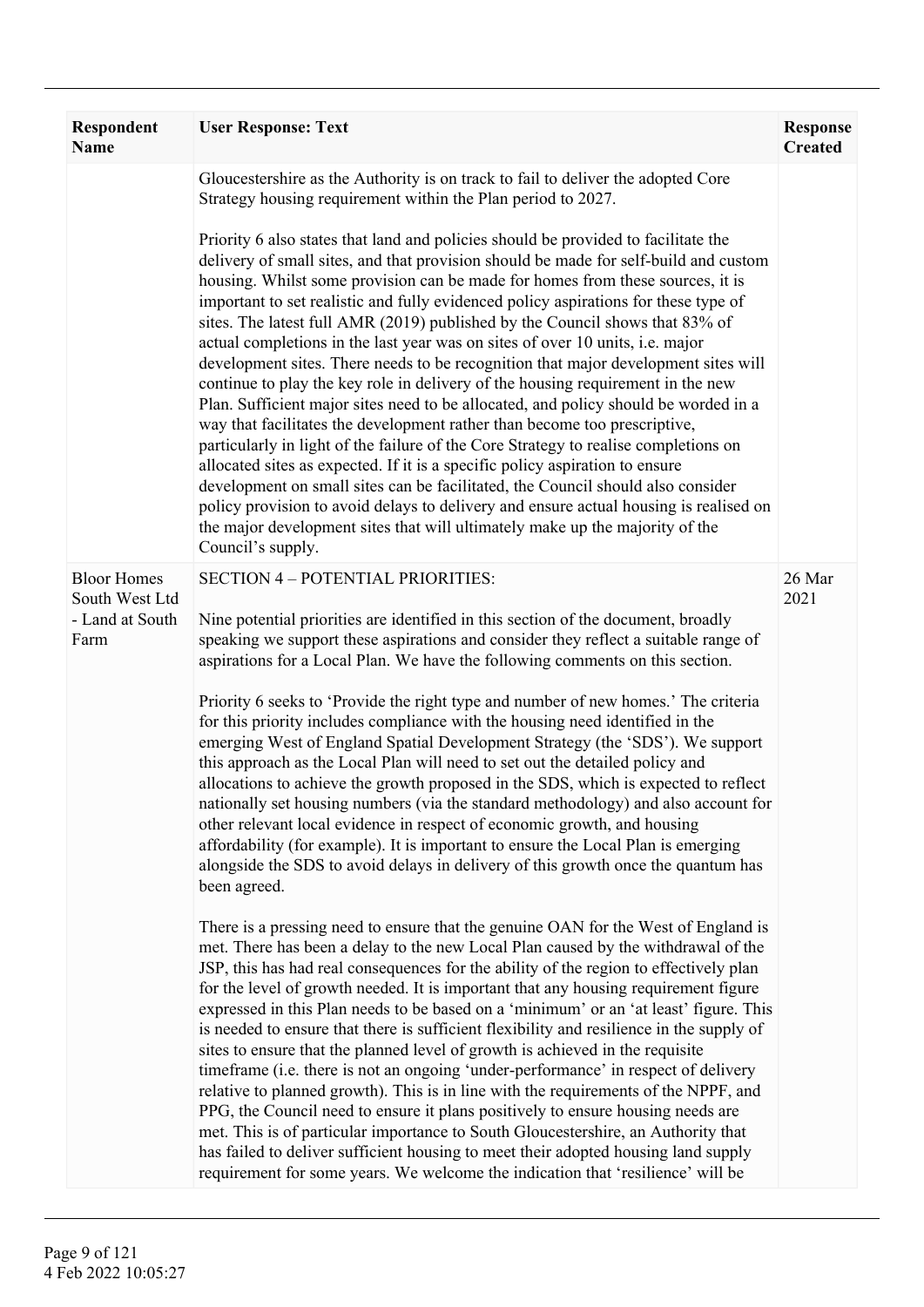| Respondent<br><b>Name</b>                                        | <b>User Response: Text</b>                                                                                                                                                                                                                                                                                                                                                                                                                                                                                                                                                                                                                                                                                                                                                                                                                                                                                                                                                                                                                                                                                                                                                                                                                                                                                                                                                                                                                                                                                                                                                                                                                                                                                                                                                                                                                                                                                                                                                                        | <b>Response</b><br><b>Created</b> |
|------------------------------------------------------------------|---------------------------------------------------------------------------------------------------------------------------------------------------------------------------------------------------------------------------------------------------------------------------------------------------------------------------------------------------------------------------------------------------------------------------------------------------------------------------------------------------------------------------------------------------------------------------------------------------------------------------------------------------------------------------------------------------------------------------------------------------------------------------------------------------------------------------------------------------------------------------------------------------------------------------------------------------------------------------------------------------------------------------------------------------------------------------------------------------------------------------------------------------------------------------------------------------------------------------------------------------------------------------------------------------------------------------------------------------------------------------------------------------------------------------------------------------------------------------------------------------------------------------------------------------------------------------------------------------------------------------------------------------------------------------------------------------------------------------------------------------------------------------------------------------------------------------------------------------------------------------------------------------------------------------------------------------------------------------------------------------|-----------------------------------|
|                                                                  | added to the five year supply (as stated as part of Priority 6), but this aspiration<br>needs to be translated into an actual policy commitment in the Plan. There is a clear<br>District level issue with regards to the level of housing to be planned for in South<br>Gloucestershire as the Authority is on track to fail to deliver the adopted Core<br>Strategy housing requirement within the Plan period to 2027.<br>Priority 6 also states that land and policies should be provided to facilitate the<br>delivery of small sites, and that provision should be made for self-build and custom<br>housing. Whilst some provision can be made for homes from these sources, it is<br>important to set realistic and fully evidenced policy aspirations for these type of<br>sites. The latest full AMR (2019) published by the Council shows that 83% of<br>actual completions in the last year was on sites of over 10 units, i.e. major<br>development sites. There needs to be recognition that major development sites will<br>continue to play the key role in delivery of the housing requirement in the new<br>Plan. Sufficient major sites need to be allocated, and policy should be worded in a<br>way that facilitates the development rather than become too prescriptive,<br>particularly in light of the failure of the Core Strategy to realise completions on<br>allocated sites as expected. If it is a specific policy aspiration to ensure<br>development on small sites can be facilitated, the Council should also consider<br>policy provision to avoid delays to delivery and ensure actual housing is realised on<br>the major development sites that will ultimately make up the majority of the<br>Council's supply.                                                                                                                                                                                                                                            |                                   |
| <b>Bloor Homes</b><br>South West Ltd<br>- Land at<br>Wotton Road | <b>SECTION 4 - POTENTIAL PRIORITIES:</b><br>Nine potential priorities are identified in this section of the document, broadly<br>speaking we support these aspirations and consider they reflect a suitable range of<br>aspirations for a Local Plan. We have the following comments on this section.<br>Priority 6 seeks to 'Provide the right type and number of new homes.' The criteria<br>for this priority includes compliance with the housing need identified in the<br>emerging West of England Spatial Development Strategy (the 'SDS'). We support<br>this approach as the Local Plan will need to set out the detailed policy and<br>allocations to achieve the growth proposed in the SDS, which is expected to reflect<br>nationally set housing numbers (via the standard methodology) and also account for<br>other relevant local evidence in respect of economic growth, and housing<br>affordability (for example). It is important to ensure the Local Plan is emerging<br>alongside the SDS to avoid delays in delivery of this growth once the quantum has<br>been agreed.<br>There is a pressing need to ensure that the genuine OAN for the West of England is<br>met. There has been a delay to the new Local Plan caused by the withdrawal of the<br>JSP, this has had real consequences for the ability of the region to effectively plan<br>for the level of growth needed. It is important that any housing requirement figure<br>expressed in this Plan needs to be based on a 'minimum' or an 'at least' figure. This<br>is needed to ensure that there is sufficient flexibility and resilience in the supply of<br>sites to ensure that the planned level of growth is achieved in the requisite<br>timeframe (i.e. there is not an ongoing 'under-performance' in respect of delivery<br>relative to planned growth). This is in line with the requirements of the NPPF, and<br>PPG, the Council need to ensure it plans positively to ensure housing needs are | 20 Apr<br>2021                    |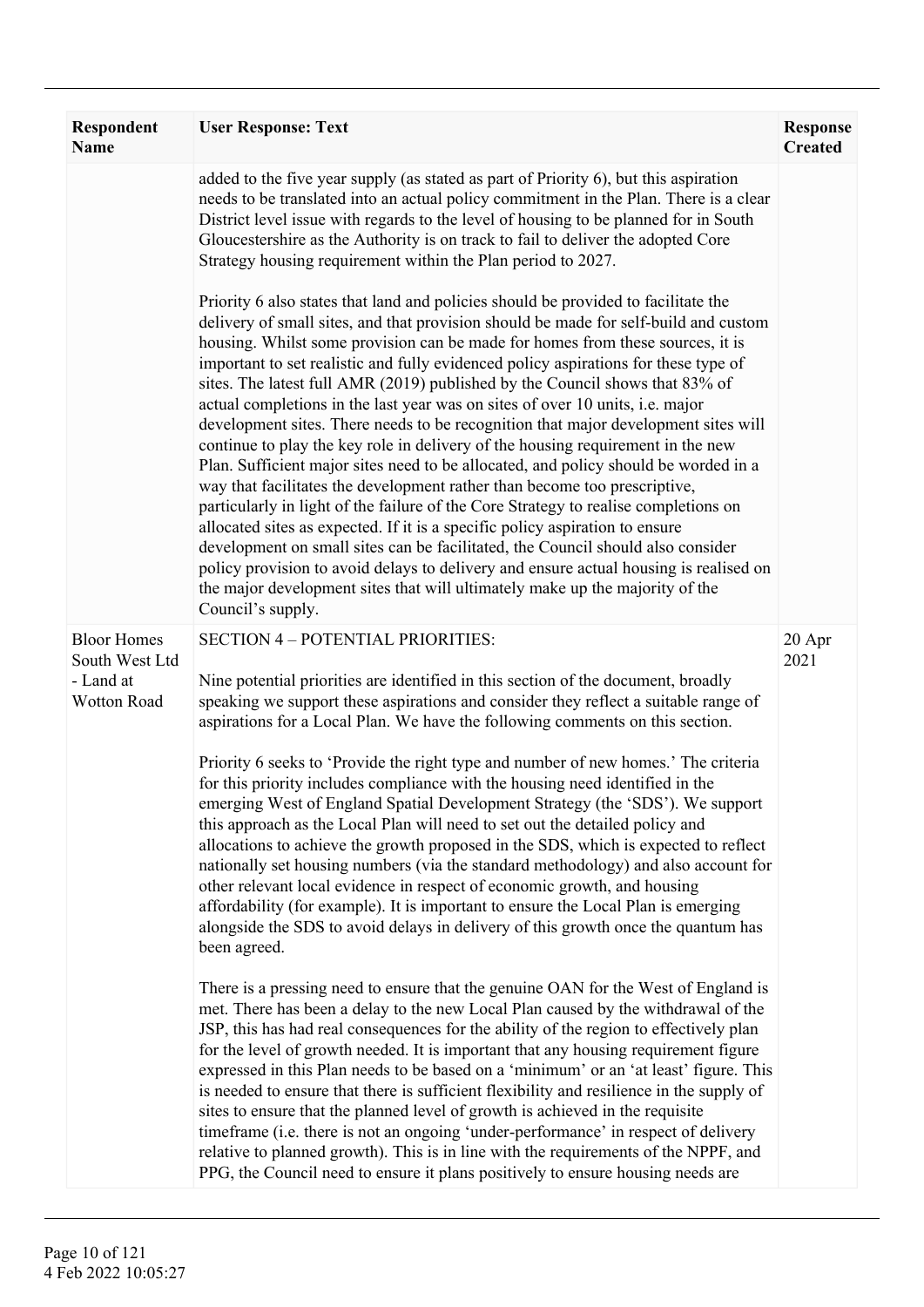| <b>Respondent</b><br>Name | <b>User Response: Text</b>                                                                                                                                                                                                                                                                                                                                                                                                                                                                                                                                                                                                                                                                                                                                                                                                                                                                                                                                                                                                                                                                                                                                                                                                                                                                                                                                                                                                                                                                                                                                                                                                                                                                                                                                                                                                                                                                                                                                                                                                  | <b>Response</b><br><b>Created</b> |
|---------------------------|-----------------------------------------------------------------------------------------------------------------------------------------------------------------------------------------------------------------------------------------------------------------------------------------------------------------------------------------------------------------------------------------------------------------------------------------------------------------------------------------------------------------------------------------------------------------------------------------------------------------------------------------------------------------------------------------------------------------------------------------------------------------------------------------------------------------------------------------------------------------------------------------------------------------------------------------------------------------------------------------------------------------------------------------------------------------------------------------------------------------------------------------------------------------------------------------------------------------------------------------------------------------------------------------------------------------------------------------------------------------------------------------------------------------------------------------------------------------------------------------------------------------------------------------------------------------------------------------------------------------------------------------------------------------------------------------------------------------------------------------------------------------------------------------------------------------------------------------------------------------------------------------------------------------------------------------------------------------------------------------------------------------------------|-----------------------------------|
|                           | met. This is of particular importance to South Gloucestershire, an Authority that<br>has failed to deliver sufficient housing to meet their adopted housing land supply<br>requirement for some years. We welcome the indication that 'resilience' will be<br>added to the five year supply (as stated as part of Priority 6), but this aspiration<br>needs to be translated into an actual policy commitment in the Plan. There is a clear<br>District level issue with regards to the level of housing to be planned for in South<br>Gloucestershire as the Authority is on track to fail to deliver the adopted Core<br>Strategy housing requirement within the Plan period to 2027.<br>Priority 6 also states that land and policies should be provided to facilitate the<br>delivery of small sites, and that provision should be made for self-build and custom<br>housing. Whilst some provision can be made for homes from these sources, it is<br>important to set realistic and fully evidenced policy aspirations for these type of<br>sites. The latest full AMR (2019) published by the Council shows that 83% of<br>actual completions in the last year was on sites of over 10 units, <i>i.e.</i> major<br>development sites. There needs to be recognition that major development sites will<br>continue to play the key role in delivery of the housing requirement in the new<br>Plan. Sufficient major sites need to be allocated, and policy should be worded in a<br>way that facilitates the development rather than become too prescriptive,<br>particularly in light of the failure of the Core Strategy to realise completions on<br>allocated sites as expected. If it is a specific policy aspiration to ensure<br>development on small sites can be facilitated, the Council should also consider<br>policy provision to avoid delays to delivery and ensure actual housing is realised on<br>the major development sites that will ultimately make up the majority of the<br>Council's supply. |                                   |
| Brian Hackland            | Priority 1: Pursue a Carbon Neutral and Resilient Future in a Changing Climate<br>There needs to be more thought (and perhaps a separate, whole-authority strategy)<br>on the programme needed to realise this priority.<br>Priority 2: Protect and Enhance Our Environment<br>Again the comments on the 'Issues' (above) apply. South Gloucestershire should<br>embrace the concept and reality of a biodiversity-emergency, in parallel and related<br>to the climate emergency, and its approach to remedying this should show a similar<br>urgency and commitment.<br>Priority 3: Development that Promotes Health and Well-Being<br>This priority should make explicit the implications for development of the third<br>(health) emergency and address the lessons on the importance of localism,<br>community, green space access and mental wellbeing that have emerged from the<br>Covid-19 pandemic.<br>Priority 4: Creating Exceptional Places and Spaces<br>New 'places and spaces' are not created in a vacuum. They are created for (as yet<br>unidentified) people who will use and live in them. And they are created in places<br>and spaces that already have people using and living in them. So 'Creating<br>Exceptional Places and Spaces' begs the questions of "for whom", and "at the<br>expense of whom", and in whose judgement they are exceptional. The creative<br>process, without engagement with current and potential users, runs the risk of<br>becoming sterile and alienated from lived experience (see proposed Priority 10                                                                                                                                                                                                                                                                                                                                                                                                                                                             | 26 Feb<br>2021                    |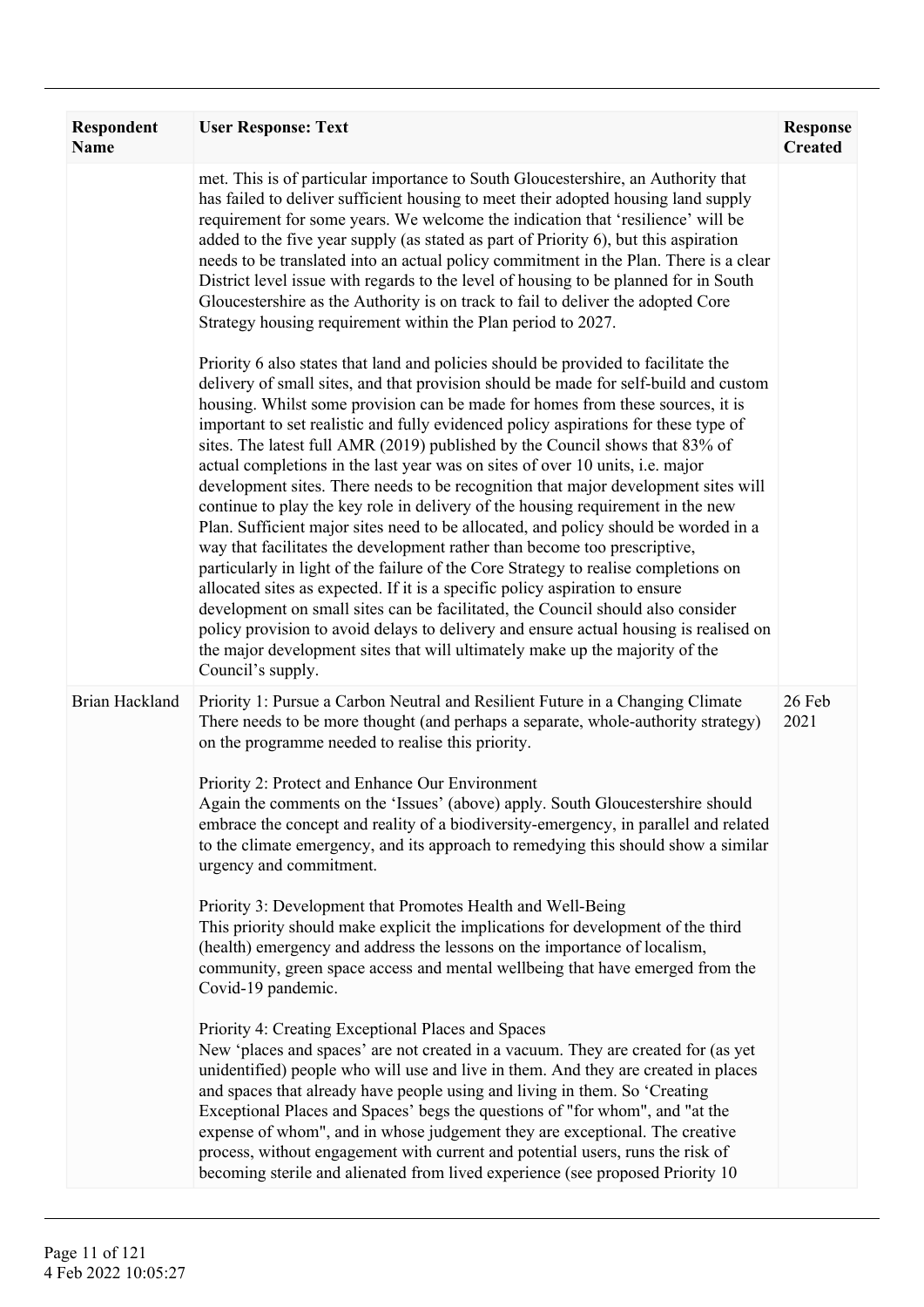| <b>Respondent</b><br>Name | <b>User Response: Text</b>                                                                                                                                                                                                                                                                                                                                                                                                                                                                                                                                                                                                                                                                                                                                                                                                                                                                                                                                                                                                                                                                                                                                                                                                                                                                                                                                                                                             | <b>Response</b><br><b>Created</b> |
|---------------------------|------------------------------------------------------------------------------------------------------------------------------------------------------------------------------------------------------------------------------------------------------------------------------------------------------------------------------------------------------------------------------------------------------------------------------------------------------------------------------------------------------------------------------------------------------------------------------------------------------------------------------------------------------------------------------------------------------------------------------------------------------------------------------------------------------------------------------------------------------------------------------------------------------------------------------------------------------------------------------------------------------------------------------------------------------------------------------------------------------------------------------------------------------------------------------------------------------------------------------------------------------------------------------------------------------------------------------------------------------------------------------------------------------------------------|-----------------------------------|
|                           | below).                                                                                                                                                                                                                                                                                                                                                                                                                                                                                                                                                                                                                                                                                                                                                                                                                                                                                                                                                                                                                                                                                                                                                                                                                                                                                                                                                                                                                |                                   |
|                           | For the new places and spaces to be genuinely exceptional they need to be<br>developed through engagement with, and in sympathy with local people, heritage<br>and history, and natural and built environments. The mechanisms for this need to be<br>set out and mandated through the local plan.                                                                                                                                                                                                                                                                                                                                                                                                                                                                                                                                                                                                                                                                                                                                                                                                                                                                                                                                                                                                                                                                                                                     |                                   |
|                           | Priority 5: Planning for Urban and Rural Areas<br>The 'Urban Lifestyles' approach needs to include ensuring access for all urban<br>dwellers to rural areas and the benefits these offer. Similarly, rural dwellers rely on<br>ready access to the facilities and leisure opportunities offered by urban areas. Each<br>needs to be crafted for both those who live there, and those who visit there.<br>Although the existing Green Belt is not set in stone, any review should take into<br>account both its formal role as Green Belt and its importance to rural and urban<br>dwellers as green, natural, biodiverse and carbon-capturing space.                                                                                                                                                                                                                                                                                                                                                                                                                                                                                                                                                                                                                                                                                                                                                                   |                                   |
|                           | Priorities 8 and 9: Achieving Sustainable Travel and Transport; Ensuring the<br>Timely and Efficient Provision of Infrastructure to Support Growing Communities<br>While these potential priorities are important, they will be dependent on decisions<br>on strategic transport infrastructure and priorities. This consultation document<br>rightly leaves in abeyance, at this stage, questions that will be answered by the<br>pending West of England Spatial Development Strategy (e.g., on new homes and<br>jobs provision). However, it is curiously silent on the equivalent West of England<br>Joint Local Transport Plan which sets out very clearly the strategic transport<br>context within which the Local Plan 2020 will operate. This is fundamental to the<br>local plan's transport aspirations and potential for delivery. For example: the JLTP<br>makes it clear that for its duration the dominant mode of transport will remain<br>private motor vehicles. The local plan proposals fail effectively to address this and<br>explain how it fits with the transport aims and approach, including local transport<br>infrastructure. To give another example, it fails to reflect the commitment in the<br>JLTP to a new Junction 18A on the M4 and its implications for growth, travel and<br>development in the Yate/Chipping Sodbury area and the surrounding settlements<br>and countryside. |                                   |
|                           | Proposed New Priority 10: Achieving Equity in Development: The Principle of<br>Reciprocation and Equivalence Through 'Net Amenity Gain'<br>There is a gap in the potential priorities list that should be filled by inclusion of a<br>tenth priority – "Achieving equity in development for communities through net<br>amenity gain". This is touched on under issues 17 and 18, 23 and 24, 25 and 26,<br>45,46 and 47, and under Priority 4 above.                                                                                                                                                                                                                                                                                                                                                                                                                                                                                                                                                                                                                                                                                                                                                                                                                                                                                                                                                                    |                                   |
|                           | The purpose of Priority 10 would be to address the imbalance at the heart of<br>development planning in the distribution of the downsides and upsides of<br>development between existing and new communities. Particularly with green field<br>development, the bulk of the disbenefits accrue to the 'host' communities, while the<br>equivalent benefits are enjoyed by new communities, developers, the land owner<br>and, to an extent, the planning authority. There are also, of course, wider societal<br>benefits of development (and potential disbenefits) that are shared by all, but in an<br>attenuated form. By addressing this disequilibrium the new principle would reduce                                                                                                                                                                                                                                                                                                                                                                                                                                                                                                                                                                                                                                                                                                                            |                                   |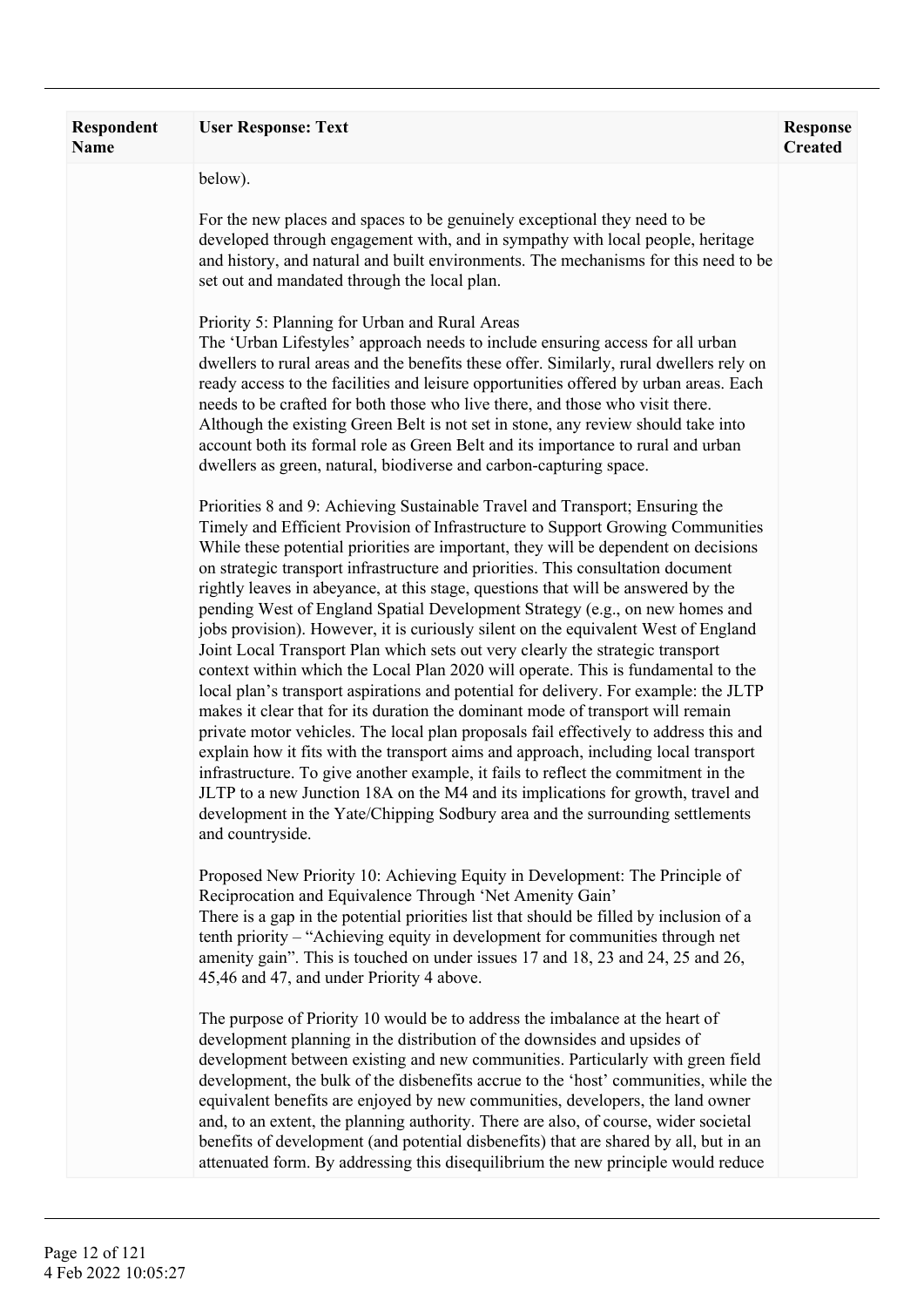| Respondent<br>Name | <b>User Response: Text</b>                                                                                                                                                                                                                                                                                                                                                                                                                                                                                                                                                                                                                                                                                                                                                                                                                                                                                                                                                                                                                                                                                                                                                                                                                                                                                                                                                                                                                                                                                                         | <b>Response</b><br><b>Created</b> |
|--------------------|------------------------------------------------------------------------------------------------------------------------------------------------------------------------------------------------------------------------------------------------------------------------------------------------------------------------------------------------------------------------------------------------------------------------------------------------------------------------------------------------------------------------------------------------------------------------------------------------------------------------------------------------------------------------------------------------------------------------------------------------------------------------------------------------------------------------------------------------------------------------------------------------------------------------------------------------------------------------------------------------------------------------------------------------------------------------------------------------------------------------------------------------------------------------------------------------------------------------------------------------------------------------------------------------------------------------------------------------------------------------------------------------------------------------------------------------------------------------------------------------------------------------------------|-----------------------------------|
|                    | the opposition and alienation of local 'host' communities to important<br>development, strengthen the role of local elected members and the standing of the<br>local planning authority, speed up the development control process, improve the<br>quality and fit of new development, and increase amenity for society as a whole: a<br>win/win.                                                                                                                                                                                                                                                                                                                                                                                                                                                                                                                                                                                                                                                                                                                                                                                                                                                                                                                                                                                                                                                                                                                                                                                   |                                   |
|                    | Green field development does not take place in a vacuum. Although land may be<br>owned by individuals (who may sell it for large amounts of money to developers),<br>many of the benefits of that land, pre development, are enjoyed and valued by the<br>wider local community. This may be directly through the enjoyment of views, the<br>beauty, the use of public footpaths, its fauna and flora, fresh air, light; through<br>emotional connection and identity, its built elements (walls, buildings etc),<br>knowledge of and valuing of its history and connection to the wider locality, or<br>even direct benefits from its current use (buying the hay, the cabbages or the<br>sausages produced from the land). While landowners may be aware of the value of<br>the site to the local community (but powerfully incentivised by its development<br>value to sell nonetheless), developers are often not local, unaware of this, and hence<br>taken by surprise when they encounter strong local antipathy. Local elected<br>representatives may be very aware, but their number will be small amongst the total<br>of Members in a local authority, and their voices, even if heard, may not persuade.<br>The result is that most green field development is experienced by local<br>communities as an unwarranted and profit driven assault on land they cherish and<br>whose benefits they have enjoyed here-to-fore. Is it surprising that such<br>development is so often opposed with vehemence and bitterness? |                                   |
|                    | These inequities in the amenity enjoyed from greenfield development (and the<br>perceived violation and destruction of locally valued assets, the over-riding of local<br>views, and the opposition to development that flows from this) generate extra costs<br>for developers through delays and complications, and increase the demands on<br>over-stretched local planning authorities. More worrying for society at large, they<br>result in resentment, alienation from the political process, distrust of public<br>authorities, and damage to community cohesion and buy-in. They leave local<br>communities feeling a loss of local identity, more vulnerable, disempowered and<br>side-lined. By the nature of green field sites, these negatives are felt<br>disproportionately by rural communities. The perceived inability of local elected<br>Members to influence outcomes and protect cherished assets undermines their<br>authority and their ability effectively to represent their constituents.                                                                                                                                                                                                                                                                                                                                                                                                                                                                                                               |                                   |
|                    | Current development practice runs counter to what is seen as normal in other<br>commercial fields. By failing to take account of the stakes local people have in<br>greenfield sites, the planning system has been unable to reflect them in<br>compensation arrangements. In most other transactions, the transfer of an asset<br>from one person to another (or its destruction by another) includes compensation (a<br>payment) and, usually, consent.                                                                                                                                                                                                                                                                                                                                                                                                                                                                                                                                                                                                                                                                                                                                                                                                                                                                                                                                                                                                                                                                          |                                   |
|                    | The concept of 'net amenity gain' addresses this. It recognises the inequity of<br>current planning policy and practice and would provide for compensation for lost<br>amenity. The involvement of local communities (and their elected representatives)<br>with developers in determining the form and extent of amenity loss and                                                                                                                                                                                                                                                                                                                                                                                                                                                                                                                                                                                                                                                                                                                                                                                                                                                                                                                                                                                                                                                                                                                                                                                                 |                                   |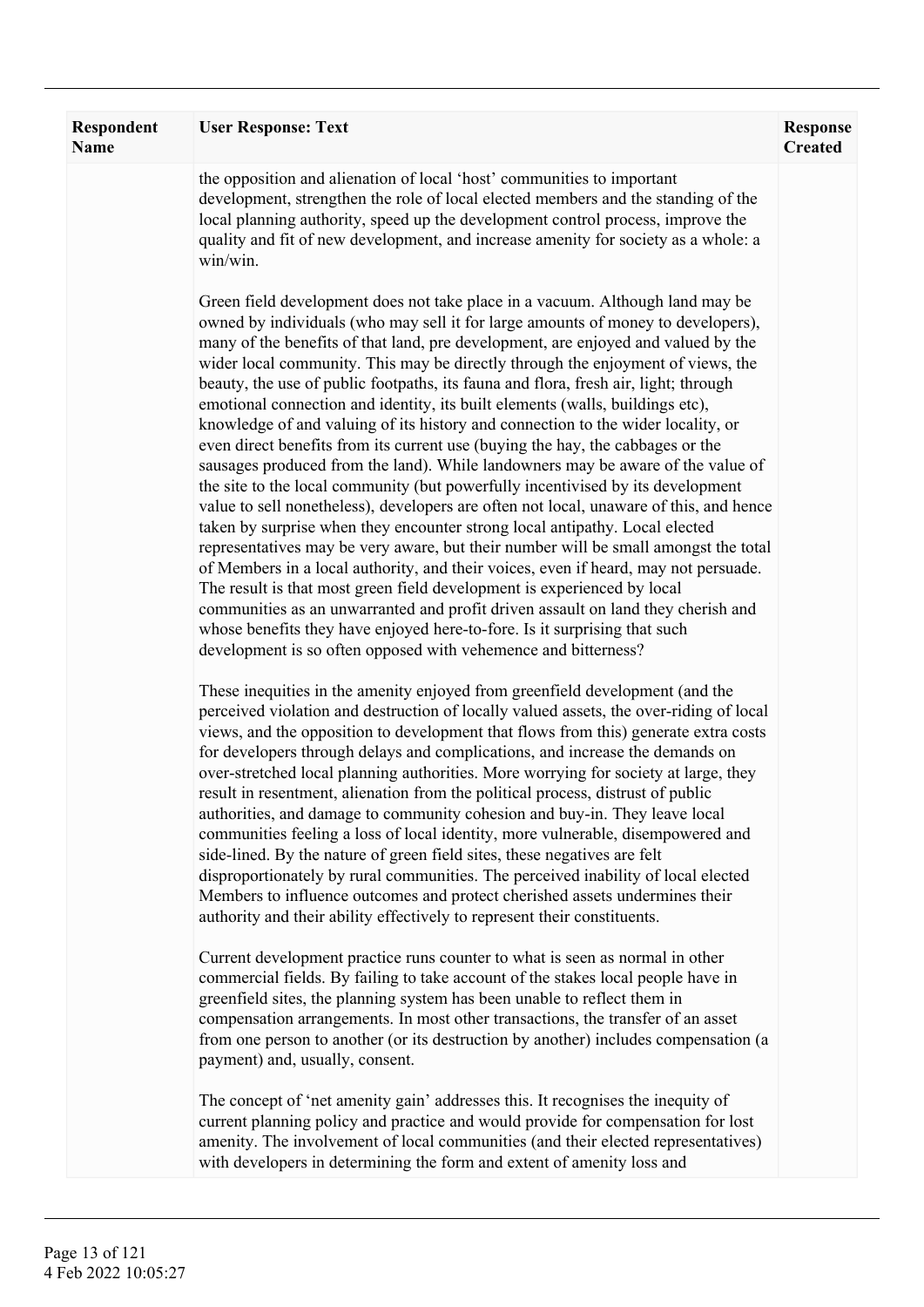| <b>Respondent</b><br><b>Name</b>           | <b>User Response: Text</b>                                                                                                                                                                                                                                                                                                                                                                                                                                                                                                                                                                                                                                                                                                                                                                                                                                                                                                                                                                                         | <b>Response</b><br><b>Created</b> |
|--------------------------------------------|--------------------------------------------------------------------------------------------------------------------------------------------------------------------------------------------------------------------------------------------------------------------------------------------------------------------------------------------------------------------------------------------------------------------------------------------------------------------------------------------------------------------------------------------------------------------------------------------------------------------------------------------------------------------------------------------------------------------------------------------------------------------------------------------------------------------------------------------------------------------------------------------------------------------------------------------------------------------------------------------------------------------|-----------------------------------|
|                                            | commensurate compensation would be empowering, equitable, a recognition of<br>their stake, and assist buy-in to the development. The local planning authority<br>would remain the independent arbiter of the final package, through its role in<br>determining the application, but the onus would be on the developer to engage with<br>the 'host' community and agree the amenity recompense. For society at large it<br>would result in a more efficient and equitable development control process and the<br>creation of valuable public amenities (which could be enjoyed by both the host and<br>new communities). Current national planning policy and legislation, which allows<br>for 'Section 106 agreements', CIL payments and wide conditioning powers in<br>relation to consents, included mechanisms to allow South Gloucestershire Council<br>to embrace this principle. By doing so South Gloucestershire would improve the<br>fairness of the development control process and smooth its passage. |                                   |
| Bristol and<br>England<br>Properties (BEP) | 3.1 Yes, we are largely supportive of the priorities that have been identified. We<br>provide individual comments on these below.<br>Do you have any comments on the potential priorities?                                                                                                                                                                                                                                                                                                                                                                                                                                                                                                                                                                                                                                                                                                                                                                                                                         | 17 May<br>2021                    |
|                                            | 1. Pursue a Carbon neutral and resilient future in a changing climate.                                                                                                                                                                                                                                                                                                                                                                                                                                                                                                                                                                                                                                                                                                                                                                                                                                                                                                                                             |                                   |
|                                            | 3.2 Climate Change is rightly identified as a key issue that the Local Plan should<br>seek to address and we are supportive of the Council's ambitions to achieve Carbon<br>neutrality by 2030.                                                                                                                                                                                                                                                                                                                                                                                                                                                                                                                                                                                                                                                                                                                                                                                                                    |                                   |
|                                            | 3.3 With regard to Housing Delivery, we agree that it is important for new<br>development to support the de-carbonisation of transport to minimise usage of the<br>private motor vehicle and maximise opportunities for walking and cycling. It will<br>be imperative to locate development where access to existing or new services,<br>facilities, employment opportunities and Public Transport are/will be strong.                                                                                                                                                                                                                                                                                                                                                                                                                                                                                                                                                                                             |                                   |
|                                            | 3.4 Furthermore, the advent of electric vehicles and increased levels of home-<br>working are not reasons that would justify a departure from this approach. This is<br>because there are significant economic and social benefits to ensuring that people<br>can access the services, facilities and jobs through a variety of means.                                                                                                                                                                                                                                                                                                                                                                                                                                                                                                                                                                                                                                                                             |                                   |
|                                            | 3.5 However, one also needs to be realistic in acknowledging individual travel<br>patterns and behaviours will still mean additional vehicular journeys will be<br>required. This can be mitigated by ensuring that where vehicular journeys will be<br>made, the relative distance required to access services, facilities and employment<br>opportunities are minimised. This would, naturally, support development at existing<br>key settlements and areas with good access to the Bristol Urban Fringe (e.g.<br>Frampton Cotterell).                                                                                                                                                                                                                                                                                                                                                                                                                                                                          |                                   |
|                                            | 3.6 That said, maximising the potential for sustainable patterns of development will<br>only go so far. A significant contributor to emissions is energy consumption within<br>individual dwellings and, as a result, we also support a requirement for higher<br>energy efficiency standards to minimise energy demand. We note that the<br>Government has now withdrawn its intention to restrict Councils' ability to set<br>higher energy performance standards than those prescribed in the Building<br>Regulations. As such, we would support an approach which sought to achieve a                                                                                                                                                                                                                                                                                                                                                                                                                          |                                   |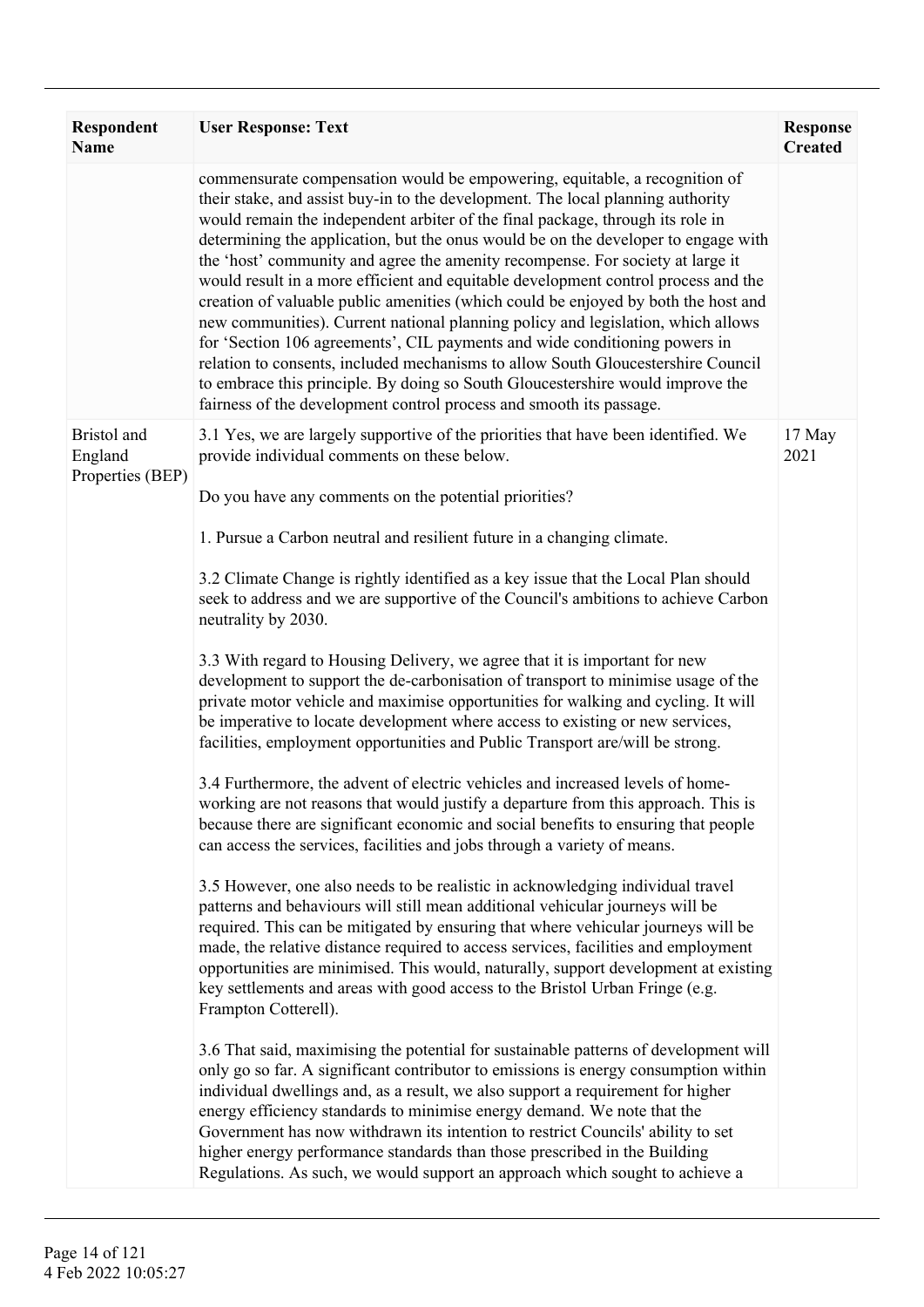| <b>Respondent</b><br><b>Name</b> | <b>User Response: Text</b>                                                                                                                                                                                                                                                                                                                                                                                                                                                                         | <b>Response</b><br><b>Created</b> |
|----------------------------------|----------------------------------------------------------------------------------------------------------------------------------------------------------------------------------------------------------------------------------------------------------------------------------------------------------------------------------------------------------------------------------------------------------------------------------------------------------------------------------------------------|-----------------------------------|
|                                  | higher standard than would otherwise be imposed at a national level.                                                                                                                                                                                                                                                                                                                                                                                                                               |                                   |
|                                  | 3.7 Furthermore, the Government are still pursuing their Future Homes Standard<br>which will require all new homes to be highly efficient with low Carbon heating<br>and zero Carbon ready by 2025. Requiring all new homes to be Carbon neutral<br>upon the Plan's adoption would not be such a significant step up from what will,<br>ultimately, be the status quo moving forward and so we would support this<br>approach.                                                                     |                                   |
|                                  | 2. Protect and enhance our environment.                                                                                                                                                                                                                                                                                                                                                                                                                                                            |                                   |
|                                  | 3.8 The Environment is the next identified theme and, again, we are entirely<br>supportive of the need to ensure that development leads to a betterment of the<br>District's Biodiversity and Green Infrastructure assets and should seek to exceed<br>identified standards where possible.                                                                                                                                                                                                        |                                   |
|                                  | 3. Development that promotes health and well-being.                                                                                                                                                                                                                                                                                                                                                                                                                                                |                                   |
|                                  | 3.9 Again, we are generally supportive of this priority and are committed to<br>ensuring that high-quality open space and access to active/Public Transport routes/<br>connections are provided.                                                                                                                                                                                                                                                                                                   |                                   |
|                                  | 4. Creating exceptional places and spaces.                                                                                                                                                                                                                                                                                                                                                                                                                                                         |                                   |
|                                  | 3.10 All development should aspire to secure the highest standards of urban design<br>and so we fully support the need for areas of growth to be legible, walkable and<br>beautiful places to work, live and play.                                                                                                                                                                                                                                                                                 |                                   |
|                                  | 5. Planning for urban and rural areas.                                                                                                                                                                                                                                                                                                                                                                                                                                                             |                                   |
|                                  | 3.11 Naturally, we support any attempts to maximise the development potential<br>within existing urban and rural settlements. However, we also welcome the<br>acknowledgment that this will only go so far in meeting overall housing needs and<br>that greenfield (whether in or beyond the Green Belt) sites will be needed to meet<br>the development needs of the District and other WECA members. We would note<br>that this conclusion is also reached by the Sustainability Appraisal (SA). |                                   |
|                                  | 3.12 For reasons set out later in this document, we consider exceptional<br>circumstances will exist to justify the removal of land from the Green Belt to<br>support the Council's development needs. Where this is necessary, we<br>wholeheartedly support the need to ensure that new boundaries are robust and<br>defensible to improve its important function of restricting further urban sprawl.                                                                                            |                                   |
|                                  | 3.13 We would note that the SA indicates that there will likely be significant<br>sustainability benefits associated with the release of Green Belt land for both<br>strategic and non-strategic levels of development and that this should be explored<br>through the Local Plan process.                                                                                                                                                                                                         |                                   |
|                                  | 6. Provide the right type and number of new homes.                                                                                                                                                                                                                                                                                                                                                                                                                                                 |                                   |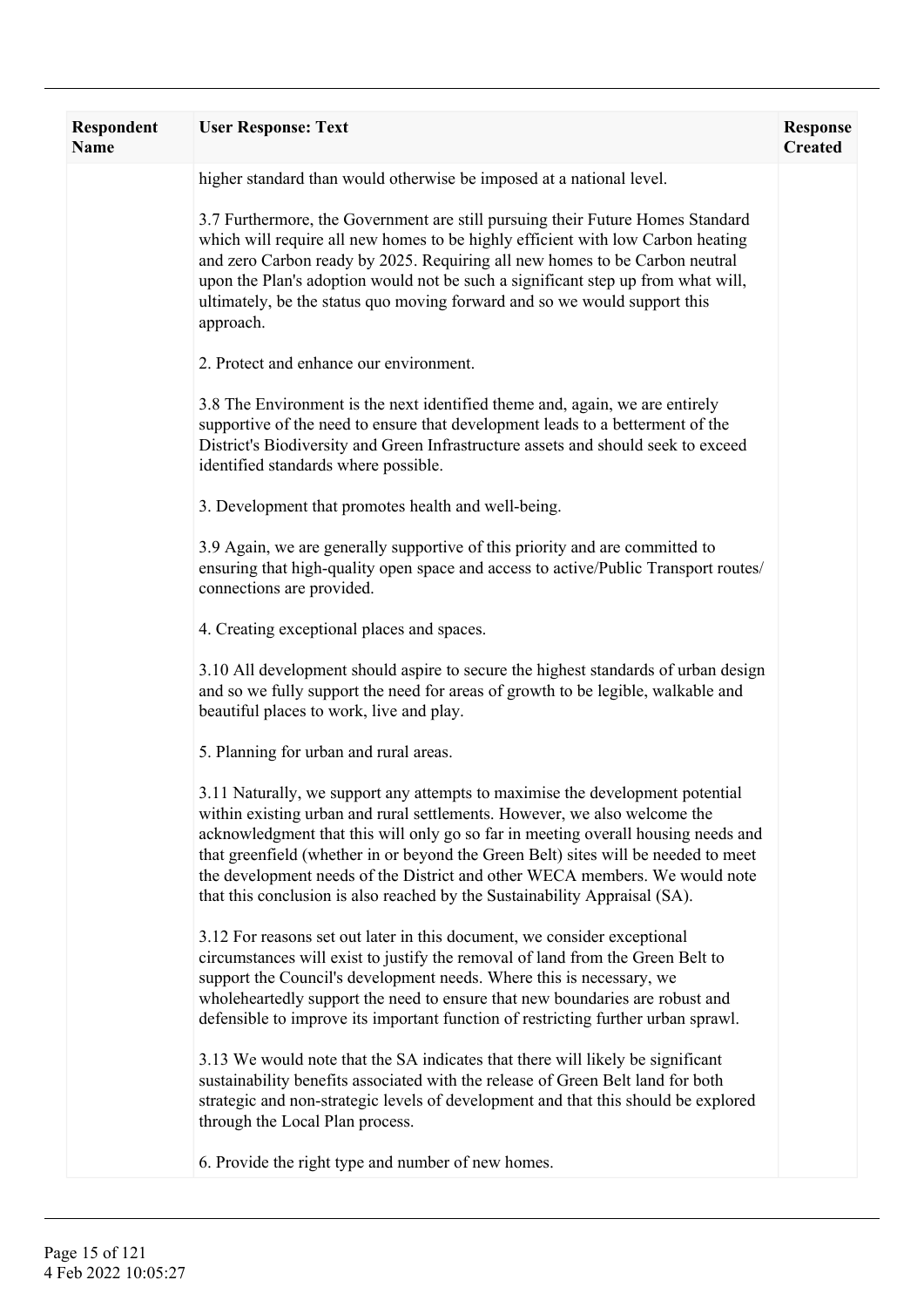| Respondent<br><b>Name</b> | <b>User Response: Text</b>                                                                                                                                                                                                                                                                                                                                                                                                                                                                                                                                                                                                                                                                                            | <b>Response</b><br><b>Created</b> |
|---------------------------|-----------------------------------------------------------------------------------------------------------------------------------------------------------------------------------------------------------------------------------------------------------------------------------------------------------------------------------------------------------------------------------------------------------------------------------------------------------------------------------------------------------------------------------------------------------------------------------------------------------------------------------------------------------------------------------------------------------------------|-----------------------------------|
|                           | 3.14 We await the progression of the West of England SDS for further details on<br>the housing requirement that will ultimately be adopted. The only thing we would<br>note is that the Standard Method yields a slightly higher minimum annual<br>requirement than the adopted Core Strategy (1,360 vs 1,412 dwellings per annum).                                                                                                                                                                                                                                                                                                                                                                                   |                                   |
|                           | 3.15 We are also mindful that there has been a significant increase to Bristol's need<br>following the revisions to the Standard Method (which has added around 830<br>dwellings to their annual requirement). Given the limited availability of land within<br>Bristol's administrative boundary, it is unlikely that it will be able to meet its<br>previously predicted need, let alone this increased minimum requirement itself.                                                                                                                                                                                                                                                                                 |                                   |
|                           | 3.16 Furthermore, constraints around Bath will likely limit the scope for it to<br>accommodate some of Bristol's unmet need and so the onus will be on South<br>Gloucestershire (and potentially North Somerset) to assist in meeting Bristol's<br>unmet needs. As such, we would expect South Gloucestershire's minimum housing<br>requirement be uplifted significantly from the standard method figure to account for<br>this.                                                                                                                                                                                                                                                                                     |                                   |
|                           | 3.17 It will be important for progress to be made on the SDS and to reach a joint<br>position with North Somerset in order to understand how housing will need to be<br>distributed across the region and allow for effective and viable options to be<br>considered.                                                                                                                                                                                                                                                                                                                                                                                                                                                 |                                   |
|                           | 3.18 We welcome the acknowledgment of the difficulties the Council has had with<br>delivery in recent years and we would stress that the deliverability of any strategy<br>should be a central guiding principle for the Plan. Large strategic sites will be<br>essential to securing the overall housing requirement; however, they tend to have<br>long lead in times, can have various complexities and often need to secure enabling<br>infrastructure in advance of their delivery which also leads to the affordable<br>housing provision being significantly below the adopted policy position.                                                                                                                |                                   |
|                           | 3.19 The Council has had first-hand experience of this in recent years with delays<br>to the Cribbs Patchway and East of Harry Stoke New Neighbourhoods being a key<br>reason for their deficient housing land supply position in recent years. This has<br>facilitated significant levels of speculative development at sites beyond the Green<br>Belt, in less sustainable locations, and placed significant pressure on rural<br>communities to make up the shortfall. Such development is not necessarily<br>unsustainable, but it sits outside of the adopted Plan's overarching development<br>framework which would otherwise secure a more socially, environmentally and<br>economically sustainable outcome. |                                   |
|                           | 3.20 Consequently, it is imperative that the Council identify Strategic Development<br>Locations with deliverability at the forefront of any considerations. Development<br>locations that would require significant upfront enabling infrastructure should be<br>carefully considered against alternative locations with less onerous requirements.                                                                                                                                                                                                                                                                                                                                                                  |                                   |
|                           | 3.21 Furthermore, the Council needs to ensure that there is an appropriate balance<br>between strategic sites and non-strategic sites to underpin delivery, particularly in                                                                                                                                                                                                                                                                                                                                                                                                                                                                                                                                           |                                   |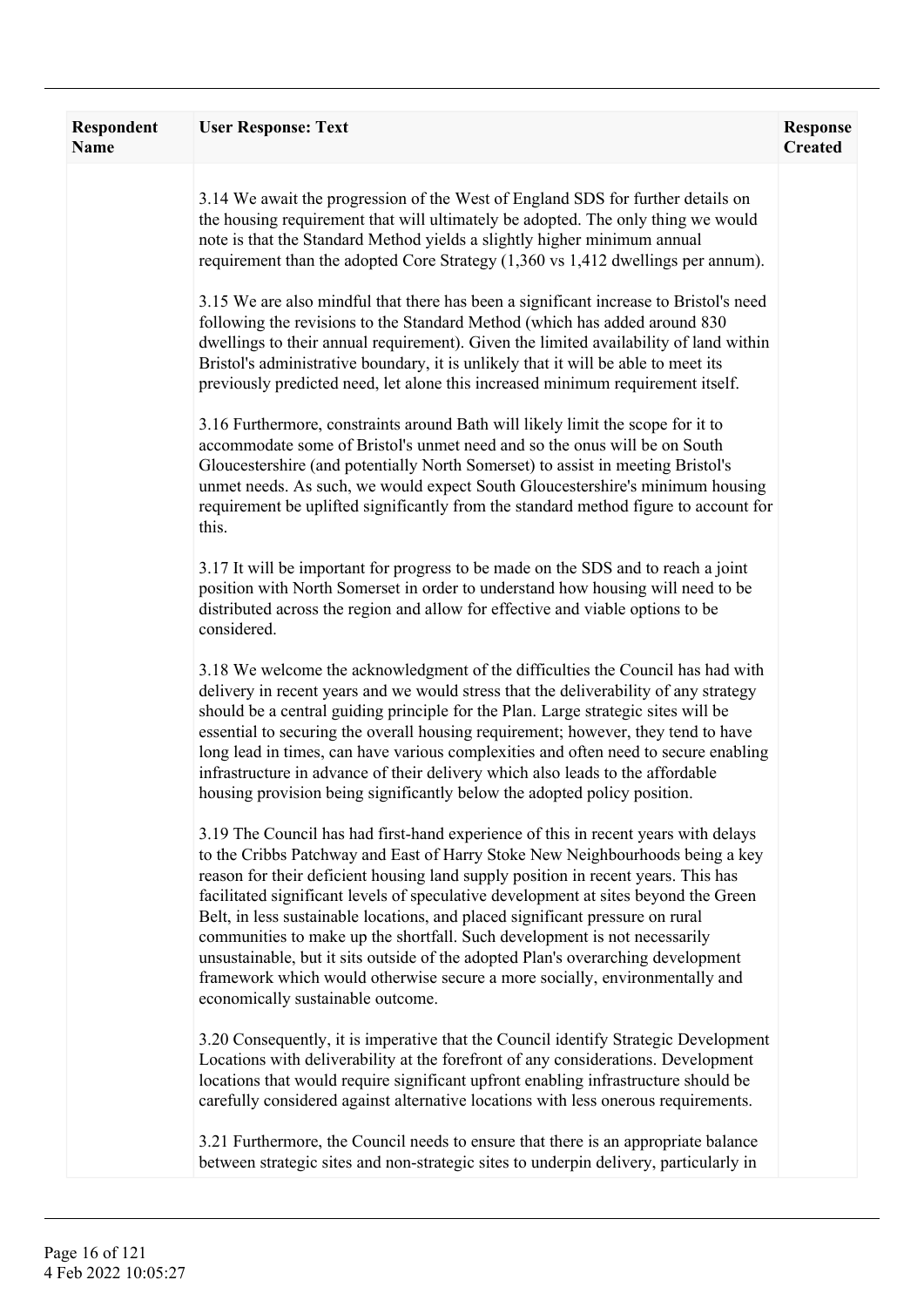| <b>Respondent</b><br>Name | <b>User Response: Text</b>                                                                                                                                                                                                                                                                                                                                                                                                                                                                                                                                                   | <b>Response</b><br><b>Created</b> |
|---------------------------|------------------------------------------------------------------------------------------------------------------------------------------------------------------------------------------------------------------------------------------------------------------------------------------------------------------------------------------------------------------------------------------------------------------------------------------------------------------------------------------------------------------------------------------------------------------------------|-----------------------------------|
|                           | the early years of the Plan period. An over-reliance on strategic sites increases the<br>risk that housing may not come forward in a timely manner and speculative<br>Planning Applications will be required to make up the shortfall in the context of a<br>deficient housing land supply position. This is something the Council has stated it<br>wishes to avoid.                                                                                                                                                                                                         |                                   |
|                           | 3.22 Non-strategic growth will, therefore, have an important role to play in<br>mitigating potential risks associated with delivery on strategic sites, especially in<br>the early years of the Plan period whilst the latter make their way through the<br>development control process.                                                                                                                                                                                                                                                                                     |                                   |
|                           | 3.23 Another important factor to consider is the relatively compressed timescale for<br>the Local Plan and how this will affect the delivery of housing. The new Local Plan<br>will cover a period of 15 years which is five years less than the JSP; however, the<br>housing requirement has remained around the same level (c. 80,000 dwellings) for<br>the WECA Authorities <sup>[1]</sup> . In simple terms, the WoE Authorities are going to have<br>to plan for a similar amount of housing to the JSP in a shorter period of time.                                    |                                   |
|                           | 3.24 This compressed timescale also means that anticipated delivery from large<br>strategic sites over the Plan period will be reduced, especially when one factors in<br>lead in times and applies realistic trajectories to the delivery of housing[2]. The<br>Phase 1 document has raised the importance of ensuring that the final strategy is<br>deliverable and any slips to delivery on identified strategic sites could have serious<br>consequences for the Council in demonstrating a deliverable supply of housing over<br>the longer-term.                       |                                   |
|                           | 3.25 The potential result is that a greater number of SDLs will need to be identified<br>compared with the JSP to mitigate this risk, with the majority of these delivering<br>housing beyond the end of the Plan period. The Local Plan will, therefore, need to<br>take a longer-term view at this stage in the interests of ensuring the medium-term<br>development needs of the District are met.                                                                                                                                                                        |                                   |
|                           | 3.26 We would, therefore, strongly urge the Council to review alternative locations<br>for growth and prioritise those which would require significantly less onerous<br>infrastructure to facilitate their delivery and more realistically and reliably deliver<br>the housing the Council needs over the Plan period.                                                                                                                                                                                                                                                      |                                   |
|                           | 3.27 This strategy should also be supplemented by an appropriate level of growth at<br>the rural villages. Development at these villages is often required to ensure their<br>vitality and viability is maintained and to ensure that important services (shops, GP<br>Surgeries, Schools etc) are maintained. The Green Belt constraint at a number of<br>rural villages has limited the scope for development to come forward in recent<br>Decades and this has placed a disproportionate amount of pressure on non-Green<br>Belt settlements (e.g. Falfield and Wickwar). |                                   |
|                           | [1] Albeit the distribution is more heavily weighted toward Bristol.                                                                                                                                                                                                                                                                                                                                                                                                                                                                                                         |                                   |
|                           | [2] The often cited 'From Start to Finish' report by Lichfields should inform these<br>assumptions.                                                                                                                                                                                                                                                                                                                                                                                                                                                                          |                                   |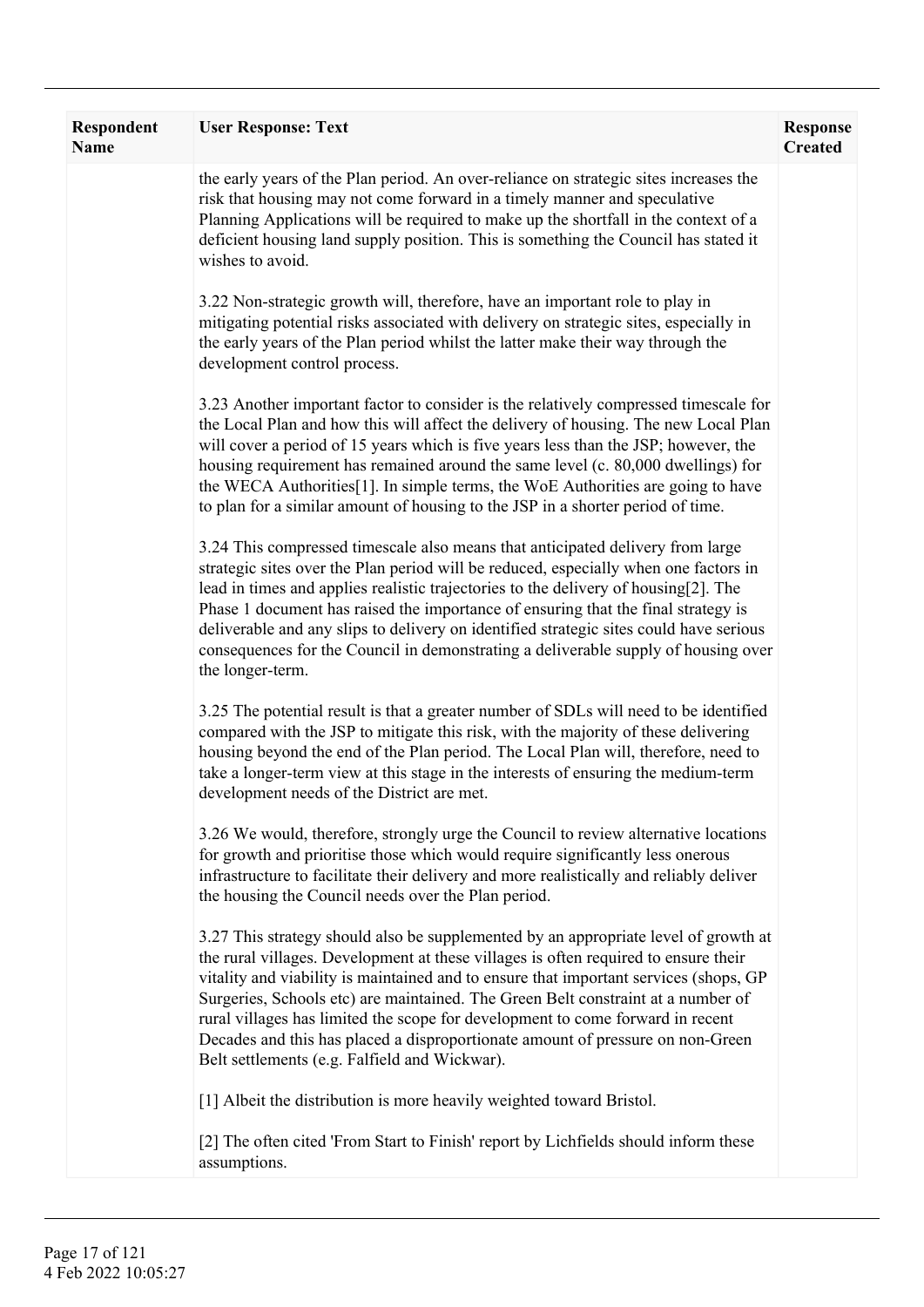| <b>Respondent</b><br>Name | <b>User Response: Text</b>                                                                                                                                                                                                                                                                                                                                                                                                                                                                                                                                                                                                                                                                                                                                     | <b>Response</b><br><b>Created</b> |
|---------------------------|----------------------------------------------------------------------------------------------------------------------------------------------------------------------------------------------------------------------------------------------------------------------------------------------------------------------------------------------------------------------------------------------------------------------------------------------------------------------------------------------------------------------------------------------------------------------------------------------------------------------------------------------------------------------------------------------------------------------------------------------------------------|-----------------------------------|
|                           | 3.28 It is also important to ensure the populations in these villages remain balanced<br>in the interests of supporting their vitality and viability. The lack of starter homes or<br>opportunities for downsizing in these villages mean that young people tend to move<br>out and older people continue to occupy housing that would be more suitable for<br>young and established families. Shifting demographics mean that Schools need to<br>extend their catchments due to the need to ensure a sufficient roll of pupils can be<br>retained to justify the School's continued operation. This is certainly the case in<br>Olveston/Tockington where the local Primary School has had to boost its numbers<br>by taking in students from further afield. |                                   |
|                           | 3.29 This is not, however, sustainable over the longer term as there are social and<br>environmental benefits associated with children going to School close to home<br>(closer to friends, reduced use of private motor vehicle). Facilitating development<br>within these villages can help to address this imbalance.                                                                                                                                                                                                                                                                                                                                                                                                                                       |                                   |
|                           | 3.30 Furthermore, the majority of the Green Belt villages are located in close<br>proximity to important settlements or the Bristol Urban fringe. This makes them<br>generally more sustainable locations for growth than their non-Green Belt<br>counterparts.                                                                                                                                                                                                                                                                                                                                                                                                                                                                                                |                                   |
|                           | 3.31 Appropriate levels of growth at both Green Belt and non-Green Belt villages<br>can help to underpin housing delivery, particularly in the early periods of the Plan<br>period as larger strategic sites navigate their way through the planning process.                                                                                                                                                                                                                                                                                                                                                                                                                                                                                                  |                                   |
|                           | 7. Enable a productive, clean and inclusive economy.                                                                                                                                                                                                                                                                                                                                                                                                                                                                                                                                                                                                                                                                                                           |                                   |
|                           | 3.32 We are generally supportive of this priority and are especially supportive of<br>the need to enhance digital connectivity across the area in light of shifting working<br>patterns as a result of the pandemic.                                                                                                                                                                                                                                                                                                                                                                                                                                                                                                                                           |                                   |
|                           | 8. Achieving sustainable travel and transport.                                                                                                                                                                                                                                                                                                                                                                                                                                                                                                                                                                                                                                                                                                                 |                                   |
|                           | 3.33 Page 47 of the Consultation Document provides a useful summary of travel to<br>work patterns and the level of self-containment (in this context defined by the<br>percentage of people who live and work in the same area) of certain parts of the<br>District. What this illustrates is that not only does the North Fringe of Bristol<br>benefit from high levels of self-containment, but also that it acts as a magnet for the<br>wider South Gloucestershire area with significant levels of in-commuting from<br>Avonmouth, Thornbury, Yate and the Eastern Fringe.                                                                                                                                                                                 |                                   |
|                           | 3.34 Locating development in close proximity/with good transport access to the<br>Northern Fringe will be important in securing the most sustainable patterns of<br>travel across the District.                                                                                                                                                                                                                                                                                                                                                                                                                                                                                                                                                                |                                   |
|                           | 9. Ensuring the timely and efficient provision of infrastructure to support growing<br>communities.                                                                                                                                                                                                                                                                                                                                                                                                                                                                                                                                                                                                                                                            |                                   |
|                           | 3.35 We support this priority and agree that it is essential that new and growing                                                                                                                                                                                                                                                                                                                                                                                                                                                                                                                                                                                                                                                                              |                                   |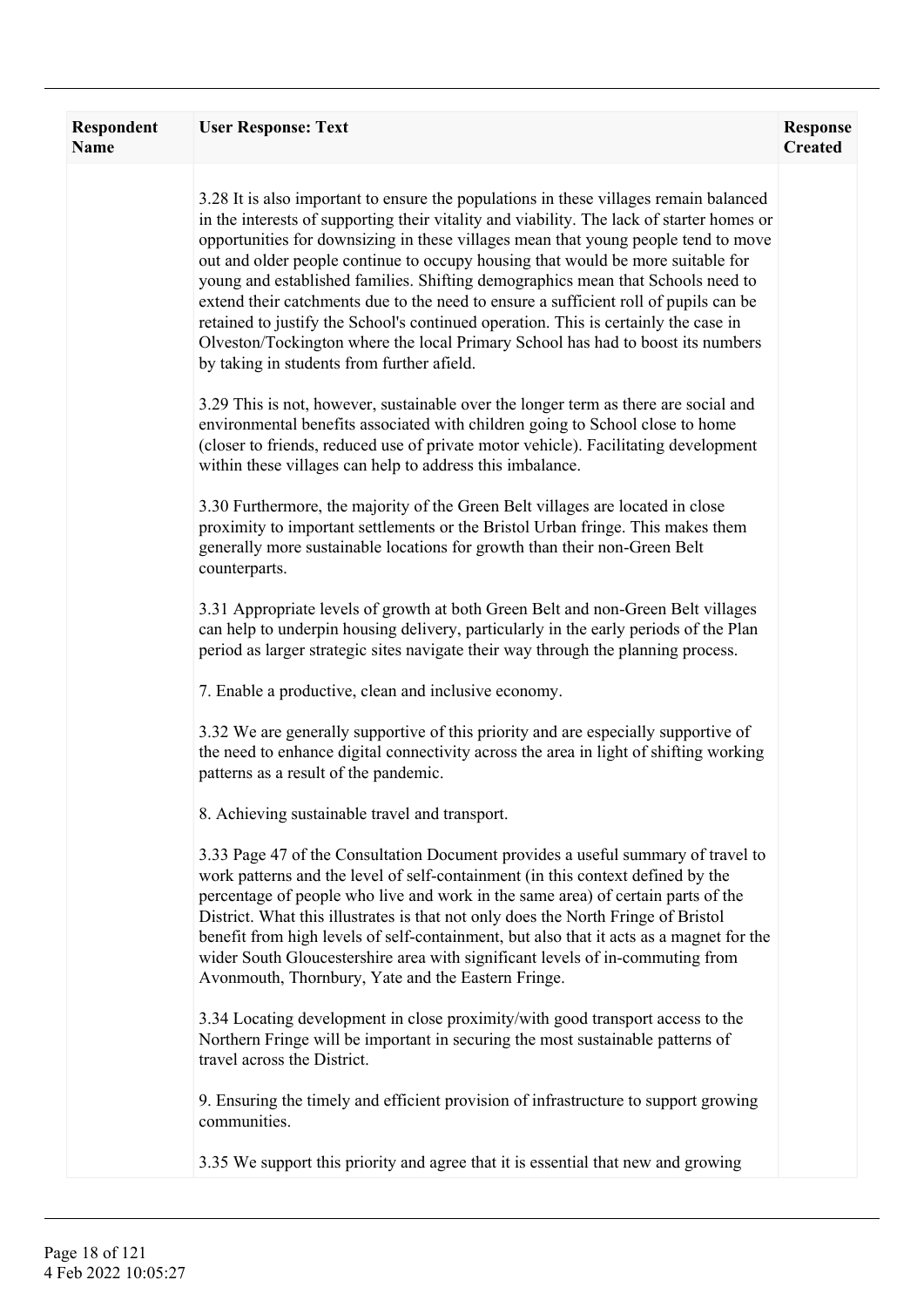| <b>Respondent</b><br><b>Name</b> | <b>User Response: Text</b>                                                                                                                                                                                                                                                                                                                                                                                                                                                                                                                                                    | <b>Response</b><br><b>Created</b> |
|----------------------------------|-------------------------------------------------------------------------------------------------------------------------------------------------------------------------------------------------------------------------------------------------------------------------------------------------------------------------------------------------------------------------------------------------------------------------------------------------------------------------------------------------------------------------------------------------------------------------------|-----------------------------------|
|                                  | communities are supported by an appropriate level of infrastructure to maintain and<br>enhance their general sustainability.                                                                                                                                                                                                                                                                                                                                                                                                                                                  |                                   |
|                                  | 3.36 The key, as we have touched on above, is ensuring that the scope and need to<br>deliver this infrastructure does not constrain the timely delivery of housing. This<br>can be achieved through the identification of appropriate and deliverable SDLs,<br>which are underpinned by an appropriate level of non-strategic growth at the rural<br>villages.                                                                                                                                                                                                                |                                   |
| <b>Bristol</b><br>Zoological     | Please see enclosed submission.                                                                                                                                                                                                                                                                                                                                                                                                                                                                                                                                               | 25 Mar<br>2021                    |
| Society                          | <b>Potential Priorities:</b>                                                                                                                                                                                                                                                                                                                                                                                                                                                                                                                                                  |                                   |
|                                  | 5.5 The Society would again welcome the accessible format of this section of the<br>Plan and support much of what is said. The particular priority to issues associated<br>with Climate Change, the environment, heath and well being are particularly<br>welcome and indeed are central to the values of the Zoological Society. Likewise,<br>the priorities of creating exceptional places, achieving sustainable travel and an<br>inclusive economy are all welcomed.                                                                                                      |                                   |
|                                  | 5.6 Whilst the Zoological Society understands the reason for highlighting the need<br>to "provide the right type and number of new homes" as a priority in this section of<br>the Local Plan, it is thought that perhaps greater emphasis could also be made on<br>supporting the wider economy in general and the visitor economy in particular to<br>balance the detail seen elsewhere in the Plan. That said, the Zoological Society<br>would particularly like to express support for the seventh point, within Priority 7,<br>which would have the Council committed to: |                                   |
|                                  | "Build on the potential for tourism and the visitor economy in our area."                                                                                                                                                                                                                                                                                                                                                                                                                                                                                                     |                                   |
|                                  | 5.7 There is much to build upon.                                                                                                                                                                                                                                                                                                                                                                                                                                                                                                                                              |                                   |
| Caroline Phillips   Point 1      | Pursue a carbon neutral and resilient future in a changing climate (Minimise the<br>need to travel, and where travel is necessary, decarbonise it by prioritising walking,<br>cycling and effective public transport) - Difficult to manage as it's led by<br>occupation and availability of work.                                                                                                                                                                                                                                                                            | 12 Mar<br>2021                    |
|                                  | Point 2<br>Protect and enhance our environment (Increase tree cover by requiring tree-planting<br>and require the replacement of valuable trees lost to development.)                                                                                                                                                                                                                                                                                                                                                                                                         |                                   |
|                                  | Developments need to work in harmony with the environment/ecosystem.<br>Replanting trees is not a justification for removing hedges and existing trees.                                                                                                                                                                                                                                                                                                                                                                                                                       |                                   |
|                                  | Point 3<br>Development that promotes health and well-being (Promote healthy lifestyle<br>choices through development, such as avoiding takeaways near schools.)                                                                                                                                                                                                                                                                                                                                                                                                               |                                   |
|                                  | Many areas of SGC offer high street amenities with a poor focus upon fast food                                                                                                                                                                                                                                                                                                                                                                                                                                                                                                |                                   |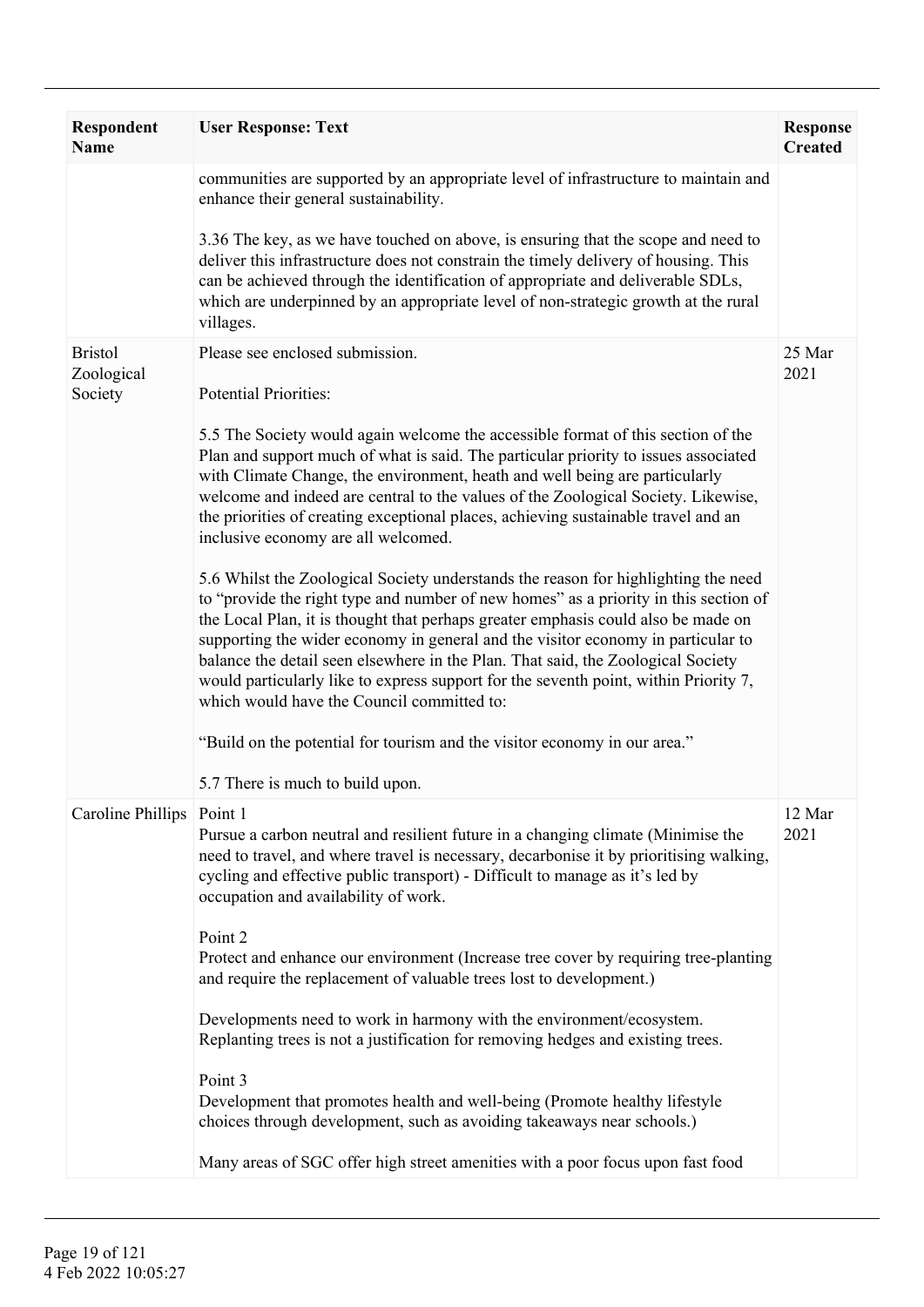| Respondent<br><b>Name</b> | <b>User Response: Text</b>                                                                                                                                                                                                                                                                                                                                                                                                                                                                                                                                                                                                                                                        | <b>Response</b><br><b>Created</b> |
|---------------------------|-----------------------------------------------------------------------------------------------------------------------------------------------------------------------------------------------------------------------------------------------------------------------------------------------------------------------------------------------------------------------------------------------------------------------------------------------------------------------------------------------------------------------------------------------------------------------------------------------------------------------------------------------------------------------------------|-----------------------------------|
|                           | outlets, fuelling obesity and poor dietary choices. This should be a wider stance<br>other than simply not locating a fast-food outlet near a school. Improve the high<br>street for all and create improved choice of businesses other than the easy and<br>cheaper 'fast food option'. Litter is regularly thrown from vehicles and left in rural<br>communities/ring road. Further establishments will only serve to increase this issue.<br>Hardly a clean 'lifestyle'. Other countries (Germany) manage this issue far more<br>effectively, limiting the number of outlets in an area.                                                                                       |                                   |
|                           | Point 4<br>Creating exceptional places and spaces (Respond to key natural, built, historic and<br>landscape assets and local character to create high-quality developments, which add<br>to, or create, a sense of place)                                                                                                                                                                                                                                                                                                                                                                                                                                                         |                                   |
|                           | Focus on the appearance of properties. Common trend in developments in South<br>Gloucestershire where render is used as a design feature (excessively). This is a<br>cheaper way to build and in years to come developments will look poor if not<br>maintained.                                                                                                                                                                                                                                                                                                                                                                                                                  |                                   |
|                           | Point 5<br>Planning for urban and rural areas (If the Bristol and Bath Green Belt is reviewed,<br>and parts of it are required to meet growth needs, ensure its long-term purpose and<br>function is maintained and its recreational value enhanced)<br>What does this actually mean?                                                                                                                                                                                                                                                                                                                                                                                             |                                   |
|                           | Point 6<br>Provide the right type and number of new homes (Explore new forms of<br>landownership and delivery models, to deliver a range of housing types)<br>Consideration of shared ownership options should include a focus of maintenance<br>of property as a lack of care will affect the appearance of an area for the worst.                                                                                                                                                                                                                                                                                                                                               |                                   |
|                           | Point 7<br>Enable a productive, clean and inclusive economy<br>It isn't clear how the national or local economy will be impacted by changing<br>employment patterns and housing preferences. Doesn't this make it difficult to<br>draw conclusions which objectively reflect the context? Jobs required – needs to<br>provide a wide diversity of local jobs and professions to meet requirements for all<br>levels of resident (for all socio-economic groups.). Tourism - tourism needs to<br>nurture Green spaces. Seek to open old collieries/works as working museums. I<br>would question what can be offered currently as sustainable tourism in South<br>Gloucestershire. |                                   |
|                           | Point 8<br>Achieving sustainable travel and transport<br>Suggests people will be living in a highly densely populated area. The 'Covid'<br>pandemic suggests such a context has fuelled the pandemic and we need to provide<br>more outdoor/Green spaces for people not less. Current public transport<br>connections are poor at best and needs developing with a cost-efficient subsidised<br>system that will persuade people to use them. Current connections for walking,<br>cycling and public transport are not high quality, safe connections. A further park                                                                                                             |                                   |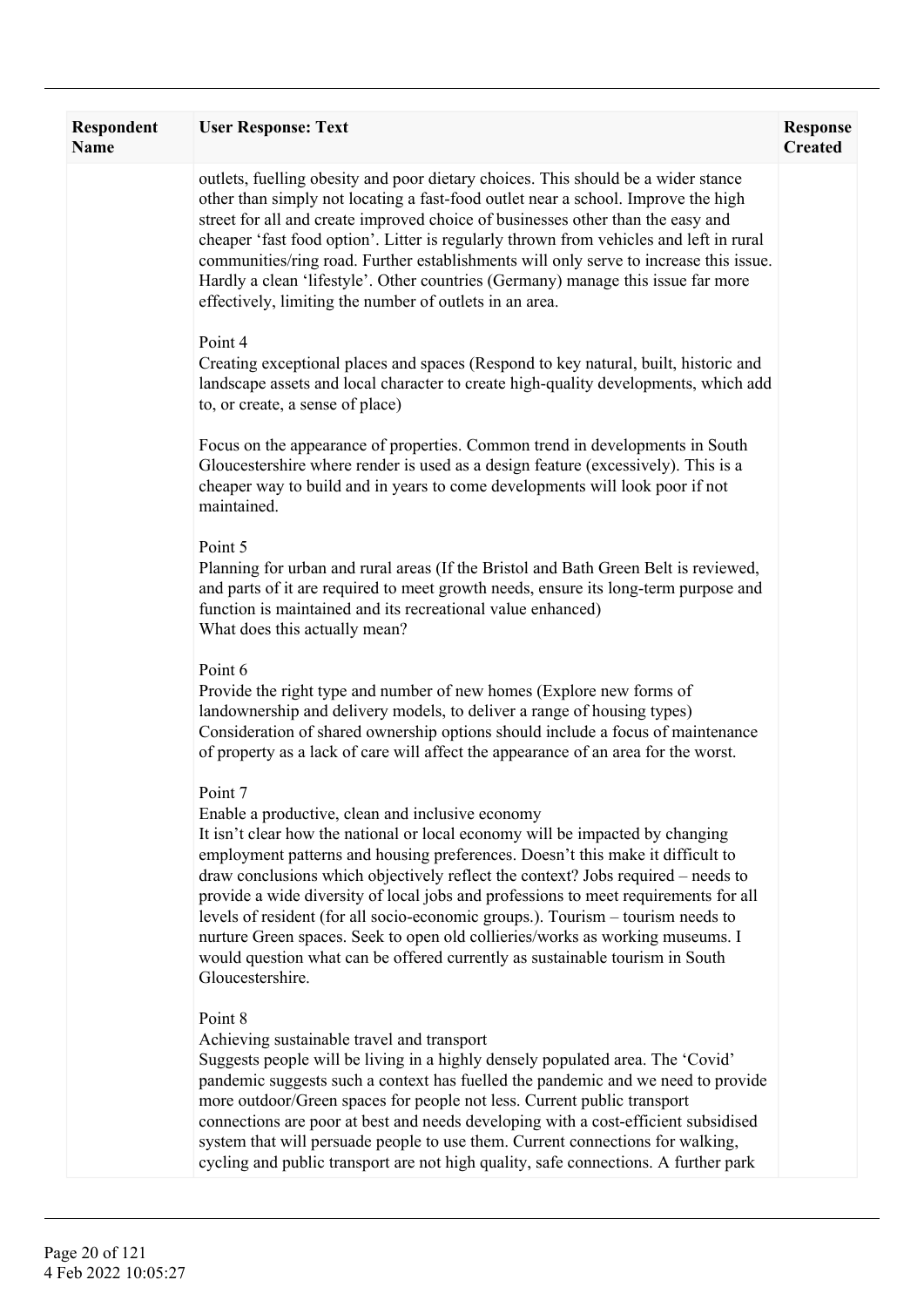| <b>Respondent</b><br><b>Name</b>                                 | <b>User Response: Text</b>                                                                                                                                                                                                                                                                                                                                                                                                                                                                                                                                                                                                                                                                                                                              | <b>Response</b><br><b>Created</b> |
|------------------------------------------------------------------|---------------------------------------------------------------------------------------------------------------------------------------------------------------------------------------------------------------------------------------------------------------------------------------------------------------------------------------------------------------------------------------------------------------------------------------------------------------------------------------------------------------------------------------------------------------------------------------------------------------------------------------------------------------------------------------------------------------------------------------------------------|-----------------------------------|
|                                                                  | and ride is needed at the end of the M32 to Bristol to avoid Lyde Green park and<br>ride being overburdened, especially with the CAZ scheme.<br>Point 9<br>Ensuring the timely and efficient provision of infrastructure to support growing<br>communities<br>More roads simply encourage more cars!<br>What are the sustainable choices you are proposing as currently there are none.<br>Infrastructure should include varied mass transit systems – tram etc                                                                                                                                                                                                                                                                                         |                                   |
| Cate Davidson -<br>Sodbury Town<br>Council                       | Affordable Housing needs to be defined. If it has a very specific meaning then this<br>should be made clear.<br>5. As worded 'Planning for Urban and Rural Areas' is not an adequately defined<br>priority. There needs to be an adjective in front of planning such as sensitive,<br>appropriate, sympathetic or intelligent.<br>Alternatively reword this priority along the lines of 'Plan growth to improve<br>sustainability and increase prosperity.<br>6. The right type of homes includes houses of an appropriate style for the area<br>where they are being built. This, combined with the need for zero carbon, energy<br>efficient buildings may increase the cost, but planning policies must be rigorous in<br>ensuring this is achieved. | 03 Mar<br>2021                    |
| Catherine Bird                                                   | Don't build on the green space around thornbury!                                                                                                                                                                                                                                                                                                                                                                                                                                                                                                                                                                                                                                                                                                        | 28 Feb<br>2021                    |
| Catherine<br>Graham                                              | as above                                                                                                                                                                                                                                                                                                                                                                                                                                                                                                                                                                                                                                                                                                                                                | 08 Feb<br>2021                    |
| CEG and the<br>Charfield<br>Landowners<br>Consortium<br>(CEGCLC) | Please see accompanying covering letter.                                                                                                                                                                                                                                                                                                                                                                                                                                                                                                                                                                                                                                                                                                                | 23 Apr<br>2021                    |
| Charlcombe<br>Estates                                            | Many Local Plans list priorities but these are seldom carried through into a robust<br>Local Plan which sets out clear policies and proposals for the 20 year period. It is<br>extremely easy to provide a list of priorities but the important part for the Plan is<br>that it is robust, can respond to potential changes during the Plan Period and<br>ultimately delivers.<br>Unfortunately, this has not happened previously in the District and lessons need to<br>be learned.                                                                                                                                                                                                                                                                    | 04 Mar<br>2021                    |
| Chris Rich -<br>Mizmo<br>Communications<br>Ltd                   | The priorities set out are appropriate for this, or any, Plan. However, the key<br>concern will be how these priorities are achieved, and the role that infrastructure<br>provision has to play in this and the role major infrastructure provision, such as the<br>new Junction 18A on the M4, will play in changing the geography and the                                                                                                                                                                                                                                                                                                                                                                                                             | 11 Mar<br>2021                    |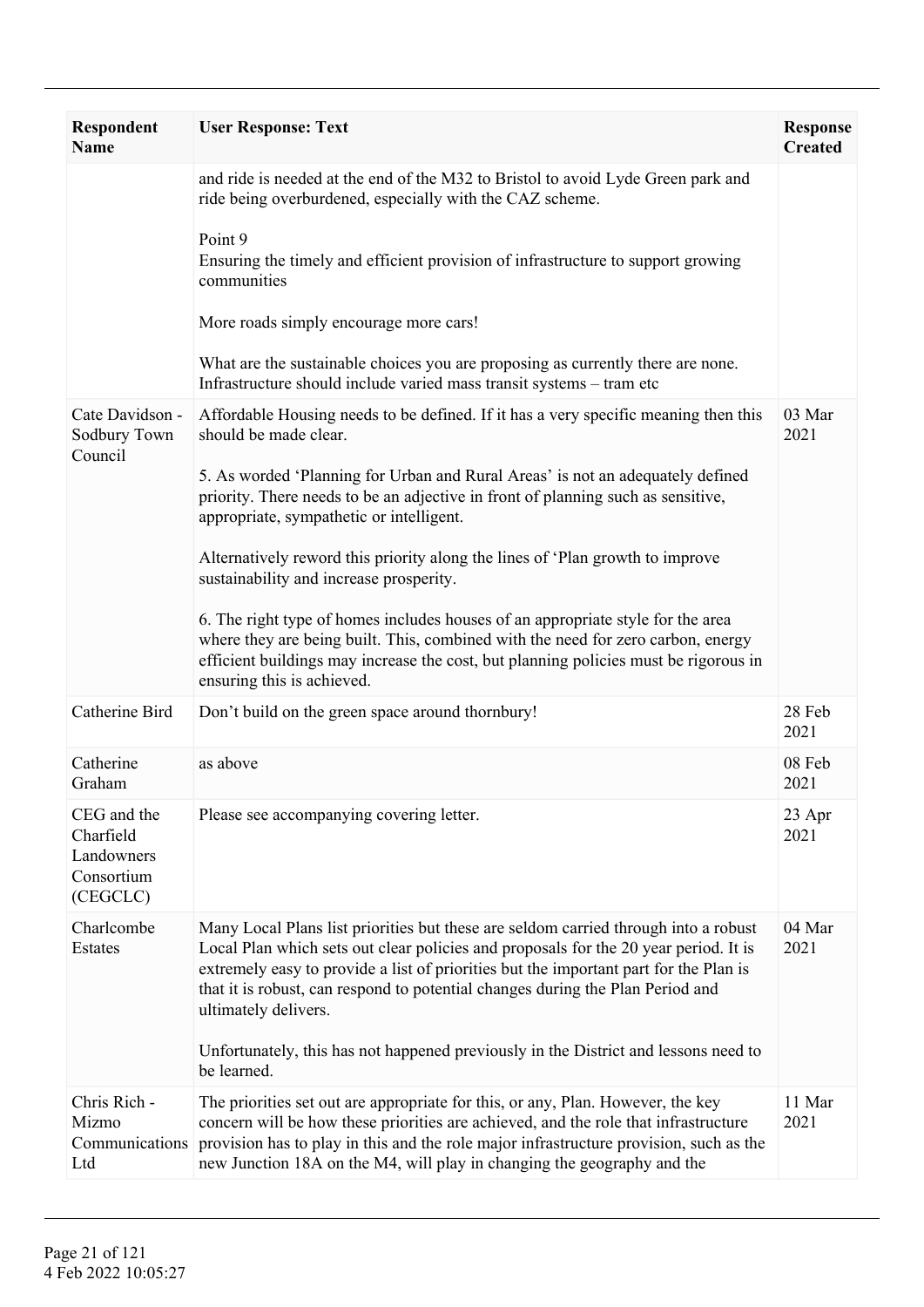| <b>Respondent</b><br><b>Name</b>                                | <b>User Response: Text</b>                                                                                                                                                                                                                                                                                                                                                                                                                                                                                                                                                                                                                                                                                                                                                                                                                                                                                                                                                                                                                                                                                                                                                                                                                                                                                                                                                                                                                                                                                                                                                                                                                                                                                                                                                                                                                                                                                                                                                                                                                                                                                                                                                                                                                                                                                                                                                         | <b>Response</b><br><b>Created</b> |
|-----------------------------------------------------------------|------------------------------------------------------------------------------------------------------------------------------------------------------------------------------------------------------------------------------------------------------------------------------------------------------------------------------------------------------------------------------------------------------------------------------------------------------------------------------------------------------------------------------------------------------------------------------------------------------------------------------------------------------------------------------------------------------------------------------------------------------------------------------------------------------------------------------------------------------------------------------------------------------------------------------------------------------------------------------------------------------------------------------------------------------------------------------------------------------------------------------------------------------------------------------------------------------------------------------------------------------------------------------------------------------------------------------------------------------------------------------------------------------------------------------------------------------------------------------------------------------------------------------------------------------------------------------------------------------------------------------------------------------------------------------------------------------------------------------------------------------------------------------------------------------------------------------------------------------------------------------------------------------------------------------------------------------------------------------------------------------------------------------------------------------------------------------------------------------------------------------------------------------------------------------------------------------------------------------------------------------------------------------------------------------------------------------------------------------------------------------------|-----------------------------------|
|                                                                 | interconnectedness of places. The new Junction 18A will significantly influence the<br>pattern of development on the Northern Fringe of Bristol, is a confirmed priority<br>for the Council from decisions taken in 2018 and confirmed through JLTP4 and<br>should be considered as part of any Plan making.                                                                                                                                                                                                                                                                                                                                                                                                                                                                                                                                                                                                                                                                                                                                                                                                                                                                                                                                                                                                                                                                                                                                                                                                                                                                                                                                                                                                                                                                                                                                                                                                                                                                                                                                                                                                                                                                                                                                                                                                                                                                       |                                   |
| Chris Stow                                                      | I am fine with the potential priorities as long as when all the priorities are<br>considered it will still be possible to build some houses!!<br>The only issue, for me, is to rethink the car reliance piece. Obviously it would be<br>great if we could lots and lots of new homes within walking distance of schools,<br>shops, places of work, entertainment venues etc but in the real world we have to<br>accept that this is not practical in many cases. Now that the government has<br>reduced the timeframe for allowing new petrol and diesel cars to be purchased (<br>now by 2030within the new local plan period!!) the concern about the pollution<br>potential of car use should now carry much less weight when deciding suitable<br>locations for housing.                                                                                                                                                                                                                                                                                                                                                                                                                                                                                                                                                                                                                                                                                                                                                                                                                                                                                                                                                                                                                                                                                                                                                                                                                                                                                                                                                                                                                                                                                                                                                                                                       | 08 Jan<br>2021                    |
| Christina Biggs<br>- Friends of<br>Suburban Bristol<br>Railways | The concept of building on brown land first is a good one, but only if there is<br>adequate public transport - for us this means rail whether "heavy" (conventional) or<br>"light" rail, as set out in the Transport for Greater Bristol Alliance Integrated<br>Transport Plan at tfgb.org                                                                                                                                                                                                                                                                                                                                                                                                                                                                                                                                                                                                                                                                                                                                                                                                                                                                                                                                                                                                                                                                                                                                                                                                                                                                                                                                                                                                                                                                                                                                                                                                                                                                                                                                                                                                                                                                                                                                                                                                                                                                                         | 27 Feb<br>2021                    |
| Claire Normoyle                                                 | see 9 priorities listed on pages 55 to 58)<br>• The 9 priorities listed are mostly valid, but not of equal weight. If these priorities<br>are to be used as criteria for selecting candidate locations for development, they<br>must be given weighted scores, not used as a simple tick list (or incomprehensible<br>set of symbols as was done during the JSP). In our view the first two priorities<br>(carbon neutrality and environmental protection) are more important than the other<br>seven combined, and we would weight it to around 60% of the total score.<br>Furthermore, within each priority a bullet list of attributes is given, but once again<br>they are far from being of equal value. In our view, for each priority a fundamental<br>criterion should be defined and allocated most of the weighting for that overall<br>priority. For example, without such weighting it would be possible for a greenfield<br>site which is miles from areas of employment and served almost exclusively by the<br>private car to claim 'green credentials' because it proposes cycle paths and retains<br>some trees. That does not mean that cycle paths and tree retention is irrelevant, but<br>it should not form the basis for preferring a spatially inappropriate location. Given<br>below are our suggestions for the fundamental criteria for the most important of the<br>priorities:<br>o Priority 1 (pursue a carbon neutral future): Proximity to employment or<br>availability of existing (or irrevocably committed) mass transit that can be shown to<br>be the commuter means of choice for that location.<br>o Priority2(protectandenhanceourenvironment):Identifyandestablish protection for<br>• Land with designated environment features identified on pages 66 to 71, plus Best<br>Most Versatile Land (grades 1 to 3)<br>• Greenfield areas that are most vulnerable to speculative development<br>Our view is that the next five priorities would be ranked in the following order<br>(together with suggested fundamental criteria for each)Priority 5 (Planning for<br>urban and rural areas): Prioritise the need to concentrate development on<br>brownfield sites<br>o Priority8(achievingsustainabletravelandtransport):growthshouldbe in close<br>proximity to existing facilities. Sites with the reliance on a private car should be | 19 Feb<br>2021                    |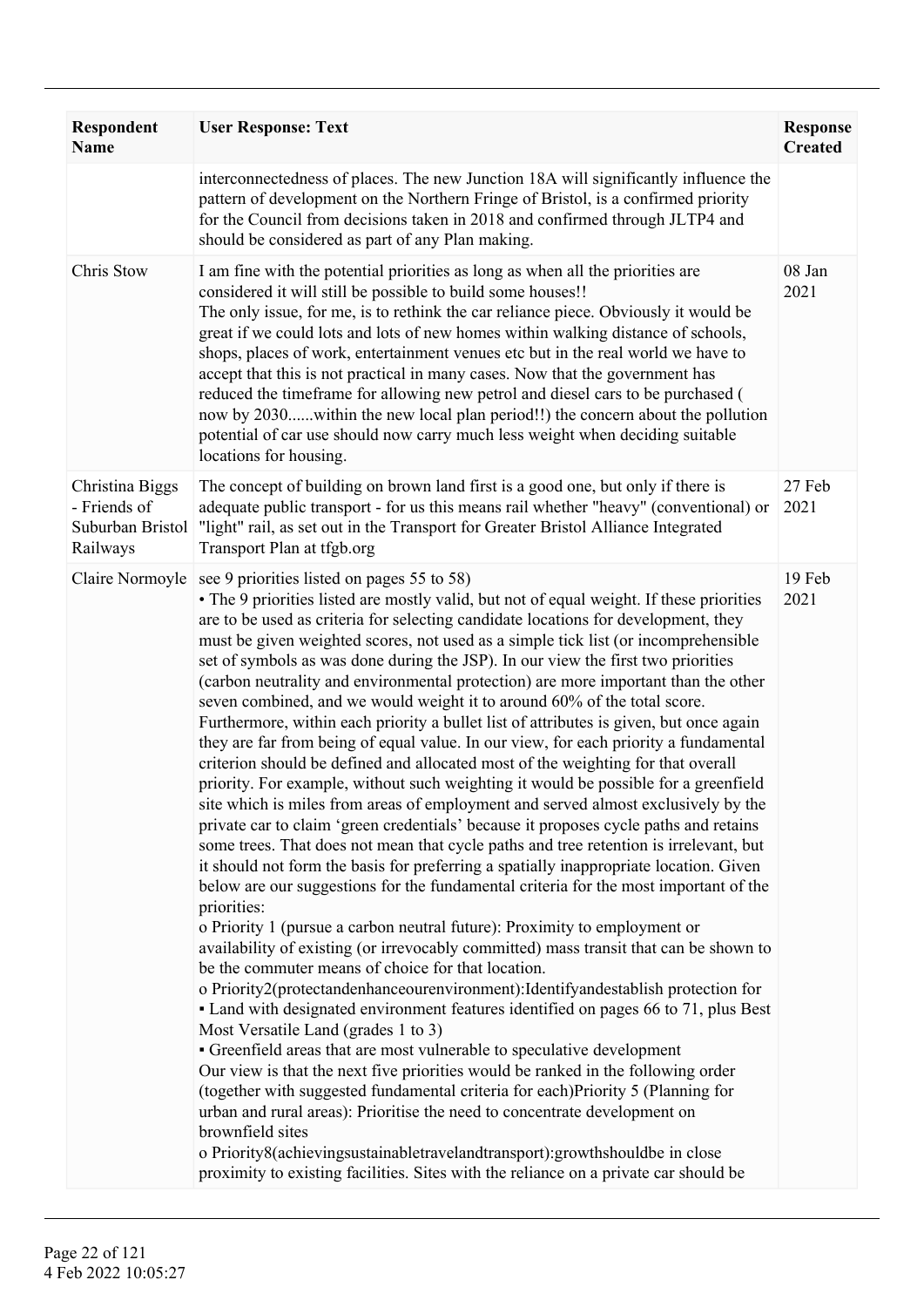| <b>Respondent</b><br><b>Name</b>           | <b>User Response: Text</b>                                                                                                                                                                                                                                                                                                                                                                                                                                                                                                                                                                                                                                                                                                                                                                                                                                                                                                                                                                                                                                                                                                                                                                                                                     | <b>Response</b><br><b>Created</b> |
|--------------------------------------------|------------------------------------------------------------------------------------------------------------------------------------------------------------------------------------------------------------------------------------------------------------------------------------------------------------------------------------------------------------------------------------------------------------------------------------------------------------------------------------------------------------------------------------------------------------------------------------------------------------------------------------------------------------------------------------------------------------------------------------------------------------------------------------------------------------------------------------------------------------------------------------------------------------------------------------------------------------------------------------------------------------------------------------------------------------------------------------------------------------------------------------------------------------------------------------------------------------------------------------------------|-----------------------------------|
|                                            | avoided.<br>o Priority 9 (ensuring timely and efficient provision of infrastructure to support<br>growing communities): Infrastructure should not be assumed to support any new<br>development that is not already in place or irrevocably committed. This situation is<br>exacerbated given the Government's extreme situation on public finances.<br>o Priority3(Developmentthatpromoteshealthandwell-being):Issue14 (page 32)<br>concerns accessibility to health services to all, and yet this has not been addressed<br>at all within priority 3<br>o Priority 4 (creating exceptional spaces): Deploy the '15 minute neighbourhood'<br>policy, or similar, such that all necessary local services are within comfortable<br>walking distance<br>The remaining "priorities" described barely merit mentioning, in our view, and<br>certainly don't help to direct the choices of where to concentrate new development.<br>Priority 6 (provide the right type and number of new homes) is simply a truism $-$ if<br>this is not achieved then the plan will just be rejected. Priority 7 (Productive, clean,<br>inclusive economy) is just waffle, though the bit about re-thinking town centres<br>could be incorporated into Priority 5. |                                   |
| Claire Smith                               | Pursue a carbon neutral and resilient future.<br>Its great to provide walking and cycling facilities but this is not accessible for all<br>such as the elderly and small children.<br>Protect and enhance our environment<br>It would be lovely for trees to be planted in these streets.<br>Provide the right type and number of new homes<br>South Gloucestershire seem to be taking and unfair share of the housing proposed. I<br>hope this will be distributed evenly, in perticuler with BANES taking their fair<br>share.<br>Ensuring the timely and efficient provision of infrastructure to support groowing<br>communities.<br>In the past it has taken years for facilities to be provided to support new housing<br>putting preasure on existing services. These facilities need to be avalible when<br>required by the new community.                                                                                                                                                                                                                                                                                                                                                                                             | 26 Feb<br>2021                    |
| Clara Goss -<br><b>Redrow Homes</b><br>Ltd | Priority 2 – Protect and enhance our environment:<br>Pegasus consider that the presence of heritage assets at our client's site should not<br>prevent it from being considered for development that can be accommodated at the<br>site without causing harm in accordance with guidance in the NPPF. Indeed,<br>allowing development at the site will help to deliver the Council's emerging green<br>infrastructure strategy by providing enhanced accessibility to the site and the wider<br>Green Belt from the existing urban area. A Heritage Assessment was submitted<br>with our representations in April 2018.                                                                                                                                                                                                                                                                                                                                                                                                                                                                                                                                                                                                                         | 26 Apr<br>2021                    |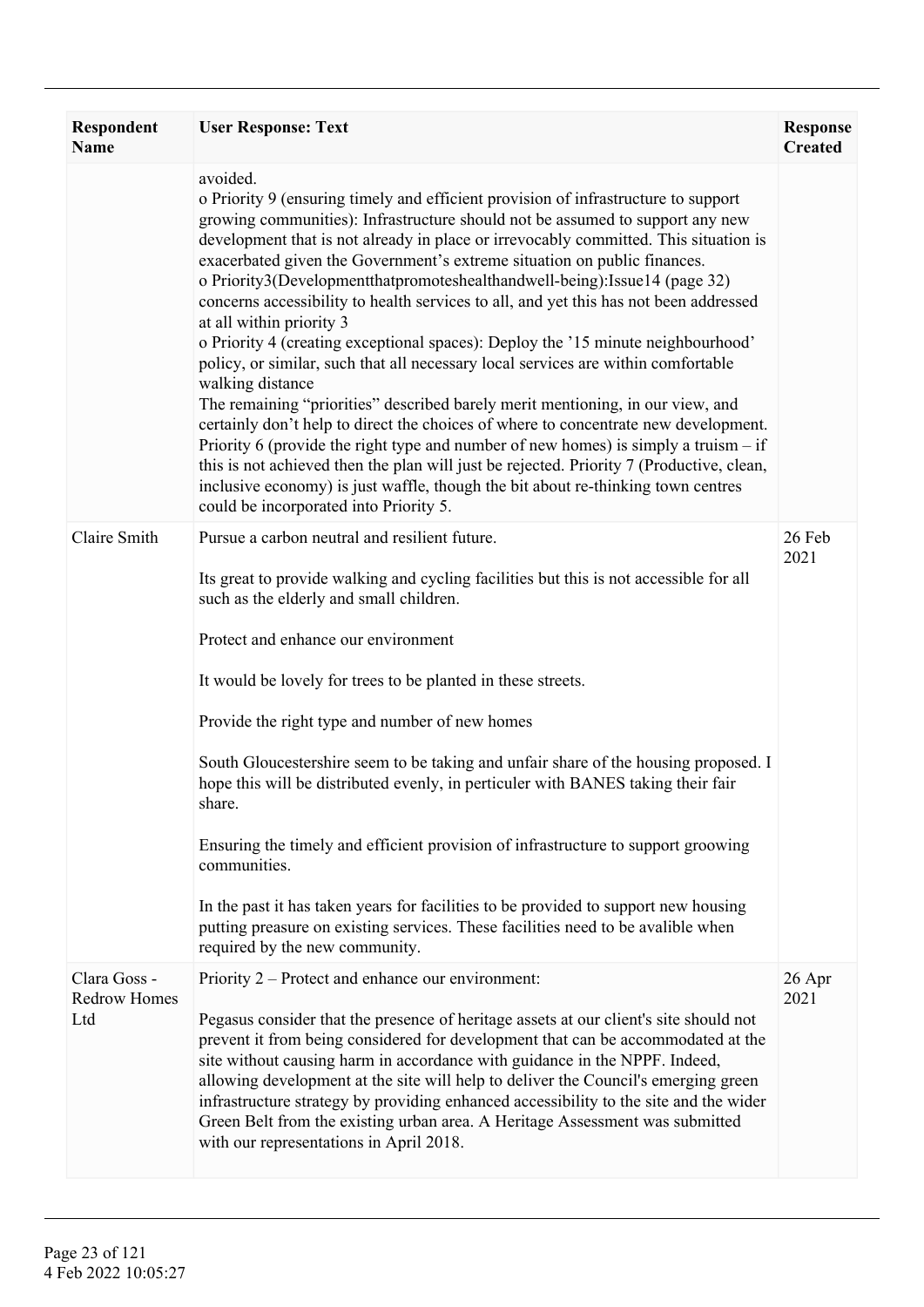| <b>Respondent</b><br><b>Name</b>  | <b>User Response: Text</b>                                                                                                                                                                                                                                                                                                                                                                                                                                                                                                                                                                                                                                                                                                                                                                                                                                                              | <b>Response</b><br><b>Created</b> |
|-----------------------------------|-----------------------------------------------------------------------------------------------------------------------------------------------------------------------------------------------------------------------------------------------------------------------------------------------------------------------------------------------------------------------------------------------------------------------------------------------------------------------------------------------------------------------------------------------------------------------------------------------------------------------------------------------------------------------------------------------------------------------------------------------------------------------------------------------------------------------------------------------------------------------------------------|-----------------------------------|
|                                   | Priority 4- Creating exceptional places and spaces:                                                                                                                                                                                                                                                                                                                                                                                                                                                                                                                                                                                                                                                                                                                                                                                                                                     |                                   |
|                                   | In accordance with Priority 4 Land off Bristol Road, Hambrook provides the<br>opportunity to;                                                                                                                                                                                                                                                                                                                                                                                                                                                                                                                                                                                                                                                                                                                                                                                           |                                   |
|                                   | "Respond to key natural, built, historic and landscape assets and local character to<br>create high-quality developments, which add to, or create, a sense of place."                                                                                                                                                                                                                                                                                                                                                                                                                                                                                                                                                                                                                                                                                                                   |                                   |
|                                   | The site also provides the opportunity to design a walkable or cycleable<br>neighbourhood owing to its accessibility scoring.                                                                                                                                                                                                                                                                                                                                                                                                                                                                                                                                                                                                                                                                                                                                                           |                                   |
|                                   | Priority 5 – Planning for urban and rural areas:                                                                                                                                                                                                                                                                                                                                                                                                                                                                                                                                                                                                                                                                                                                                                                                                                                        |                                   |
|                                   | Any review of the Green Belt at Hambrook including our client's site would<br>provide the opportunity to deliver enhanced connectivity to the wider Green Belt to<br>the North of the M4 in accordance with NPPF paragraph 138 which requires the<br>impact of removing land from the Green Belt to be offset;                                                                                                                                                                                                                                                                                                                                                                                                                                                                                                                                                                          |                                   |
|                                   | " through compensatory improvements to the environmental quality and<br>accessibility of remaining Green Belt land."                                                                                                                                                                                                                                                                                                                                                                                                                                                                                                                                                                                                                                                                                                                                                                    |                                   |
|                                   | Priority $6$ – Provide the right type and number of new homes:                                                                                                                                                                                                                                                                                                                                                                                                                                                                                                                                                                                                                                                                                                                                                                                                                          |                                   |
|                                   | Pegasus support the provision of a portfolio of sites of different sizes, in a range of<br>sustainable locations across South Gloucestershire and the need to provide<br>resilience to the five-year housing land supply.                                                                                                                                                                                                                                                                                                                                                                                                                                                                                                                                                                                                                                                               |                                   |
|                                   | The need to allocate sites to deliver new homes to meet emerging development<br>needs in the WECA SDS is supported.                                                                                                                                                                                                                                                                                                                                                                                                                                                                                                                                                                                                                                                                                                                                                                     |                                   |
|                                   | Priority 8 – Achieving sustainable travel and transport:                                                                                                                                                                                                                                                                                                                                                                                                                                                                                                                                                                                                                                                                                                                                                                                                                                |                                   |
|                                   | Pegasus support new growth being in close proximity to existing key services and<br>facilities in order to create walkable and cycleable neighbourhoods.                                                                                                                                                                                                                                                                                                                                                                                                                                                                                                                                                                                                                                                                                                                                |                                   |
| <b>Clifton Homes</b><br>(SW) Ltd  | Please see accompanying representations referenced:<br>• 482 A3 CC 250221 FINAL Local Plan Reps - Land North of Haw Lane,<br>Olveston.                                                                                                                                                                                                                                                                                                                                                                                                                                                                                                                                                                                                                                                                                                                                                  | 24 Mar<br>2021                    |
| Colin Gardner -<br><b>TRAPP'D</b> | • The 9 priorities listed are mostly valid, but not of equal weight. If these priorities<br>are to be used as criteria for selecting candidate locations for development, they<br>must be given weighted scores, not used as a simple tick list (or incomprehensible<br>set of symbols as was done during the JSP). In our view the first two priorities<br>(Carbon neutrality and environmental protection) are more important than the other<br>seven combined, and we would weight it to around 60% of the total score.<br>Furthermore, within each priority a bullet list of attributes is given, but once again<br>they are far from being of equal value. In our view, for each priority a fundamental<br>criterion should be defined and allocated most of the weighting for that overall<br>priority. For example, without such weighting it would be possible for a greenfield | 15 Mar<br>2021                    |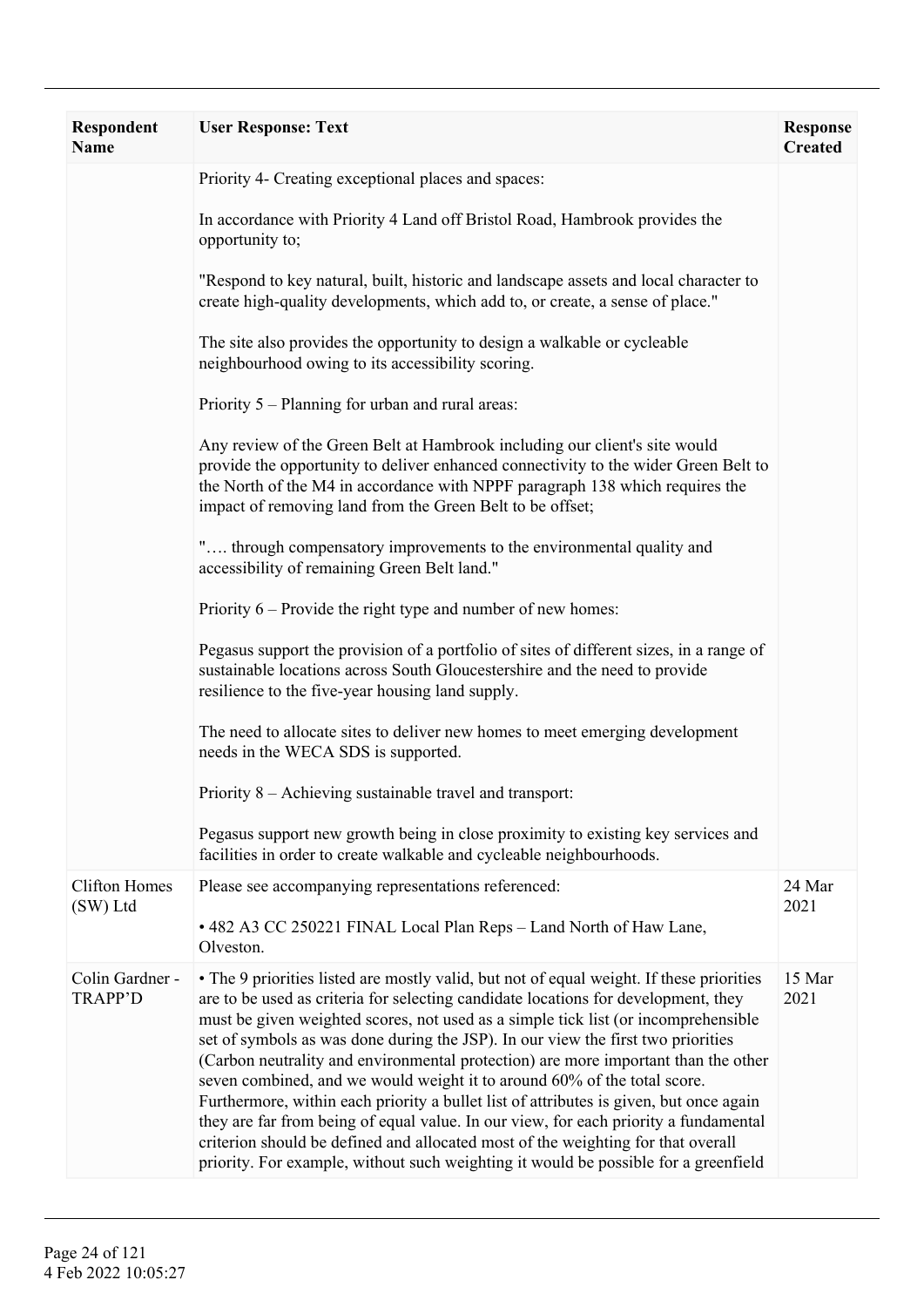| Respondent<br><b>Name</b> | <b>User Response: Text</b>                                                                                                                                                                                                                                                                                                                                                                                                                                                               | <b>Response</b><br><b>Created</b> |
|---------------------------|------------------------------------------------------------------------------------------------------------------------------------------------------------------------------------------------------------------------------------------------------------------------------------------------------------------------------------------------------------------------------------------------------------------------------------------------------------------------------------------|-----------------------------------|
|                           | site which is miles from areas of employment and served almost exclusively by the<br>private car to claim 'green credentials' because it proposes cycle paths and retains<br>some trees. That does not mean that cycle paths and tree retention is irrelevant, but<br>it should not form the basis for preferring a spatially inappropriate location. Given<br>below are our suggestions for the fundamental criteria for the most important of the<br>priorities:                       |                                   |
|                           | o Priority 1 (pursue a Carbon neutral future): Proximity to employment or<br>availability of existing (or irrevocably committed) mass transit that can be shown to<br>be the commuter means of choice for that location.                                                                                                                                                                                                                                                                 |                                   |
|                           | o Priority 2 (protect and enhance our environment): Identify and establish<br>protection for:                                                                                                                                                                                                                                                                                                                                                                                            |                                   |
|                           | • Land with designated environment features identified on pages 66 to 71, plus Best<br>Most Versatile Land (grades 1 to 3);                                                                                                                                                                                                                                                                                                                                                              |                                   |
|                           | • Greenfield areas that are most vulnerable to speculative development.                                                                                                                                                                                                                                                                                                                                                                                                                  |                                   |
|                           | Our view is that the next five priorities would be ranked in the following order<br>(together with suggested fundamental criteria for each):                                                                                                                                                                                                                                                                                                                                             |                                   |
|                           | o Priority 5 (Planning for urban and rural areas): Prioritise the need to concentrate<br>development on Brownfield sites;                                                                                                                                                                                                                                                                                                                                                                |                                   |
|                           | o Priority 8 (achieving sustainable travel and transport): growth should be in close<br>proximity to existing facilities. Sites with the reliance on a private car should be<br>avoided.                                                                                                                                                                                                                                                                                                 |                                   |
|                           | o Priority 9 (ensuring timely and efficient provision of infrastructure to support<br>growing communities): Infrastructure should not be assumed to support any new<br>development that is not already in place or irrevocably committed. This situation is<br>exacerbated given the Government's extreme situation on public finances.                                                                                                                                                  |                                   |
|                           | o Priority 3 (Development that promotes health and well-being): Issue 14 (page 32)<br>concerns accessibility to health services to all, and yet this has not been addressed<br>at all within Priority 3;                                                                                                                                                                                                                                                                                 |                                   |
|                           | o Priority 4 (creating exceptional spaces): Deploy the '15 minute neighbourhood'<br>policy, or similar, such that all necessary local services are within comfortable<br>walking distance.                                                                                                                                                                                                                                                                                               |                                   |
|                           | The remaining "priorities" described barely merit mentioning, in our view, and<br>certainly don't help to direct the choices of where to concentrate new development.<br>Priority 6 (provide the right type and number of new homes) is simply a truism $-$ if<br>this is not achieved then the Plan will just be rejected. Priority 7 (Productive, clean,<br>inclusive economy) is just waffle, though the bit about re-thinking town centres<br>could be incorporated into Priority 5. |                                   |
| Crest Nicholson           | Priority 1:                                                                                                                                                                                                                                                                                                                                                                                                                                                                              | 15 Mar                            |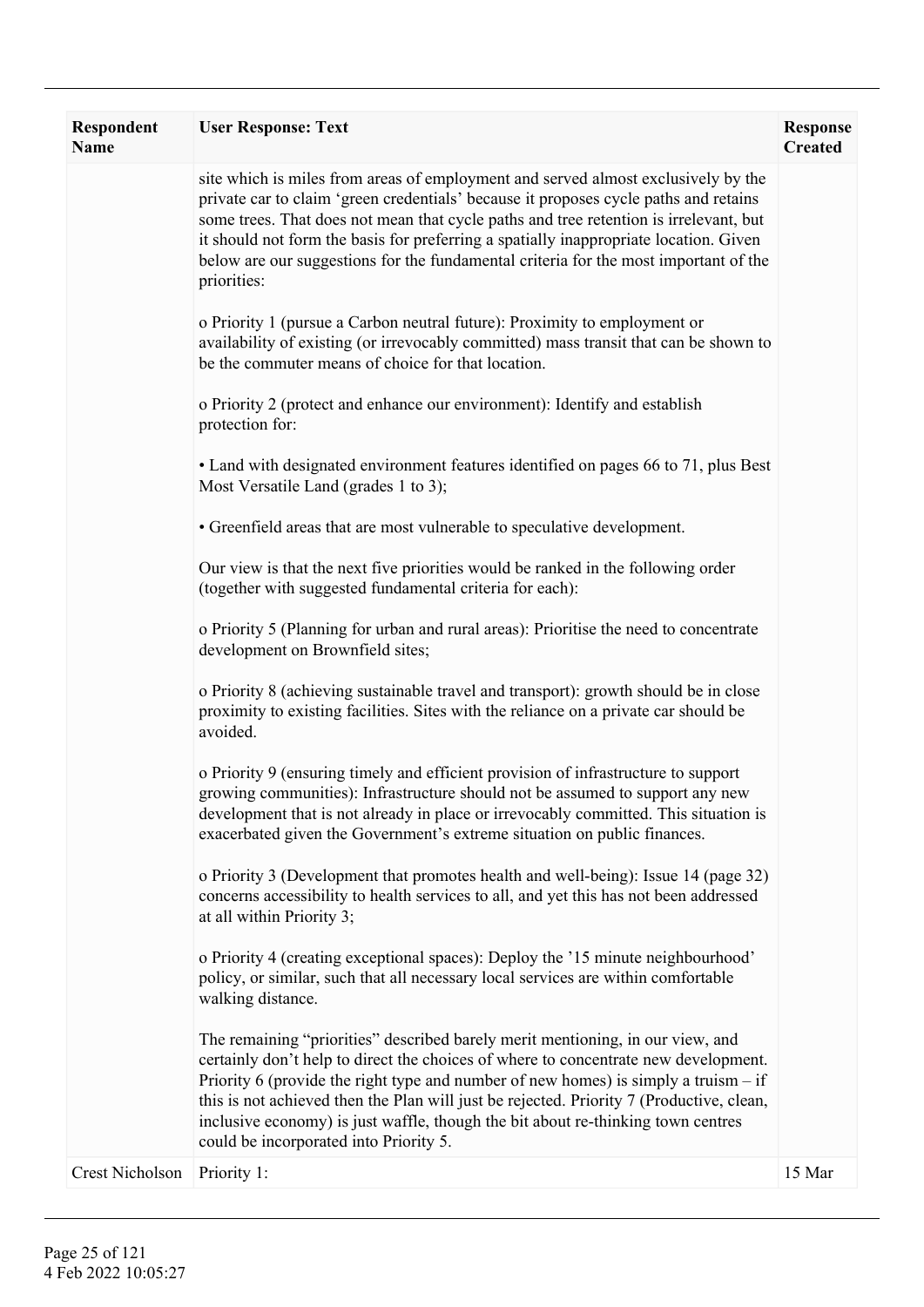| Respondent<br><b>Name</b> | <b>User Response: Text</b>                                                                                                                                                                                                                                                                                                                                        | <b>Response</b><br><b>Created</b> |
|---------------------------|-------------------------------------------------------------------------------------------------------------------------------------------------------------------------------------------------------------------------------------------------------------------------------------------------------------------------------------------------------------------|-----------------------------------|
| South West Ltd            | CNSW agree with the priority of pursuing a Carbon neutral and resilient future and<br>the role that new development can play in this but consideration must also be given<br>to the ever improving take up of electric vehicle ownership and home deliveries<br>which place less pressure on private car use and the potential to greatly improve air<br>quality. | 2021                              |
|                           | As announced in November 2020, the UK Government has taken a big step to<br>ending its contribution to Climate Change while boosting jobs in the process, as the<br>Prime Minister, Transport Secretary, and Business Secretary announced the end of<br>the sale of new petrol and diesel cars in the UK by 2030.                                                 |                                   |
|                           | Priority 2:                                                                                                                                                                                                                                                                                                                                                       |                                   |
|                           | CNSW agree that the environment needs to be protected and enhanced where<br>appropriate but recognition is needed that development can enhance the character<br>and quality of local landscape and improve Biodiversity.                                                                                                                                          |                                   |
|                           | Further, through the preparation of Landscape and Visual Assessments, key<br>landscape areas, views and local features which can make a significant contribution<br>to the character, distinctiveness and quality of an area, can continue to be protected.                                                                                                       |                                   |
|                           | Priority 3:                                                                                                                                                                                                                                                                                                                                                       |                                   |
|                           | CNSW welcome the priority of ensuring development promotes health and well-<br>being and recognition should be given to the role that new development in rural<br>communities can play in the ability to encourage more active lifestyles for not only<br>new residents but existing communities.                                                                 |                                   |
|                           | Priority 4:                                                                                                                                                                                                                                                                                                                                                       |                                   |
|                           | The principles of creating exceptional places and spaces should be actively<br>encouraged but in addition to our comments above about the need for good<br>townscape analysis, we would again stress that in certain rural areas, additional<br>population growth is likely required to in turn make rural areas more walkable and<br>cycleable.                  |                                   |
|                           | Priority 6:                                                                                                                                                                                                                                                                                                                                                       |                                   |
|                           | CNSW would agree that better planning for rural areas is required in order to meet<br>the increasing housing demand and the requirement to provide for a portfolio of<br>sites of different sizes, in a range of sustainable locations across South<br>Gloucestershire and to provide resilience to the 5-Year supply of housing land.                            |                                   |
|                           | Priority 8:                                                                                                                                                                                                                                                                                                                                                       |                                   |
|                           | CNSW agree that sustainable travel and transport needs to be a key priority but<br>would refer back to our earlier comments in that in many cases, particularly in rural<br>areas it will be difficult to locate growth in close proximity to existing or new key                                                                                                 |                                   |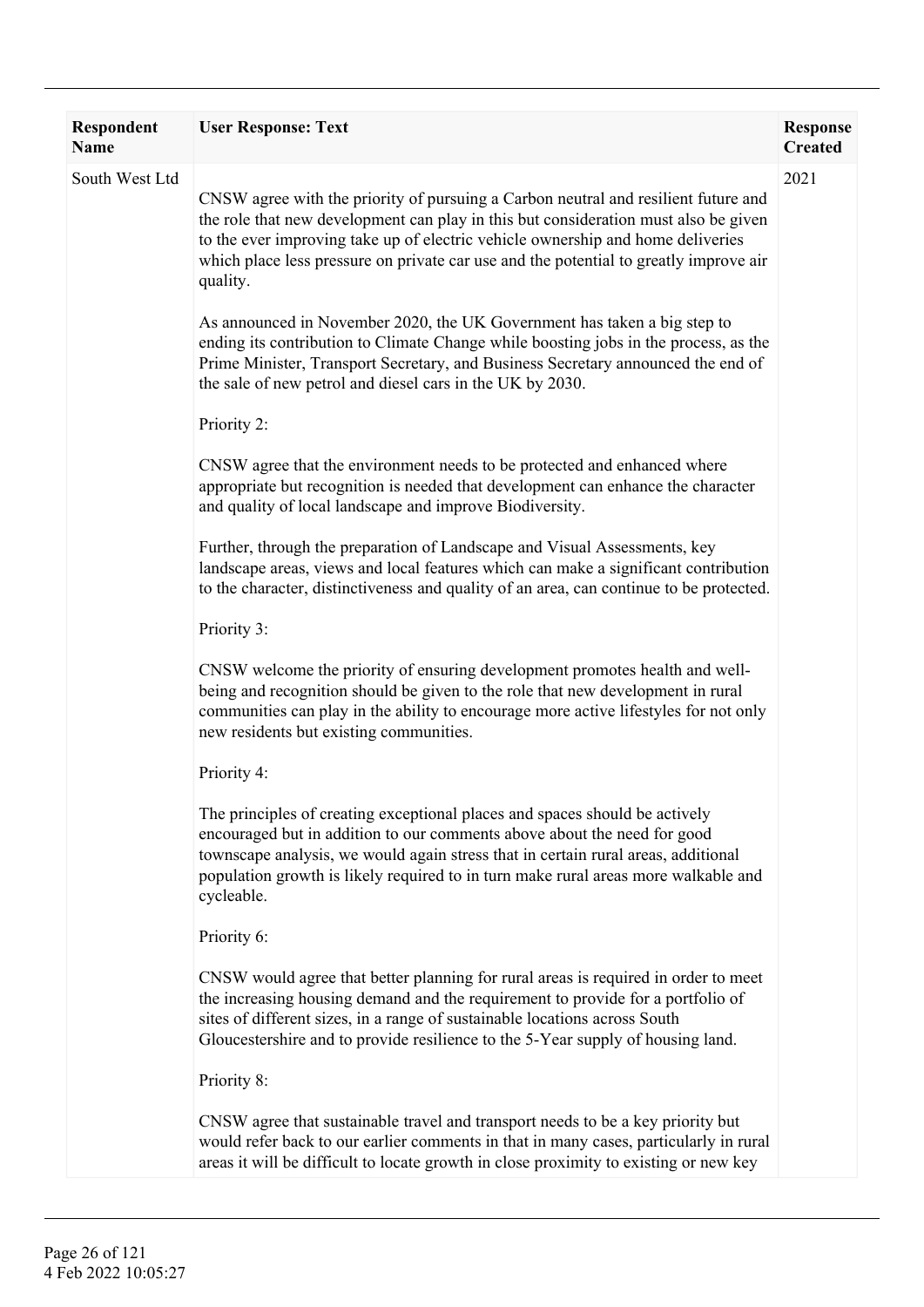| <b>Respondent</b><br><b>Name</b>                                                                       | <b>User Response: Text</b>                                                                                                                                                                                                                                                                                                                                                                                                                                                                                                                                                                                                                                                                                                                                                                                                                                                                                                                                                                                                                                                                                                                                                                                      | <b>Response</b><br><b>Created</b> |
|--------------------------------------------------------------------------------------------------------|-----------------------------------------------------------------------------------------------------------------------------------------------------------------------------------------------------------------------------------------------------------------------------------------------------------------------------------------------------------------------------------------------------------------------------------------------------------------------------------------------------------------------------------------------------------------------------------------------------------------------------------------------------------------------------------------------------------------------------------------------------------------------------------------------------------------------------------------------------------------------------------------------------------------------------------------------------------------------------------------------------------------------------------------------------------------------------------------------------------------------------------------------------------------------------------------------------------------|-----------------------------------|
|                                                                                                        | services and facilities, to create walkable and cycleable neighbourhoods.<br>Recognition must therefore be given to the role that development can play in these<br>locations where increased development can in turn result in new key services and<br>better Public Transport connections.                                                                                                                                                                                                                                                                                                                                                                                                                                                                                                                                                                                                                                                                                                                                                                                                                                                                                                                     |                                   |
| <b>Crest Nicholson</b><br>South West Ltd<br>- Land at Harry<br>Stoke/East of<br>Harry Stoke<br>(South) | <b>Potential Priorities:</b><br>We agree with the range of Potential Priorities which are set out in the consultation<br>document. A number of these are likely to be addressed through the SDS rather<br>than the new Local Plan; however this is not immediately clear when reading the<br>consultation document.<br>As explained above, there are competing priorities; and Plan-making requires a<br>balance of these priorities to ensure the delivery of sound Local Plan which<br>appropriately addresses the needs of the Plan area (both regional and local).<br>It is the next step, in selecting how these priorities are 'ranked' and 'balanced'<br>which will be critical in ensuring a robust evidence base supporting the new Plan.<br>A number of the priorities identified, for example zero Carbon homes and<br>Biodiversity net gain, are being addressed at the national level; and will not require<br>further consideration within the new Local Plan. Given the timelines for the new<br>Local Plan, with adoption expected in late 2023 at the earliest, these national<br>changes will have been introduced and implemented by this time. We comment on<br>these in more detail below. | 12 Apr<br>2021                    |
| Dan Erben -<br>Thornbury<br>Market Garden                                                              | A much higher priority and commitment needs to be assigned to carbon neutrality,<br>environmental protection and non-monetary community benefits (better<br>opportunities for sport, recreation and contact with nature, benefitting mental and<br>physical well-being, sustainable and rewarding job creation, reducing traffic and<br>improving services for local residents). All other priorities should be given a much<br>lower weight. Generally, the relative importance of priorities needs to be much<br>more clear.                                                                                                                                                                                                                                                                                                                                                                                                                                                                                                                                                                                                                                                                                  | 23 Feb<br>2021                    |
| Daphne<br>Dunning -<br>Cromhall Parish<br>Council                                                      | The environment is obviously a key issue, but awareness needs to be given to the<br>situation that you could create by ignoring the impact of building more homes than<br>an areas infrastructure can cope with, then walking away and penalising the area for<br>being unable to live as your blue print demands.<br>Building with the knowledge that an area will inevitably suffer a detrimental on-<br>cost to the improved circumstances in other areas does not seem like the best plan -<br>specifically referring to the rural north of the county.                                                                                                                                                                                                                                                                                                                                                                                                                                                                                                                                                                                                                                                     | 03 Mar<br>2021                    |
| Daphne<br>Dunning -<br>Pucklechurch<br>Parish Council                                                  | Do you have any comments on the potential priorities?<br>A comprehensive list of priorities has been identified – however, as with the issues<br>what remains to be seen is which of these priorities will be deemed to carry more<br>weight than others when determining locations for development and there are<br>concerns that it will be almost impossible to implement them all.                                                                                                                                                                                                                                                                                                                                                                                                                                                                                                                                                                                                                                                                                                                                                                                                                          | 08 Apr<br>2021                    |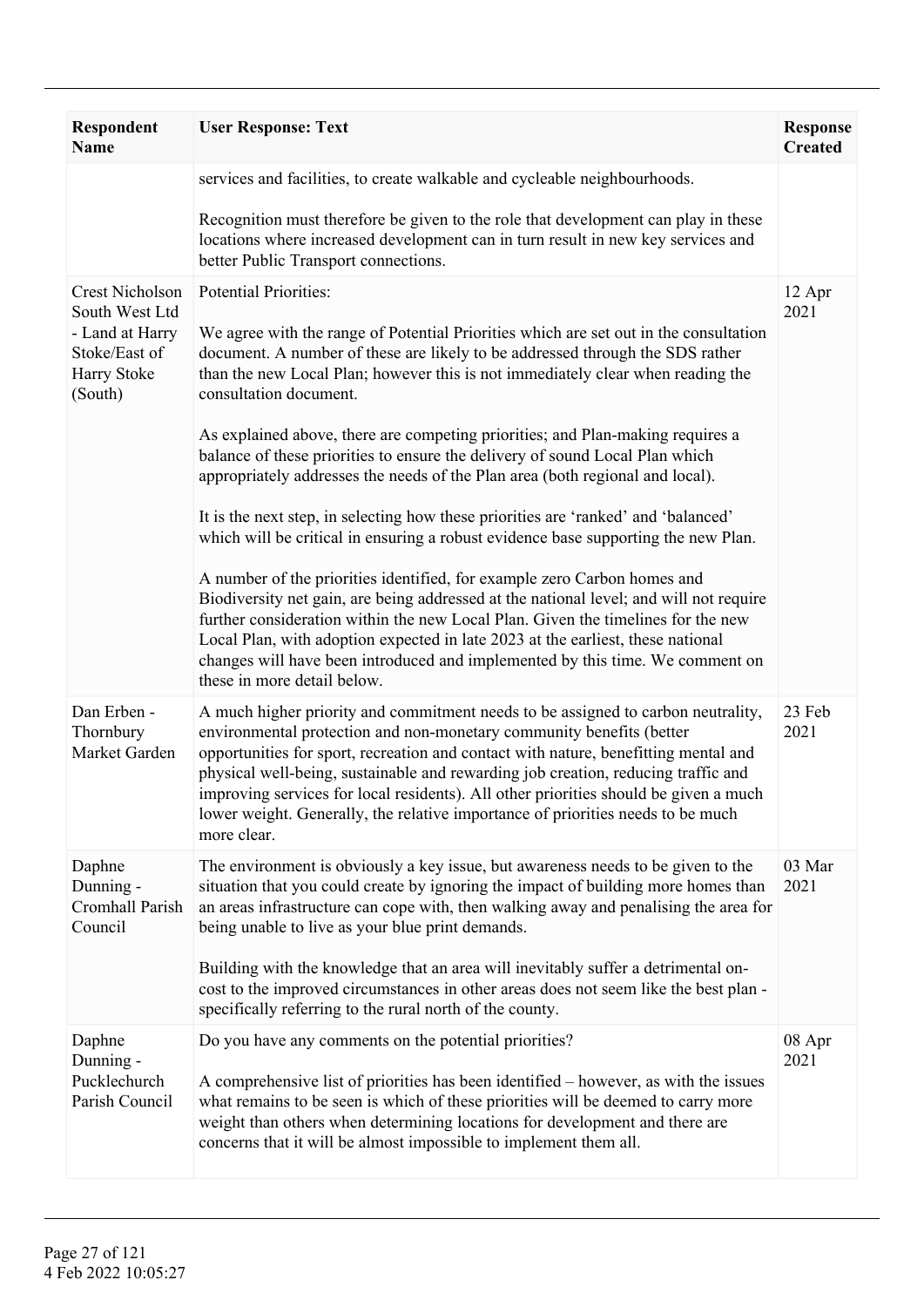| Respondent<br>Name | <b>User Response: Text</b>                                                                                                                                                                                                                                                                                                                                                                                                                                                                                                | <b>Response</b><br><b>Created</b> |
|--------------------|---------------------------------------------------------------------------------------------------------------------------------------------------------------------------------------------------------------------------------------------------------------------------------------------------------------------------------------------------------------------------------------------------------------------------------------------------------------------------------------------------------------------------|-----------------------------------|
|                    | Additional specific comments:<br>1. Pursue a carbon neutral and resilient future in a changing climate (Minimise the<br>need to travel, and where travel is necessary, decarbonise it by prioritising walking,<br>cycling and effective public transport)-<br>Difficult to manage as it's led by occupation and availability of work.                                                                                                                                                                                     |                                   |
|                    | 2. Protect and enhance our environment (Increase tree cover by requiring tree-<br>planting and require the replacement of valuable trees lost to development.)<br>Developments need to work in harmony with the environment/ecosystem.<br>Replanting trees is not a justification for removing hedges and existing trees.                                                                                                                                                                                                 |                                   |
|                    | 3. Development that promotes health and well-being (Promote healthy lifestyle<br>choices through development, such as avoiding takeaways near schools.)<br>Many areas of SGC offer high street amenities with a poor focus upon fast food<br>outlets, fuelling obesity and poor dietary choices. This should be a wider stance<br>other than simply not locating a fast food outlet near a school. Improve the high<br>street for all and create improved choice of businesses other than the easy 'fast food<br>option'. |                                   |
|                    | 4. Creating exceptional places and spaces (Respond to key natural, built, historic<br>and landscape assets and local character to create high-quality developments, which<br>add to, or create, a sense of place)<br>Focus on the appearance of properties. Common trend in developments in South<br>Gloucestershire where render is used as a design feature (excessively). This is a<br>cheaper way to build and in years to come developments will look poor if not<br>maintained.                                     |                                   |
|                    | 5. Planning for urban and rural areas (If the Bristol and Bath Green Belt is<br>reviewed, and parts of it are required to meet growth needs, ensure its long-term<br>purpose and function is maintained and its recreational value enhanced)<br>What does this actually mean?                                                                                                                                                                                                                                             |                                   |
|                    | 6. Provide the right type and number of new homes (Explore new forms of<br>landownership and delivery models, to deliver a range of housing types)<br>Consideration of shared ownership options should include a focus of maintenance<br>of property as a lack of car will affect the appearance of an area for the worst.                                                                                                                                                                                                |                                   |
|                    | 7. Enable a productive, clean and inclusive economy<br>It isn't clear how the national or local economy will be impacted by changing<br>employment patterns and housing preferences. Doesn't this make it difficult to<br>draw conclusions which objectively reflect the context?                                                                                                                                                                                                                                         |                                   |
|                    | 8. Achieving sustainable travel and transport<br>Suggests people will be living in a highly densely populated area. The 'Covid'<br>pandemic suggests such a context has fuelled the pandemic and we need to provide<br>more space for people not less!                                                                                                                                                                                                                                                                    |                                   |
|                    | 9. Ensuring the timely and efficient provision of infrastructure to support growing<br>communities                                                                                                                                                                                                                                                                                                                                                                                                                        |                                   |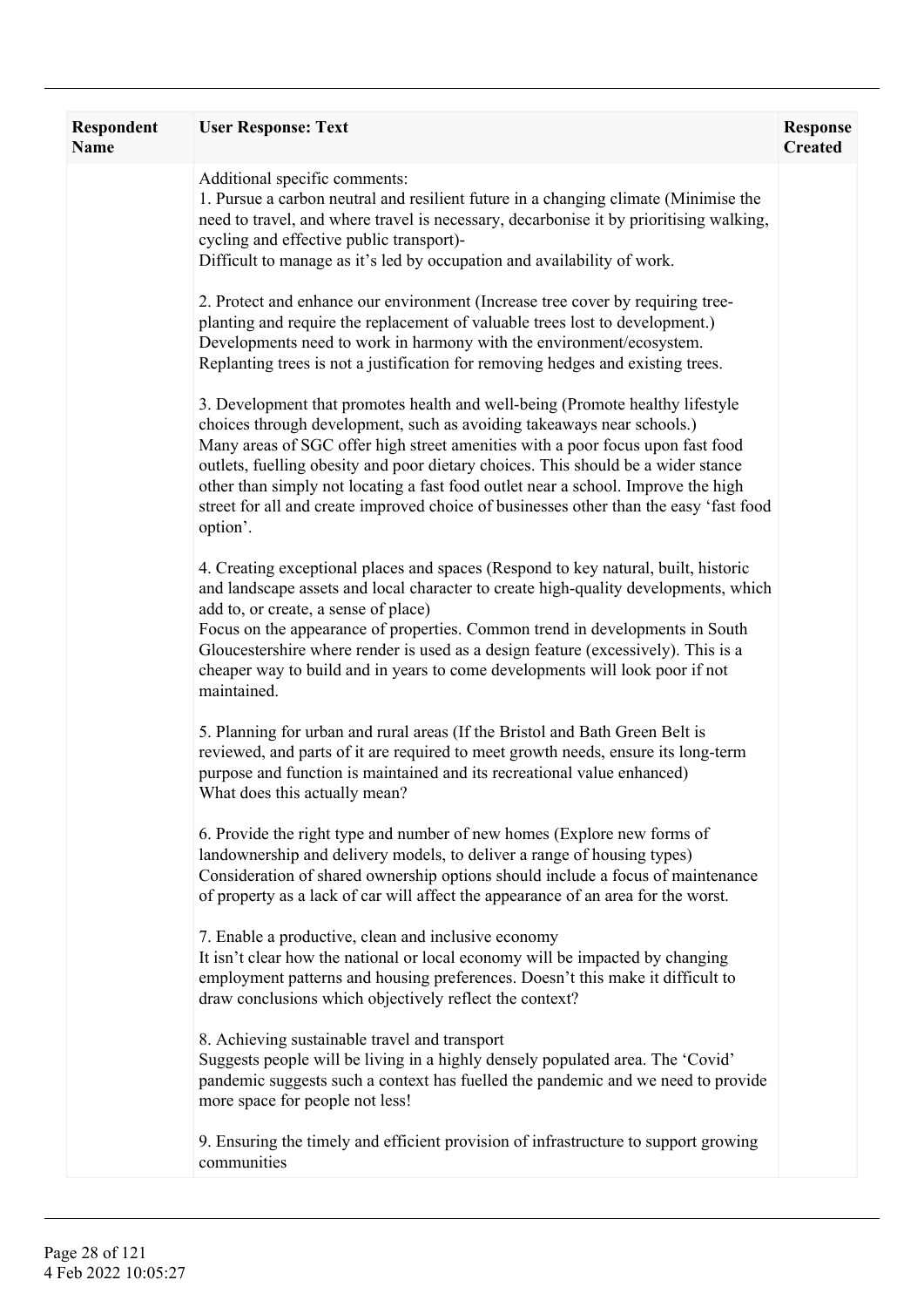| Respondent<br><b>Name</b> | <b>User Response: Text</b>                                                                                                                                                                                                                                                                                                                                                                                                                                                                                                                                                                                                                                                                                                           | <b>Response</b><br><b>Created</b> |
|---------------------------|--------------------------------------------------------------------------------------------------------------------------------------------------------------------------------------------------------------------------------------------------------------------------------------------------------------------------------------------------------------------------------------------------------------------------------------------------------------------------------------------------------------------------------------------------------------------------------------------------------------------------------------------------------------------------------------------------------------------------------------|-----------------------------------|
|                           | More roads simply encourage more cars!                                                                                                                                                                                                                                                                                                                                                                                                                                                                                                                                                                                                                                                                                               |                                   |
| David George              | Identification of Community energy site                                                                                                                                                                                                                                                                                                                                                                                                                                                                                                                                                                                                                                                                                              | 15 Feb<br>2021                    |
| David Grover              | Mental health impact on residents in villages where new developments are planned<br>needs to be considered. Most people who live in smaller villages choose to live<br>there because of location and low population (the core reason why they are titled<br>villages). Many residents choose to live in these low population density areas for<br>specific reasons. If new developments are created, they change population density,<br>green space declines and pollution levels rise significantly (noise, emissions etc.).<br>If a small village has no amenities, increasing population increases the need to<br>travel to areas where these amenities can be found. This adversely affects original<br>residents mental health. | 25 Feb<br>2021                    |
| David Hathaway            | Priority 8 'achieving sustainable travel and transport' is key to achieving the all<br>your environmentally friendly priorities. The emphasis of priority 8 is on transport<br>for social purposes. There needs to be a new priority on sustainable transport to<br>places of employment, especially from market towns and rural locations.                                                                                                                                                                                                                                                                                                                                                                                          | 27 Feb<br>2021                    |
| David Heape               | Point 1<br>Pursue a carbon neutral and resilient future in a changing climate (Minimise the<br>need to travel, and where travel is necessary, decarbonise it by prioritising walking,<br>cycling and effective public transport) - Difficult to manage as it's led by<br>occupation and availability of work.                                                                                                                                                                                                                                                                                                                                                                                                                        | 12 Mar<br>2021                    |
|                           | Point 2<br>Protect and enhance our environment (Increase tree cover by requiring tree-planting<br>and require the replacement of valuable trees lost to development.)<br>Developments need to work in harmony with the environment/ecosystem.<br>Replanting trees is not a justification for removing hedges and existing trees.                                                                                                                                                                                                                                                                                                                                                                                                     |                                   |
|                           | Point 3<br>Development that promotes health and well-being (Promote healthy lifestyle<br>choices through development, such as avoiding takeaways near schools.)                                                                                                                                                                                                                                                                                                                                                                                                                                                                                                                                                                      |                                   |
|                           | Many areas of SGC offer high street amenities with a poor focus upon fast food<br>outlets, fuelling obesity and poor dietary choices. This should be a wider stance<br>other than simply not locating a fast-food outlet near a school. Improve the high<br>street for all and create improved choice of businesses other than the easy and<br>cheaper 'fast food option'. Litter is regularly thrown from vehicles and left in rural<br>communities/ring road. Further establishments will only serve to increase this issue.<br>Hardly a clean 'lifestyle'. Other countries (Germany) manage this issue far more<br>effectively, limiting the number of outlets in an area.                                                        |                                   |
|                           | Point 4<br>Creating exceptional places and spaces (Respond to key natural, built, historic and<br>landscape assets and local character to create high-quality developments, which add<br>to, or create, a sense of place)                                                                                                                                                                                                                                                                                                                                                                                                                                                                                                            |                                   |
|                           | Focus on the appearance of properties. Common trend in developments in South                                                                                                                                                                                                                                                                                                                                                                                                                                                                                                                                                                                                                                                         |                                   |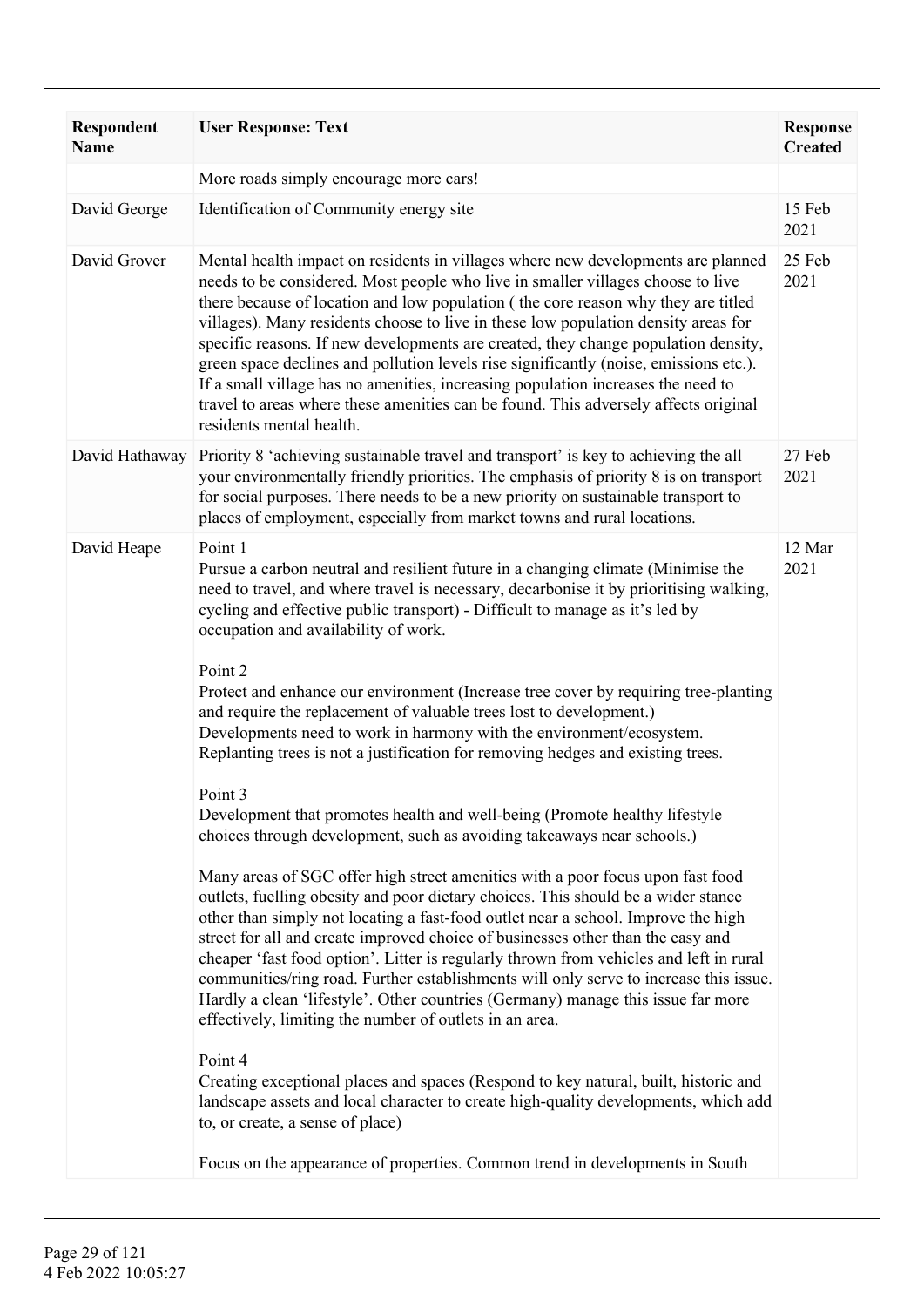| <b>Respondent</b><br><b>Name</b> | <b>User Response: Text</b>                                                                                                                                                                                                                                                                                                                                                                                                                                                                                                                                                                                                                                                                                            | <b>Response</b><br><b>Created</b> |
|----------------------------------|-----------------------------------------------------------------------------------------------------------------------------------------------------------------------------------------------------------------------------------------------------------------------------------------------------------------------------------------------------------------------------------------------------------------------------------------------------------------------------------------------------------------------------------------------------------------------------------------------------------------------------------------------------------------------------------------------------------------------|-----------------------------------|
|                                  | Gloucestershire where render is used as a design feature (excessively). This is a<br>cheaper way to build and in years to come developments will look poor if not<br>maintained.                                                                                                                                                                                                                                                                                                                                                                                                                                                                                                                                      |                                   |
|                                  | Point 5<br>Planning for urban and rural areas (If the Bristol and Bath Green Belt is reviewed,<br>and parts of it are required to meet growth needs, ensure its long-term purpose and<br>function is maintained and its recreational value enhanced)<br>What does this actually mean?                                                                                                                                                                                                                                                                                                                                                                                                                                 |                                   |
|                                  | Point 6<br>Provide the right type and number of new homes (Explore new forms of<br>landownership and delivery models, to deliver a range of housing types)<br>Consideration of shared ownership options should include a focus of maintenance<br>of property as a lack of care will affect the appearance of an area for the worst.                                                                                                                                                                                                                                                                                                                                                                                   |                                   |
|                                  | Point 7<br>Enable a productive, clean and inclusive economy<br>It isn't clear how the national or local economy will be impacted by changing<br>employment patterns and housing preferences. Doesn't this make it difficult to<br>draw conclusions which objectively reflect the context? Jobs required – needs to<br>provide a wide diversity of local jobs and professions to meet requirements for all<br>levels of resident (for all socio-economic groups.). Tourism – tourism needs to<br>nurture Green spaces. Seek to open old collieries/works as working museums. I<br>would question what can be offered currently as sustainable tourism in South<br>Gloucestershire.                                     |                                   |
|                                  | Point 8<br>Achieving sustainable travel and transport<br>Suggests people will be living in a highly densely populated area. The 'Covid'<br>pandemic suggests such a context has fuelled the pandemic and we need to provide<br>more outdoor/Green spaces for people not less. Current public transport<br>connections are poor at best and needs developing with a cost-efficient subsidised<br>system that will persuade people to use them. Current connections for walking,<br>cycling and public transport are not high quality, safe connections. A further park<br>and ride is needed at the end of the M32 to Bristol to avoid Lyde Green park and<br>ride being overburdened, especially with the CAZ scheme. |                                   |
|                                  | Point 9<br>Ensuring the timely and efficient provision of infrastructure to support growing<br>communities                                                                                                                                                                                                                                                                                                                                                                                                                                                                                                                                                                                                            |                                   |
|                                  | More roads simply encourage more cars!                                                                                                                                                                                                                                                                                                                                                                                                                                                                                                                                                                                                                                                                                |                                   |
|                                  | What are the sustainable choices you are proposing as currently there are none.<br>Infrastructure should include varied mass transit systems - tram etc                                                                                                                                                                                                                                                                                                                                                                                                                                                                                                                                                               |                                   |
| David Price                      | 2.0 Environmental Background:<br>The Council's recognition of the impact of Climate Change and all its associated                                                                                                                                                                                                                                                                                                                                                                                                                                                                                                                                                                                                     | 25 Mar<br>2021                    |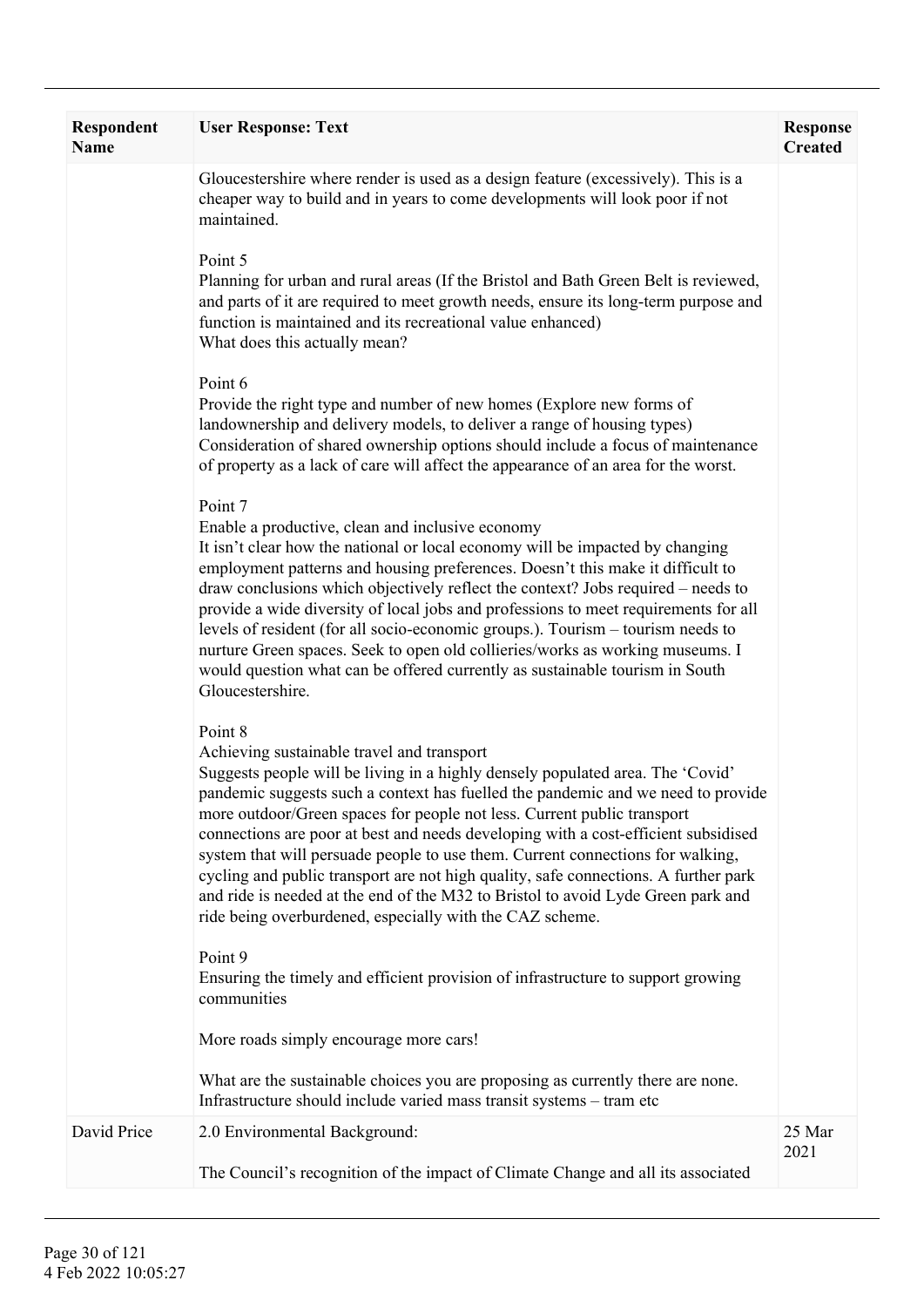| <b>Respondent</b><br><b>Name</b>                                                           | <b>User Response: Text</b>                                                                                                                                                                                                                                                                                                                                                                                                                                                                                                                                                                                                                                                                                                                                                                                                                                                                                                                                                                                                                                                                                                                                                                                                                                                                         | <b>Response</b><br><b>Created</b> |
|--------------------------------------------------------------------------------------------|----------------------------------------------------------------------------------------------------------------------------------------------------------------------------------------------------------------------------------------------------------------------------------------------------------------------------------------------------------------------------------------------------------------------------------------------------------------------------------------------------------------------------------------------------------------------------------------------------------------------------------------------------------------------------------------------------------------------------------------------------------------------------------------------------------------------------------------------------------------------------------------------------------------------------------------------------------------------------------------------------------------------------------------------------------------------------------------------------------------------------------------------------------------------------------------------------------------------------------------------------------------------------------------------------|-----------------------------------|
|                                                                                            | implications is a practical approach to the environmental change which will<br>continue within the Plan period. It is logical to support those proposals which seek<br>to address those concerns in the context of planning, and more specifically the need<br>for new homes. It is also accepted that the Plan should attempt to balance the<br>competing needs of further homes against other land uses and the environment.<br>The submission notes that the Council is required to accommodate growth in<br>housing numbers and in the absence of suitable Brownfield sites this necessitates<br>the inevitable development of green field land.<br>This submission supports the approach that new development should be as<br>sustainable as possible; both the location and the form of scheme.                                                                                                                                                                                                                                                                                                                                                                                                                                                                                              |                                   |
| David<br>Redgewell -<br>South West<br>Transport<br>Network and<br>Railfuture<br>Severnside | Public Transport investment needs to be a top priority in the Plan to allow<br>regeneration of the North Fringes area of Bristol and East Bristol and Kingswood<br>former Kingswood Borough Council area.<br>Affordable and social housing needs in both the urban North and East Bristol areas.<br>But especially in Thornbury, Yate, Chipping Sodbury and the Principle rural areas<br>key service village.<br>The Severnside area needs a proper Transport plan for Development around Severn<br>Beach, Cabot Park and Pilning and regeneration plan.<br>The Plan also needs to mention The Great Western Freeport with Portbury Docks in<br>North Somerset Council area.<br>North Somerset Council needs to be part of WECA Mayoral Transport Authority.<br>Great Western Free port also includes land around Bridgwater in Somerset.<br>North Somerset Council, South Gloucestershire city and County of Bristol.<br>This port Severnside development area if the Great Western free port is agreed by<br>Central Government.<br>High Street regeneration is also priority.<br>In Thornbury, Yate, Chipping Sodbury, Downend, Kingswood, Town Centre,<br>Hanham, Emersons Green, Filton and Patchway, Stoke Gifford.<br>More employment land is required in the Thornbury and Charfield area. | 28 Feb<br>2021                    |
| Debbie Johnson                                                                             | I think you have too much emphasis on new homes in the wrong areas.                                                                                                                                                                                                                                                                                                                                                                                                                                                                                                                                                                                                                                                                                                                                                                                                                                                                                                                                                                                                                                                                                                                                                                                                                                | 26 Feb                            |
|                                                                                            |                                                                                                                                                                                                                                                                                                                                                                                                                                                                                                                                                                                                                                                                                                                                                                                                                                                                                                                                                                                                                                                                                                                                                                                                                                                                                                    | 2021                              |
| Diverse<br>Partnerships (In<br>Collaboration<br>With Edward<br>Ware Homes)                 | Please see submitted Local Plan 2020 Phase 1 Issues and Approaches Consultation<br>Response Document.                                                                                                                                                                                                                                                                                                                                                                                                                                                                                                                                                                                                                                                                                                                                                                                                                                                                                                                                                                                                                                                                                                                                                                                              | 05 May<br>2021                    |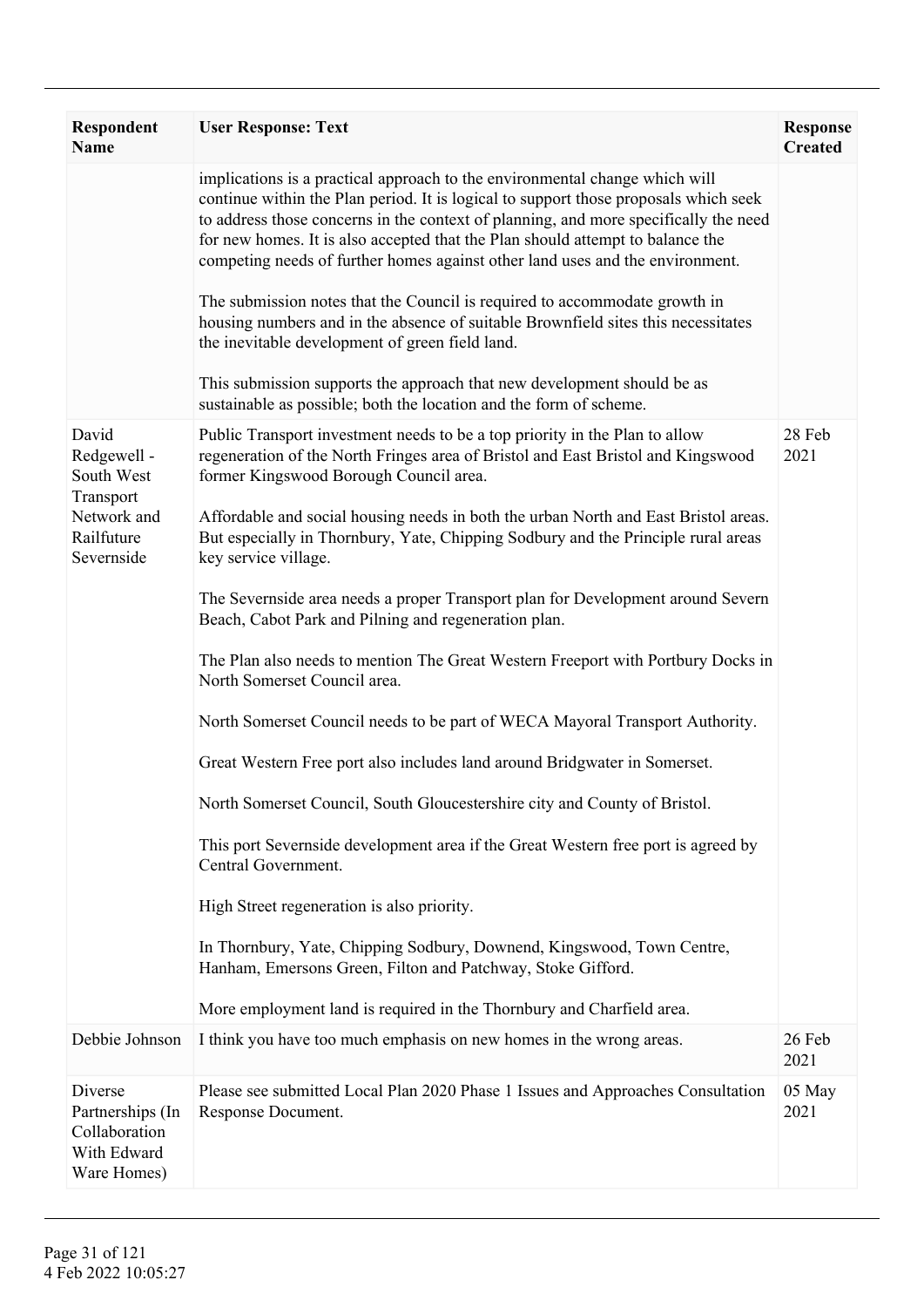| <b>Respondent</b><br><b>Name</b>                     | <b>User Response: Text</b>                                                                                                                                                                                                                                                                                                                                                                                                                                                                                                                                                                                                                                                                                                                                                                                                                                                                                                                                                                                                                                                                                                                                                                                                                                                                                                                                                                                                                                                                                                                                                                                                                                                                                                                                                                | <b>Response</b><br><b>Created</b> |
|------------------------------------------------------|-------------------------------------------------------------------------------------------------------------------------------------------------------------------------------------------------------------------------------------------------------------------------------------------------------------------------------------------------------------------------------------------------------------------------------------------------------------------------------------------------------------------------------------------------------------------------------------------------------------------------------------------------------------------------------------------------------------------------------------------------------------------------------------------------------------------------------------------------------------------------------------------------------------------------------------------------------------------------------------------------------------------------------------------------------------------------------------------------------------------------------------------------------------------------------------------------------------------------------------------------------------------------------------------------------------------------------------------------------------------------------------------------------------------------------------------------------------------------------------------------------------------------------------------------------------------------------------------------------------------------------------------------------------------------------------------------------------------------------------------------------------------------------------------|-----------------------------------|
| Dominick<br>Veasey - Nexus<br>Planning<br>Limited    | These representations are submitted on behalf of who have interests in Land<br>surrounding the former Shortwood Golf Course, Mangotsfield ("the Lower<br>Shortwood Site"). For reference a Site Location Plan is included as Appendix A.<br>As part of the recent Call for Sites process, a Lower Shortwood Vision Document<br>and accompanying Transport Vison was submitted. The Vision Document sets out<br>the vision for creating a new settlement on the Eastern Fringe of Bristol, which<br>comprises a collection of distinctive neighbourhoods with the principles of<br>sustainability, health and well-being at their core. These representations should be<br>read alongside the previously submitted Lower Shortwood Vision Document and<br>Transport Vision.<br>We broadly support the nine potential priorities that are proposed as the basis for<br>shaping the content and approach of the Local Plan. As demonstrated and set out in<br>detail within the Lower Shortwood Vision Document, the concept and vision of<br>Lower Shortwood fully aligns with the nine proposed priorities. In view of this, the<br>Lower Shortwood Site should be considered as a reasonable option as part of the<br>emerging Local Plan process.                                                                                                                                                                                                                                                                                                                                                                                                                                                                                                                                        | 19 Mar<br>2021                    |
| Donna Simmons<br>- Emersons<br>Green Town<br>Council | N <sub>0</sub>                                                                                                                                                                                                                                                                                                                                                                                                                                                                                                                                                                                                                                                                                                                                                                                                                                                                                                                                                                                                                                                                                                                                                                                                                                                                                                                                                                                                                                                                                                                                                                                                                                                                                                                                                                            | 01 Mar<br>2021                    |
| <b>Edward Ware</b><br>Homes                          | 3.2 Climate Change is rightly identified as a key issue that the Local Plan should<br>seek to address and EWH are wholeheartedly supportive of the Council's ambitions<br>to achieve Carbon neutrality by 2030.<br>3.3 With regard to Housing Delivery, we agree that it is important for new<br>development to support the de-carbonisation of transport to minimise usage of the<br>private motor vehicle and maximise opportunities for walking and cycling. It will<br>be imperative to locate development where access to existing or new services,<br>facilities, employment opportunities and Public Transport are/will be strong.<br>3.4 Furthermore, the advent of electric vehicles and increased levels of home-<br>working are not reasons that would justify a departure from this approach. This is<br>because there are significant economic and social benefits to ensuring that people<br>can access the above through a variety of means.<br>3.5 However, one also needs to be realistic in acknowledging individual travel<br>patterns and behaviours will still mean additional vehicular journeys will be<br>required. This can be mitigated by ensuring that where vehicular journeys will be<br>made, the relative distance required to access services, facilities and employment<br>opportunities are minimised. This would, naturally, support development at existing<br>key settlements (e.g. Coalpit Heath and Yate) and areas with good access to the<br>Bristol Urban Fringe (e.g. Almondsbury).<br>3.6 That said, maximising the potential for sustainable patterns of development will<br>only go so far. A significant contributor to emissions is energy consumption within<br>individual dwellings and, as a result, Edward Ware Homes also support a | 05 May<br>2021                    |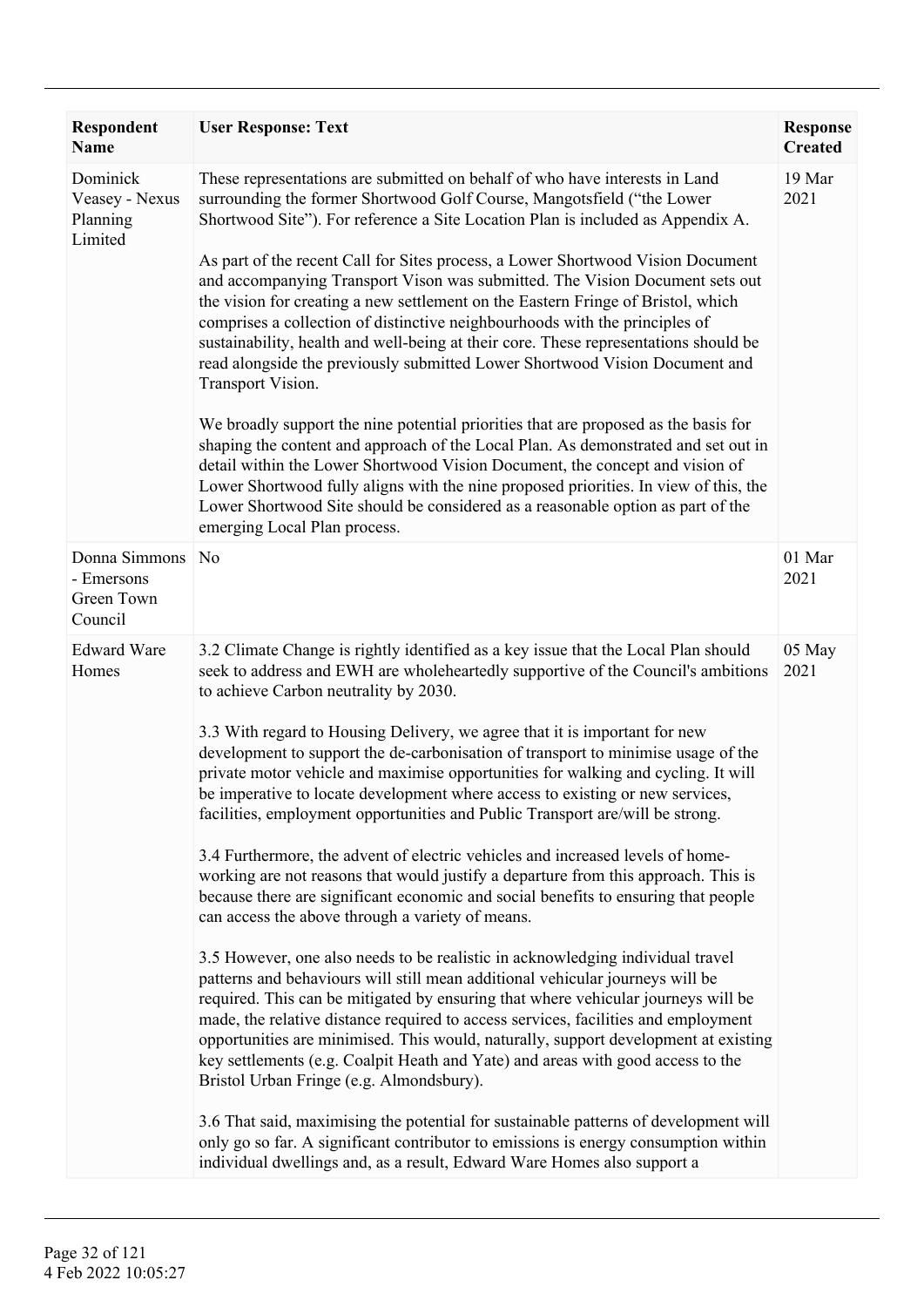| <b>Respondent</b><br><b>Name</b> | <b>User Response: Text</b>                                                                                                                                                                                                                                                                                                                                                                                                                                    | <b>Response</b><br><b>Created</b> |
|----------------------------------|---------------------------------------------------------------------------------------------------------------------------------------------------------------------------------------------------------------------------------------------------------------------------------------------------------------------------------------------------------------------------------------------------------------------------------------------------------------|-----------------------------------|
|                                  | requirement for higher energy efficiency standards to minimise energy demand. We<br>note that the Government has now withdrawn its intention to restrict Councils'<br>ability to set higher energy performance standards than those prescribed in the<br>Building Regulations. As such, we would support an approach which sought to<br>achieve a higher standard than would otherwise be imposed at a national level.                                        |                                   |
|                                  | 3.7 Furthermore, the Government are still pursuing their Future Homes Standard<br>which will require all new homes to be highly efficient with low Carbon heating<br>and zero Carbon ready by 2025. Requiring all new homes to be Carbon neutral<br>upon the Plan's adoption would not be such a significant step up from what will,<br>ultimately, be the status quo moving forward and so we would support this<br>approach.                                |                                   |
|                                  | 3.8 EWH will be acting as the master developer on both of their sites and are<br>committed to ensuring that all new dwellings delivered are Carbon neutral,<br>irrespective of the policy position that will ultimately be adopted.                                                                                                                                                                                                                           |                                   |
|                                  | 2. Protect and enhance our environment.                                                                                                                                                                                                                                                                                                                                                                                                                       |                                   |
|                                  | 3.9 The Environment is the next identified theme and, again, EWH are entirely<br>supportive of the need to ensure that development leads to a betterment of the<br>District's Biodiversity and Green Infrastructure assets and should seek to exceed<br>identified standards where possible.                                                                                                                                                                  |                                   |
|                                  | 3. Development that promotes health and well-being.                                                                                                                                                                                                                                                                                                                                                                                                           |                                   |
|                                  | 3.11 Again, EWH are generally supportive of this priority and are committed to<br>ensuring that high quality open space and active transport routes are provided on<br>our sites to support play, walking, cycling and sport.                                                                                                                                                                                                                                 |                                   |
|                                  | 4. Creating exceptional places and spaces.                                                                                                                                                                                                                                                                                                                                                                                                                    |                                   |
|                                  | 3.12 All development should aspire to secure the highest standards of urban design<br>and so EWH fully support the need for areas of growth to be legible, walkable and<br>beautiful places to work, live and play.                                                                                                                                                                                                                                           |                                   |
|                                  | 5. Planning for urban and rural areas.                                                                                                                                                                                                                                                                                                                                                                                                                        |                                   |
|                                  | 3.13 Naturally, we support any attempts to maximise the development potential<br>within existing urban and rural settlements. However, we also welcome the<br>acknowledgement that this will only go so far in meeting overall housing needs and<br>that greenfield sites will be needed to meet the development needs of the District<br>and other WECA members. We would note that this conclusion is also reached by<br>the Sustainability Appraisal (SA). |                                   |
|                                  | 3.14 For reasons set out later in this document, we consider exceptional<br>circumstances will exist to justify the removal of land from the Green Belt to<br>support the Council's development needs. Where this is necessary, we<br>wholeheartedly support the need to ensure that new boundaries are robust and                                                                                                                                            |                                   |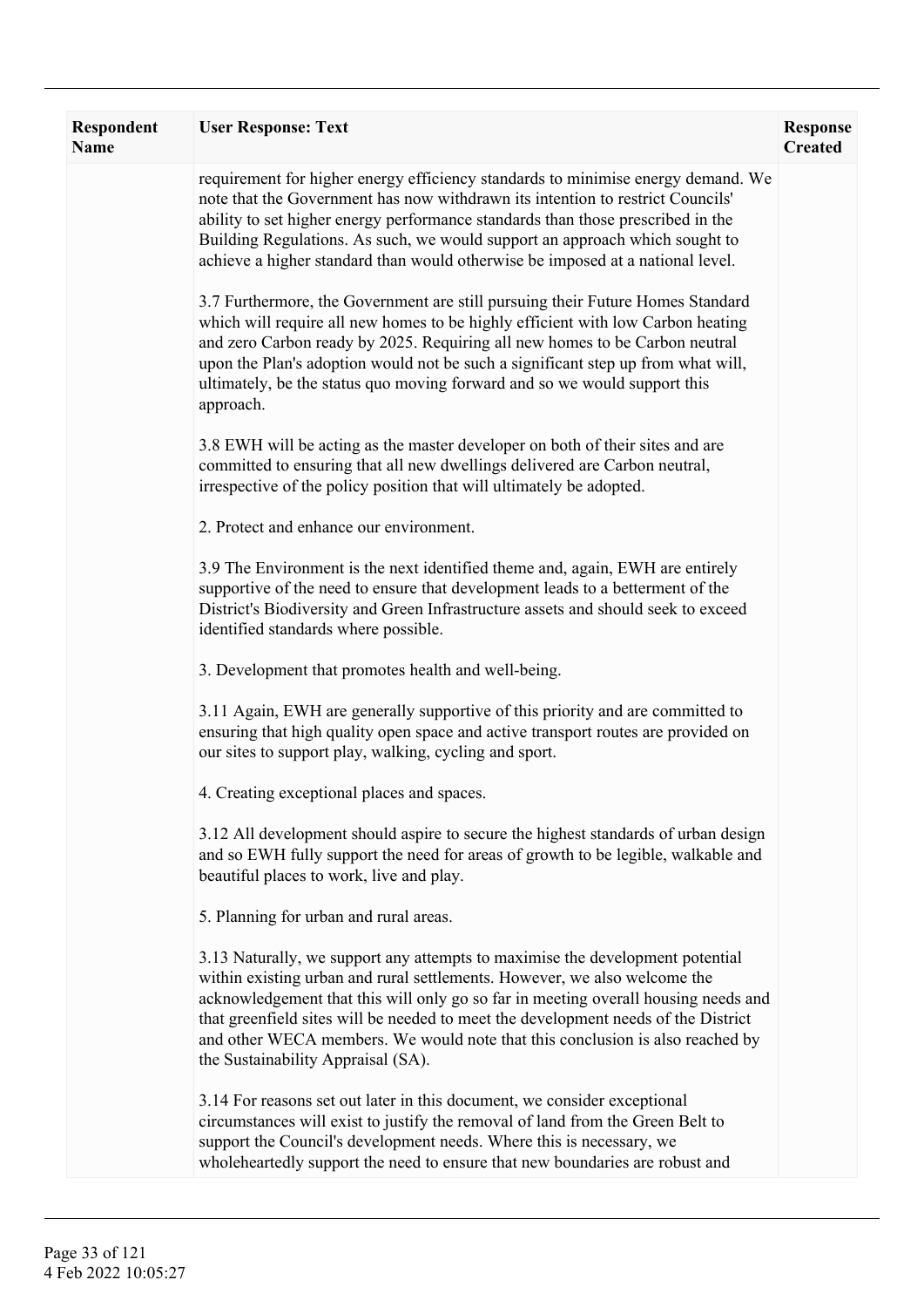| <b>Respondent</b><br><b>Name</b> | <b>User Response: Text</b>                                                                                                                                                                                                                                                                                                                                                                                                                                                                | <b>Response</b><br><b>Created</b> |
|----------------------------------|-------------------------------------------------------------------------------------------------------------------------------------------------------------------------------------------------------------------------------------------------------------------------------------------------------------------------------------------------------------------------------------------------------------------------------------------------------------------------------------------|-----------------------------------|
|                                  | defensible to improve its important function of restricting further urban sprawl. We<br>also support the need to enhance its recreational value and would ensure that new<br>areas of open space are integrated with walking and cycling routes to ensure the<br>benefits accrue to both existing and future residents.                                                                                                                                                                   |                                   |
|                                  | 6. Provide the right type and number of new homes.                                                                                                                                                                                                                                                                                                                                                                                                                                        |                                   |
|                                  | 3.16 We await the progression of the West of England SDS for further details on<br>the housing requirement that will ultimately be adopted. The only thing we would<br>note is that the Standard Method yields a slightly higher minimum annual<br>requirement than the adopted Core Strategy (1,360 vs 1,412 dwellings per annum).                                                                                                                                                       |                                   |
|                                  | 3.17 We are also mindful that there has been a significant increase to Bristol's need<br>following the revisions to the Standard Method (which has added around 830<br>dwellings to their annual requirement). Given the limited availability of land<br>around Bristol, it is unlikely that it will be able to meet is previous predicted need,<br>let alone this increased minimum requirement itself.                                                                                  |                                   |
|                                  | 3.18 Furthermore, constraints around Bath will likely limit the scope for it to<br>accommodate some of Bristol's unmet need and so the onus will be on South<br>Gloucestershire (and potentially North Somerset) to assist in meeting Bristol's<br>unmet needs. As such, we would expect South Gloucestershire's minimum housing<br>requirement be uplifted significantly from the standard method figure to account for<br>this.                                                         |                                   |
|                                  | 3.19 It is also imperative that a significant proportion of this development is well<br>related to the Bristol Urban Area given that it will be looking to meet the needs of<br>residents who need to be functionally well related to it. This would support the<br>delivery of development on important transport routes (MetroBus Routes or the<br>local rail network) which are well related to the Bristol Urban Fringes (Yate,<br>Coalpit Heath, Almondsbury etc).                   |                                   |
|                                  | 3.20 It will be important for progress to be made on the SDS and a joint position to<br>be reached with North Somerset in order to understand how housing will need to be<br>distributed across the region and allow for effective and viable options to be<br>considered.                                                                                                                                                                                                                |                                   |
|                                  | 3.21 We welcome the acknowledgement of the difficulties the Council has had with<br>delivery in recent years and we would stress that the deliverability of any strategy<br>should be a central guiding principle for the Plan. Large strategic sites will be<br>essential to securing the overall housing requirement; however, they tend to have<br>long lead in times, can have various complexities and often need to secure enabling<br>infrastructure in advance of their delivery. |                                   |
|                                  | 3.22 The Council has had first-hand experience of this in recent years with delays<br>to the Cribbs Patchway and East of Harry Stoke New Neighbourhoods being a key<br>reason for their deficient housing land supply position. This has facilitated<br>significant levels of speculative development at sites beyond the Green Belt and<br>placed significant pressure on rural communities to make up the shortfall. Such                                                               |                                   |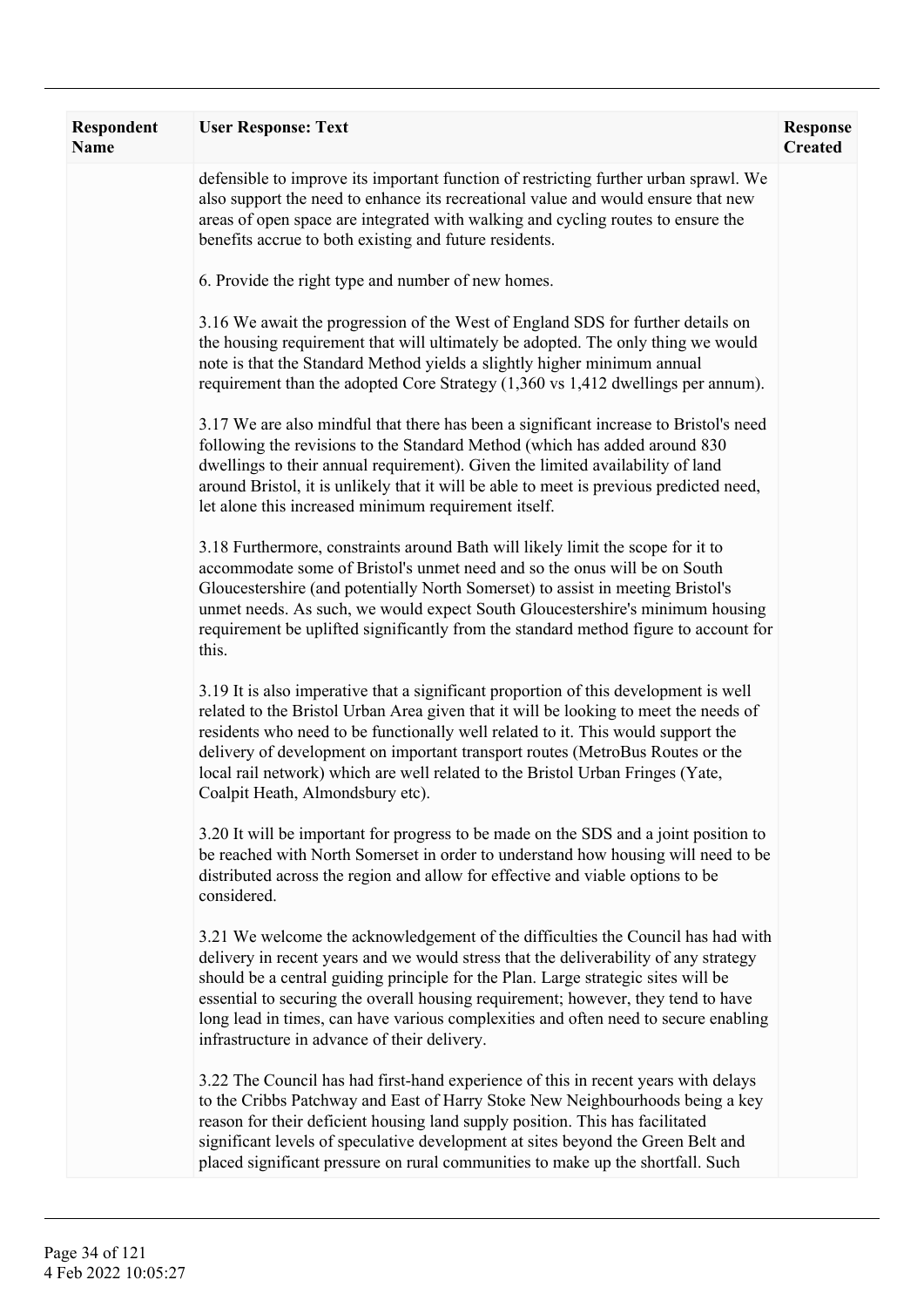| Respondent<br>Name | <b>User Response: Text</b>                                                                                                                                                                                                                                                                                                                                                                                                                                                                                                                             | <b>Response</b><br><b>Created</b> |
|--------------------|--------------------------------------------------------------------------------------------------------------------------------------------------------------------------------------------------------------------------------------------------------------------------------------------------------------------------------------------------------------------------------------------------------------------------------------------------------------------------------------------------------------------------------------------------------|-----------------------------------|
|                    | development is not necessarily unsustainable, but it sits outside of the adopted<br>Plan's overarching development framework which would otherwise secure a more<br>socially, environmentally and economically sustainable outcome.                                                                                                                                                                                                                                                                                                                    |                                   |
|                    | 3.23 That said, there is no hiding from the fact that larger strategic sites will be<br>essential in meeting the Council's housing needs over the next Plan period and can<br>deliver significant benefits through the utilisation of economies of scale and<br>provide a steady supply of dwellings over prolonged period of time.                                                                                                                                                                                                                    |                                   |
|                    | 3.24 Consequently, it is imperative that the Council identify Strategic Development<br>Locations with deliverability at the forefront of any considerations. Development<br>locations that would require significant upfront enabling infrastructure should be<br>carefully considered against alternative locations with less onerous requirements.                                                                                                                                                                                                   |                                   |
|                    | 3.25 For example, we note that there have historically been ambitions to pursue a<br>new Garden Village to the North-East of Thornbury (Buckover Garden Village).<br>Whilst this proposed Strategic Development Location was not assessed by<br>Inspectors, significant concerns had been expressed in respect of its ability to come<br>forward in a timely manner given the upfront infrastructure costs that would have<br>been required to deliver it.                                                                                             |                                   |
|                    | 3.26 Another important factor to consider is the relatively compressed timescale for<br>the Local Plan and how this will affect the delivery of housing. The new Local Plan<br>will cover a period of 15 years which is five years less than the JSP; however, the<br>housing requirement has remained around the same level (c. 80,000 dwellings) for<br>the WECA Authorities <sup>[1]</sup> . In simple terms, the WoE Authorities are going to have<br>to plan for a similar amount of housing to the JSP in a shorter period of time.              |                                   |
|                    | 3.27 This compressed timescale also means that anticipated delivery from large<br>strategic sites over the Plan period will be reduced, especially when one factors in<br>lead in times and applies realistic trajectories to the delivery of housing[2]. The<br>Phase 1 document has raised the importance of ensuring that the final strategy is<br>deliverable and any slips to delivery on identified strategic sites could have serious<br>consequences for the Council in demonstrating a deliverable supply of housing over<br>the longer-term. |                                   |
|                    | [1] Albeit the distribution is more heavily weighted toward Bristol.                                                                                                                                                                                                                                                                                                                                                                                                                                                                                   |                                   |
|                    | [2] The often cited 'From Start to Finish' report by Lichfields should inform these<br>assumptions.                                                                                                                                                                                                                                                                                                                                                                                                                                                    |                                   |
|                    | 3.28 The potential result is that a greater number of SDLs will need to be identified<br>compared with the JSP to mitigate this risk, with the majority of these delivering<br>housing beyond the end of the Plan period. The Local Plan will, therefore, need to<br>take a longer-term view at this stage in the interests of ensuring the medium-term<br>development needs of the District are met.                                                                                                                                                  |                                   |
|                    | 3.29 We would, therefore, strongly urge the Council to review alternative locations<br>for growth and prioritise those which would require significantly less onerous                                                                                                                                                                                                                                                                                                                                                                                  |                                   |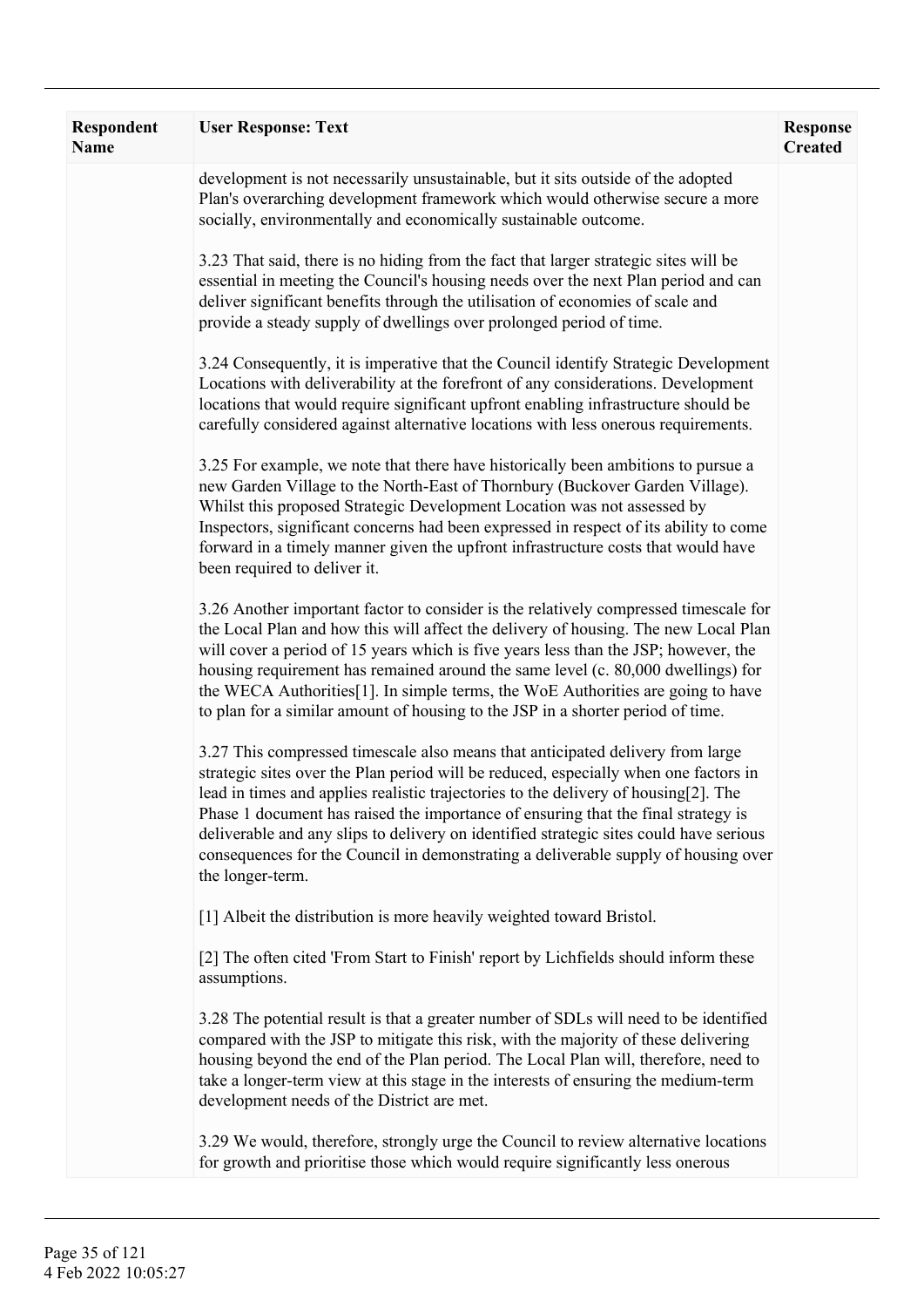| <b>Respondent</b><br><b>Name</b> | <b>User Response: Text</b>                                                                                                                                                                                                                                                                                                                                                                                                                                                                                                                                                     | <b>Response</b><br><b>Created</b> |
|----------------------------------|--------------------------------------------------------------------------------------------------------------------------------------------------------------------------------------------------------------------------------------------------------------------------------------------------------------------------------------------------------------------------------------------------------------------------------------------------------------------------------------------------------------------------------------------------------------------------------|-----------------------------------|
|                                  | infrastructure to facilitate their delivery and more realistically and reliably deliver<br>the housing the Council needs over the Plan period.                                                                                                                                                                                                                                                                                                                                                                                                                                 |                                   |
|                                  | 7. Enable a productive, clean and inclusive economy.                                                                                                                                                                                                                                                                                                                                                                                                                                                                                                                           |                                   |
|                                  | 3.30 We are generally supportive of this priority and are especially supportive of<br>the need to enhance digital connectivity across the area in light of shifting working<br>patterns as a result of the pandemic.                                                                                                                                                                                                                                                                                                                                                           |                                   |
|                                  | 8. Achieving sustainable travel and transport.                                                                                                                                                                                                                                                                                                                                                                                                                                                                                                                                 |                                   |
|                                  | 3.31 Page 47 of the Consultation Document provides a useful summary of travel to<br>work patterns and the level of self-containment (in this context defined by the<br>percentage of people who live and work in the same area) of certain parts of the<br>District. What this illustrates is that not only does the North Fringe of Bristol<br>benefit from high levels of self-containment, but also that it acts as a magnet for the<br>wider South Gloucestershire area with significant levels of in-commuting from<br>Avonmouth, Thornbury, Yate and the Eastern Fringe. |                                   |
|                                  | 3.32 Locating development in close proximity/with good transport access to the<br>Northern Fringe will be important in securing sustainable patterns of travel across<br>the District.                                                                                                                                                                                                                                                                                                                                                                                         |                                   |
|                                  | 3.33 After the Bristol Urban Fringe, we note that Yate also benefits from strong<br>levels of self-containment with 47% of the employed population working locally<br>and relatively modest levels of out commuting to Central Bristol and its urban<br>fringes.                                                                                                                                                                                                                                                                                                               |                                   |
|                                  | 3.34 Again, this was another criticism of the proposed SDL at Buckover. Whilst it<br>would benefit from a MetroBus extension and would deliver some employment<br>land on the site, it would still likely have led to significant levels of out commuting<br>to the Bristol North and East Fringes (we note that around 25% of Thornbury<br>residents already travel to Bristol/the Bristol North Fringe to work and this is a<br>settlement which already benefits from a relatively well-established employment<br>base) $[3]$ .                                             |                                   |
|                                  | 3.35 Based on the guiding principles set out, we would not expect the Local Plan to<br>pursue Buckover Garden Village given that there are significant sustainability<br>benefits associated with development which is better related to the Bristol Urban<br>Area.                                                                                                                                                                                                                                                                                                            |                                   |
|                                  | 9. Ensuring the timely and efficient provision of infrastructure to support growing<br>communities                                                                                                                                                                                                                                                                                                                                                                                                                                                                             |                                   |
|                                  | 3.36 We support this priority and agree that it is essential that new and growing<br>communities are supported by an appropriate level of infrastructure to maintain and<br>enhance their general sustainability.                                                                                                                                                                                                                                                                                                                                                              |                                   |
|                                  | 3.37 The key, as we have touched on above, is ensuring that the scope and need to                                                                                                                                                                                                                                                                                                                                                                                                                                                                                              |                                   |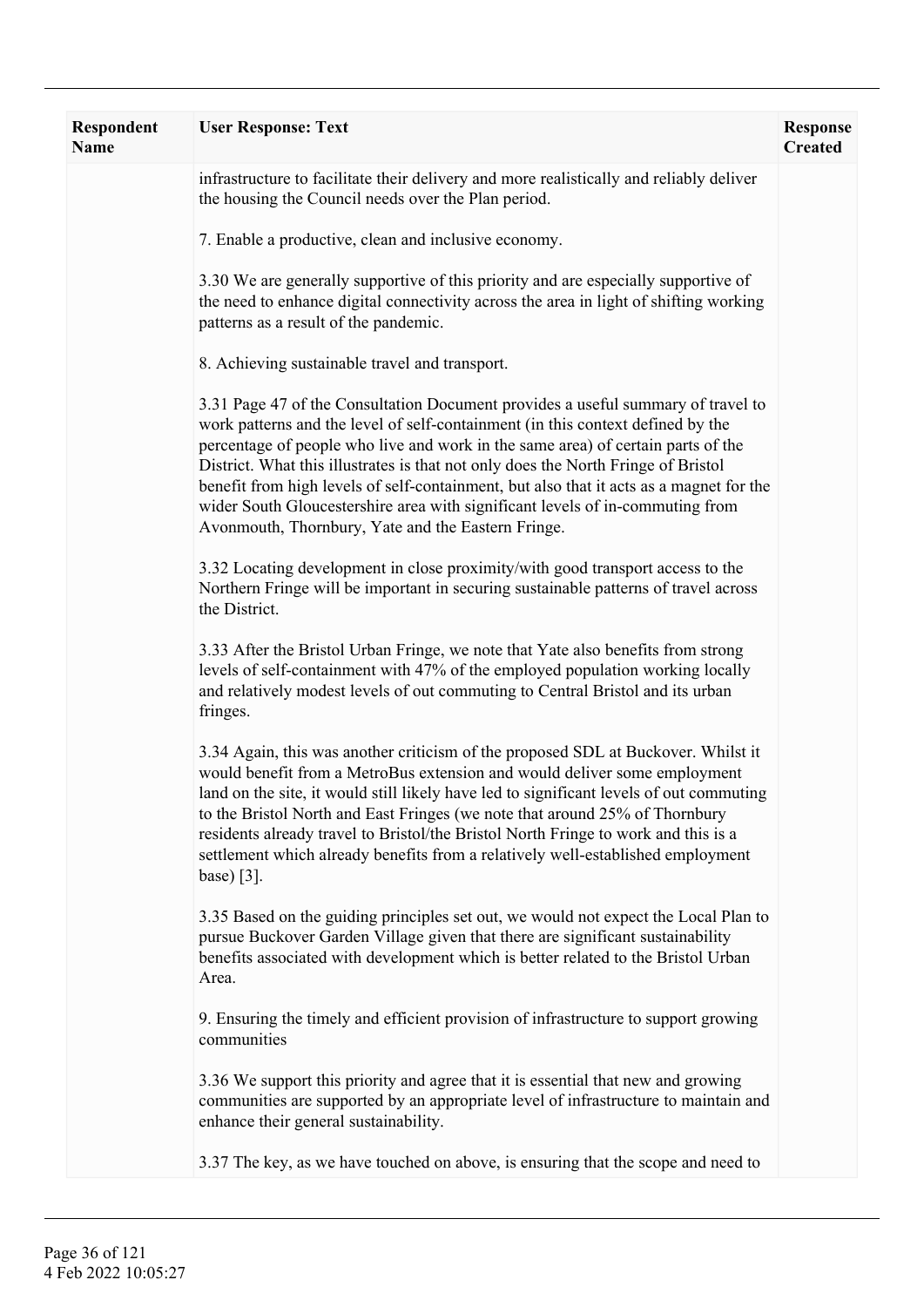| Respondent<br><b>Name</b>                                                                    | <b>User Response: Text</b>                                                                                                                                                                                                                                                                                                                                                                                                                                                                                                                                                                                                                                                                                                                                         | <b>Response</b><br><b>Created</b> |
|----------------------------------------------------------------------------------------------|--------------------------------------------------------------------------------------------------------------------------------------------------------------------------------------------------------------------------------------------------------------------------------------------------------------------------------------------------------------------------------------------------------------------------------------------------------------------------------------------------------------------------------------------------------------------------------------------------------------------------------------------------------------------------------------------------------------------------------------------------------------------|-----------------------------------|
|                                                                                              | deliver this infrastructure does not constrain the timely delivery of housing. This<br>can be achieved through the identification of appropriate and deliverable location<br>for development.                                                                                                                                                                                                                                                                                                                                                                                                                                                                                                                                                                      |                                   |
|                                                                                              | [3] See Travel to Work Pattern on Page 47 of Consultation Document.                                                                                                                                                                                                                                                                                                                                                                                                                                                                                                                                                                                                                                                                                                |                                   |
| EG Carter & Co<br>Limited and<br>Sovereign<br>Housing<br>Association                         | 6. The Priorities:<br>6.1 A total of nine potential priorities are set out covering a range of social,<br>economic, and environmental issues. They have been identified to help shape the<br>content and approaches to the Local Plan and include:                                                                                                                                                                                                                                                                                                                                                                                                                                                                                                                 | 27 Apr<br>2021                    |
|                                                                                              | ? Pursue a Carbon neutral and resilient future in a changing climate;                                                                                                                                                                                                                                                                                                                                                                                                                                                                                                                                                                                                                                                                                              |                                   |
|                                                                                              | ? Protect and enhance the environment;                                                                                                                                                                                                                                                                                                                                                                                                                                                                                                                                                                                                                                                                                                                             |                                   |
|                                                                                              | ? Development that promoted health and well-being;                                                                                                                                                                                                                                                                                                                                                                                                                                                                                                                                                                                                                                                                                                                 |                                   |
|                                                                                              | ? Creating exceptional places and spaces;                                                                                                                                                                                                                                                                                                                                                                                                                                                                                                                                                                                                                                                                                                                          |                                   |
|                                                                                              | ? Planning for urban and rural areas;                                                                                                                                                                                                                                                                                                                                                                                                                                                                                                                                                                                                                                                                                                                              |                                   |
|                                                                                              | ? Provide the right number of new homes;                                                                                                                                                                                                                                                                                                                                                                                                                                                                                                                                                                                                                                                                                                                           |                                   |
|                                                                                              | ? Enable a productive, clean and inclusive economy;                                                                                                                                                                                                                                                                                                                                                                                                                                                                                                                                                                                                                                                                                                                |                                   |
|                                                                                              | ? Achieving sustainable travel and transport; and                                                                                                                                                                                                                                                                                                                                                                                                                                                                                                                                                                                                                                                                                                                  |                                   |
|                                                                                              | ? Ensuring the timely and efficient provision of infrastructure to support growing<br>communities.                                                                                                                                                                                                                                                                                                                                                                                                                                                                                                                                                                                                                                                                 |                                   |
|                                                                                              | 6.2 Sovereign Housing and EG Carter support the priorities set out and do not wish<br>to provide detailed comment on what amount to aspirational and worthy objectives.<br>However, it is important that the priorities are consistent with national planning<br>policy. In respect of priority 2, the aspiration to have a balanced approach to<br>employment land across South Gloucestershire should be justified and effective,<br>and in that regard, it should have regard to market evidence and the reality of<br>delivery or long-term viability of protecting sites in employment use.                                                                                                                                                                   |                                   |
| Ellandi LLP On<br>Behalf of<br>Crestbridge<br>Corporate<br>Trustees Ltd and<br>Crestbridge T | Infrastructure delivery will be critical to the success of the Yate Improvement Plan<br>including the Yate Town Centre Masterplan. Indeed, infrastructure and connectivity<br>upgrades are key to achieving sustainable growth and attracting a variety of uses so<br>that the town can be enjoyed by the community and visitors both during the day and<br>in to the evening. Consideration will need to be given in respect of transport<br>infrastructure and mobility hubs in support of increased and improved accessibility<br>for visitors and future residents from both the local and wider catchment area. The<br>following is a high-level summary of potential infrastructure needs to support<br>transformation, both for the site and wider context: | 05 May<br>2021                    |
|                                                                                              | • Alterations to the design of both Station Road and Kennedy Way where they                                                                                                                                                                                                                                                                                                                                                                                                                                                                                                                                                                                                                                                                                        |                                   |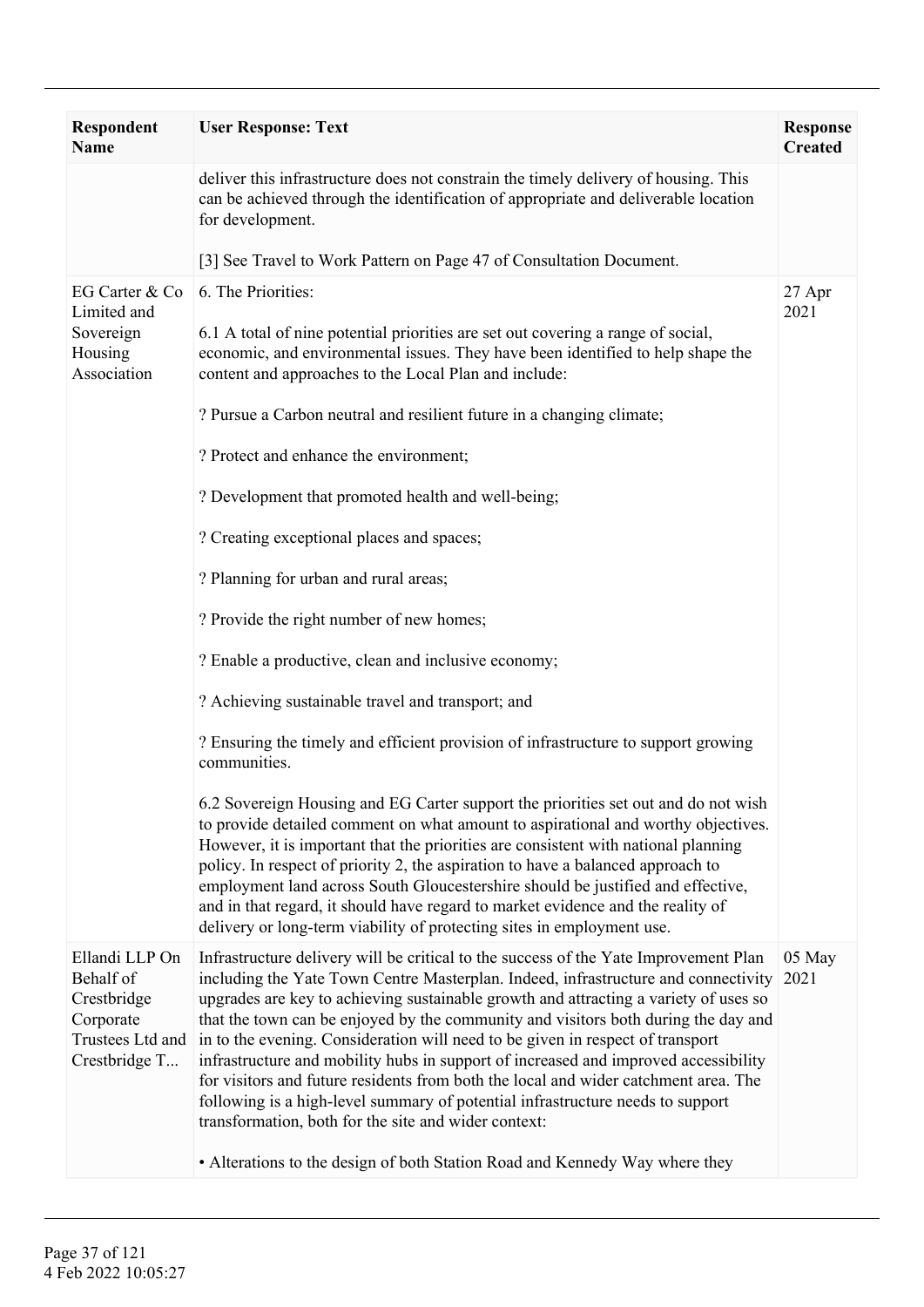| Respondent<br><b>Name</b> | <b>User Response: Text</b>                                                                                                                                                                                                                                                                                                                                                                                                                                              | <b>Response</b><br><b>Created</b> |
|---------------------------|-------------------------------------------------------------------------------------------------------------------------------------------------------------------------------------------------------------------------------------------------------------------------------------------------------------------------------------------------------------------------------------------------------------------------------------------------------------------------|-----------------------------------|
|                           | adjoin the Town Centre. This would be required to make both streets safer and<br>more attractive to address the barrier created by the existing road. This would be<br>achieved through slower vehicle speeds, new landscape as part of the 'One Mile<br>Park' concept and adequate pedestrian and cycle movement lanes.                                                                                                                                                |                                   |
|                           | • The closure and diversion of the 'Link Road' to create a continuous park<br>connection between the Town Centre and Riverside retail and leisure area if the<br>longer-term aspiration to create the 'Frome Water Meadows' is to be realised.                                                                                                                                                                                                                          |                                   |
|                           | • The redesign of the roundabout at the junction of Kennedy Way, Station Road and<br>Westerly Road to permit direct access into the Town Centre at this point for buses.                                                                                                                                                                                                                                                                                                |                                   |
|                           | • Elements of the public realm, particularly the early phases where the new town<br>square begins to emerge may require forward funding.                                                                                                                                                                                                                                                                                                                                |                                   |
|                           | • The potential re-routing of bus services into the Town Centre itself.                                                                                                                                                                                                                                                                                                                                                                                                 |                                   |
|                           | • The relocation of bus stops from the existing bus station to the Town Centre or<br>relocation of the bus station, to provide greater convenience and customer<br>experience.                                                                                                                                                                                                                                                                                          |                                   |
|                           | • One Public Estate facilities and buildings are assumed as a separate study. The<br>masterplan indicates the potential integration of these services.                                                                                                                                                                                                                                                                                                                  |                                   |
|                           | • Data collection and study regarding utilities.                                                                                                                                                                                                                                                                                                                                                                                                                        |                                   |
| Emma Jarvis               | Cannot agree with priorities which meet a document that is unavailable The WECA<br>Spatial Development Strategy. These are obvious, simplistic priorities which are<br>open to a wide range of interpretation.                                                                                                                                                                                                                                                          | 28 Feb<br>2021                    |
|                           | The Bristol and Bath green belt must be reviewed.                                                                                                                                                                                                                                                                                                                                                                                                                       |                                   |
|                           | Priorities 3 and 4 - Consider topography. Walking / cycling neighbourhoods are<br>less effective where there is a noticeable ground incline. Locating development<br>with hills on key routes will discourage this as some find walking and cycling up<br>long inclines difficult. Cycling alongside A roads / motorway relief roads is<br>unpleasant and dangerous, especially for children or new cyclists.                                                           |                                   |
|                           | Priority 9 - Less weight should be given to developments which are remote from<br>the urban centres and heavily rely on new bus or train infrastructure (and multiple<br>connections) to be sustainably viable. A range of public transport options e.g. bus,<br>train, tram, which are accessible by foot should be offered to large development<br>locations.                                                                                                         |                                   |
| Estrans Ltd               | Estrans support the nine priorities set out in the document. However, it is<br>recognised that the priorites will need to achieve balance and that not all priorities<br>can been all in every case. For example, the focus on Brownfield sites in urban<br>areas is appropriate but this does not mean that there is no requirement for<br>development in more rural settlements to deliver sustainable patterns of growth and<br>to maintain vitality of those areas. | 04 May<br>2021                    |
|                           |                                                                                                                                                                                                                                                                                                                                                                                                                                                                         |                                   |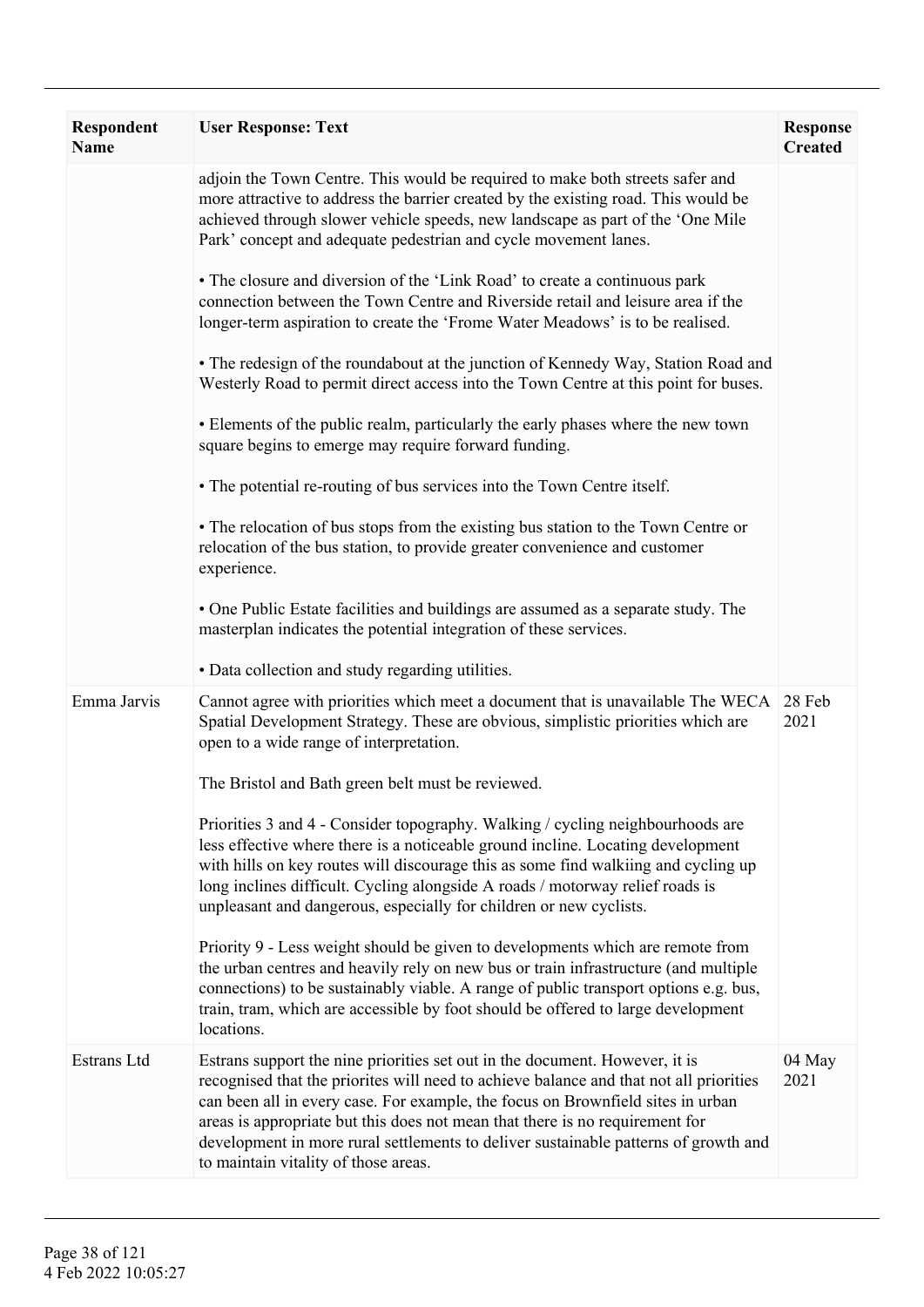| Respondent<br>Name                               | <b>User Response: Text</b>                                                                                                                                                                                                                                                                                                                                                                                                                                                                                                                                                                                                                                                                                                                                                                                                                                                                                                                                                                                                                                                                                                                                                                                                                                                                                                                                                                                                                                                                                                                                                                                                                                                                                                                                                                                                                                                                                                                                                                                                                                              | <b>Response</b><br><b>Created</b> |
|--------------------------------------------------|-------------------------------------------------------------------------------------------------------------------------------------------------------------------------------------------------------------------------------------------------------------------------------------------------------------------------------------------------------------------------------------------------------------------------------------------------------------------------------------------------------------------------------------------------------------------------------------------------------------------------------------------------------------------------------------------------------------------------------------------------------------------------------------------------------------------------------------------------------------------------------------------------------------------------------------------------------------------------------------------------------------------------------------------------------------------------------------------------------------------------------------------------------------------------------------------------------------------------------------------------------------------------------------------------------------------------------------------------------------------------------------------------------------------------------------------------------------------------------------------------------------------------------------------------------------------------------------------------------------------------------------------------------------------------------------------------------------------------------------------------------------------------------------------------------------------------------------------------------------------------------------------------------------------------------------------------------------------------------------------------------------------------------------------------------------------------|-----------------------------------|
| F. Francis                                       | See attached representations.<br>Priorities (Question 4 and 5):<br>At this stage in the Local Plan process the broad priorities outlined identify the key<br>areas where there is a requirement to focus policy and strategy implementation.<br>Identifying such priorities is useful to ensure that future policies and strategies<br>developed around these when formulating more detailed areas of the Local Plan<br>document.<br>Priority 6 should be clear that the objective is to embrace growth and significantly<br>boost housing supply, in accordance with NPPF paragraph 59. The objective of<br>meeting identified needs should be expressed as a minimum and recognising the<br>potential across the District to meet regional needs where necessary should also be<br>identified as a priority. Furthermore, it should be a priority that the Local Plan<br>ensures this housing supply is boosted and can begin delivering immediately,<br>allocating available and achievable land whilst learning from the experience of the<br>current Core Strategy, as discussed above and outlined in Issue no. 32.<br>It is acknowledged that Priority 6 identifies the requirement to 'provide a portfolio<br>of sites, of different sizes, in a range of sustainable locations across South<br>Gloucestershire' (Page 57). It is supported that the Spatial Strategy is underpinned<br>by focusing development at 'accessible' locations that are well related to existing<br>urban areas, served by existing sustainable transport routes, or with the 'potential'<br>to be sustainable as a result of the 'type and form' of development proposed. This<br>should be achieved through a detailed review of the Green Belt and an assessment<br>of the most sustainable rural settlements, which hold a number of the characteristics<br>required to achieve sustainable development.<br>Such a review would lead to achieving more sustainable patterns of development<br>across the District in accordance with the South Gloucestershire Council's Climate | 26 Apr<br>2021                    |
| Fiona Milden -<br><b>Vistry Homes</b><br>Limited | Emergency declaration.<br>Potential Priority 1 (PP1) to "Pursue a Carbon Neutral and Resilient Future in a<br>Changing Climate" is not sufficiently ambitious and challenging to achieve local<br>and national targets for Carbon reduction. The PP1 should make reference to the<br>target reductions in Carbon emissions required to achieve Carbon neutral and the<br>target date for achieving a District-wide Carbon neutral economy.                                                                                                                                                                                                                                                                                                                                                                                                                                                                                                                                                                                                                                                                                                                                                                                                                                                                                                                                                                                                                                                                                                                                                                                                                                                                                                                                                                                                                                                                                                                                                                                                                              | 09 Mar<br>2021                    |
| Gareth Jackson -<br>Alder King                   | We broadly agree with the range of Potential Priorities which are set out in the<br>consultation document and which will be presented in further detail as part of the<br>next stage of consultation.<br>Priority 1:<br>We agree with the priority of pursuing a Carbon neutral and resilient future and the<br>role that new development can play in this but consideration must also be given to<br>the ever improving take up of electric vehicle ownership and home deliveries which<br>place less pressure on private car use and the potential to greatly improve air<br>quality.                                                                                                                                                                                                                                                                                                                                                                                                                                                                                                                                                                                                                                                                                                                                                                                                                                                                                                                                                                                                                                                                                                                                                                                                                                                                                                                                                                                                                                                                                 | 19 Mar<br>2021                    |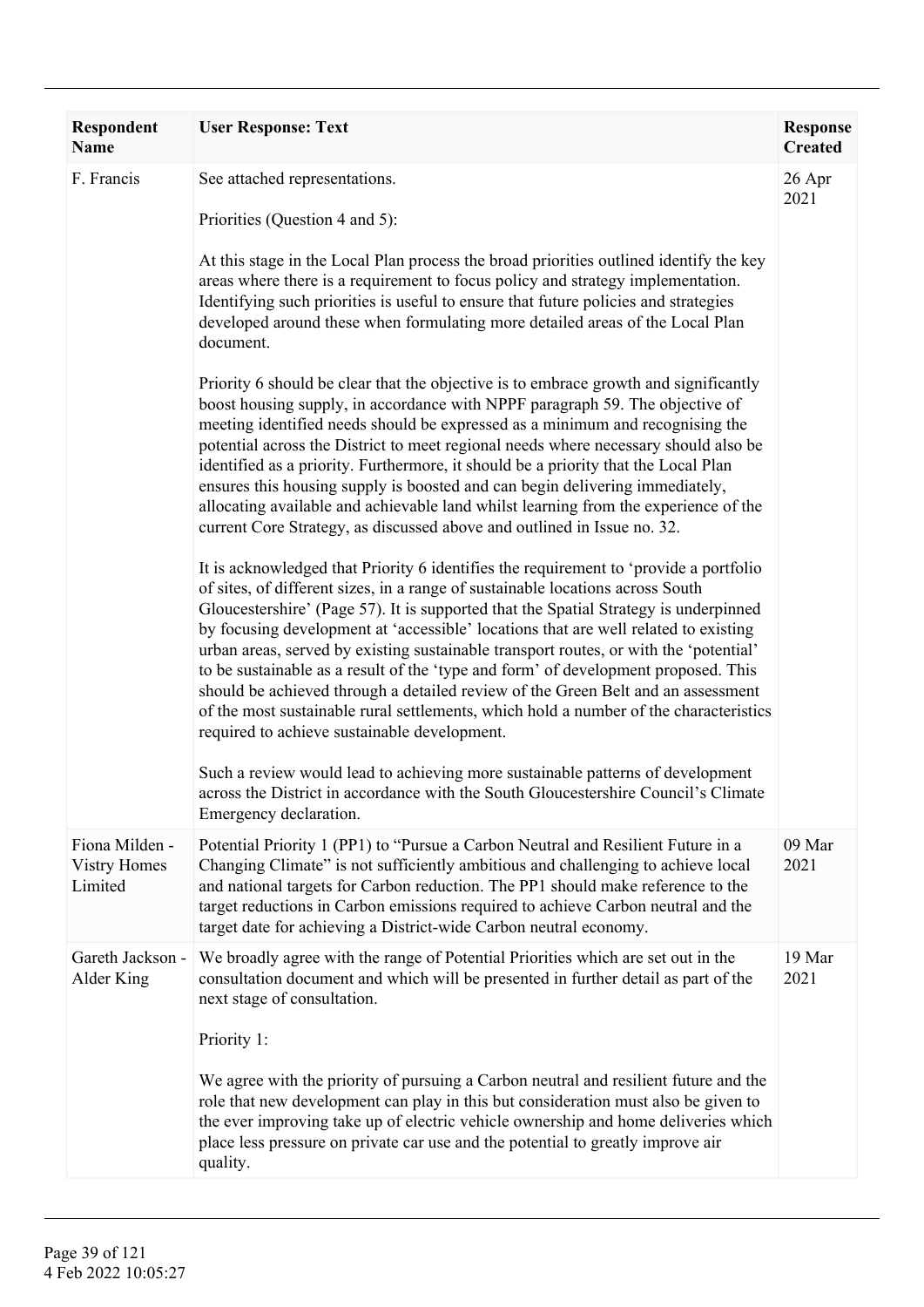| Respondent<br><b>Name</b>       | <b>User Response: Text</b>                                                                                                                                                                                                                                                                                                                   | <b>Response</b><br><b>Created</b> |
|---------------------------------|----------------------------------------------------------------------------------------------------------------------------------------------------------------------------------------------------------------------------------------------------------------------------------------------------------------------------------------------|-----------------------------------|
|                                 | As announced in November 2020, the UK Government has taken a big step to<br>ending its contribution to Climate Change while boosting jobs in the process, as the<br>Prime Minister, Transport Secretary, and Business Secretary announced the end of<br>the sale of new petrol and diesel cars in the UK by 2030.                            |                                   |
|                                 | Priority 2:                                                                                                                                                                                                                                                                                                                                  |                                   |
|                                 | We agree that the environment needs to be protected and enhanced where<br>appropriate but recognition is needed that development can enhance the character<br>and quality of local landscape and improve Biodiversity.                                                                                                                       |                                   |
|                                 | Further, through the preparation of Landscape and Visual Assessments, key<br>landscape areas, views and local features which can make a significant contribution<br>to the character, distinctiveness and quality of an area, can continue to be protected.                                                                                  |                                   |
|                                 | Priority 8:                                                                                                                                                                                                                                                                                                                                  |                                   |
|                                 | We agree that sustainable travel and transport needs to be a key priority but would<br>refer back to our earlier comments in that in many cases, particularly in rural areas<br>it will be difficult to locate growth in close proximity to existing or new key<br>services and facilities, to create walkable and cycleable neighbourhoods. |                                   |
|                                 | Recognition must therefore be given to the role that development can play in these<br>locations where increased development can in turn result in new key services and<br>better Public Transport connections.                                                                                                                               |                                   |
| Gary Parsons -<br>Sport England | Active Environments - Dedicated sport and leisure facilities need to be co-created,<br>well-designed, supported and maintained to benefit the local community and their<br>users.                                                                                                                                                            | 11 Feb<br>2021                    |
|                                 | Good design can help to increase activity levels by encouraging walking and<br>cycling.                                                                                                                                                                                                                                                      |                                   |
|                                 | <b>OUR AMBITION.</b><br>We want to make the choice to be active easier and more appealing for everyone,<br>whether that's how we choose to move around our local neighbourhood or a<br>dedicated facility for a sport or activity.                                                                                                           |                                   |
|                                 | We also have a contribution to make to tackling climate change by influencing how<br>people live and travel, and through the sustainable planning and design of the<br>nation's sport and leisure facilities.                                                                                                                                |                                   |
|                                 | Protecting and improving the nation's sport and leisure facilities by using our<br>investment and expertise to revive places to play, and to innovate new designs and<br>operational models which are community-focused, environmentally sound,<br>financially sustainable and contribute to reducing inequalities.                          |                                   |
|                                 | Creating opportunities around community spaces by inspiring local communities to<br>influence owners or increase their own capability to use and sustain these spaces                                                                                                                                                                        |                                   |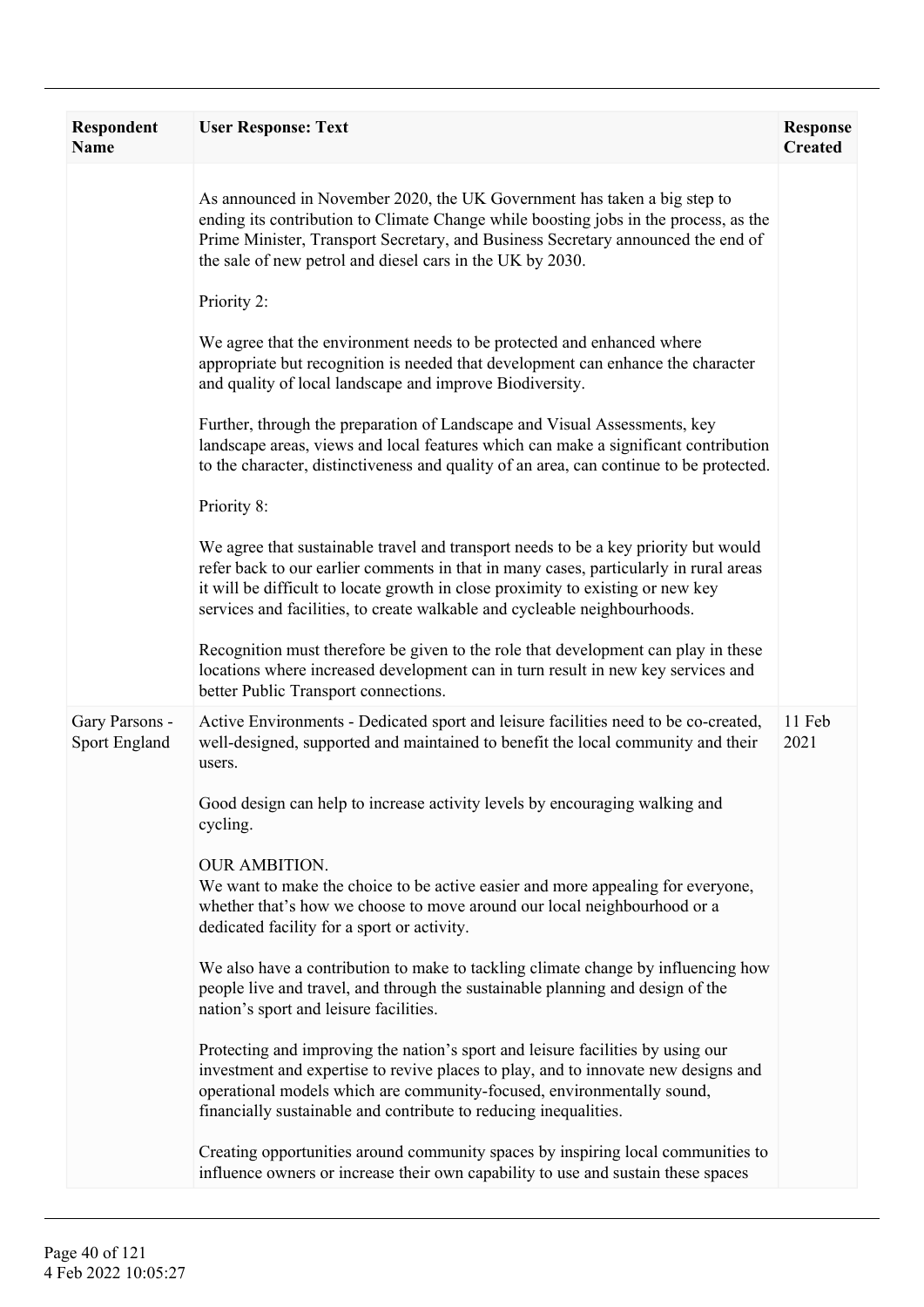| <b>Respondent</b><br><b>Name</b>                    | <b>User Response: Text</b>                                                                                                                                                                                                                                                                                                                                                                                                                                                                                                                                                                                                                                                                                                                                                                                                                     | <b>Response</b><br><b>Created</b> |
|-----------------------------------------------------|------------------------------------------------------------------------------------------------------------------------------------------------------------------------------------------------------------------------------------------------------------------------------------------------------------------------------------------------------------------------------------------------------------------------------------------------------------------------------------------------------------------------------------------------------------------------------------------------------------------------------------------------------------------------------------------------------------------------------------------------------------------------------------------------------------------------------------------------|-----------------------------------|
|                                                     | themselves, through advice, training and resources.<br>Helping to create better places to live by influencing those who develop and<br>manage local environments to encourage both formal and informal activity close to<br>where we live, maximising the potential of green spaces and walking and cycling.<br>The implications of climate change. The sport and leisure sector must play its part,<br>so we'll adapt our expertise, guidance, tools and support to help our partners rise to<br>the challenge.                                                                                                                                                                                                                                                                                                                               |                                   |
| Gerrit Rollema                                      | If everything is a priority then nothing is a priority. So having too many priorities is<br>pointless.<br>Typical issues today are complete lack of vision regarding infrastructure: In<br>Thornbury, 800 (and counting) new houses were built but no additional roads,<br>busses, schools, shops, nothing. No cycle paths, no (or very) few pedestrian walk<br>ways to connect the new neighborhoods to existing town. In the new development<br>houses are built very close to each other, who really want's to live there? 800 new<br>houses, 1500 new cars on the road as there is no alternative! all standing in the<br>same traffic jam on the A38 towards Bristol in the morning - There is no update to<br>the J14 until 2029!!! All this talk about future priorities is nonsensical if we can't<br>even address our current issues. | 10 Dec<br>2020                    |
| Hannah<br>Saunders -<br>Dodington<br>Parish Council | Page 55 - PRIORITIES:<br>Members would agree with the 9 priorities that have been set out to address the<br>themes/issues discussed and won't duplicate comments here.                                                                                                                                                                                                                                                                                                                                                                                                                                                                                                                                                                                                                                                                         | 25 May<br>2021                    |
| <b>Hannick Homes</b>                                | Many Local Plans list priorities but these are seldom carried through into a robust<br>Local Plan which sets out clear policies and proposals for the 20 year period. It is<br>extremely easy to provide a list of priorities but the important part for the Plan is<br>that it is robust, can respond to potential changes during the Plan period and<br>ultimately delivers the necessary level of development both housing and<br>employment.<br>Unfortunately, this has not happened previously in the District and lessons need to<br>be learned and mistakes of the past avoided.                                                                                                                                                                                                                                                        | 25 Mar<br>2021                    |
| Heather Elgar -<br><b>Woodland Trust</b>            | We welcome the strong priorities for nature recovery and climate action, and for a<br>green recovery.<br>As above we suggest pursuing a 'net gain' in natural carbon on development sites<br>alongside requirements for zero carbon, energy-efficient building design.<br>Final point under 2) Protect and enhance our environment: We suggest amending to<br>'Protect and enhance the character, distinctiveness, quality and intrinsic features of<br>the local landscape, including irreplaceable habitats'.                                                                                                                                                                                                                                                                                                                                | 12 Feb<br>2021                    |
| Helen Johnstone<br>- Stroud District<br>Council     | Pursue a carbon neutral and resilient future in a changing climate – SDC support as<br>a response to delivering the overarching target for South Gloucestershire to be<br>carbon neutral by 2030.<br>Provide the right type and number of new homes - SDC support the allocation of                                                                                                                                                                                                                                                                                                                                                                                                                                                                                                                                                            | 26 Feb<br>2021                    |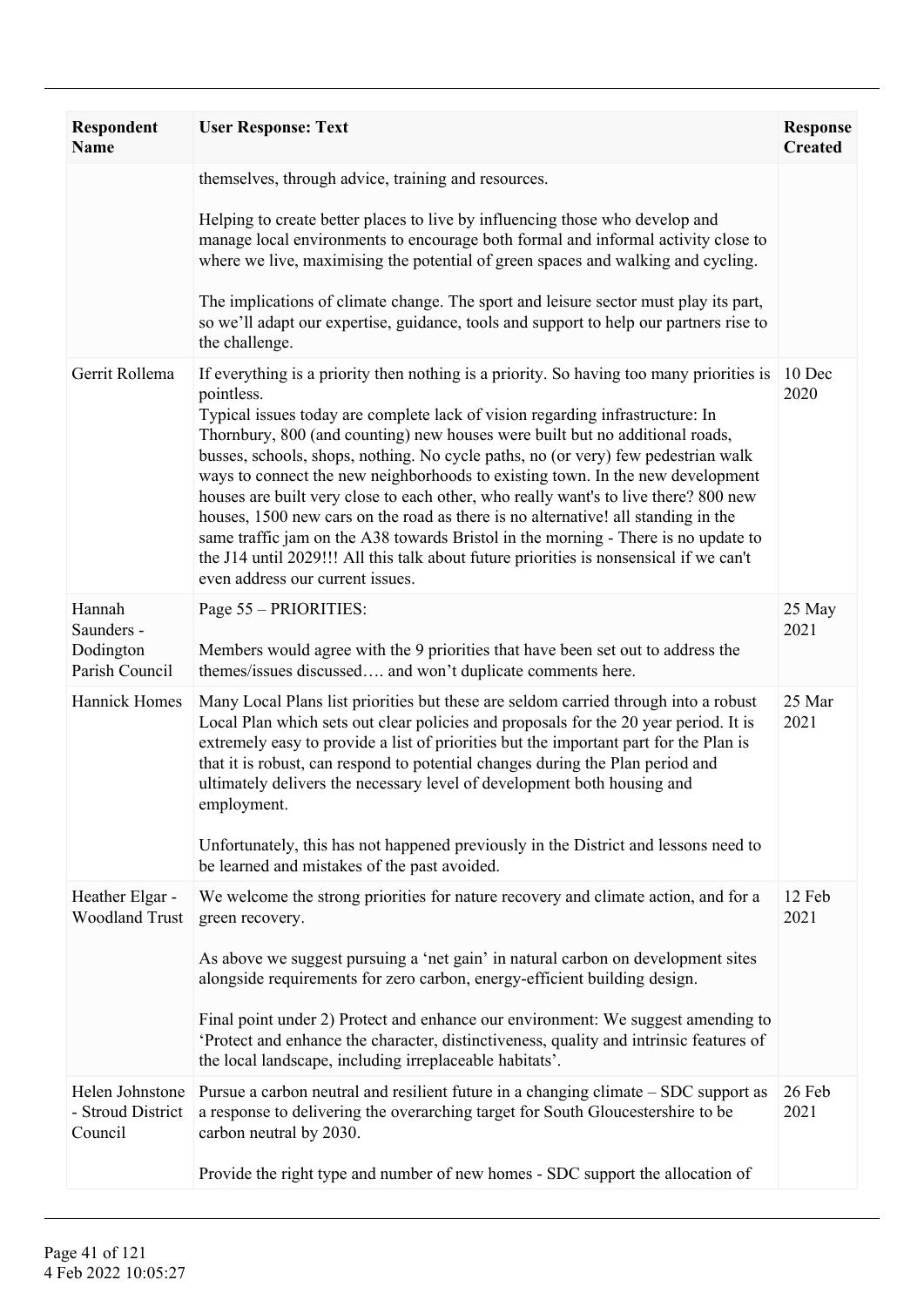| <b>Respondent</b><br><b>Name</b> | <b>User Response: Text</b>                                                                                                                                                                                                                                                                                                                                                                                                                                                                                                                                                                                                                                                                                                                                                                                                                                                                                                                                                                                                                                       | <b>Response</b><br><b>Created</b> |
|----------------------------------|------------------------------------------------------------------------------------------------------------------------------------------------------------------------------------------------------------------------------------------------------------------------------------------------------------------------------------------------------------------------------------------------------------------------------------------------------------------------------------------------------------------------------------------------------------------------------------------------------------------------------------------------------------------------------------------------------------------------------------------------------------------------------------------------------------------------------------------------------------------------------------------------------------------------------------------------------------------------------------------------------------------------------------------------------------------|-----------------------------------|
|                                  | sites to meet the identified need in the West of England Spatial Development<br>Strategy<br>Achieving sustainable travel and transport – SDC support the principle of new<br>growth in proximity to existing or new key services and facilities including<br>effective public transport connections and facilitated walking, cycling and public<br>transport<br>Ensuring the timely and efficient provision of infrastructure to support growing<br>communities – SDC support the principles of new growth well served or capable of<br>being well served by infrastructure and the alignment of the delivery of all<br>development with the provision of necessary infrastructure                                                                                                                                                                                                                                                                                                                                                                               |                                   |
| Housley                          | While I agree with the potential priorities, there is no effort to address them in<br>plans - provision of viable public transport to enable commuting for work or<br>domestic necessities. As a result of this and general lack of planning cohesion, the<br>ability for the council to meet the carbon neutral and protect and enhance our<br>environment priorities have no actions in place to enable them                                                                                                                                                                                                                                                                                                                                                                                                                                                                                                                                                                                                                                                   | 19 Feb<br>2021                    |
| Ian Leslie                       | The priorities should include only re development of existing urban settlements and<br>eliminate expansion as satellites into the greenbelt areas. The whole concept is<br>based on the premise that in order to survive as a Council, more development is<br>necessary to create more jobs and bring in more people which means the Council<br>has to provide more homes and the never ending cycle continues. This totally<br>contradicts the other part of the strategy in that the Council wishes to protect the<br>environment, look after wildlife, create a healthier environment, have a positive<br>impact on climate change etc, all the primary goals of the plan. All the marvellous<br>things that are planned to protect the planet disappear under these plans. It is my<br>opinion that lip service is given to conservation of the planet whilst the real aim is<br>to create a larger revenue stream for the Council, none of which will ever be seen<br>by the current residents. Transparency does not seem to be on the list of priorities. | 28 Feb<br>2021                    |
| Ian Tibbert                      | Transport has to be top, another station improved buses and a more reasonable<br>cost. We are poorly supported compared to bristol                                                                                                                                                                                                                                                                                                                                                                                                                                                                                                                                                                                                                                                                                                                                                                                                                                                                                                                               | 27 Nov<br>2020                    |
| <b>IM</b> Land                   | 23. Yes, however as explained above, they need to be explicitly inclusive of<br>emerging travel modes and needs and to recognise that these will be enabled by a<br>different approach to the Spatial Strategy.<br>24. In addition to this, there is little mention of the need to align the Plan with<br>strategies and plans being pursued by neighbouring Authorities, in particular<br>Bristol, or of the cross boundary working that is essential to creating a sustainable<br>and Carbon efficient South Gloucestershire. IM therefore suggest the Plan includes<br>a cross boundary priority and sets out the Council's key objectives for this.                                                                                                                                                                                                                                                                                                                                                                                                          | 11 May<br>2021                    |
| <b>IM</b> Land<br>Limited        | Please see enclosed submission.<br><b>4.0 POTENTIAL PRIORITIES:</b><br>QUESTIONS $4 & 5$ :<br>4.1 Within the scope of these representations, we support the identification of                                                                                                                                                                                                                                                                                                                                                                                                                                                                                                                                                                                                                                                                                                                                                                                                                                                                                    | 26 Mar<br>2021                    |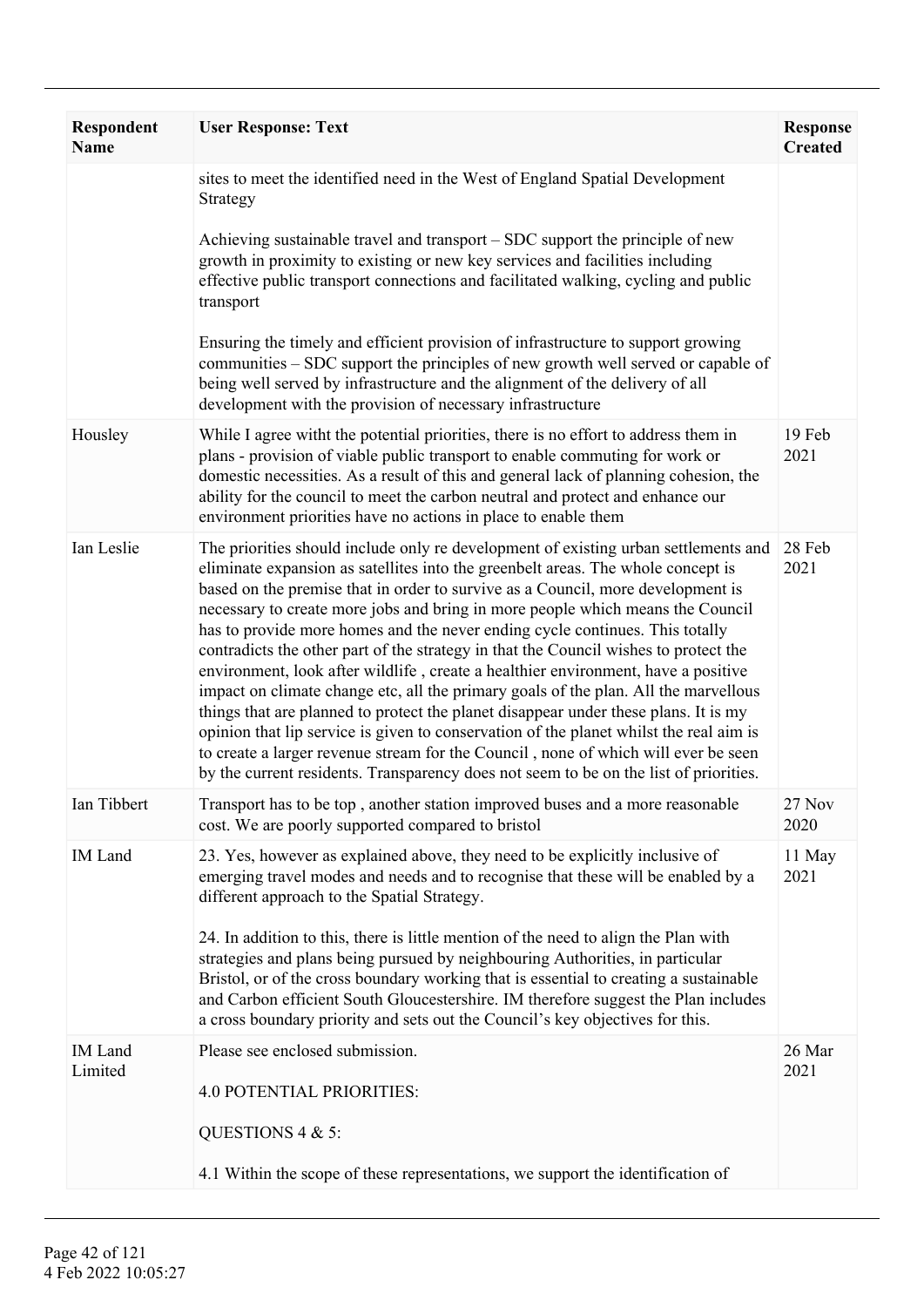| <b>Respondent</b><br><b>Name</b> | <b>User Response: Text</b>                                                                                                                                                                                                                                                                                                                                                                                                                                                                                                                                                                                                                                                                                                                                                                                                                                                                                                                                                                                                                                                            | <b>Response</b><br><b>Created</b> |
|----------------------------------|---------------------------------------------------------------------------------------------------------------------------------------------------------------------------------------------------------------------------------------------------------------------------------------------------------------------------------------------------------------------------------------------------------------------------------------------------------------------------------------------------------------------------------------------------------------------------------------------------------------------------------------------------------------------------------------------------------------------------------------------------------------------------------------------------------------------------------------------------------------------------------------------------------------------------------------------------------------------------------------------------------------------------------------------------------------------------------------|-----------------------------------|
|                                  | potential priorities within the consultation document. Seeking to achieve the<br>potential priorities should promote sustainable patterns of development over the<br>Plan period. For example, in order to pursue a Carbon resilient future and in<br>accordance with South Gloucestershire Council's Climate Emergency declaration<br>the Local Plan 2020 should look to direct growth to areas which are inherently<br>connected to existing settlements in proximity to strategic employment facilities,<br>well served by sustainable transport infrastructure and provide opportunities to<br>maximising the use of both Public Transport and active travel routes. Prioritising<br>growth in areas which benefit from such principles will inevitably help the Local<br>Authority achieve a better balance between future employment and residential<br>requirements, reduce the need and reliance on private transport to commute further<br>afield whilst encouraging more active forms of transport thereby reducing Carbon<br>emission through healthier lifestyle choices. |                                   |
| <b>Ivywell Capital</b><br>(IC)   | • The decarbonisation of transport will be an important factor in achieving these<br>goals and so it is critical that new development is located in areas with good access<br>to services, facilities, jobs and Public Transport connections.                                                                                                                                                                                                                                                                                                                                                                                                                                                                                                                                                                                                                                                                                                                                                                                                                                         | 17 May<br>2021                    |
|                                  | 1. Pursue a Carbon neutral and resilient future in a changing climate.                                                                                                                                                                                                                                                                                                                                                                                                                                                                                                                                                                                                                                                                                                                                                                                                                                                                                                                                                                                                                |                                   |
|                                  | 3.2 Climate Change is rightly identified as a key issue that the Local Plan should<br>seek to address and we are supportive of the Council's ambitions to achieve Carbon<br>neutrality by 2030.                                                                                                                                                                                                                                                                                                                                                                                                                                                                                                                                                                                                                                                                                                                                                                                                                                                                                       |                                   |
|                                  | 3.3 With regard to Housing Delivery, we agree that it is important for new<br>development to support the de-carbonisation of transport to minimise usage of the<br>private motor vehicle and maximise opportunities for walking and cycling. It will<br>be imperative to locate development where access to existing or new services,<br>facilities, employment opportunities and Public Transport are/will be strong.                                                                                                                                                                                                                                                                                                                                                                                                                                                                                                                                                                                                                                                                |                                   |
|                                  | 3.4 Furthermore, the advent of electric vehicles and increased levels of home-<br>working are not reasons that would justify a departure from this approach. This is<br>because there are significant economic and social benefits to ensuring that people<br>can access the services, facilities and jobs through a variety of means.                                                                                                                                                                                                                                                                                                                                                                                                                                                                                                                                                                                                                                                                                                                                                |                                   |
|                                  | 3.5 However, one also needs to be realistic in acknowledging individual travel<br>patterns and behaviours will still mean additional vehicular journeys will be<br>required. This can be mitigated by ensuring that where vehicular journeys will be<br>made, the relative distance required to access services, facilities and employment<br>opportunities are minimised. This would, naturally, support development at existing<br>key settlements and areas with good access to the Bristol Urban Fringe (e.g.<br>Tockington).                                                                                                                                                                                                                                                                                                                                                                                                                                                                                                                                                     |                                   |
|                                  | 3.6 That said, maximising the potential for sustainable patterns of development will<br>only go so far. A significant contributor to emissions is energy consumption within<br>individual dwellings and, as a result, we also support a requirement for higher<br>energy efficiency standards to minimise energy demand. We note that the<br>Government has now withdrawn its intention to restrict Councils' ability to set<br>higher energy performance standards than those prescribed in the Building<br>Regulations. As such, we would support an approach which sought to achieve a                                                                                                                                                                                                                                                                                                                                                                                                                                                                                             |                                   |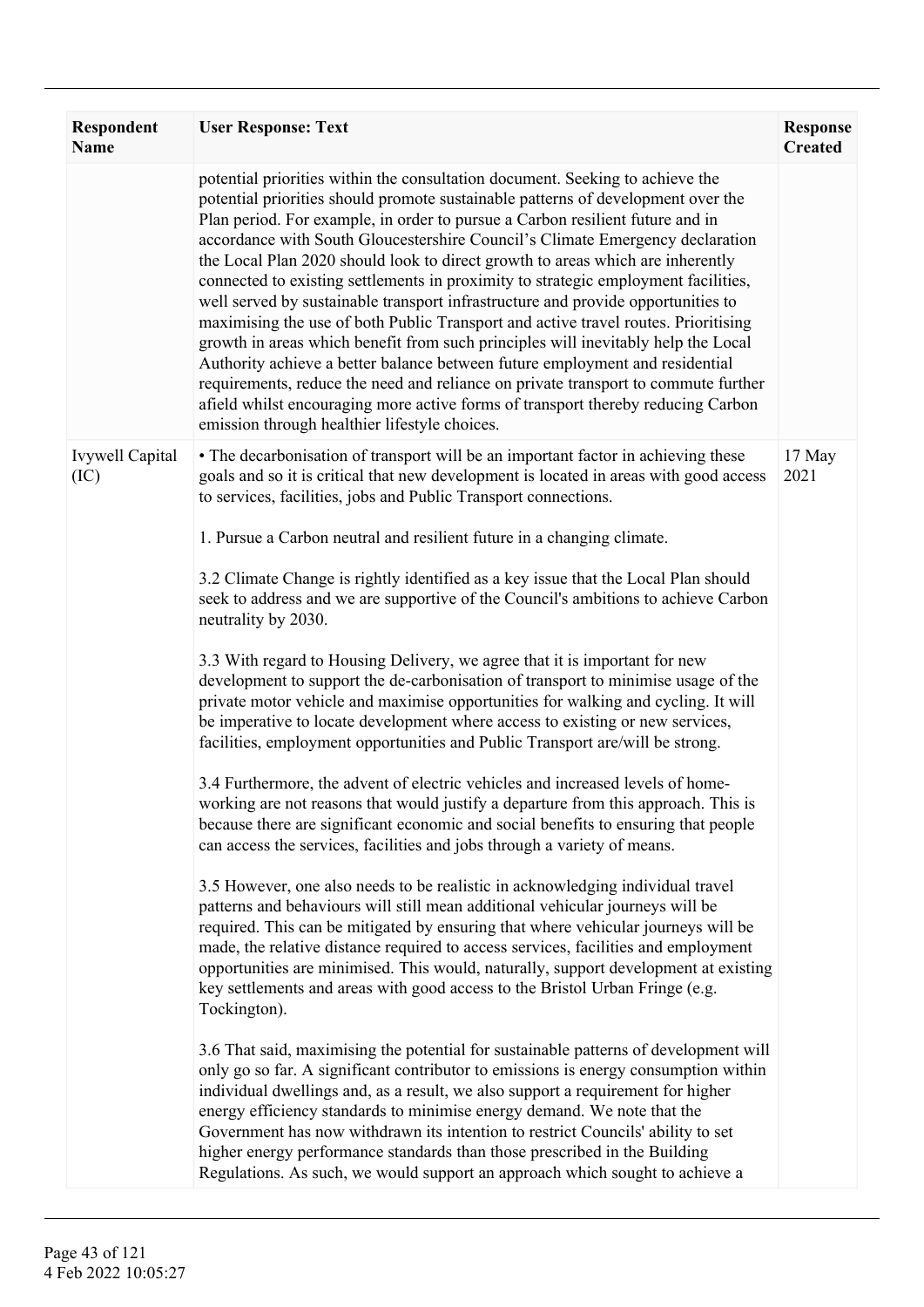| <b>Respondent</b><br><b>Name</b> | <b>User Response: Text</b>                                                                                                                                                                                                                                                                                                                                                                                                                                                                         | <b>Response</b><br><b>Created</b> |
|----------------------------------|----------------------------------------------------------------------------------------------------------------------------------------------------------------------------------------------------------------------------------------------------------------------------------------------------------------------------------------------------------------------------------------------------------------------------------------------------------------------------------------------------|-----------------------------------|
|                                  | higher standard than would otherwise be imposed at a national level.                                                                                                                                                                                                                                                                                                                                                                                                                               |                                   |
|                                  | 3.7 Furthermore, the Government are still pursuing their Future Homes Standard<br>which will require all new homes to be highly efficient with low Carbon heating<br>and zero Carbon ready by 2025. Requiring all new homes to be Carbon neutral<br>upon the Plan's adoption would not be such a significant step up from what will,<br>ultimately, be the status quo moving forward and so we would support this<br>approach.                                                                     |                                   |
|                                  | 2. Protect and enhance our environment.                                                                                                                                                                                                                                                                                                                                                                                                                                                            |                                   |
|                                  | 3.8 The Environment is the next identified theme and, again, we are entirely<br>supportive of the need to ensure that development leads to a betterment of the<br>District's Biodiversity and Green Infrastructure assets and should seek to exceed<br>identified standards where possible.                                                                                                                                                                                                        |                                   |
|                                  | 3. Development that promotes health and well-being.                                                                                                                                                                                                                                                                                                                                                                                                                                                |                                   |
|                                  | 3.9 Again, we are generally supportive of this priority and are committed to<br>ensuring that high-quality open space and access to active/Public Transport routes/<br>connections are provided.                                                                                                                                                                                                                                                                                                   |                                   |
|                                  | 4. Creating exceptional places and spaces.                                                                                                                                                                                                                                                                                                                                                                                                                                                         |                                   |
|                                  | 3.10 All development should aspire to secure the highest standards of urban design<br>and so we fully support the need for areas of growth to be legible, walkable and<br>beautiful places to work, live and play.                                                                                                                                                                                                                                                                                 |                                   |
|                                  | 5. Planning for urban and rural areas.                                                                                                                                                                                                                                                                                                                                                                                                                                                             |                                   |
|                                  | 3.11 Naturally, we support any attempts to maximise the development potential<br>within existing urban and rural settlements. However, we also welcome the<br>acknowledgment that this will only go so far in meeting overall housing needs and<br>that greenfield (whether in or beyond the Green Belt) sites will be needed to meet<br>the development needs of the District and other WECA members. We would note<br>that this conclusion is also reached by the Sustainability Appraisal (SA). |                                   |
|                                  | 3.12 For reasons set out later in this document, we consider exceptional<br>circumstances will exist to justify the removal of land from the Green Belt to<br>support the Council's development needs. Where this is necessary, we<br>wholeheartedly support the need to ensure that new boundaries are robust and<br>defensible to improve its important function of restricting further urban sprawl.                                                                                            |                                   |
|                                  | 3.13 We would note that the SA indicates that there will likely be significant<br>sustainability benefits associated with the release of Green Belt land for both<br>strategic and non-strategic levels of development and that this should be explored<br>through the Local Plan process.                                                                                                                                                                                                         |                                   |
|                                  | 6. Provide the right type and number of new homes.                                                                                                                                                                                                                                                                                                                                                                                                                                                 |                                   |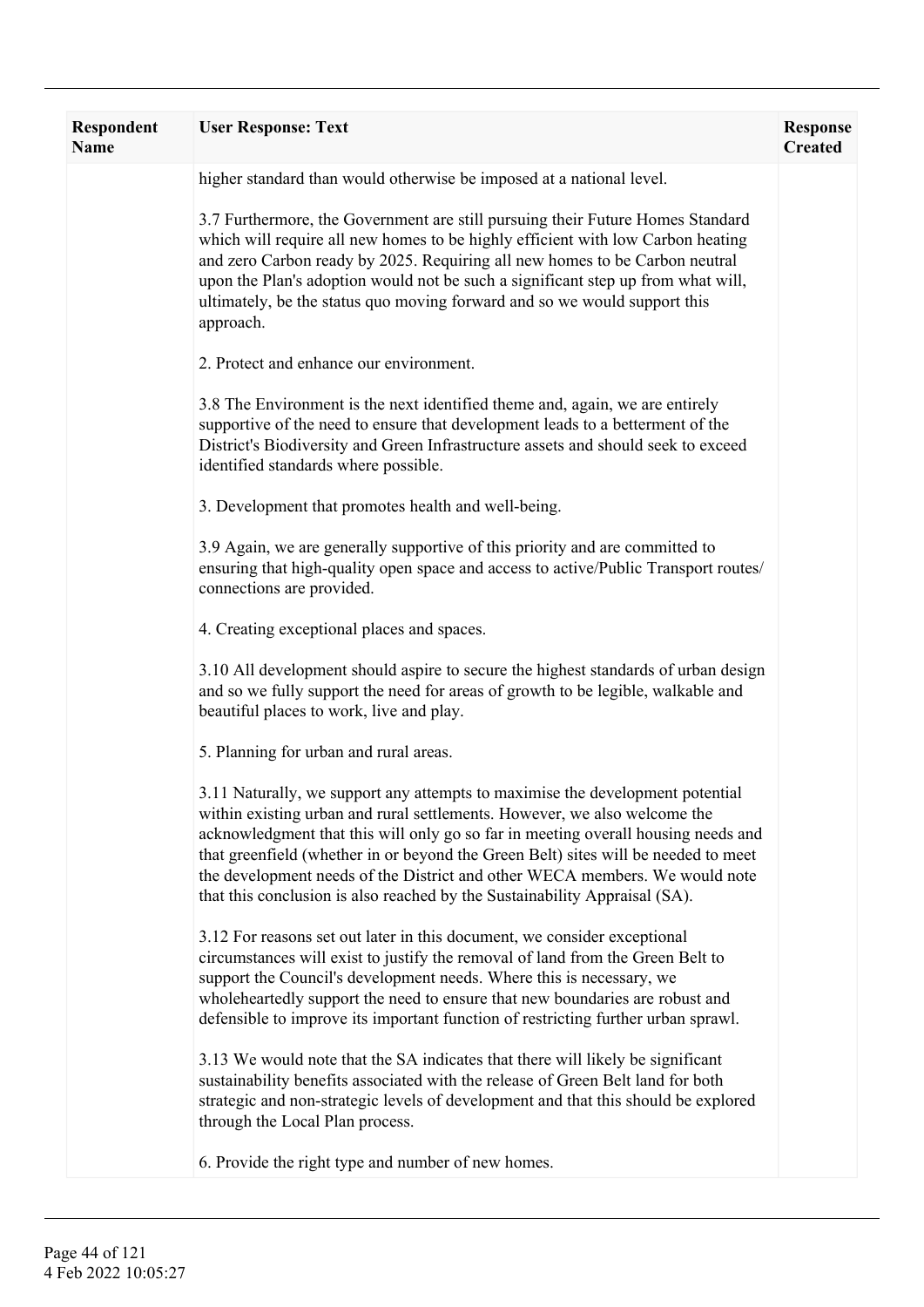| Respondent<br><b>Name</b> | <b>User Response: Text</b>                                                                                                                                                                                                                                                                                                                                                                                                                                                                                                                                                                                                                                                         | <b>Response</b><br><b>Created</b> |
|---------------------------|------------------------------------------------------------------------------------------------------------------------------------------------------------------------------------------------------------------------------------------------------------------------------------------------------------------------------------------------------------------------------------------------------------------------------------------------------------------------------------------------------------------------------------------------------------------------------------------------------------------------------------------------------------------------------------|-----------------------------------|
|                           | 3.14 We await the progression of the West of England SDS for further details on<br>the housing requirement that will ultimately be adopted. The only thing we would<br>note is that the Standard Method yields a slightly higher minimum annual<br>requirement than the adopted Core Strategy (1,360 vs 1,412 dwellings per annum).                                                                                                                                                                                                                                                                                                                                                |                                   |
|                           | 3.15 We are also mindful that there has been a significant increase to Bristol's need<br>following the revisions to the Standard Method (which has added around 830<br>dwellings to their annual requirement). Given the limited availability of land within<br>Bristol's administrative boundary, it is unlikely that it will be able to meet its<br>previously predicted need, let alone this increased minimum requirement itself.                                                                                                                                                                                                                                              |                                   |
|                           | 3.16 Furthermore, constraints around Bath will likely limit the scope for it to<br>accommodate some of Bristol's unmet need and so the onus will be on South<br>Gloucestershire (and potentially North Somerset) to assist in meeting Bristol's<br>unmet needs. As such, we would expect South Gloucestershire's minimum housing<br>requirement be uplifted significantly from the standard method figure to account for<br>this.                                                                                                                                                                                                                                                  |                                   |
|                           | 3.17 It will be important for progress to be made on the SDS and to reach a joint<br>position with North Somerset in order to understand how housing will need to be<br>distributed across the region and allow for effective and viable options to be<br>considered.                                                                                                                                                                                                                                                                                                                                                                                                              |                                   |
|                           | 3.18 We welcome the acknowledgment of the difficulties the Council has had with<br>delivery in recent years and we would stress that the deliverability of any strategy<br>should be a central guiding principle for the Plan. Large strategic sites will be<br>essential to securing the overall housing requirement; however, they tend to have<br>long lead in times, can have various complexities and often need to secure enabling<br>infrastructure in advance of their delivery which also leads to the affordable<br>housing provision being significantly below the adopted policy position.                                                                             |                                   |
|                           | 3.19 The Council has had first-hand experience of this in recent years with delays<br>to the Cribbs Patchway and East of Harry Stoke New Neighbourhoods being a key<br>reason for their deficient housing land supply position in recent years. This has<br>facilitated significant levels of speculative development at sites beyond the Green<br>Belt and placed significant pressure on rural communities to make up the shortfall.<br>Such development is not necessarily unsustainable, but it sits outside of the adopted<br>Plan's overarching development framework which would otherwise secure a more<br>socially, environmentally and economically sustainable outcome. |                                   |
|                           | 3.20 Consequently, it is imperative that the Council identify Strategic Development<br>Locations with deliverability at the forefront of any considerations. Development<br>locations that would require significant upfront enabling infrastructure should be<br>carefully considered against alternative locations with less onerous requirements.                                                                                                                                                                                                                                                                                                                               |                                   |
|                           | 3.21 Furthermore, the Council needs to ensure that there is an appropriate balance<br>between strategic sites and non-strategic sites to underpin delivery, particularly in<br>the early years of the Plan period. An over-reliance on strategic sites increases the                                                                                                                                                                                                                                                                                                                                                                                                               |                                   |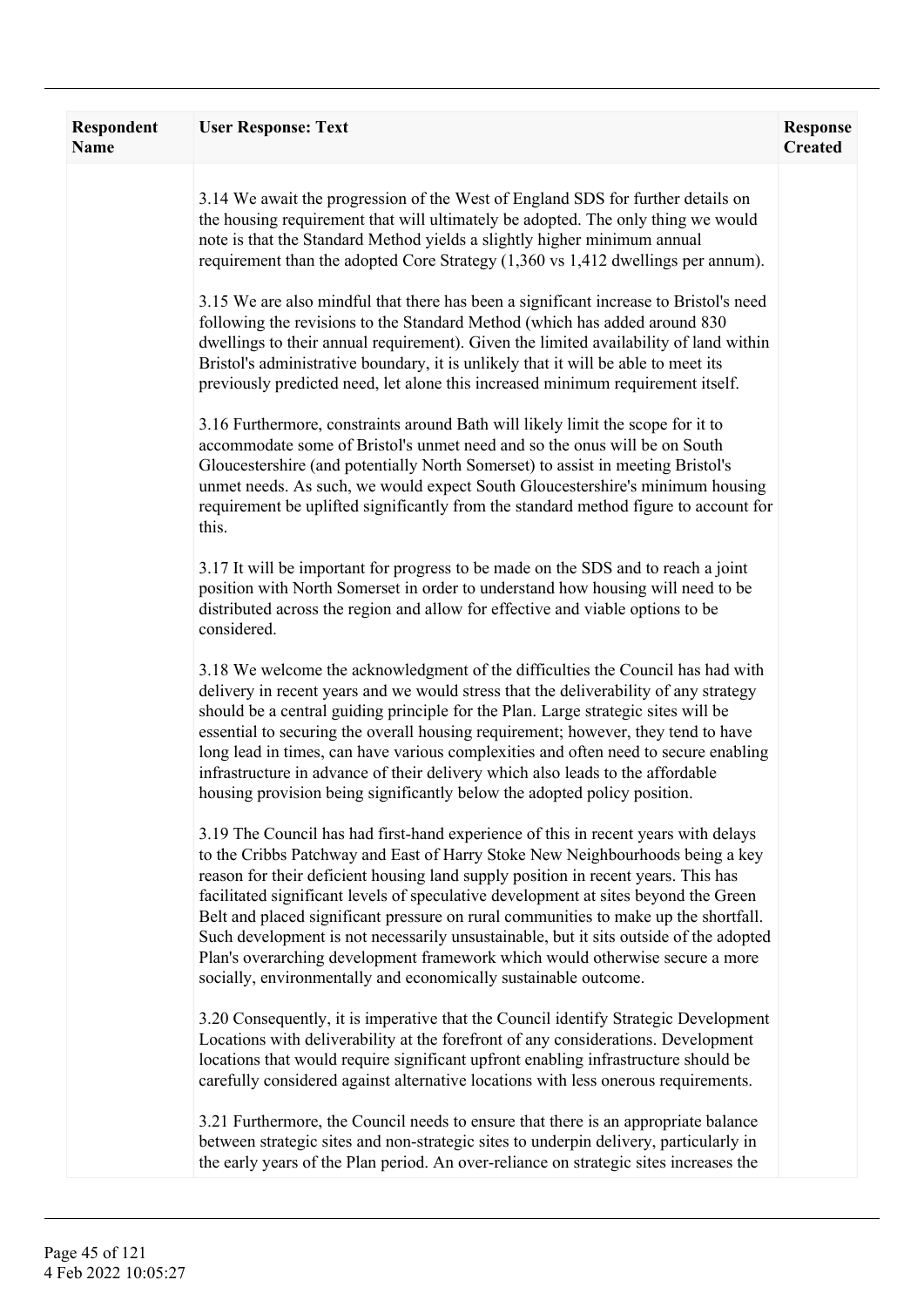| Respondent<br><b>Name</b> | <b>User Response: Text</b>                                                                                                                                                                                                                                                                                                                                                                                                                                                                                                                                                   | <b>Response</b><br><b>Created</b> |
|---------------------------|------------------------------------------------------------------------------------------------------------------------------------------------------------------------------------------------------------------------------------------------------------------------------------------------------------------------------------------------------------------------------------------------------------------------------------------------------------------------------------------------------------------------------------------------------------------------------|-----------------------------------|
|                           | risk that housing may not come forward in a timely manner and speculative<br>Planning Applications will be required to make up the shortfall in the context of a<br>deficient housing land supply position. This is something the Council has stated it<br>wishes to avoid.                                                                                                                                                                                                                                                                                                  |                                   |
|                           | 3.22 Non-strategic growth will, therefore, have an important role to play in<br>mitigating potential risks associated with delivery on strategic sites, especially in<br>the early years of the Plan period whilst the latter make their way through the<br>development control process.                                                                                                                                                                                                                                                                                     |                                   |
|                           | 3.23 Another important factor to consider is the relatively compressed timescale for<br>the Local Plan and how this will affect the delivery of housing. The new Local Plan<br>will cover a period of 15 years which is five years less than the JSP; however, the<br>housing requirement has remained around the same level (c. 80,000 dwellings) for<br>the WECA Authorities[1]. In simple terms, the WoE Authorities are going to have<br>to plan for a similar amount of housing to the JSP in a shorter period of time.                                                 |                                   |
|                           | 3.24 This compressed timescale also means that anticipated delivery from large<br>strategic sites over the Plan period will be reduced, especially when one factors in<br>lead in times and applies realistic trajectories to the delivery of housing[2]. The<br>Phase 1 document has raised the importance of ensuring that the final strategy is<br>deliverable and any slips to delivery on identified strategic sites could have serious<br>consequences for the Council in demonstrating a deliverable supply of housing over<br>the longer-term.                       |                                   |
|                           | 3.25 The potential result is that a greater number of SDLs will need to be identified<br>compared with the JSP to mitigate this risk, with the majority of these delivering<br>housing beyond the end of the Plan period. The Local Plan will, therefore, need to<br>take a longer-term view at this stage in the interests of ensuring the medium-term<br>development needs of the District are met.                                                                                                                                                                        |                                   |
|                           | 3.26 We would, therefore, strongly urge the Council to review alternative locations<br>for growth and prioritise those which would require significantly less onerous<br>infrastructure to facilitate their delivery and more realistically and reliably deliver<br>the housing the Council needs over the Plan period.                                                                                                                                                                                                                                                      |                                   |
|                           | 3.27 This strategy should also be supplemented by an appropriate level of growth at<br>the rural villages. Development at these villages is often required to ensure their<br>vitality and viability is maintained and to ensure that important services (shops, GP<br>Surgeries, Schools etc) are maintained. The Green Belt constraint at a number of<br>rural villages has limited the scope for development to come forward in recent<br>Decades and this has placed a disproportionate amount of pressure on non-Green<br>Belt settlements (e.g. Falfield and Wickwar). |                                   |
|                           | [1] Albeit the distribution is more heavily weighted toward Bristol.<br>[2] The often cited 'From Start to Finish' report by Lichfields should inform these<br>assumptions.                                                                                                                                                                                                                                                                                                                                                                                                  |                                   |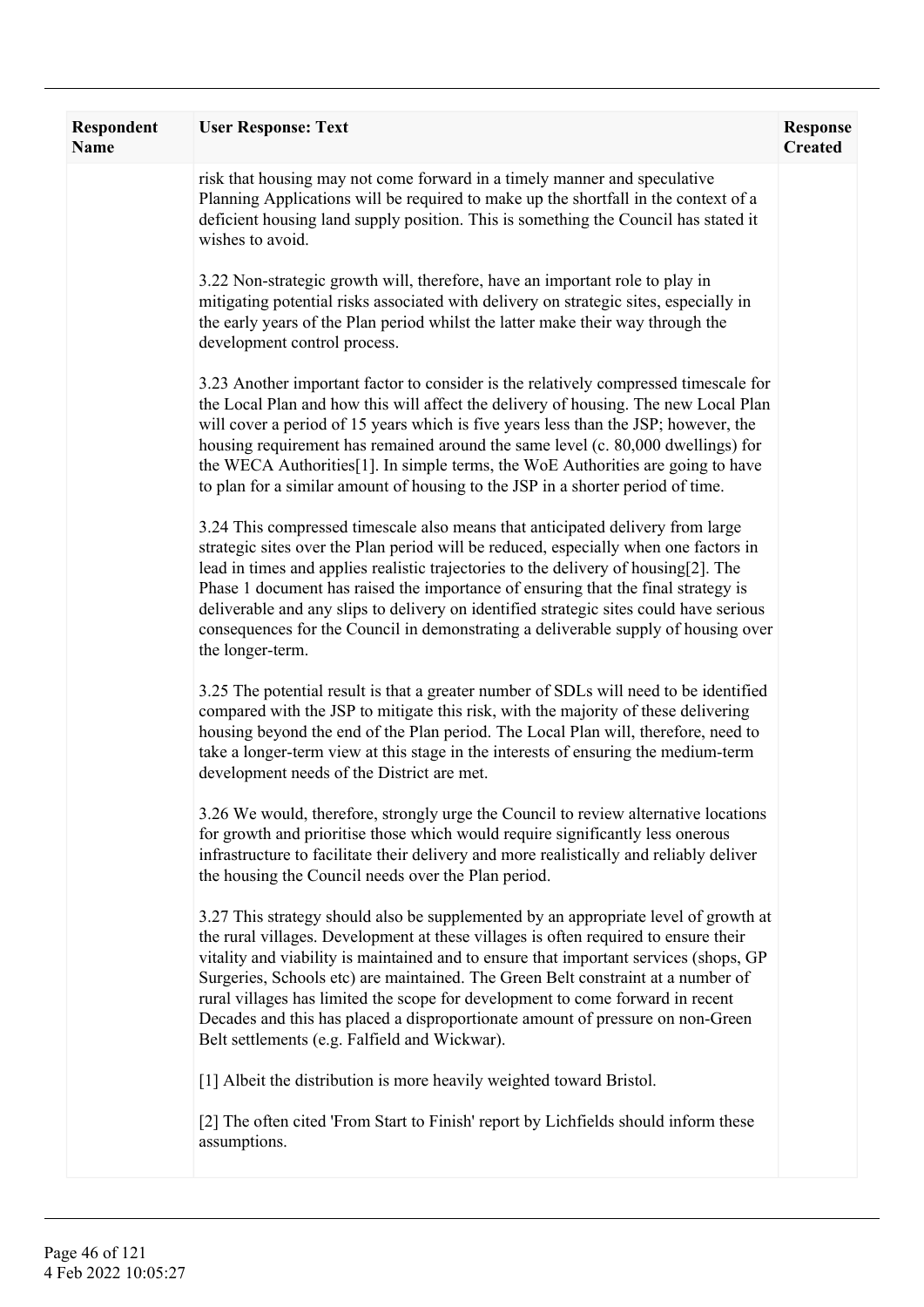| Respondent<br><b>Name</b> | <b>User Response: Text</b>                                                                                                                                                                                                                                                                                                                                                                                                                                                                                                                                                                                                                                                                                                                                        | <b>Response</b><br><b>Created</b> |
|---------------------------|-------------------------------------------------------------------------------------------------------------------------------------------------------------------------------------------------------------------------------------------------------------------------------------------------------------------------------------------------------------------------------------------------------------------------------------------------------------------------------------------------------------------------------------------------------------------------------------------------------------------------------------------------------------------------------------------------------------------------------------------------------------------|-----------------------------------|
|                           | 3.28 It is also important to ensure the populations in these villages remain balanced<br>in the interests of supporting their vitality and viability. The lack of starter homes or<br>opportunities for downsizing in these villages mean that young people tend to move<br>out and older people continue to occupy housing that would be more suitable for<br>young and/or established families. Shifting demographics mean that Schools need<br>to extend their catchments due to the need to ensure a sufficient roll of pupils can<br>be retained to justify the School's continued operation. This is certainly the case in<br>Olveston/Tockington where the local Primary School has had to boost its numbers<br>by taking in students from further afield. |                                   |
|                           | 3.29 This is not, however, sustainable over the longer term as there are social and<br>environmental benefits associated with children going to School close to home<br>(closer to friends, reduced use of private motor vehicle etc). Facilitating<br>development within these villages can help to address this imbalance.                                                                                                                                                                                                                                                                                                                                                                                                                                      |                                   |
|                           | 3.30 Furthermore, the majority of the Green Belt villages are located in close<br>proximity to important settlements or the Bristol Urban fringe. This makes them<br>generally more sustainable locations for growth than their non-Green Belt<br>counterparts.                                                                                                                                                                                                                                                                                                                                                                                                                                                                                                   |                                   |
|                           | 3.31 Appropriate levels of growth at both Green Belt and non-Green Belt villages<br>can help to underpin housing delivery, particularly in the early periods of the Plan<br>period as larger strategic sites navigate their way through the planning process.                                                                                                                                                                                                                                                                                                                                                                                                                                                                                                     |                                   |
|                           | 7. Enable a productive, clean and inclusive economy.                                                                                                                                                                                                                                                                                                                                                                                                                                                                                                                                                                                                                                                                                                              |                                   |
|                           | 3.32 We are generally supportive of this priority and are especially supportive of<br>the need to enhance digital connectivity across the area in light of shifting working<br>patterns as a result of the pandemic.                                                                                                                                                                                                                                                                                                                                                                                                                                                                                                                                              |                                   |
|                           | 8. Achieving sustainable travel and transport.                                                                                                                                                                                                                                                                                                                                                                                                                                                                                                                                                                                                                                                                                                                    |                                   |
|                           | 3.33 Page 47 of the Consultation Document provides a useful summary of travel to<br>work patterns and the level of self-containment (in this context defined by the<br>percentage of people who live and work in the same area) of certain parts of the<br>District. What this illustrates is that not only does the North Fringe of Bristol<br>benefit from high levels of self-containment, but also that it acts as a magnet for the<br>wider South Gloucestershire area with significant levels of in-commuting from<br>Avonmouth, Thornbury, Yate and the Eastern Fringe.                                                                                                                                                                                    |                                   |
|                           | 3.34 Locating development in close proximity/with good transport access to the<br>Northern Fringe will be important in securing the most sustainable patterns of<br>travel across the District.                                                                                                                                                                                                                                                                                                                                                                                                                                                                                                                                                                   |                                   |
|                           | 9. Ensuring the timely and efficient provision of infrastructure to support growing<br>communities.                                                                                                                                                                                                                                                                                                                                                                                                                                                                                                                                                                                                                                                               |                                   |
|                           | 3.35 We support this priority and agree that it is essential that new and growing<br>communities are supported by an appropriate level of infrastructure to maintain and                                                                                                                                                                                                                                                                                                                                                                                                                                                                                                                                                                                          |                                   |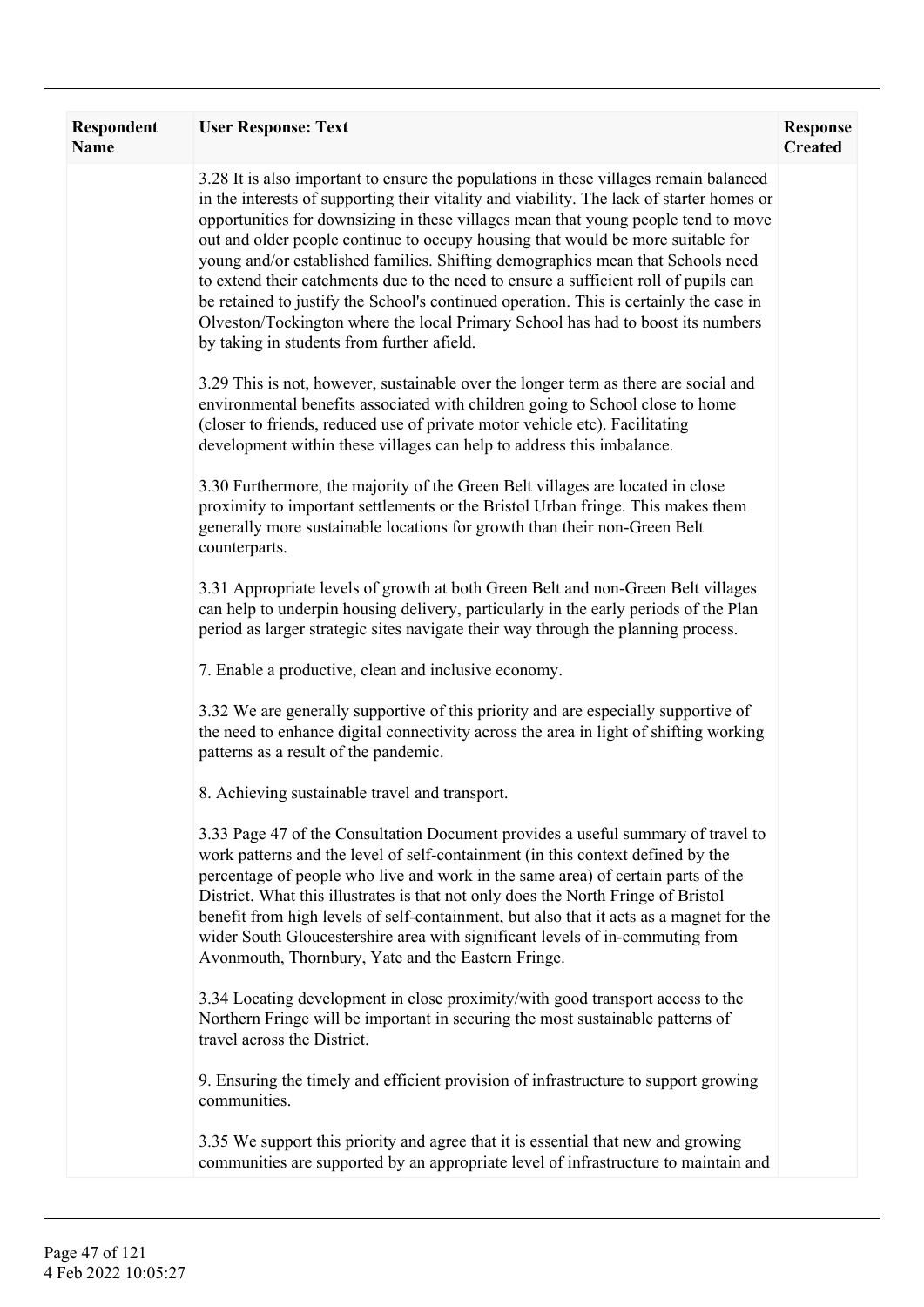| <b>Respondent</b><br><b>Name</b>             | <b>User Response: Text</b>                                                                                                                                                                                                                                                                                                                                                                                                                                                                                                                                                                                                                                                                                                                                                                                                                                                                                                                                                                                                                                                                                                                                                                                                                                                                                                                                                                                                                                                                                                                                                                                                                                                                                                                                                                                                                                                                                                                                                                                                                                                                                                                                                                                                                                                                                                                                                                                                                                                                                                                                                                                                                                                                                    | <b>Response</b><br><b>Created</b> |
|----------------------------------------------|---------------------------------------------------------------------------------------------------------------------------------------------------------------------------------------------------------------------------------------------------------------------------------------------------------------------------------------------------------------------------------------------------------------------------------------------------------------------------------------------------------------------------------------------------------------------------------------------------------------------------------------------------------------------------------------------------------------------------------------------------------------------------------------------------------------------------------------------------------------------------------------------------------------------------------------------------------------------------------------------------------------------------------------------------------------------------------------------------------------------------------------------------------------------------------------------------------------------------------------------------------------------------------------------------------------------------------------------------------------------------------------------------------------------------------------------------------------------------------------------------------------------------------------------------------------------------------------------------------------------------------------------------------------------------------------------------------------------------------------------------------------------------------------------------------------------------------------------------------------------------------------------------------------------------------------------------------------------------------------------------------------------------------------------------------------------------------------------------------------------------------------------------------------------------------------------------------------------------------------------------------------------------------------------------------------------------------------------------------------------------------------------------------------------------------------------------------------------------------------------------------------------------------------------------------------------------------------------------------------------------------------------------------------------------------------------------------------|-----------------------------------|
|                                              | enhance their general sustainability.<br>3.36 The key, as we have touched on above, is ensuring that the scope and need to<br>deliver this infrastructure does not constrain the timely delivery of housing. This<br>can be achieved through the identification of appropriate and deliverable SDLs,<br>which are underpinned by an appropriate level of non-strategic growth at the rural<br>villages.                                                                                                                                                                                                                                                                                                                                                                                                                                                                                                                                                                                                                                                                                                                                                                                                                                                                                                                                                                                                                                                                                                                                                                                                                                                                                                                                                                                                                                                                                                                                                                                                                                                                                                                                                                                                                                                                                                                                                                                                                                                                                                                                                                                                                                                                                                       |                                   |
| Jack Turner -<br>Patchway Town<br>Council    | No.                                                                                                                                                                                                                                                                                                                                                                                                                                                                                                                                                                                                                                                                                                                                                                                                                                                                                                                                                                                                                                                                                                                                                                                                                                                                                                                                                                                                                                                                                                                                                                                                                                                                                                                                                                                                                                                                                                                                                                                                                                                                                                                                                                                                                                                                                                                                                                                                                                                                                                                                                                                                                                                                                                           | 17 Feb<br>2021                    |
| Jack Turner -<br>Tormarton<br>Parish Council | 5. Tormarton Parish Council – Creating Sustainable Rural Villages and Settlements<br>We have focussed our response on the section of the Consultation that is most<br>relevant to the two villages of Tormarton and West Littleton - Creating Sustainable<br>Rural Villages and Settlements - and comments are as follows:<br>5.1 Growth<br>Firstly, we support your proposed approach to investigate an appropriate level of<br>growth within our rural villages and settlements.<br>We understand and support the importance of creating sustainable villages. We<br>want our villages to thrive and be enjoyed by a wide-range of residents – existing<br>local families, those relocating from other parts of the UK, youngsters, adults,<br>senior citizens – all coming together to form a supportive and positive community.<br>Both villages are in easy commutable distances to both large cities like Bristol and<br>Bath and to the small/medium sized towns like Yate and Chipping Sodbury as well<br>as Chippenham in Wiltshire.<br>In terms of growth and development, we support SGC's recommendation that this<br>should be strategically planned rather than speculative and that targeted rural<br>villages could be identified for small and medium development, ie. 5 houses plus.<br>However, with limited amenities, it is difficult to imagine anything but minimal<br>growth in our two villages.<br>The consultation states that future planning for growth will be done 'working with<br>our communities' and we feel this is essential to ensure any growth is viewed<br>positively within our communities, is sympathetic and is appropriate. We would<br>like to know how SGC propose to involve our communities in these decisions<br>going forward.<br>Neither Tormarton or West Littleton meet the minimum criteria for transport links<br>as confirmed in the Data and Access Profiles. West Littleton is totally reliant on car<br>transport to reach any amenities which are 2 miles away, and Tormarton similarly<br>suffers with poor access to amenities (although there is a very limited bus services<br>from Tormarton). There are no designated walking or cycling routes from the<br>villages to neighbouring villages/towns, although such routes would be supported<br>by the Parish Council, particularly safe cycling routes which would also ease<br>travelling times. Similarly, a greatly improved public transport service would<br>provide improved access to our more urban areas and reduce reliance on less<br>sustainable methods of transport.<br>5.2 Environment<br>The villages sit in a rural community where farming and associated agricultural | 24 Feb<br>2021                    |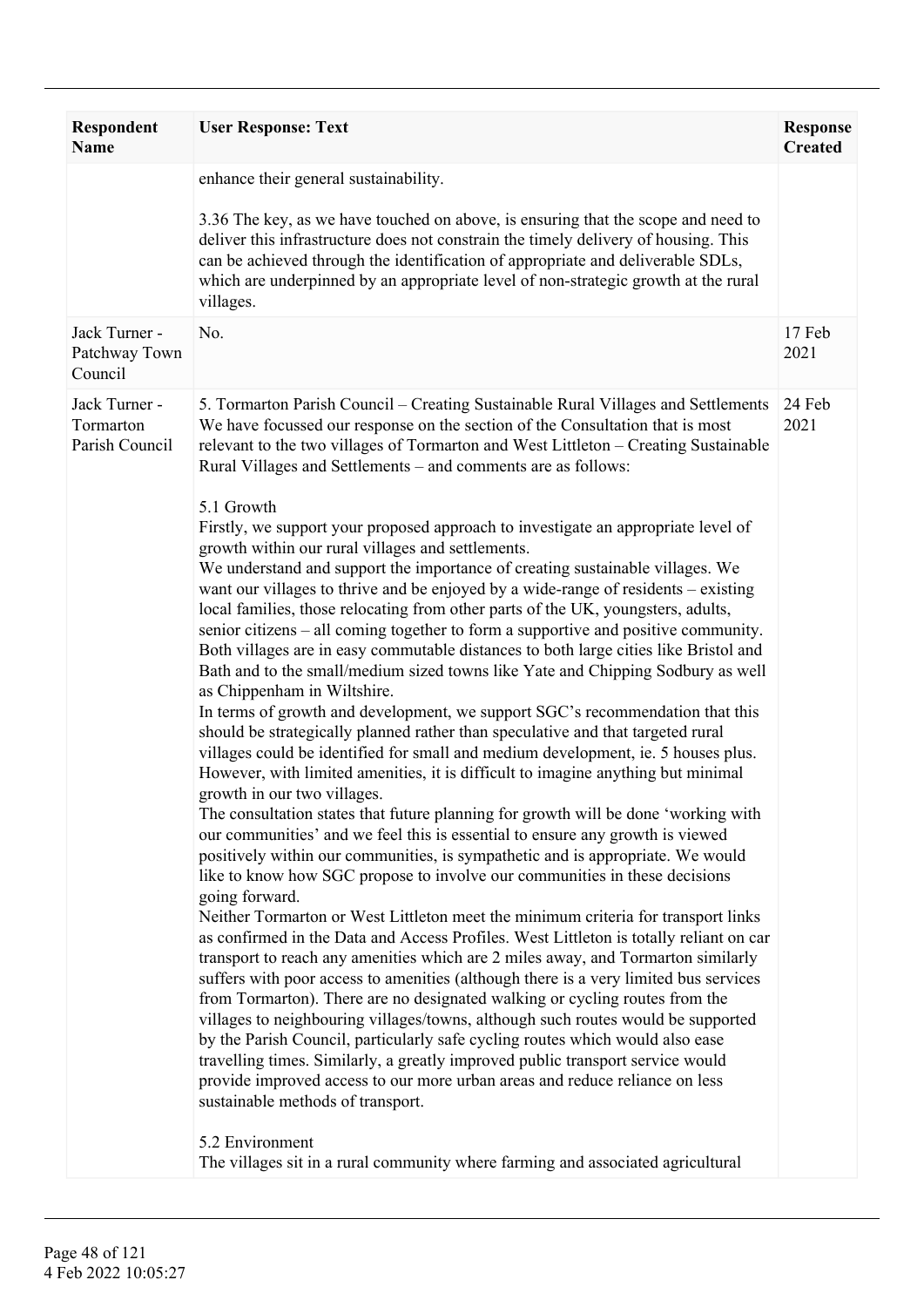| <b>Respondent</b><br><b>Name</b> | <b>User Response: Text</b>                                                                                                                                                                                                                                                                                                                                                                                                                                                                                                                                                                                                                                                                                                                                                                                                                                                                                                                                                                                                 | <b>Response</b><br><b>Created</b> |
|----------------------------------|----------------------------------------------------------------------------------------------------------------------------------------------------------------------------------------------------------------------------------------------------------------------------------------------------------------------------------------------------------------------------------------------------------------------------------------------------------------------------------------------------------------------------------------------------------------------------------------------------------------------------------------------------------------------------------------------------------------------------------------------------------------------------------------------------------------------------------------------------------------------------------------------------------------------------------------------------------------------------------------------------------------------------|-----------------------------------|
|                                  | services form the main economy.<br>Both our villages sit within the Cotswold Area of Outstanding Natural Beauty and<br>are designated Conservation areas. West Littleton is also designated a Site of<br>National Conservation Interest. Our villages are enjoyed by thousands of visitors<br>every year, many of whom are walking the Cotswold Way which runs through or<br>close to the two villages and provide an accessible rural ideal that is so important<br>for health and wellbeing. This has been emphasized even more during the current<br>Covid restrictions, where we have noticed numbers of visitors have increased<br>dramatically.<br>There are currently 2 sites of designated Green Spaces in Tormarton with 5 more<br>sites nominated in the Policies, Sites and Places Plan adopted in November 2017.<br>The Common in West Littleton is also a nominated site. To protect and enhance our<br>environment, we urge SGC to recognise and nominate these remaining Green<br>Spaces in the Local Plan. |                                   |
|                                  | 5.3 Travel and Transport<br>This has been covered under 'Growth' above. There are currently extremely limited<br>sustainable transport options in our two villages. A series of safe cycling routes for<br>both adults commuting and children travelling to schools in Acton Turville and<br>Marshfield would be welcomed. Similarly, a review of bus services through the<br>villages.<br>It is worth noting that a number of residents within Tormarton take advantage of<br>the Green Community Transport initiative.<br>Adequate road maintenance is essential, particularly through the winter months.                                                                                                                                                                                                                                                                                                                                                                                                                |                                   |
|                                  | 5.4 Infrastructure<br>Tormarton and West Littleton have in recent years been connected to fast fibre<br>broadband which has made a significant improvement to communications generally<br>and, in particular, for home-working and schooling. It is essential that these<br>technology updates continue to ensure our communities can compete with more<br>urban areas.                                                                                                                                                                                                                                                                                                                                                                                                                                                                                                                                                                                                                                                    |                                   |
|                                  | Tormarton and West Littleton children are served by Acton Turville and Marshfield<br>Primary Schools - both schools are just over 2 miles away from the villages, but<br>with no public transport to service them. As both schools are over 2 miles away<br>from our villages, there is no automatic link to either school which means our<br>children are just allocated spaces based on availability and children within the same<br>family have been known to be split between different schools.<br>There is no mains gas connected to either village, so residents are dependent on oil,<br>lpg or electricity. Similarly, there is no mains sewage connection in West Littleton.<br>Thank you for giving us the opportunity to respond to Phase 1.                                                                                                                                                                                                                                                                   |                                   |
| James Carpenter                  | These are very generalised obvious priorities that do not have equal weight, and                                                                                                                                                                                                                                                                                                                                                                                                                                                                                                                                                                                                                                                                                                                                                                                                                                                                                                                                           | 14 Apr                            |
| - Falfield Parish<br>Council     | their vagueness is still open to a variety of interpretations. The WECA SDS is<br>unavailable so cannot agree.                                                                                                                                                                                                                                                                                                                                                                                                                                                                                                                                                                                                                                                                                                                                                                                                                                                                                                             | 2021                              |
|                                  | Priorities $3 \& 4$ also need to consider topography, encouraging walking and cycling<br>is good but locating development where there are hills on key routes will<br>discourage this. Some adults and most children find cycling up long inclines hard.                                                                                                                                                                                                                                                                                                                                                                                                                                                                                                                                                                                                                                                                                                                                                                   |                                   |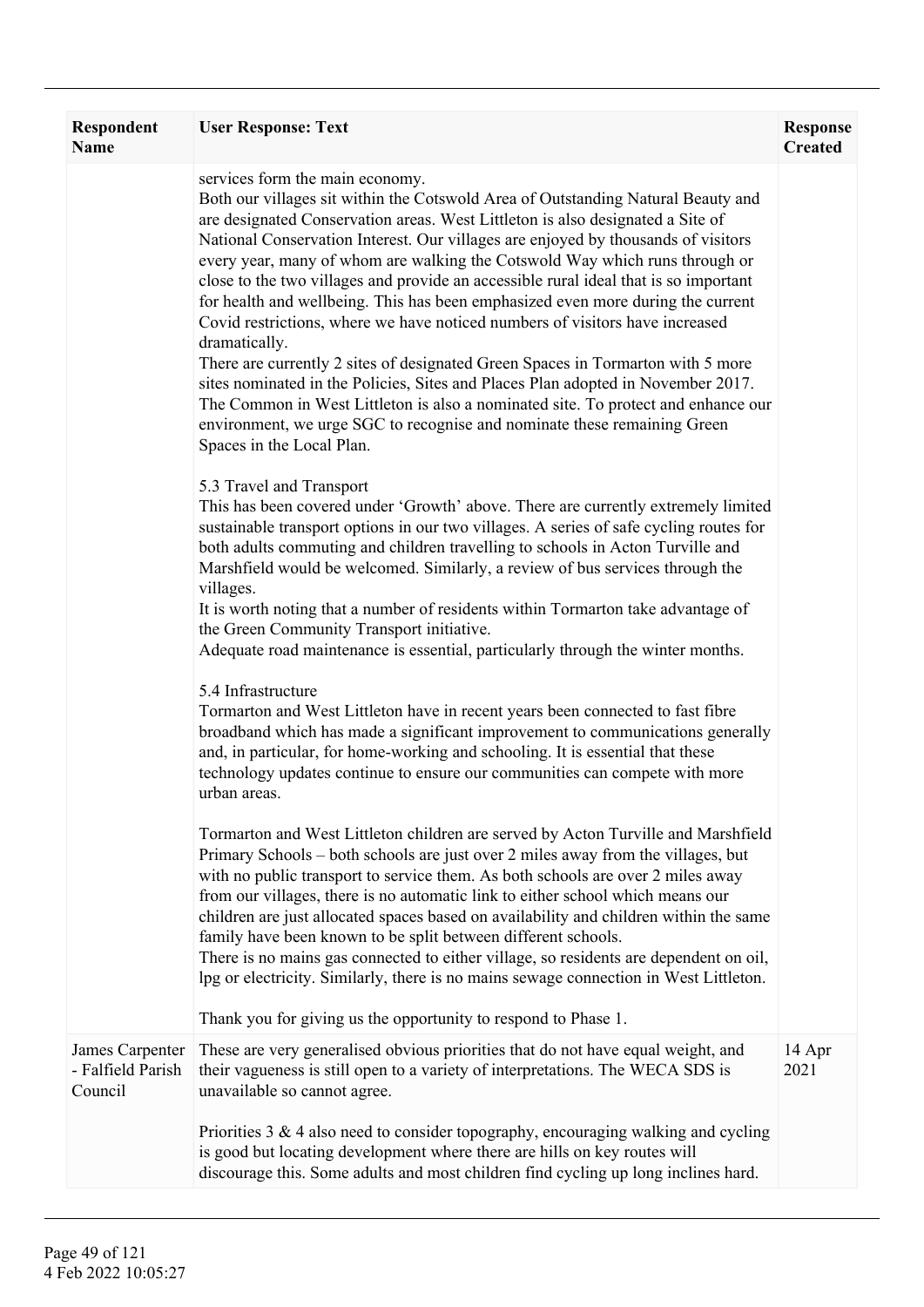| Respondent<br><b>Name</b>           | <b>User Response: Text</b>                                                                                                                                                                                                                                                                                                                                                                                                                                                                                                                                                                                                                                                                                                                                                                                                                                                                                                                                                                                                                                                                                                                                                                                                                                                                                                                                                                                                                                                                                                                                                                                                                                                                                                                                                                                                                                                                                                                                                                                                                                                                                                                                                                                                                                                                              | <b>Response</b><br><b>Created</b> |
|-------------------------------------|---------------------------------------------------------------------------------------------------------------------------------------------------------------------------------------------------------------------------------------------------------------------------------------------------------------------------------------------------------------------------------------------------------------------------------------------------------------------------------------------------------------------------------------------------------------------------------------------------------------------------------------------------------------------------------------------------------------------------------------------------------------------------------------------------------------------------------------------------------------------------------------------------------------------------------------------------------------------------------------------------------------------------------------------------------------------------------------------------------------------------------------------------------------------------------------------------------------------------------------------------------------------------------------------------------------------------------------------------------------------------------------------------------------------------------------------------------------------------------------------------------------------------------------------------------------------------------------------------------------------------------------------------------------------------------------------------------------------------------------------------------------------------------------------------------------------------------------------------------------------------------------------------------------------------------------------------------------------------------------------------------------------------------------------------------------------------------------------------------------------------------------------------------------------------------------------------------------------------------------------------------------------------------------------------------|-----------------------------------|
|                                     | Also cycling alongside busy roads e.g. A roads is unpleasant and dangerous, should<br>not be relied on as mitigation.                                                                                                                                                                                                                                                                                                                                                                                                                                                                                                                                                                                                                                                                                                                                                                                                                                                                                                                                                                                                                                                                                                                                                                                                                                                                                                                                                                                                                                                                                                                                                                                                                                                                                                                                                                                                                                                                                                                                                                                                                                                                                                                                                                                   |                                   |
|                                     | Priority 5. Not 'if 'Green Belt reviewed, replace with 'the Green Belt must be<br>reviewed.'                                                                                                                                                                                                                                                                                                                                                                                                                                                                                                                                                                                                                                                                                                                                                                                                                                                                                                                                                                                                                                                                                                                                                                                                                                                                                                                                                                                                                                                                                                                                                                                                                                                                                                                                                                                                                                                                                                                                                                                                                                                                                                                                                                                                            |                                   |
|                                     | Priority 6. As indicated the wording of this issue is likely to be superseded by the<br>Government's consultation outcome paper to local housing need proposals dated<br>16th December 2020. We understand that a greater concentration of new dwellings<br>will need to be delivered within the Bristol urban area itself and not outsourced to<br>outlying areas. It also says the Duty to Co-operate is being removed. Providing<br>homes for other areas is contrary to the climate emergency as this will simply<br>increase Carbon footprint for the need to travel for work. Housing numbers MUST<br>be reallocated to align to where the jobs and housing demand exists. Housing<br>allocations should change significantly given dropping the need for co-operation<br>and the need to meet the climate emergency.                                                                                                                                                                                                                                                                                                                                                                                                                                                                                                                                                                                                                                                                                                                                                                                                                                                                                                                                                                                                                                                                                                                                                                                                                                                                                                                                                                                                                                                                             |                                   |
|                                     | Priority 9. Timely infrastructure that can be delivered within the Plan period. Add a<br>range of Public Transport types is preferable to one, e.g. bus and train.                                                                                                                                                                                                                                                                                                                                                                                                                                                                                                                                                                                                                                                                                                                                                                                                                                                                                                                                                                                                                                                                                                                                                                                                                                                                                                                                                                                                                                                                                                                                                                                                                                                                                                                                                                                                                                                                                                                                                                                                                                                                                                                                      |                                   |
| James Durant -<br>Cotswold<br>Homes | Cotswold Homes are fully supportive of the priorities highlighted by the Council<br>for the Plan period and are acutely aware that a number of the priorities are<br>interlinked and fundamental to achieving Priority 4 in relation to creating<br>exceptional places and spaces. Achieving Carbon neutrality and resilient future<br>homes as specified under Priority 1 is of course highly dependent on the quality of<br>the individual buildings proposed as part of any scheme, but it is pleasing to note<br>that the Council recognise that the Carbon footprint of buildings means nothing<br>without the greater context of the need for high quality places being created as part<br>of the wider scheme as well as the careful consideration of the location of the site.<br>A new Local Plan provides an opportunity for the Council to improve the poor<br>sustainability which has arisen from the speculative, piecemeal development that<br>has come forward over previous years, through a Plan led assessment and allocation<br>of schemes which can deliver community benefits and infrastructure which is<br>missing from areas which have seen large levels of speculative development.<br>For the reasons set under our answer to the above question relating to Issues,<br>Cotswold Homes are also fully supportive of Priority 6 which seeks to provide the<br>right type and number of new homes. We re-iterate the importance of the allocation<br>of smaller sites rather than relying on windfalls and rather than relying simply on<br>large scale allocations to deliver the housing targets. As recognised by the Council,<br>smaller sites help with the 5 year supply of housing land and the overall delivery of<br>housing; Cotswold Homes have a proven track record of quick delivery of the<br>schemes we have brought forward and this is something we will continue to do<br>over the Plan period. Whilst the Council have noted that growth is required at<br>smaller villages to help ensure the vitality of local services and facilities, it should<br>also be noted that the lack of growth at settlements exacerbates affordability issues<br>at those settlements and does not allow for the existing or future affordable housing<br>needs to be met. | 19 Apr<br>2021                    |
|                                     | For example, ONS data demonstrates that as of June 2020, the median house price                                                                                                                                                                                                                                                                                                                                                                                                                                                                                                                                                                                                                                                                                                                                                                                                                                                                                                                                                                                                                                                                                                                                                                                                                                                                                                                                                                                                                                                                                                                                                                                                                                                                                                                                                                                                                                                                                                                                                                                                                                                                                                                                                                                                                         |                                   |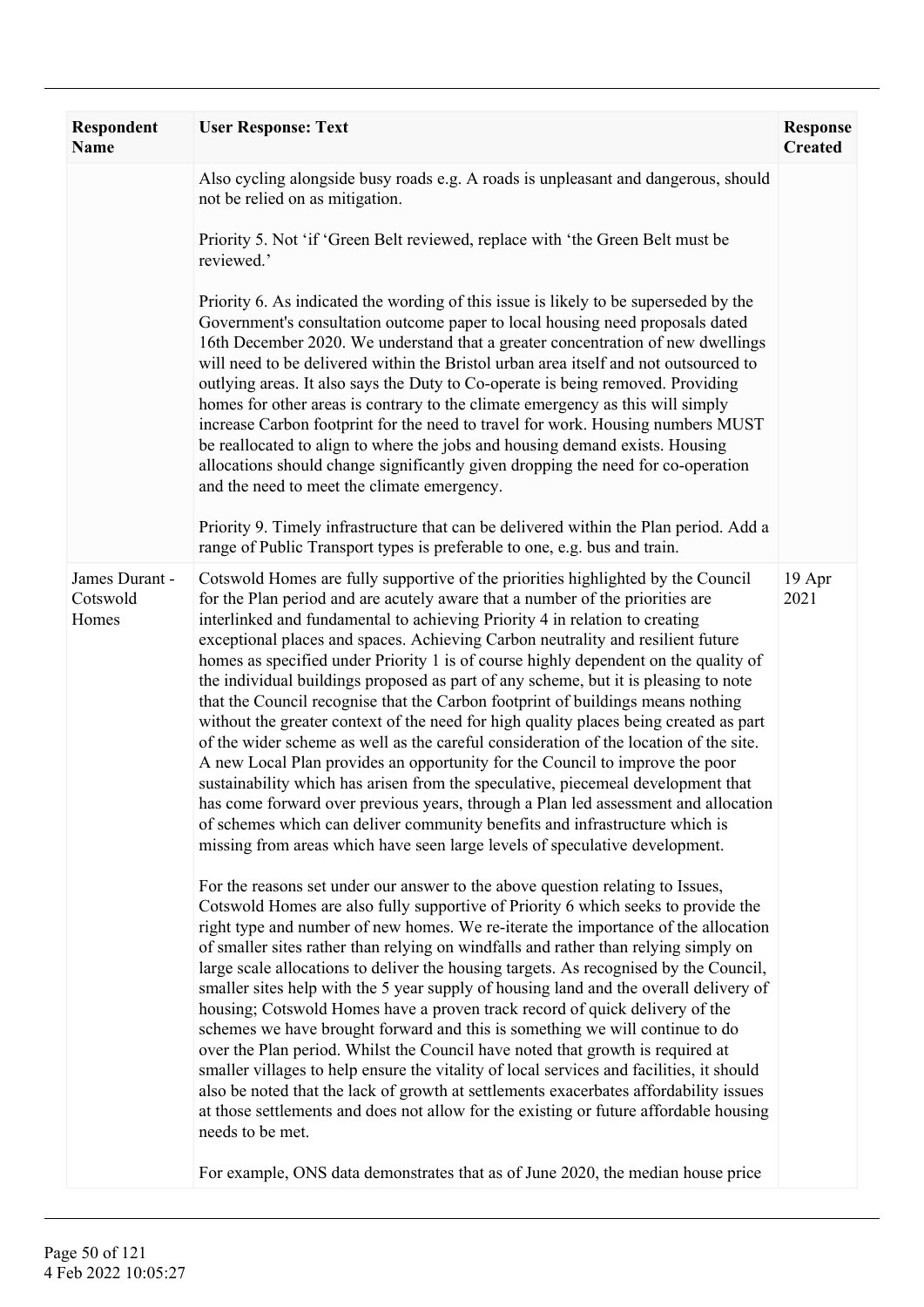| Respondent<br>Name                                   | <b>User Response: Text</b>                                                                                                                                                                                                                                                                                                                                                                                                                                                                                                                                                                                                                                                                                                                                                                                                                                                                                                                      | <b>Response</b><br><b>Created</b> |
|------------------------------------------------------|-------------------------------------------------------------------------------------------------------------------------------------------------------------------------------------------------------------------------------------------------------------------------------------------------------------------------------------------------------------------------------------------------------------------------------------------------------------------------------------------------------------------------------------------------------------------------------------------------------------------------------------------------------------------------------------------------------------------------------------------------------------------------------------------------------------------------------------------------------------------------------------------------------------------------------------------------|-----------------------------------|
|                                                      | paid in England was £246,000, in South Gloucestershire was £278,000 but in rural<br>areas such as the Frampton Cotterell Ward (which includes settlements such as<br>Frampton Cotterell, Rangeworthy, Tytherington, Latteridge, Iron Acton, Engine<br>Common and Coalpit Heath), the median price paid was £390,000; 40% higher<br>than the South Gloucestershire average.                                                                                                                                                                                                                                                                                                                                                                                                                                                                                                                                                                      |                                   |
|                                                      | The data also shows that whilst median house prices in South Gloucestershire have<br>increased by 46%, in rural Wards such as Chipping Sodbury and Cotswold Edge<br>(which includes rural settlements such as Wickwar, Acton Turville, Old Sodbury<br>and Hawkesbury Upton), house prices have increased by 55%.                                                                                                                                                                                                                                                                                                                                                                                                                                                                                                                                                                                                                                |                                   |
|                                                      | Couple this with the data from the Council's housing register waiting list which<br>shows that for example as of 1st April 2020 there were 16 households who were<br>accepted as being in need of affordable housing and had specified a need for an<br>affordable home in Wickwar, it is abundantly evident that without growth at the<br>villages neither the affordability issues or the affordable housing needs are likely to<br>be resolved and the social aspect of sustainability will not be achieved.                                                                                                                                                                                                                                                                                                                                                                                                                                 |                                   |
|                                                      | With a track record of delivering high quality, policy compliant schemes in a timely<br>fashion in rural settlements, Cotswold Homes are ideally placed to help the Council<br>achieve the rural dispersal part of the housing strategy and would urge the Council<br>to give serious consideration to the allocation of our sites put forward as well as<br>working with us on identifying locations for future growth for us to focus our<br>activities on.                                                                                                                                                                                                                                                                                                                                                                                                                                                                                   |                                   |
| Jenny Raggett -<br><b>Trasnport</b> for<br>New Homes | Although there are many fine words about sustainability and environment, the<br>missing piece of the puzzle - an essential piece - is European style integrated<br>transport. The priority is the careful selection of sites and their early masterplanning<br>in conjunction with the provision of sustainable modes including public transport. It<br>also means 'mixed development'where shops, services and leisure is at a human<br>scale and integrated into the street network, rather than on the fringe of a new estate<br>on a ring road, link road or roundabout. That way people can really walk. If you<br>consider for example, the shopping centre at Yate, the language of the area is 'come<br>by car' and the sheer quanity of parking shows that this is expected. The same is so<br>for a number of employment areas on the Bristol fringe. So a different approach is<br>needed with firm and aspirational policy backing. | 01 Mar<br>2021                    |
| John Acton                                           | I am not sure about the priorities. Again there are a lot of them and they are not<br>equal. There is not enough about the adverse effects of road traffic in<br>environmental, safety and economic terms.                                                                                                                                                                                                                                                                                                                                                                                                                                                                                                                                                                                                                                                                                                                                      | 26 Mar<br>2021                    |
| John<br><b>Brimacombe</b>                            | 1. Future developments should be carbon negative.<br>2. Homes should be able to adapt to future changes in demographics.                                                                                                                                                                                                                                                                                                                                                                                                                                                                                                                                                                                                                                                                                                                                                                                                                        | 28 Feb<br>2021                    |
| John Calver                                          | The major priority should be Climate Change and The Environment . I would<br>include in this sustainability: can the population walk / cycle to shops and<br>employment within 30 mins. Within Environment building on the Flood Plain must<br>be out of the question, even if development has suitable measures put in place,<br>problems can be caused elsewhere.<br>Greenbelt in itself is an outdated concept, but the spirit of the policy should be<br>incorpoated                                                                                                                                                                                                                                                                                                                                                                                                                                                                        | 04 Feb<br>2021                    |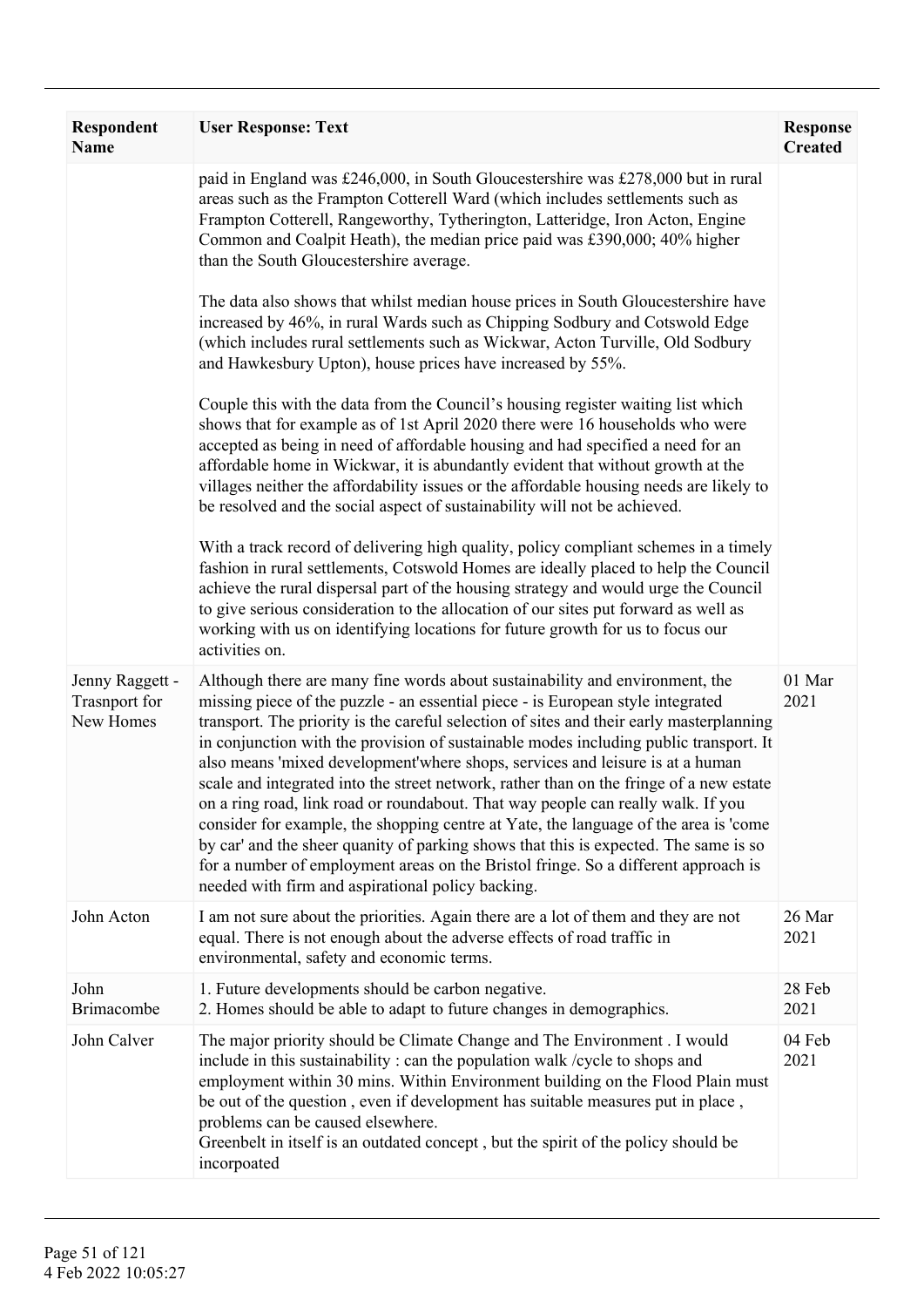| <b>Respondent</b><br><b>Name</b>                   | <b>User Response: Text</b>                                                                                                                                                                                                                                                                                                                                                                                                                                                                | <b>Response</b><br><b>Created</b> |
|----------------------------------------------------|-------------------------------------------------------------------------------------------------------------------------------------------------------------------------------------------------------------------------------------------------------------------------------------------------------------------------------------------------------------------------------------------------------------------------------------------------------------------------------------------|-----------------------------------|
| John Mills -<br>Cotswolds<br>Conservation<br>Board | The Cotswolds Conservation Board broadly agrees with the potential priorities<br>identified in the consultation document. However, we are disappointed that the<br>Cotswolds National Landscape is not explicitly addressed as a priority. In<br>particular, we are disappointed that the consultation document does not prioritise a<br>landscape-led approach to development in the Cotswolds National Landscape and<br>its setting. Further comments on this issue are provided below. | 16 Mar<br>2021                    |
|                                                    | We have provided comments on other relevant, specific priorities (such as<br>renewable energy) in other sections of this consultation response.                                                                                                                                                                                                                                                                                                                                           |                                   |
|                                                    | Landscape-led approach in the Cotswolds National Landscape and its setting                                                                                                                                                                                                                                                                                                                                                                                                                |                                   |
|                                                    | Almost a quarter of South Gloucestershire lies within the Cotswolds National<br>Landscape. In addition, a large area of South Gloucestershire is in the setting of the<br>Cotswolds National Landscape (i.e. located outside the National Landscape but<br>where development could still potentially have an adverse impact on the National<br>Landscape).                                                                                                                                |                                   |
|                                                    | The statutory purpose of designation for the National Landscape is to conserve and<br>enhance the natural beauty of the Cotswolds National Landscape. Development<br>within the Cotswolds National Landscape and its setting should, therefore, be<br>required to be compatible with - and positively contribute to - this purpose, with<br>this requirement being considered from project inception. This is a 'landscape-led'<br>approach to development.                               |                                   |
|                                                    | Further information and recommendations on this landscape-led approach is<br>provided in the Board's draft Position Statement on Planning and Development,<br>which the local authorities have recently been consulted on.                                                                                                                                                                                                                                                                |                                   |
|                                                    | We recommend that the South Gloucestershire Local Plan should explicitly identify<br>this 'landscape-led' approach as a priority for the Cotswolds National Landscape<br>and its setting. This would be consistent with the landscape-led approach that is<br>taken in Local Plan documents for other protected landscapes, including the South<br>Downs National Park and the Arnside and Silverdale AONB.                                                                               |                                   |
|                                                    | Explicitly advocating this landscape-led approach in the Local Plan is particularly<br>important given that the Government-commissioned 'Landscapes Review Final<br>Report' (sometimes referred to as the 'Glover Review') has proposed a<br>strengthened place for national landscapes in the planning system.                                                                                                                                                                           |                                   |
|                                                    | Further guidance on this landscape-led approach, including the exceptional<br>circumstances that might apply, is provided in response to Question 16.                                                                                                                                                                                                                                                                                                                                     |                                   |
| Jo Marsh                                           | Planning for new homes needs to be carefully considered. An impact or reduction<br>on green belt land should be an absolute last resort. Green belt land is essential to<br>welfare and wellbeing and should be protected. In addition to this, additional traffic<br>has an impact on road conditions and an environmental impact.                                                                                                                                                       | 11 Feb<br>2021                    |
| Jonathan<br>Edwardes -                             | Q4 - Yes (but we would not wish to put them in any order)                                                                                                                                                                                                                                                                                                                                                                                                                                 | 26 Feb<br>2021                    |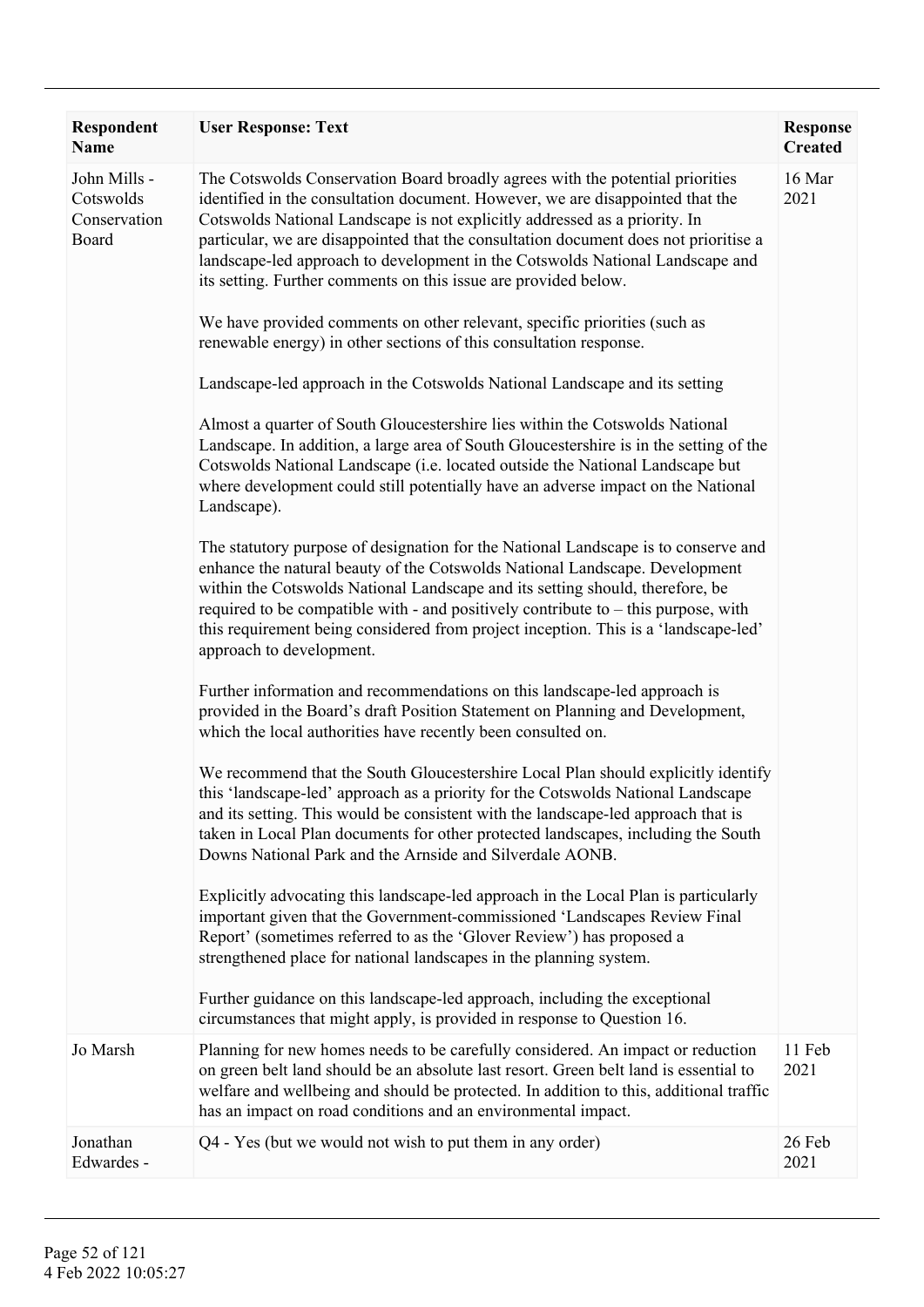| <b>Respondent</b><br><b>Name</b>              | <b>User Response: Text</b>                                                                                                                                                                                                                                                                                                                                                      | <b>Response</b><br><b>Created</b> |
|-----------------------------------------------|---------------------------------------------------------------------------------------------------------------------------------------------------------------------------------------------------------------------------------------------------------------------------------------------------------------------------------------------------------------------------------|-----------------------------------|
| Pilning and<br>Severn Beach<br>Parish Council | Q5 - A precursor to all priorities in plan making should be to agree that no one<br>group has all the answers, and that politics (and especially Politics) should be left at<br>the door.                                                                                                                                                                                       |                                   |
|                                               | 1) Conserving designated sites, support needs to be provided to owners of<br>designated sites. Council to be a conduit to technical help and sources of financial<br>assistance.                                                                                                                                                                                                |                                   |
|                                               | 2) We see that WECA now has a 'Nature Partnership'. That must work with (and<br>not in competition with) Forest of Avon Community Forest and Avon Wildlife<br>Trust.                                                                                                                                                                                                            |                                   |
|                                               | 3) The Severn Estuary is a leisure attraction which has become increasingly<br>important over the last year, creating an increased demand for public transport<br>access to the area, intense pressure on car-parking, public toilets and litter bins.                                                                                                                          |                                   |
|                                               | 4) Proximity to two motorways and growing industry are having an impact on the<br>air quality of our area.                                                                                                                                                                                                                                                                      |                                   |
|                                               | 5) Flood Risk. We welcome the improvements to the sea defences, work in<br>progress. But we wish to have re-assurances from higher authority that the defences<br>will continue to be maintained to a high standard, until a comprehensive plan is<br>made for the re-location of all residents.                                                                                |                                   |
|                                               | 6) This is an opportunity to consider changes to the Green Belt designation. The<br>Parish Council believes that the Green Belt should be extended to the boundary of<br>the Severnside Enterprise Area. This is necessary to preclude the ad-hoc<br>encroachment by development, already demonstrated, which the LPA is ill-<br>equipped to stop by means of "other policies". |                                   |
|                                               | 7) We wish to see appropriate growth within our villages permitted, on an 'infill'<br>replacement/previously developed basis.                                                                                                                                                                                                                                                   |                                   |
|                                               | 8) We welcome the proposal for a Local Housing Needs Assessment to inform any<br>development proposals.                                                                                                                                                                                                                                                                         |                                   |
|                                               | We fully support the principle of 'duty to cooperate' and hope that this, together<br>with 'working in partnership' and 'localism' will be explained to all departments of<br>the council.                                                                                                                                                                                      |                                   |
|                                               | 9) We support the need for provision of more properties equipped to meet the needs<br>of the elderly and disabled, as we predict that an LHNA will demonstrate an unmet<br>need in this area.                                                                                                                                                                                   |                                   |
|                                               | 10) Challenge for High Streets: part one is what to do with vacant retail premises;<br>part two is what to do with the excess parking demands of converting retail to<br>residential multiples and not requiring appropriate parking provision.                                                                                                                                 |                                   |
|                                               | 11) Safeguarding land for employment must be considered alongside transport                                                                                                                                                                                                                                                                                                     |                                   |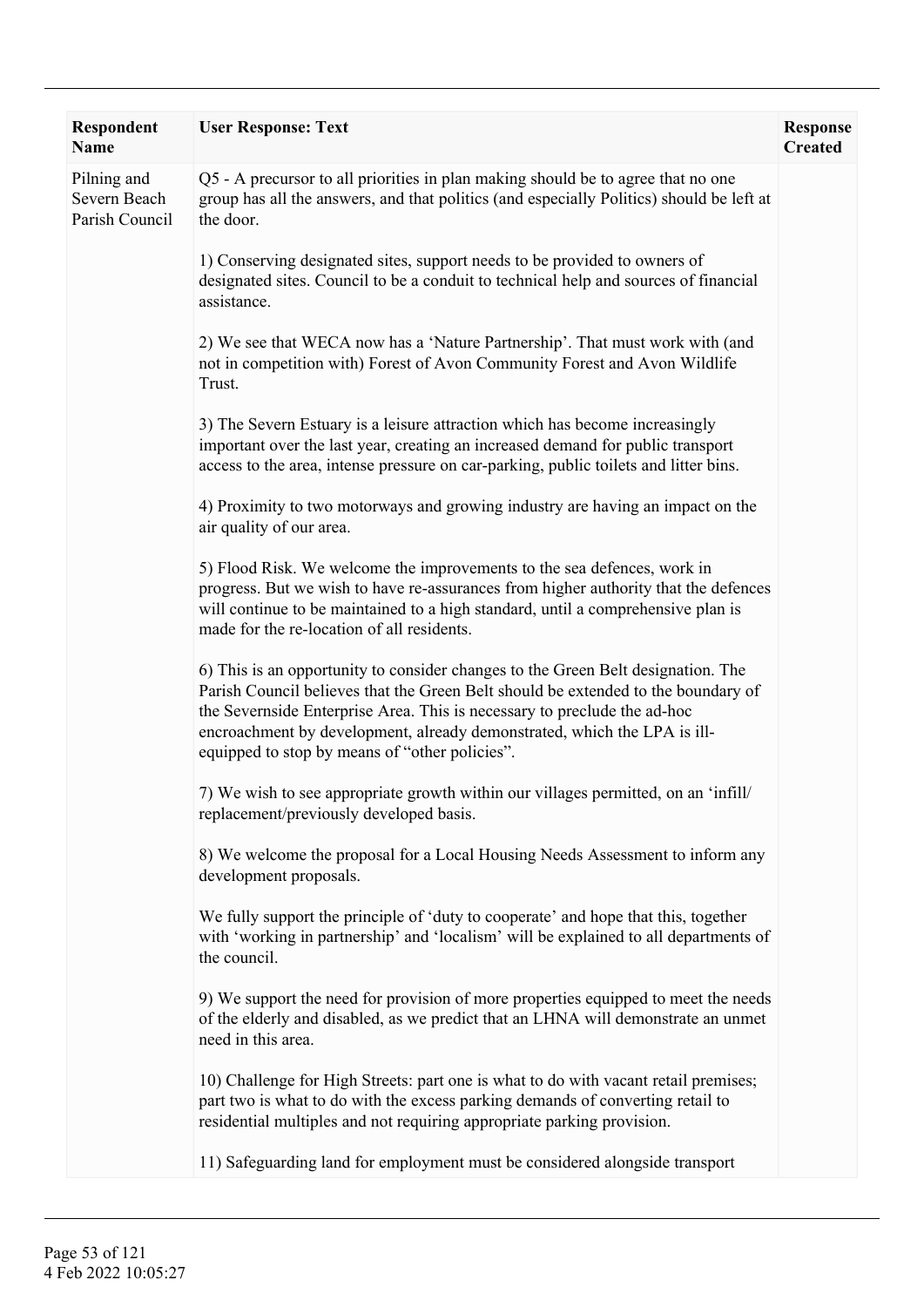| <b>Respondent</b><br>Name                                 | <b>User Response: Text</b>                                                                                                                                                                                                                                                                                                                                                                                                                                                                                                                                                                                                                                                                                                                                                                                                                                                                                                                                                                                                                                                                                                                                                                                                                                                                                                                                                                                                                                                                                                                                                                                                                                                                                                                                                                                                                                                                                                                                                             | <b>Response</b><br><b>Created</b> |
|-----------------------------------------------------------|----------------------------------------------------------------------------------------------------------------------------------------------------------------------------------------------------------------------------------------------------------------------------------------------------------------------------------------------------------------------------------------------------------------------------------------------------------------------------------------------------------------------------------------------------------------------------------------------------------------------------------------------------------------------------------------------------------------------------------------------------------------------------------------------------------------------------------------------------------------------------------------------------------------------------------------------------------------------------------------------------------------------------------------------------------------------------------------------------------------------------------------------------------------------------------------------------------------------------------------------------------------------------------------------------------------------------------------------------------------------------------------------------------------------------------------------------------------------------------------------------------------------------------------------------------------------------------------------------------------------------------------------------------------------------------------------------------------------------------------------------------------------------------------------------------------------------------------------------------------------------------------------------------------------------------------------------------------------------------------|-----------------------------------|
|                                                           | needs of the workers and their needs to get to work at shift times. Shift times must<br>be reflected in bus and train times.                                                                                                                                                                                                                                                                                                                                                                                                                                                                                                                                                                                                                                                                                                                                                                                                                                                                                                                                                                                                                                                                                                                                                                                                                                                                                                                                                                                                                                                                                                                                                                                                                                                                                                                                                                                                                                                           |                                   |
|                                                           | 12) Travel to Work map obliterates Pilning Station, which will be part of the<br>solution for Severnside. It also omits an arrow for the significant numbers of<br>workers who cross the river from Chepstow and the Forest of Dean area. The<br>numbers crossing the river were anticipated to increase by 25% pre-covid.                                                                                                                                                                                                                                                                                                                                                                                                                                                                                                                                                                                                                                                                                                                                                                                                                                                                                                                                                                                                                                                                                                                                                                                                                                                                                                                                                                                                                                                                                                                                                                                                                                                             |                                   |
|                                                           | 13) The Joint Local Transport Plan (JLTP) is too 'top-down' and this needs to be<br>reversed.                                                                                                                                                                                                                                                                                                                                                                                                                                                                                                                                                                                                                                                                                                                                                                                                                                                                                                                                                                                                                                                                                                                                                                                                                                                                                                                                                                                                                                                                                                                                                                                                                                                                                                                                                                                                                                                                                          |                                   |
|                                                           | 14) Renewables: Councils must lead the way in installing renewables but financial<br>assistance and reliable technical support is needed. A quick tally of schools and<br>village halls will show the vast area available, which could be incorporated into a<br>South Glos Energy Project. The Council needs to be ambitious.                                                                                                                                                                                                                                                                                                                                                                                                                                                                                                                                                                                                                                                                                                                                                                                                                                                                                                                                                                                                                                                                                                                                                                                                                                                                                                                                                                                                                                                                                                                                                                                                                                                         |                                   |
| Kate Kelliher                                             | See my earlier comments wrt horse riding, running and dog walking. These<br>activities are important for families.                                                                                                                                                                                                                                                                                                                                                                                                                                                                                                                                                                                                                                                                                                                                                                                                                                                                                                                                                                                                                                                                                                                                                                                                                                                                                                                                                                                                                                                                                                                                                                                                                                                                                                                                                                                                                                                                     | 31 Jan<br>2021                    |
| Kate Kelliher -<br>Friends of Ram<br><b>Hill Colliery</b> | From where we are located next to the railway track at Ram Hill, we see many<br>passers by taking part in leisure activities. We note with concern that horse riding,<br>running and dog walking do not appear in the plan. We see many local people<br>doing all of these and provision must be made for these 3 significant activities to<br>continue round here in the new South Gloucestershire.                                                                                                                                                                                                                                                                                                                                                                                                                                                                                                                                                                                                                                                                                                                                                                                                                                                                                                                                                                                                                                                                                                                                                                                                                                                                                                                                                                                                                                                                                                                                                                                   | 06 Feb<br>2021                    |
| Katherine Buff                                            | • The 9 priorities listed are mostly valid, but not of equal weight. If these priorities<br>are to be used as criteria for selecting candidate locations for development, they<br>must be given weighted scores, not used as a simple tick list (or<br>incomprehensible set of symbols as was done during the JSP). In my view the<br>first two priorities (carbon neutrality and environmental protection) are more<br>important than the other seven combined, and we would weight it to around 60%<br>of the total score. Furthermore, within each priority a bullet list of attributes is<br>given, but once again they are far from being of equal value. In my view, for each<br>priority a fundamental criterion should be defined and allocated most of the<br>weighting for that overall priority. For example, without such weighting it would<br>be possible for a greenfield site which is miles from areas of employment and<br>served almost exclusively by the private car to claim 'green credentials' because<br>it proposes cycle paths and retains some trees. That does not mean that cycle<br>paths and tree retention is irrelevant, but it should not form the basis for<br>preferring a spatially inappropriate location. Given below are our suggestions for<br>the fundamental criteria for the most important of the priorities:<br>o Priority 1 (pursue a carbon neutral future): Proximity to employment or<br>availability of existing (or irrevocably committed) mass transit that can<br>be shown to be the commuter means of choice for that location.<br>o Priority 2 (protect and enhance our environment): Identify and establish<br>protection for<br>• Land with designated environment features identified on pages 66<br>to 71, plus Best Most Versatile Land (grades 1 to 3)<br>• Greenfield areas that are most vulnerable to speculative<br>development<br>Our view is that the next five priorities would be ranked in the following order | 26 Feb<br>2021                    |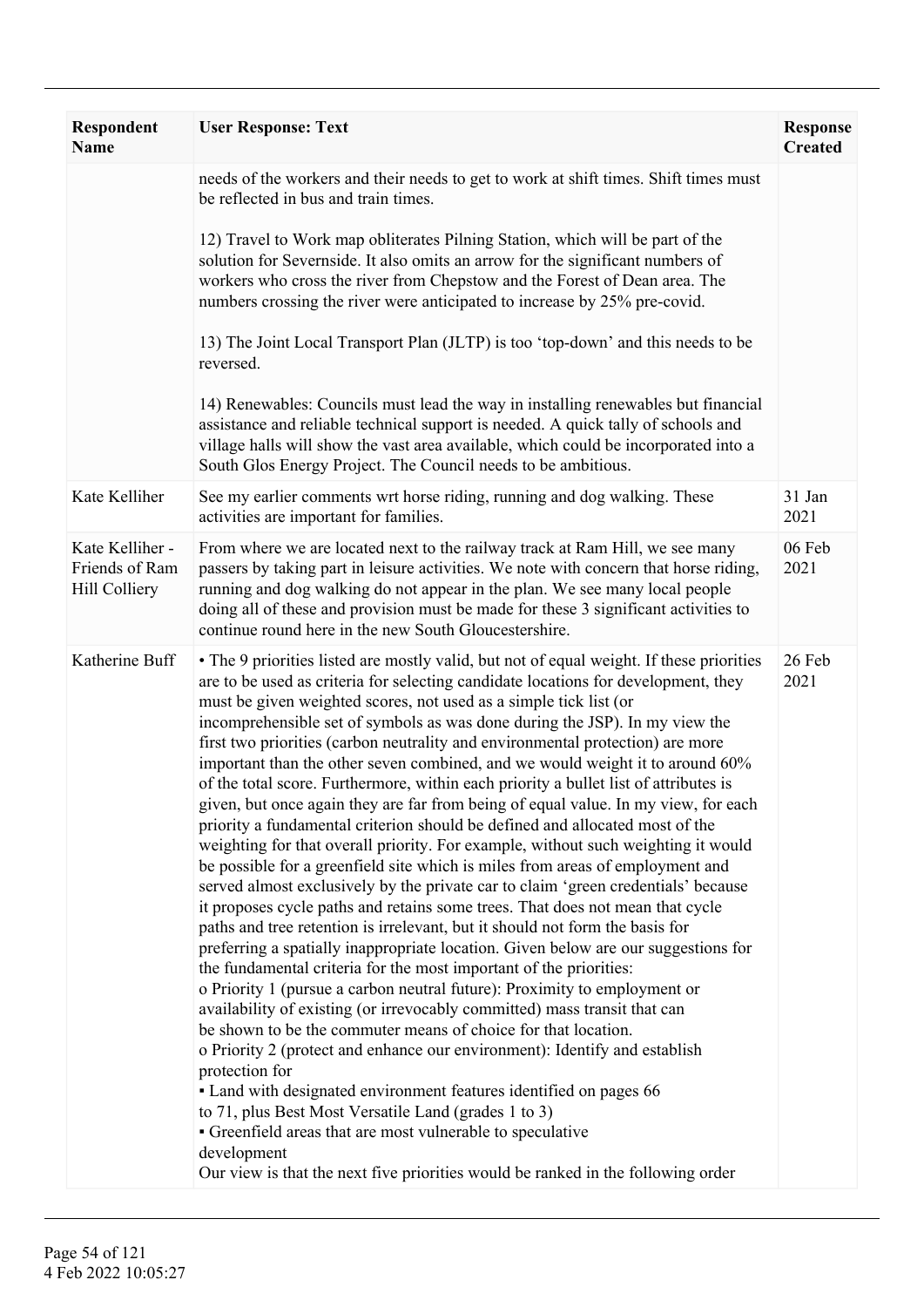| <b>Respondent</b><br><b>Name</b>                      | <b>User Response: Text</b>                                                                                                                                                                                                                                                                                                                                                                                                                                                                                                                                                                                                                                                                                                                                                                                                                                                                                                                                                                                                                                                                                                                                                                                                                                                                                                                                                                                                                                                                                                                                                                                                            | <b>Response</b><br><b>Created</b> |
|-------------------------------------------------------|---------------------------------------------------------------------------------------------------------------------------------------------------------------------------------------------------------------------------------------------------------------------------------------------------------------------------------------------------------------------------------------------------------------------------------------------------------------------------------------------------------------------------------------------------------------------------------------------------------------------------------------------------------------------------------------------------------------------------------------------------------------------------------------------------------------------------------------------------------------------------------------------------------------------------------------------------------------------------------------------------------------------------------------------------------------------------------------------------------------------------------------------------------------------------------------------------------------------------------------------------------------------------------------------------------------------------------------------------------------------------------------------------------------------------------------------------------------------------------------------------------------------------------------------------------------------------------------------------------------------------------------|-----------------------------------|
|                                                       | (togetherwith suggested fundamental criteria for each):<br>o Priority 5 (Planning for urban and rural areas): Prioritise the need to<br>concentrate development on brownfield sites<br>o Priority 8 (achieving sustainable travel and transport): growth should be<br>in close proximity to existing facilities. Sites with the reliance on a<br>private car should be avoided.<br>o Priority 9 (ensuring timely and efficient provision of infrastructure to<br>support growing communities): Infrastructure should not be assumed to<br>support any new development that is not already in place or irrevocably<br>committed. This situation is exacerbated given the Government's<br>extreme situation on public finances.<br>o Priority 3 (Development that promotes health and well-being): Issue 14<br>(page 32) concerns accessibility to health services to all, and yet this<br>has not been addressed at all within priority 3<br>o Priority 4 (creating exceptional spaces): Deploy the '15 minute<br>neighbourhood' policy, or similar, such that all necessary local services<br>are within comfortable walking distance<br>The remaining "priorities" described barely merit mentioning, in our view, and<br>certainly<br>don't help to direct the choices of where to concentrate new development. Priority<br>6<br>(provide the right type and number of new homes) is simply a truism – if this is not<br>achieved then the plan will just be rejected. Priority 7 (Productive, clean, inclusive<br>economy) is just waffle, though the bit about re-thinking town centres could be<br>incorporated into Priority 5. |                                   |
| Kevin Masters                                         | I have read Trapp'd's response and wish to add my name to it.                                                                                                                                                                                                                                                                                                                                                                                                                                                                                                                                                                                                                                                                                                                                                                                                                                                                                                                                                                                                                                                                                                                                                                                                                                                                                                                                                                                                                                                                                                                                                                         | 25 Feb<br>2021                    |
| Kingdon                                               | Please see information on comment 3.                                                                                                                                                                                                                                                                                                                                                                                                                                                                                                                                                                                                                                                                                                                                                                                                                                                                                                                                                                                                                                                                                                                                                                                                                                                                                                                                                                                                                                                                                                                                                                                                  | 25 Feb<br>2021                    |
| Lauren Cook -<br>Stride Treglown                      | UWE Bristol considers that the Council has accurately identified the range of<br>priorities that are essential to appropriately shape the content and approaches in the<br>new Local Plan.                                                                                                                                                                                                                                                                                                                                                                                                                                                                                                                                                                                                                                                                                                                                                                                                                                                                                                                                                                                                                                                                                                                                                                                                                                                                                                                                                                                                                                            | 01 Mar<br>2021                    |
| Lee Preece                                            | Updates to references to allowable development in special circumstances (Green<br>belt and AONB and conservation areas) to match Central Planning framework rules<br>and not contradict them causing confusion and stress for all parties, parish<br>councillors, planners and appellants.                                                                                                                                                                                                                                                                                                                                                                                                                                                                                                                                                                                                                                                                                                                                                                                                                                                                                                                                                                                                                                                                                                                                                                                                                                                                                                                                            | 03 Feb<br>2021                    |
| Lee Taylor                                            | Would be nice for the community to be involved and have a say on development<br>designs. As above comment blend with surrounding environment and have<br>renewable energy facilities.                                                                                                                                                                                                                                                                                                                                                                                                                                                                                                                                                                                                                                                                                                                                                                                                                                                                                                                                                                                                                                                                                                                                                                                                                                                                                                                                                                                                                                                 | 23 Jan<br>2021                    |
| Lee Williams -<br>Cleve Rugby<br>Football Club<br>Ltd | Please see attached document.<br>3. Section 4: Potential Priorities:<br>3.1 The Phase 1 consultation document identifies 9 'potential priorities' that it<br>considers could shape the content and approaches in the new Local Plan. It is<br>correctly recognised that these priorities do not operate in isolation, with the                                                                                                                                                                                                                                                                                                                                                                                                                                                                                                                                                                                                                                                                                                                                                                                                                                                                                                                                                                                                                                                                                                                                                                                                                                                                                                        | 08 Apr<br>2021                    |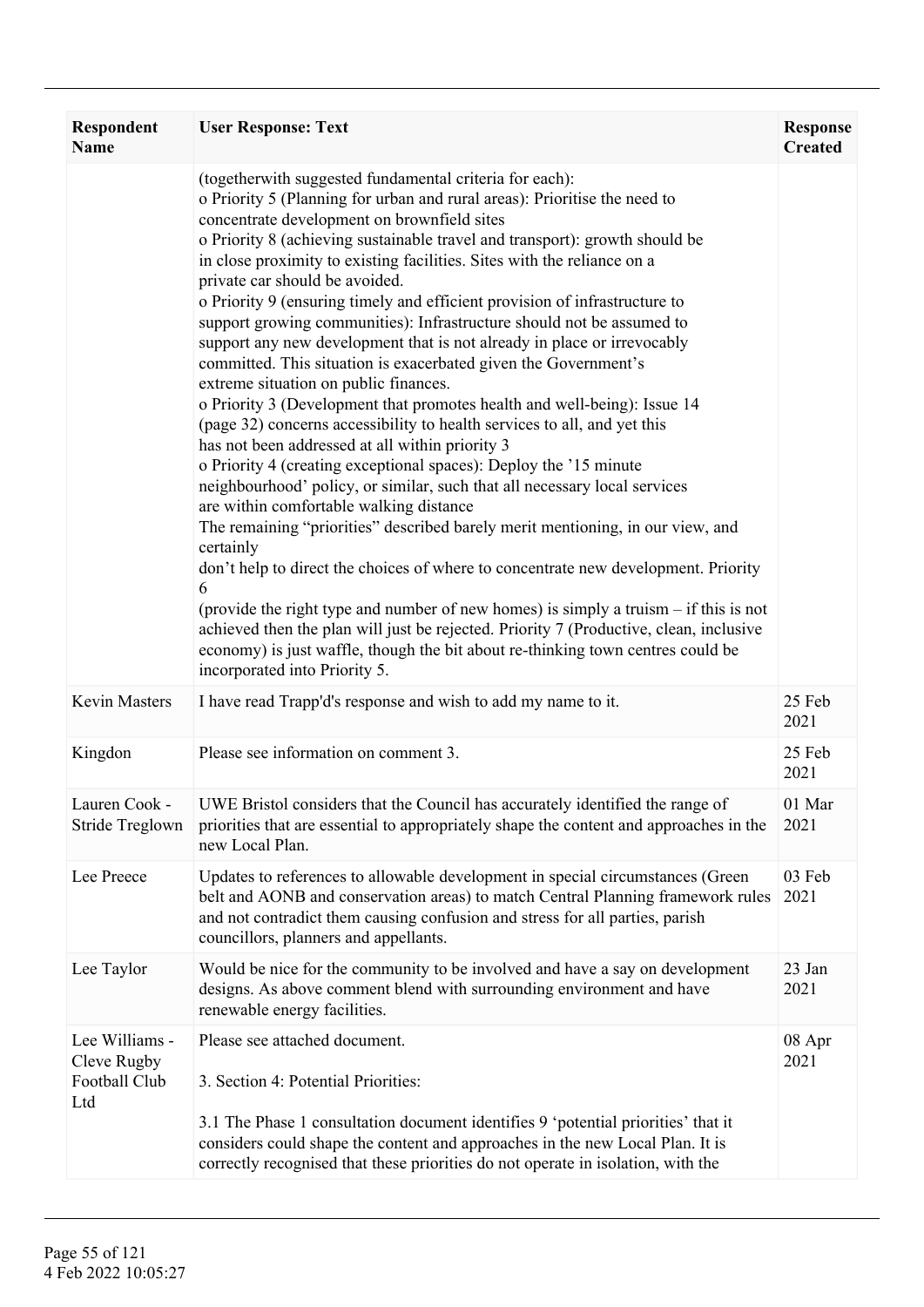| Respondent<br><b>Name</b> | <b>User Response: Text</b>                                                                                                                                                                                                                                                                                                                                                                                                                                                                 | <b>Response</b><br><b>Created</b> |
|---------------------------|--------------------------------------------------------------------------------------------------------------------------------------------------------------------------------------------------------------------------------------------------------------------------------------------------------------------------------------------------------------------------------------------------------------------------------------------------------------------------------------------|-----------------------------------|
|                           | potential scope for these priorities to address more than one issue. By way of<br>example, Priority 6 (Provide the right type and number of new homes) has the<br>potential to support all the other priorities where new development is brought<br>forward in locations that are or can be made sustainable.                                                                                                                                                                              |                                   |
|                           | 3.2 The Local Plan once adopted will be the 'growth strategy' for South<br>Gloucestershire, therefore the identified priorities should be set in the context of<br>facilitating sustainable patterns of development. It should do so in a way that not<br>only addresses issues related to need and the overall quantum of development, but<br>also supports the Plan in wider objectives, such as reducing the need to travel and<br>providing high quality places and healthy lifestyle. |                                   |
|                           | 3.3 It is noted that the 9 potential priorities are not specifically listed in order of<br>priority/importance which is correct. However, the future growth strategy must<br>respond to identified need, so there is a case to be made that delivering the right<br>type and number of new homes should form the overarching objective. In turn,<br>priorities are achieved as part of a growth strategy that seeks to deliver the correct<br>quantum of development.                      |                                   |
|                           | 3.4 We consider each 'Potential Priority' in turn.                                                                                                                                                                                                                                                                                                                                                                                                                                         |                                   |
|                           | 1. Pursue a Carbon neutral and resilient future in a changing climate.                                                                                                                                                                                                                                                                                                                                                                                                                     |                                   |
|                           | 3.5 This priority reinforces the national agenda and is supported as a matter of<br>principle. Greater clarity is required in terms of what implications such priorities<br>have on individual development schemes, and also whether the objective of Carbon<br>neutrality is a calculation that is taken overall, rather than a measure of the<br>acceptability of individual growth locations.                                                                                           |                                   |
|                           | 3.6 Requirements for zero-Carbon and energy efficient design and construction are<br>also supported in principle, so long as the Local Plan is based on detailed<br>considerations of the viability implications. This is considered necessary to ensure<br>that growth requirements can be achieved during the Plan period.                                                                                                                                                               |                                   |
|                           | 3.7 Low-Carbon and renewable energy generation, alongside increasing the<br>resilience to Climate Change, are all important measures that the Local Plan will<br>need to implement in order to respond positively to the declared climate<br>emergency.                                                                                                                                                                                                                                    |                                   |
|                           | 2. Protect and enhance our environment.                                                                                                                                                                                                                                                                                                                                                                                                                                                    |                                   |
|                           | 3.8 This priority replicates the obligations on Local Planning Authorities as set out<br>in Sections 15 and 16 of the National Planning Policy Framework, therefore as<br>priorities to inform the preparation of the New Local Plan, these are supported in<br>principle.                                                                                                                                                                                                                 |                                   |
|                           | 3.9 In achieving this priority, it should be recognised that in specific circumstances,<br>new development can play an important role, through the delivery of improvements<br>and enhancements to existing conditions.                                                                                                                                                                                                                                                                    |                                   |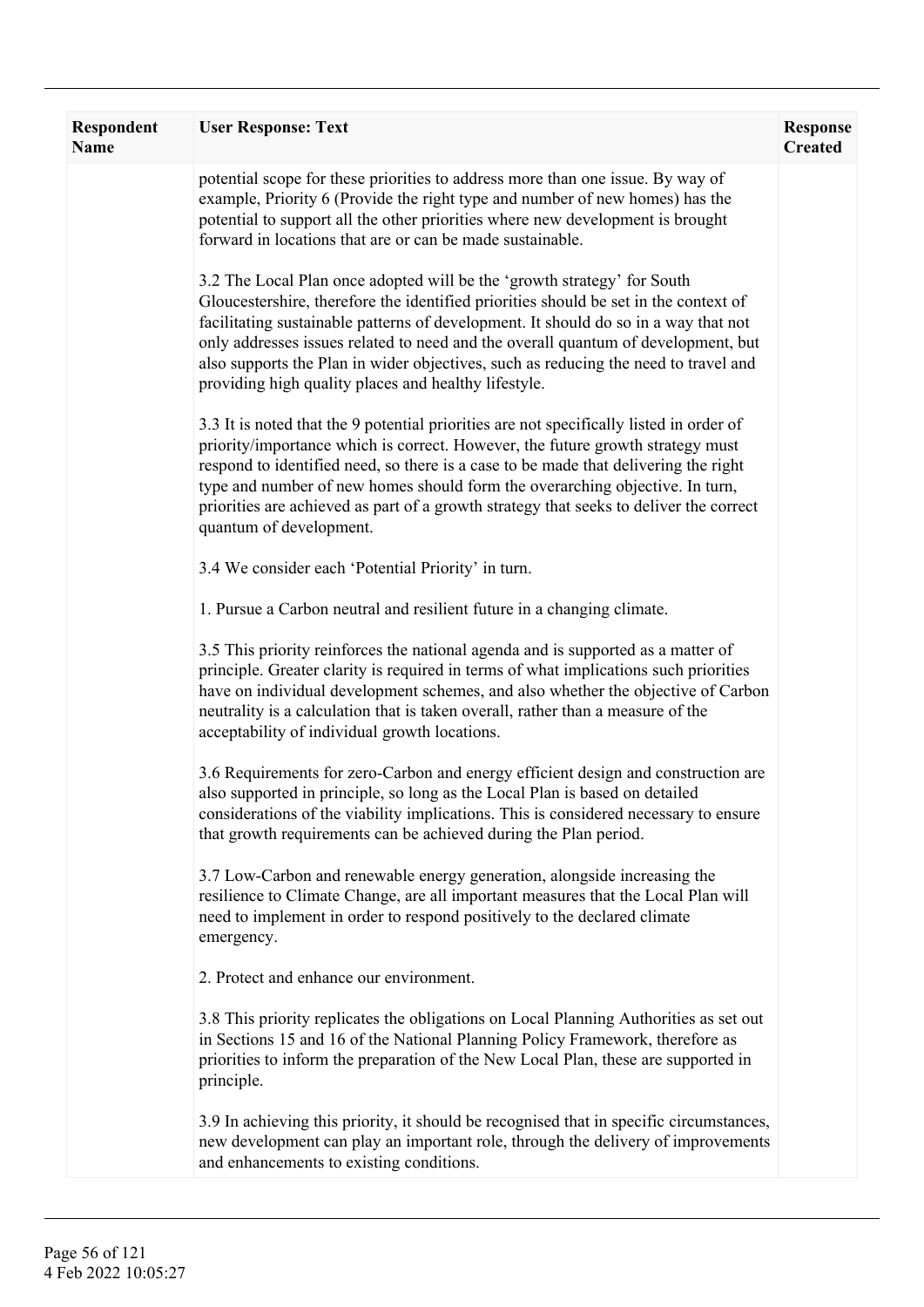| Respondent<br><b>Name</b> | <b>User Response: Text</b>                                                                                                                                                                                                                                                                                                                                                           | <b>Response</b><br><b>Created</b> |
|---------------------------|--------------------------------------------------------------------------------------------------------------------------------------------------------------------------------------------------------------------------------------------------------------------------------------------------------------------------------------------------------------------------------------|-----------------------------------|
|                           | 3.10 The Local Plan should avoid circumstances where blanket restrictions on<br>development occur, in doing so ensuring that future locations for growth to meet<br>identified need, are considered on their individual merit and their capacity to<br>successfully respond to their specific circumstances, whilst supporting the overall<br>aspiration of this potential priority. |                                   |
|                           | 3. Development that promotes health and well-being.                                                                                                                                                                                                                                                                                                                                  |                                   |
|                           | 3.11 It is embedded within the social objective to sustainable development that<br>health, social and cultural well-being is a function of the planning system. Access<br>to usable and appropriate open/green space, alongside good quality residential<br>amenity is an important component of this priority.                                                                      |                                   |
|                           | 3.12 There is no objection to this priority, and as part of the strategy for achieving<br>this, the new Local Plan should recognise that development can 'promote' health<br>and wellbeing, by directing growth to locations which are or can be made<br>sustainable, thereby reducing the need to travel and maximising walking and<br>cycling opportunities.                       |                                   |
|                           | 3.13 It should also be recognised that development can support existing provision<br>of open spaces, informal and formal sports etc. This is of particular relevance in<br>terms of our promotion of land which currently forms part of the Cleve Rugby<br>Football Club.                                                                                                            |                                   |
|                           | 3.14 Surplus land (c.3.75ha) is being promoted for development and the capital<br>receipts from this will be reinvested into the Rugby Club. The changing nature of<br>user requirements and the justification for releasing surplus land is set out within<br>the Rugby Club Position Statement prepared in support of these representations<br>(Appendix 2).                       |                                   |
|                           | 3.15 Those improvements which are sought in order to improve the experience and<br>range of activities are likely to include:                                                                                                                                                                                                                                                        |                                   |
|                           | ? Modernisation of existing building to improve energy efficiency and make more<br>efficient use of existing space.                                                                                                                                                                                                                                                                  |                                   |
|                           | ? Improve spectator experience and hospitality facilities.                                                                                                                                                                                                                                                                                                                           |                                   |
|                           | ? Diversification of activities, to include multi-sport facilities and expansion of<br>existing mini and ladies football activities.                                                                                                                                                                                                                                                 |                                   |
|                           | ? All weather sports pitch.                                                                                                                                                                                                                                                                                                                                                          |                                   |
|                           | ? Community use sports equipment.                                                                                                                                                                                                                                                                                                                                                    |                                   |
|                           | ? Changing room facilities.                                                                                                                                                                                                                                                                                                                                                          |                                   |
|                           | 3.16 Alongside these ambitions for the Rugby Club, the Covid-19 pandemic has a                                                                                                                                                                                                                                                                                                       |                                   |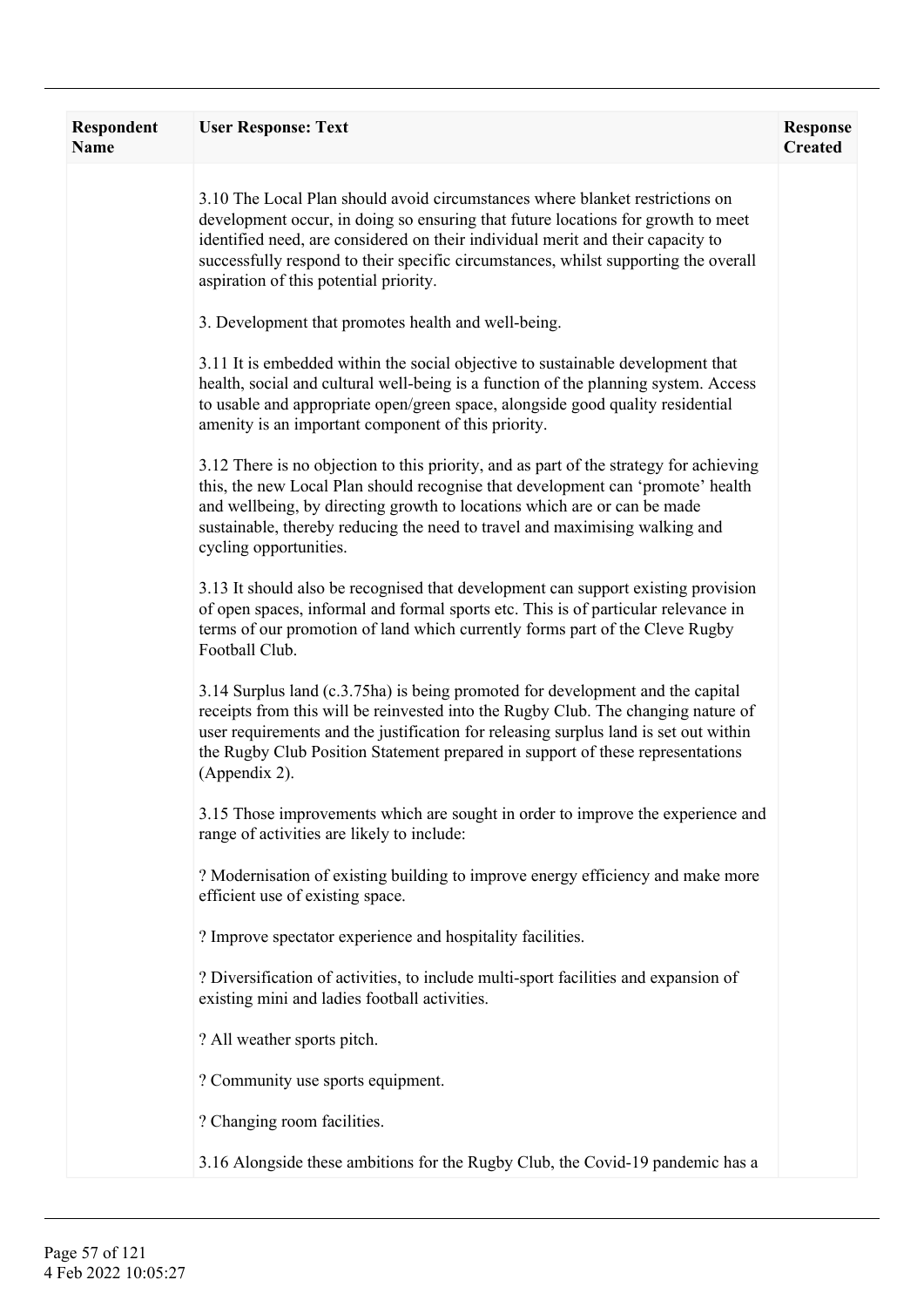| Respondent<br><b>Name</b> | <b>User Response: Text</b>                                                                                                                                                                                                                                                                                                                                                                                                                                                                                                                                        | <b>Response</b><br><b>Created</b> |
|---------------------------|-------------------------------------------------------------------------------------------------------------------------------------------------------------------------------------------------------------------------------------------------------------------------------------------------------------------------------------------------------------------------------------------------------------------------------------------------------------------------------------------------------------------------------------------------------------------|-----------------------------------|
|                           | profound impact, in terms of levels of participation and revenue. Set alongside the<br>general changes in the nature of users requirements and expectations, there is an<br>urgent need for modernisation so that the Rugby Club can respond positively to this<br>changing environment.                                                                                                                                                                                                                                                                          |                                   |
|                           | 3.17 We urge the Plan-making process to take a proactive and innovative approach<br>to development opportunities, especially where these can deliver meaningful and<br>positive impacts on existing provision, as part of the wider strategy to support<br>physical activity and the general health and mental and physical well-being of<br>residents throughout South Gloucestershire.                                                                                                                                                                          |                                   |
|                           | 4. Creating exception places and spaces.                                                                                                                                                                                                                                                                                                                                                                                                                                                                                                                          |                                   |
|                           | 3.18 High quality design and place-shaping principles, which respond to natural,<br>built and historic assets and local character will provide the ability for the New<br>Local Plan to deliver this priority.                                                                                                                                                                                                                                                                                                                                                    |                                   |
|                           | 3.19 Reference within this priority to new communities to be designed to be<br>walkable and cycleable neighbourhoods requires greater explanation. It is not clear<br>what constitutes a 'community' and moreover, there is apparently no consideration<br>of Public Transport accessibility and connectivity within this priority.                                                                                                                                                                                                                               |                                   |
|                           | 3.20 There would be concern if a new development standard, premised on the<br>specific requirement for walkable and cycleable neighbourhoods, is imposed<br>without further justification, specifically in terms of how compliance with such a<br>requirement is to be assessed. In doing so, providing the necessary confidence that<br>connectivity and accessibility of new communities, is considered against wider<br>indicators of sustainable development and not just opportunities for walking and<br>cycling.                                           |                                   |
|                           | 3.21 It is not clear what is meant by promoting 'opportunities and life chances for<br>all,' nor how this can be measured as a deliverable outcome. Increasing the supply<br>of housing, in sustainable locations, provides greater opportunities for individuals<br>and different groups to be able to access suitable accommodation. This should be<br>an overarching objective of the growth strategy, but there is some ambiguity as to<br>what this priority means and how the growth strategy can respond positively to it.                                 |                                   |
|                           | 5. Planning for urban and rural areas.                                                                                                                                                                                                                                                                                                                                                                                                                                                                                                                            |                                   |
|                           | 3.22 There is significant cross-over and interdependencies with this potential<br>priority and that listed as priority number 6 (Provide the right type and number of<br>new homes). It is only once the final quantum of new homes is identified will it be<br>possible to determine whether the growth strategy and specific components of it<br>will be sufficient to deliver this priority. In general terms this priority is considered<br>to be appropriate as it reflects the urban focus/regeneration strategy as a<br>sequentially prioritised approach. |                                   |
|                           | 3.23 In terms of Green Belt, we welcome the fact that neither this potential priority,<br>or the consultation document as a whole, is suggesting at this stage in the Plan-                                                                                                                                                                                                                                                                                                                                                                                       |                                   |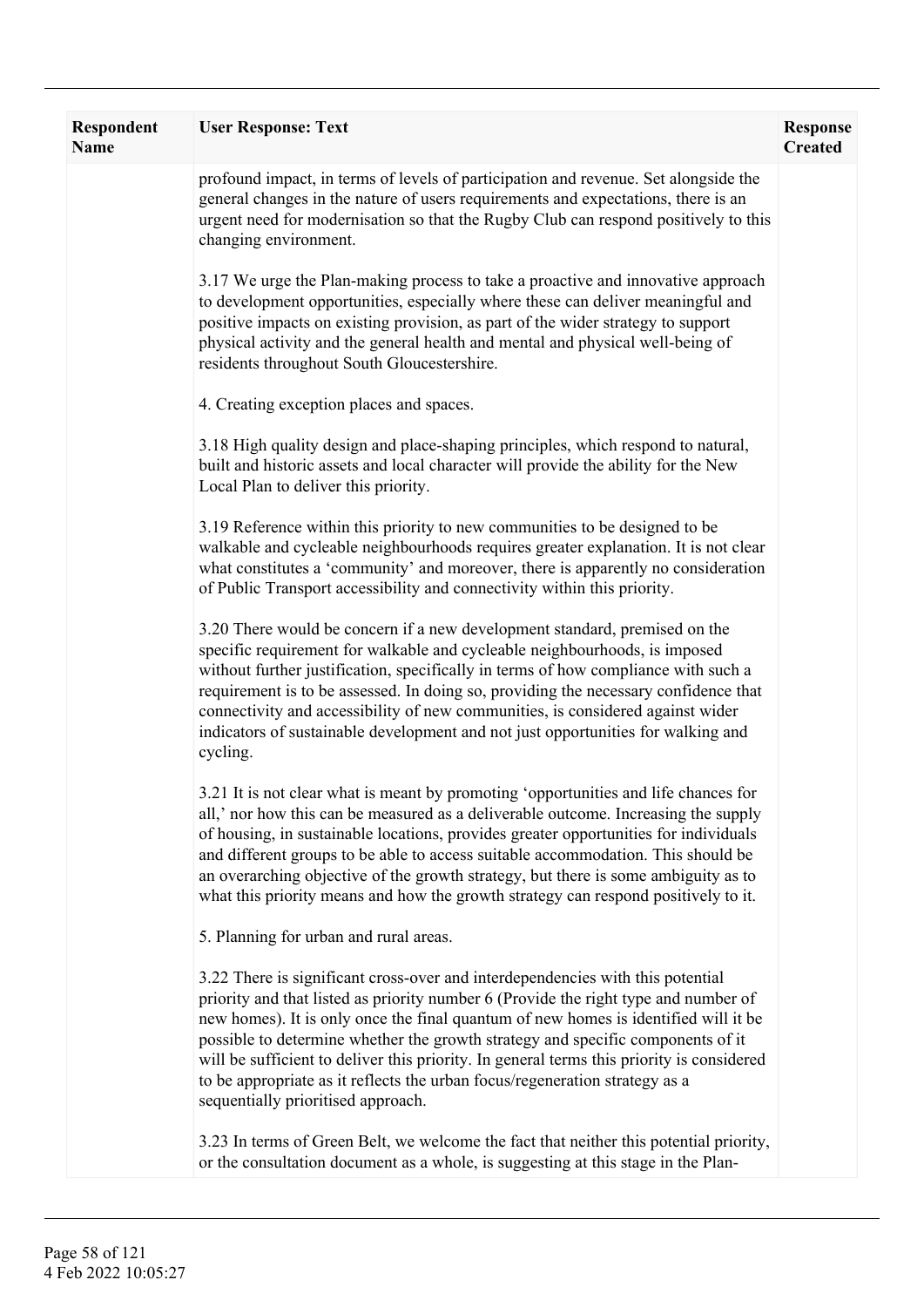| Respondent<br><b>Name</b> | <b>User Response: Text</b>                                                                                                                                                                                                                                                                                                                                                                                                                                                                                                                                                                                                                                                                                                                                                                                                    | <b>Response</b><br><b>Created</b> |
|---------------------------|-------------------------------------------------------------------------------------------------------------------------------------------------------------------------------------------------------------------------------------------------------------------------------------------------------------------------------------------------------------------------------------------------------------------------------------------------------------------------------------------------------------------------------------------------------------------------------------------------------------------------------------------------------------------------------------------------------------------------------------------------------------------------------------------------------------------------------|-----------------------------------|
|                           | making process that there will be no consideration of Green Belt release to<br>accommodate new growth.                                                                                                                                                                                                                                                                                                                                                                                                                                                                                                                                                                                                                                                                                                                        |                                   |
|                           | 3.24 When reviewing the Green Belt, the need to consider the consequences for<br>sustainable development, as set out at Paragraph 138 of the NPPF, should form the<br>basis of any Green Belt review process. Matters related to sustainability, should not<br>be conflated with the purposes and function of the Green Belt. The consideration of<br>sites/locations for new development should be based on distinct assessment stages<br>to ensure that genuine opportunities for sustainable patterns of development are<br>considered, separate to any assessment as to the contribution to the purposes of the<br>Green Belt of any particular development option.                                                                                                                                                       |                                   |
|                           | 6. Provide the right type and number of new homes.                                                                                                                                                                                                                                                                                                                                                                                                                                                                                                                                                                                                                                                                                                                                                                            |                                   |
|                           | 3.25 It should be the overarching objective of the New Local Plan to ensure that<br>sufficient sites are identified to accommodate the LHNA. As part of this process,<br>the extent to which individual site options provide for sustainable patterns of<br>development, support the wider strategic objectives and facilitate the delivery of the<br>identified priorities should be determined.                                                                                                                                                                                                                                                                                                                                                                                                                             |                                   |
|                           | 3.26 The scale of growth to be planned for should be sufficient to address locally<br>derived housing need for South Gloucestershire, but also any unmet need arising<br>from neighbouring Authorities, specifically Bristol. Where growth is required to<br>meet the needs of a neighbouring Authority, the strategy should be to locate such<br>growth as close as possible to where that need is arising. Proximity of the origin of<br>particular needs, does not necessarily mean physical proximity, although this is<br>clearly an obvious indicator of successfully addressing need close to source, but it<br>can also mean proximity in terms of accessibility and connectivity, which may<br>mean development is slightly further afield, but remains well connected and related<br>to where that need is arising. |                                   |
|                           | 3.27 We strongly support a growth strategy which provides for a portfolio of sites,<br>both in terms of size and location. In doing so, this provides greater certainty and<br>resilience to the supply of new homes, not just for the purposes of maintaining a<br>five year housing land supply, but throughout the Plan period. A wider portfolio of<br>sites, in size and locations, will also increase opportunities for new home ownership<br>throughout South Gloucestershire whilst supporting the vitality and vibrancy of<br>settlements throughout the District.                                                                                                                                                                                                                                                   |                                   |
|                           | 3.28 Whilst large scale strategic sites represent a legitimate component of any<br>growth strategy, increasing the range of sites across the District supports<br>communities of all sizes as part of wider strategy for the achievement of sustainable<br>patterns of development.                                                                                                                                                                                                                                                                                                                                                                                                                                                                                                                                           |                                   |
|                           | 7. Enable a productive, clean and inclusive economy.                                                                                                                                                                                                                                                                                                                                                                                                                                                                                                                                                                                                                                                                                                                                                                          |                                   |
|                           | 3.29 The general emphasis of this potential priority is supported given the need to<br>ensure that the new Local Plan responds positively as part of the recovery from the<br>Covid-19 impact.                                                                                                                                                                                                                                                                                                                                                                                                                                                                                                                                                                                                                                |                                   |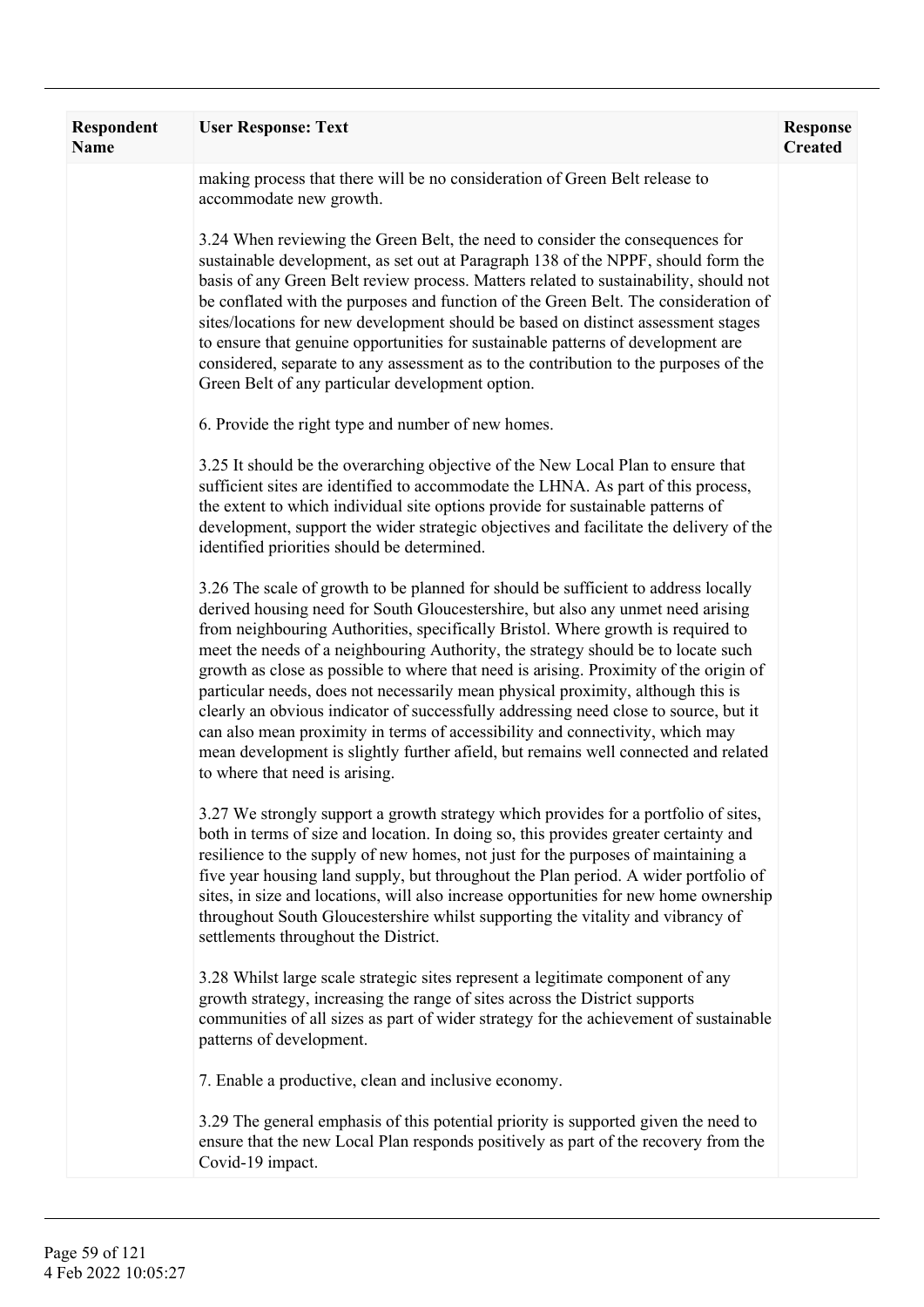| Respondent<br><b>Name</b> | <b>User Response: Text</b>                                                                                                                                                                                                                                                                                                                                                                                                                                                                                                                                                                                                                                                                                      | <b>Response</b><br><b>Created</b> |
|---------------------------|-----------------------------------------------------------------------------------------------------------------------------------------------------------------------------------------------------------------------------------------------------------------------------------------------------------------------------------------------------------------------------------------------------------------------------------------------------------------------------------------------------------------------------------------------------------------------------------------------------------------------------------------------------------------------------------------------------------------|-----------------------------------|
|                           | 3.30 Supporting the economic growth strategy will require sufficient employment<br>sites both in terms of size and location, which such sites being sufficiently flexible<br>to respond to the changing economic climate and facilitate new investment and<br>innovation in the economy. Alongside space for businesses to grow, thrive and<br>invest, it is essential that there is a sufficient skilled workforce available and that<br>opportunities for job/economic growth are accessible to residents and potential<br>workforce within South Gloucestershire.                                                                                                                                            |                                   |
|                           | 3.31 It is noted that within this potential priority there is reference to the need to<br>safeguard employment land and jobs to meet identified needs and this is supported.<br>The new Local Plan must achieve a sustainable balance in terms of maintaining/<br>safeguarding sufficient employment land, against the pressures for such land to be<br>brought forward for residential development.                                                                                                                                                                                                                                                                                                            |                                   |
|                           | 3.32 To some extent there is a conflict between this potential priority and that of<br>planning for urban and rural areas, with the emphasis on 'optimising' Brownfield<br>land. It is therefore essential that the New Local Plan considers carefully the use of<br>Brownfield land for residential growth, specifically in terms of the potential for this<br>to undermine the wider economic strategy. Understanding and achieving this<br>balance in respect of Brownfield/regeneration sites, will be an important part of the<br>Plan-making process as it will determine what scale of residential development can<br>be achieved on such sites without adversely impacting the wider economic strategy. |                                   |
|                           | 8. Achieving sustainable transport and travel.                                                                                                                                                                                                                                                                                                                                                                                                                                                                                                                                                                                                                                                                  |                                   |
|                           | 3.33 In delivering this priority it will ensure that new development is<br>accommodated in locations that are accessible and well connected to services,<br>facilities and employment and is therefore supported as a matter of principle. The<br>emphasis of any growth strategy should be to direct growth to locations that are<br>well serviced by Public Transport or locations where enhancements to existing<br>provision provides the opportunities to maximise Public Transport use.                                                                                                                                                                                                                   |                                   |
|                           | 3.34 Existing growth areas, such as the Bristol East Fringe, provide obvious<br>locations that should be considered for future growth, both in terms of the strategy<br>for urban centres, but also opportunities for expansion of these locations. These<br>locations benefit from an existing network of town centres and established<br>connections into Bristol.                                                                                                                                                                                                                                                                                                                                            |                                   |
|                           | 3.35 In terms of the East Fringe, this is defined by the A4174 which is recognised<br>within the consultation document (page 99) as the boundary for most of the East<br>Fringe area. Consequently, opportunities that exist for development within this hard<br>barrier, such as land at Cleve Rugby Club, should be considered as part of this<br>priority.                                                                                                                                                                                                                                                                                                                                                   |                                   |
|                           | 3.36 As an example, land at Cleve Rugby club, located within the East Fringe is<br>well served by existing Public Transport provision, including:                                                                                                                                                                                                                                                                                                                                                                                                                                                                                                                                                               |                                   |
|                           | ? Service 86 – Stagecoach West: serving Yate, Kingswood and Chipping Sodbury;                                                                                                                                                                                                                                                                                                                                                                                                                                                                                                                                                                                                                                   |                                   |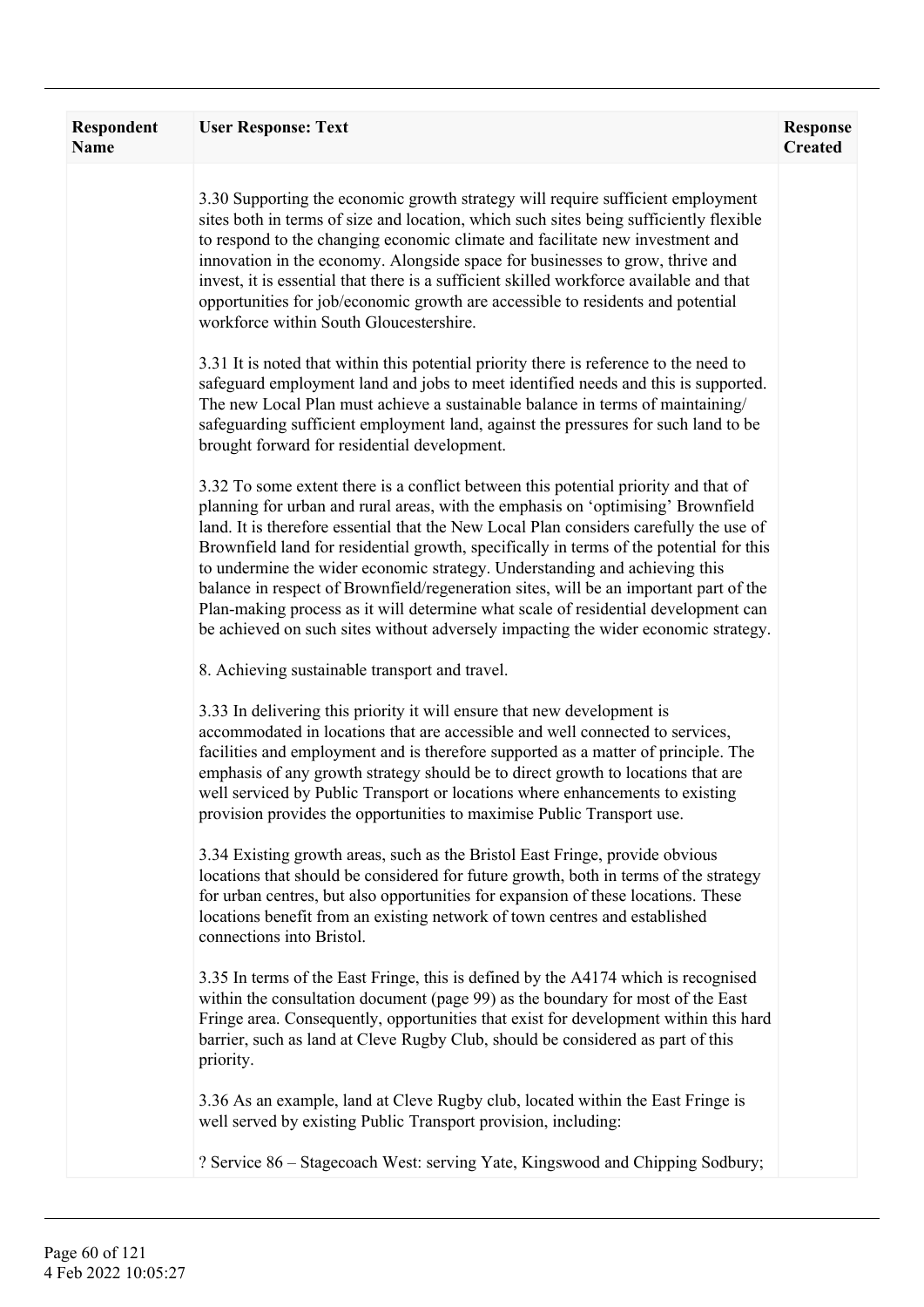| <b>Respondent</b><br><b>Name</b> | <b>User Response: Text</b>                                                                                                                                                                                                                                                                                                                                                                                                                                                                                                                                                                                                                                                                                                                                                                                                                                                                                                                                                                                                                  | <b>Response</b><br><b>Created</b> |
|----------------------------------|---------------------------------------------------------------------------------------------------------------------------------------------------------------------------------------------------------------------------------------------------------------------------------------------------------------------------------------------------------------------------------------------------------------------------------------------------------------------------------------------------------------------------------------------------------------------------------------------------------------------------------------------------------------------------------------------------------------------------------------------------------------------------------------------------------------------------------------------------------------------------------------------------------------------------------------------------------------------------------------------------------------------------------------------|-----------------------------------|
|                                  | ? Service 462 – Stagecoach West: serving Bristol City Centre;<br>? Service 948 – Stagecoach West: serving Pucklechurch, Emersons Green and<br>Bernard Lovell School;<br>? Service Y5 – First Bristol/South Glos Lynx: service Bristol Bus Station, Yate and<br>Chipping Sodbury.<br>3.37 Alongside the Public Transport that serves land at Cleve Rugby Club,<br>Mangotsfield hosts a wide range of local services, facilities and employment<br>opportunities all within easy access by walking and cycling. The site is also well<br>served by health and education, the latter including Mangotsfield (Secondary)<br>School which located c350m from the site.<br>3.38 We support the priority to achieve sustainable transport and travel patterns and<br>those locations that are consistent with this priority, such as land at Cleve Rugby<br>Club, should be advanced as genuine development options through the Local Plan                                                                                                         |                                   |
|                                  | process.<br>9. Ensuring the timely and effective provision of infrastructure to support growing<br>communities.<br>3.39 This potential priority is supported in terms of its emphasis on achieving<br>sustainable patterns of development. In identifying land/sites to meet identified<br>needs, opportunities to bring forward development which can utilise existing<br>infrastructure should form the starting point for any growth strategy.<br>3.40 Where new development is dependent upon new infrastructure, this should be<br>considered in the context of viability and any burdens placed on specific<br>development sites/locations should be proportionate to their impact.                                                                                                                                                                                                                                                                                                                                                   |                                   |
| Lesley Brown                     | Pursue a carbon neutral and resilient future.<br>It is good to provide good walking and cycling facilities but it needs to be<br>recognised that this is not always possible for some people such as the very elderly,<br>those with very small children and the disabled. They must also be provided for.<br>Protect and enhance our environment<br>It would be good to see tree lined streets in developments.<br>Provide the right type and number of new homes<br>Need to take into consideration the increase of people who will be working from<br>home in the future which could have a knock on effect of where housing needs to<br>be. South Gloucestershire seemed to be taking an unfair share of new housing<br>under the previous JSP proposals. I hope this will be evened out more with<br>BANES, in particular, taking their fair share.<br>Ensuring the timely and efficient provision of infrastructure to support growing<br>communities<br>This is extremely important. All too often we see large housing developments | 15 Feb<br>2021                    |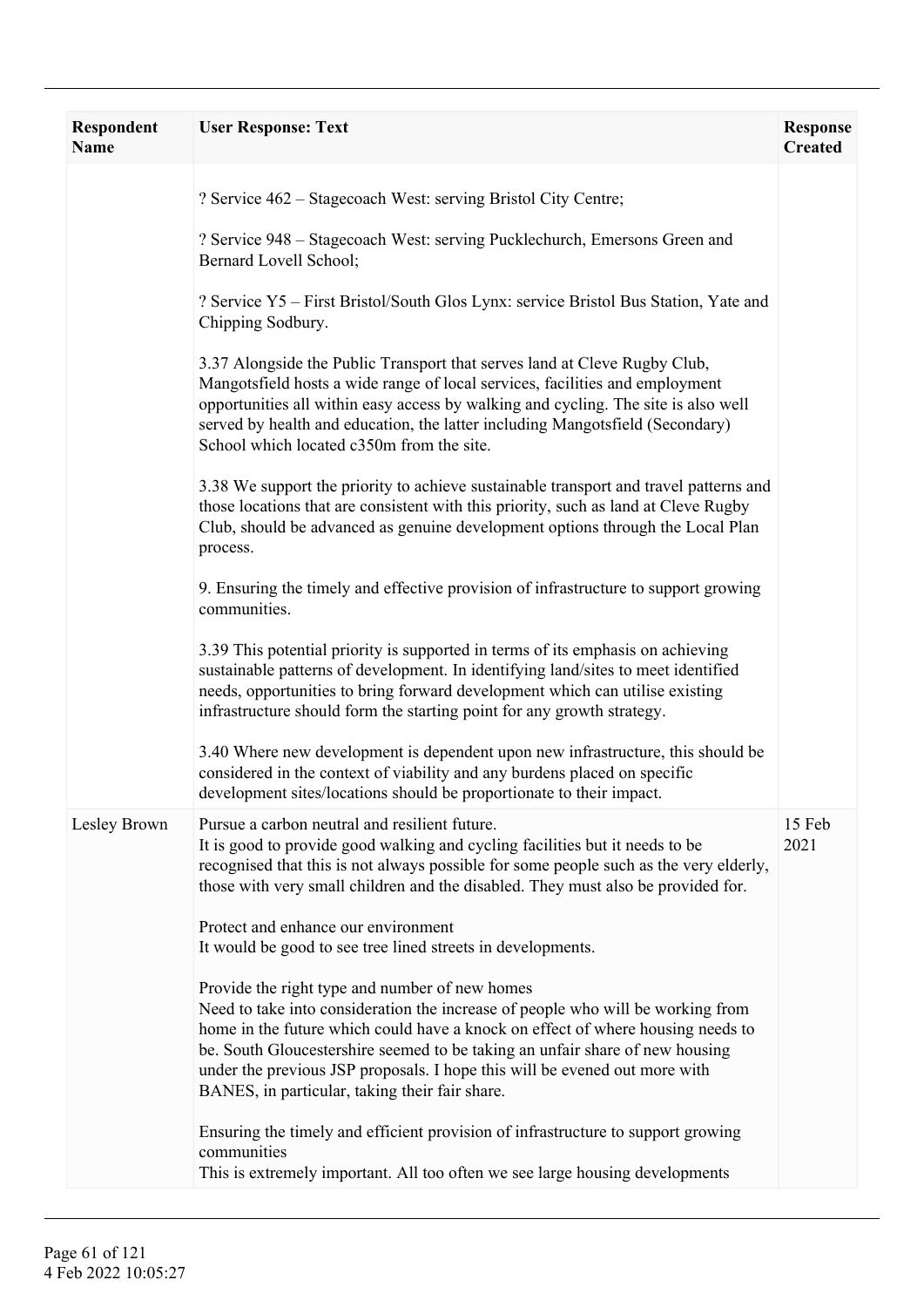| Respondent<br><b>Name</b>                                | <b>User Response: Text</b>                                                                                                                                                                                                                                                                                                                                                                                                                                                                                                                                                                                                                                                                                                                                                                                                                                                                                                                                                                                                                           | <b>Response</b><br><b>Created</b> |
|----------------------------------------------------------|------------------------------------------------------------------------------------------------------------------------------------------------------------------------------------------------------------------------------------------------------------------------------------------------------------------------------------------------------------------------------------------------------------------------------------------------------------------------------------------------------------------------------------------------------------------------------------------------------------------------------------------------------------------------------------------------------------------------------------------------------------------------------------------------------------------------------------------------------------------------------------------------------------------------------------------------------------------------------------------------------------------------------------------------------|-----------------------------------|
|                                                          | where supporting services and facilities take years to materialise placing undue<br>pressure, and consequently resentment, on the existing community. It needs to be<br>provided in a timely fashion.                                                                                                                                                                                                                                                                                                                                                                                                                                                                                                                                                                                                                                                                                                                                                                                                                                                |                                   |
| Linda Byrne -<br>Siston Hill<br>Residents<br>Association | As above, Air Quality should be a major priority.                                                                                                                                                                                                                                                                                                                                                                                                                                                                                                                                                                                                                                                                                                                                                                                                                                                                                                                                                                                                    | 08 Dec<br>2020                    |
| Liz Pickering -<br>Department for<br>Education           | 9. The potential priorities for the Local Plan include several that pertain to<br>education, including education opportunities that help reduce health inequalities<br>(Priority 3); close proximity of development to key services and facilities (Priority<br>8); and the requirement for new development to support the long-term success and<br>sustainability of Schools (Priority 9).<br>10. In response to your consultation questions on these potential priorities, the<br>Department agrees with these priorities. However, the success of the Plan will<br>depend on the deliverability of new Schools and School expansions at the right time<br>to meet the needs generated by new housing. The Plan will need to ensure that<br>locations for growth are sustainable not only from an environmental perspective,<br>but also from an economic perspective to ensure that development can and will<br>deliver essential infrastructure such as Schools. Please see our advice on site<br>allocations and developer contributions below. | 26 Mar<br>2021                    |
| Lizzie Staley                                            | I hope everyone takes heed to these priorities, because developers have atrack<br>record of ignoring them. They don't live in the area so it doesn't affect them<br>negatively if these priorities are ignored, rather they make more money for<br>themselves. And they can afford to move wherever they want and pay for private<br>healthcare, private schools, nice vehicles that can get through floods, and buy their<br>own land to live on and keep away from everyone else.                                                                                                                                                                                                                                                                                                                                                                                                                                                                                                                                                                  | 28 Feb<br>2021                    |
| Lorna Gould                                              | New Priority - to reconsider historical established settlement boundaries and green<br>belt land which have artificially split the developed village for no obvious reason.                                                                                                                                                                                                                                                                                                                                                                                                                                                                                                                                                                                                                                                                                                                                                                                                                                                                          | 28 Feb<br>2021                    |
| Louise Powell -<br>Thornbury<br>Town Council             | The priorities look fine but it important that these are consistently dealt with<br>throughout the plan and not forgotten. They must be given 'teeth' to be able to be<br>implemented/addressed. At every stage they should be considered in a linked<br>and holistic manner.                                                                                                                                                                                                                                                                                                                                                                                                                                                                                                                                                                                                                                                                                                                                                                        | 08 Apr<br>2021                    |
| Mactaggart &<br>Mickel-<br>Frampton<br>Cotterell         | Many Local Plans list priorities but these are seldom carried through into a robust<br>Local Plan which sets out clear policies and proposals for a 20 year period. It is<br>extremely easy to provide a list of priorities but the important part of the Plan is<br>that it is robust, can respond to potential changes during the Plan period and<br>ultimately delivers.<br>Unfortunately, this has not happened previously in the District and lessons need to<br>be learned.                                                                                                                                                                                                                                                                                                                                                                                                                                                                                                                                                                    | 07 Apr<br>2021                    |
| Mactaggart &<br>Mickel Homes<br>England Ltd              | See attached representations.<br>3.11 Priority 6 should be clear that the objective is to embrace growth and<br>significantly boost housing supply, in accordance with NPPF paragraph 59. The<br>objective of meeting identified needs should be expressed as a minimum.                                                                                                                                                                                                                                                                                                                                                                                                                                                                                                                                                                                                                                                                                                                                                                             | 05 May<br>2021                    |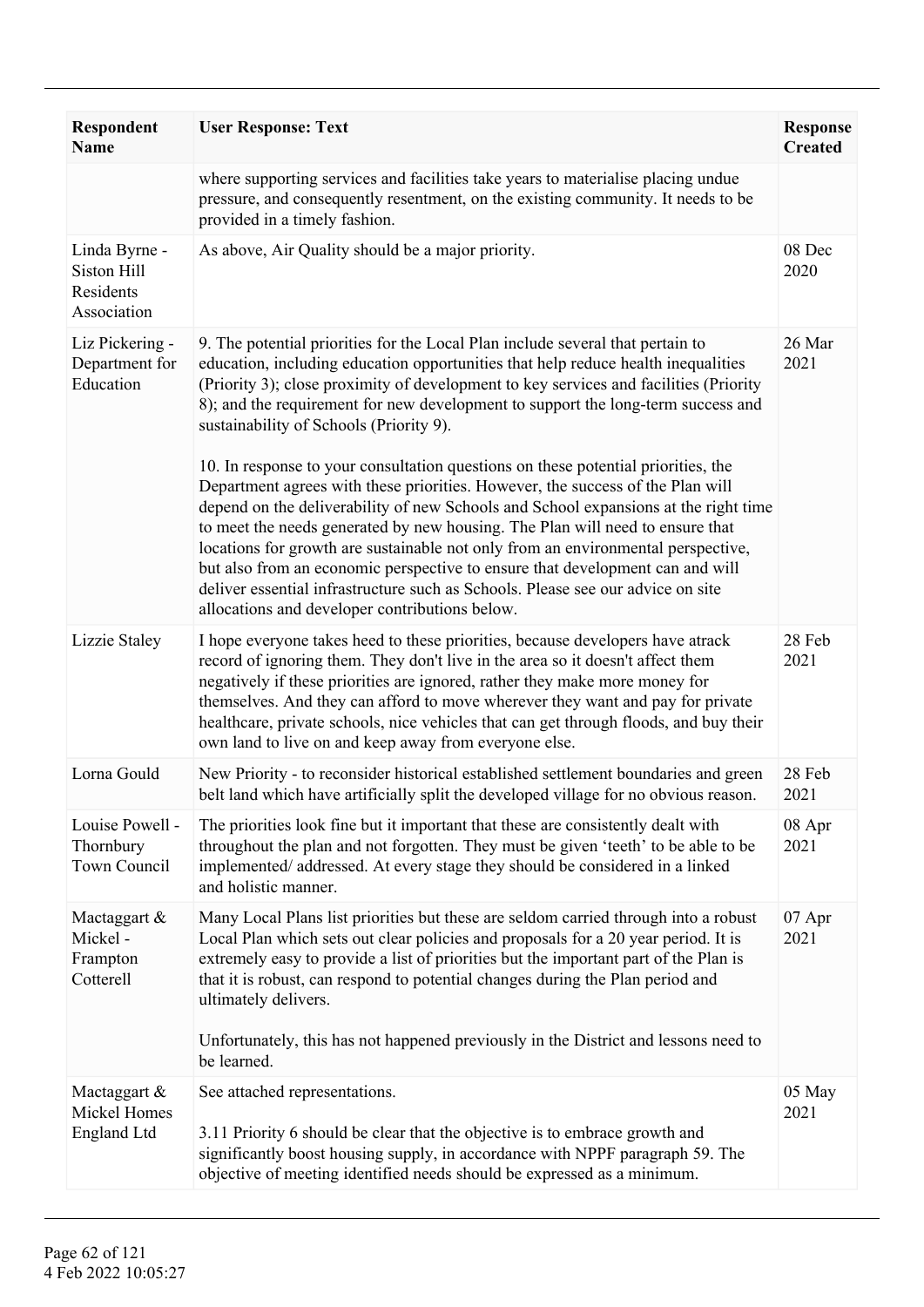| Respondent<br><b>Name</b>               | <b>User Response: Text</b>                                                                                                                                                                                                                                                                                                                                                                                                                                                                                                                                                                                                                                                                                                                                                                                                                                                                                                                                                                                                                                                                                                                                                                                                                                                                                                                                                                                                                                                                                     | <b>Response</b><br><b>Created</b> |
|-----------------------------------------|----------------------------------------------------------------------------------------------------------------------------------------------------------------------------------------------------------------------------------------------------------------------------------------------------------------------------------------------------------------------------------------------------------------------------------------------------------------------------------------------------------------------------------------------------------------------------------------------------------------------------------------------------------------------------------------------------------------------------------------------------------------------------------------------------------------------------------------------------------------------------------------------------------------------------------------------------------------------------------------------------------------------------------------------------------------------------------------------------------------------------------------------------------------------------------------------------------------------------------------------------------------------------------------------------------------------------------------------------------------------------------------------------------------------------------------------------------------------------------------------------------------|-----------------------------------|
|                                         | Furthermore, it should be a priority that the Local Plan ensures that housing supply<br>is boosted and a variety of sites are allocated to ensure that many begin delivering<br>immediately. The Local Plan must learn from the experience of the current Core<br>Strategy as outlined in issue no. 32, whereby it was too reliant on a small number of<br>large sites which created a housing land supply shortfall very quickly after the<br>Plan's adoption and that has only been caught up from in the last c. 18 months.<br>3.12 It is acknowledged that the priority 6 identifies the requirement to 'provide a<br>portfolio of sites, of different sizes, in a range of sustainable locations across South<br>Gloucestershire' (Page 57). It is supported that the Spatial Strategy is underpinned<br>by focusing development at 'accessible' locations that are well related to existing<br>urban areas, served by existing sustainable transport routes, or with the 'potential'<br>to be sustainable as a result of the 'type and form' of development proposed. This<br>should be achieved through a detailed review of the Green Belt and an assessment<br>of the most sustainable rural settlements which hold a number of the characteristics<br>required to achieve sustainable development. Such a review would lead to<br>achieving more sustainable patterns of development across the District in<br>accordance with the South Gloucestershire Council's Climate Emergency<br>declaration. |                                   |
| Mactaggart &<br>Mickel - Pilning        | The Green Belt should be reviewed in the District as part of the preparation of this<br>Local Plan.                                                                                                                                                                                                                                                                                                                                                                                                                                                                                                                                                                                                                                                                                                                                                                                                                                                                                                                                                                                                                                                                                                                                                                                                                                                                                                                                                                                                            | 25 Mar<br>2021                    |
| Margaret<br>Haynes                      | Very pleased that they seem to prioritise achieving pursuing a carbon neutral future,<br>protecting and enhancing the environment, health and wellbeing and sustainable<br>travel and transport.                                                                                                                                                                                                                                                                                                                                                                                                                                                                                                                                                                                                                                                                                                                                                                                                                                                                                                                                                                                                                                                                                                                                                                                                                                                                                                               | 27 Feb<br>2021                    |
| Marian Gilpin                           | Development on land at high risk of flooding should not be considered - even if<br>enough low risk land is not available. A New settlement would be infinitely<br>preferable - of course with proper high speed public transport links to urban areas<br>for work.                                                                                                                                                                                                                                                                                                                                                                                                                                                                                                                                                                                                                                                                                                                                                                                                                                                                                                                                                                                                                                                                                                                                                                                                                                             | 09 Feb<br>2021                    |
| Martyn Hall                             | The thornbury line is just the other side of the a38 and requires 1/4 mile line<br>installed through the tunnel which is in good condition to the field by Grovesend<br>roundabout which if purchased would see a huge reduction in traffic since people<br>could use the train to Yate Bristol and further afield.<br>BT has a lot of people in Thornbury who will be driving to Bristol later this year to<br>the new building so that's approximately 1000 people driving into Bristol !.<br>If there was a train people would use it but there is no way on earth we would use<br>the bus taking 1.5 to 3 hours !!!!<br>Listen to the people of thornbury                                                                                                                                                                                                                                                                                                                                                                                                                                                                                                                                                                                                                                                                                                                                                                                                                                                  | 26 Feb<br>2021                    |
| Matt Griffith -<br><b>Business West</b> | 22. Overall we are supportive with the priorities outlined. In particular, we want to<br>stress the priorities that should drive the South Gloucestershire Local Plan:                                                                                                                                                                                                                                                                                                                                                                                                                                                                                                                                                                                                                                                                                                                                                                                                                                                                                                                                                                                                                                                                                                                                                                                                                                                                                                                                         | 25 Mar<br>2021                    |
|                                         | o Supplying of new housing to meet the region's needs: resilient short term (5)<br>years) and long term housing supply to avoid speculative development, and<br>extension of affordable housing provision.<br>o Planning to minimise the need to travel and decarbonisation or promotion of low                                                                                                                                                                                                                                                                                                                                                                                                                                                                                                                                                                                                                                                                                                                                                                                                                                                                                                                                                                                                                                                                                                                                                                                                                |                                   |
|                                         | Carbon modes of transport – there is an urgent need for a transport led approach to                                                                                                                                                                                                                                                                                                                                                                                                                                                                                                                                                                                                                                                                                                                                                                                                                                                                                                                                                                                                                                                                                                                                                                                                                                                                                                                                                                                                                            |                                   |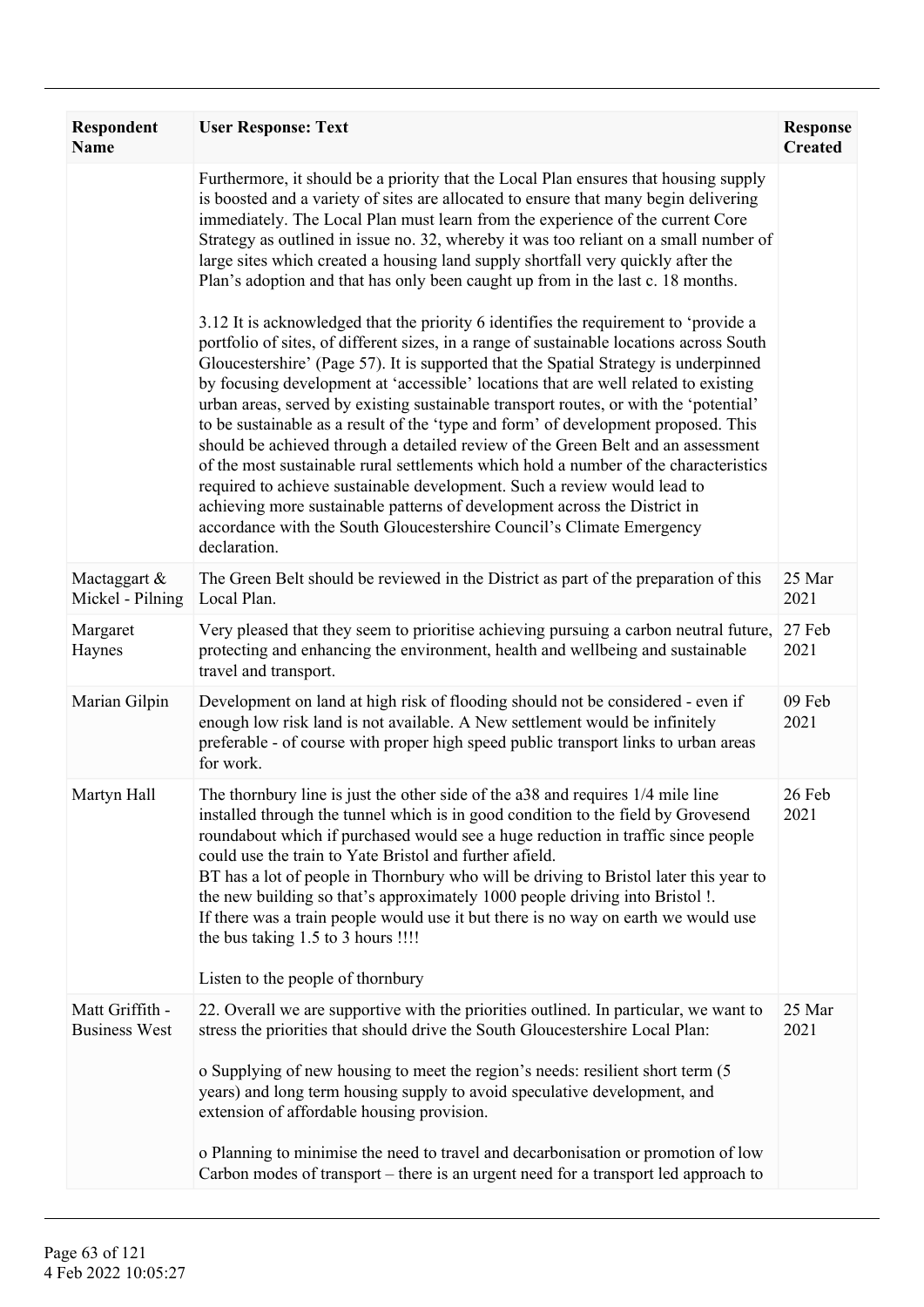| <b>Respondent</b><br><b>Name</b>     | <b>User Response: Text</b>                                                                                                                                                                                                                                                                                                                                                                                                                                                                                                                                                                                                                                                                                                                                                                                                                                                                                                                                                                                                                                                                                                                                                                                          | <b>Response</b><br><b>Created</b> |
|--------------------------------------|---------------------------------------------------------------------------------------------------------------------------------------------------------------------------------------------------------------------------------------------------------------------------------------------------------------------------------------------------------------------------------------------------------------------------------------------------------------------------------------------------------------------------------------------------------------------------------------------------------------------------------------------------------------------------------------------------------------------------------------------------------------------------------------------------------------------------------------------------------------------------------------------------------------------------------------------------------------------------------------------------------------------------------------------------------------------------------------------------------------------------------------------------------------------------------------------------------------------|-----------------------------------|
|                                      | sustainable development.                                                                                                                                                                                                                                                                                                                                                                                                                                                                                                                                                                                                                                                                                                                                                                                                                                                                                                                                                                                                                                                                                                                                                                                            |                                   |
|                                      | ? Better and more extensive Public Transport networks.                                                                                                                                                                                                                                                                                                                                                                                                                                                                                                                                                                                                                                                                                                                                                                                                                                                                                                                                                                                                                                                                                                                                                              |                                   |
|                                      | ? Promote cycling and walking paths, create liveable neighbourhoods.                                                                                                                                                                                                                                                                                                                                                                                                                                                                                                                                                                                                                                                                                                                                                                                                                                                                                                                                                                                                                                                                                                                                                |                                   |
|                                      | ? Address the West-East connections issues, particularly from the Bristol East and<br>North Fringes to Avonmouth and Severnside.                                                                                                                                                                                                                                                                                                                                                                                                                                                                                                                                                                                                                                                                                                                                                                                                                                                                                                                                                                                                                                                                                    |                                   |
|                                      | o Safeguard and extend employment land where there is demand to guarantee a<br>rapid and sustainable economic growth: to regenerate the local economy. This<br>includes planning sufficient supply for the various needs and types of supply for the<br>full range of business types and sectors within South Gloucestershire.                                                                                                                                                                                                                                                                                                                                                                                                                                                                                                                                                                                                                                                                                                                                                                                                                                                                                      |                                   |
|                                      | o Robust review of the Green Belt under sustainability criteria.                                                                                                                                                                                                                                                                                                                                                                                                                                                                                                                                                                                                                                                                                                                                                                                                                                                                                                                                                                                                                                                                                                                                                    |                                   |
|                                      | o Cross-regional approach to development, especially on transport and employment<br>and labour market connections with Bristol.                                                                                                                                                                                                                                                                                                                                                                                                                                                                                                                                                                                                                                                                                                                                                                                                                                                                                                                                                                                                                                                                                     |                                   |
| Matthew<br>McCollom                  | Planning for Urban and Rural Areas. This statement "If the Bristol and Bath Green<br>Belt is reviewed, and parts of it are required to meet growth needs, ensure its long-<br>term purpose and function is maintained and its recreational value enhanced."<br>implies that the Green Belt will be reviewed and parts of it will be required, which<br>entirely undermines the second part of the same statement about maintaining the<br>long term purpose and function of Green Belt. These include checking the<br>unrestricted sprawl of built-up areas and the merging of neighbouring communities.<br>A feature of Green Belt is its permanence.                                                                                                                                                                                                                                                                                                                                                                                                                                                                                                                                                              | 28 Feb<br>2021                    |
| Maurice Wayne                        | Affordable Housing should be a priority                                                                                                                                                                                                                                                                                                                                                                                                                                                                                                                                                                                                                                                                                                                                                                                                                                                                                                                                                                                                                                                                                                                                                                             | 08 Feb<br>2021                    |
| Mel Clinton -<br>Nash<br>Partnership | Enable a productive, clean and inclusive economy $-$ it is suggested that ensuring<br>development responds to changing patterns of working, including home working, is 2021<br>added under this heading.                                                                                                                                                                                                                                                                                                                                                                                                                                                                                                                                                                                                                                                                                                                                                                                                                                                                                                                                                                                                            | 01 Mar                            |
| Melinda Evans                        | It is difficult to disagree with these sweeping priorities. However to enhance these:<br>1. Pursue a carbon neutral and resilient future in a changing climate - identify land<br>that is suitable for use as community energy sites (solar and onshore wind). This<br>would reduce a significant barrier to community energy projects that can rely a lot<br>on voluntary time.<br>2. Protect and enhance our environment. Fragmentation of wildlife is a real<br>problem. Strategic networks for broadleaved woodland, grassland and wetland<br>habitat have been mapped by the West of England Nature Partnership and will form<br>the baseline for South Gloucestershire's Green Infrastructure Strategy and the<br>Nature Recovery Network. Any new developments should not be permitted in these<br>areas, the Plan must recognise the strategic importance of these areas, especially as<br>the Council has declared this to be an emergency.<br>6. Provide the right type and number of new homes - it is accepted that affordable<br>homes are needed. Targets for affordable housing as determined by this Plan must<br>be maintained in any subsequent developments, otherwise the creditability of this | 01 Mar<br>2021                    |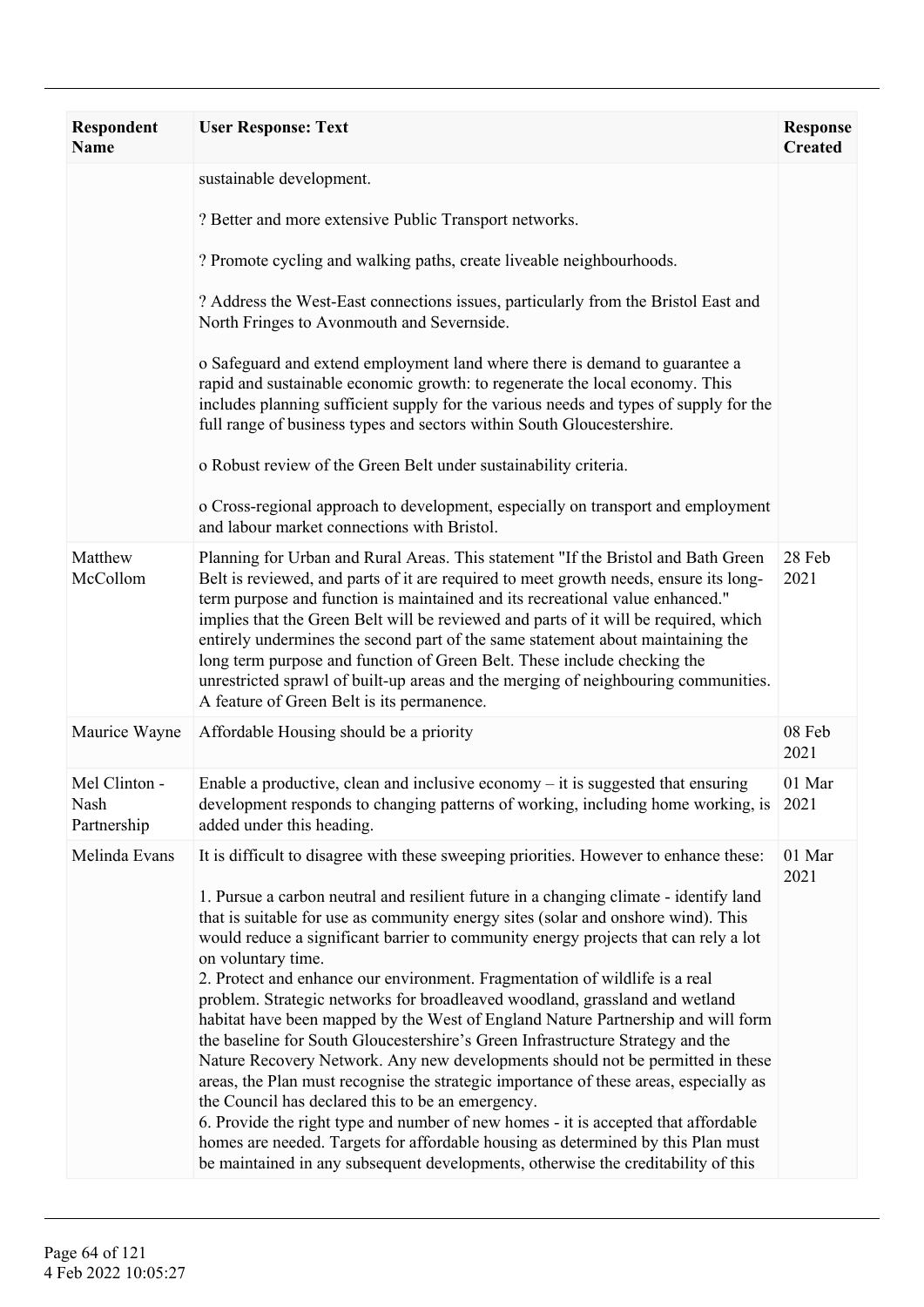| Respondent<br><b>Name</b> | <b>User Response: Text</b>                                                                                                                                                                                                                                                                                                                                                                                                                                                                                                                                                                                                                                                                                                                                                                                                                                                                                                                                                                                                                                                                                                                                                                                                                                                                                                                                                                                                                                                                                                                                                                                                                                                                                                                                                                                                                                                                                                                                                                                                                              | <b>Response</b><br><b>Created</b> |
|---------------------------|---------------------------------------------------------------------------------------------------------------------------------------------------------------------------------------------------------------------------------------------------------------------------------------------------------------------------------------------------------------------------------------------------------------------------------------------------------------------------------------------------------------------------------------------------------------------------------------------------------------------------------------------------------------------------------------------------------------------------------------------------------------------------------------------------------------------------------------------------------------------------------------------------------------------------------------------------------------------------------------------------------------------------------------------------------------------------------------------------------------------------------------------------------------------------------------------------------------------------------------------------------------------------------------------------------------------------------------------------------------------------------------------------------------------------------------------------------------------------------------------------------------------------------------------------------------------------------------------------------------------------------------------------------------------------------------------------------------------------------------------------------------------------------------------------------------------------------------------------------------------------------------------------------------------------------------------------------------------------------------------------------------------------------------------------------|-----------------------------------|
|                           | Plan and Council is undermined.<br>8. Achieving sustainable travel and transport. Creation of safe cycle routes that are<br>actually separate from vehicular traffic is essential. At scale, at pace and with<br>urgency. E-bikes have been called a "game-changer" in terms of engaging those<br>who are reluctant to use bikes and/or those who live further afield.                                                                                                                                                                                                                                                                                                                                                                                                                                                                                                                                                                                                                                                                                                                                                                                                                                                                                                                                                                                                                                                                                                                                                                                                                                                                                                                                                                                                                                                                                                                                                                                                                                                                                  |                                   |
| Michelle<br>Greaves       | yes and on the order - except 8 and 9 transport and infrastructure should be 5th and<br>6th                                                                                                                                                                                                                                                                                                                                                                                                                                                                                                                                                                                                                                                                                                                                                                                                                                                                                                                                                                                                                                                                                                                                                                                                                                                                                                                                                                                                                                                                                                                                                                                                                                                                                                                                                                                                                                                                                                                                                             | 03 Feb<br>2021                    |
| Midland<br>Commercial     | Please see enclosed submission.<br>4.19 We welcome the work that the Council has done to identify potential priorities<br>and the clear approach to setting these out within the consultation document. Our<br>clients would like to express good support for each of those priorities. Within the<br>scope of these representations we would like to welcome the approach adopted in<br>respect of Priority 7 to "enable a productive, clean and inclusive economy," but<br>would suggest that this could go further to identifying the critical importance of<br>ensuring sufficient land is available at the right time in the right place to meet<br>market requirements. The NPPF and National Planning Practice Guidance,<br>establish the need for a strong evidence base reflecting market signals, and this is of<br>critical importance and may very well identify new priorities going forward.<br>4.20 We have previously referred to the recognition in the Plan elsewhere that:<br>"There is not a great amount of undeveloped employment land remaining in South<br>Gloucestershire."<br>4.21 The Council will clearly wish to reverse this position as a priority within the<br>early years of the emerging Plan.<br>4.22 We support the need to address each of the issues raised within Priority 7,<br>namely to:<br>"- Ensure a "green" economic recovery from Covid-19 and growth of green<br>technology and clean businesses and sectors.<br>- Rethink town centres and High Streets, in terms of what they offer and how they<br>operate.<br>- Build on and enhance digital connectivity across the area.<br>- Plan for the employment land and jobs required to meet the needs identified by<br>the West of England Spatial Development Strategy.<br>- Ensure safeguarded employment sites are flexible and attractive to accommodate<br>businesses of all sizes, including key local sectors in a rapidly changing economic<br>and retail environment.<br>- Ensure a balanced range of safeguarded employment land across South | 26 Apr<br>2021                    |
|                           | Gloucestershire, so that all communities have access to job opportunities that are                                                                                                                                                                                                                                                                                                                                                                                                                                                                                                                                                                                                                                                                                                                                                                                                                                                                                                                                                                                                                                                                                                                                                                                                                                                                                                                                                                                                                                                                                                                                                                                                                                                                                                                                                                                                                                                                                                                                                                      |                                   |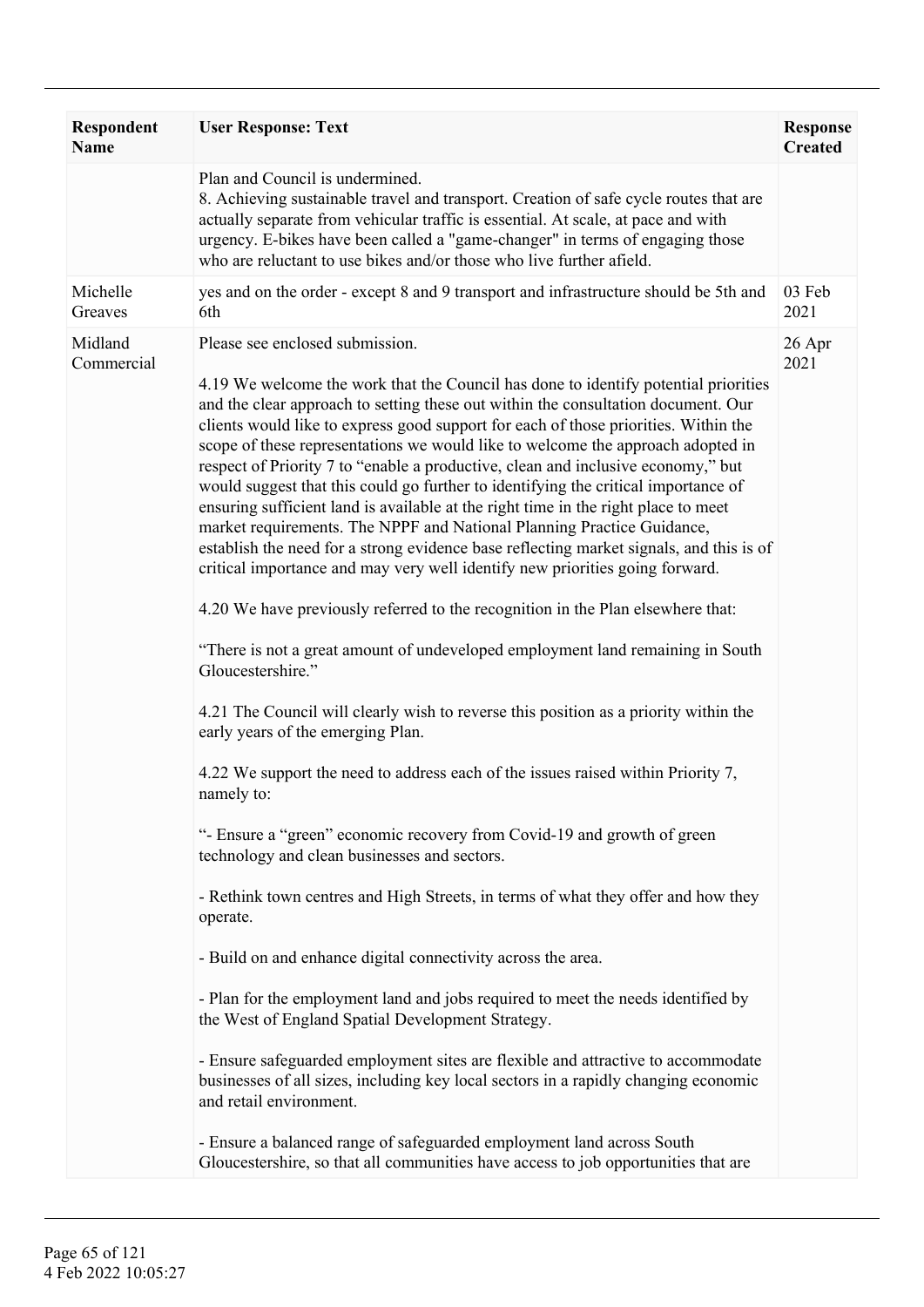| <b>Respondent</b><br><b>Name</b>                     | <b>User Response: Text</b>                                                                                                                                                                                                                                                                                                                                                                                                                                                                                                                                                                                                                                                                                                                                                                                                                                                                                                                                                                                                                                                                                                                                                                                                                                                                                                                                                   | <b>Response</b><br><b>Created</b> |
|------------------------------------------------------|------------------------------------------------------------------------------------------------------------------------------------------------------------------------------------------------------------------------------------------------------------------------------------------------------------------------------------------------------------------------------------------------------------------------------------------------------------------------------------------------------------------------------------------------------------------------------------------------------------------------------------------------------------------------------------------------------------------------------------------------------------------------------------------------------------------------------------------------------------------------------------------------------------------------------------------------------------------------------------------------------------------------------------------------------------------------------------------------------------------------------------------------------------------------------------------------------------------------------------------------------------------------------------------------------------------------------------------------------------------------------|-----------------------------------|
|                                                      | accessible by walking, cycling and effective Public Transport.                                                                                                                                                                                                                                                                                                                                                                                                                                                                                                                                                                                                                                                                                                                                                                                                                                                                                                                                                                                                                                                                                                                                                                                                                                                                                                               |                                   |
|                                                      | - Build on the potential for tourism and the visitor economy in our area."                                                                                                                                                                                                                                                                                                                                                                                                                                                                                                                                                                                                                                                                                                                                                                                                                                                                                                                                                                                                                                                                                                                                                                                                                                                                                                   |                                   |
|                                                      | 4.23 We would however suggest that:                                                                                                                                                                                                                                                                                                                                                                                                                                                                                                                                                                                                                                                                                                                                                                                                                                                                                                                                                                                                                                                                                                                                                                                                                                                                                                                                          |                                   |
|                                                      | • The scope of issues and priorities will need to be addressed as the Combined<br>Authority prepare the SDS;                                                                                                                                                                                                                                                                                                                                                                                                                                                                                                                                                                                                                                                                                                                                                                                                                                                                                                                                                                                                                                                                                                                                                                                                                                                                 |                                   |
|                                                      | • The evidence base may well point to new issues and priorities, or the need for a<br>greater level of detail;                                                                                                                                                                                                                                                                                                                                                                                                                                                                                                                                                                                                                                                                                                                                                                                                                                                                                                                                                                                                                                                                                                                                                                                                                                                               |                                   |
|                                                      | • More emphasis should be made in respect of providing sufficient employment<br>land at the right time in the right location across the Plan period.                                                                                                                                                                                                                                                                                                                                                                                                                                                                                                                                                                                                                                                                                                                                                                                                                                                                                                                                                                                                                                                                                                                                                                                                                         |                                   |
| Miller                                               | As above.                                                                                                                                                                                                                                                                                                                                                                                                                                                                                                                                                                                                                                                                                                                                                                                                                                                                                                                                                                                                                                                                                                                                                                                                                                                                                                                                                                    | 01 Dec<br>2020                    |
| Mr. A. D.<br>England                                 | Please see enclosed submission.<br>4.1 Within the scope of these representations we support the identification of<br>potential priorities within the consultation document. Seeking to achieve the<br>potential priorities should promote sustainable patterns of development over the<br>Plan period. For example, in order to pursue a Carbon resilient future and in<br>accordance with South Gloucestershire Council's Climate Emergency declaration<br>the Local Plan 2020 should look to direct growth to areas which are inherently<br>connected to existing settlements in proximity to strategic employment facilities,<br>well served by sustainable transport infrastructure and provide opportunities to<br>maximising the use of both Public Transport and active travel routes. It is notable<br>that the North Fringe is the area where jobs most exceed workers, with the<br>implication that new housing should be allocated in this location. Prioritising<br>growth in areas which benefit from such principles will inevitably help the Local<br>Authority achieve a better balance between future employment and residential<br>requirements, reduce the need and reliance on private transport to commute further<br>afield whilst encouraging more active forms of transport thereby reducing Carbon<br>emission through healthier lifestyle choices. | 29 Mar<br>2021                    |
| Mr. and Mrs.<br>Drew and Mr.<br>and Mrs.<br>Bennett  | Priority 5 states, "Share the benefits of well-planned growth and prosperity across<br>urban and appropriate rural communities."<br>Cromhall is such a rural community for well-planned growth.                                                                                                                                                                                                                                                                                                                                                                                                                                                                                                                                                                                                                                                                                                                                                                                                                                                                                                                                                                                                                                                                                                                                                                              | 19 Apr<br>2021                    |
| Mr. Blake -<br>Oldland Parish<br>Council             | A. Climate Changes issues a must<br>B. More consideration for the needs of OAP's with housing, healthcare, mobility,<br>transport and dealing with Bank closures and increasing IT dependency<br>C. Peoples needs to improve Health and Wellbeing<br>D. Schools to teach/practice more of lifes essesential necessaties and less emphasis<br>and pressure on achieving academic prowess                                                                                                                                                                                                                                                                                                                                                                                                                                                                                                                                                                                                                                                                                                                                                                                                                                                                                                                                                                                      | 17 Feb<br>2021                    |
| Neil Salter -<br><b>Avon County</b><br>Scout Council | Please see attached document.<br>3.3 It is noted that the 9 potential priorities are not specifically listed in order of                                                                                                                                                                                                                                                                                                                                                                                                                                                                                                                                                                                                                                                                                                                                                                                                                                                                                                                                                                                                                                                                                                                                                                                                                                                     | 08 Apr<br>2021                    |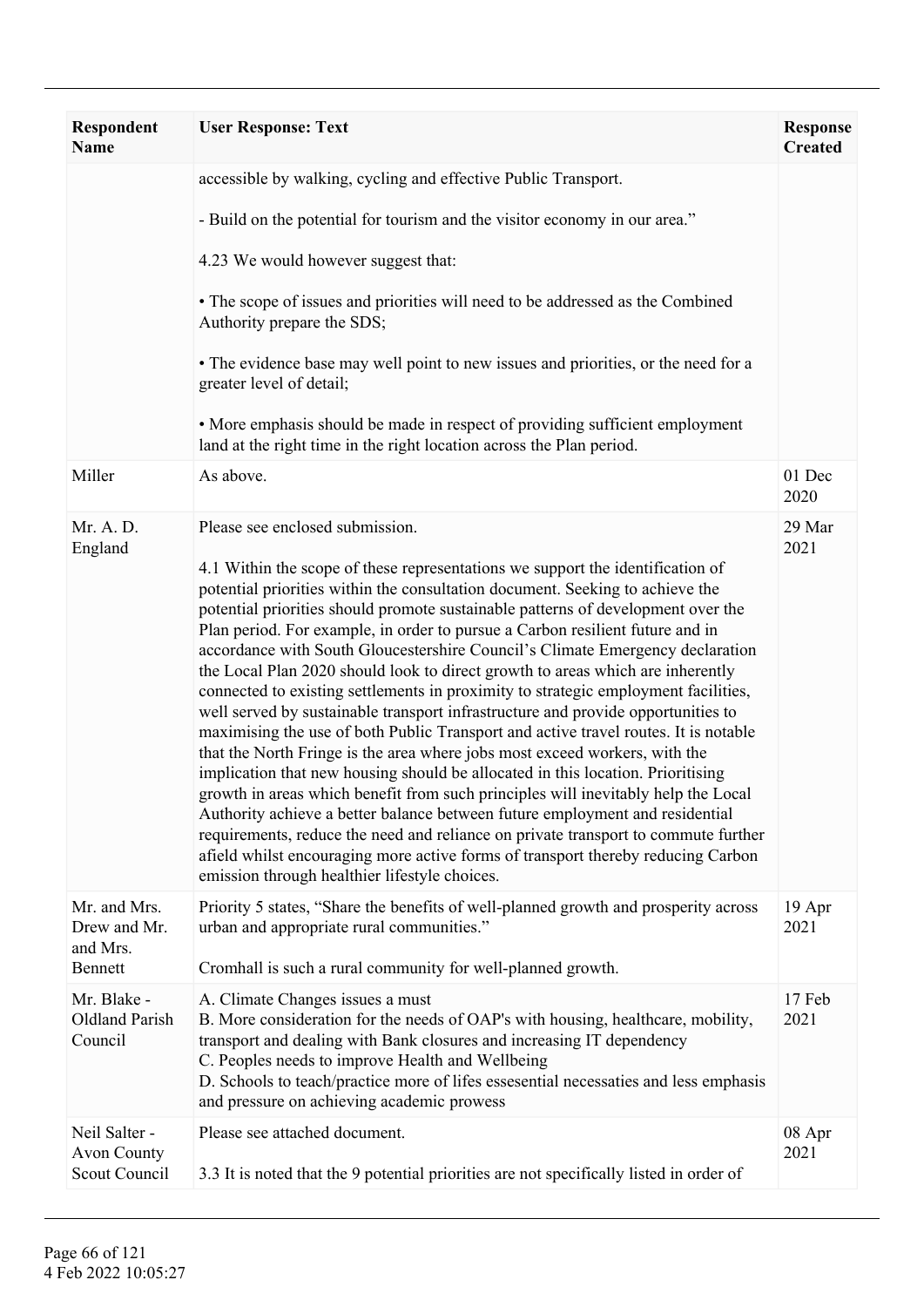| <b>Respondent</b><br><b>Name</b> | <b>User Response: Text</b>                                                                                                                                                                                                                                                                                                                                                                                           | <b>Response</b><br><b>Created</b> |
|----------------------------------|----------------------------------------------------------------------------------------------------------------------------------------------------------------------------------------------------------------------------------------------------------------------------------------------------------------------------------------------------------------------------------------------------------------------|-----------------------------------|
|                                  | priority/importance which is correct. However, the future growth strategy must<br>respond to identified need, so there is a case to be made that delivering the right<br>type and number of new homes, should form the overarching objective.                                                                                                                                                                        |                                   |
|                                  | 3.4 We consider each 'Potential Priority' in turn.                                                                                                                                                                                                                                                                                                                                                                   |                                   |
|                                  | 1. Pursue a Carbon neutral and resilient future in a changing climate.                                                                                                                                                                                                                                                                                                                                               |                                   |
|                                  | 3.5 This priority reinforces the national agenda and is supported as a matter of<br>principle. Greater clarity is required in terms of what implications such priorities<br>have on individual development schemes, and also whether the objective of Carbon<br>neutrality is a calculation that is taken overall, rather than a measure of the<br>acceptability of individual growth locations.                     |                                   |
|                                  | 3.6 Requirements for zero-Carbon and energy efficient design and construction are<br>also supported in principle, so long as the Local Plan is based on detailed<br>considerations of the viability implications. This is necessary to ensure that growth<br>requirements can be achieved during the Plan period.                                                                                                    |                                   |
|                                  | 3.7 Low-carbon and renewable energy generation, alongside increasing the<br>resilience to Climate Change, are all important measures that the Local Plan will<br>need to implement in order to respond positively to the declared climate<br>emergency. Therefore, there is no objection in principle to the nature of this<br>priority.                                                                             |                                   |
|                                  | 2. Protect and enhance our environment.                                                                                                                                                                                                                                                                                                                                                                              |                                   |
|                                  | 3.8 This priority replicates the obligations on Local Planning Authorities as set out<br>in Sections 15 and 16 of the National Planning Policy Framework, therefore as<br>priorities to inform the preparation of the New Local Plan, these are supported in<br>principle.                                                                                                                                           |                                   |
|                                  | 3.9 In achieving this priority, it should be recognised that in specific circumstances,<br>new development can play an important role, through the delivery of improvements<br>and enhancements to existing conditions.                                                                                                                                                                                              |                                   |
|                                  | 3.10 In pursuing this priority, the new Local Plan should avoid circumstances<br>where blanket restrictions on development occur. In doing so, ensuring that future<br>locations for growth to meet identified need, are considered on their individual<br>merit and their capacity to successfully respond to their specific circumstances,<br>whilst supporting the overall aspiration of this potential priority. |                                   |
|                                  | 3.11 Furthermore, there should be greater attention, not just on the protection and<br>enhancement of the natural environment, but also greater access to it. In doing so,<br>helping to achieve tangible benefits in terms of promoting health well-being - see<br>Issue 13 and Potential Priority 3.                                                                                                               |                                   |
|                                  | 3. Development that promotes health and well-being.                                                                                                                                                                                                                                                                                                                                                                  |                                   |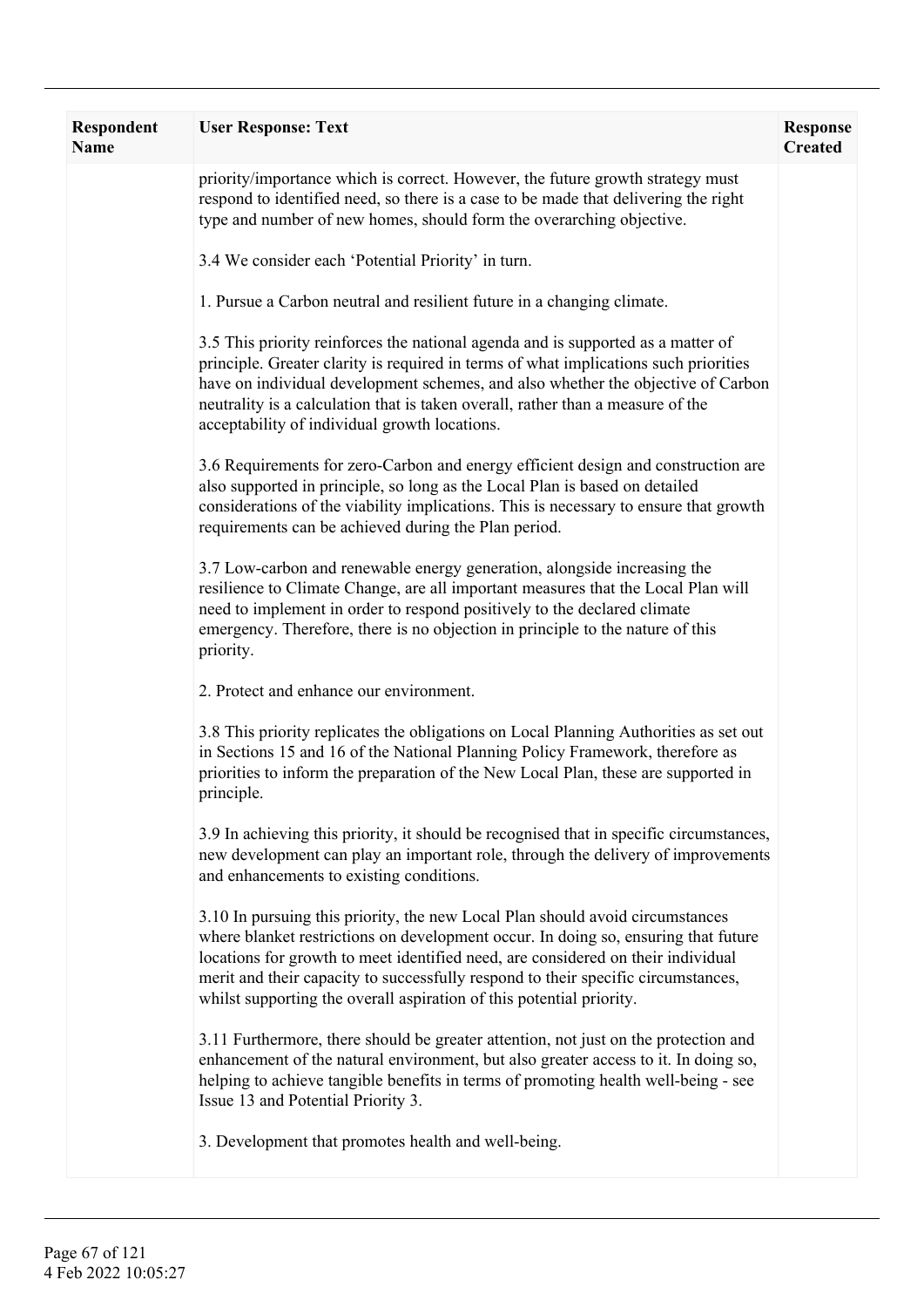| <b>Respondent</b><br><b>Name</b> | <b>User Response: Text</b>                                                                                                                                                                                                                                                                                                                                                                                                                                                                                                                                                                | <b>Response</b><br><b>Created</b> |
|----------------------------------|-------------------------------------------------------------------------------------------------------------------------------------------------------------------------------------------------------------------------------------------------------------------------------------------------------------------------------------------------------------------------------------------------------------------------------------------------------------------------------------------------------------------------------------------------------------------------------------------|-----------------------------------|
|                                  | 3.12 It is part of the social objective to sustainable development that health, social<br>and cultural well-being is identified within the NPPF as a function of the planning<br>system. Access to usable and appropriate open/green spaces, alongside good quality<br>residential amenity is an important component of this priority.                                                                                                                                                                                                                                                    |                                   |
|                                  | 3.13 We fully support this as a priority for the preparation of the new Local Plan<br>and refer back to our comments in respect of Issue 13. Accommodating future<br>development at locations which facilitate non car-based movements, whether this is<br>walking or cycling or Public Transport, will be critical in terms of the Plan<br>achieving this ambitions of this priority.                                                                                                                                                                                                    |                                   |
|                                  | 3.14 It should also be recognised that in some circumstances, development can<br>provide valuable capital investment that will assist in the retention and/or<br>enhancement of existing opportunities for outdoor activities and exercise. In this<br>context we refer back to our promotion of land at Woodhouse Park.                                                                                                                                                                                                                                                                  |                                   |
|                                  | 3.15 In such scenarios we urge the Plan-making process to take a proactive and<br>innovative approach to development opportunities that will directly support<br>opportunities for the health (physical and mental) and well-being of residents.                                                                                                                                                                                                                                                                                                                                          |                                   |
|                                  | 4. Creating exception places and spaces.                                                                                                                                                                                                                                                                                                                                                                                                                                                                                                                                                  |                                   |
|                                  | 3.16 High quality design and place-shaping principles, which respond to natural,<br>built and historic assets and local character will provide the ability for the New<br>Local Plan to deliver this priority.                                                                                                                                                                                                                                                                                                                                                                            |                                   |
|                                  | 3.17 Reference within this priority to new communities to be designed to be<br>walkable and cycleable neighbourhoods requires greater explanation. It is not clear<br>what constitutes a 'community' and moreover, there is apparently no consideration<br>of Public Transport accessibility and connectivity within this priority. There would<br>be concern if a new development standard, was premised on the specific<br>requirement for walkable and cycleable neighbourhoods, with little or no regard to<br>accessibility and connectivity provided by Public Transport provision. |                                   |
|                                  | 3.18 It is not clear what is meant by promoting 'opportunities and life chances for<br>all,' nor how this can be measured as a deliverable outcome. Increasing the supply<br>of housing, in sustainable locations, provides greater opportunities for individuals<br>and different groups to be able to access suitable accommodation. This should be<br>an overarching objective of the growth strategy, but there is some ambiguity as to<br>what this priority means and how the growth strategy can respond positively to it.                                                         |                                   |
|                                  | 5. Planning for urban and rural areas.                                                                                                                                                                                                                                                                                                                                                                                                                                                                                                                                                    |                                   |
|                                  | 3.19 There is significant cross-over and interdependencies with this potential<br>priority and that listed as priority number 6 (Provide the right type and number of<br>new homes). It is only once the final quantum of new homes is identified will it be<br>possible to determine whether the growth strategy and specific components of it<br>will be sufficient to deliver this priority. In general terms this priority is considered<br>to be appropriate as it reflects the urban focus/regeneration strategy as sequentially                                                    |                                   |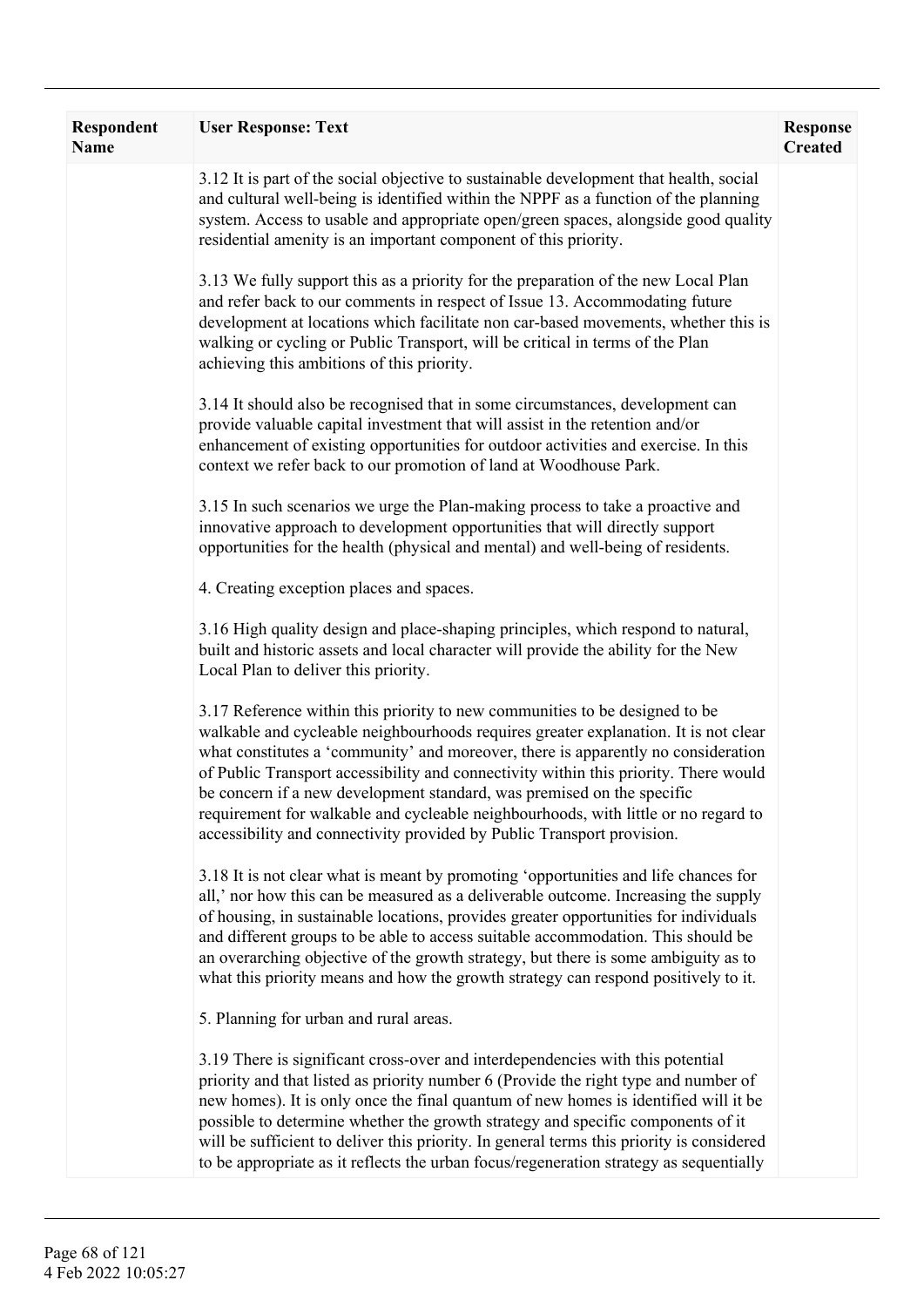| <b>Respondent</b><br>Name | <b>User Response: Text</b>                                                                                                                                                                                                                                                                                                                                                                                                                                                                                                                                                                                       | <b>Response</b><br><b>Created</b> |
|---------------------------|------------------------------------------------------------------------------------------------------------------------------------------------------------------------------------------------------------------------------------------------------------------------------------------------------------------------------------------------------------------------------------------------------------------------------------------------------------------------------------------------------------------------------------------------------------------------------------------------------------------|-----------------------------------|
|                           | prioritised approach.                                                                                                                                                                                                                                                                                                                                                                                                                                                                                                                                                                                            |                                   |
|                           | 3.20 In terms of Green Belt, we welcome the fact that neither this potential priority,<br>or the consultation document as a whole, is suggesting at this stage in the Plan-<br>making process that there will be no consideration of Green Belt release to<br>accommodate new growth.                                                                                                                                                                                                                                                                                                                            |                                   |
|                           | 3.21 When reviewing the Green Belt the need to consider the consequences for<br>sustainable development, as set out at Paragraph 138 of the NPPF, should form the<br>basis of any Green Belt review process. Matters related to sustainability, should not<br>be conflated with the purposes and function of the Green Belt. The consideration of<br>sites/locations for new development should be based on distinct assessment stages,<br>ensuring that genuine opportunities for sustainable development are considered<br>separately to any assessment of the contribution to the purposes of the Green Belt. |                                   |
|                           | 6. Provide the right type and number of new homes.                                                                                                                                                                                                                                                                                                                                                                                                                                                                                                                                                               |                                   |
|                           | 3.22 It should be the overarching objective of the new Local Plan to ensure that<br>sufficient sites are identified to accommodate the LHNA. As part of this process,<br>the extent to which individual site options provide for sustainable patterns of<br>development, support the wider strategic objectives and facilitate the delivery of the<br>identified priorities should form part of the Plan-making process.                                                                                                                                                                                         |                                   |
|                           | 3.23 The scale of growth to be planned for should be sufficient to address locally<br>derived housing need for South Gloucestershire, but also any unmet need arising<br>from neighbouring Authorities, specifically Bristol. Where growth is required to<br>meet the needs of a neighbouring Authority, the strategy should be to locate such<br>growth as close as possible to where that need is arising.                                                                                                                                                                                                     |                                   |
|                           | 3.24 Proximity of development close to the origin of particular needs, does not<br>necessarily mean physical proximity, although this is clearly an obvious indicator<br>of successfully addressing need close to source. It can also mean proximity in terms<br>of accessibility and connectivity, which may mean development is slightly further<br>afield, but remains well connected and related to where that need is arising.                                                                                                                                                                              |                                   |
|                           | 3.25 We strongly support a growth strategy which provides for a portfolio of sites,<br>both in terms of size and location. In doing so, this will provide greater certainty<br>and resilience to the supply of new homes, not just for the purposes of maintaining<br>a five-year housing land supply, but throughout the Plan period. A wider portfolio<br>of sites will also increase opportunities for new home ownership throughout South<br>Gloucestershire, whilst supporting the vitality and vibrancy of settlements<br>throughout the District.                                                         |                                   |
|                           | 3.26 Whilst large scale strategic sites represent a legitimate component of any<br>growth strategy, increasing the range of sites across the District supports<br>communities of all sizes, as part of wider strategy for the achievement of<br>sustainable patterns of development.                                                                                                                                                                                                                                                                                                                             |                                   |
|                           | 7. Enable a productive, clean and inclusive economy.                                                                                                                                                                                                                                                                                                                                                                                                                                                                                                                                                             |                                   |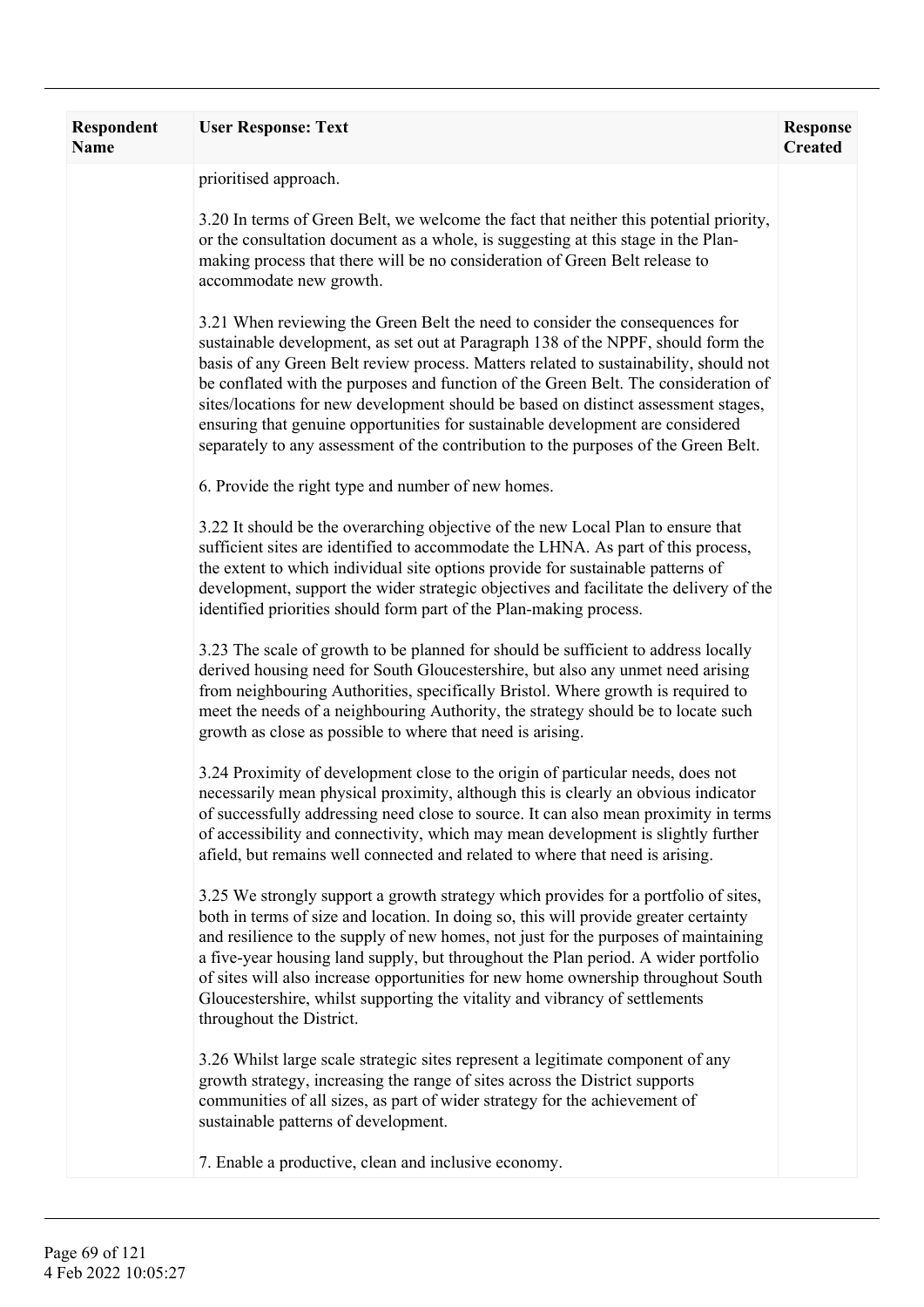| Respondent<br><b>Name</b> | <b>User Response: Text</b>                                                                                                                                                                                                                                                                                                                                                                                                                                                                                                                                                                                                                                                                                      | <b>Response</b><br><b>Created</b> |
|---------------------------|-----------------------------------------------------------------------------------------------------------------------------------------------------------------------------------------------------------------------------------------------------------------------------------------------------------------------------------------------------------------------------------------------------------------------------------------------------------------------------------------------------------------------------------------------------------------------------------------------------------------------------------------------------------------------------------------------------------------|-----------------------------------|
|                           | 3.27 The general emphasis of this potential priority is supported, given the need to<br>ensure that the new Local Plan responds positively in support of the recovery from<br>the Covid-19 impact.                                                                                                                                                                                                                                                                                                                                                                                                                                                                                                              |                                   |
|                           | 3.28 Supporting the economic growth strategy will require sufficient employment<br>sites both in terms of size and location, with sites being sufficiently flexible to<br>respond to the changing economic climate and facilitate new investment and<br>innovation in the economy. Alongside space for businesses to grow, thrive and<br>invest, it is essential that there is a sufficient skilled workforce available and that<br>opportunities for job/economic growth are accessible to existing and future<br>residents.                                                                                                                                                                                   |                                   |
|                           | 3.29 It is noted that within this potential priority there is reference to the need to<br>safeguard employment land and jobs to meet identified needs. This is supported and<br>in this regard it is considered that the new Local Plan must achieve a sustainable<br>balance in terms of maintaining/safeguarding sufficient employment land, against<br>the pressures for such land to be brought forward for residential development.                                                                                                                                                                                                                                                                        |                                   |
|                           | 3.30 To some extent there is a conflict between this potential priority and that of<br>planning for urban and rural areas, with the emphasis on 'optimising' Brownfield<br>land. It is therefore essential that the New Local Plan considers carefully the use of<br>Brownfield land for residential growth, specifically in terms of the potential for this<br>to undermine the wider economic strategy. Understanding and achieving this<br>balance in respect of Brownfield/regeneration sites, will be an important part of the<br>Plan-making process as it will determine what scale of residential development can<br>be achieved on such sites without adversely impacting the wider economic strategy. |                                   |
|                           | 8. Achieving sustainable transport and travel.                                                                                                                                                                                                                                                                                                                                                                                                                                                                                                                                                                                                                                                                  |                                   |
|                           | 3.31 In delivering this priority it will ensure that new development is<br>accommodated in locations that are accessible and well connected to services,<br>facilities and employment and is therefore supported as a matter of principle. The<br>emphasis of any growth strategy should be to direct growth at locations that are<br>well serviced by Public Transport or locations where enhancements to existing<br>provision provides the opportunities to maximise Public Transport use.                                                                                                                                                                                                                   |                                   |
|                           | 9. Ensuring the timely and effective provision of infrastructure to support growing<br>communities.                                                                                                                                                                                                                                                                                                                                                                                                                                                                                                                                                                                                             |                                   |
|                           | 3.32 This potential priority is supported as it facilities the achievement of<br>sustainable patterns of development. In identifying land/sites to meet identified<br>needs, opportunities to bring forward development which can utilise existing<br>infrastructure should form the starting point for any growth strategy. Where new<br>development is dependent upon new infrastructure, this should be considered in the<br>context of viability and any burdens placed on specific development sites/locations<br>should be proportionate to their impact.                                                                                                                                                 |                                   |
|                           | 3.33 As per potential priority 6 (Provide the right type and numbers of new homes),                                                                                                                                                                                                                                                                                                                                                                                                                                                                                                                                                                                                                             |                                   |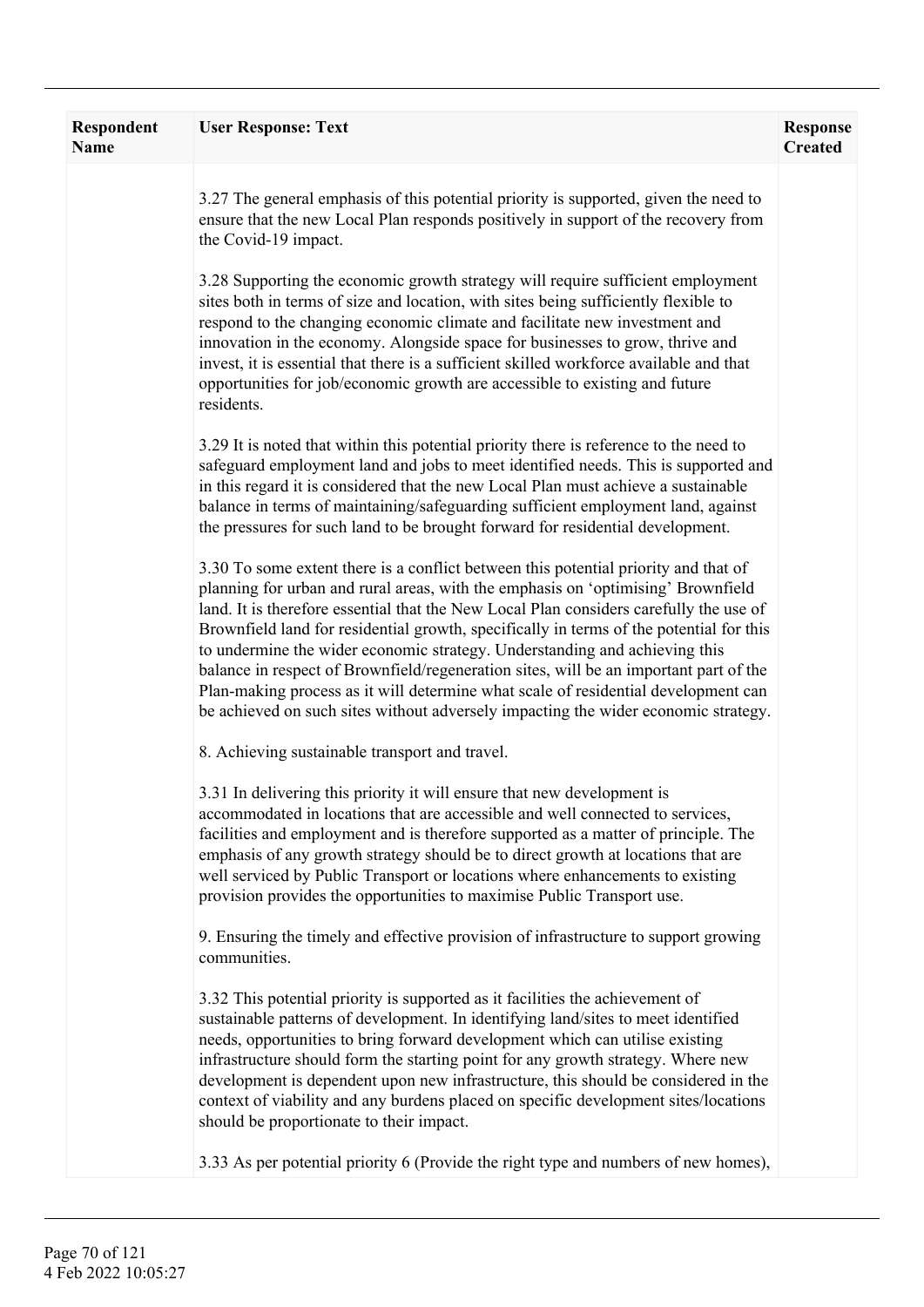| Respondent<br><b>Name</b>               | <b>User Response: Text</b>                                                                                                                                                                                                                                                                                                                                                                                                                                                                                                                                                                                                                                                                                                                                                                                                                                                                                                                                                                                                                                                                                                                                                                                                                                                                                                                                                                                                                                                                                                                                                                                                                                                                                                                                                                                                                                                                                                                                                                                                                                                                                                                                                                                                                                                                                                                                                                                                                                                                                                                                                                                                                                                                                                                                | <b>Response</b><br><b>Created</b> |
|-----------------------------------------|-----------------------------------------------------------------------------------------------------------------------------------------------------------------------------------------------------------------------------------------------------------------------------------------------------------------------------------------------------------------------------------------------------------------------------------------------------------------------------------------------------------------------------------------------------------------------------------------------------------------------------------------------------------------------------------------------------------------------------------------------------------------------------------------------------------------------------------------------------------------------------------------------------------------------------------------------------------------------------------------------------------------------------------------------------------------------------------------------------------------------------------------------------------------------------------------------------------------------------------------------------------------------------------------------------------------------------------------------------------------------------------------------------------------------------------------------------------------------------------------------------------------------------------------------------------------------------------------------------------------------------------------------------------------------------------------------------------------------------------------------------------------------------------------------------------------------------------------------------------------------------------------------------------------------------------------------------------------------------------------------------------------------------------------------------------------------------------------------------------------------------------------------------------------------------------------------------------------------------------------------------------------------------------------------------------------------------------------------------------------------------------------------------------------------------------------------------------------------------------------------------------------------------------------------------------------------------------------------------------------------------------------------------------------------------------------------------------------------------------------------------------|-----------------------------------|
|                                         | maximising or expanding the portfolio of sites, both in terms of size and locations,<br>will reduce the reliance on large strategic sites which are often dependent upon<br>significant infrastructure. A wider range of site sizes can facilitate the early delivery<br>of new homes, providing the opportunity for larger scale strategic development<br>locations to progress and begin to deliver later in the Plan period.                                                                                                                                                                                                                                                                                                                                                                                                                                                                                                                                                                                                                                                                                                                                                                                                                                                                                                                                                                                                                                                                                                                                                                                                                                                                                                                                                                                                                                                                                                                                                                                                                                                                                                                                                                                                                                                                                                                                                                                                                                                                                                                                                                                                                                                                                                                           |                                   |
| Newland Homes<br>- Land at Aust<br>Road | 1. Pursue a Carbon neutral and resilient future in a changing climate.<br>3.2 Climate Change is rightly identified as a key issue that the Local Plan should<br>seek to address and we are supportive of the Council's ambitions to achieve Carbon<br>neutrality by 2030.<br>3.3 With regard to Housing Delivery, we agree that it is important for new<br>development to support the de-carbonisation of transport to minimise usage of the<br>private motor vehicle and maximise opportunities for walking and cycling. It will<br>be imperative to locate development where access to existing or new services,<br>facilities, employment opportunities and Public Transport are/will be strong.<br>3.4 Furthermore, the advent of electric vehicles and increased levels of home-<br>working are not reasons that would justify a significant departure from this<br>approach. This is because there are significant economic and social benefits to<br>ensuring that people can access the above through a variety of means.<br>3.5 However, one also needs to be realistic in acknowledging individual travel<br>patterns and behaviours will still mean additional vehicular journeys will be<br>required. This can be mitigated by ensuring that where vehicular journeys will be<br>made, the relative distance required to access services, facilities and employment<br>opportunities are minimised. This would, naturally, support development at existing<br>key settlements and areas with good access to the Bristol Urban Fringe and the key<br>Market Towns (e.g. Yate and Thornbury).<br>3.6 That said, maximising the potential for sustainable patterns of development will<br>only go so far. A significant contributor to emissions is energy consumption within<br>individual dwellings and, as a result, we also support a requirement for higher<br>energy efficiency standards to minimise energy demand. We note that the<br>Government has now withdrawn its intention to restrict Councils' ability to set<br>higher energy performance standards than those prescribed in the Building<br>Regulations. As such, we would support an approach which sought to achieve a<br>higher standard than would otherwise be imposed at a national level.<br>3.7 Furthermore, the Government are still pursuing their Future Homes Standard<br>which will require all new homes to be highly efficient with low Carbon heating<br>and zero Carbon ready by 2025. Requiring all new homes to be Carbon neutral<br>upon the Plan's adoption would not be such a significant step up from what will,<br>ultimately, be the status quo moving forward and so we would support this<br>approach.<br>2. Protect and enhance our environment. | 14 May<br>2021                    |
|                                         | 3.8 The Environment is the next identified theme and, again, we are entirely                                                                                                                                                                                                                                                                                                                                                                                                                                                                                                                                                                                                                                                                                                                                                                                                                                                                                                                                                                                                                                                                                                                                                                                                                                                                                                                                                                                                                                                                                                                                                                                                                                                                                                                                                                                                                                                                                                                                                                                                                                                                                                                                                                                                                                                                                                                                                                                                                                                                                                                                                                                                                                                                              |                                   |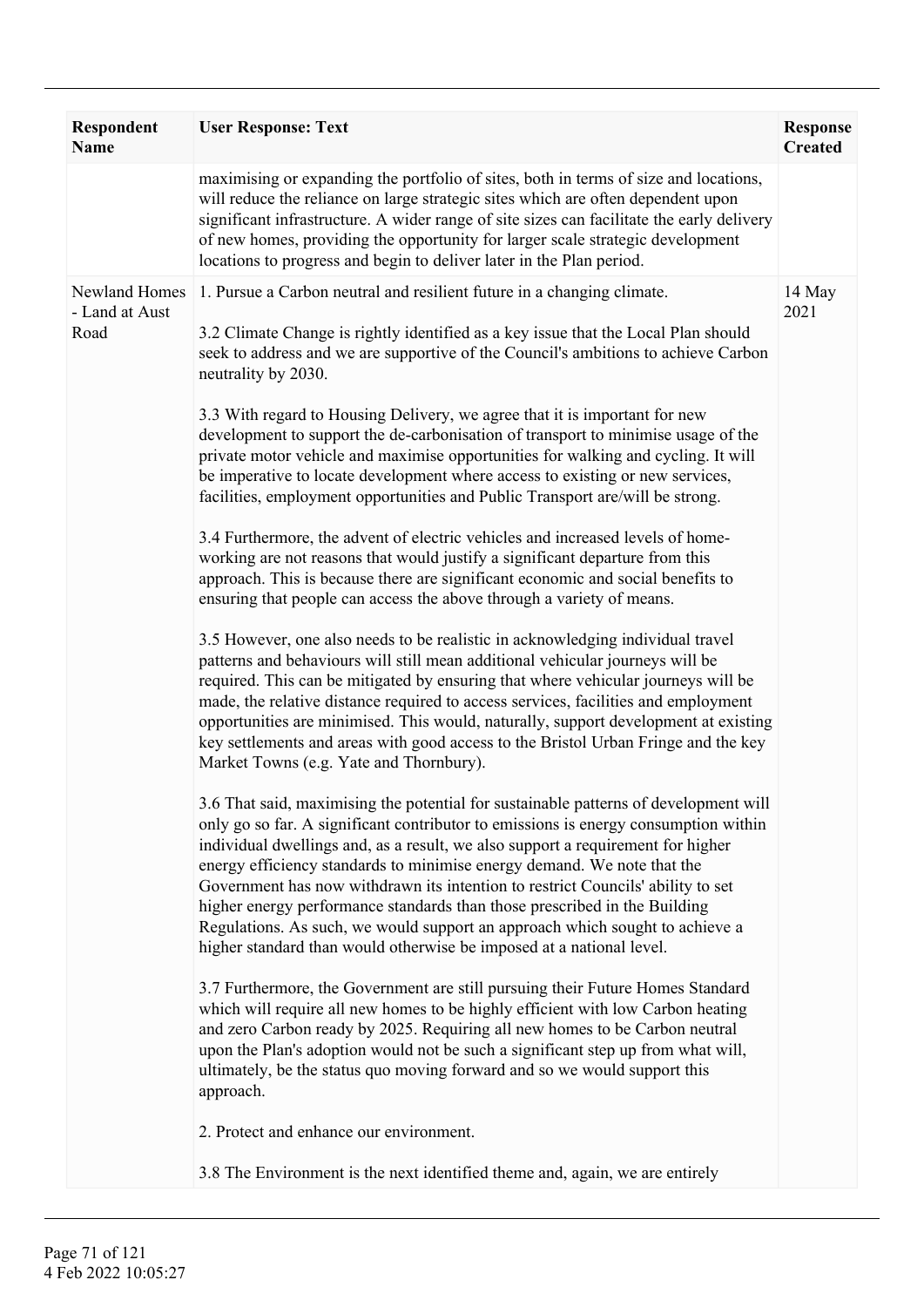| Respondent<br><b>Name</b> | <b>User Response: Text</b>                                                                                                                                                                                                                                                                                                                                                                                                                                   | <b>Response</b><br><b>Created</b> |
|---------------------------|--------------------------------------------------------------------------------------------------------------------------------------------------------------------------------------------------------------------------------------------------------------------------------------------------------------------------------------------------------------------------------------------------------------------------------------------------------------|-----------------------------------|
|                           | supportive of the need to ensure that development leads to a betterment of the<br>District's Biodiversity and Green Infrastructure assets and should seek to exceed<br>identified standards where possible.                                                                                                                                                                                                                                                  |                                   |
|                           | 3. Development that promotes health and well-being.                                                                                                                                                                                                                                                                                                                                                                                                          |                                   |
|                           | 3.9 Again, we are generally supportive of this priority and are committed to<br>ensuring that high-quality open space and access to active/Public Transport routes/<br>connections are provided.                                                                                                                                                                                                                                                             |                                   |
|                           | 4. Creating exceptional places and spaces.                                                                                                                                                                                                                                                                                                                                                                                                                   |                                   |
|                           | 3.10 All development should aspire to secure the highest standards of urban design<br>and so we fully support the need for areas of growth to be legible, walkable and<br>beautiful places to work, live and play.                                                                                                                                                                                                                                           |                                   |
|                           | 5. Planning for urban and rural areas.                                                                                                                                                                                                                                                                                                                                                                                                                       |                                   |
|                           | 3.11 Naturally, we support any attempts to maximise the development potential<br>within existing urban and rural settlements. However, we also welcome the<br>acknowledgment that this will only go so far in meeting overall housing needs and<br>that greenfield sites will be needed to meet the development needs of the District<br>and other WECA members. We would note that this conclusion is also reached by<br>the Sustainability Appraisal (SA). |                                   |
|                           | 3.12 For reasons set out later in this document, we consider exceptional<br>circumstances will exist to justify the removal of land from the Green Belt to<br>support the Council's development needs. Where this is necessary, we<br>wholeheartedly support the need to ensure that new boundaries are robust and<br>defensible to improve its important function of restricting further urban sprawl.                                                      |                                   |
|                           | 3.13 We would note that the SA indicates that there will likely be significant<br>sustainability benefits associated with the release of Green Belt land for both<br>strategic and non-strategic levels of development and that this should be explored<br>through the Local Plan process.                                                                                                                                                                   |                                   |
|                           | 6. Provide the right type and number of new homes.                                                                                                                                                                                                                                                                                                                                                                                                           |                                   |
|                           | 3.14 We await the progression of the West of England SDS for further details on<br>the housing requirement that will ultimately be adopted. The only thing we would<br>note is that the Standard Method yields a slightly higher minimum annual<br>requirement than the adopted Core Strategy (1,360 vs 1,412 dwellings per annum).                                                                                                                          |                                   |
|                           | 3.15 We are also mindful that there has been a significant increase to Bristol's need<br>following the revisions to the Standard Method (which has added around 830<br>dwellings to their annual requirement). Given the limited availability of land within<br>Bristol's administrative boundary, it is unlikely that it will be able to meet its<br>previously predicted need, let alone this increased minimum requirement itself.                        |                                   |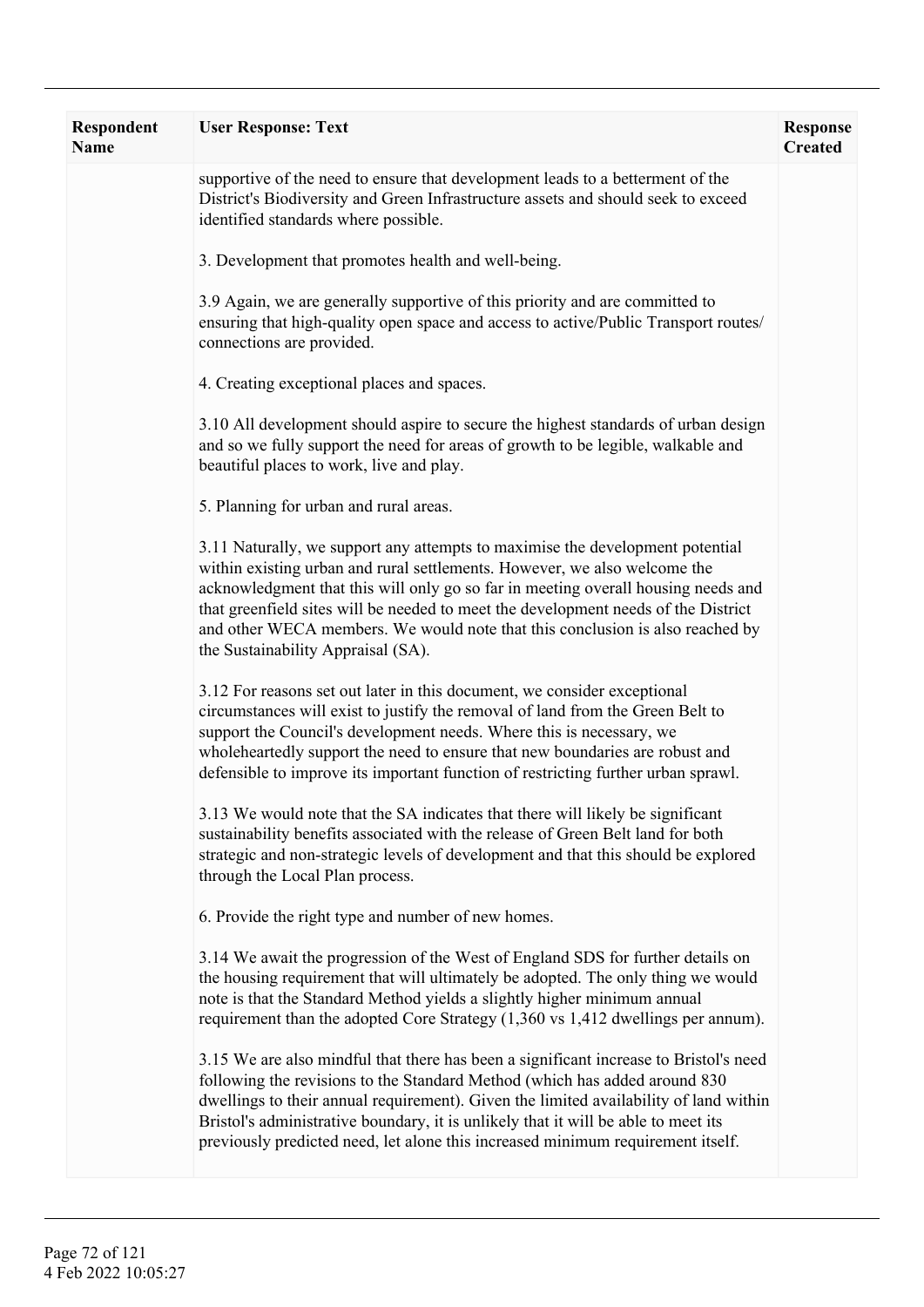| <b>Respondent</b><br><b>Name</b> | <b>User Response: Text</b>                                                                                                                                                                                                                                                                                                                                                                                                                                                                                                                                                                                                                                               | <b>Response</b><br><b>Created</b> |
|----------------------------------|--------------------------------------------------------------------------------------------------------------------------------------------------------------------------------------------------------------------------------------------------------------------------------------------------------------------------------------------------------------------------------------------------------------------------------------------------------------------------------------------------------------------------------------------------------------------------------------------------------------------------------------------------------------------------|-----------------------------------|
|                                  | 3.16 Furthermore, constraints around Bath will likely limit the scope for it to<br>accommodate some of Bristol's unmet need and so the onus will be on South<br>Gloucestershire (and potentially North Somerset) to assist in meeting Bristol's<br>unmet needs. As such, we would expect South Gloucestershire's minimum housing<br>requirement be uplifted significantly from the standard method figure to account for<br>this.                                                                                                                                                                                                                                        |                                   |
|                                  | 3.17 It will be important for progress to be made on the SDS and to reach a joint<br>position with North Somerset in order to understand how housing will need to be<br>distributed across the region and allow for effective and viable options to be<br>considered.                                                                                                                                                                                                                                                                                                                                                                                                    |                                   |
|                                  | 3.18 We welcome the acknowledgment of the difficulties the Council has had with<br>delivery in recent years and we would stress that the deliverability of any strategy<br>should be a central guiding principle for the Plan. Large strategic sites will be<br>essential to securing the overall housing requirement; however, they tend to have<br>long lead in times, can have various complexities and often need to secure enabling<br>infrastructure in advance of their delivery.                                                                                                                                                                                 |                                   |
|                                  | 3.19 The Council has had first-hand experience of this in recent years with delays<br>to the Cribbs Patchway and East of Harry Stoke New Neighbourhoods being a key<br>reason for their deficient housing land supply position. This has facilitated<br>significant levels of speculative development at settlements beyond the Green Belt<br>and placed significant pressure on rural communities to make up the shortfall. Such<br>development is not necessarily unsustainable, but it sits outside of the adopted<br>Plan's overarching development framework which would otherwise secure a more<br>socially, environmentally and economically sustainable outcome. |                                   |
|                                  | 3.20 Consequently, it is imperative that the Council identify Strategic Development<br>Locations with deliverability at the forefront of any considerations. Development<br>locations that would require significant upfront enabling infrastructure should be<br>carefully considered against alternative locations with less onerous requirements.                                                                                                                                                                                                                                                                                                                     |                                   |
|                                  | 3.21 Another important factor to consider is the relatively compressed timescale for<br>the Local Plan and how this will affect the delivery of housing. The new Local Plan<br>will cover a period of 15 years which is five years less than the JSP; however, the<br>housing requirement has remained around the same level (c. 80,000 dwellings) for<br>the WECA Authorities[1]. In simple terms, the WoE Authorities are going to have<br>to plan for a similar amount of housing to the JSP in a shorter period of time.                                                                                                                                             |                                   |
|                                  | 3.22 This compressed timescale also means that anticipated delivery from large<br>strategic sites over the Plan period will be reduced, especially when one factors in<br>lead in times and applies realistic trajectories to the delivery of housing[2]. The<br>Phase 1 document has raised the importance of ensuring that the final strategy is<br>deliverable and any slips to delivery on identified strategic sites could have serious<br>consequences for the Council in demonstrating a deliverable supply of housing over<br>the longer-term.                                                                                                                   |                                   |
|                                  | [1] Albeit the distribution is more heavily weighted toward Bristol.                                                                                                                                                                                                                                                                                                                                                                                                                                                                                                                                                                                                     |                                   |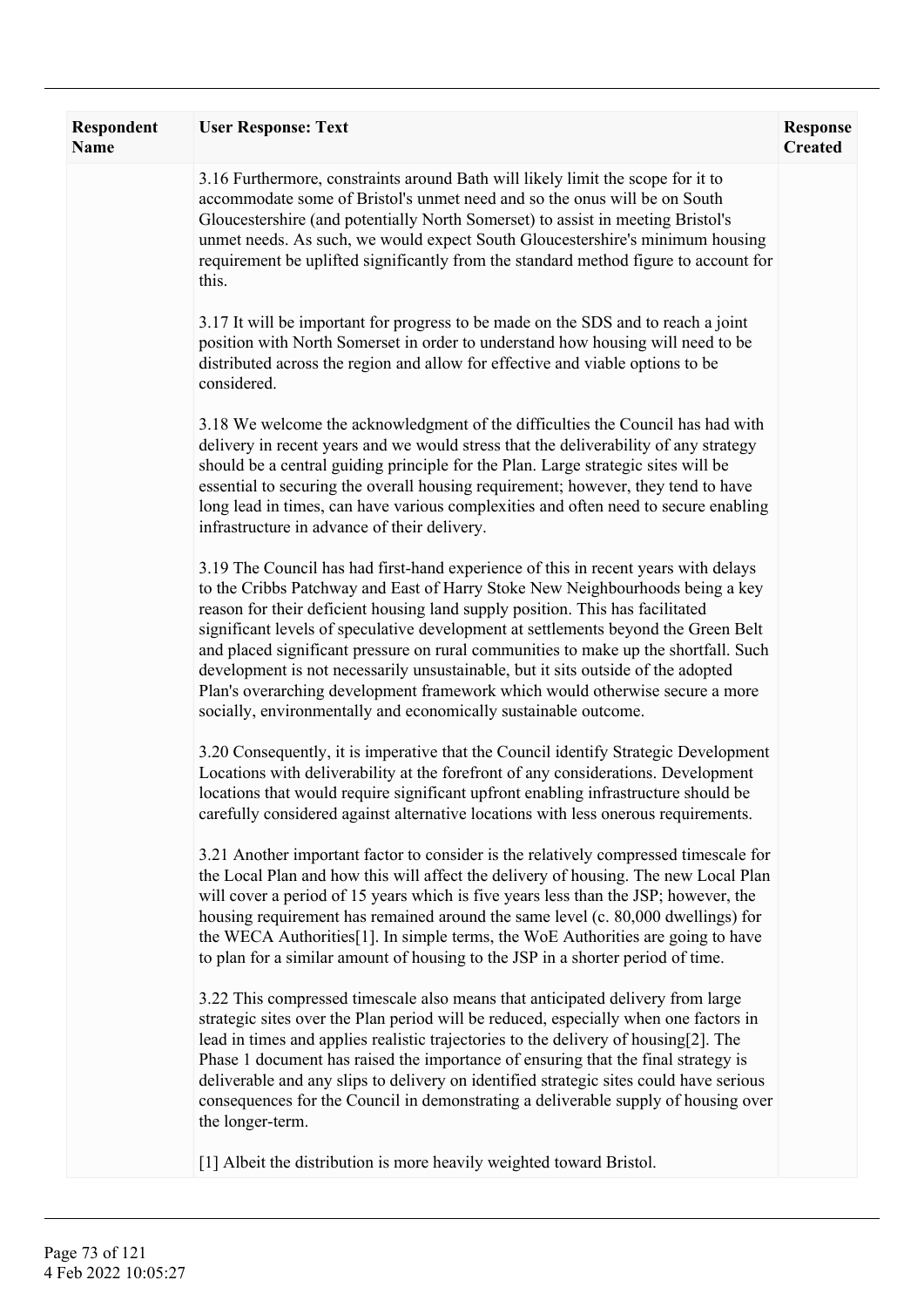| <b>Respondent</b><br><b>Name</b> | <b>User Response: Text</b>                                                                                                                                                                                                                                                                                                                                                                                                                                                                                                                                                                                                                           | <b>Response</b><br><b>Created</b> |
|----------------------------------|------------------------------------------------------------------------------------------------------------------------------------------------------------------------------------------------------------------------------------------------------------------------------------------------------------------------------------------------------------------------------------------------------------------------------------------------------------------------------------------------------------------------------------------------------------------------------------------------------------------------------------------------------|-----------------------------------|
|                                  | [2] The often cited 'From Start to Finish' report by Lichfields should inform these<br>assumptions.                                                                                                                                                                                                                                                                                                                                                                                                                                                                                                                                                  |                                   |
|                                  | 3.23 The potential result is that a greater number of SDLs will need to be identified<br>compared with the JSP to mitigate this risk, with a proportion of these delivering<br>housing beyond the end of the Plan period. The Local Plan will, therefore, need to<br>take a longer-term view at this stage in the interests of ensuring the medium-term<br>development needs of the District are met.                                                                                                                                                                                                                                                |                                   |
|                                  | 3.24 We would, therefore, strongly urge the Council to review alternative locations<br>for growth and prioritise those which would require significantly less onerous<br>infrastructure to facilitate their delivery and more realistically and reliably deliver<br>the housing the Council needs over the Plan period.                                                                                                                                                                                                                                                                                                                              |                                   |
|                                  | 3.25 This strategy should also be supplemented by an appropriate level of growth at<br>the rural villages. Development at these villages is often required to ensure their<br>vitality and viability is maintained and to ensure that important services (shops, GP<br>Surgeries, Schools etc) are not lost. The Green Belt constraint at a number of rural<br>villages has limited the scope for development to come forward in recent Decades<br>and this has placed a disproportionate amount of pressure on non-Green Belt<br>settlements, especially in the context of a deficient housing land supply position<br>(e.g. Falfield and Wickwar). |                                   |
|                                  | 3.26 Furthermore, the majority of the Green Belt villages are located in close<br>proximity to important settlements or the Bristol Urban fringe. This makes them<br>generally more sustainable locations for growth than their non-Green Belt<br>counterparts.                                                                                                                                                                                                                                                                                                                                                                                      |                                   |
|                                  | 3.27 Appropriate levels of growth at both Green Belt and non-Green Belt villages<br>can help to underpin housing delivery, particularly in the early periods of the Plan<br>period as larger strategic sites navigate their way through the planning process.                                                                                                                                                                                                                                                                                                                                                                                        |                                   |
|                                  | 7. Enable a productive, clean and inclusive economy.                                                                                                                                                                                                                                                                                                                                                                                                                                                                                                                                                                                                 |                                   |
|                                  | 3.28 We are generally supportive of this priority and are especially supportive of<br>the need to enhance digital connectivity across the area in light of shifting working<br>patterns as a result of the pandemic.                                                                                                                                                                                                                                                                                                                                                                                                                                 |                                   |
|                                  | 8. Achieving sustainable travel and transport.                                                                                                                                                                                                                                                                                                                                                                                                                                                                                                                                                                                                       |                                   |
|                                  | 3.29 Page 47 of the Consultation Document provides a useful summary of travel to<br>work patterns and the level of self-containment (in this context defined by the<br>percentage of people who live and work in the same area) of certain parts of the<br>District. What this illustrates is that not only does the North Fringe of Bristol<br>benefit from high levels of self-containment, but also that it acts as a magnet for the<br>wider South Gloucestershire area with significant levels of in-commuting from<br>Avonmouth, Thornbury, Yate and the Eastern Fringe.                                                                       |                                   |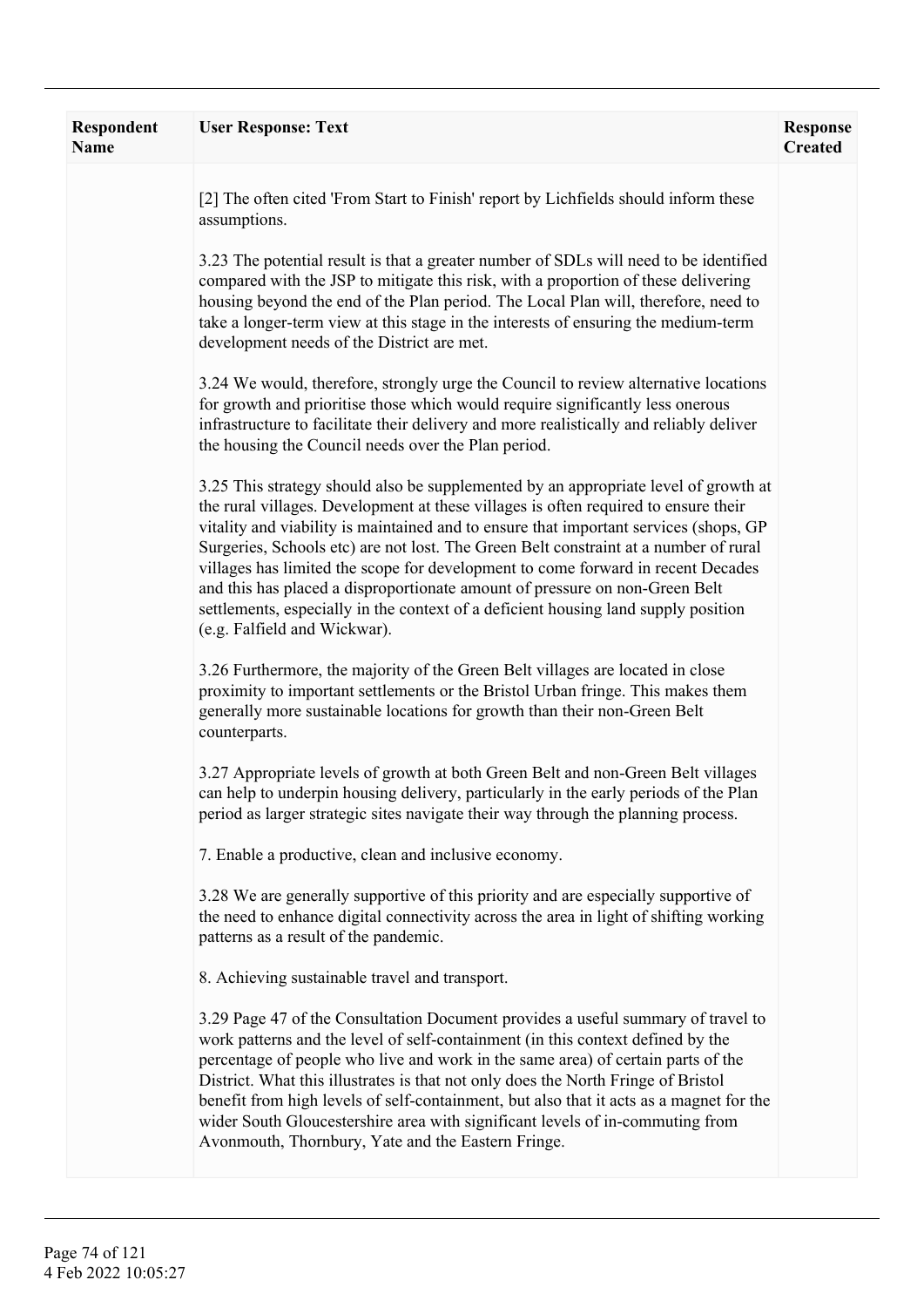| Respondent<br><b>Name</b>        | <b>User Response: Text</b>                                                                                                                                                                                                                                                                                                                                                                                                                                                                                                                                                                                                                                        | <b>Response</b><br><b>Created</b> |
|----------------------------------|-------------------------------------------------------------------------------------------------------------------------------------------------------------------------------------------------------------------------------------------------------------------------------------------------------------------------------------------------------------------------------------------------------------------------------------------------------------------------------------------------------------------------------------------------------------------------------------------------------------------------------------------------------------------|-----------------------------------|
|                                  | 3.30 Locating development in close proximity/with good transport access to the<br>Northern Fringe will be important in securing the most sustainable patterns of<br>travel across the District.                                                                                                                                                                                                                                                                                                                                                                                                                                                                   |                                   |
|                                  | 9. Ensuring the timely and efficient provision of infrastructure to support growing<br>communities.                                                                                                                                                                                                                                                                                                                                                                                                                                                                                                                                                               |                                   |
|                                  | 3.31 We support this priority and agree that it is essential that new and growing<br>communities are supported by an appropriate level of infrastructure to maintain and<br>enhance their general sustainability.                                                                                                                                                                                                                                                                                                                                                                                                                                                 |                                   |
|                                  | 3.32 The key, as we have touched on above, is ensuring that the scope and need to<br>deliver this infrastructure does not constrain the timely delivery of housing. This<br>can be achieved through the identification of appropriate and deliverable SDLs<br>which are underpinned by an appropriate level of non-strategic growth at the rural<br>villages.                                                                                                                                                                                                                                                                                                     |                                   |
| Newland Homes<br>- Land West of  | 1. Pursue a Carbon neutral and resilient future in a changing climate.                                                                                                                                                                                                                                                                                                                                                                                                                                                                                                                                                                                            | 13 May<br>2021                    |
| The B4061<br><b>Bristol Road</b> | 3.2 Climate Change is rightly identified as a key issue that the Local Plan should<br>seek to address and we are supportive of the Council's ambitions to achieve Carbon<br>neutrality by 2030.                                                                                                                                                                                                                                                                                                                                                                                                                                                                   |                                   |
|                                  | 3.3 With regard to Housing Delivery, we agree that it is important for new<br>development to support the de-carbonisation of transport to minimise usage of the<br>private motor vehicle and maximise opportunities for walking and cycling. It will<br>be imperative to locate development where access to existing or new services,<br>facilities, employment opportunities and Public Transport are/will be strong.                                                                                                                                                                                                                                            |                                   |
|                                  | 3.4 Furthermore, the advent of electric vehicles and increased levels of home-<br>working are not reasons that would justify a significant departure from this<br>approach. This is because there are significant economic and social benefits to<br>ensuring that people can access the above through a variety of means.                                                                                                                                                                                                                                                                                                                                        |                                   |
|                                  | 3.5 However, one also needs to be realistic in acknowledging individual travel<br>patterns and behaviours will still mean additional vehicular journeys will be<br>required. This can be mitigated by ensuring that where vehicular journeys will be<br>made, the relative distance required to access services, facilities and employment<br>opportunities are minimised. This would, naturally, support development at existing<br>key settlements and areas with good access to the Bristol Urban Fringe and the key<br>Market Towns (e.g. Yate and Thornbury).                                                                                                |                                   |
|                                  | 3.6 That said, maximising the potential for sustainable patterns of development will<br>only go so far. A significant contributor to emissions is energy consumption within<br>individual dwellings and, as a result, we also support a requirement for higher<br>energy efficiency standards to minimise energy demand. We note that the<br>Government has now withdrawn its intention to restrict Councils' ability to set<br>higher energy performance standards than those prescribed in the Building<br>Regulations. As such, we would support an approach which sought to achieve a<br>higher standard than would otherwise be imposed at a national level. |                                   |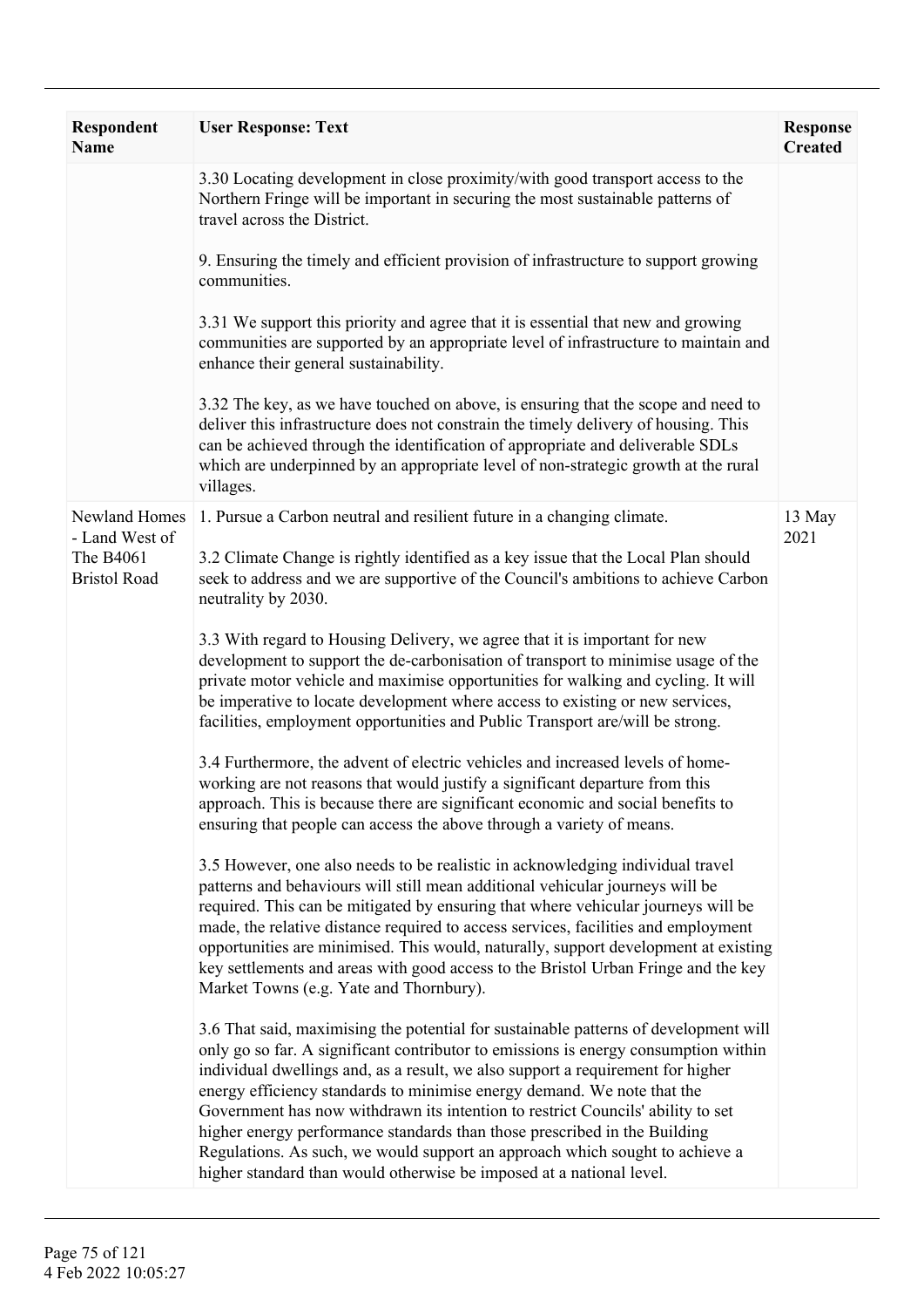| <b>Respondent</b><br><b>Name</b> | <b>User Response: Text</b>                                                                                                                                                                                                                                                                                                                                                                                                                                   | <b>Response</b><br><b>Created</b> |
|----------------------------------|--------------------------------------------------------------------------------------------------------------------------------------------------------------------------------------------------------------------------------------------------------------------------------------------------------------------------------------------------------------------------------------------------------------------------------------------------------------|-----------------------------------|
|                                  | 3.7 Furthermore, the Government are still pursuing their Future Homes Standard<br>which will require all new homes to be highly efficient with low Carbon heating<br>and zero Carbon ready by 2025. Requiring all new homes to be Carbon neutral<br>upon the Plan's adoption would not be such a significant step up from what will,<br>ultimately, be the status quo moving forward and so we would support this<br>approach.                               |                                   |
|                                  | 2. Protect and enhance our environment.                                                                                                                                                                                                                                                                                                                                                                                                                      |                                   |
|                                  | 3.8 The Environment is the next identified theme and, again, we are entirely<br>supportive of the need to ensure that development leads to a betterment of the<br>District's Biodiversity and Green Infrastructure assets and should seek to exceed<br>identified standards where possible.                                                                                                                                                                  |                                   |
|                                  | 3. Development that promotes health and well-being.                                                                                                                                                                                                                                                                                                                                                                                                          |                                   |
|                                  | 3.9 Again, we are generally supportive of this priority and are committed to<br>ensuring that high-quality open space and access to active/Public Transport routes/<br>connections are provided.                                                                                                                                                                                                                                                             |                                   |
|                                  | 4. Creating exceptional places and spaces.                                                                                                                                                                                                                                                                                                                                                                                                                   |                                   |
|                                  | 3.10 All development should aspire to secure the highest standards of urban design<br>and so we fully support the need for areas of growth to be legible, walkable and<br>beautiful places to work, live and play.                                                                                                                                                                                                                                           |                                   |
|                                  | 5. Planning for urban and rural areas.                                                                                                                                                                                                                                                                                                                                                                                                                       |                                   |
|                                  | 3.11 Naturally, we support any attempts to maximise the development potential<br>within existing urban and rural settlements. However, we also welcome the<br>acknowledgment that this will only go so far in meeting overall housing needs and<br>that greenfield sites will be needed to meet the development needs of the District<br>and other WECA members. We would note that this conclusion is also reached by<br>the Sustainability Appraisal (SA). |                                   |
|                                  | 3.12 For reasons set out later in this document, we consider exceptional<br>circumstances will exist to justify the removal of land from the Green Belt to<br>support the Council's development needs. Where this is necessary, we<br>wholeheartedly support the need to ensure that new boundaries are robust and<br>defensible to improve its important function of restricting further urban sprawl.                                                      |                                   |
|                                  | 3.13 We would note that the SA indicates that there will likely be significant<br>sustainability benefits associated with the release of Green Belt land for both<br>strategic and non-strategic levels of development and that this should be explored<br>through the Local Plan process.                                                                                                                                                                   |                                   |
|                                  | 6. Provide the right type and number of new homes.                                                                                                                                                                                                                                                                                                                                                                                                           |                                   |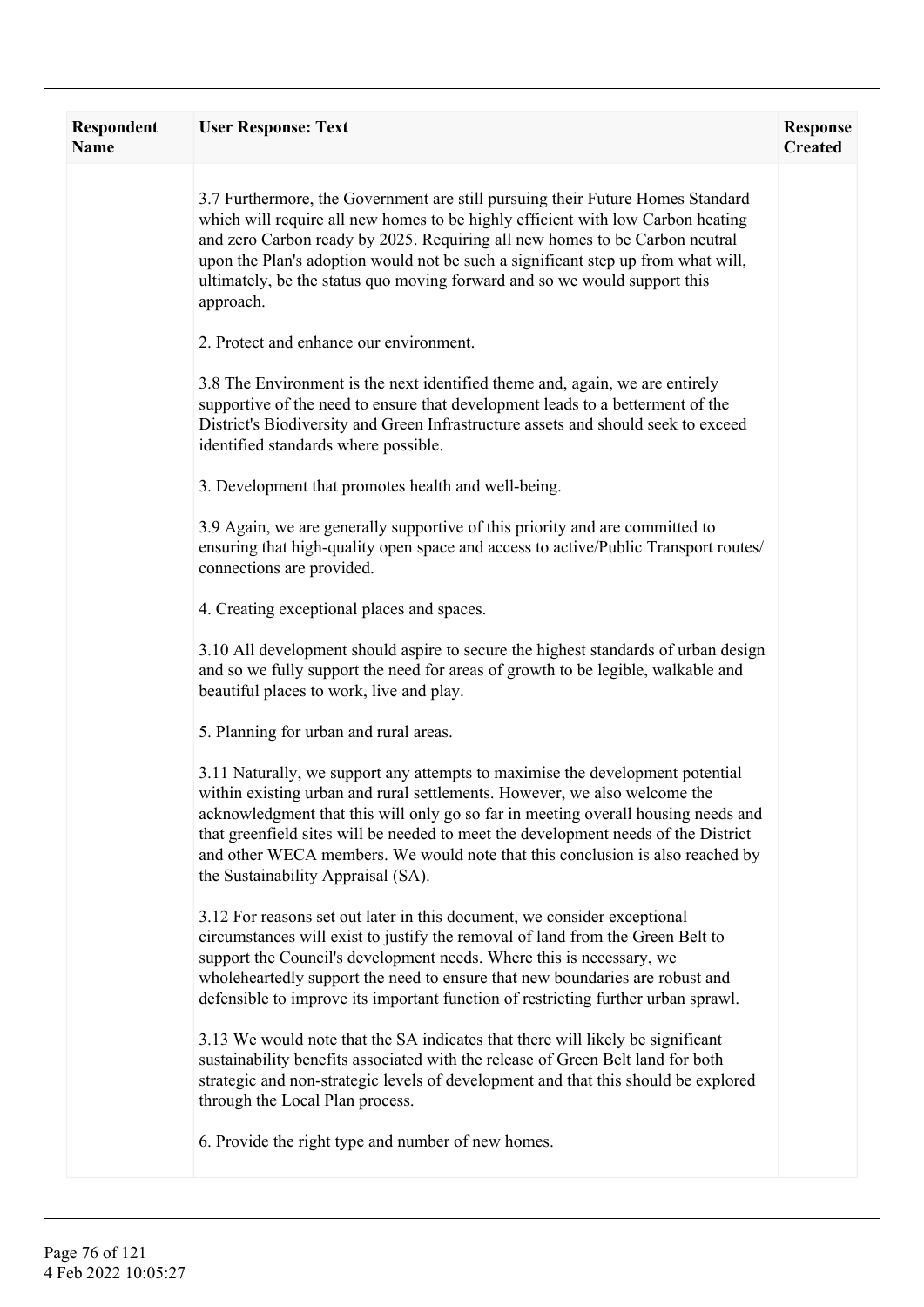| Respondent<br>Name | <b>User Response: Text</b>                                                                                                                                                                                                                                                                                                                                                                                                                                                                                                                                                                                                                                               | <b>Response</b><br><b>Created</b> |
|--------------------|--------------------------------------------------------------------------------------------------------------------------------------------------------------------------------------------------------------------------------------------------------------------------------------------------------------------------------------------------------------------------------------------------------------------------------------------------------------------------------------------------------------------------------------------------------------------------------------------------------------------------------------------------------------------------|-----------------------------------|
|                    | 3.14 We await the progression of the West of England SDS for further details on<br>the housing requirement that will ultimately be adopted. The only thing we would<br>note is that the Standard Method yields a slightly higher minimum annual<br>requirement than the adopted Core Strategy (1,360 vs 1,412 dwellings per annum).                                                                                                                                                                                                                                                                                                                                      |                                   |
|                    | 3.15 We are also mindful that there has been a significant increase to Bristol's need<br>following the revisions to the Standard Method (which has added around 830<br>dwellings to their annual requirement). Given the limited availability of land within<br>Bristol's administrative boundary, it is unlikely that it will be able to meet its<br>previously predicted need, let alone this increased minimum requirement itself.                                                                                                                                                                                                                                    |                                   |
|                    | 3.16 Furthermore, constraints around Bath will likely limit the scope for it to<br>accommodate some of Bristol's unmet need and so the onus will be on South<br>Gloucestershire (and potentially North Somerset) to assist in meeting Bristol's<br>unmet needs. As such, we would expect South Gloucestershire's minimum housing<br>requirement be uplifted significantly from the standard method figure to account for<br>this.                                                                                                                                                                                                                                        |                                   |
|                    | 3.17 It will be important for progress to be made on the SDS and to reach a joint<br>position with North Somerset in order to understand how housing will need to be<br>distributed across the region and allow for effective and viable options to be<br>considered.                                                                                                                                                                                                                                                                                                                                                                                                    |                                   |
|                    | 3.18 We welcome the acknowledgment of the difficulties the Council has had with<br>delivery in recent years and we would stress that the deliverability of any strategy<br>should be a central guiding principle for the Plan. Large strategic sites will be<br>essential to securing the overall housing requirement; however, they tend to have<br>long lead in times, can have various complexities and often need to secure enabling<br>infrastructure in advance of their delivery.                                                                                                                                                                                 |                                   |
|                    | 3.19 The Council has had first-hand experience of this in recent years with delays<br>to the Cribbs Patchway and East of Harry Stoke New Neighbourhoods being a key<br>reason for their deficient housing land supply position. This has facilitated<br>significant levels of speculative development at settlements beyond the Green Belt<br>and placed significant pressure on rural communities to make up the shortfall. Such<br>development is not necessarily unsustainable, but it sits outside of the adopted<br>Plan's overarching development framework which would otherwise secure a more<br>socially, environmentally and economically sustainable outcome. |                                   |
|                    | 3.20 Consequently, it is imperative that the Council identify Strategic Development<br>Locations with deliverability at the forefront of any considerations. Development<br>locations that would require significant upfront enabling infrastructure should be<br>carefully considered against alternative locations with less onerous requirements.                                                                                                                                                                                                                                                                                                                     |                                   |
|                    | 3.21 Another important factor to consider is the relatively compressed timescale for<br>the Local Plan and how this will affect the delivery of housing. The new Local Plan<br>will cover a period of 15 years which is five years less than the JSP; however, the<br>housing requirement has remained around the same level (c. 80,000 dwellings) for<br>the WECA Authorities[1]. In simple terms, the WoE Authorities are going to have                                                                                                                                                                                                                                |                                   |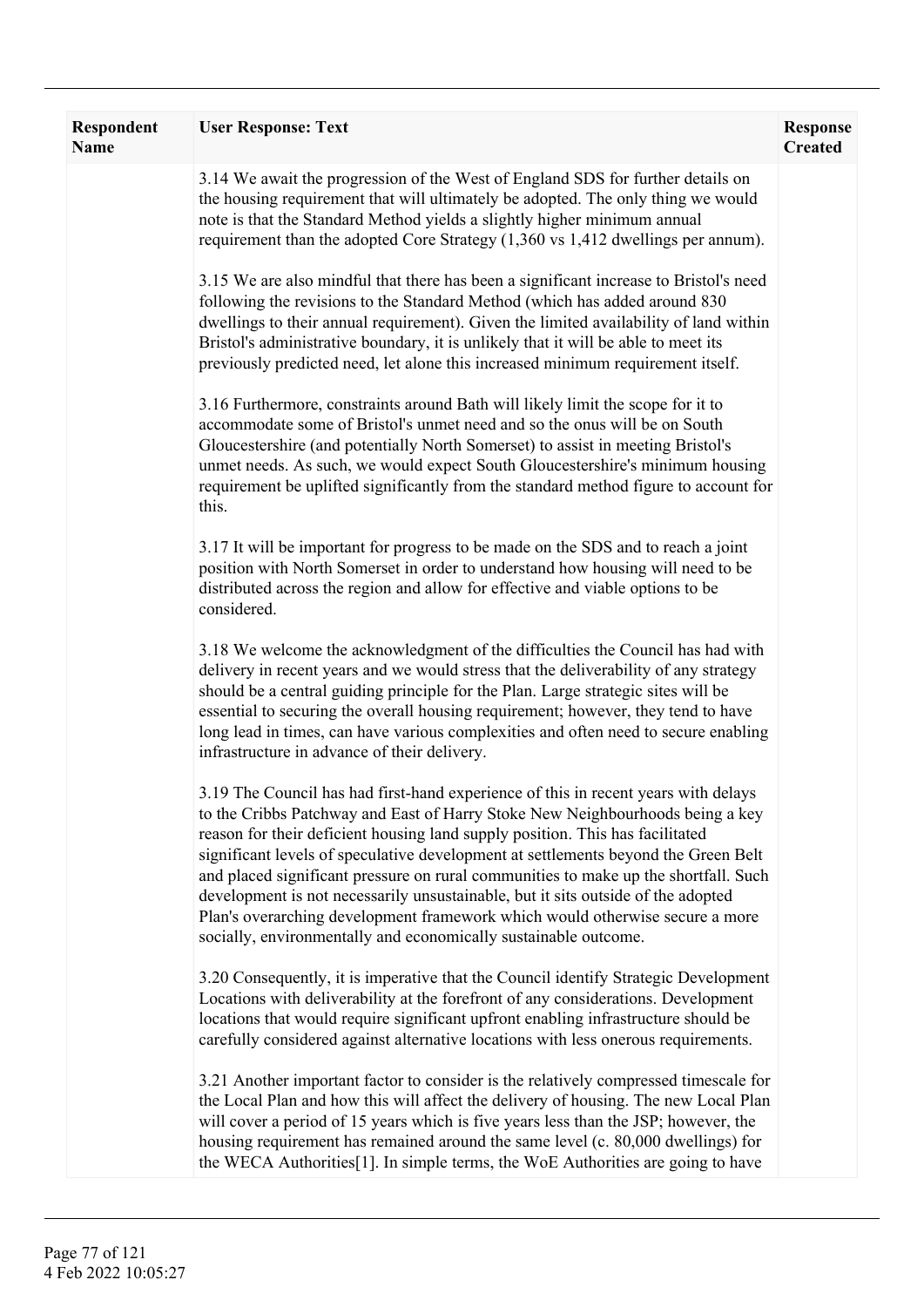| <b>Respondent</b><br><b>Name</b> | <b>User Response: Text</b>                                                                                                                                                                                                                                                                                                                                                                                                                                                                                                                                                                                                                           | <b>Response</b><br><b>Created</b> |
|----------------------------------|------------------------------------------------------------------------------------------------------------------------------------------------------------------------------------------------------------------------------------------------------------------------------------------------------------------------------------------------------------------------------------------------------------------------------------------------------------------------------------------------------------------------------------------------------------------------------------------------------------------------------------------------------|-----------------------------------|
|                                  | to plan for a similar amount of housing to the JSP in a shorter period of time.                                                                                                                                                                                                                                                                                                                                                                                                                                                                                                                                                                      |                                   |
|                                  | 3.22 This compressed timescale also means that anticipated delivery from large<br>strategic sites over the Plan period will be reduced, especially when one factors in<br>lead in times and applies realistic trajectories to the delivery of housing[2]. The<br>Phase 1 document has raised the importance of ensuring that the final strategy is<br>deliverable and any slips to delivery on identified strategic sites could have serious<br>consequences for the Council in demonstrating a deliverable supply of housing over<br>the longer-term.                                                                                               |                                   |
|                                  | [1] Albeit the distribution is more heavily weighted toward Bristol.                                                                                                                                                                                                                                                                                                                                                                                                                                                                                                                                                                                 |                                   |
|                                  | [2] The often cited 'From Start to Finish' report by Lichfields should inform these<br>assumptions.                                                                                                                                                                                                                                                                                                                                                                                                                                                                                                                                                  |                                   |
|                                  | 3.23 The potential result is that a greater number of SDLs will need to be identified<br>compared with the JSP to mitigate this risk, with a proportion of these delivering<br>housing beyond the end of the Plan period. The Local Plan will, therefore, need to<br>take a longer-term view at this stage in the interests of ensuring the medium-term<br>development needs of the District are met.                                                                                                                                                                                                                                                |                                   |
|                                  | 3.24 We would, therefore, strongly urge the Council to review alternative locations<br>for growth and prioritise those which would require significantly less onerous<br>infrastructure to facilitate their delivery and more realistically and reliably deliver<br>the housing the Council needs over the Plan period.                                                                                                                                                                                                                                                                                                                              |                                   |
|                                  | 3.25 This strategy should also be supplemented by an appropriate level of growth at<br>the rural villages. Development at these villages is often required to ensure their<br>vitality and viability is maintained and to ensure that important services (shops, GP<br>Surgeries, Schools etc) are not lost. The Green Belt constraint at a number of rural<br>villages has limited the scope for development to come forward in recent Decades<br>and this has placed a disproportionate amount of pressure on non-Green Belt<br>settlements, especially in the context of a deficient housing land supply position<br>(e.g. Falfield and Wickwar). |                                   |
|                                  | 3.26 Furthermore, the majority of the Green Belt villages are located in close<br>proximity to important settlements or the Bristol Urban fringe. This makes them<br>generally more sustainable locations for growth than their non-Green Belt<br>counterparts.                                                                                                                                                                                                                                                                                                                                                                                      |                                   |
|                                  | 3.27 Appropriate levels of growth at both Green Belt and non-Green Belt villages<br>can help to underpin housing delivery, particularly in the early periods of the Plan<br>period as larger strategic sites navigate their way through the planning process.                                                                                                                                                                                                                                                                                                                                                                                        |                                   |
|                                  | 7. Enable a productive, clean and inclusive economy.                                                                                                                                                                                                                                                                                                                                                                                                                                                                                                                                                                                                 |                                   |
|                                  | 3.28 We are generally supportive of this priority and are especially supportive of<br>the need to enhance digital connectivity across the area in light of shifting working<br>patterns as a result of the pandemic.                                                                                                                                                                                                                                                                                                                                                                                                                                 |                                   |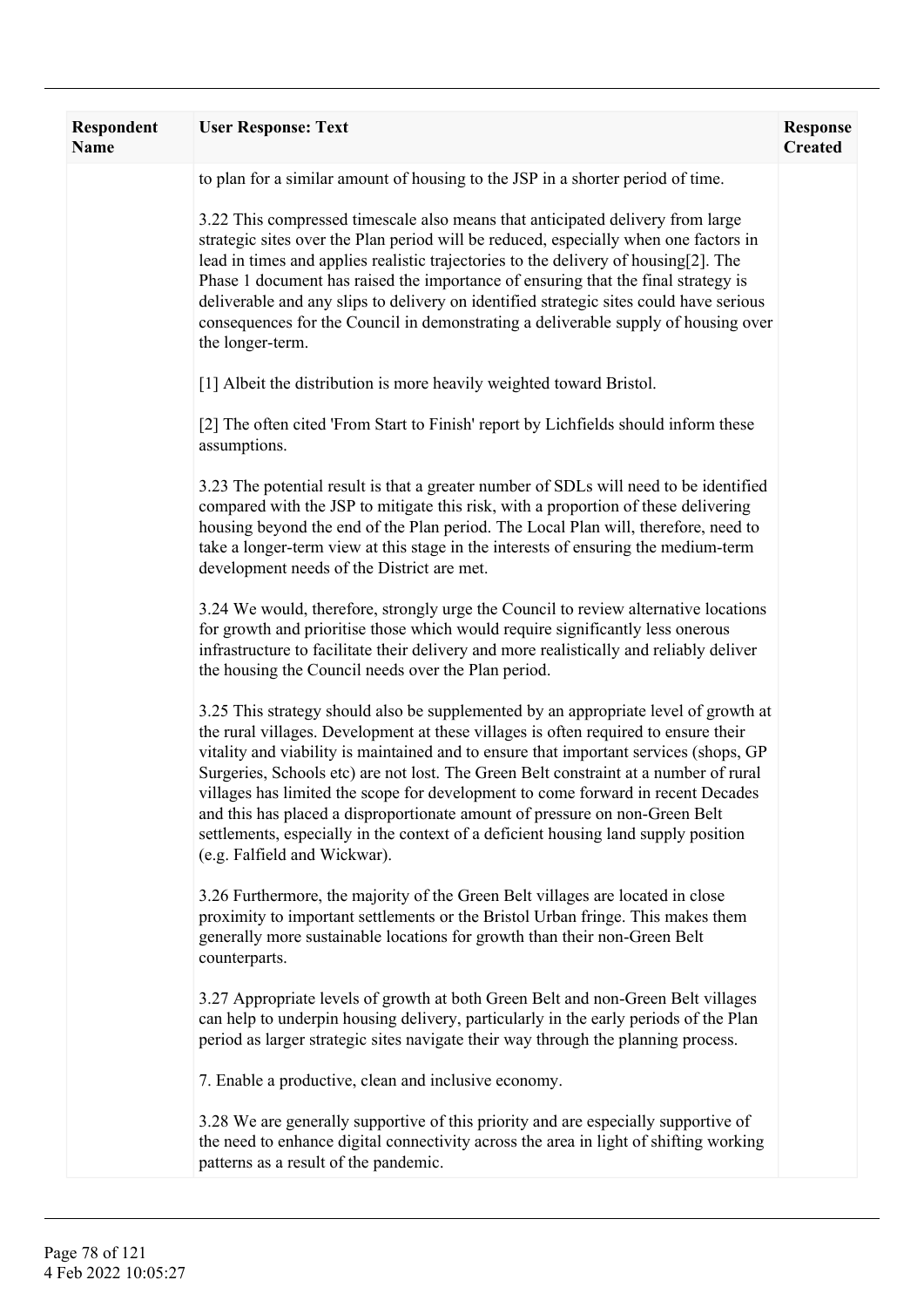| Respondent<br><b>Name</b>              | <b>User Response: Text</b>                                                                                                                                                                                                                                                                                                                                                                                                                                                                                                                                                                                                                                                                                                                                                                                                                                                                                                                                                                                                                                                                                                                                                                                                                                                                                                                                                                                                                                                                                                       | <b>Response</b><br><b>Created</b> |
|----------------------------------------|----------------------------------------------------------------------------------------------------------------------------------------------------------------------------------------------------------------------------------------------------------------------------------------------------------------------------------------------------------------------------------------------------------------------------------------------------------------------------------------------------------------------------------------------------------------------------------------------------------------------------------------------------------------------------------------------------------------------------------------------------------------------------------------------------------------------------------------------------------------------------------------------------------------------------------------------------------------------------------------------------------------------------------------------------------------------------------------------------------------------------------------------------------------------------------------------------------------------------------------------------------------------------------------------------------------------------------------------------------------------------------------------------------------------------------------------------------------------------------------------------------------------------------|-----------------------------------|
|                                        | 8. Achieving sustainable travel and transport.<br>3.29 Page 47 of the Consultation Document provides a useful summary of travel to<br>work patterns and the level of self-containment (in this context defined by the<br>percentage of people who live and work in the same area) of certain parts of the<br>District. What this illustrates is that not only does the North Fringe of Bristol<br>benefit from high levels of self-containment, but also that it acts as a magnet for the<br>wider South Gloucestershire area with significant levels of in-commuting from<br>Avonmouth, Thornbury, Yate and the Eastern Fringe.<br>3.30 Locating development in close proximity/with good transport access to the<br>Northern Fringe will be important in securing the most sustainable patterns of<br>travel across the District.<br>9. Ensuring the timely and efficient provision of infrastructure to support growing<br>communities.<br>3.31 We support this priority and agree that it is essential that new and growing<br>communities are supported by an appropriate level of infrastructure to maintain and<br>enhance their general sustainability.<br>3.32 The key, as we have touched on above, is ensuring that the scope and need to<br>deliver this infrastructure does not constrain the timely delivery of housing. This<br>can be achieved through the identification of appropriate and deliverable SDLs<br>which are underpinned by an appropriate level of non-strategic growth at the rural<br>villages. |                                   |
| Nicholas Small -<br>Stagecoach<br>West | "Achieving sustainable travel and transport" is one of the key priorities. We agree<br>this should be among the foremost, given the proportion of Carbon emissions<br>associated with mobility, and the clear challenges meaningfully reducing these.<br>This objective and the supporting points are all elements that the current and<br>previous Plans have included within them, and reflect explicit and long-standing<br>national policy. As is all-too-apparent, more sustainable patterns and choices of<br>movement have as a general rule, not been the result. Mostly, and especially<br>beyond the A4174, there has been an apparent reinforcement of trends towards car-<br>dependency.<br>We submit that this should come as no real surprise. This is because Plans have<br>steered patterns of land use in ways that weakly consider the availability and<br>potential of relevant and competitive sustainable travel choices, if in fact they<br>genuinely do so at all. This was spectacularly exposed in the production of the Joint<br>Spatial Plan.<br>Virtually all development in South Gloucestershire, since the 1980's, including<br>Bradley Stoke and Emersons Green, demonstrably accord with the starting<br>principle stated to achieve this objective:<br>"New growth should be in close proximity to existing or new key services and                                                                                                                                                            | 01 Mar<br>2021                    |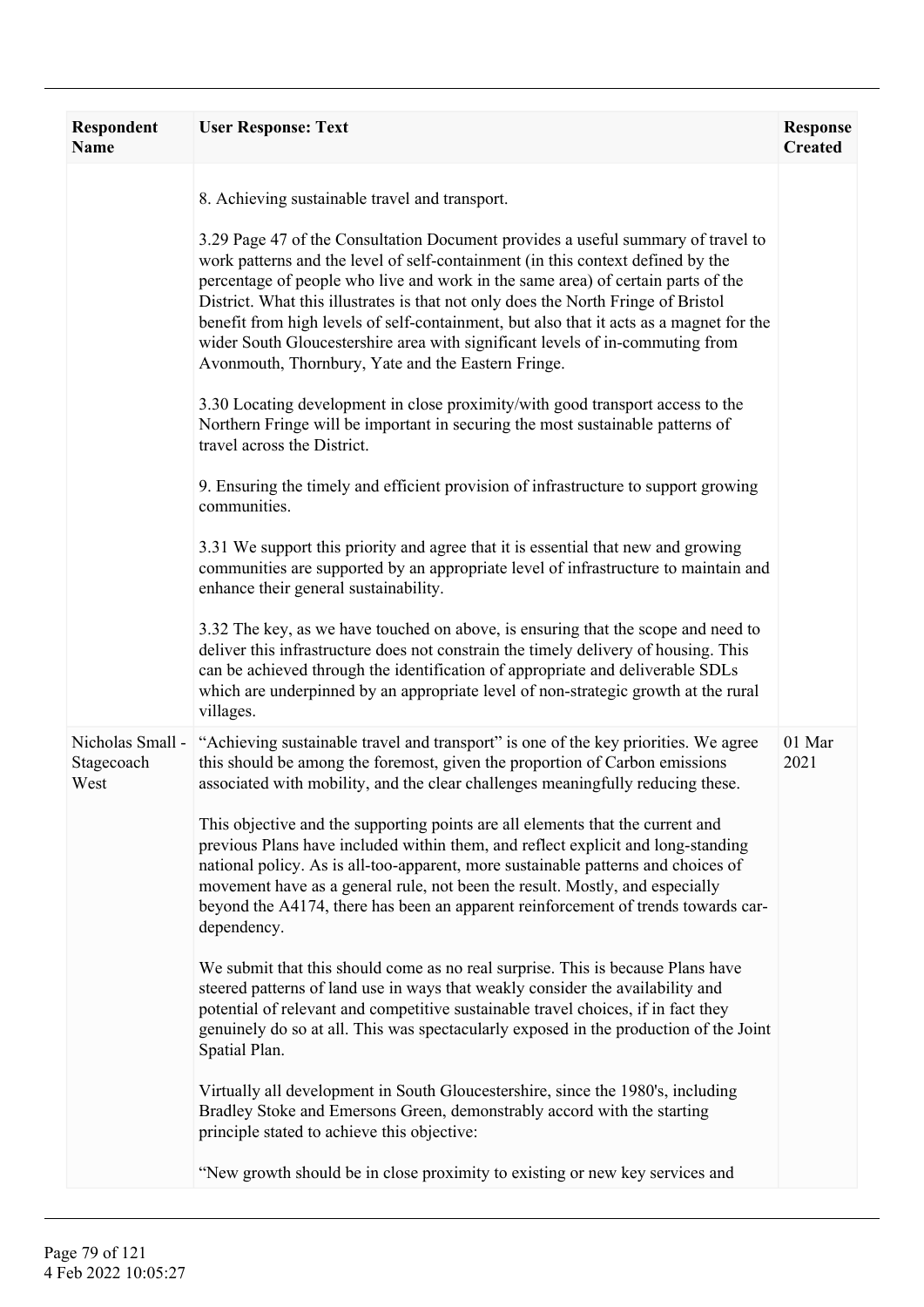| Respondent<br><b>Name</b>                      | <b>User Response: Text</b>                                                                                                                                                                                                                                                                                                                                                                                                                                                                                                                                                                                                                                                             | <b>Response</b><br><b>Created</b> |
|------------------------------------------------|----------------------------------------------------------------------------------------------------------------------------------------------------------------------------------------------------------------------------------------------------------------------------------------------------------------------------------------------------------------------------------------------------------------------------------------------------------------------------------------------------------------------------------------------------------------------------------------------------------------------------------------------------------------------------------------|-----------------------------------|
|                                                | facilities, to create walkable and cycleable neighbourhoods."                                                                                                                                                                                                                                                                                                                                                                                                                                                                                                                                                                                                                          |                                   |
|                                                | Development on any significant scale will be designed around exactly these kinds<br>of "neighbourhoods:" this has been planning orthodoxy since the first new towns<br>were established in the late 1940's. Most recent and planned major development in<br>the Plan area actually performs better than 15-minute neighbourhoods that are the<br>current buzz-word – often they are actually 10-minute ones, based on a 1,400<br>dwelling catchment for a neighbourhood food store and a 1,200 dwellings<br>catchment for a 2FE Primary School, which on the application of even a 35 - 40<br>average dwellings density places development within a 1,200m radius of a central<br>hub. |                                   |
|                                                | Existing travel behaviour destroys the conceit of "fifteen minute neighbourhoods,"<br>attractive and simple though it is. They don't meaningfully reduce car-dependency,<br>because car availability opens up a much richer and more attractive set of<br>opportunities of all kinds. People will readily drive past local shops – and Schools<br>and even jobs – because they are seeking better opportunities that could never<br>realistically all be concentrated within a 15-minute walk or cycle ride – without<br>reaching densities seen in Hong Kong, for example.                                                                                                            |                                   |
|                                                | Proximity on its own is a necessary but insufficient condition to support greatly<br>more sustainable travel behaviour. It is necessary for attractive and relevant Public<br>Transport choices to be readily available offering a much wider range of<br>destinations to be opened up, that do not need a car because journeys are similarly<br>competitive and seamless.                                                                                                                                                                                                                                                                                                             |                                   |
|                                                | This can only be achieved by orienting development to existing and future<br>deliverable high-quality Public Transport corridors. This is fundamentally different<br>than merely flexing or extending bus routes into developments on a reactive basis -<br>though clearly there will be a time and a place for this.                                                                                                                                                                                                                                                                                                                                                                  |                                   |
| Nick Woodward                                  | whilst these priorities are important there needs to be a balance. We need to make<br>the most of previously developed 'brownfield' sites rather than destroying even<br>more greenfield sites which form an essential part of all our environment, wildlife<br>and general well-being.                                                                                                                                                                                                                                                                                                                                                                                                | 28 Feb<br>2021                    |
| Nicola Flack                                   | See above, the priorities should not cause harm.                                                                                                                                                                                                                                                                                                                                                                                                                                                                                                                                                                                                                                       | 31 Jan<br>2021                    |
| Nicola<br>O'Connell                            | no comment                                                                                                                                                                                                                                                                                                                                                                                                                                                                                                                                                                                                                                                                             | 27 Feb<br>2021                    |
| North<br>Thornbury<br>Landowners<br>Consortium | None.                                                                                                                                                                                                                                                                                                                                                                                                                                                                                                                                                                                                                                                                                  | 29 Apr<br>2021                    |
| Patrick Williams                               | 1. The first priority is actually building what was committed to in the last Plan. The<br>failure to complete this is unacceptable. Developers who do not build on allocated<br>land but use as an asset only, should have their permission removed and passed to<br>another builder. They also are not building enough 1 and 2 bed properties to give<br>young people or those down sizing. The remaining sites not built on yet must have                                                                                                                                                                                                                                            | 09 Mar<br>2021                    |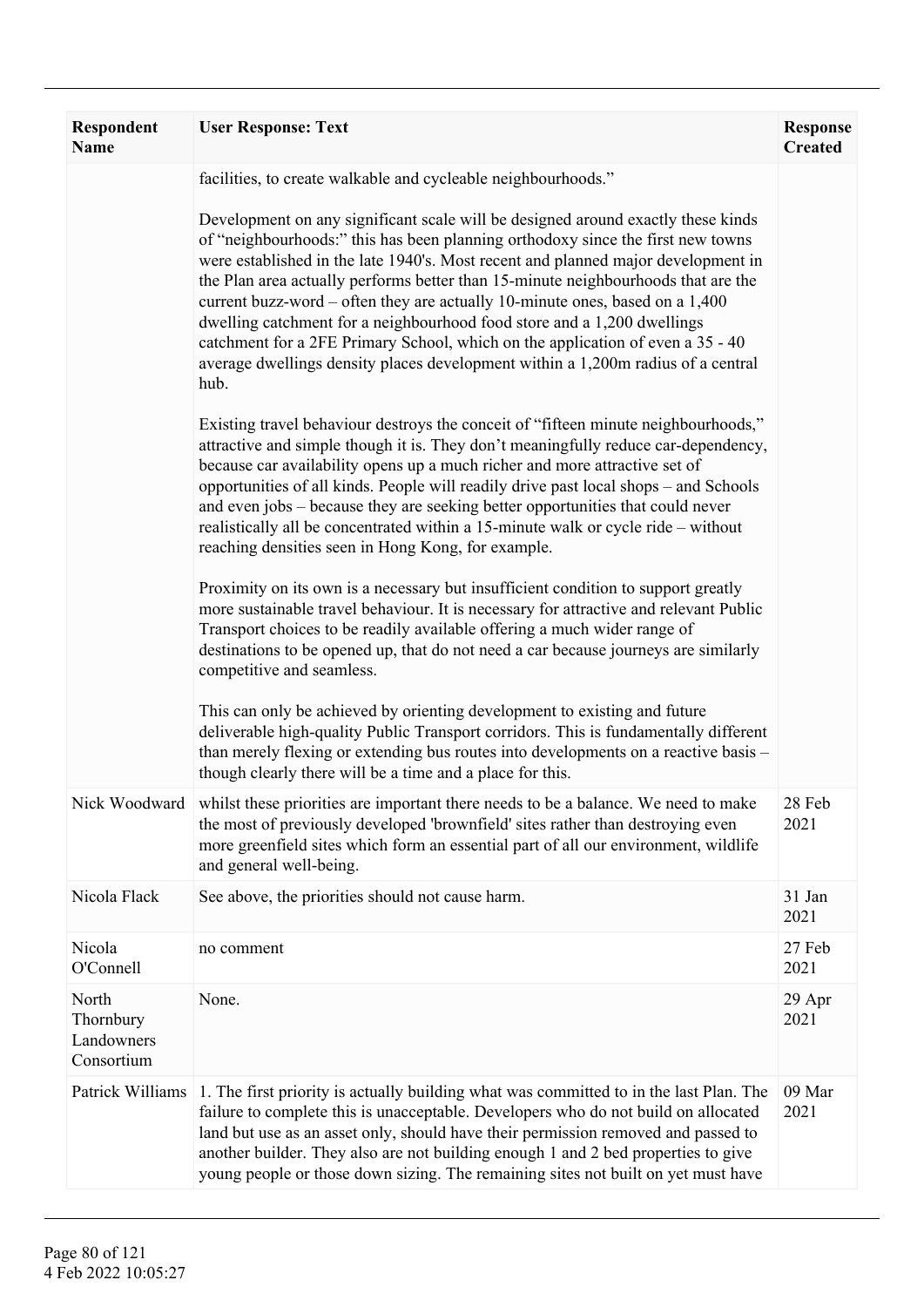| <b>Respondent</b><br><b>Name</b>               | <b>User Response: Text</b>                                                                                                                                                                                                                                                                                                                                                                                                                                                                                 | <b>Response</b><br><b>Created</b> |
|------------------------------------------------|------------------------------------------------------------------------------------------------------------------------------------------------------------------------------------------------------------------------------------------------------------------------------------------------------------------------------------------------------------------------------------------------------------------------------------------------------------------------------------------------------------|-----------------------------------|
|                                                | these groups as a priority, not 4 and 5 bed properties that are the builders' priority to<br>achieve profits, and not demand.                                                                                                                                                                                                                                                                                                                                                                              |                                   |
|                                                | 2. The environment and protection of countryside has to be given the highest<br>priority. Zone 1 and 2 Flood plain land identified must not be a target for any<br>building, more respect must be given to the communities impacted as a<br>fundamental principle.                                                                                                                                                                                                                                         |                                   |
|                                                | 3. To reduce Carbon footprint building must be focused towards the current main<br>centres, i.e. the Bristol fringes.                                                                                                                                                                                                                                                                                                                                                                                      |                                   |
|                                                | 4. The priority has to be to get the maximum out of Brownfield sites, including<br>office and retail centres that are unlikely to be fully populated.                                                                                                                                                                                                                                                                                                                                                      |                                   |
|                                                | 5. Smaller and lower cost housing is also a priority, conversion of office and retail<br>sites should be used for this wherever possible right across the region. Bristol has<br>large areas where this will be possible.                                                                                                                                                                                                                                                                                  |                                   |
|                                                | 6. Review of the County's Hospital requirements after the closure of Frenchay.                                                                                                                                                                                                                                                                                                                                                                                                                             |                                   |
| Paula Evans -<br>Rangeworthy<br>Parish Council | No.                                                                                                                                                                                                                                                                                                                                                                                                                                                                                                        | 26 Feb<br>2021                    |
| Pauline and<br>Richard Wilson                  | 1. Very important.                                                                                                                                                                                                                                                                                                                                                                                                                                                                                         | 25 Feb<br>2021                    |
|                                                | 2. If possible do not lose mature trees and hedges during new development.                                                                                                                                                                                                                                                                                                                                                                                                                                 |                                   |
|                                                | 4. Should be headed: Creating and maintaining exceptional spaces                                                                                                                                                                                                                                                                                                                                                                                                                                           |                                   |
|                                                | 5. This section is headed Planning for urban and rural development but does not<br>really address rural development.                                                                                                                                                                                                                                                                                                                                                                                       |                                   |
|                                                | 6. Look after range of existing houses e.g. extensions mean houses are priced out of<br>lower income families also merging of smaller properties should not be allowed.<br>New low cost housing should not be available for purchase as second homes or for<br>holiday lets.                                                                                                                                                                                                                               |                                   |
|                                                | 8. Sustainable travel and transport should also include employment opportunities<br>near to new housing.                                                                                                                                                                                                                                                                                                                                                                                                   |                                   |
| Persimmon<br>Homes Severn                      | Please see attached document.                                                                                                                                                                                                                                                                                                                                                                                                                                                                              | 11 May<br>2021                    |
| Valley                                         | 3. Potential Priorities (Section 4):                                                                                                                                                                                                                                                                                                                                                                                                                                                                       |                                   |
|                                                | 3.1 The Phase 1 consultation document identifies 9 'potential priorities' that it<br>considers could shape the content and approaches in the new Local Plan. It is<br>correctly recognised that these priorities do not operate in isolation, with the<br>potential scope for these priorities to address more than one issue. By way of<br>example, Priority 6 (Provide the right type and number of new homes) has the<br>potential to support all the other priorities where new development is brought |                                   |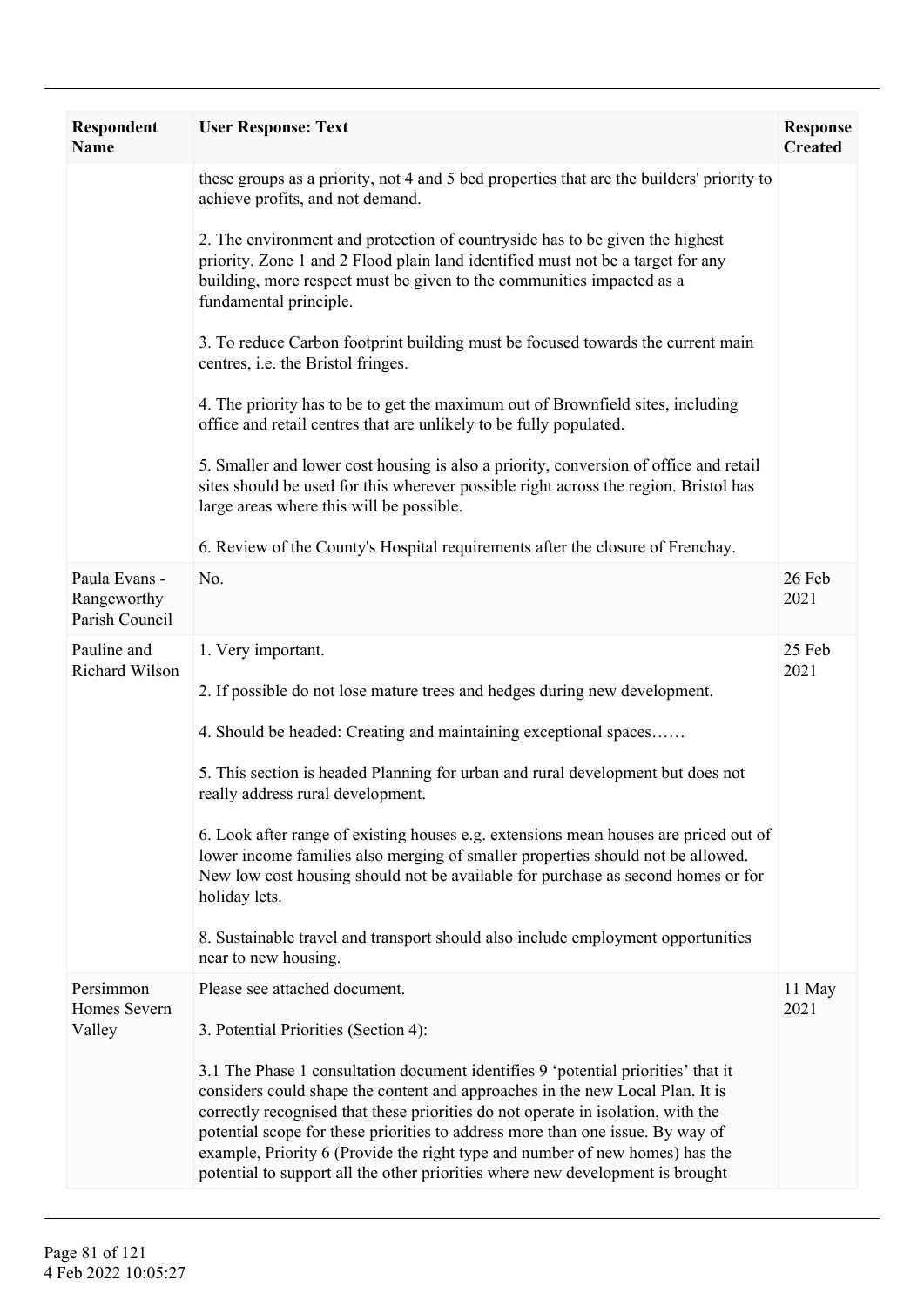| Respondent<br><b>Name</b> | <b>User Response: Text</b>                                                                                                                                                                                                                                                                                                                                                                                                                                                                                                                                                                      | <b>Response</b><br><b>Created</b> |
|---------------------------|-------------------------------------------------------------------------------------------------------------------------------------------------------------------------------------------------------------------------------------------------------------------------------------------------------------------------------------------------------------------------------------------------------------------------------------------------------------------------------------------------------------------------------------------------------------------------------------------------|-----------------------------------|
|                           | forward in locations that are or can be made sustainable.                                                                                                                                                                                                                                                                                                                                                                                                                                                                                                                                       |                                   |
|                           | 3.2 The Local Plan once adopted will be the 'growth strategy' for South<br>Gloucestershire, therefore the identified priorities should be set in the context of<br>facilitating sustainable patterns of development. It should do so in a way that not<br>only addresses issues related to need and the overall quantum of development, but<br>also supports the Plan in wider objectives, such as reducing the need to travel and<br>providing high quality places and healthy lifestyle.                                                                                                      |                                   |
|                           | 3.3 It is noted that the 9 potential priorities are not specifically listed in order of<br>priority/importance which is correct. However, the future growth strategy must<br>respond to identified need, so there is a case to be made that delivering the right<br>type and number of new homes should form the overarching objective. In turn,<br>priorities are achieved as part of a growth strategy that seeks to deliver the correct<br>quantum of development.                                                                                                                           |                                   |
|                           | 3.4 We consider each 'Potential Priority' in turn.                                                                                                                                                                                                                                                                                                                                                                                                                                                                                                                                              |                                   |
|                           | 1. Pursue a Carbon neutral and resilient future in a changing climate.                                                                                                                                                                                                                                                                                                                                                                                                                                                                                                                          |                                   |
|                           | 3.5 This priority reinforces the national agenda and is supported as a matter of<br>principle. Greater clarity is required in terms of what implications such priorities<br>have on individual development schemes, and also whether the objective of Carbon<br>neutrality is a calculation that is taken overall, rather than a measure of the<br>acceptability of individual growth locations. It is, however, important that in<br>respect of this "Priority" the Plan is entirely consistent with, and does not attempt to<br>exceed, the requirements set out in the Building Regulations. |                                   |
|                           | 3.6 Requirements for zero-Carbon and energy efficient design and construction are<br>also supported in principle, so long as the Local Plan is based on detailed<br>considerations of the viability implications. This is considered necessary to ensure<br>that growth requirements can be achieved during the Plan period.                                                                                                                                                                                                                                                                    |                                   |
|                           | 3.7 Low-Carbon and renewable energy generation, alongside increasing the<br>resilience to Climate Change, are all important measures that the Local Plan will<br>need to implement in order to respond positively to the declared climate<br>emergency.                                                                                                                                                                                                                                                                                                                                         |                                   |
|                           | 2. Protect and enhance our environment.                                                                                                                                                                                                                                                                                                                                                                                                                                                                                                                                                         |                                   |
|                           | 3.8 This priority replicates the obligations on Local Planning Authorities as set out<br>in Sections 15 and 16 of the National Planning Policy Framework, therefore as<br>priorities to inform the preparation of the New Local Plan, these are supported in<br>principle.                                                                                                                                                                                                                                                                                                                      |                                   |
|                           | 3.9 In achieving this priority, it should be recognised that in specific circumstances,<br>new development can play an important role, through the delivery of improvements<br>and enhancements to existing conditions.                                                                                                                                                                                                                                                                                                                                                                         |                                   |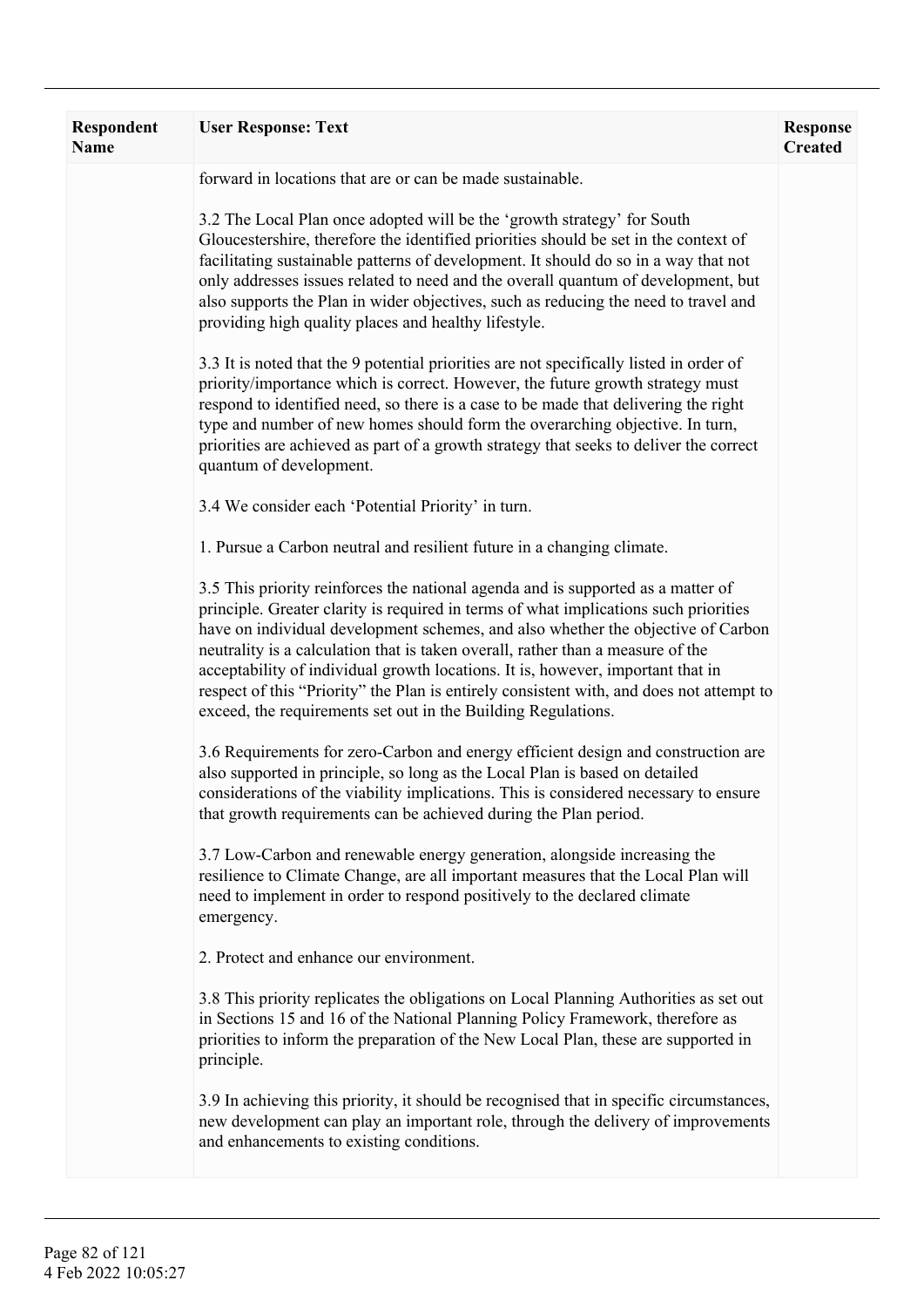| <b>Respondent</b><br>Name | <b>User Response: Text</b>                                                                                                                                                                                                                                                                                                                                                                                                                                                                                                        | <b>Response</b><br><b>Created</b> |
|---------------------------|-----------------------------------------------------------------------------------------------------------------------------------------------------------------------------------------------------------------------------------------------------------------------------------------------------------------------------------------------------------------------------------------------------------------------------------------------------------------------------------------------------------------------------------|-----------------------------------|
|                           | 3.10 The Local Plan should avoid circumstances where blanket restrictions on<br>development occur, in doing so ensuring that future locations for growth to meet<br>identified need, are considered on their individual merit and their capacity to<br>successfully respond to their specific circumstances, whilst supporting the overall<br>aspiration of this potential priority.                                                                                                                                              |                                   |
|                           | 3. Development that promotes health and well-being.                                                                                                                                                                                                                                                                                                                                                                                                                                                                               |                                   |
|                           | 3.11 It is embedded within the social objective to sustainable development that<br>health, social and cultural well-being is a function of the planning system. Access<br>to usable and appropriate open/green space, alongside good quality residential<br>amenity is an important component of this priority.                                                                                                                                                                                                                   |                                   |
|                           | 3.12 There is no objection to this priority and, as part of the strategy for achieving<br>this, the new Local Plan should recognise that development can 'promote' health<br>and wellbeing, by directing growth to locations which are or can be made<br>sustainable, thereby reducing the need to travel and maximising walking and<br>cycling opportunities.                                                                                                                                                                    |                                   |
|                           | 3.13 It should also be recognised that development can support existing provision<br>of open spaces, informal and formal sports etc.                                                                                                                                                                                                                                                                                                                                                                                              |                                   |
|                           | 4. Creating exceptional places and spaces.                                                                                                                                                                                                                                                                                                                                                                                                                                                                                        |                                   |
|                           | 3.14 High quality design and place-shaping principles, which respond to natural,<br>built and historic assets and local character will provide the ability for the New<br>Local Plan to deliver this priority.                                                                                                                                                                                                                                                                                                                    |                                   |
|                           | 3.15 Reference within this priority to new communities to be designed to be<br>walkable and cycleable neighbourhoods requires greater explanation. It is not clear<br>what constitutes a 'community' and moreover, there is apparently no consideration<br>of Public Transport accessibility and connectivity within this priority.                                                                                                                                                                                               |                                   |
|                           | 3.16 There would be concern if a new development standard, premised on the<br>specific requirement for walkable and cycleable neighbourhoods, is imposed<br>without further justification, specifically in terms of how compliance with such a<br>requirement is to be assessed.                                                                                                                                                                                                                                                  |                                   |
|                           | 3.17 It is not clear what is meant by promoting 'opportunities and life chances for<br>all,' nor how this can be measured as a deliverable outcome. Increasing the supply<br>of housing, in sustainable locations, provides greater opportunities for individuals<br>and different groups to be able to access suitable accommodation. This should be<br>an overarching objective of the growth strategy, but there is some ambiguity as to<br>what this priority means and how the growth strategy can respond positively to it. |                                   |
|                           | 5. Planning for urban and rural areas.                                                                                                                                                                                                                                                                                                                                                                                                                                                                                            |                                   |
|                           | 3.18 There is significant cross-over and interdependencies with this potential<br>priority and that listed as priority number 6 (Provide the right type and number of                                                                                                                                                                                                                                                                                                                                                             |                                   |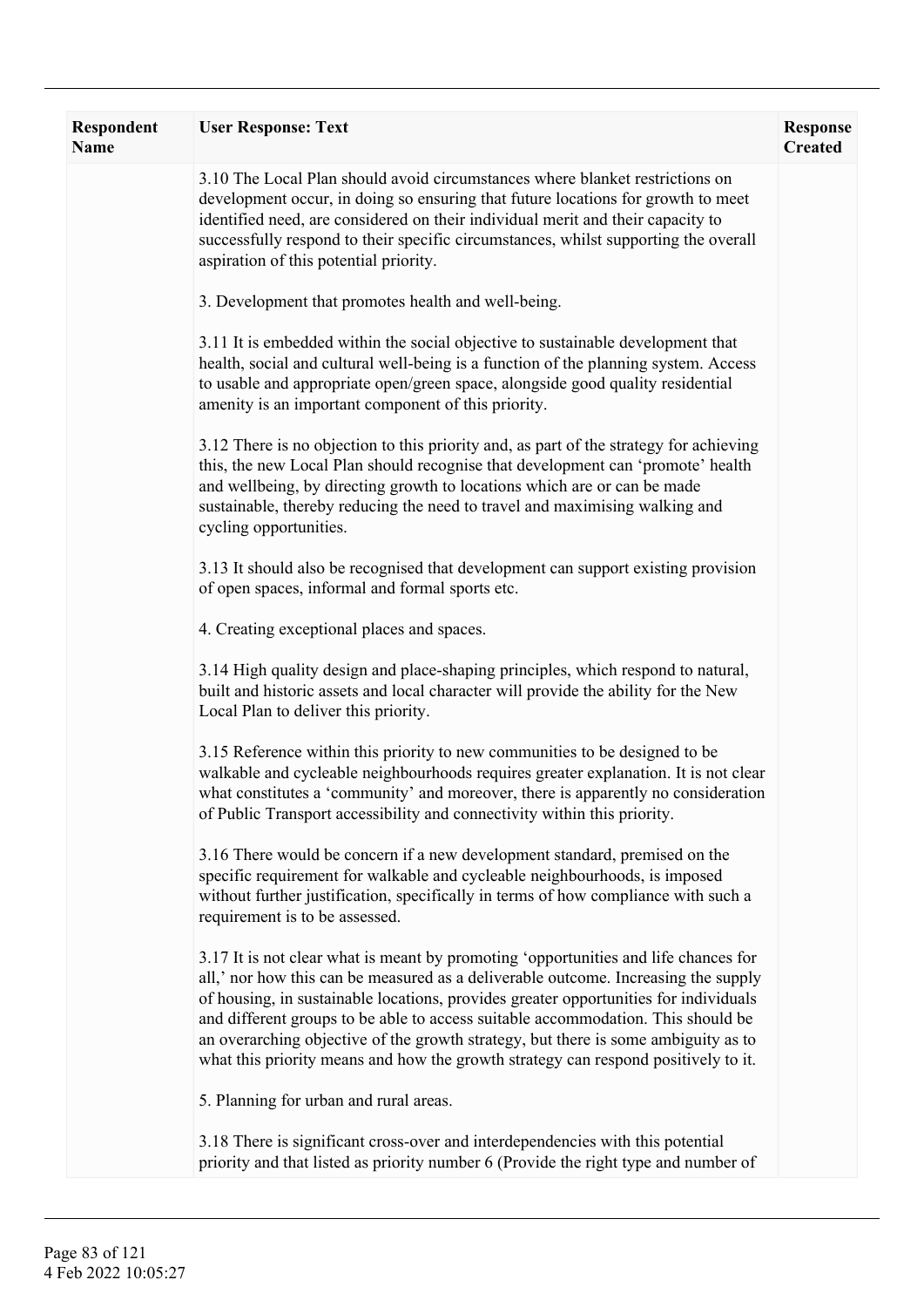| Respondent<br>Name | <b>User Response: Text</b>                                                                                                                                                                                                                                                                                                                                                                                                                                                                                                                                                                                                                                                                                                                                                                                                                                                                                                         | <b>Response</b><br><b>Created</b> |
|--------------------|------------------------------------------------------------------------------------------------------------------------------------------------------------------------------------------------------------------------------------------------------------------------------------------------------------------------------------------------------------------------------------------------------------------------------------------------------------------------------------------------------------------------------------------------------------------------------------------------------------------------------------------------------------------------------------------------------------------------------------------------------------------------------------------------------------------------------------------------------------------------------------------------------------------------------------|-----------------------------------|
|                    | new homes). It is only once the final quantum of new homes is identified will it be<br>possible to determine whether the growth strategy and specific components of it<br>will be sufficient to deliver this priority. In general terms this priority is considered<br>to be appropriate as it reflects the urban focus/regeneration strategy as a<br>sequentially prioritised approach.                                                                                                                                                                                                                                                                                                                                                                                                                                                                                                                                           |                                   |
|                    | 3.19 We believe that this Priority would benefit from specific reference to the need<br>to release greenfield land for new homes if the housing need is to be met. Such a<br>reference should also state the priority of identifying such sites in the most<br>appropriate and sustainable locations with access to a wide range of services and<br>facilities.                                                                                                                                                                                                                                                                                                                                                                                                                                                                                                                                                                    |                                   |
|                    | 6. Provide the right type and number of new homes.                                                                                                                                                                                                                                                                                                                                                                                                                                                                                                                                                                                                                                                                                                                                                                                                                                                                                 |                                   |
|                    | 3.20 It should be the overarching objective of the New Local Plan to ensure that<br>sufficient sites are identified to accommodate the LHNA. As part of this process,<br>the extent to which individual site options provide for sustainable patterns of<br>development, support the wider strategic objectives and facilitate the delivery of the<br>identified priorities should be determined.                                                                                                                                                                                                                                                                                                                                                                                                                                                                                                                                  |                                   |
|                    | 3.21 The scale of growth to be planned for should be sufficient to address locally<br>derived housing need for South Gloucestershire, but also any unmet need arising<br>from neighbouring Authorities, specifically Bristol. Where growth is required to<br>meet the needs of a neighbouring Authority, the strategy should be to locate such<br>growth as close as possible to where that need is arising. Proximity of the origin of<br>particular needs, does not necessarily mean physical proximity, although this is<br>clearly an obvious indicator of successfully addressing need close to source, but it<br>can also mean proximity in terms of accessibility and connectivity, which may<br>mean development is slightly further afield, but remains well connected and related<br>to where that need is arising. Clearly, in considering proximity, the level of<br>environmental impact is also a key consideration. |                                   |
|                    | 3.22 We strongly support a growth strategy which provides for a portfolio of sites,<br>both in terms of size and location. In doing so, this provides greater certainty and<br>resilience to the supply of new homes, not just for the purposes of maintaining a<br>five year housing land supply, but throughout the Plan period.                                                                                                                                                                                                                                                                                                                                                                                                                                                                                                                                                                                                 |                                   |
|                    | 3.23 As referenced in paragraph 2.36 above, we support the principle established in<br>NPPF paragraph 72 that the supply of large numbers of new homes can often be<br>best achieved through planning for larger scale development, including significant<br>extensions to existing villages and towns, provided they are well located and<br>designed, and supported by the necessary infrastructure and facilities. We believe<br>that Land East of Chipping Sodbury complies with this approach and would ask the<br>Council to share this view.                                                                                                                                                                                                                                                                                                                                                                                |                                   |
|                    | 7. Enable a productive, clean and inclusive economy.                                                                                                                                                                                                                                                                                                                                                                                                                                                                                                                                                                                                                                                                                                                                                                                                                                                                               |                                   |
|                    | 3.24 The general emphasis of this potential priority is supported given the need to<br>ensure that the new Local Plan responds positively as part of the recovery from the                                                                                                                                                                                                                                                                                                                                                                                                                                                                                                                                                                                                                                                                                                                                                         |                                   |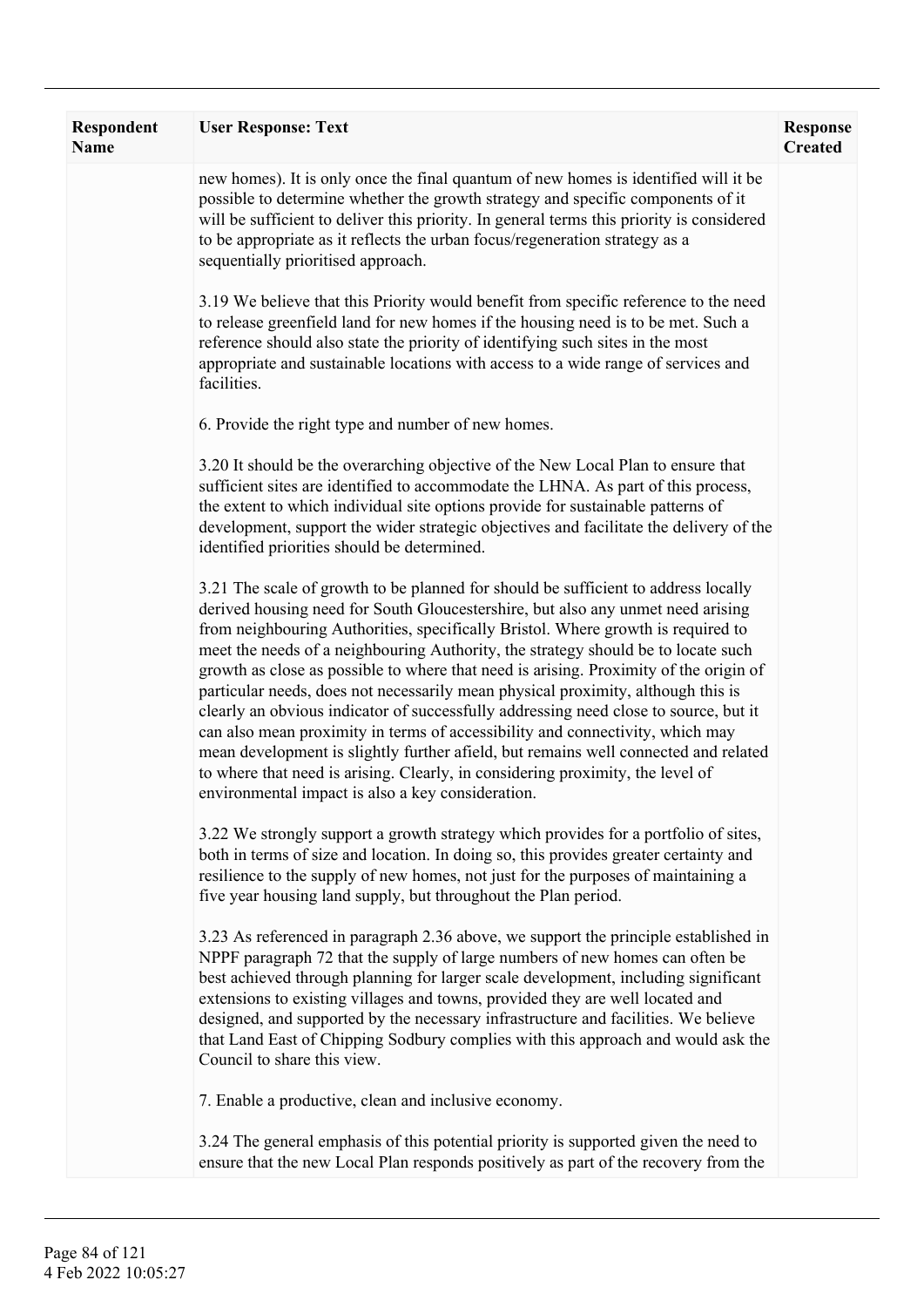| <b>Respondent</b><br><b>Name</b> | <b>User Response: Text</b>                                                                                                                                                                                                                                                                                                                                                                                                                                                                                                                                                                                                                                                                                                                                                                                                                      | <b>Response</b><br><b>Created</b> |
|----------------------------------|-------------------------------------------------------------------------------------------------------------------------------------------------------------------------------------------------------------------------------------------------------------------------------------------------------------------------------------------------------------------------------------------------------------------------------------------------------------------------------------------------------------------------------------------------------------------------------------------------------------------------------------------------------------------------------------------------------------------------------------------------------------------------------------------------------------------------------------------------|-----------------------------------|
|                                  | Covid-19 impact.                                                                                                                                                                                                                                                                                                                                                                                                                                                                                                                                                                                                                                                                                                                                                                                                                                |                                   |
|                                  | 3.25 Supporting the economic growth strategy will require sufficient employment<br>sites both in terms of size and location, which such sites being sufficiently flexible<br>to respond to the changing economic climate and facilitate new investment and<br>innovation in the economy. Alongside space for businesses to grow, thrive and<br>invest, it is essential that there is a sufficient skilled workforce available and that<br>opportunities for job/economic growth are accessible to residents and potential<br>workforce within South Gloucestershire.                                                                                                                                                                                                                                                                            |                                   |
|                                  | 3.26 It is noted that within this potential priority there is reference to the need to<br>safeguard employment land and jobs to meet identified needs and this is supported.<br>The new Local Plan must achieve a sustainable balance in terms of maintaining/<br>safeguarding sufficient employment land, against the pressures for such land to be<br>brought forward for residential development.                                                                                                                                                                                                                                                                                                                                                                                                                                            |                                   |
|                                  | 3.27 To some extent there is a conflict between this potential priority and that of<br>planning for urban and rural areas, with the emphasis on 'optimising' Brownfield<br>land. It is therefore essential that the New Local Plan considers carefully the use of<br>Brownfield land for residential growth, specifically in terms of the potential for this<br>to undermine the wider economic strategy. Understanding and achieving this<br>balance in respect of Brownfield/regeneration sites, will be an important part of the<br>Plan-making process as it will determine what scale of residential development can<br>be achieved on such sites without adversely impacting the wider economic strategy.                                                                                                                                 |                                   |
|                                  | 8. Achieving sustainable transport and travel.                                                                                                                                                                                                                                                                                                                                                                                                                                                                                                                                                                                                                                                                                                                                                                                                  |                                   |
|                                  | 3.28 This priority should ensure that new development is accommodated in<br>locations that are accessible and well connected to existing services, facilities and<br>employment and is therefore supported as a matter of principle. The emphasis of<br>any growth strategy should be to direct growth to locations that are well serviced by<br>existing Public Transport or locations where enhancements to existing provision<br>provides the opportunities to maximise Public Transport use.                                                                                                                                                                                                                                                                                                                                                |                                   |
|                                  | 3.29 Existing growth areas, such as Yate/Chipping Sodbury represent clearly<br>sustainable locations for future growth. Page 48 of the New Plan, for example,<br>identifies Yate as being one of the urban areas that have "the greatest number and<br>range of key services and facilities in close proximity to enable walking and cycling<br>access." The close physical and functional relationship between Chipping Sodbury<br>and Yate means that it is logical that Chipping Sodbury also benefits from this<br>accessibility. This is already recognised in the Phase 1 document including at page<br>107 where it is noted that Yate Town Centre provides a "very good" range of shops<br>and that it is It is "well located to provide for its local community, and also serves<br>the surrounding rural areas and Chipping Sodbury." |                                   |
|                                  | 3.30 Not withstanding its excellent connectivity to Yate, it should be recognised<br>that Chipping Sodbury represents a sustainable location for new development in its<br>own right. Further, the Land East of Chipping Sodbury is sustainably located within<br>the settlement to access the facilities within the Town. For example, Chipping                                                                                                                                                                                                                                                                                                                                                                                                                                                                                                |                                   |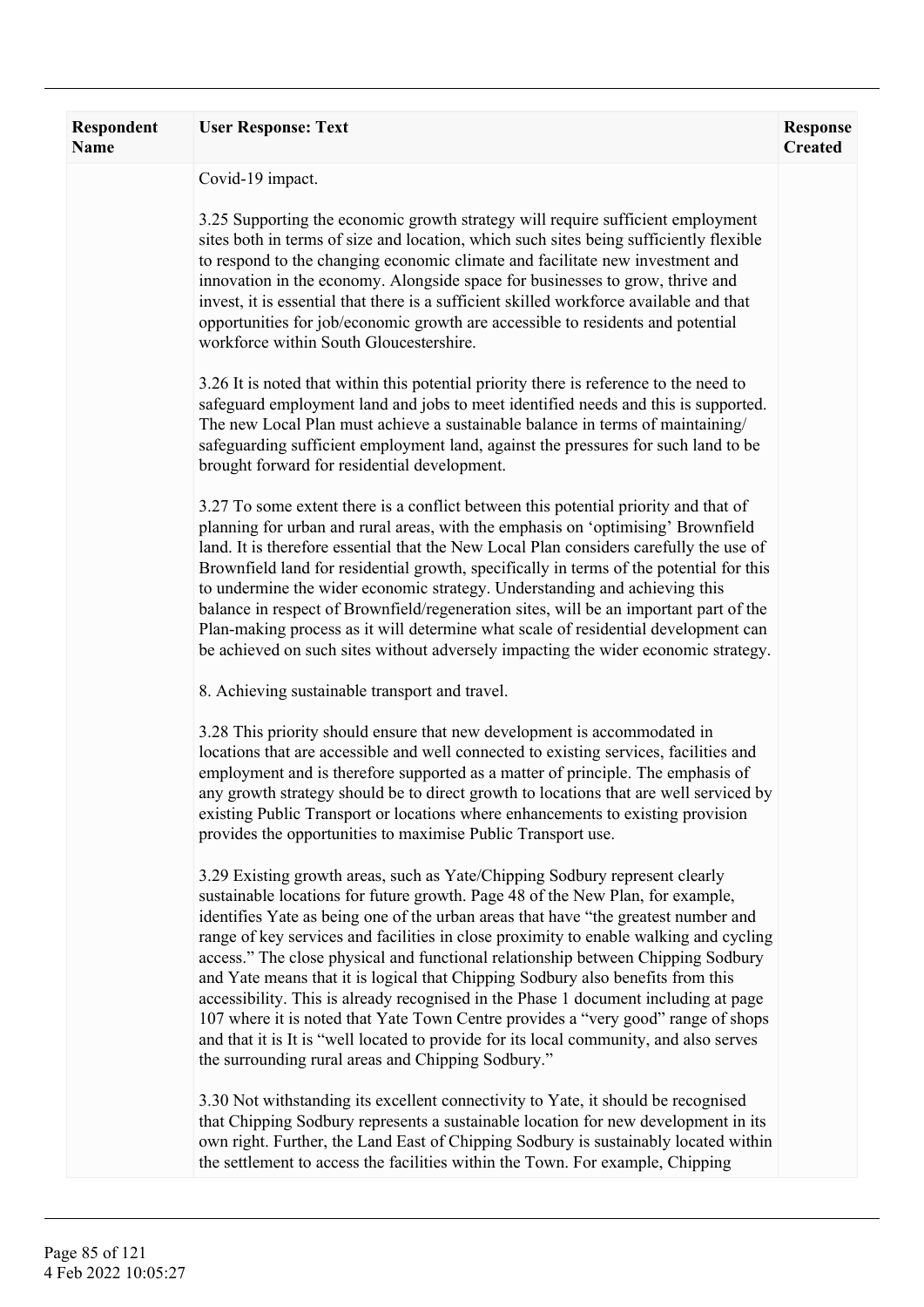| <b>Respondent</b><br><b>Name</b> | <b>User Response: Text</b>                                                                                                                                                                                                                                                                                                                                                                                                                                                                                      | <b>Response</b><br><b>Created</b> |
|----------------------------------|-----------------------------------------------------------------------------------------------------------------------------------------------------------------------------------------------------------------------------------------------------------------------------------------------------------------------------------------------------------------------------------------------------------------------------------------------------------------------------------------------------------------|-----------------------------------|
|                                  | Sodbury School, a mixed 11 - 18 comprehensive is within convenient walking<br>distance of the site as are the retail and employment opportunities within the town.                                                                                                                                                                                                                                                                                                                                              |                                   |
|                                  | 3.31 In addition, Chipping Sodbury is well served by Public Transport connections<br>including:                                                                                                                                                                                                                                                                                                                                                                                                                 |                                   |
|                                  | ? Y1 – Bristol – Yate – Chipping Sodbury via Coalpit Heath and the M32.                                                                                                                                                                                                                                                                                                                                                                                                                                         |                                   |
|                                  | ? Y2 - Bristol - Yate - Chipping Sodbury via Coalpit Heath, Downend and<br>Fishponds.                                                                                                                                                                                                                                                                                                                                                                                                                           |                                   |
|                                  | ? Y5 – Bristol – Yate – Chipping Sodbury via Westerleigh, Pucklechurch,<br>Mangotsfield and Staple Hill.                                                                                                                                                                                                                                                                                                                                                                                                        |                                   |
|                                  | ? Y6 – Southmead Hospital – Yate – Chipping Sodbury via Frampton Cotterell,<br>Winterbourne, Bristol Parkway and Cribbs Causeway.                                                                                                                                                                                                                                                                                                                                                                               |                                   |
|                                  | ? Service 84 has stops immediately adjacent to the site and provides a frequent<br>service to/from Yate.                                                                                                                                                                                                                                                                                                                                                                                                        |                                   |
|                                  | 3.32 The above services offer approximately a 50 minute journey from Chipping<br>Sodbury to Bristol's centre which then provides connections to local and national<br>bus and coach services. The services also provide a 1 hour link to Southmead<br>Hospital. All services offer a 6 minute bus journey from Chipping Sodbury to Yate<br>where there are connections via Yate train station to the greater train network and<br>where there are also a host of offerings in terms of services and facilities. |                                   |
|                                  | 3.33 We would also point out that Land East of Chipping Sodbury offers the<br>opportunity to provide a mix of uses in addition to new homes. Potential exists, for<br>example to provide for a new Primary School as well as commercial, recreations<br>and community facilities as part of the proposals which will benefit existing as well<br>as new residents.                                                                                                                                              |                                   |
|                                  | 3.34 It should be noted that the Inspector presiding over the Examination of the<br>(now) adopted Core Strategy noted that "a mixed use scheme in this location offers<br>similar opportunities to increase self-containment of the settlement" (Inspector's<br>Report on the South Gloucestershire Core Strategy (November 2013) - paragraph<br>$127$ ).                                                                                                                                                       |                                   |
|                                  | 9. Ensuring the timely and effective provision of infrastructure to support growing<br>communities.                                                                                                                                                                                                                                                                                                                                                                                                             |                                   |
|                                  | 3.35 This potential priority is supported in terms of its emphasis on achieving<br>sustainable patterns of development. In identifying land/sites to meet identified<br>needs, opportunities to bring forward development which can utilise existing<br>infrastructure should form the starting point for any growth strategy.                                                                                                                                                                                  |                                   |
|                                  | 3.36 Where new development is dependent upon new infrastructure, this should be<br>considered in the context of viability and any burdens placed on specific                                                                                                                                                                                                                                                                                                                                                    |                                   |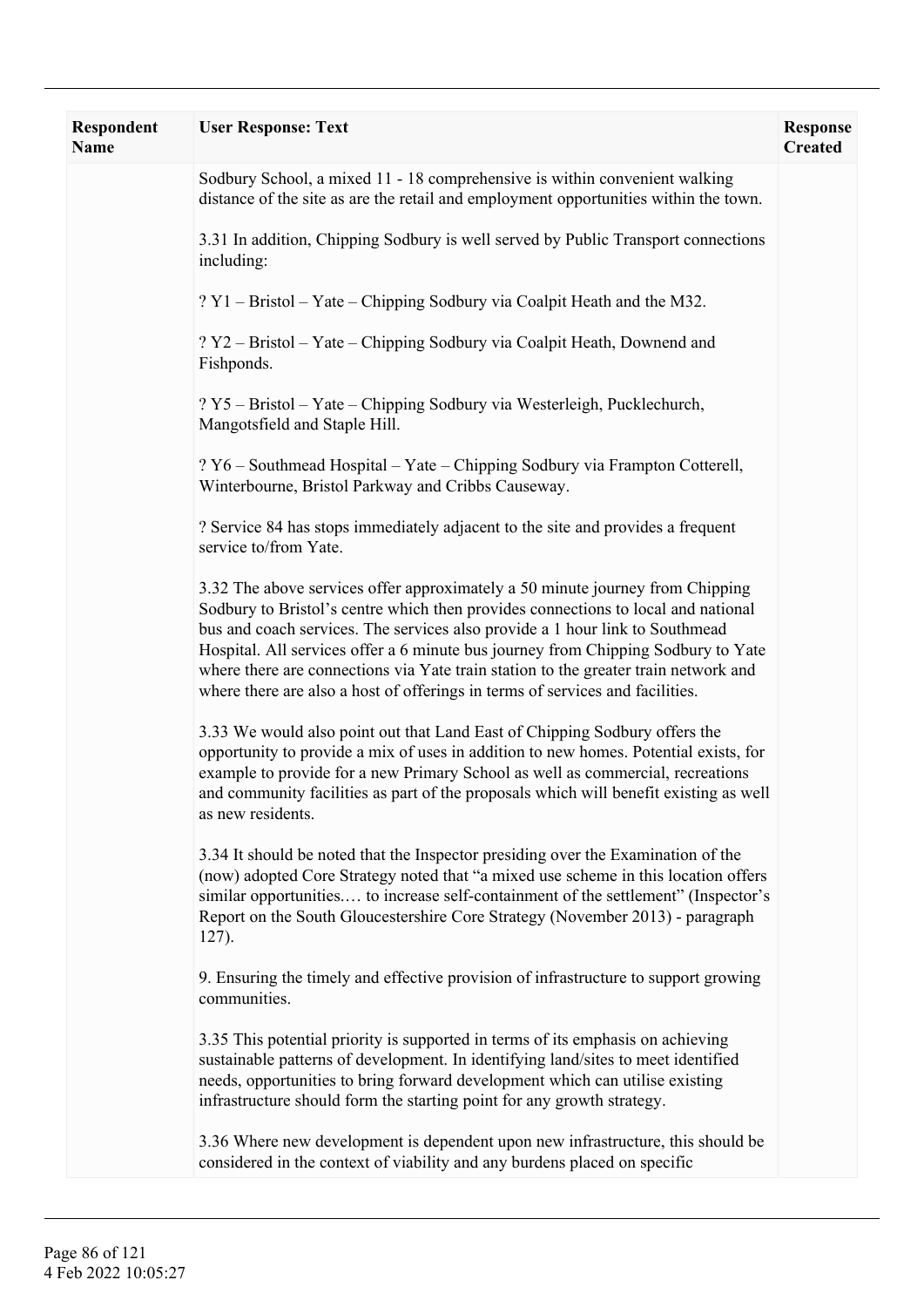| <b>Respondent</b><br><b>Name</b>               | <b>User Response: Text</b>                                                                                                                                                                                                                                                                                                                                                                                                                                                                                                                             | <b>Response</b><br><b>Created</b> |
|------------------------------------------------|--------------------------------------------------------------------------------------------------------------------------------------------------------------------------------------------------------------------------------------------------------------------------------------------------------------------------------------------------------------------------------------------------------------------------------------------------------------------------------------------------------------------------------------------------------|-----------------------------------|
|                                                | development sites/locations should be proportionate to their impact.                                                                                                                                                                                                                                                                                                                                                                                                                                                                                   |                                   |
|                                                | 3.37 Whilst we recognise concerns set out in the consultation documents that large<br>strategic sites are often dependent upon delivering significant up-front<br>infrastructure which can result in unexpected delays, this is not necessarily a given.<br>Not all strategic sites require significant up-front infrastructure from "Day 1" and<br>appropriate phasing of development can also play a key role. We would very much<br>like the opportunity to discuss with the Authority how the land East of Chipping<br>Sodbury could be delivered. |                                   |
| Pete Connors                                   | I don't think that there is a pressing need to review the Green Belt if that means<br>reduce it as I think that where this has not been eaten into it has gone a long way to<br>preserve the heritage and identities of particular areas such as in my own area,<br>Coalpit Heath.<br>Any review must be done with great care and must pay careful attention to the<br>provision off an effective road, health and education infrastructure and public<br>transport which is cheap and effective.                                                      | 28 Feb<br>2021                    |
|                                                | I also think the housing targets need to be critically reviewed in the light of Brexit,<br>reduced immigration and an anticipated downturn in the economy post COVID. Put<br>simply where will the demand for new houses come from now?                                                                                                                                                                                                                                                                                                                |                                   |
| Peter Box                                      | Whilst I have no objection to the exhaustive list of potential priorities, I feel that<br>there should be an indication or actual priorities within this list: i.e. achieving<br>carbon neutral homes and desecrating greenfield sites before ALL brown field<br>opportunities have been exhausted, should be given maximum priority.                                                                                                                                                                                                                  | 23 Feb<br>2021                    |
| Peter Rawlinson<br>- Gleeson<br>Strategic Land | The priorities of the Plan will also need to be aligned to the overarching policies<br>and strategy in the West of England Spatial Development Strategy.                                                                                                                                                                                                                                                                                                                                                                                               | 10 Mar<br>2021                    |
| Progress Land<br>Ltd                           | Many of the priorities would align to and support provision of growth through the<br>allocation of new settlements in the form of garden villages, such as land at<br>Sycamores. Provision of a garden village in this location would help protect the<br>Green Belt concept, develop greenfield land of the lowest value, in lowest category<br>flood zone (sequential), by its nature promote healthy living and well-being and<br>create exceptional places to live and spaces.                                                                     | 11 May<br>2021                    |
|                                                | Furthermore, it is an appropriate location to deliver a walkable and cycleable<br>neighbourhood (priority 4) with a new settlement planned from scratch and can<br>support sustainable travel as indicated by Stagecoach by supporting and linking to<br>A38 bus links.                                                                                                                                                                                                                                                                                |                                   |
|                                                | A priority for South Gloucestershire should therefore be to create a new settlement<br>in the form of a garden village/town first to ensure sufficient land for housing and<br>employment is identified and then, if necessary, a review of the Green Belt can be<br>undertaken to determine how much land is required and whether parts should be<br>released for development.                                                                                                                                                                        |                                   |
|                                                | Priority 9 - Ensuring the timely and efficient provision of infrastructure to support<br>growing communities (p. 58):                                                                                                                                                                                                                                                                                                                                                                                                                                  |                                   |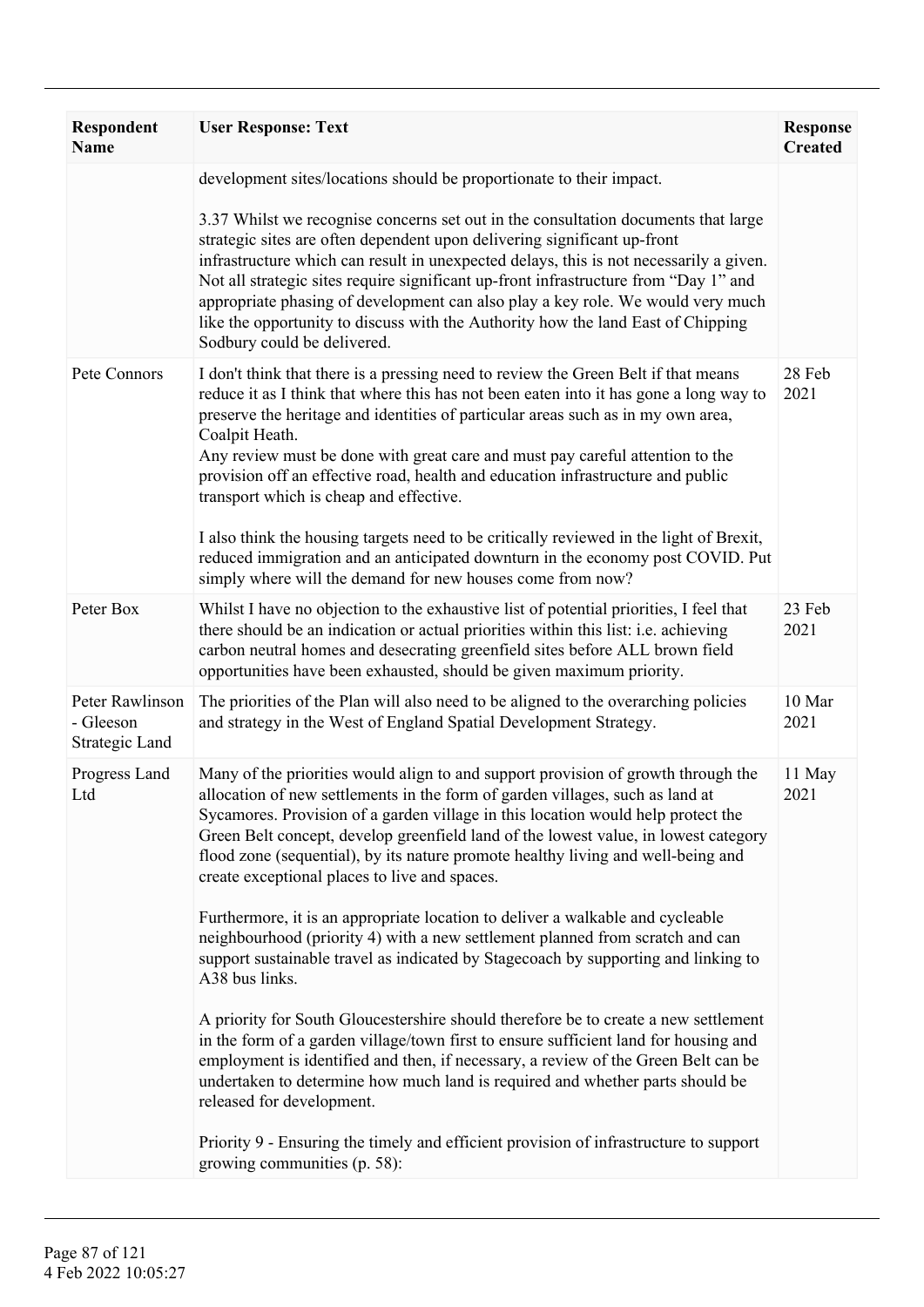| <b>Respondent</b><br><b>Name</b> | <b>User Response: Text</b>                                                                                                                                                                                                                                                                                                                                                                                                                                                                                                                                                                                                                                                                                                                                                                                                                                                                                                                                                                                                                                                                                                                                                                                                                                                                                                                         | <b>Response</b><br><b>Created</b> |
|----------------------------------|----------------------------------------------------------------------------------------------------------------------------------------------------------------------------------------------------------------------------------------------------------------------------------------------------------------------------------------------------------------------------------------------------------------------------------------------------------------------------------------------------------------------------------------------------------------------------------------------------------------------------------------------------------------------------------------------------------------------------------------------------------------------------------------------------------------------------------------------------------------------------------------------------------------------------------------------------------------------------------------------------------------------------------------------------------------------------------------------------------------------------------------------------------------------------------------------------------------------------------------------------------------------------------------------------------------------------------------------------|-----------------------------------|
|                                  | Firstly, please refer to our comments on Issue 45 above.<br>With particular reference for the first bullet under Priority 9 (i.e. Direct<br>development to those locations well-served or capable of being well served by<br>infrastructure including utilities, key services and facilities and Public Transport in<br>a cost effective and efficient manner), it is view that my client's site at Sycamores,<br>in conjunction with the adjacent site at Buckover, would be an appropriate location<br>to direct development to on the basis that its location and scale would allow all<br>manner of infrastructure provision to be dealt with in a 'cost effective and efficient<br>manner.'<br>The available evidence suggests that an expansion of the Buckover Garden Village<br>would contribute to the sustainability of that development, and that the additional<br>travel demand outside of the development itself might feasibly be accommodated<br>by the infrastructure schemes that were already identified within the former JSP.<br>This approach was endorsed by Stagecoach.                                                                                                                                                                                                                                                    |                                   |
| R. Brown                         | Carbon neutral & resilient future<br>Facilities for walking and cycling are good but this is only suitable for a limited<br>section of the community. This would not be practical for the elderly and young or<br>large families. Good public and personal transport is still a needed.<br>Protect & enhance our environment<br>Tree lined streets would be a welcome addition for new development.<br>Provide the right type $\&$ number of new homes<br>With the evolution of employment moving to home working $\&$ creating a better<br>work/life balance with flexible working, new homes will need to be designed with<br>this in mind. i.e. home office space/room. This will affect where houses need to be.<br>South Glos appears to be taking an unfair share of the demand as was agreed in the<br>previous JSP proposal.<br>Ensuring the timely $&$ efficient provision of infrastructure to support growing<br>communities<br>This is a seriously important issue. The necessary services and facilities must be<br>provided at the right time so as not to overload the existing services that are already<br>struggling to provide an adequate service. It is all too common for developers to fail<br>to provide these needs for the communities. The facilities must be provided in<br>proportion to the growth of the community. | 25 Feb<br>2021                    |
| Rachel Beard                     | Planning for Urban and Rural areas<br>This priority does not reflect the need to protect our natural, built, historic and<br>landscape assets. The Bristol and Bath green green belt should not be considered<br>for buiding on and the need to protect the greenbelt spaces around Thornbury<br>should be a prority.                                                                                                                                                                                                                                                                                                                                                                                                                                                                                                                                                                                                                                                                                                                                                                                                                                                                                                                                                                                                                              | 28 Feb<br>2021                    |
| Rebecca<br>Woodward              | These priorities are important but need to be balanced. We need to make the most<br>of the land that has already been developed previously rather then destroying more<br>green spaces essential for the environment, wildlife and well being.                                                                                                                                                                                                                                                                                                                                                                                                                                                                                                                                                                                                                                                                                                                                                                                                                                                                                                                                                                                                                                                                                                     | 28 Feb<br>2021                    |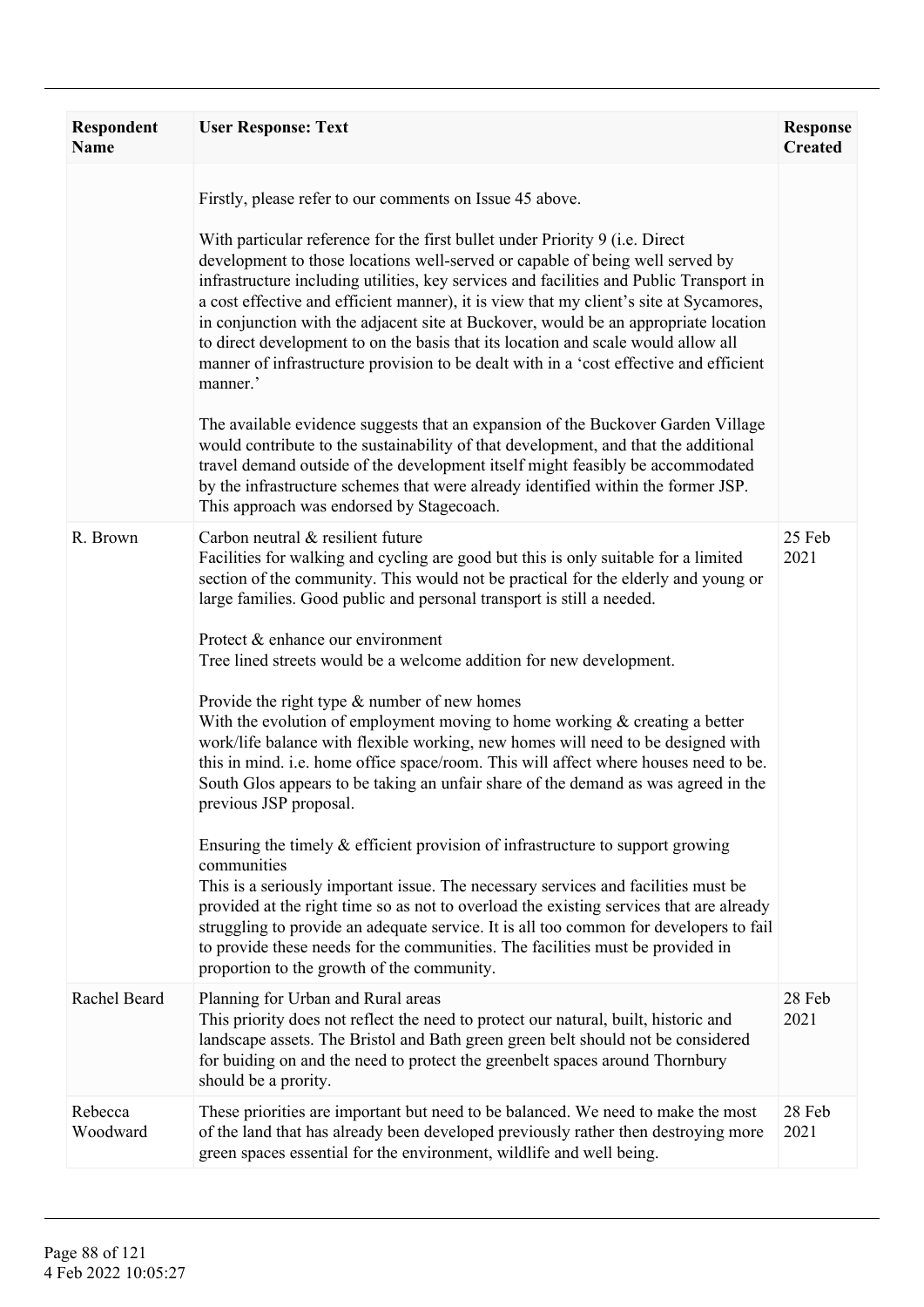| <b>Respondent</b><br><b>Name</b>                 | <b>User Response: Text</b>                                                                                                                                                                                                                                                                                                                                                                                                                                                                                                                                                                                                                                                                                                                                                                                                                                                                                                                                                                                                                                                                                                                                                                | <b>Response</b><br><b>Created</b> |
|--------------------------------------------------|-------------------------------------------------------------------------------------------------------------------------------------------------------------------------------------------------------------------------------------------------------------------------------------------------------------------------------------------------------------------------------------------------------------------------------------------------------------------------------------------------------------------------------------------------------------------------------------------------------------------------------------------------------------------------------------------------------------------------------------------------------------------------------------------------------------------------------------------------------------------------------------------------------------------------------------------------------------------------------------------------------------------------------------------------------------------------------------------------------------------------------------------------------------------------------------------|-----------------------------------|
|                                                  | Redcliffe Homes   Many Local Plans list priorities but these are seldom carried through into a robust<br>Local Plan which sets out clear policies and proposals for the 20 year period. It is<br>extremely easy to provide a list of priorities but the important part for the Plan is<br>that it is robust, can respond to potential changes during the Plan Period and<br>ultimately delivers.                                                                                                                                                                                                                                                                                                                                                                                                                                                                                                                                                                                                                                                                                                                                                                                          | 04 Mar<br>2021                    |
|                                                  | Unfortunately, this has not happened previously in the District and lessons need to<br>be learned.                                                                                                                                                                                                                                                                                                                                                                                                                                                                                                                                                                                                                                                                                                                                                                                                                                                                                                                                                                                                                                                                                        |                                   |
|                                                  | Redcliffe Homes Please see enclosed representations.                                                                                                                                                                                                                                                                                                                                                                                                                                                                                                                                                                                                                                                                                                                                                                                                                                                                                                                                                                                                                                                                                                                                      | $01$ Jun<br>2021                  |
| <b>Redrow Homes</b><br>(SW)                      | Please see enclosed representations.                                                                                                                                                                                                                                                                                                                                                                                                                                                                                                                                                                                                                                                                                                                                                                                                                                                                                                                                                                                                                                                                                                                                                      | 29 Apr<br>2021                    |
| Richard<br>Bentham                               | Please promote motorcycles as a mode of efficient, low pollution, less congested<br>commuting. Your plan mentions them twice. Not good enough! Provide secure<br>parking & promote awareness with roadside poster campaign. Your report often<br>states the commuting/shopping distances are too far or difficult to walk. Cycling is<br>suitable for some people travelling a few miles. Not everyone is able to cycle.                                                                                                                                                                                                                                                                                                                                                                                                                                                                                                                                                                                                                                                                                                                                                                  | 26 Jan<br>2021                    |
| Richard Lloyd                                    | It is also important to consider prioritisation in relation to the 55 issues set out in<br>Section 3. Of the groups of issues, my view is that getting policies right for issues<br>22 to 26 (Planning for urban and rural areas) is of overriding importance. In<br>considering each of these issues, it is imperative to ensure that new development is<br>in truly sustainable locations minimising the distance needed to travel for work and<br>to access shops and services, reducing car mileage, supported with good, reliable<br>and affordable public transport links and better provision to encourage active travel.<br>All the potential priorities are important. Critical recurring themes include:<br>minimising the need to travel, decarbonising travel through prioritising public<br>transport and active travel and ensuring that new development is confined to<br>sustainable locations (also see the above paragraph); improving digital<br>connectivity; avoiding damage to environmental assets and enhancing them<br>wherever possible; delivering urban regeneration; creating high quality<br>developments in all respects; and meeting local needs housing. | 03 Mar<br>2021                    |
| Richard<br>Pendlebury -<br><b>Anchor Society</b> | Development that promotes health and well-being<br>At the heart of this issue is the need to enhance local communities. There is<br>something about resilience here. Often development occurs without enough<br>community infrastructure - space for people to meet (in post Covid times) is<br>essential.                                                                                                                                                                                                                                                                                                                                                                                                                                                                                                                                                                                                                                                                                                                                                                                                                                                                                | 22 Feb<br>2021                    |
| Richard Walker<br>- Lightwood<br>Strategic       | Priority 1:<br>Priority 1 is to 'pursue a Carbon neutral and resilient future in changing climate.'<br>Our comments on Climate Change in Section 3 above suggest the Council should<br>be adopting a methodology that ensures that the Carbon credentials of Spatial<br>Strategy and site alternatives are measurable to enable planning judgments to be<br>made based on insightful data.                                                                                                                                                                                                                                                                                                                                                                                                                                                                                                                                                                                                                                                                                                                                                                                                | $01$ Jun<br>2021                  |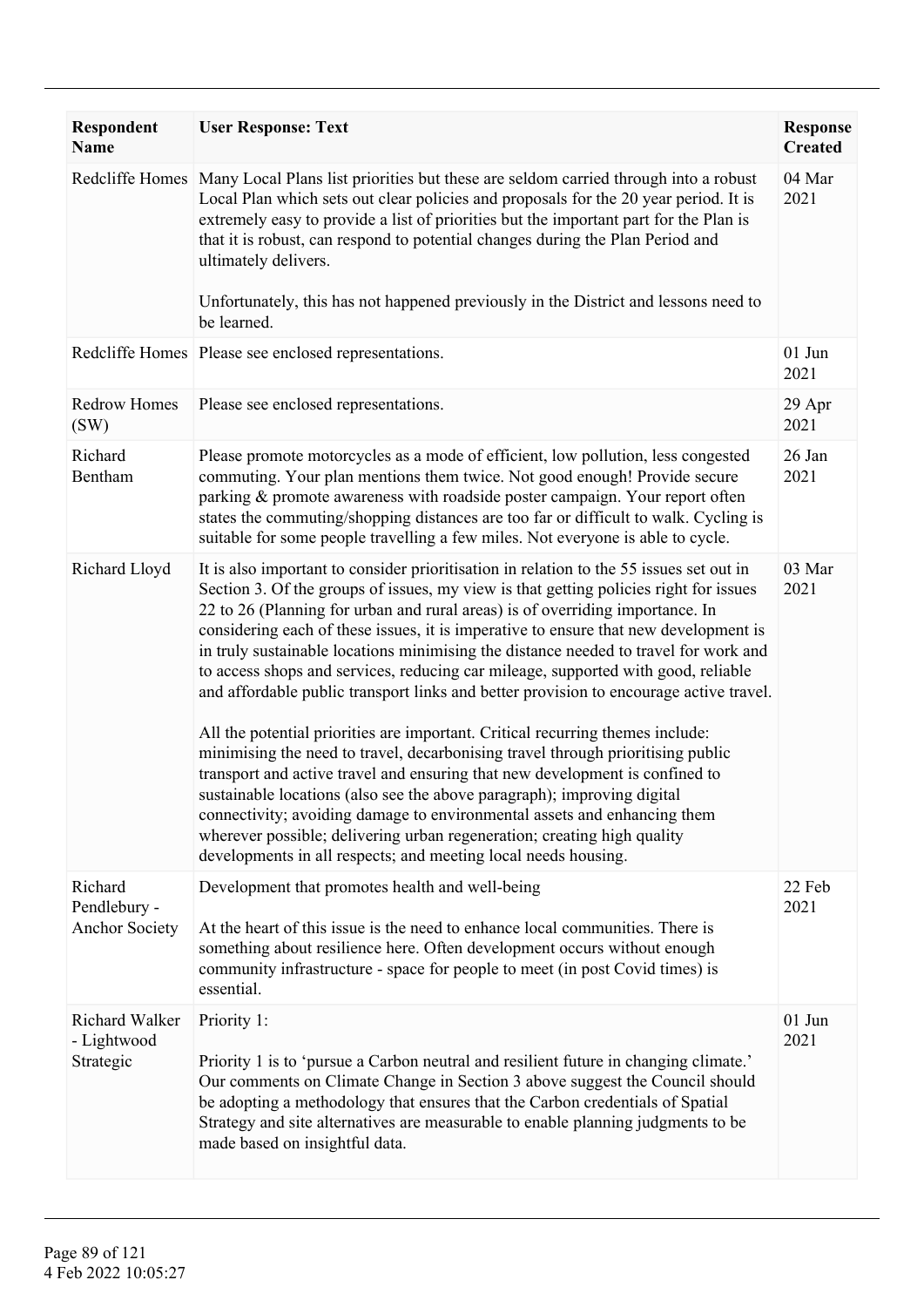| Respondent<br><b>Name</b>                     | <b>User Response: Text</b>                                                                                                                                                                                                                                                                                                                                                                                                                                                                                                                                                                                                                                                                                                                                                                                                                                                                                                                                                                                                                                                                                                                                                                         | <b>Response</b><br><b>Created</b> |
|-----------------------------------------------|----------------------------------------------------------------------------------------------------------------------------------------------------------------------------------------------------------------------------------------------------------------------------------------------------------------------------------------------------------------------------------------------------------------------------------------------------------------------------------------------------------------------------------------------------------------------------------------------------------------------------------------------------------------------------------------------------------------------------------------------------------------------------------------------------------------------------------------------------------------------------------------------------------------------------------------------------------------------------------------------------------------------------------------------------------------------------------------------------------------------------------------------------------------------------------------------------|-----------------------------------|
|                                               | Such a methodology will show that whatever you do to Charfield (open a railway<br>station, with a limited service, achieving limited modal shift) or Buckover<br>(extending MetroBus all the way out to Thornbury and hoping for some actual<br>rather than planned on-site jobs generation) that these locations, will generate the<br>highest of residual tailpipe Carbon emissions per trip relative to locations closer to<br>the urban fringe of Bristol. These other locations may be in the Green Belt, but if a<br>Climate Emergency and a 2030 target is not an exceptional circumstance to pursue<br>a Green Belt focused strategy (due its Carbon credentials) then what is?<br>Due to the level of housing that the Council will need to accommodate, including<br>meeting needs that derive from but which cannot be delivered within Bristol's<br>administrative area, it may be the case that less sustainable locations are needed in<br>any case, but these should drop in at the end of the Spatial Strategy/site selection<br>process from a Carbon reduction perspective.<br>Priority 6:<br>Priority 6 concerns housing. The Council understands that a diverse range of sites |                                   |
|                                               | re size and locations will be needed. There is a spectrum of sustainability which<br>guides the appropriate level of development to different places on that spectrum.<br>The need to assess this properly and fully is acute given the Council's declared<br>Climate Emergency, which we assume is the overarching no.1 priority.                                                                                                                                                                                                                                                                                                                                                                                                                                                                                                                                                                                                                                                                                                                                                                                                                                                                 |                                   |
|                                               | Providing resistance to 5-year land supply is an interesting phrase, but one that we<br>support. We observe so many instances whereby a Plan only has one Plan (Plan A,<br>including an initial 5% or 20% 5-year supply buffer) and if this fails to deliver then<br>the only recourse to its correction is for the Council (or PINS) to permit sites on<br>unallocated land or Plan review (which takes forever and is not a responsive<br>'response'). Where the only sustainable supplementary land supply options left are<br>in Green Belt then 'lockdown,' ensures until Plan review. Off Plan permissions<br>don't equate to bad development, but the LPA loses control and cumulative effects<br>are harder to manage.                                                                                                                                                                                                                                                                                                                                                                                                                                                                     |                                   |
|                                               | The word 'speculative' is used several times in the consultation document. This<br>shows that the Council does not enjoy losing control. Embedding 'Plan B' sites that<br>are the first to be released enables control to be retained if the 'Plan A' housing<br>trajectory falter. Sites can be identified or have policy requirements ascribed to<br>them, including triggers for their release. Of course, some options may currently be<br>in the Green Belt and thus the Council would have to do more than safeguard these<br>sites for development beyond the Plan period. They would need to be removed<br>from the Green Belt on the adoption of the Plan. The failed High Court challenge<br>on the Guildford Local Plan shows that LPAs can justify Green Belt release where<br>this result is quite a large surplus against the baseline minimum need for<br>development.                                                                                                                                                                                                                                                                                                              |                                   |
| Robert Harris -<br>Olveston Parish<br>Council | The priorities identified would appear to be of equal, or near equal, importance to<br>the whole picture and it will therefore be critical that certain recurring themes e.g.,<br>diversity of housing needs, need for and type of travel, environmental harm,<br>sustainability etc. are carefully considered in each of the priorities.                                                                                                                                                                                                                                                                                                                                                                                                                                                                                                                                                                                                                                                                                                                                                                                                                                                          | 26 Feb<br>2021                    |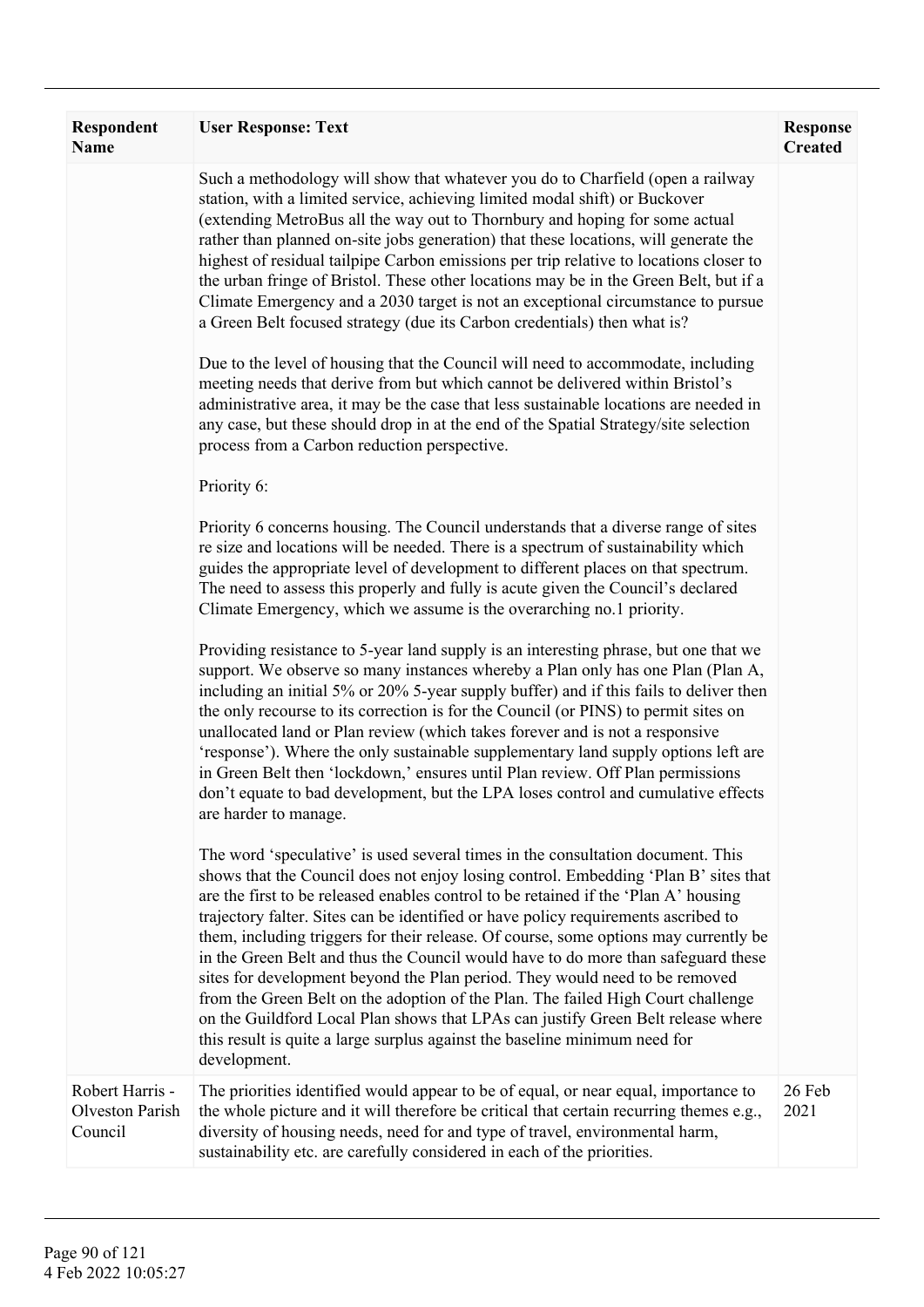| Respondent<br><b>Name</b>                               | <b>User Response: Text</b>                                                                                                                                                                                                                                                                                                                                                                                                                                                                                                                                                                                                                                                                                                                                                                                                                                                                                                                                                                                                                                                                                                                                                                                                                                                                                                                                                                                                                                                              | <b>Response</b><br><b>Created</b> |
|---------------------------------------------------------|-----------------------------------------------------------------------------------------------------------------------------------------------------------------------------------------------------------------------------------------------------------------------------------------------------------------------------------------------------------------------------------------------------------------------------------------------------------------------------------------------------------------------------------------------------------------------------------------------------------------------------------------------------------------------------------------------------------------------------------------------------------------------------------------------------------------------------------------------------------------------------------------------------------------------------------------------------------------------------------------------------------------------------------------------------------------------------------------------------------------------------------------------------------------------------------------------------------------------------------------------------------------------------------------------------------------------------------------------------------------------------------------------------------------------------------------------------------------------------------------|-----------------------------------|
| Robert Hitchins<br>Ltd                                  | Please see enclosed submission.<br>Whilst we support the Council's approach to optimising future development on<br>Brownfield sites in line with pursuing an 'Urban Lifestyles' approach. In<br>accordance with Paragraph 118 of the NPPF for the New Local Plan to be sound<br>the Council's ambition to prioritise growth in urban areas should form part of a<br>strategy which is supplemented by the inclusion of greenfield sites which are<br>otherwise sustainably located adjacent to existing settlements, strategic<br>employment facilities and established transport infrastructure. The inclusion of<br>such sites would effectively integrate new development at sustainable locations<br>throughout the region whilst also helping to ensure the Council do not pursue an<br>approach which is potentially over-reliant on the delivery of Brownfield sites given<br>their associated complexities.<br>In addition to the above, we would also note that there could be merit in<br>establishing clearer connections between the importance of looking at the location<br>of new homes and new jobs within the Plan area. In this regard, Pilning is well-<br>placed close to the Avonmouth and Severnside Enterprise Area (ASEA), which is<br>recognised as a regionally important employment facility and as part of the recent<br>Great Western Freeport bid (as submitted by WECA) is projected to facilitate<br>significant economic growth throughout the region. | 01 Jun<br>2021                    |
| Robert Hitchins<br>Ltd and Harrow<br><b>Estates PLC</b> | Please see enclosed submission.<br>In response to Priority 6 "provide the right type and number of new homes" we<br>would add the following comments:<br>• The emerging Local Plan will indeed need to meet the development requirements<br>of the SDS including housing needs that cannot be met in Bristol. For the overall<br>soundness of the Plan, it will also be important that the Council consider<br>exceptional circumstances for removing land from the Green Belt in order to<br>accommodate sustainable development.<br>• It is right to identify that a "portfolio" of sites will be needed. This must not<br>include an over reliance on Brownfield sites and should recognise the need to<br>allocate suitable greenfield land. A Green Belt review will be needed to<br>accommodate sustainable development.<br>• As part of any Green Belt review it will be important to recognise that Easter<br>Compton offers the opportunity to accommodate sustainable development and that<br>our clients' land does not make a significant contribution to the purposes of that<br>designation when compared to other alternatives.                                                                                                                                                                                                                                                                                                                                          | 01 Jun<br>2021                    |
| Robert Keen -<br>Elms NHW                               | More attention needed to environmental issues                                                                                                                                                                                                                                                                                                                                                                                                                                                                                                                                                                                                                                                                                                                                                                                                                                                                                                                                                                                                                                                                                                                                                                                                                                                                                                                                                                                                                                           | 23 Feb<br>2021                    |
| Robin Perry                                             | Priority should be given to correct the current problems before building further<br>housing.<br>Infrastructure to support addition housing must come before more housing.<br>All issues associated with decarbonising should be resolved before building any<br>new struture.                                                                                                                                                                                                                                                                                                                                                                                                                                                                                                                                                                                                                                                                                                                                                                                                                                                                                                                                                                                                                                                                                                                                                                                                           | 21 Feb<br>2021                    |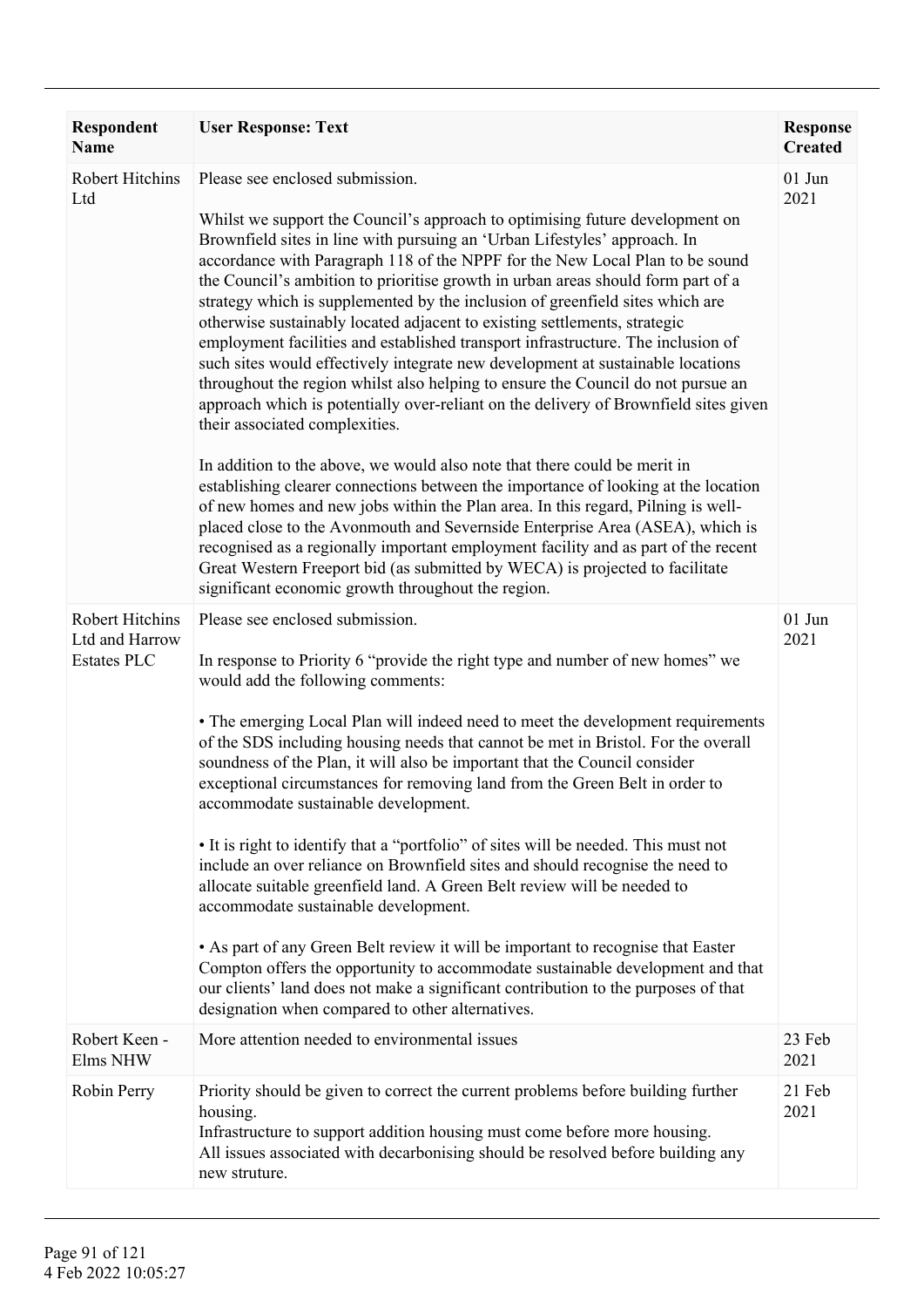| Respondent<br><b>Name</b>   | <b>User Response: Text</b>                                                                                                                                                                                                                                                                                                                                                                                                                                                                                                                                                                                                                                                                                                                                                                                                                                                                                                                                                                                                                                                                                                                                                                                                                                                                                                                                                                                                                                                                                                                                                                                                                                                                                                                                                                                                                                                                                                                                                                                                                                                  | <b>Response</b><br><b>Created</b> |
|-----------------------------|-----------------------------------------------------------------------------------------------------------------------------------------------------------------------------------------------------------------------------------------------------------------------------------------------------------------------------------------------------------------------------------------------------------------------------------------------------------------------------------------------------------------------------------------------------------------------------------------------------------------------------------------------------------------------------------------------------------------------------------------------------------------------------------------------------------------------------------------------------------------------------------------------------------------------------------------------------------------------------------------------------------------------------------------------------------------------------------------------------------------------------------------------------------------------------------------------------------------------------------------------------------------------------------------------------------------------------------------------------------------------------------------------------------------------------------------------------------------------------------------------------------------------------------------------------------------------------------------------------------------------------------------------------------------------------------------------------------------------------------------------------------------------------------------------------------------------------------------------------------------------------------------------------------------------------------------------------------------------------------------------------------------------------------------------------------------------------|-----------------------------------|
|                             | Any new housing built should be cabon neutral from now. Solar panels, EV charge<br>points, heat pumps etc. should be a mandatory requirement for any new housing<br>from now. This obviously needs to happen and cannot wait.                                                                                                                                                                                                                                                                                                                                                                                                                                                                                                                                                                                                                                                                                                                                                                                                                                                                                                                                                                                                                                                                                                                                                                                                                                                                                                                                                                                                                                                                                                                                                                                                                                                                                                                                                                                                                                               |                                   |
| Roger Hall                  | See TRAPP'D response.                                                                                                                                                                                                                                                                                                                                                                                                                                                                                                                                                                                                                                                                                                                                                                                                                                                                                                                                                                                                                                                                                                                                                                                                                                                                                                                                                                                                                                                                                                                                                                                                                                                                                                                                                                                                                                                                                                                                                                                                                                                       | 25 Feb<br>2021                    |
| Rosalyn Pyle                | 4. Priorities<br>I agree with the potential priorities in principle. However, with the Government due<br>to make significant changes in planning system whereby Housing Development<br>Companies will be given more powers, how will it be possible to ensure these<br>priorities are met?<br>4. Creating exceptional places and spaces.<br>I live near Warmley – I am disappointed to read that while acknowledging the<br>numerous historic buildings and sites in the area, the Local Plan described it as<br>'having issues with a lack of interpretation/tourist facilities, neglect, decay and<br>redevelopment that may affect these heritage assets. I have been a member of 2<br>voluntary groups (Friends of Siston's Commons and Warmley Signal Box and<br>Community Garden Group) for more than 10 years and have lived in the Parish of<br>Siston for most of my life. Unfortunately, our group has been disappointed in South<br>Gloucestershire Council's lack of interest and engagement in relation to these<br>valued community assets which are an important part of our local heritage.<br>Maintenance of both these valuable community resources has been provided as a<br>result of grant applications – very little input and support from the local authorities.<br>We have, however, been supported and encouraged by our Parish Council<br>Members. A sceptic might consider that your Local Plan is painting the picture that<br>this area is in need of investment and redevelopment in order to enhance and uplift<br>it. This is simply not true.<br>The A420 road which passes through Warmley is already heavily congested due to<br>the volume of traffic passing through. With recent mass development in nearby<br>Lyde Green and Emersons Green, volume of traffic has increased across the entire<br>area. This infrastructure would not be able to cope with an urban extension as the<br>Ring Road is already overcrowded and congested at peak times. For this reason,<br>Warmley has been declared an Air Quality Management Area. | 28 Feb<br>2021                    |
| Roy Irwin                   | It is not possible to have that many priorities so again there needs to be clearer<br>indication of what really matters.<br>In protecting the natural environment why not extend the green belt, where the<br>landscape quality is high, and it already contributes to Green infrastructure, and is<br>adjacent to the current green belt in exchange for some of the green belt being<br>utilised for development where it is of significantly lower quality.                                                                                                                                                                                                                                                                                                                                                                                                                                                                                                                                                                                                                                                                                                                                                                                                                                                                                                                                                                                                                                                                                                                                                                                                                                                                                                                                                                                                                                                                                                                                                                                                              | 01 Mar<br>2021                    |
| Ruth Hall -<br>Wessex Water | Priority 1 Pursue a carbon neutral and resilient future in a changing climate<br>As commented above under Issue 1, the carbon impact of providing sewerage<br>infrastructure should be considered when evaluating different development options.<br>Priority 3 Development that promotes health and well-being<br>Ensuring high quality residential amenity should include avoiding development in<br>locations likely to be adversely affected by the operation of sewage treatment and<br>sewage pumping. Potential sources of nuisance include that from odour, vibration,<br>noise and flies. The locations of planned development should be such that buffer                                                                                                                                                                                                                                                                                                                                                                                                                                                                                                                                                                                                                                                                                                                                                                                                                                                                                                                                                                                                                                                                                                                                                                                                                                                                                                                                                                                                           | 02 Mar<br>2021                    |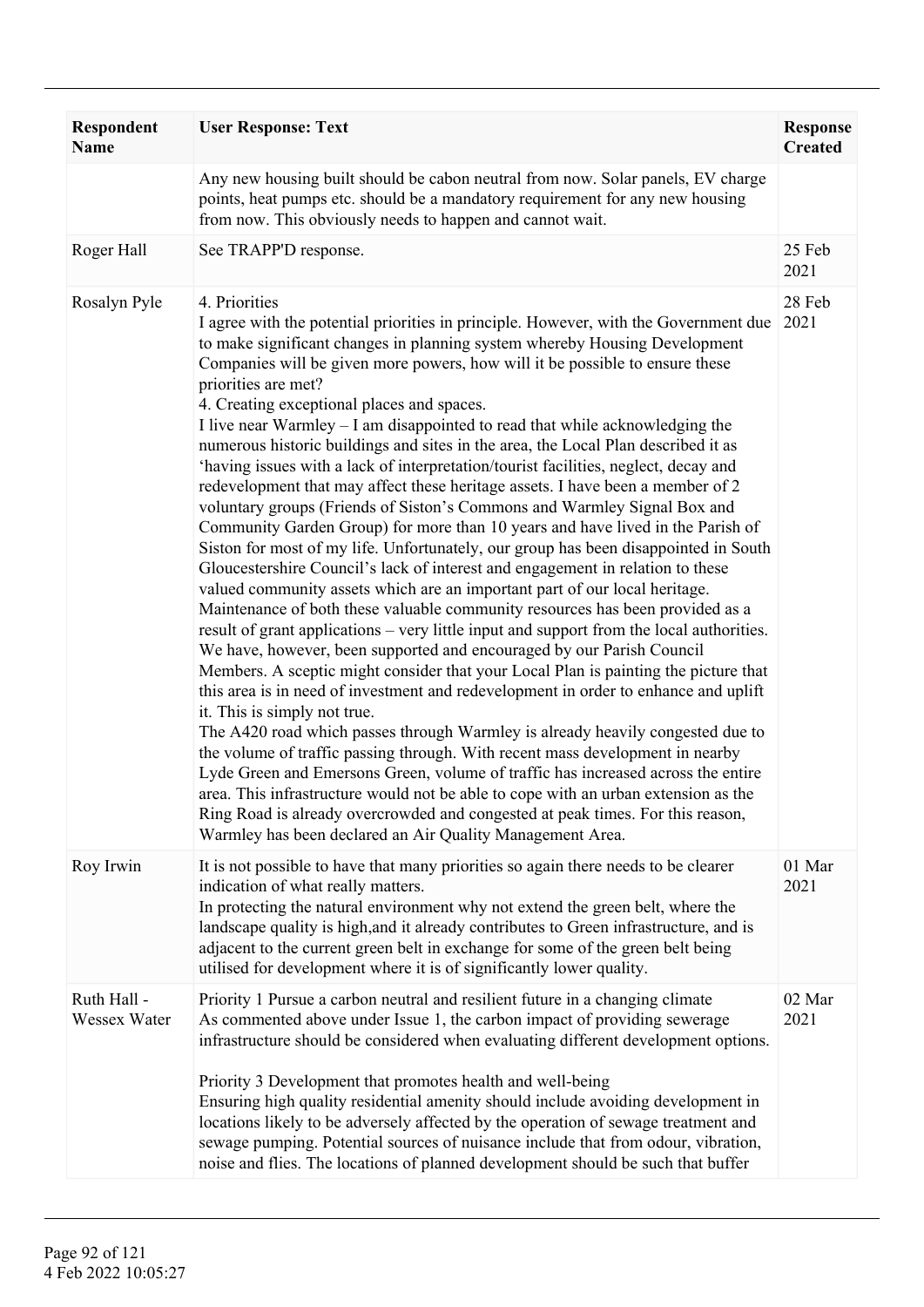| <b>Respondent</b><br><b>Name</b>                              | <b>User Response: Text</b>                                                                                                                                                                                                                                                                                                                                                                                                                                                                                                                                                                                                                                                                                                                                                                                                      | <b>Response</b><br><b>Created</b> |
|---------------------------------------------------------------|---------------------------------------------------------------------------------------------------------------------------------------------------------------------------------------------------------------------------------------------------------------------------------------------------------------------------------------------------------------------------------------------------------------------------------------------------------------------------------------------------------------------------------------------------------------------------------------------------------------------------------------------------------------------------------------------------------------------------------------------------------------------------------------------------------------------------------|-----------------------------------|
|                                                               | zones around Sewage Treatment Works and Sewage Pumping Stations are<br>maintained to minimise conflict with surrounding land uses and amenity issues.                                                                                                                                                                                                                                                                                                                                                                                                                                                                                                                                                                                                                                                                           |                                   |
| Sam Scott -<br>South Glos<br>Labour Group of<br>Councillors   | Page $56$ – one of the 9 priorities is development that promotes health and wellbeing<br>but there is no mention here of how affordable social housing promotes health and<br>wellbeing, although the plan does mention affordable housing on the next page -<br>page 57 when it talks about providing the right types and numbers of new houses.<br>You need to make it clearer that there is a proven link between good quality<br>affordable social housing and health and wellbeing. There is also a distinction to be<br>made between affordable housing (usually home ownership) and social housing<br>(usually rented).                                                                                                                                                                                                  | 02 Mar<br>2021                    |
| Sarah Hardcastle<br>- Friends of<br>Ridge Wood                | Agree with prioritising climate change mitigation and environmental protection at<br>all stages of the plan.                                                                                                                                                                                                                                                                                                                                                                                                                                                                                                                                                                                                                                                                                                                    | 28 Feb<br>2021                    |
| Sean and<br>Jacqueline<br>Rinaldi                             | The 9 priorities listed are mostly valid, but not of equal weight. If these priorities<br>are to be used as criteria for selecting candidate locations for development, they<br>must be given weighted scores, not used as a simple tick list.                                                                                                                                                                                                                                                                                                                                                                                                                                                                                                                                                                                  | 26 Mar<br>2021                    |
| Simon Fitton -<br><b>YTL</b><br>Developments<br>(UK) Ltd      | YTL agrees with the 9 potential priorities; these will create a robust framework to<br>deliver sustainable policies through the preparation of the Local Plan. Development<br>at the former Filton Airfield can make a vital contribution towards the achievement<br>of those priorities. Its previously developed status in the heart of the North Fringe,<br>coupled with the scale of development capable of being achieved means that it is<br>uniquely placed to contribute to the creation of an exceptional place and facilitate<br>transformational change.<br>YTL supports the need to differentiate between rural and urban areas through the<br>preparation of robust policies that acknowledge the obvious differences between<br>what is required in terms of, inter alia private amenity, parking and public open | 16 Mar<br>2021                    |
|                                                               | space standards. A 'one size fits all' approach across the District will not deliver the<br>outcomes SGC is seeking.                                                                                                                                                                                                                                                                                                                                                                                                                                                                                                                                                                                                                                                                                                            |                                   |
| Simon Moore                                                   | Reinforce the overarching need to protect our natural environment form further<br>degradation, preserve agricultural land from any form of development and ensuring<br>a carbon neutral future by a specificities date.                                                                                                                                                                                                                                                                                                                                                                                                                                                                                                                                                                                                         | 28 Feb<br>2021                    |
| Simon Steele-<br>Perkins -<br><b>Waddeton Park</b><br>Limited | Priorities is an odd term as it implies a 'pecking order,' but as presented (and<br>rightly) there is no apparent hierarchical approach. The 'priorities' appear to cover<br>everything in any case, and it is not clear that there is any real difference between<br>these and the previously stated 'issues.'<br>There does however seem to be the opportunity for a shorter, differently structured,                                                                                                                                                                                                                                                                                                                                                                                                                         | 06 May<br>2021                    |
|                                                               | and perhaps more accessible and more easily responded-to consultation.                                                                                                                                                                                                                                                                                                                                                                                                                                                                                                                                                                                                                                                                                                                                                          |                                   |
|                                                               | Because of our particular interests we note the 'priority' relating to Green Belt,<br>which is presented at $5(4)$ under 'Planning for urban and rural areas,' when it is<br>probably a matter in itself given the enormous weight the Council has previously<br>given Green Belt in its spatial planning work.                                                                                                                                                                                                                                                                                                                                                                                                                                                                                                                 |                                   |
|                                                               | The priority is qualified as 'If the Bristol Green Belt is reviewed,' which is a                                                                                                                                                                                                                                                                                                                                                                                                                                                                                                                                                                                                                                                                                                                                                |                                   |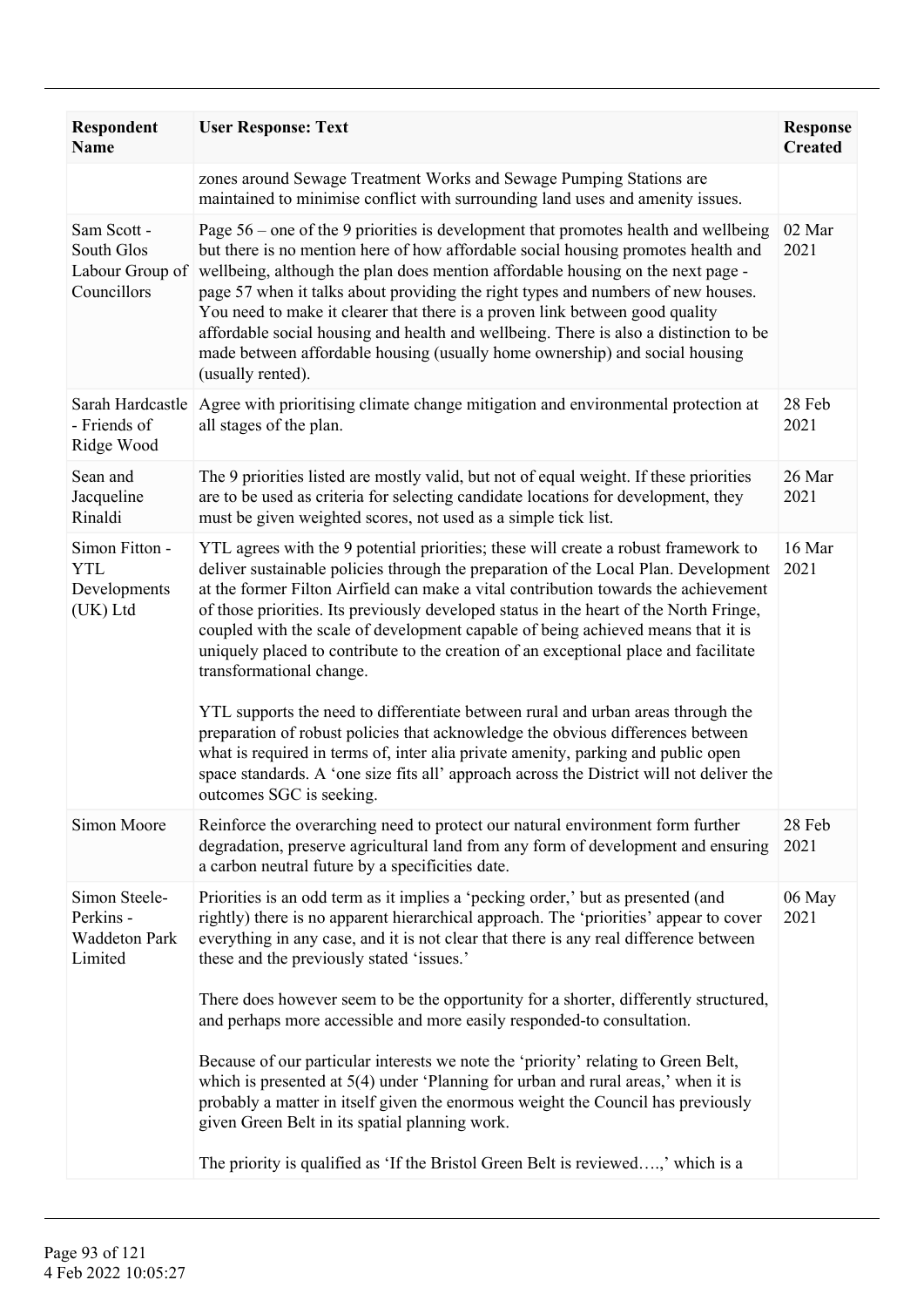| Respondent<br><b>Name</b>                                                           | <b>User Response: Text</b>                                                                                                                                                                                                                                                                                                                                                                                                                                                                                                                                                                                                                                                                                                                                                                                                                                                                                                                                                                                                                                                                                                                                                                                                                                                                                                                                                                                                                                                                                                                                                                                                                                                                                                                                                                                                                                                                                                                                                                                                                                                                                                                                                                     | <b>Response</b><br><b>Created</b> |
|-------------------------------------------------------------------------------------|------------------------------------------------------------------------------------------------------------------------------------------------------------------------------------------------------------------------------------------------------------------------------------------------------------------------------------------------------------------------------------------------------------------------------------------------------------------------------------------------------------------------------------------------------------------------------------------------------------------------------------------------------------------------------------------------------------------------------------------------------------------------------------------------------------------------------------------------------------------------------------------------------------------------------------------------------------------------------------------------------------------------------------------------------------------------------------------------------------------------------------------------------------------------------------------------------------------------------------------------------------------------------------------------------------------------------------------------------------------------------------------------------------------------------------------------------------------------------------------------------------------------------------------------------------------------------------------------------------------------------------------------------------------------------------------------------------------------------------------------------------------------------------------------------------------------------------------------------------------------------------------------------------------------------------------------------------------------------------------------------------------------------------------------------------------------------------------------------------------------------------------------------------------------------------------------|-----------------------------------|
|                                                                                     | little disingenuous when the Council knows that the Green Belt has to be reviewed<br>and will almost certainly be changed as a consequence – as it certainly should be.<br>This should be made clear.                                                                                                                                                                                                                                                                                                                                                                                                                                                                                                                                                                                                                                                                                                                                                                                                                                                                                                                                                                                                                                                                                                                                                                                                                                                                                                                                                                                                                                                                                                                                                                                                                                                                                                                                                                                                                                                                                                                                                                                          |                                   |
|                                                                                     | The reference to recreational value is misleading too, as whilst the recreational<br>value of much open land should be increased where (critically) there can be public<br>access, there is no actual relationship between recreational use and value and the<br>designation of land as Green Belt.                                                                                                                                                                                                                                                                                                                                                                                                                                                                                                                                                                                                                                                                                                                                                                                                                                                                                                                                                                                                                                                                                                                                                                                                                                                                                                                                                                                                                                                                                                                                                                                                                                                                                                                                                                                                                                                                                            |                                   |
| Sophie Spencer -<br>CPRE Avon and<br>Bristol [South<br>Gloucestershire<br>District] | The list although comprehensive should be weighted, not all are of equal<br>importance some are essential or impact significantly on others.<br>Priority 1.<br>Effective transport is difficult to achieve, it must be:<br>• dependable<br>• attractive and affordable for the user<br>• affordable to S Gloucs<br>• profitable<br>· sustainable<br>Buses travelling on congested routes are not dependable, therefore there is no<br>incentive to use them over an above a private car. The concept of MetroBus as<br>expressed in the JTS, was that it would run on exclusive routes or in dedicated<br>lanes. This has not been delivered, new roads have been constructed without<br>congestion free routes.<br>Previous consultations opined that the user judged attraction and affordability by<br>comparison with alternatives and in respect of the private car, some form of penalty<br>would be necessary to encourage the switch. Bus only and segregated cycle lanes<br>work but recently where the impact on the motorist has proved severe, they have<br>quickly been abandoned. Other urban areas have introduced workplace parking and<br>congestion charges, but the political geography of the West of England creates a<br>difficulty in that what might assist one authority is likely to affect the politics of<br>another. It also impacts the poor more than the affluent.<br>Priority 2.<br>As we argue elsewhere, the high proportion of S Gloucs that is Green Belt or<br>AONB warrants a reduction in the housing target and increasing housing density in<br>all locations. We think a blanket ban on high flood risk areas if it excludes<br>developed areas that warrant continuing protection, is wrong.<br>Priority 3.<br>Who could argue against this list of aspirations? But, elsewhere in the Plan matters<br>essential to achieving the stated goals are wholly beyond S Glouc's powers and<br>others like employment rely on input from others. If the assured means of attaining<br>any target cannot be defined and progress towards it measured, it should not be<br>included. Instead, the effect of its absence must be evaluated and catered for. | 02 Mar<br>2021                    |
|                                                                                     | Priority 4.<br>The comments for Priority 3 apply. We have oft seen developments met with                                                                                                                                                                                                                                                                                                                                                                                                                                                                                                                                                                                                                                                                                                                                                                                                                                                                                                                                                                                                                                                                                                                                                                                                                                                                                                                                                                                                                                                                                                                                                                                                                                                                                                                                                                                                                                                                                                                                                                                                                                                                                                       |                                   |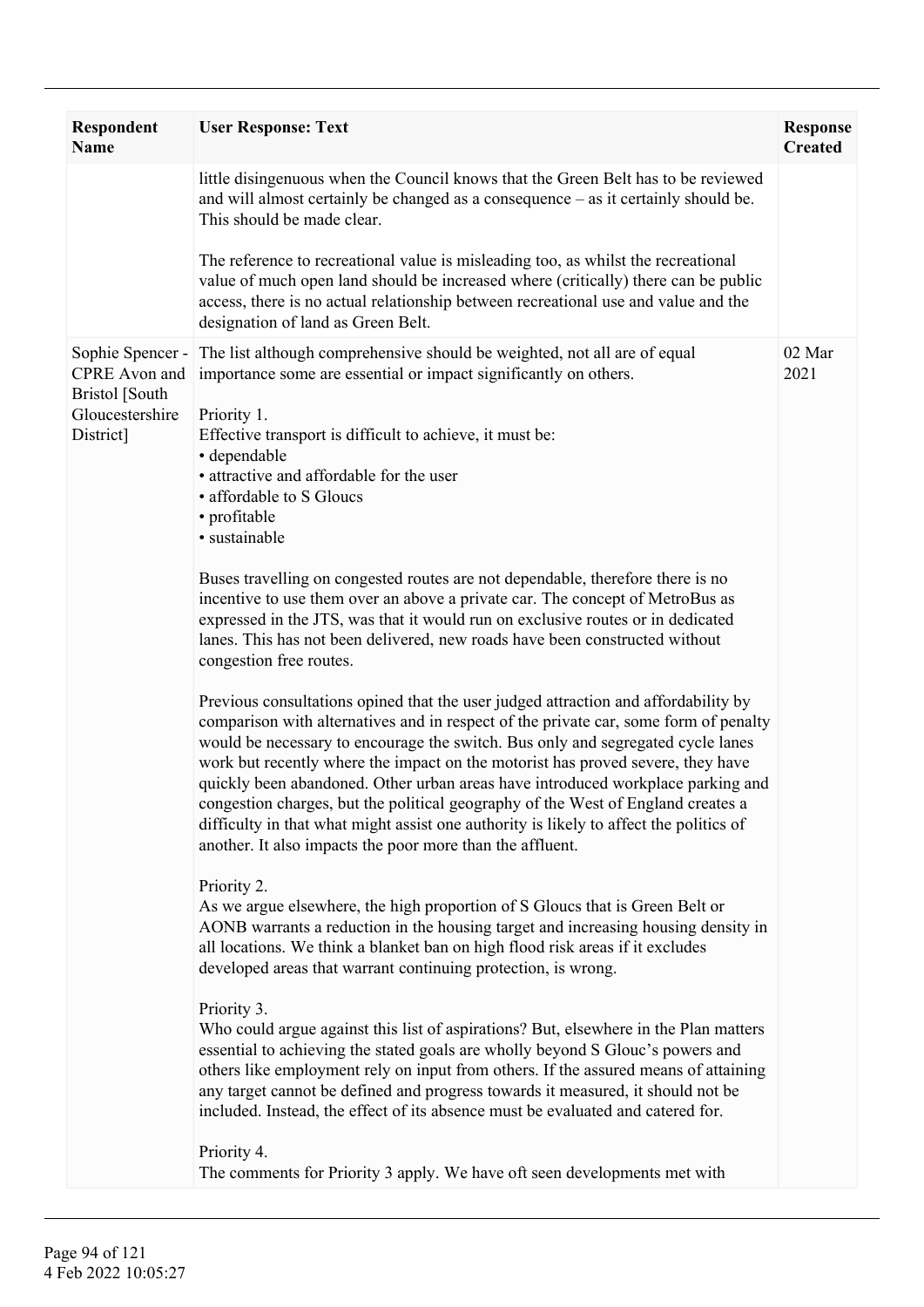| Respondent<br><b>Name</b> | <b>User Response: Text</b>                                                                                                                                                                                                                                                                                                                                                                                                                                                                                                                                                                                                                                                                                                                                                | <b>Response</b><br><b>Created</b> |
|---------------------------|---------------------------------------------------------------------------------------------------------------------------------------------------------------------------------------------------------------------------------------------------------------------------------------------------------------------------------------------------------------------------------------------------------------------------------------------------------------------------------------------------------------------------------------------------------------------------------------------------------------------------------------------------------------------------------------------------------------------------------------------------------------------------|-----------------------------------|
|                           | statements about not repeating the mistakes of the past. The use of local materials,<br>better layouts, closer to amenities have been promised only to fail when adjudged<br>by developers to be beyond the market price.                                                                                                                                                                                                                                                                                                                                                                                                                                                                                                                                                 |                                   |
|                           | Priority 5.<br>The need to optimise density is not restricted to urban areas and brownfield sites,<br>allowing low density in other areas adds to our acute problems. Young and old can<br>be best served by sensitively designed higher density homes, be it in urban or rural<br>communities.                                                                                                                                                                                                                                                                                                                                                                                                                                                                           |                                   |
|                           | All the many reviews that have occurred over the last half century to the S Glouc's<br>portion of the Green Belt have diminished its ability to achieve the long-term<br>purpose. Greater Bristol has advanced North, West and East creating dormitory<br>settlements, increased dependence on the private car and pollution. If the expressed<br>belief is real, further loss cannot be entertained.                                                                                                                                                                                                                                                                                                                                                                     |                                   |
|                           | Priority 6.<br>The ability of WECA to enforce an area wide housing need is to be removed,<br>leaving S Gloucs free to plan its need and given the difficulties of protecting the<br>Green Belt and the Cotswold AONB, we expect it to be well below the level<br>calculated in Issue 27.                                                                                                                                                                                                                                                                                                                                                                                                                                                                                  |                                   |
|                           | The pressing need is not for just more houses it is for more truly affordable houses.<br>Although recognised this has not been implemented, in Question 3 we commented<br>upon the woeful overall performance. Less than 3 months after the Council adopted<br>Core Strategy 18, it was removed for Application PT14/0565/O. Paragraph 6 of the<br>accompanying Affordable Housing Statement, "The Supplementary Planning<br>Document re-states that 35% of the dwellings on the application site should be<br>affordable. The Council does not wish to jeopardise the overall delivery of housing<br>in S Gloucs and, consequently will have regard to the economic viability". How<br>ironic that 6 years later this site has yet to contribute to the desired outcome. |                                   |
|                           | Events since the adoption of the Core Strategy have shown that resilience to a five-<br>year supply cannot be attained by granting ample planning approvals.                                                                                                                                                                                                                                                                                                                                                                                                                                                                                                                                                                                                              |                                   |
|                           | Priority 7.<br>We refer to our earlier comments on the impermanence of safeguarding.<br>By building in the green areas S Gloucs threatens one of the main drivers for<br>tourism.                                                                                                                                                                                                                                                                                                                                                                                                                                                                                                                                                                                         |                                   |
|                           | Priorities 8 & 9.<br>Under this priority future development in remote and poorly provisioned places like<br>Charfield and Wickwar will be non-compliant. It is not sufficient to base any<br>judgement on the basis that a development is 'capable of being well served', this<br>approach has created the problem. The infrastructure must either exist or be fully<br>designed and funded.                                                                                                                                                                                                                                                                                                                                                                              |                                   |
|                           | Housing developments are cash flow negative, borrowing to fund infrastructure<br>increases house prices and reduces profitability. Bradley Stoke funded by the                                                                                                                                                                                                                                                                                                                                                                                                                                                                                                                                                                                                            |                                   |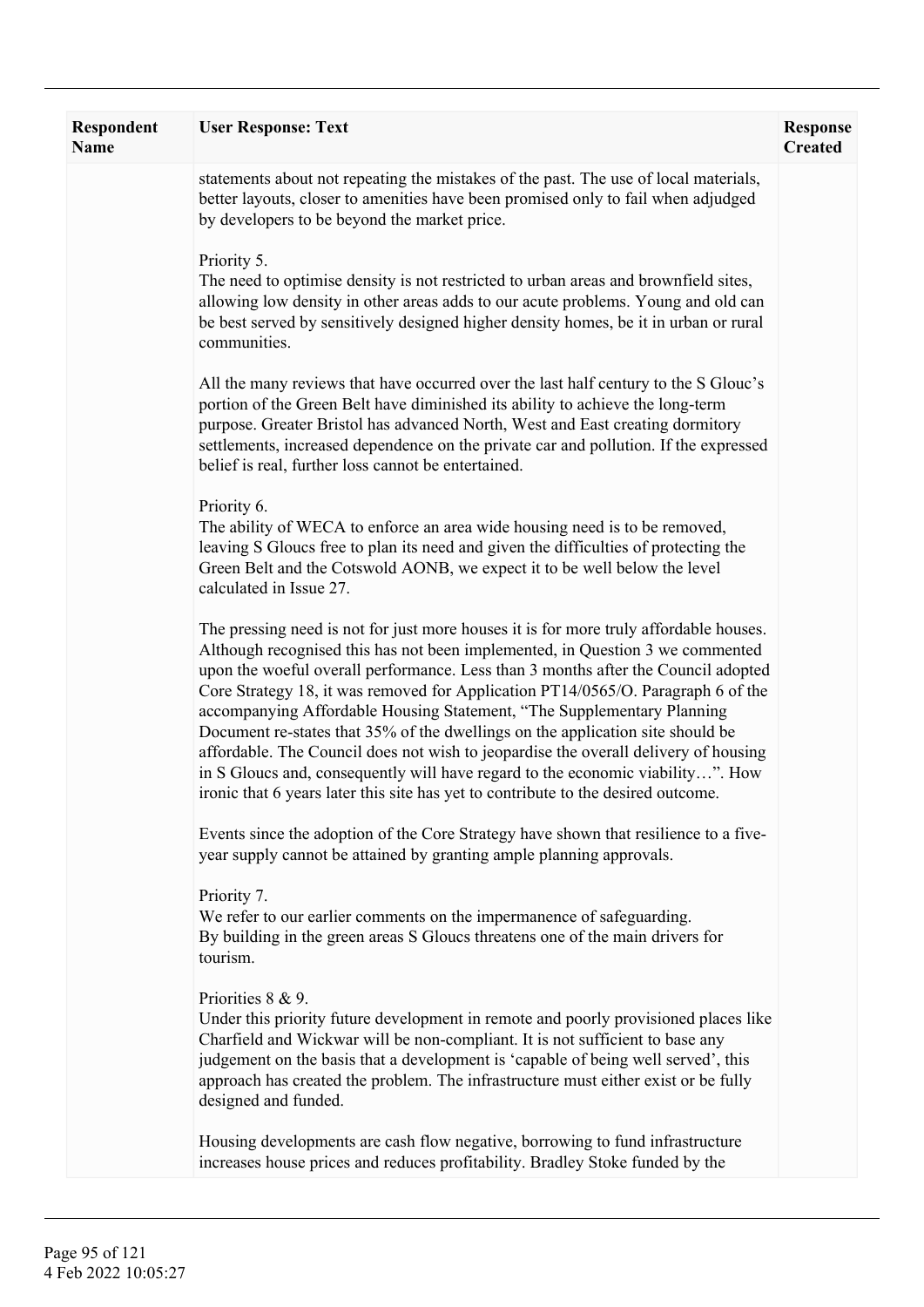| <b>Respondent</b><br><b>Name</b>                                         | <b>User Response: Text</b>                                                                                                                                                                                                                                                                                                                                                                                                                                                                                                                                                                                                                                                                                                                                                                                                                                                                                                                                                                                                                                                                                                                            | <b>Response</b><br><b>Created</b> |
|--------------------------------------------------------------------------|-------------------------------------------------------------------------------------------------------------------------------------------------------------------------------------------------------------------------------------------------------------------------------------------------------------------------------------------------------------------------------------------------------------------------------------------------------------------------------------------------------------------------------------------------------------------------------------------------------------------------------------------------------------------------------------------------------------------------------------------------------------------------------------------------------------------------------------------------------------------------------------------------------------------------------------------------------------------------------------------------------------------------------------------------------------------------------------------------------------------------------------------------------|-----------------------------------|
|                                                                          | builders, was for many years devoid of shops, schools, and leisure facilities. In<br>other countries when an area is designated for development the State builds the<br>infrastructure. Is this what is envisaged?                                                                                                                                                                                                                                                                                                                                                                                                                                                                                                                                                                                                                                                                                                                                                                                                                                                                                                                                    |                                   |
| South West<br>Housing<br>Association<br>Planning<br>Consortium<br>(HAPC) | Potential Priority 6: Provide the right type and number of new homes:<br>The revised NPPF (2019) introduced significant changes in how the Council will<br>look to assess the need for affordable housing, including the size, type and mix of<br>affordable housing to meet local needs within different areas of the Borough. It is<br>important that the up-to-date definition for affordable housing is used during the<br>production of a new evidence base for the emerging Local Plan, which may also<br>underpin the SDS.<br>Given the acute affordable housing need in South Gloucestershire, we encourage<br>the Council to set ambitious targets to increase affordable housing delivery across<br>the Authority. Providing a separate target in the Local Plan solely for the delivery<br>of affordable housing is a useful planning measure and should include a review<br>mechanism to ensure that if the target is not being met that appropriate action is<br>taken to bring forward development of more affordable housing. This should be<br>considered alongside measures set out in the NPPF and PPG in order to be<br>effective. | 14 May<br>2021                    |
| South West<br>Strategic<br>Developments<br>(SWSD)                        | Please see enclosed representations.<br>8.3 Whilst we agree with the priorities set out we feel that SGC should prioritise<br>and streamline these further in the next stage of the Plan process. It should also be<br>recognised that some of the priorities and their objectives are likely to conflict with<br>one another and SGC therefore need to make a decision about which issues are<br>more important than others.<br>8.4 In our view, the priorities should focus on achieving sustainable travel and<br>transport; enabling a productive, clean and inclusive economy in light of<br>COVID-19; and providing the right type and number of new homes for the<br>Authority area in the areas where demand is highest and sustainable patterns of<br>transport can be engendered.                                                                                                                                                                                                                                                                                                                                                           | 31 Mar<br>2021                    |
| Spitfire Bespoke<br>Homes Ltd                                            | 3.2. Section 3 of the consultation document identifies 55 issues which the new<br>Local Plan proposes to consider and Section 4 sets out the potential priorities for<br>the Plan which will inform the way growth is planned for in South Gloucestershire<br>and future planning policies.<br>3.3. In principle, Spitfire would like to highlight its support for the 55 Issues and 9<br>priorities proposed, particularly in respect of Issue 24 (Green Belt), Issue 26<br>(Growth in rural villages and settlements) and Issue 32 (Issues with housing<br>delivery on large scale sites). In this regard, we would reiterate that the preparation<br>of the Plan must be mindful of opportunities to promote sustainable development in<br>rural settlements and villages, such as Winterbourne, enabling them to "grow and<br>thrive, especially where this will support local services," as set out at paragraph 78<br>of the NPPF.                                                                                                                                                                                                              | 21 Apr<br>2021                    |
| St. Modwen                                                               | All of these priorities are necessary to deliver high quality and sustainable                                                                                                                                                                                                                                                                                                                                                                                                                                                                                                                                                                                                                                                                                                                                                                                                                                                                                                                                                                                                                                                                         | 05 Mar                            |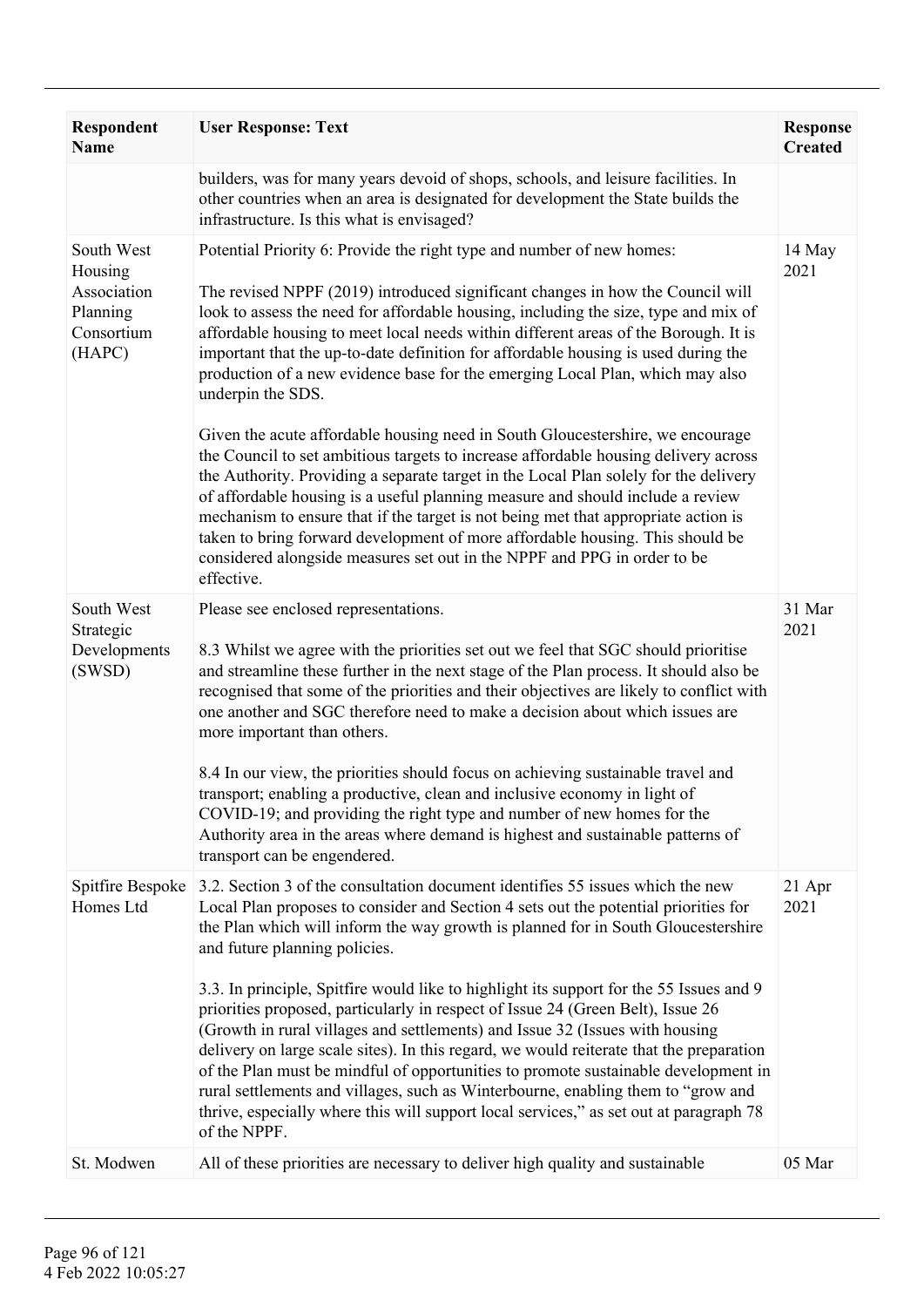| Respondent<br><b>Name</b>                          | <b>User Response: Text</b>                                                                                                                                                                                                                                                                                                                                                | <b>Response</b><br><b>Created</b> |
|----------------------------------------------------|---------------------------------------------------------------------------------------------------------------------------------------------------------------------------------------------------------------------------------------------------------------------------------------------------------------------------------------------------------------------------|-----------------------------------|
| Developments<br>and The<br><b>Tortworth Estate</b> | development and they give a high-level idea of how the issues in the previous<br>section would be addressed.                                                                                                                                                                                                                                                              | 2021                              |
|                                                    | If there was to be one "key priority" that presides over all the others we suggest it<br>would be Pursue a Carbon neutral and resilient future in a changing climate as this<br>sits across all of the other potential priorities in one way or another. For example:                                                                                                     |                                   |
|                                                    | - Priority 2: Enhancing Biodiversity and increasing tree planning has climatic<br>benefits.                                                                                                                                                                                                                                                                               |                                   |
|                                                    | - Priority 3: enabling healthy/active lifestyles may help reduce car travel, reducing<br>Carbon emissions.                                                                                                                                                                                                                                                                |                                   |
|                                                    | - Priority 4: Designing new development to meet stringent environmental/<br>sustainability requirements will reduce Carbon emissions, while walkable<br>neighbourhoods will reduce the need to travel.                                                                                                                                                                    |                                   |
|                                                    | - Priorities 5 and 6 – locating the right development in the right places, supported<br>by appropriate infrastructure should reduce reliance on the private car for journeys.                                                                                                                                                                                             |                                   |
|                                                    | - Priority 6 – Seeking to achieving "green" economic growth is all about reducing<br>Carbon emissions and embracing sustainable growth and development.                                                                                                                                                                                                                   |                                   |
|                                                    | In terms of incorporating these priorities into new development, the proposed<br>Buckover Garden Village is being designed with a focus of delivering against all<br>these priorities, as many align with Garden Village principles. A full package of<br>supporting information has been provided within our recent Submission to the Call<br>for Sites exercise.        |                                   |
| Stephen<br>Hickmans                                | Priority must be given to the protection of green belt and endangered wild life.<br>Once lost it is gone forever                                                                                                                                                                                                                                                          | 26 Jan<br>2021                    |
| <b>Steven Freke</b>                                | The priorities must be capable of being measured and progress reported. Plans and<br>reports in the past have said the same things but we see continued development<br>sprawl in our Towns and villages that contradicts the plan but this is ignored.<br>Progress against priorities should be measured and reported annually to ensure the<br>plan is being adhered to. | 27 Feb<br>2021                    |
| <b>Steve Seward</b>                                | It is important that priorities should be focused on the recognition of a limited<br>available land area, respecting Green Belt zones as if they are already developed<br>and avoiding over population which will affect the lifestyles of existing residents                                                                                                             | 13 Feb<br>2021                    |
| Strongvox<br>Homes                                 | 1. Pursue and Carbon neutral and resilient future in a changing climate:<br>3.2 Climate Change is rightly identified as a key issue that the Local Plan should<br>seek to address and Strongvox Homes are wholeheartedly supportive of the<br>Council's ambitions to achieve Carbon neutrality by 2030.                                                                   | 11 May<br>2021                    |
|                                                    | 3.3 With regard to Housing Delivery, we agree that it is important for new<br>development to support the de-carbonisation of transport to minimise usage of the<br>private motor vehicle and maximise opportunities for walking and cycling. It will                                                                                                                      |                                   |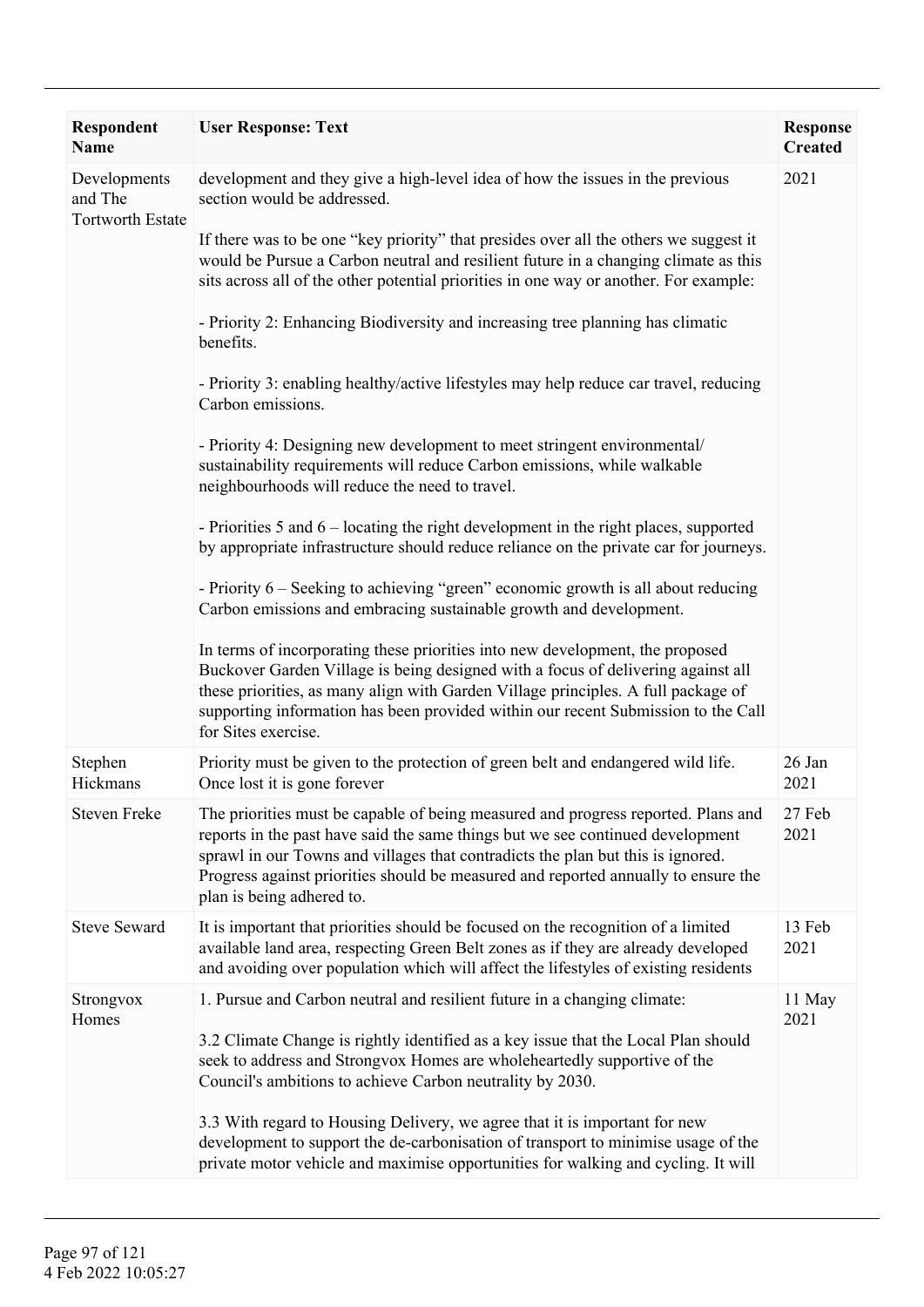| Respondent<br><b>Name</b> | <b>User Response: Text</b>                                                                                                                                                                                                                                                                                                                                                                                                                                                                                                                                                                                                                                                                                                                                                                | <b>Response</b><br><b>Created</b> |
|---------------------------|-------------------------------------------------------------------------------------------------------------------------------------------------------------------------------------------------------------------------------------------------------------------------------------------------------------------------------------------------------------------------------------------------------------------------------------------------------------------------------------------------------------------------------------------------------------------------------------------------------------------------------------------------------------------------------------------------------------------------------------------------------------------------------------------|-----------------------------------|
|                           | be imperative to locate development where access to existing or new services,<br>facilities, employment opportunities and Public Transport are/will be strong.                                                                                                                                                                                                                                                                                                                                                                                                                                                                                                                                                                                                                            |                                   |
|                           | 3.4 Furthermore, the advent of electric vehicles and increased levels of home-<br>working are not reasons that would justify a departure from this approach. This is<br>because there are significant economic and social benefits to ensuring that people<br>can access the above through a variety of means.                                                                                                                                                                                                                                                                                                                                                                                                                                                                            |                                   |
|                           | 3.5 However, one also needs to be realistic in acknowledging individual travel<br>patterns and behaviours will still mean additional vehicular journeys will be<br>required. This can be mitigated by ensuring that where vehicular journeys will be<br>made, the relative distance required to access services, facilities and employment<br>opportunities are minimised. This would, naturally, support development at existing<br>key settlements and areas with good access to Central Bristol and its urban fringes.<br>Yate is both an existing key settlement which benefits from a significant level of<br>service provision and will benefit from enhanced rail and bus connections to/from<br>Bristol, making it one of the premier locations for growth in the new Local Plan. |                                   |
|                           | 3.6 That said, maximising the potential for sustainable patterns of development will<br>only go so far. A significant contributor to emissions is energy consumption within<br>individual dwellings and, as a result, Strongvox Homes also support a requirement<br>for higher energy efficiency standards to minimise energy demand. We note that<br>the Government has now withdrawn its intention to restrict Councils' ability to set<br>higher energy performance standards than those prescribed in the Building<br>Regulations. As such, we would support an approach which sought to achieve a<br>higher standard than would otherwise be imposed at a national level.                                                                                                            |                                   |
|                           | 3.7 Furthermore, the Government are still pursuing their Future Homes Standard<br>which will require all new homes to be highly efficient with low Carbon heating<br>and zero Carbon ready by 2025. Requiring all new homes to be Carbon neutral<br>upon the Plan's adoption would not be such a significant step up from what will,<br>ultimately, be the status quo moving forward and so we would support this<br>approach.                                                                                                                                                                                                                                                                                                                                                            |                                   |
|                           | 2. Protect and enhance our environment:                                                                                                                                                                                                                                                                                                                                                                                                                                                                                                                                                                                                                                                                                                                                                   |                                   |
|                           | 3.8 The Environment is the next identified theme and, again, Strongvox Homes are<br>entirely supportive of the need to ensure that development leads to a betterment of<br>the District's Biodiversity and Green Infrastructure assets and should seek to exceed<br>identified standards where possible.                                                                                                                                                                                                                                                                                                                                                                                                                                                                                  |                                   |
|                           | 3.9 The supporting Vision Document for sets out how Biodiversity Net Gains and a<br>robust Green Infrastructure network would be delivered.                                                                                                                                                                                                                                                                                                                                                                                                                                                                                                                                                                                                                                               |                                   |
|                           | 3. Development that promotes health and well-being:                                                                                                                                                                                                                                                                                                                                                                                                                                                                                                                                                                                                                                                                                                                                       |                                   |
|                           | 3.10 Again, we are generally supportive of this priority and are committed to<br>ensuring that high quality open space and active transport routes are provided on<br>our sites to support play, walking, cycling and sport.                                                                                                                                                                                                                                                                                                                                                                                                                                                                                                                                                              |                                   |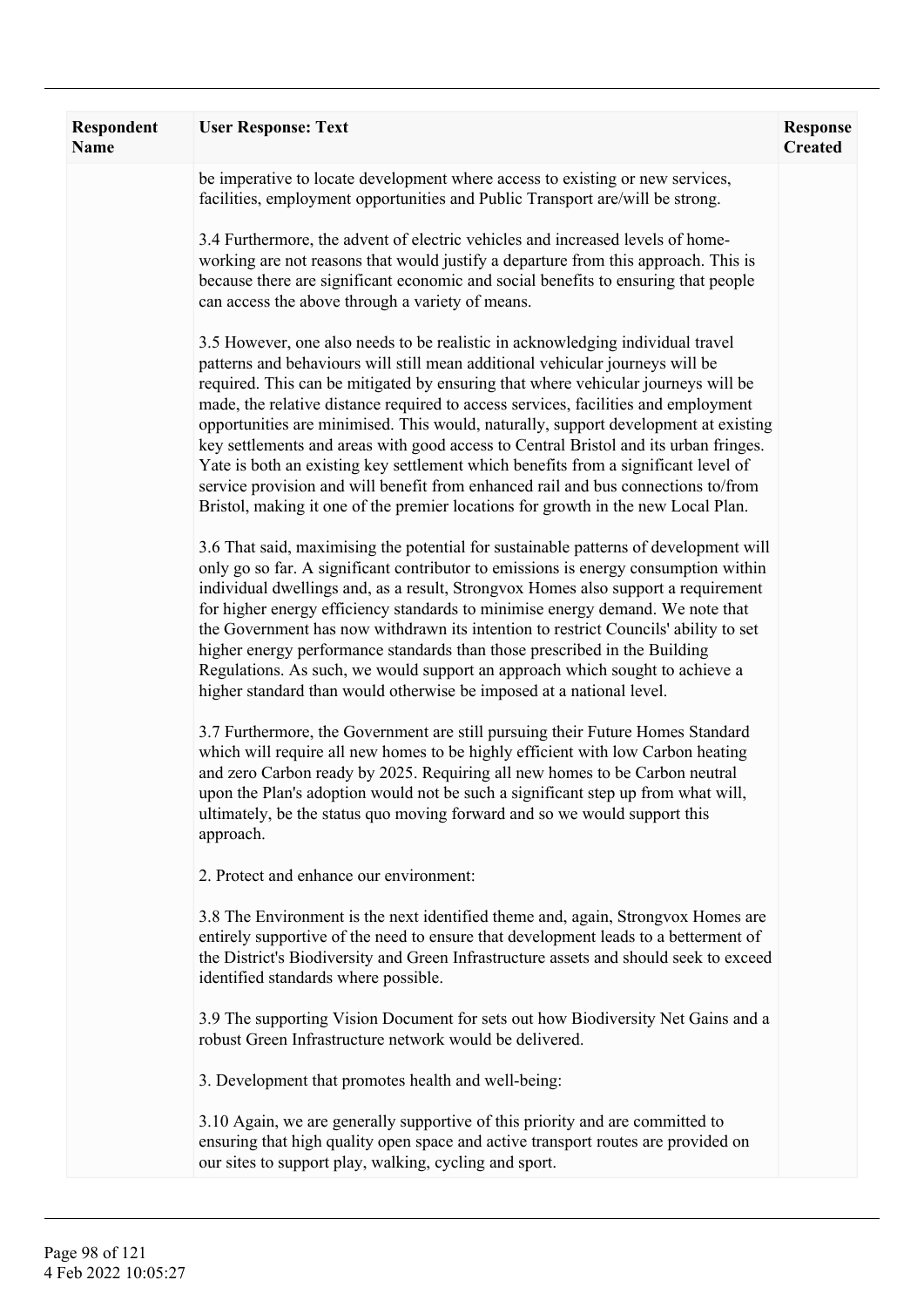| Respondent<br><b>Name</b> | <b>User Response: Text</b>                                                                                                                                                                                                                                                                                                                                                                                                                                                                                                                                                                                                                    | <b>Response</b><br><b>Created</b> |
|---------------------------|-----------------------------------------------------------------------------------------------------------------------------------------------------------------------------------------------------------------------------------------------------------------------------------------------------------------------------------------------------------------------------------------------------------------------------------------------------------------------------------------------------------------------------------------------------------------------------------------------------------------------------------------------|-----------------------------------|
|                           | 4. Creating exceptional places and spaces:                                                                                                                                                                                                                                                                                                                                                                                                                                                                                                                                                                                                    |                                   |
|                           | 3.11 All development should aspire to secure the highest standards of urban design<br>and so Strongvox fully support the need for areas of growth to be legible, walkable<br>and beautiful places to work, live and play.                                                                                                                                                                                                                                                                                                                                                                                                                     |                                   |
|                           | 5. Planning for urban and rural areas:                                                                                                                                                                                                                                                                                                                                                                                                                                                                                                                                                                                                        |                                   |
|                           | 3.12 Naturally, we support any attempts to maximise the development potential<br>within existing urban and rural settlements. However, we also welcome the<br>acknowledgement that this will only go so far in meeting overall housing needs and<br>that greenfield sites will be needed to meet the development needs of the District<br>and other WECA members. We would note that this conclusion is also reached by<br>the Sustainability Appraisal (SA).                                                                                                                                                                                 |                                   |
|                           | 3.13 For reasons set out later in this document, we consider exceptional<br>circumstances will exist to justify the removal of land from the Green Belt to<br>support the Council's development needs. Where this is necessary, we<br>wholeheartedly support the need to ensure that new boundaries are robust and<br>defensible to improve its important function of restricting further urban sprawl. We<br>also support the need to enhance its recreational value and would ensure that new<br>areas of open space are integrated with walking and cycling routes to ensure the<br>benefits accrue to both existing and future residents. |                                   |
|                           | 3.14 We would note that the SA indicates that there will likely be significant<br>sustainability benefits associated with the release of Green Belt land for<br>development and that this should be explored through the Local Plan process.                                                                                                                                                                                                                                                                                                                                                                                                  |                                   |
|                           | 6. Provide the right type and number of new homes:                                                                                                                                                                                                                                                                                                                                                                                                                                                                                                                                                                                            |                                   |
|                           | 3.15 We await the progression of the West of England SDS for further details on<br>the housing requirement that will ultimately be adopted. The only thing we would<br>note is that the Standard Method yields a slightly higher minimum annual<br>requirement than the adopted Core Strategy (1,360 vs 1,412 dwellings per annum).                                                                                                                                                                                                                                                                                                           |                                   |
|                           | 3.16 We are also mindful that there has been a significant increase to Bristol's need<br>following the revisions to the Standard Method (which has added around 830<br>dwellings to their annual requirement). Given the limited availability of land<br>around Bristol, it is unlikely that it will be able to meet is previously predicted<br>need, let alone this increased minimum requirement itself.                                                                                                                                                                                                                                    |                                   |
|                           | 3.17 Furthermore, constraints around Bath will likely limit the scope for it to<br>accommodate some of Bristol's unmet need and so the onus will be on South<br>Gloucestershire (and potentially North Somerset) to assist in meeting Bristol's<br>unmet needs. As such, we would expect South Gloucestershire's minimum housing<br>requirement be uplifted significantly from the standard method figure to account for<br>this.                                                                                                                                                                                                             |                                   |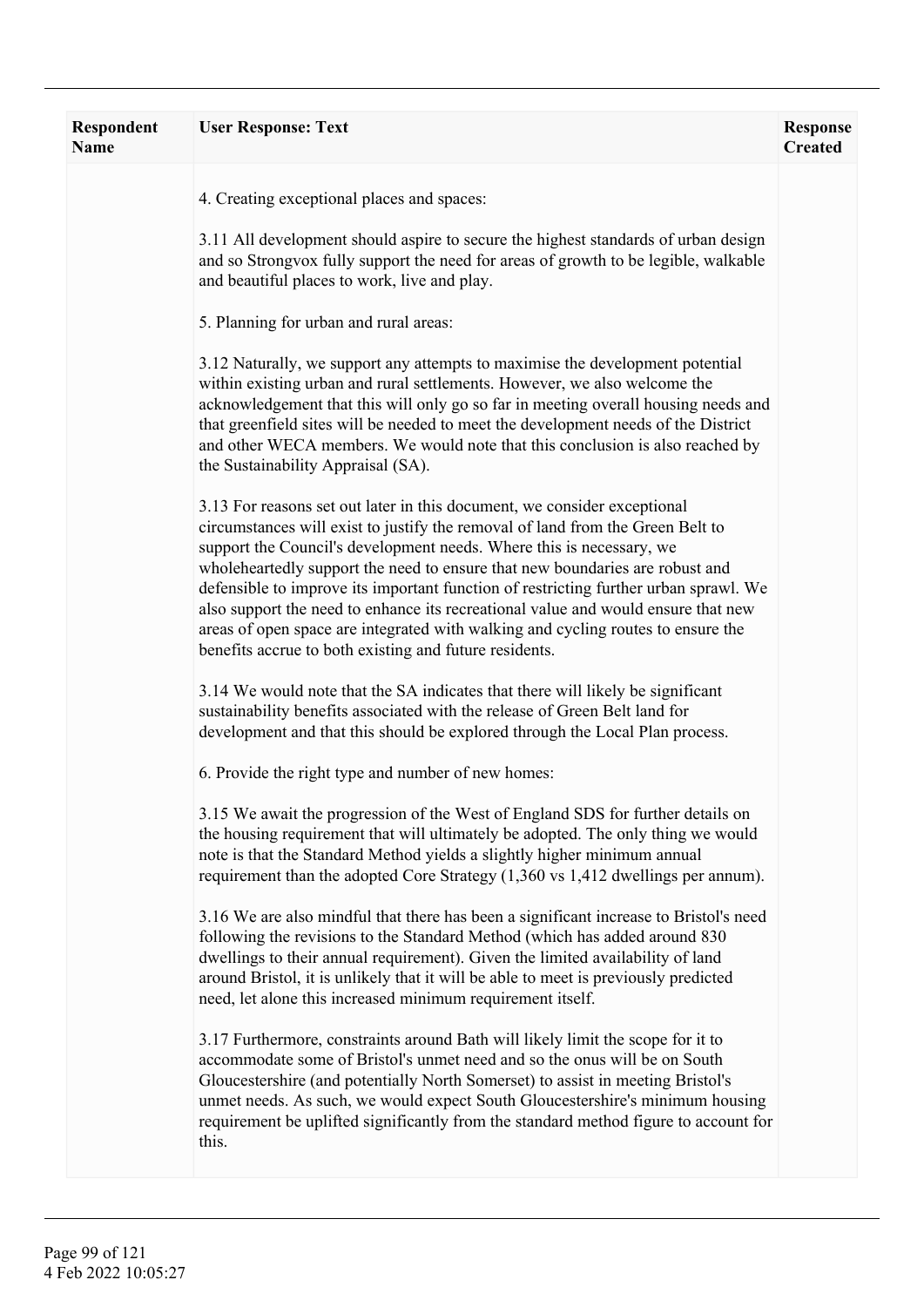| <b>Respondent</b><br><b>Name</b> | <b>User Response: Text</b>                                                                                                                                                                                                                                                                                                                                                                                                                                                                                                                                                                                                                                         | <b>Response</b><br><b>Created</b> |
|----------------------------------|--------------------------------------------------------------------------------------------------------------------------------------------------------------------------------------------------------------------------------------------------------------------------------------------------------------------------------------------------------------------------------------------------------------------------------------------------------------------------------------------------------------------------------------------------------------------------------------------------------------------------------------------------------------------|-----------------------------------|
|                                  | 3.18 It is also imperative that a significant proportion of this development is well<br>related to the Bristol Urban Area given that it will be looking to meet the needs of<br>residents who need to be functionally well related to it. This would support the<br>delivery of development on important transport routes (MetroBus Routes or the<br>local rail network) which are well related to the Bristol Urban Fringes (e.g. Yate).                                                                                                                                                                                                                          |                                   |
|                                  | 3.19 It will be important for progress to be made on the SDS and a joint position to<br>be reached with North Somerset in order to understand how housing will need to be<br>distributed across the region and allow for effective and viable options to be<br>considered.                                                                                                                                                                                                                                                                                                                                                                                         |                                   |
|                                  | 3.20 We welcome the acknowledgement of the difficulties the Council has had with<br>delivery in recent years and we would stress that the deliverability of any strategy<br>should be a central guiding principle for the Plan. Large strategic sites will be<br>essential to securing the overall housing requirement; however, they tend to have<br>long lead in times, can have various complexities and often need to secure enabling<br>infrastructure in advance of their delivery.                                                                                                                                                                          |                                   |
|                                  | 3.21 The Council has had first-hand experience of this in recent years with delays<br>to the Cribbs Patchway and East of Harry Stoke New Neighbourhoods being a key<br>reason for their deficient housing land supply position. This has facilitated<br>significant levels of speculative development at sites beyond the Green Belt and<br>placed significant pressure on rural communities to make up the shortfall. Such<br>development is not necessarily unsustainable, but it sits outside of the adopted<br>Plan's overarching development framework which would otherwise secure a more<br>socially, environmentally and economically sustainable outcome. |                                   |
|                                  | 3.22 That said, there is no hiding from the fact that larger strategic sites will be<br>essential in meeting the Council's housing needs over the next Plan period and can<br>deliver significant benefits through the utilisation of economies of scale and<br>provide a steady supply of dwellings over a prolonged period of time.                                                                                                                                                                                                                                                                                                                              |                                   |
|                                  | 3.23 Consequently, it is imperative that the Council identify Strategic Development<br>Locations with deliverability at the forefront of any considerations. Development<br>locations that would require significant upfront enabling infrastructure should be<br>carefully considered against alternative locations with less onerous requirements.                                                                                                                                                                                                                                                                                                               |                                   |
|                                  | 3.24 Another important factor to consider is the relatively compressed timescale for<br>the Local Plan and how this will affect the delivery of housing. The new Local Plan<br>will cover a period of 15 years which is five years less than the JSP; however, the<br>housing requirement has remained around the same level (c. 80,000 dwellings) for<br>the WECA Authorities[1]. In simple terms, the WoE Authorities are going to have<br>to plan for a similar amount of housing to the JSP in a shorter period of time.                                                                                                                                       |                                   |
|                                  | 3.25 This compressed timescale also means that anticipated delivery from large<br>strategic sites over the Plan period will be reduced, especially when one factors in<br>lead in times and applies realistic trajectories to the delivery of housing[2]. The<br>Phase 1 document has raised the importance of ensuring that the final strategy is<br>deliverable and any slips to delivery on identified strategic sites could have serious                                                                                                                                                                                                                       |                                   |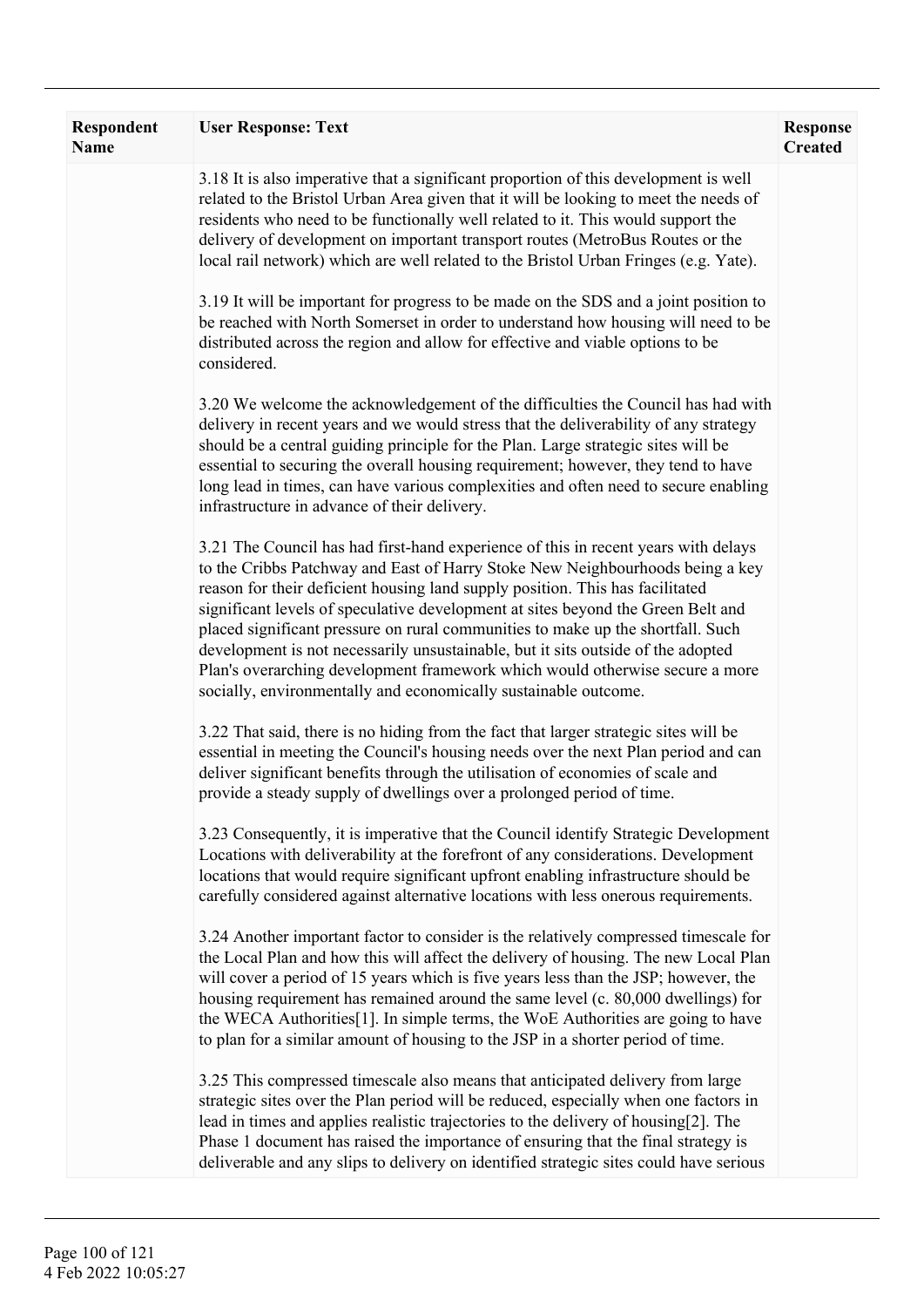| Respondent<br><b>Name</b> | <b>User Response: Text</b>                                                                                                                                                                                                                                                                                                                                                                                                                                                                                                                                                                              | <b>Response</b><br><b>Created</b> |
|---------------------------|---------------------------------------------------------------------------------------------------------------------------------------------------------------------------------------------------------------------------------------------------------------------------------------------------------------------------------------------------------------------------------------------------------------------------------------------------------------------------------------------------------------------------------------------------------------------------------------------------------|-----------------------------------|
|                           | consequences for the Council in demonstrating a deliverable supply of housing over<br>the longer-term.                                                                                                                                                                                                                                                                                                                                                                                                                                                                                                  |                                   |
|                           | 3.26 The potential result is that a greater number of SDLs will need to be identified<br>compared with the JSP to mitigate this risk, with the majority of these delivering<br>housing beyond the end of the Plan period. The Local Plan will, therefore, need to<br>take a longer-term view at this stage in the interests of ensuring the medium-term<br>development needs of the District are met.                                                                                                                                                                                                   |                                   |
|                           | 3.27 Whilst this will necessitate a review of all of the JSP's SDLs and some may<br>fall away (we have reservations in respect of Buckover Garden Village), land to the<br>North/West of Yate is controlled by a small number of developers/promoters who<br>are committed to bring the sites forward for development and are not reliant on the<br>delivery of significant infrastructure before housing completions can start coming<br>forward (albeit they would support the delivery of several strategic transport<br>infrastructure interventions identified in the Joint Local Transport Plan). |                                   |
|                           | 3.28 The technical work undertaken to date has confirmed that there are no<br>substantive constraints to delivery on the site and could come forward as an early<br>phase of development once land is released from the Green Belt. An early Hybrid<br>Planning Application could be submitted to align with the emerging Local Plan's<br>timetable so that permission could be granted shortly after its adoption and housing<br>could be delivered shortly thereafter.                                                                                                                                |                                   |
|                           | [1] Albeit the distribution is more heavily weighted toward Bristol.                                                                                                                                                                                                                                                                                                                                                                                                                                                                                                                                    |                                   |
|                           | [2] The often cited 'From Start to Finish' report by Lichfields should inform these<br>assumptions.                                                                                                                                                                                                                                                                                                                                                                                                                                                                                                     |                                   |
|                           | 7. Enable a productive, clean and inclusive economy:                                                                                                                                                                                                                                                                                                                                                                                                                                                                                                                                                    |                                   |
|                           | 3.29 We are generally supportive of this priority and are especially supportive of<br>the need to enhance digital connectivity across the area in light of shifting working<br>patterns as a result of the pandemic.                                                                                                                                                                                                                                                                                                                                                                                    |                                   |
|                           | 8. Achieving sustainable travel and transport:                                                                                                                                                                                                                                                                                                                                                                                                                                                                                                                                                          |                                   |
|                           | 3.30 Page 47 of the Consultation Document provides a useful summary of travel to<br>work patterns and the level of self-containment (in this context defined by the<br>percentage of people who live and work in the same area) of certain parts of the<br>District. After the Bristol Urban Fringe, we note that Yate also benefits from strong<br>levels of self-containment with 47% of the employed population working locally<br>and relatively modest levels of out commuting to Central Bristol and its urban<br>fringes.                                                                        |                                   |
|                           | 3.31 Given this level of self-containment and the viable Public Transport options to<br>Central Bristol and its urban fringes which are available to existing/future residents,<br>Yate should be a primary focus for future development under the Local Plan.                                                                                                                                                                                                                                                                                                                                          |                                   |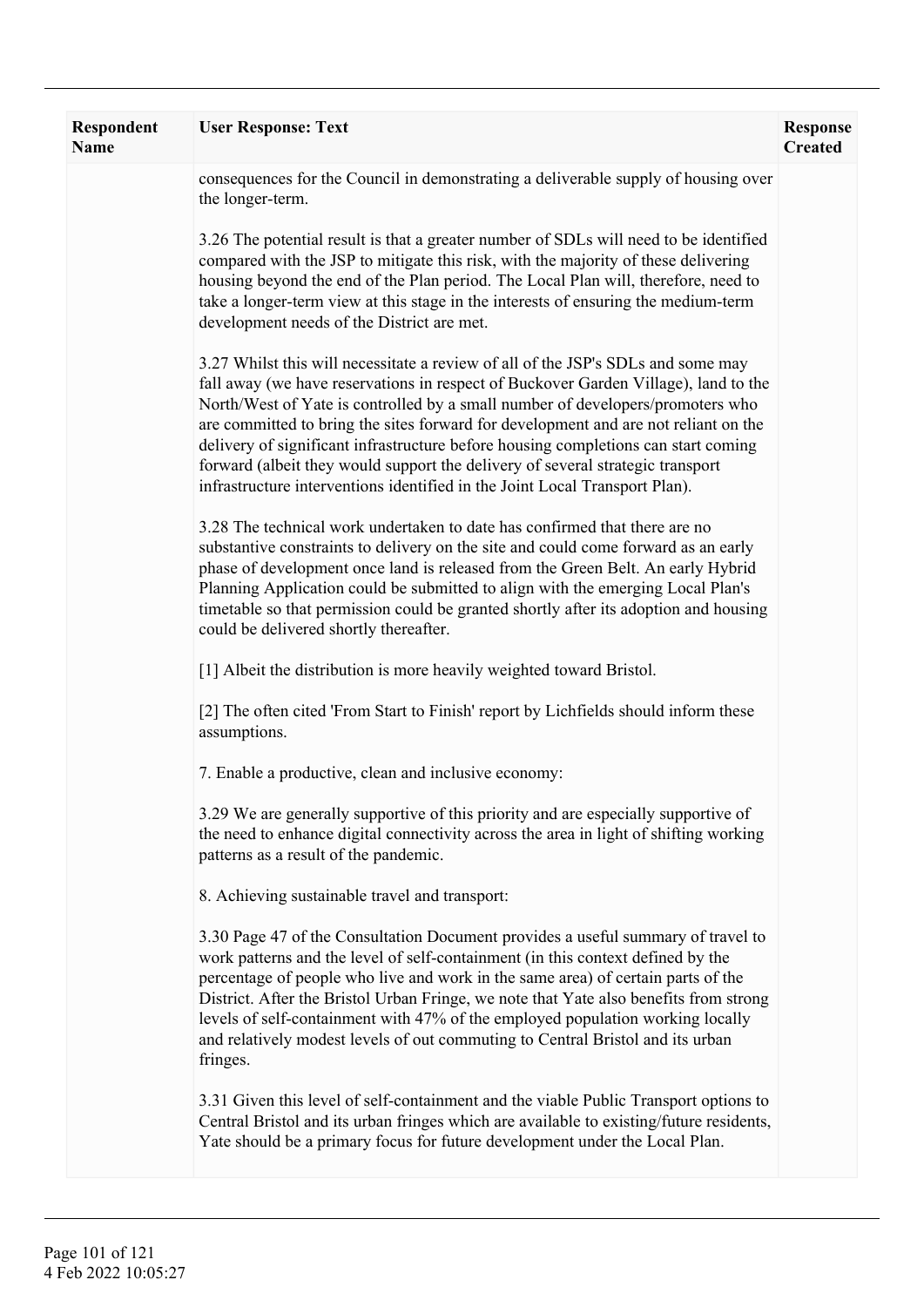| Respondent<br><b>Name</b>                      | <b>User Response: Text</b>                                                                                                                                                                                                                                                                                                                                                                                                                                                                                                                                                                                                                                                                                                                                                                                                                                                                                                                                                                                                                                                                                                                                                                                                                                                                                                                                                                                                                                                                                                                     | <b>Response</b><br><b>Created</b> |
|------------------------------------------------|------------------------------------------------------------------------------------------------------------------------------------------------------------------------------------------------------------------------------------------------------------------------------------------------------------------------------------------------------------------------------------------------------------------------------------------------------------------------------------------------------------------------------------------------------------------------------------------------------------------------------------------------------------------------------------------------------------------------------------------------------------------------------------------------------------------------------------------------------------------------------------------------------------------------------------------------------------------------------------------------------------------------------------------------------------------------------------------------------------------------------------------------------------------------------------------------------------------------------------------------------------------------------------------------------------------------------------------------------------------------------------------------------------------------------------------------------------------------------------------------------------------------------------------------|-----------------------------------|
|                                                | 9. Ensuring the timely and efficient provision of infrastructure to support growing<br>communities:<br>3.32 We support this priority and agree that it is essential that new and growing<br>communities are supported by an appropriate level of infrastructure to maintain and<br>enhance their general sustainability.<br>3.33 The key, as we have touched on above, is ensuring that the scope and need to<br>deliver this infrastructure does not constrain the timely delivery of housing. This<br>can be achieved through the identification of appropriate and deliverable locations.<br>for development. Land to the north/west of Yate is one such location.                                                                                                                                                                                                                                                                                                                                                                                                                                                                                                                                                                                                                                                                                                                                                                                                                                                                          |                                   |
| Sue Green -<br>Home Builders<br>Federation     | The HBF have no specific comments on the Council's 9 priorities, which are<br>identified as (1) Pursue a carbon neutral $\&$ resilient future in a changing climate, (2)<br>Protect & enhance our environment, (3) Development that promotes health & well-<br>being, (4) Creating exceptional places & spaces, (5) Planning for urban & rural<br>areas, (6) Provide the right type $\&$ number of new homes, (7) Enable a productive,<br>clean & inclusive economy, (8) Achieving sustainable travel & transport and (9)<br>Ensuring the timely $&$ efficient provision of infrastructure to support growing<br>communities.<br>However, the HBF note that since the formal withdrawal of the West of England<br>(WoE) Joint Spatial Plan (JSP), South Gloucestershire Council has committed to<br>working with Bristol City, BANES & North Somerset Councils and the West of<br>England Combined Authority (WECA) on the preparation of a Spatial<br>Development Strategy (SDS) for the period $2020 - 2040$ . This work has<br>commenced and the SDS is expected to cover strategic planning priorities including<br>a response to climate change emergency declarations, a spatial vision, a spatial<br>strategy on the broad pattern of housing / employment development $\&$<br>infrastructure, housing $\&$ jobs requirements and other thematic policies such as<br>affordable housing. It is important that the priorities and plan period (both start and<br>end dates) of the South Gloucestershire Local Plan and SDS are aligned. | 05 Mar<br>2021                    |
| Sue Simmons -<br>Westerleigh<br>Parish Council | There are 9 priorities but it is difficult to know if there should be others as we<br>emerge from the Pandemic.                                                                                                                                                                                                                                                                                                                                                                                                                                                                                                                                                                                                                                                                                                                                                                                                                                                                                                                                                                                                                                                                                                                                                                                                                                                                                                                                                                                                                                | 23 Feb<br>2021                    |
| Swanmoor<br>Stoke Ltd                          | Please see Section 6 of the accompanying Representation which sets out detailed<br>comments on the nine Priorities. SSL consider them to be aspirational and worthy<br>objectives for the emerging Local Plan. However, it is important that the detail of<br>the Priorities and how they are achieved remain consistent with national policy. The<br>accompanying Representation provides further comment on this.<br>6. The Priorities:<br>6.1 A total of nine potential priorities are set out covering a range of social,<br>economic and environmental issues. They have been identified to help shape the<br>content and approaches to the Local Plan and include:<br>? Pursue a Carbon neutral and resilient future in a changing climate;                                                                                                                                                                                                                                                                                                                                                                                                                                                                                                                                                                                                                                                                                                                                                                                              | 06 Apr<br>2021                    |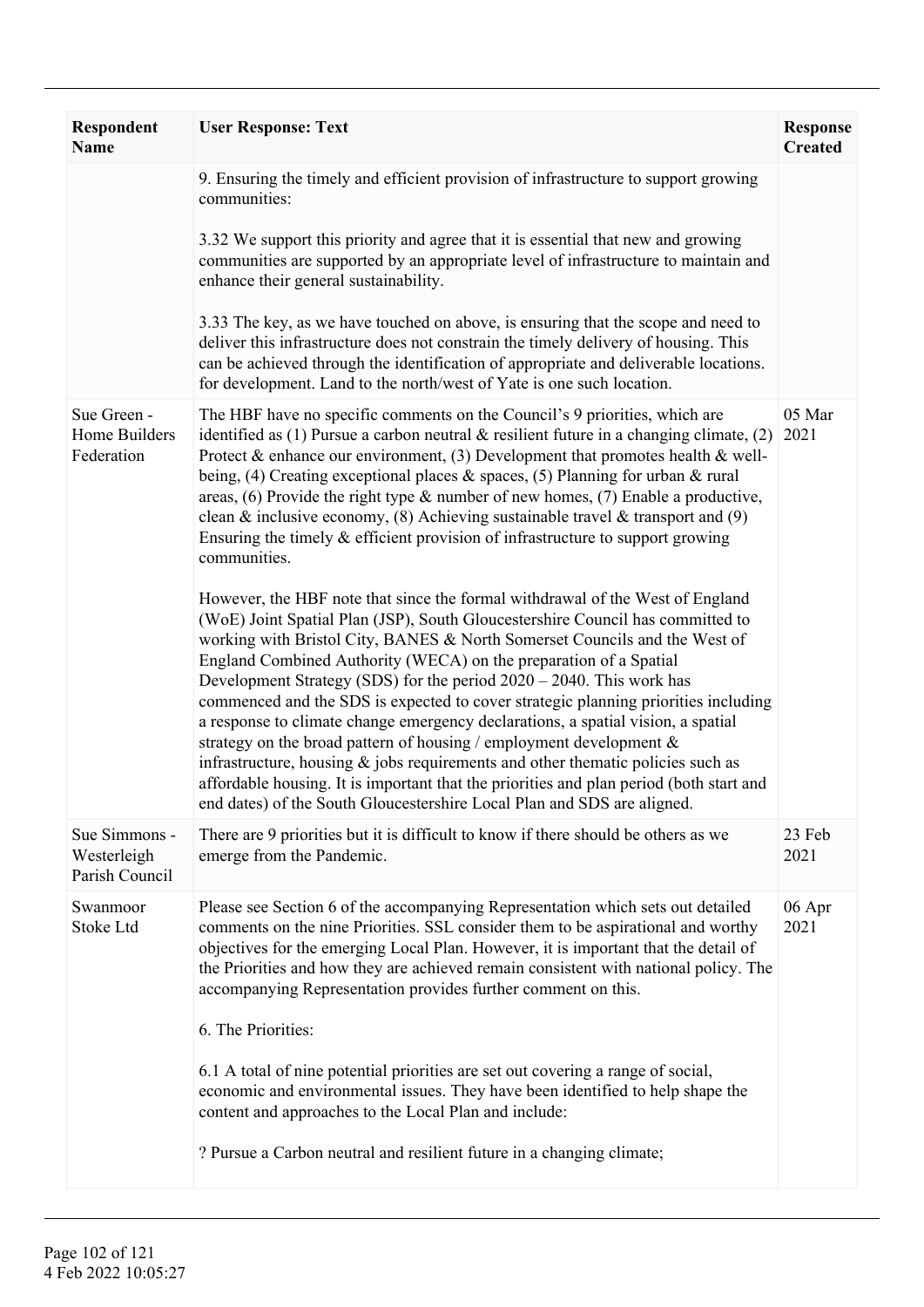| Respondent<br><b>Name</b> | <b>User Response: Text</b>                                                                                                                                                                                                                                                                                                                                                                                                                                                                                                                                                                                                                                                                            | <b>Response</b><br><b>Created</b> |
|---------------------------|-------------------------------------------------------------------------------------------------------------------------------------------------------------------------------------------------------------------------------------------------------------------------------------------------------------------------------------------------------------------------------------------------------------------------------------------------------------------------------------------------------------------------------------------------------------------------------------------------------------------------------------------------------------------------------------------------------|-----------------------------------|
|                           | ? Protect and enhance the environment;                                                                                                                                                                                                                                                                                                                                                                                                                                                                                                                                                                                                                                                                |                                   |
|                           | ? Development that promoted health and well-being;                                                                                                                                                                                                                                                                                                                                                                                                                                                                                                                                                                                                                                                    |                                   |
|                           | ? Creating exceptional places and spaces;                                                                                                                                                                                                                                                                                                                                                                                                                                                                                                                                                                                                                                                             |                                   |
|                           | ? Planning for urban and rural areas;                                                                                                                                                                                                                                                                                                                                                                                                                                                                                                                                                                                                                                                                 |                                   |
|                           | ? Provide the right number of new homes;                                                                                                                                                                                                                                                                                                                                                                                                                                                                                                                                                                                                                                                              |                                   |
|                           | ? Enable a productive, clean and inclusive economy;                                                                                                                                                                                                                                                                                                                                                                                                                                                                                                                                                                                                                                                   |                                   |
|                           | ? Achieving sustainable travel and transport; and                                                                                                                                                                                                                                                                                                                                                                                                                                                                                                                                                                                                                                                     |                                   |
|                           | ? Ensuring the timely and efficient provision of infrastructure to support growing<br>communities.                                                                                                                                                                                                                                                                                                                                                                                                                                                                                                                                                                                                    |                                   |
|                           | 6.2 SSL support the priorities set out and do not wish to provide detailed comment<br>on what amount to aspirational and worthy objectives. However, it is important that<br>the priorities are consistent with national planning policy.                                                                                                                                                                                                                                                                                                                                                                                                                                                             |                                   |
|                           | 6.3 Priority 2 refers to the objective to 'protect and enhance our environment.' This<br>is a high priority. However, as part of this it seeks to avoid directing growth to<br>areas of flood risk. Whilst national policy does place priority on locating<br>development at areas at least flood risk and as set out in Section 3, and in the<br>accompanying Approach to Flood Risk Sequential and Exception Test Assessment<br>(Appendix 2), there is not a bar on locating development in such areas where<br>consideration is given to wider sustainability objectives.                                                                                                                          |                                   |
|                           | 6.4 Priority 5 refers to urban and rural growth scenarios around existing settlements<br>and presents this as a determinative approach. The provision for meeting social and<br>economic needs as part of a new community should also be considered as part of<br>this.                                                                                                                                                                                                                                                                                                                                                                                                                               |                                   |
|                           | 6.5 Not all priorities will be delivered on an equal footing or achievable in every<br>development scenario. This is recognised in the SA, which measures the effects of<br>the priorities against identified sustainability objectives. For example, the provision<br>of new employment floorspace and providing access to major employment areas<br>are identified as matters which will have a significant positive effect.                                                                                                                                                                                                                                                                        |                                   |
|                           | 6.6 In assessing other priorities within the SA, some of the impacts on sustainability<br>objectives have tension with the same priorities. For example, protecting the<br>environment refers to the enhancement of green infrastructure, Biodiversity net<br>gain in development, increasing tree coverage and locating development away from<br>areas of flood risk. However, areas at a greater risk of flooding may have more<br>positive impacts on delivering green infrastructure and Biodiversity net gain. It will<br>therefore be necessary to consider these effects as a package in undertaking site and<br>proposal specific assessment of potential development options moving forward. |                                   |
| <b>Taylor Wimpey</b>      | <b>SECTION 4 - POTENTIAL PRIORITIES:</b>                                                                                                                                                                                                                                                                                                                                                                                                                                                                                                                                                                                                                                                              | 20 Apr                            |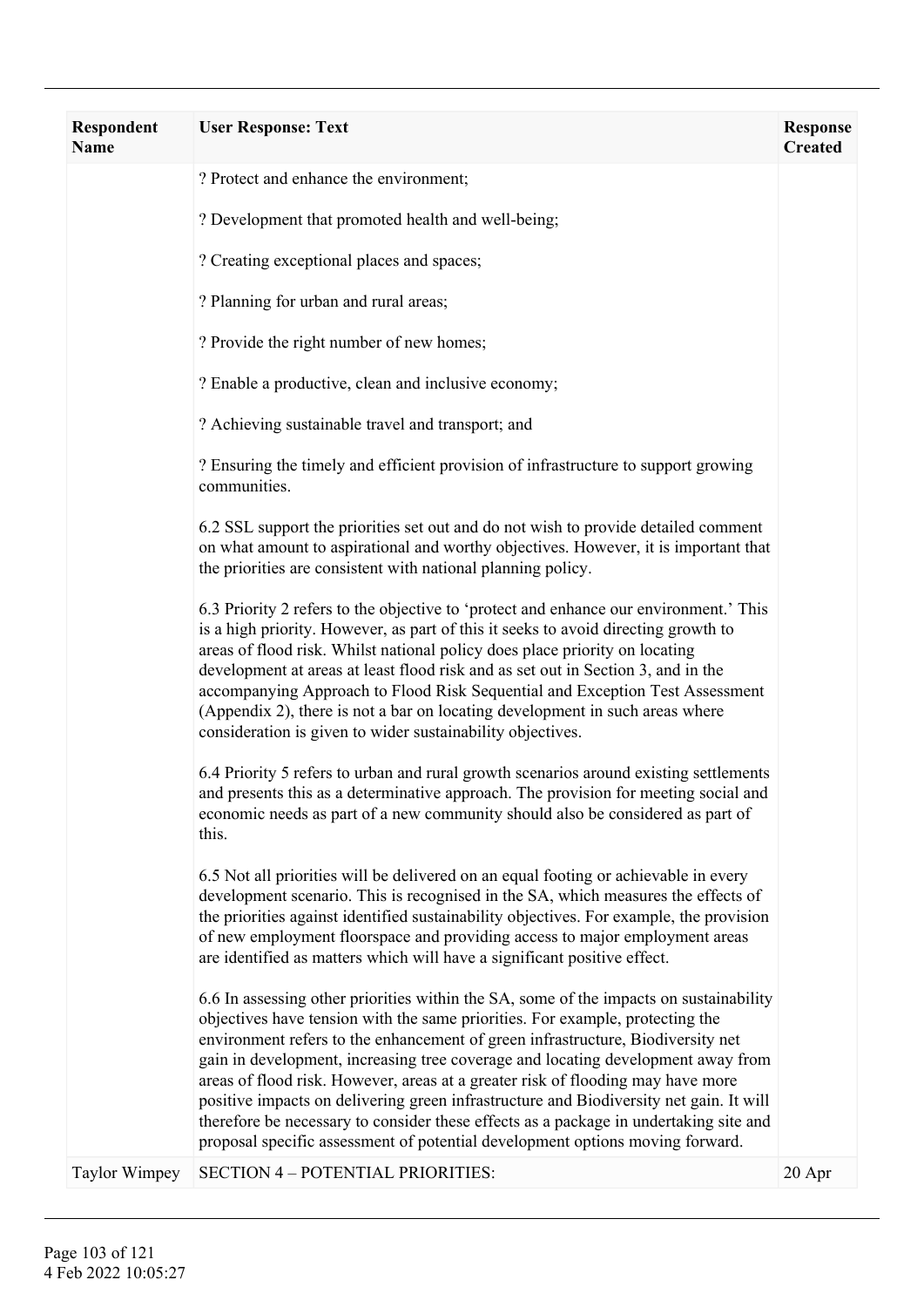| <b>Respondent</b><br><b>Name</b> | <b>User Response: Text</b>                                                                                                                                                                                                                                                                                                                                                                                                                                                                                                                                                                                                                                                                                                                                                                                                                                                                                                                                                                                                                                                                                                                                                                                                                                                                                                                                                                                                                                                                                                                                                                                       | <b>Response</b><br><b>Created</b> |
|----------------------------------|------------------------------------------------------------------------------------------------------------------------------------------------------------------------------------------------------------------------------------------------------------------------------------------------------------------------------------------------------------------------------------------------------------------------------------------------------------------------------------------------------------------------------------------------------------------------------------------------------------------------------------------------------------------------------------------------------------------------------------------------------------------------------------------------------------------------------------------------------------------------------------------------------------------------------------------------------------------------------------------------------------------------------------------------------------------------------------------------------------------------------------------------------------------------------------------------------------------------------------------------------------------------------------------------------------------------------------------------------------------------------------------------------------------------------------------------------------------------------------------------------------------------------------------------------------------------------------------------------------------|-----------------------------------|
| UK Ltd - Land<br>at Mangotsfield | Nine potential priorities are identified in this section of the document, broadly<br>speaking we support these aspirations and consider they reflect a suitable range of<br>aspirations for a Local Plan. We have the following comments on this section.                                                                                                                                                                                                                                                                                                                                                                                                                                                                                                                                                                                                                                                                                                                                                                                                                                                                                                                                                                                                                                                                                                                                                                                                                                                                                                                                                        | 2021                              |
|                                  | Priority 6 seeks to 'Provide the right type and number of new homes.' The criteria<br>for this priority includes compliance with the housing need identified in the<br>emerging West of England Spatial Development Strategy (the 'SDS'). We support<br>this approach as the Local Plan will need to set out the detailed policy and<br>allocations to achieve the growth proposed in the SDS, which is expected to reflect<br>nationally set housing numbers (via the standard methodology) and also account for<br>other relevant local evidence in respect of economic growth, and housing<br>affordability (for example). It is important to ensure the Local Plan is emerging<br>alongside SDS to avoid delays in delivery of this growth once the quantum has<br>been agreed.                                                                                                                                                                                                                                                                                                                                                                                                                                                                                                                                                                                                                                                                                                                                                                                                                              |                                   |
|                                  | There is a pressing need to ensure that the genuine OAN for the West of England is<br>met. As explained above, there has been a delay to the new Local Plan caused by<br>the withdrawal of the JSP, this has had real consequences for the ability of the<br>region to effectively plan for the level of growth needed. It is important that any<br>housing requirement figure expressed in this Plan needs to be based on a<br>'minimum' or an 'at least' figure. This is needed to ensure that there is sufficient<br>flexibility and resilience in the supply of sites to ensure that the planned level of<br>growth is achieved in the requisite timeframe (i.e. there is not an ongoing 'under-<br>performance' in respect of delivery relative to planned growth). This is in line with<br>the requirements of the NPPF, and PPG, the Council need to ensure it plans<br>positively to ensure housing needs are met. This is of particular importance to<br>South Gloucestershire, an Authority that has failed to deliver sufficient housing to<br>meet their adopted housing land supply requirement for some years. We welcome<br>the indication that 'resilience' will be added to the five year supply (as stated as<br>part of Priority 6), but this aspiration needs to be translated into an actual policy<br>commitment in the Plan. There is a clear District level issue with regards to the<br>level of housing to be planned for in South Gloucestershire as the Authority is on<br>track to fail to deliver the adopted Core Strategy housing requirement within the<br>Plan period to 2027. |                                   |
|                                  | Priority 6 also states that land and policies should be provided to facilitate the<br>delivery of small sites, and that provision should be made for self-build and custom<br>housing. Whilst it is not objectionable that some provision be made for homes from<br>these sources, it is important to set realistic and fully evidenced policy aspirations<br>for these type of sites. The latest full AMR (2019) published by the Council shows<br>that 83% of actual completions in the last year was on sites of over 10 units, i.e.<br>major development sites. There needs to be recognition that major development<br>sites will continue to play the key role in delivery of the housing requirement in the<br>new Plan. Sufficient major sites need to be allocated, and policy should be worded<br>in a way that facilitates the development rather than become too prescriptive,<br>particularly in light of the failure of the Core Strategy to realise completions on<br>allocated sites as expected. If it is a specific policy aspiration to ensure<br>development on small sites can be facilitated, the Council should also consider                                                                                                                                                                                                                                                                                                                                                                                                                                                             |                                   |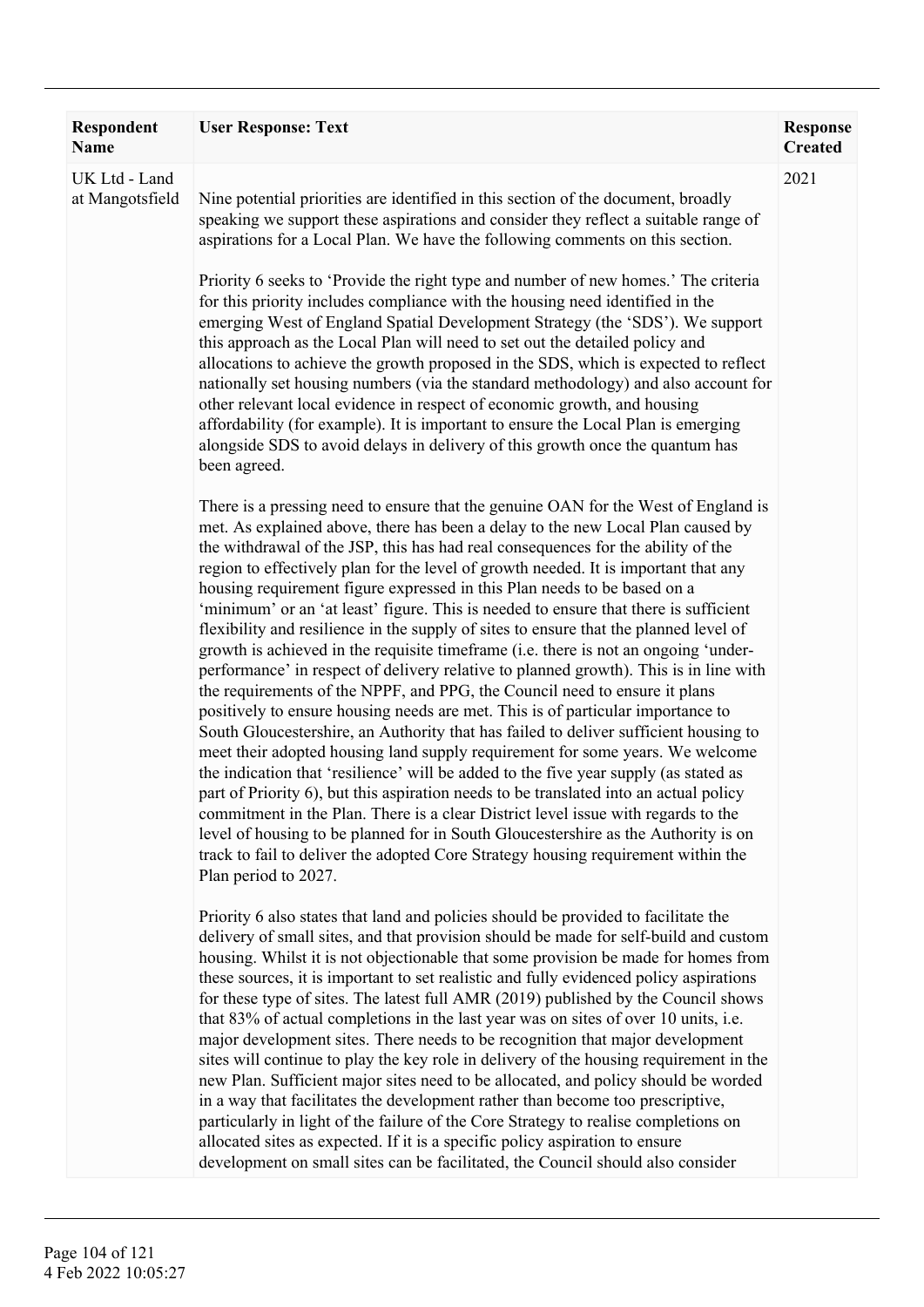| <b>Respondent</b><br><b>Name</b>                        | <b>User Response: Text</b>                                                                                                                                                                                                                                                                                                                                                                                                                                                                                                                                                                                                                                                                                                                                                                                                                                                                                                                                                                                                                                                                                                                                                                                                                                                                                                                                                                                                                                                                                                                                                                                       | <b>Response</b><br><b>Created</b> |
|---------------------------------------------------------|------------------------------------------------------------------------------------------------------------------------------------------------------------------------------------------------------------------------------------------------------------------------------------------------------------------------------------------------------------------------------------------------------------------------------------------------------------------------------------------------------------------------------------------------------------------------------------------------------------------------------------------------------------------------------------------------------------------------------------------------------------------------------------------------------------------------------------------------------------------------------------------------------------------------------------------------------------------------------------------------------------------------------------------------------------------------------------------------------------------------------------------------------------------------------------------------------------------------------------------------------------------------------------------------------------------------------------------------------------------------------------------------------------------------------------------------------------------------------------------------------------------------------------------------------------------------------------------------------------------|-----------------------------------|
|                                                         | policy provision to avoid delays to delivery and ensure actual housing is realised on<br>the major development sites that will ultimately make up the majority of the<br>Council's supply.                                                                                                                                                                                                                                                                                                                                                                                                                                                                                                                                                                                                                                                                                                                                                                                                                                                                                                                                                                                                                                                                                                                                                                                                                                                                                                                                                                                                                       |                                   |
| <b>Taylor Wimpey</b><br>UK Ltd - Land<br>at Vilner Farm | Priority 6 seeks to 'Provide the right type and number of new homes.' The criteria<br>for this priority includes compliance with the housing need identified in the<br>emerging West of England Spatial Development Strategy (the 'SDS'). We support<br>this approach as the Local Plan will need to set out the detailed policy and<br>allocations to achieve the growth proposed in the SDS, which is expected to reflect<br>nationally set housing numbers (via the standard methodology) and also account for<br>other relevant local evidence in respect of economic growth, and housing<br>affordability (for example). It is important to ensure the Local Plan is emerging<br>alongside SDS to avoid delays in delivery of this growth once the quantum has<br>been agreed.                                                                                                                                                                                                                                                                                                                                                                                                                                                                                                                                                                                                                                                                                                                                                                                                                              | 20 Apr<br>2021                    |
|                                                         | There is a pressing need to ensure that the genuine OAN for the West of England is<br>met. As explained above, there has been a delay to the new Local Plan caused by<br>the withdrawal of the JSP, this has had real consequences for the ability of the<br>region to effectively plan for the level of growth needed. It is important that any<br>housing requirement figure expressed in this Plan needs to be based on a<br>'minimum' or an 'at least' figure. This is needed to ensure that there is sufficient<br>flexibility and resilience in the supply of sites to ensure that the planned level of<br>growth is achieved in the requisite timeframe (i.e. there is not an ongoing 'under-<br>performance' in respect of delivery relative to planned growth). This is in line with<br>the requirements of the NPPF, and PPG, the Council need to ensure it plans<br>positively to ensure housing needs are met. This is of particular importance to<br>South Gloucestershire, an Authority that has failed to deliver sufficient housing to<br>meet their adopted housing land supply requirement for some years. We welcome<br>the indication that 'resilience' will be added to the five year supply (as stated as<br>part of Priority 6), but this aspiration needs to be translated into an actual policy<br>commitment in the Plan. There is a clear District level issue with regards to the<br>level of housing to be planned for in South Gloucestershire as the Authority is on<br>track to fail to deliver the adopted Core Strategy housing requirement within the<br>Plan period to 2027. |                                   |
|                                                         | Priority 6 also states that land and policies should be provided to facilitate the<br>delivery of small sites, and that provision should be made for self-build and custom<br>housing. Whilst it is not objectionable that some provision be made for homes from<br>these sources, it is important to set realistic and fully evidenced policy aspirations<br>for these type of sites. The latest full AMR (2019) published by the Council shows<br>that 83% of actual completions in the last year was on sites of over 10 units, i.e.<br>major development sites. There needs to be recognition that major development<br>sites will continue to play the key role in delivery of the housing requirement in the<br>new Plan. Sufficient major sites need to be allocated, and policy should be worded<br>in a way that facilitates the development rather than become too prescriptive,<br>particularly in light of the failure of the Core Strategy to realise completions on<br>allocated sites as expected. If it is a specific policy aspiration to ensure<br>development on small sites can be facilitated, the Council should also consider<br>policy provision to avoid delays to delivery and ensure actual housing is realised on<br>the major development sites that will ultimately make up the majority of the                                                                                                                                                                                                                                                                                    |                                   |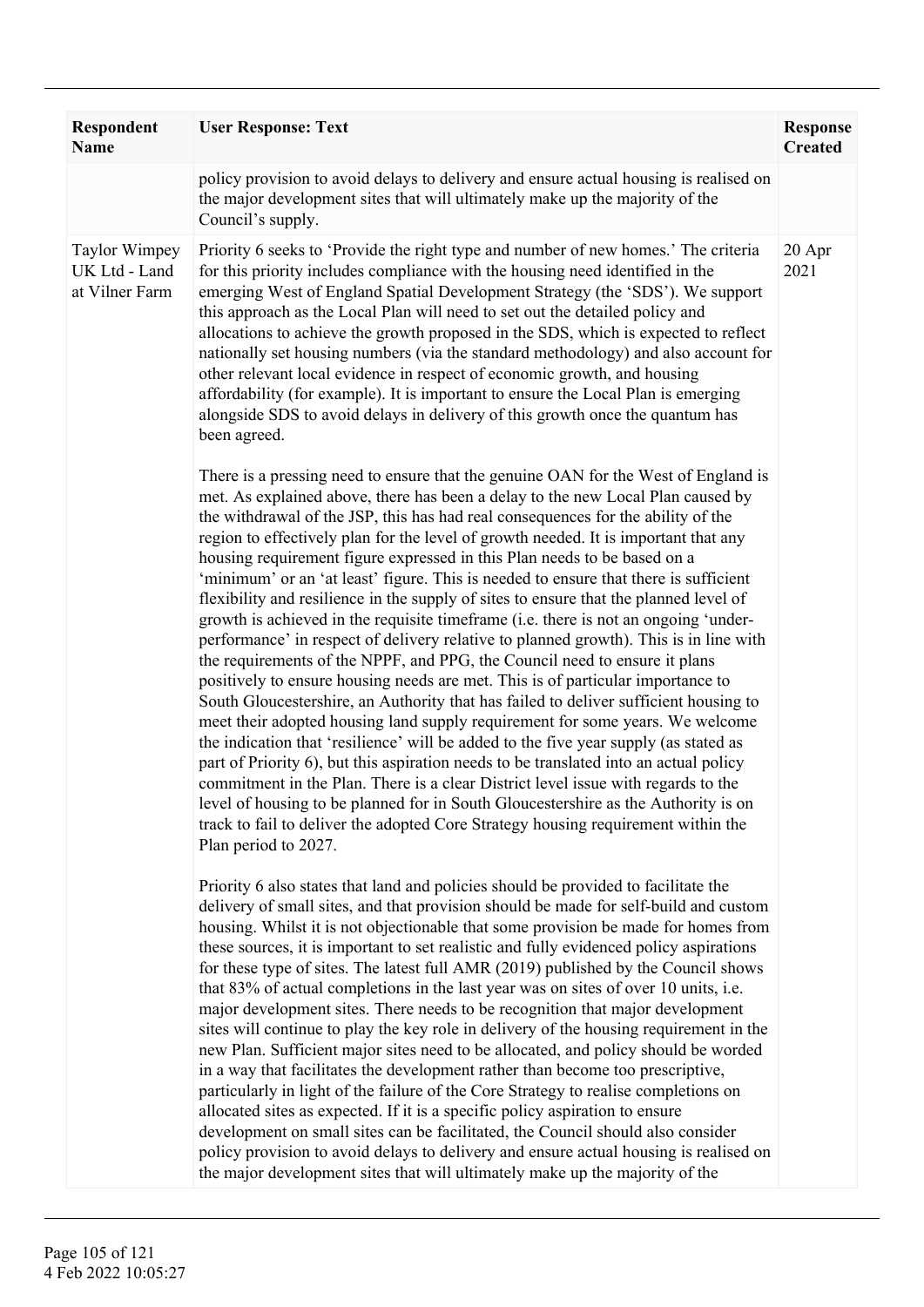| <b>Respondent</b><br><b>Name</b>            | <b>User Response: Text</b>                                                                                                                                                                                                                                                                                                                                                                                                                                                                                                                                                                                                                                        | <b>Response</b><br><b>Created</b> |
|---------------------------------------------|-------------------------------------------------------------------------------------------------------------------------------------------------------------------------------------------------------------------------------------------------------------------------------------------------------------------------------------------------------------------------------------------------------------------------------------------------------------------------------------------------------------------------------------------------------------------------------------------------------------------------------------------------------------------|-----------------------------------|
|                                             | Council's supply.                                                                                                                                                                                                                                                                                                                                                                                                                                                                                                                                                                                                                                                 |                                   |
| Terry<br>Chamberlain<br>and Alan<br>Jobbins | 3.2 Climate Change is rightly identified as a key issue that the Local Plan should<br>seek to address and we are supportive of the Council's ambitions to achieve Carbon<br>neutrality by 2030.                                                                                                                                                                                                                                                                                                                                                                                                                                                                   | 05 May<br>2021                    |
|                                             | 3.3 With regard to Housing Delivery, we agree that it is important for new<br>development to support the de-carbonisation of transport to minimise usage of the<br>private motor vehicle and maximise opportunities for walking and cycling. It will<br>be imperative to locate development where access to existing or new services,<br>facilities, employment opportunities and Public Transport are/will be strong.                                                                                                                                                                                                                                            |                                   |
|                                             | 3.4 Furthermore, the advent of electric vehicles and increased levels of home-<br>working are not reasons that would justify a departure from this approach. This is<br>because there are significant economic and social benefits to ensuring that people<br>can access the above through a variety of means.                                                                                                                                                                                                                                                                                                                                                    |                                   |
|                                             | 3.5 However, one also needs to be realistic in acknowledging individual travel<br>patterns and behaviours will still mean additional vehicular journeys will be<br>required. This can be mitigated by ensuring that where vehicular journeys will be<br>made, the relative distance required to access services, facilities and employment<br>opportunities are minimised. This would, naturally, support development at existing<br>key settlements (e.g. Frampton Cotterell and Coalpit Heath) and areas with good<br>access to the Bristol Urban Fringe (e.g. Hambrook, Olveston etc).                                                                         |                                   |
|                                             | 3.6 That said, maximising the potential for sustainable patterns of development will<br>only go so far. A significant contributor to emissions is energy consumption within<br>individual dwellings and, as a result, we also support a requirement for higher<br>energy efficiency standards to minimise energy demand. We note that the<br>Government has now withdrawn its intention to restrict Councils' ability to set<br>higher energy performance standards than those prescribed in the Building<br>Regulations. As such, we would support an approach which sought to achieve a<br>higher standard than would otherwise be imposed at a national level. |                                   |
|                                             | 3.7 Furthermore, the Government are still pursuing their Future Homes Standard<br>which will require all new homes to be highly efficient with low Carbon heating<br>and zero Carbon ready by 2025. Requiring all new homes to be Carbon neutral<br>upon the Plan's adoption would not be such a significant step up from what will,<br>ultimately, be the status quo moving forward and so we would support this<br>approach.                                                                                                                                                                                                                                    |                                   |
|                                             | 2. Protect and enhance our environment.                                                                                                                                                                                                                                                                                                                                                                                                                                                                                                                                                                                                                           |                                   |
|                                             | 3.8 The Environment is the next identified theme and, again, we are entirely<br>supportive of the need to ensure that development leads to a betterment of the<br>District's Biodiversity and Green Infrastructure assets and should seek to exceed<br>identified standards where possible.                                                                                                                                                                                                                                                                                                                                                                       |                                   |
|                                             | 3. Development that promotes health and well-being.                                                                                                                                                                                                                                                                                                                                                                                                                                                                                                                                                                                                               |                                   |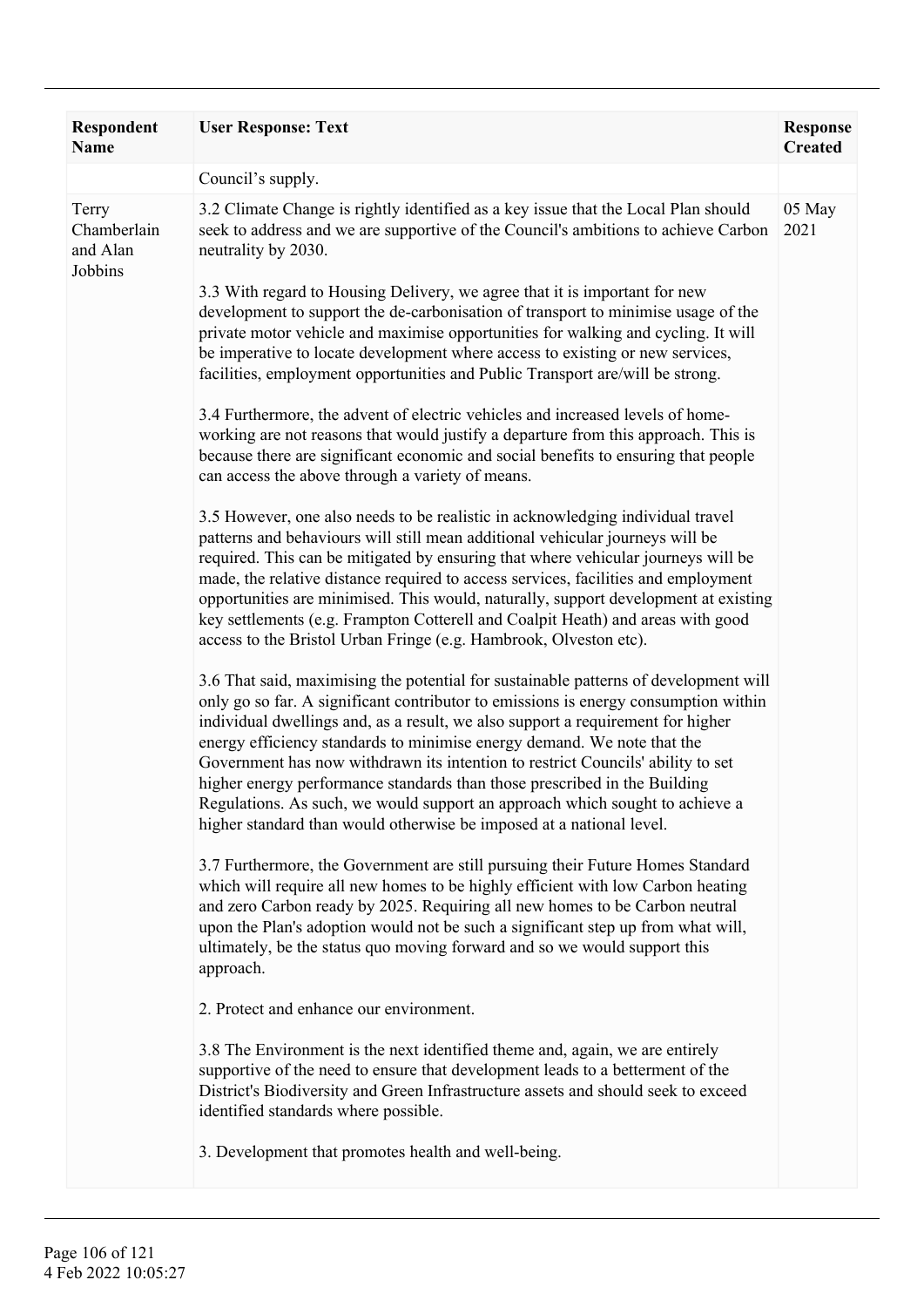| Respondent<br>Name | <b>User Response: Text</b>                                                                                                                                                                                                                                                                                                                                                                                                                                    | <b>Response</b><br><b>Created</b> |
|--------------------|---------------------------------------------------------------------------------------------------------------------------------------------------------------------------------------------------------------------------------------------------------------------------------------------------------------------------------------------------------------------------------------------------------------------------------------------------------------|-----------------------------------|
|                    | 3.9 Again, we are generally supportive of this priority and are committed to<br>ensuring that high-quality open space and access to active/Public Transport routes/<br>connections are provided.                                                                                                                                                                                                                                                              |                                   |
|                    | 4. Creating exceptional places and spaces.                                                                                                                                                                                                                                                                                                                                                                                                                    |                                   |
|                    | 3.10 All development should aspire to secure the highest standards of urban design<br>and so we fully support the need for areas of growth to be legible, walkable and<br>beautiful places to work, live and play.                                                                                                                                                                                                                                            |                                   |
|                    | 5. Planning for urban and rural areas.                                                                                                                                                                                                                                                                                                                                                                                                                        |                                   |
|                    | 3.11 Naturally, we support any attempts to maximise the development potential<br>within existing urban and rural settlements. However, we also welcome the<br>acknowledgement that this will only go so far in meeting overall housing needs and<br>that greenfield sites will be needed to meet the development needs of the District<br>and other WECA members. We would note that this conclusion is also reached by<br>the Sustainability Appraisal (SA). |                                   |
|                    | 3.12 For reasons set out later in this document, we consider exceptional<br>circumstances will exist to justify the removal of land from the Green Belt to<br>support the Council's development needs. Where this is necessary, we<br>wholeheartedly support the need to ensure that new boundaries are robust and<br>defensible to improve its important function of restricting further urban sprawl.                                                       |                                   |
|                    | 3.13 We would note that the SA indicates that there will likely be significant<br>sustainability benefits associated with the release of Green Belt land for both<br>strategic and non-strategic levels of development and that this should be explored<br>through the Local Plan process.                                                                                                                                                                    |                                   |
|                    | 6. Provide the right type and number of new homes.                                                                                                                                                                                                                                                                                                                                                                                                            |                                   |
|                    | 3.14 We await the progression of the West of England SDS for further details on<br>the housing requirement that will ultimately be adopted. The only thing we would<br>note is that the Standard Method yields a slightly higher minimum annual<br>requirement than the adopted Core Strategy (1,360 vs 1,412 dwellings per annum).                                                                                                                           |                                   |
|                    | 3.15 We are also mindful that there has been a significant increase to Bristol's need<br>following the revisions to the Standard Method (which has added around 830<br>dwellings to their annual requirement). Given the limited availability of land<br>around within Bristol's administrative boundary, it is unlikely that it will be able to<br>meet is previously predicted need, let alone this increased minimum requirement<br>itself.                |                                   |
|                    | 3.16 Furthermore, constraints around Bath will likely limit the scope for it to<br>accommodate some of Bristol's unmet need and so the onus will be on South<br>Gloucestershire (and potentially North Somerset) to assist in meeting Bristol's<br>unmet needs. As such, we would expect South Gloucestershire's minimum housing<br>requirement be uplifted significantly from the standard method figure to account for                                      |                                   |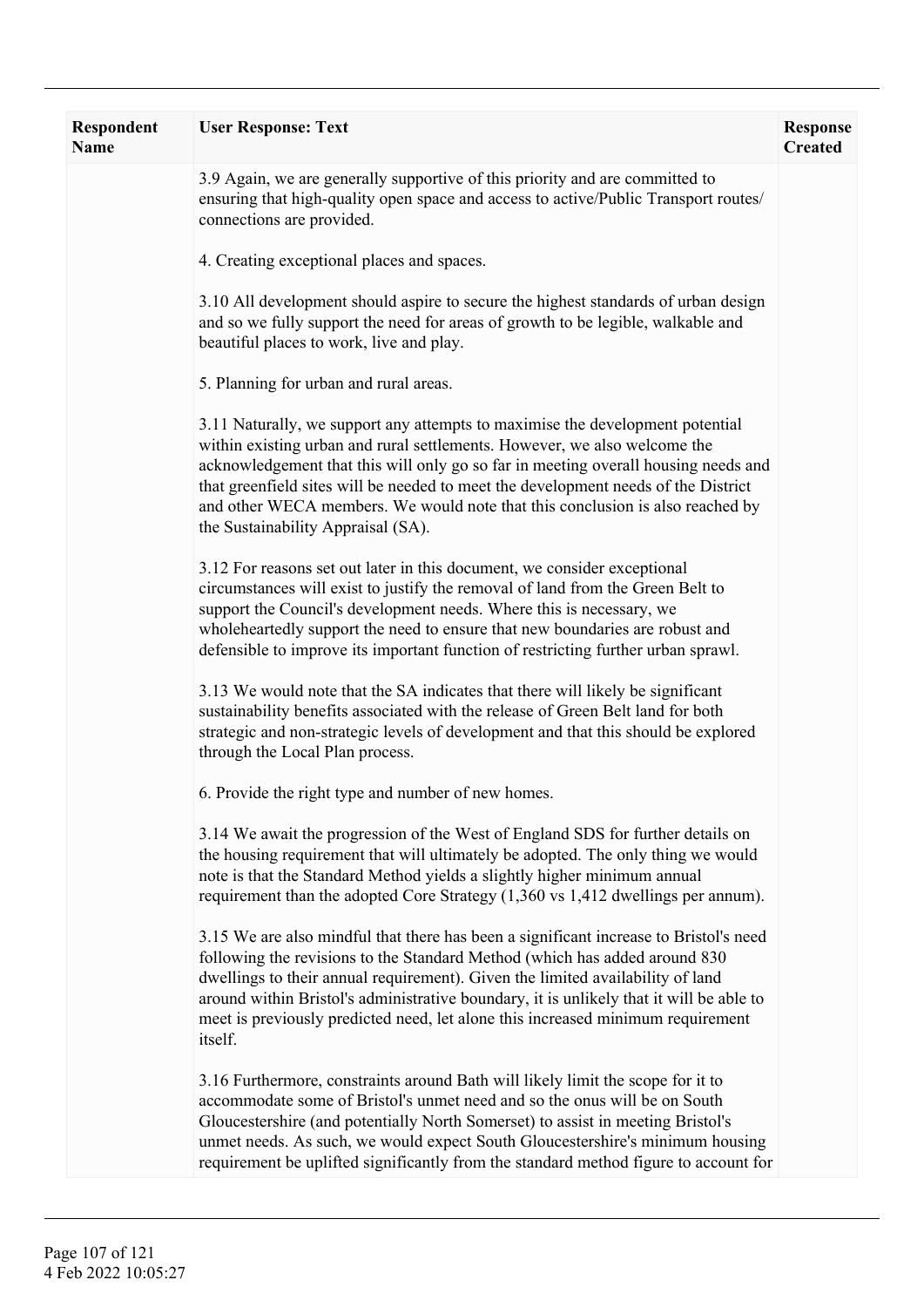| <b>Respondent</b><br><b>Name</b> | <b>User Response: Text</b>                                                                                                                                                                                                                                                                                                                                                                                                                                                                                                                                                                                                                                         | <b>Response</b><br><b>Created</b> |
|----------------------------------|--------------------------------------------------------------------------------------------------------------------------------------------------------------------------------------------------------------------------------------------------------------------------------------------------------------------------------------------------------------------------------------------------------------------------------------------------------------------------------------------------------------------------------------------------------------------------------------------------------------------------------------------------------------------|-----------------------------------|
|                                  | this.                                                                                                                                                                                                                                                                                                                                                                                                                                                                                                                                                                                                                                                              |                                   |
|                                  | 3.17 It will be important for progress to be made on the SDS and a joint position to<br>be reached with North Somerset in order to understand how housing will need to be<br>distributed across the region and allow for effective and viable options to be<br>considered.                                                                                                                                                                                                                                                                                                                                                                                         |                                   |
|                                  | 3.18 It is also imperative that a significant proportion of this development is well<br>related to the Bristol Urban Area given that it will be looking to meet the needs of<br>residents who need to be functionally well related to it. This would support the<br>delivery of development on important transport routes (MetroBus routes) which are<br>well related to the Bristol Urban Fringes. Hambrook already benefits from a<br>handful of regular and semi-regular bus services (Y3, Y4 and the 626) and also lies<br>in close proximity to the Bristol Ring Road which serves the M3 MetroBus service<br>and a handful of others $(Y1, 18, 19, 462)$ .   |                                   |
|                                  | 3.19 Bristol Parkway also lies about 1.5 miles from Hambrook which would equate<br>to a 30 minute walk. Major employment areas, including the Bristol Business Park,<br>UWE and the MOD, as well as retail/leisure uses at the Abbey Wood Business Park<br>are also within a $30 - 40$ minute walk from Hambrook which, whilst not especially<br>convenient, is still possible. Furthermore, the wider area benefits from excellent<br>cycle connectivity which means these aforementioned services are within a $10 - 15$<br>minute cycle of Hambrook village.                                                                                                    |                                   |
|                                  | 3.20 We welcome the acknowledgement of the difficulties the Council has had with<br>delivery in recent years and we would stress that the deliverability of any strategy<br>should be a central guiding principle for the Plan. Large strategic sites will be<br>essential to securing the overall housing requirement; however, they tend to have<br>long lead in times, can have various complexities and often need to secure enabling<br>infrastructure in advance of their delivery.                                                                                                                                                                          |                                   |
|                                  | 3.21 The Council has had first-hand experience of this in recent years with delays<br>to the Cribbs Patchway and East of Harry Stoke New Neighbourhoods being a key<br>reason for their deficient housing land supply position. This has facilitated<br>significant levels of speculative development at sites beyond the Green Belt and<br>placed significant pressure on rural communities to make up the shortfall. Such<br>development is not necessarily unsustainable, but it sits outside of the adopted<br>Plan's overarching development framework which would otherwise secure a more<br>socially, environmentally and economically sustainable outcome. |                                   |
|                                  | 3.22 Consequently, it is imperative that the Council identify strategic development<br>locations with deliverability at the forefront of any considerations. Development<br>locations that would require significant upfront enabling infrastructure should be<br>carefully considered against alternative locations with less onerous requirements.                                                                                                                                                                                                                                                                                                               |                                   |
|                                  | 3.23 Another important factor to consider is the relatively compressed timescale for<br>the Local Plan and how this will affect the delivery of housing. The new Local Plan<br>will cover a period of 15 years which is five years less than the JSP; however, the<br>housing requirement has remained around the same level (c. 80,000 dwellings) for                                                                                                                                                                                                                                                                                                             |                                   |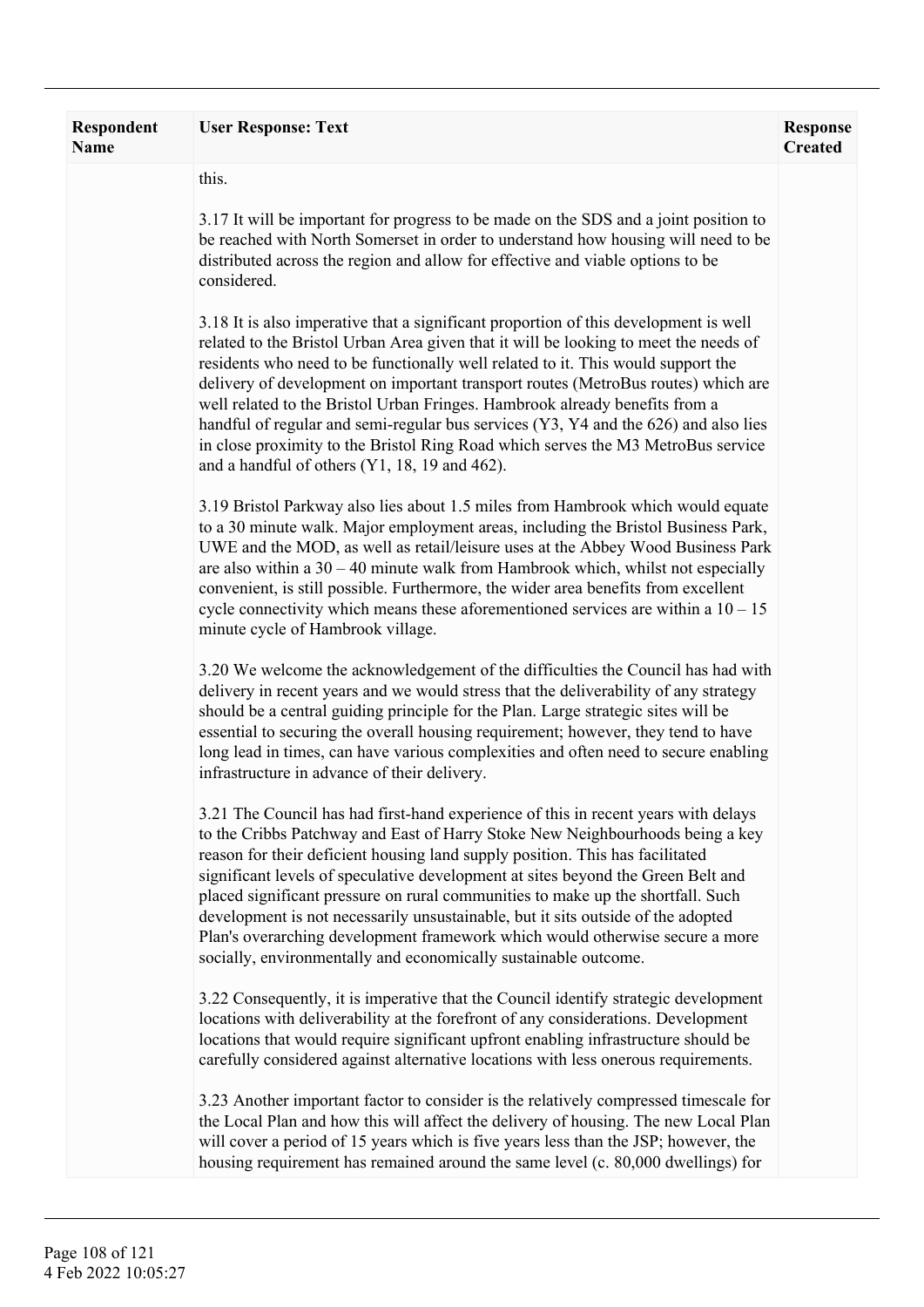| Respondent<br><b>Name</b> | <b>User Response: Text</b>                                                                                                                                                                                                                                                                                                                                                                                                                                                                                                                                                   | <b>Response</b><br><b>Created</b> |
|---------------------------|------------------------------------------------------------------------------------------------------------------------------------------------------------------------------------------------------------------------------------------------------------------------------------------------------------------------------------------------------------------------------------------------------------------------------------------------------------------------------------------------------------------------------------------------------------------------------|-----------------------------------|
|                           | the WECA Authorities <sup>[1]</sup> . In simple terms, the WoE Authorities are going to have<br>to plan for a similar amount of housing to the JSP in a shorter period of time.                                                                                                                                                                                                                                                                                                                                                                                              |                                   |
|                           | 3.24 This compressed timescale also means that anticipated delivery from large<br>strategic sites over the Plan period will be reduced, especially when one factors in<br>lead in times and applies realistic trajectories to the delivery of housing[2]. The<br>Phase 1 document has raised the importance of ensuring that the final strategy is<br>deliverable and any slips to delivery on identified strategic sites could have serious<br>consequences for the Council in demonstrating a deliverable supply of housing over<br>the longer-term.                       |                                   |
|                           | 3.25 The potential result is that a greater number of SDLs will need to be identified<br>compared with the JSP to mitigate this risk, with the majority of these delivering<br>housing beyond the end of the Plan period. The Local Plan will, therefore, need to<br>take a longer-term view at this stage in the interests of ensuring the medium-term<br>development needs of the District are met.                                                                                                                                                                        |                                   |
|                           | 3.26 We would, therefore, strongly urge the Council to review alternative locations<br>for growth and prioritise those which would require significantly less onerous<br>infrastructure to facilitate their delivery and more realistically and reliably deliver<br>the housing the Council needs over the Plan period.                                                                                                                                                                                                                                                      |                                   |
|                           | 3.27 This strategy should also be supplemented by an appropriate level of growth at<br>the rural villages. Development at these villages is often required to ensure their<br>vitality and viability is maintained and to ensure that important services (shops, GP<br>Surgeries, Schools etc) are maintained. The Green Belt constraint at a number of<br>rural villages has limited the scope for development to come forward in recent<br>Decades and this has placed a disproportionate amount of pressure on non-Green<br>Belt settlements (e.g. Falfield and Wickwar). |                                   |
|                           | [1] Albeit the distribution is more heavily weighted toward Bristol.                                                                                                                                                                                                                                                                                                                                                                                                                                                                                                         |                                   |
|                           | [2] The often cited 'From Start to Finish' report by Lichfields should inform these<br>assumptions.                                                                                                                                                                                                                                                                                                                                                                                                                                                                          |                                   |
|                           | 3.28 Furthermore, the majority of the Green Belt villages are located in close<br>proximity to important settlements or the Bristol Urban fringe. This makes them<br>generally more sustainable locations for growth than their non-Green Belt<br>counterparts. As we have touched on above, Hambrook is one such settlement<br>which is particularly sustainable and this is reflected in the Council's Rural<br>Settlements Topic Paper.                                                                                                                                   |                                   |
|                           | 3.29 Appropriate levels of growth at both Green Belt and non-Green Belt villages<br>can help to underpin housing delivery, particularly in the early periods of the Plan<br>period as larger strategic sites navigate their way through the planning process.                                                                                                                                                                                                                                                                                                                |                                   |
|                           | 7. Enable a productive, clean and inclusive economy.                                                                                                                                                                                                                                                                                                                                                                                                                                                                                                                         |                                   |
|                           | 3.30 We are generally supportive of this priority and are especially supportive of                                                                                                                                                                                                                                                                                                                                                                                                                                                                                           |                                   |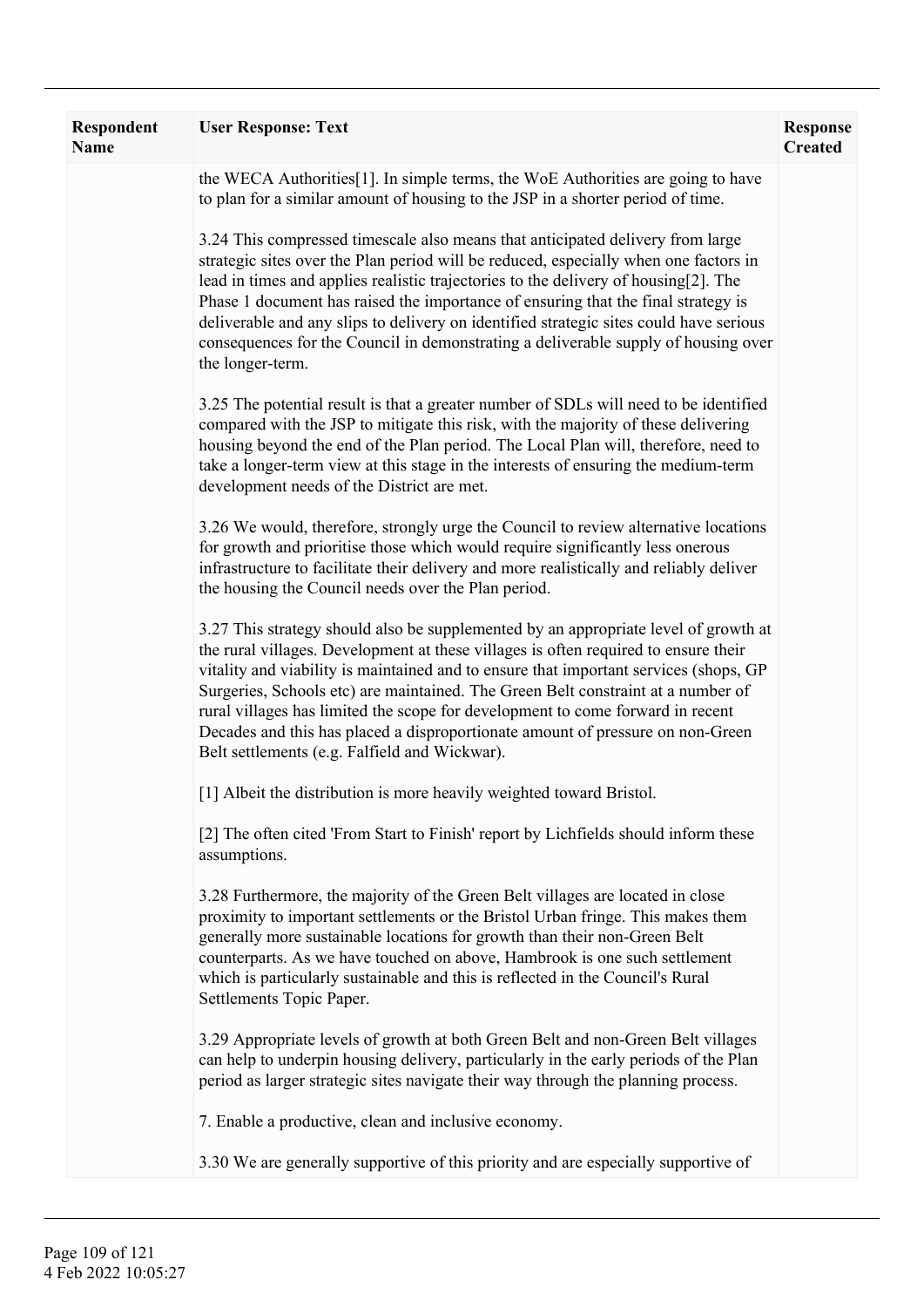| Respondent<br><b>Name</b> | <b>User Response: Text</b>                                                                                                                                                                                                                                                                                                                                                                                                                                                                                                                                                                                                                                                                                                                                                                                                                                                                                                                                                                                                                                                                                                                     | <b>Response</b><br><b>Created</b> |
|---------------------------|------------------------------------------------------------------------------------------------------------------------------------------------------------------------------------------------------------------------------------------------------------------------------------------------------------------------------------------------------------------------------------------------------------------------------------------------------------------------------------------------------------------------------------------------------------------------------------------------------------------------------------------------------------------------------------------------------------------------------------------------------------------------------------------------------------------------------------------------------------------------------------------------------------------------------------------------------------------------------------------------------------------------------------------------------------------------------------------------------------------------------------------------|-----------------------------------|
|                           | the need to enhance digital connectivity across the area in light of shifting working<br>patterns as a result of the pandemic.<br>8. Achieving sustainable travel and transport.                                                                                                                                                                                                                                                                                                                                                                                                                                                                                                                                                                                                                                                                                                                                                                                                                                                                                                                                                               |                                   |
|                           | 3.31 Page 47 of the Consultation Document provides a useful summary of travel to<br>work patterns and the level of self-containment (in this context defined by the<br>percentage of people who live and work in the same area) of certain parts of the<br>District. What this illustrates is that not only does the North Fringe of Bristol<br>benefit from high levels of self-containment, but also that it acts as a magnet for the<br>wider South Gloucestershire area with significant levels of in-commuting from<br>Avonmouth, Thornbury, Yate and the Eastern Fringe.                                                                                                                                                                                                                                                                                                                                                                                                                                                                                                                                                                 |                                   |
|                           | 3.32 Locating development in close proximity/with good transport access to the<br>Northern Fringe will be important in securing sustainable patterns of travel across<br>the District.                                                                                                                                                                                                                                                                                                                                                                                                                                                                                                                                                                                                                                                                                                                                                                                                                                                                                                                                                         |                                   |
|                           | 9. Ensuring the timely and efficient provision of infrastructure to support growing<br>communities.                                                                                                                                                                                                                                                                                                                                                                                                                                                                                                                                                                                                                                                                                                                                                                                                                                                                                                                                                                                                                                            |                                   |
|                           | 3.33 We support this priority and agree that it is essential that new and growing<br>communities are supported by an appropriate level of infrastructure to maintain and<br>enhance their general sustainability.                                                                                                                                                                                                                                                                                                                                                                                                                                                                                                                                                                                                                                                                                                                                                                                                                                                                                                                              |                                   |
|                           | 3.34 The key, as we have touched on above, is ensuring that the scope and need to<br>deliver this infrastructure does not constrain the timely delivery of housing. This<br>can be achieved through the identification of appropriate and deliverable SDLs,<br>which are underpinned by an appropriate level of non-strategic growth at the rural<br>villages.                                                                                                                                                                                                                                                                                                                                                                                                                                                                                                                                                                                                                                                                                                                                                                                 |                                   |
| The Badminton<br>Estate   | Please see accompanying representation.<br>In response to this, the 'Potential Priorities' outlined by the Council are considered                                                                                                                                                                                                                                                                                                                                                                                                                                                                                                                                                                                                                                                                                                                                                                                                                                                                                                                                                                                                              | 04 May<br>2021                    |
|                           | by the Estate to be appropriate and measured and are generally supported.                                                                                                                                                                                                                                                                                                                                                                                                                                                                                                                                                                                                                                                                                                                                                                                                                                                                                                                                                                                                                                                                      |                                   |
|                           | 3.10 Specifically, Priority 5) 'Planning for urban and rural areas' is considered key<br>in order to help plan growth positively and sustainably within the District. Bullet<br>point 3 under that priority seeks to "share the benefits of well-planned growth and<br>prosperity across urban and appropriate rural communities." To achieve that it is<br>considered Priority 6) 'Provide the right type and number of new homes' will have<br>a role to play which supports the provision of a variant in site sizes and location to<br>help meet the District's housing need. Equally, Priority 7) 'Enable a productive,<br>clean and inclusive economy' recognises the importance of a "green economic<br>recovery" resulting from COVID-19 and seeks to "ensure a balanced range of<br>safeguarded employment land across South Gloucestershire" is achieved, enabling<br>all communities to have access to job opportunities via sustainable modes of<br>transport. This is also reflected in Priorities 1) 'Pursue a Carbon neutral and<br>resilient future in a changing climate' and 4) 'Creating exceptional places and<br>spaces.' |                                   |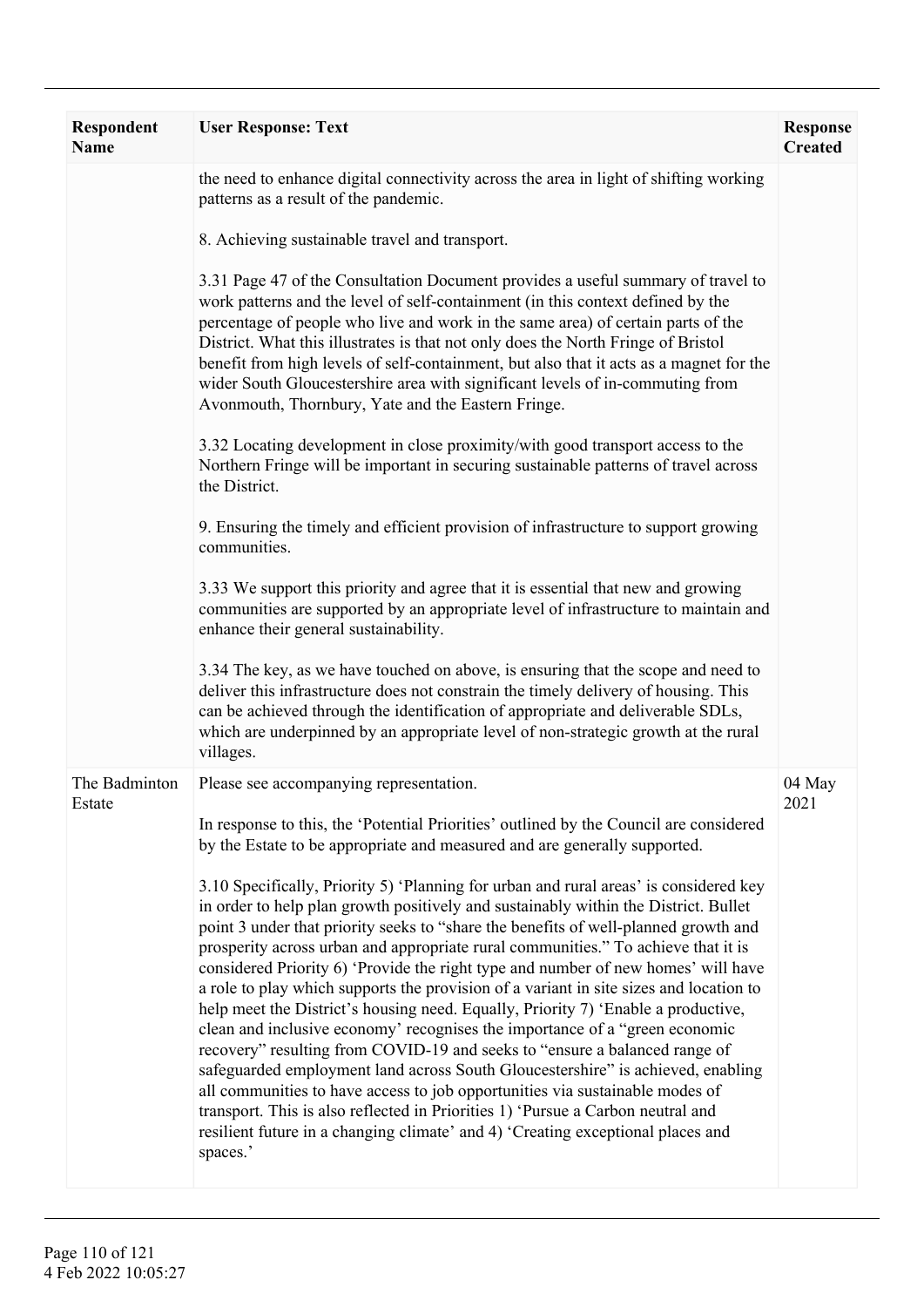| <b>Respondent</b><br><b>Name</b>                                                           | <b>User Response: Text</b>                                                                                                                                                                                                                                                                                                                                                                                                                                                                                                                                                                                                                                                                                                                                                                                                                                                                                                                                                                                                                                                                                                                                                                                                                                                                                                                                                                                                                                                                                                          | <b>Response</b><br><b>Created</b> |
|--------------------------------------------------------------------------------------------|-------------------------------------------------------------------------------------------------------------------------------------------------------------------------------------------------------------------------------------------------------------------------------------------------------------------------------------------------------------------------------------------------------------------------------------------------------------------------------------------------------------------------------------------------------------------------------------------------------------------------------------------------------------------------------------------------------------------------------------------------------------------------------------------------------------------------------------------------------------------------------------------------------------------------------------------------------------------------------------------------------------------------------------------------------------------------------------------------------------------------------------------------------------------------------------------------------------------------------------------------------------------------------------------------------------------------------------------------------------------------------------------------------------------------------------------------------------------------------------------------------------------------------------|-----------------------------------|
|                                                                                            | 3.11 We consider the Council have recognised suitable priorities in which to<br>achieve sustainable development across the District, and as part of this have<br>considered how rural communities can benefit from such development.                                                                                                                                                                                                                                                                                                                                                                                                                                                                                                                                                                                                                                                                                                                                                                                                                                                                                                                                                                                                                                                                                                                                                                                                                                                                                                |                                   |
| Theodore Butt<br>Philip - South<br>Gloucestershire<br>Liberal<br>Democrat<br>Council Group | We think the following considerations need to be taken into account:<br>Climate Change<br>We welcome the inclusion of the Climate Emergency as the first priority listed.<br>South Gloucestershire Council declared a Climate Emergency on 17th July 2019<br>and it is vital that an acknowledgement that this is an emergency, requiring an<br>emergency-level response from all parts of the Council, runs through all Council<br>policies, especially the Local Plan which has the potential to do significant good for<br>our communities, whilst also risking doing significant harm if the right decisions<br>are not made.<br>Other themes we thinks need to be considered:<br>Giving residents control of the future of their district<br>We recognise the need for development to take place, but we regret incidents where<br>development has been allowed to take place inside South Gloucestershire outside<br>the policies of the local plan and without the support of the local community. It is<br>necessary that South Gloucestershire's new local plan has the flexibility to adapt to<br>changing circumstances – long-term adaption to meet the demands of the Climate<br>Emergency and short-terms changes to meet the demands of the Covid-19<br>pandemic have demonstrated how land use priorities can change. But we must<br>create a Local Plan for South Gloucestershire which has the support of our local<br>residents which gives them confidence about where and when development will<br>take place. | 12 Mar<br>2021                    |
|                                                                                            | <b>Strong Communities</b>                                                                                                                                                                                                                                                                                                                                                                                                                                                                                                                                                                                                                                                                                                                                                                                                                                                                                                                                                                                                                                                                                                                                                                                                                                                                                                                                                                                                                                                                                                           |                                   |
|                                                                                            | The purpose of the Local Plan is to set the agenda for the development of the<br>district over a 15-year period. We do not believe that what is currently being<br>consulted on is ambitious enough in terms of building strong communities.<br>South Gloucestershire is made up of a wide variety of types of community, all of<br>them special and with their own identities. These identities need to be respected and<br>their communities need to be strengthened.<br>In almost every community there is concern about the loss of amenities. Small rural                                                                                                                                                                                                                                                                                                                                                                                                                                                                                                                                                                                                                                                                                                                                                                                                                                                                                                                                                                      |                                   |
|                                                                                            | villages are worried about maintaining facilities such as pubs, shops and schools.<br>Larger communities worry that those facilities which make them attractive such as<br>schools, shops and transport links will be overwhelmed by excessive development,<br>without the necessary additional infrastructure. Towns, suburbs and urban areas<br>worry about threats to the High Street and the need to adapt to a changing reality. In<br>communities of all types, we are concerned about ensuring the provision of<br>facilities such as village and community halls, theatres and pubs, which allow<br>communities to come together.                                                                                                                                                                                                                                                                                                                                                                                                                                                                                                                                                                                                                                                                                                                                                                                                                                                                                           |                                   |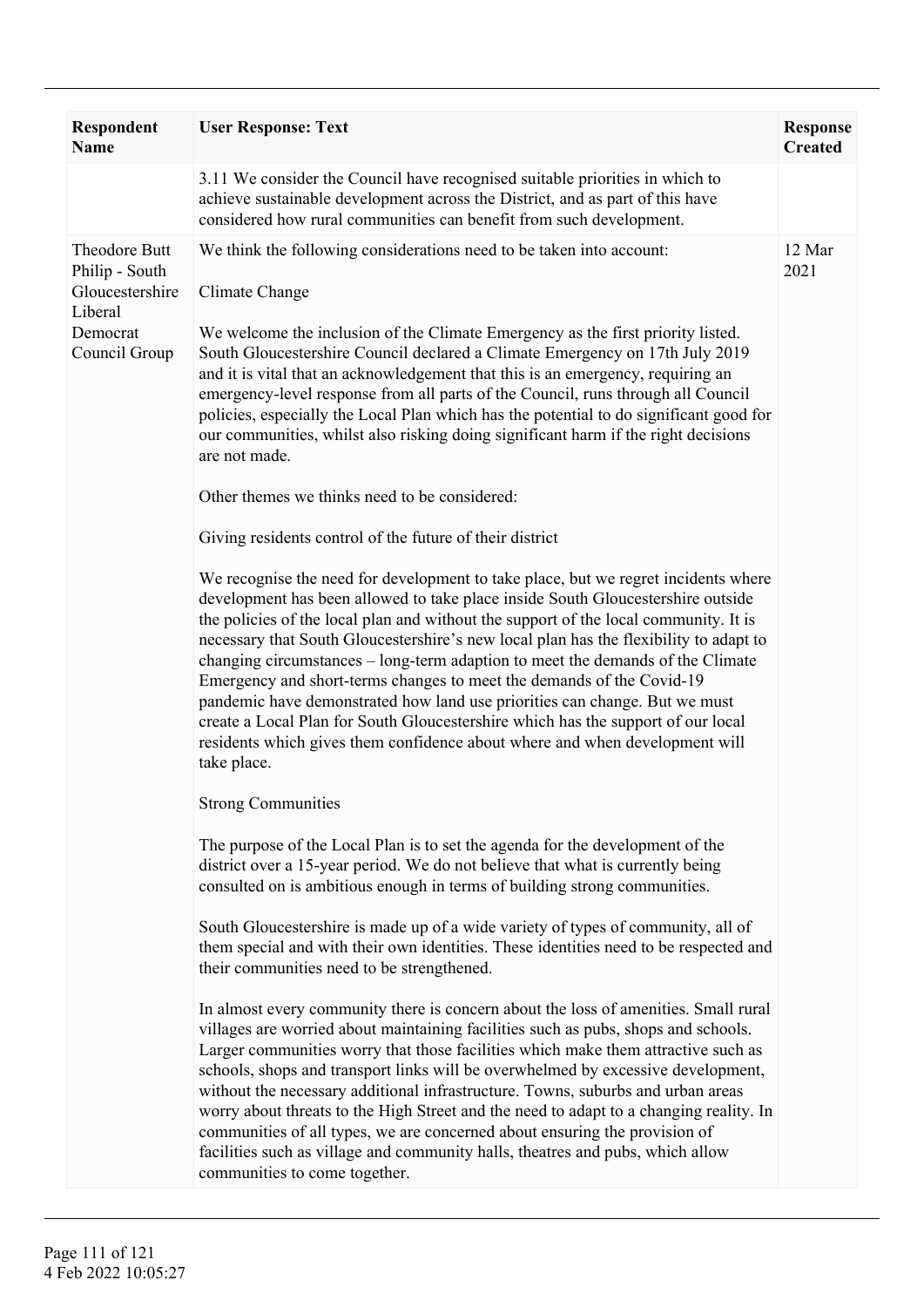| Respondent<br><b>Name</b> | <b>User Response: Text</b>                                                                                                                                                                                                                                                                                                                                                                                                                                      | <b>Response</b><br><b>Created</b> |
|---------------------------|-----------------------------------------------------------------------------------------------------------------------------------------------------------------------------------------------------------------------------------------------------------------------------------------------------------------------------------------------------------------------------------------------------------------------------------------------------------------|-----------------------------------|
|                           | A Connected District                                                                                                                                                                                                                                                                                                                                                                                                                                            |                                   |
|                           | Ensuring that all parts of the district are well connected with the infrastructure<br>which is important for 21st century life will need to be a vital part of this plan. This<br>includes being connected to a low-zero carbon transport network e.g. access to safe<br>cycling/walking routes (which are part of a district-wide network) and the<br>availability of appropriate public transport, as well as superfast broadband and<br>mobile connectivity. |                                   |
|                           | Equality                                                                                                                                                                                                                                                                                                                                                                                                                                                        |                                   |
|                           | We need to create a district with equality at its heart. This will be a cross-cutting<br>theme which impacts on both a macro and micro level. We need to build homes<br>which are accessible and can be adapted as people's needs change throughout their<br>lives. We must also ensure that everyone has access to a decent home, of sufficient<br>size to meet their needs, these homes must be at prices which can be afforded (be<br>they rented or owned). |                                   |
|                           | Prosperity                                                                                                                                                                                                                                                                                                                                                                                                                                                      |                                   |
|                           | Ensuring South Gloucestershire has a thriving economy, which all out citizens can<br>access the benefits of. This means:                                                                                                                                                                                                                                                                                                                                        |                                   |
|                           | Sufficient employment land of the right kind, in the right places.<br>Ensuring employment land, when and where needed (especially high-value<br>employment land) is not given over to housing or low-value employment.                                                                                                                                                                                                                                          |                                   |
|                           | Wellbeing                                                                                                                                                                                                                                                                                                                                                                                                                                                       |                                   |
|                           | The decisions made in the Local Plan process will have a major long-term impact<br>on the lives of people who live, work and study in South Gloucestershire over the<br>coming decades. We must ensure that protecting people's wellbeing, as well as<br>pure economic prosperity is taken into account.                                                                                                                                                        |                                   |
|                           | Flexibility                                                                                                                                                                                                                                                                                                                                                                                                                                                     |                                   |
|                           | The Local Plan must recognise that the needs of the district will adapt over time.<br>The current Covid-19 pandemic has demonstrated how quickly land-use needs can<br>change. How we use our homes and what we require of them is changing, likewise<br>the way we shop, work and travel is changing. We must take account of this and the<br>possibility of future changes.                                                                                   |                                   |
| The Tortworth<br>Estate   | All of these priorities are necessary to deliver high quality and sustainable<br>development and they give a high-level idea of how the issues in the previous<br>section would be addressed.                                                                                                                                                                                                                                                                   | 05 Mar<br>2021                    |
|                           | If there was to be one "key priority" that presides over all the others we suggest it<br>would be 'Pursue a Carbon neutral and resilient future in a changing climate' as<br>this sits across all of the other potential priorities in one way or another. For                                                                                                                                                                                                  |                                   |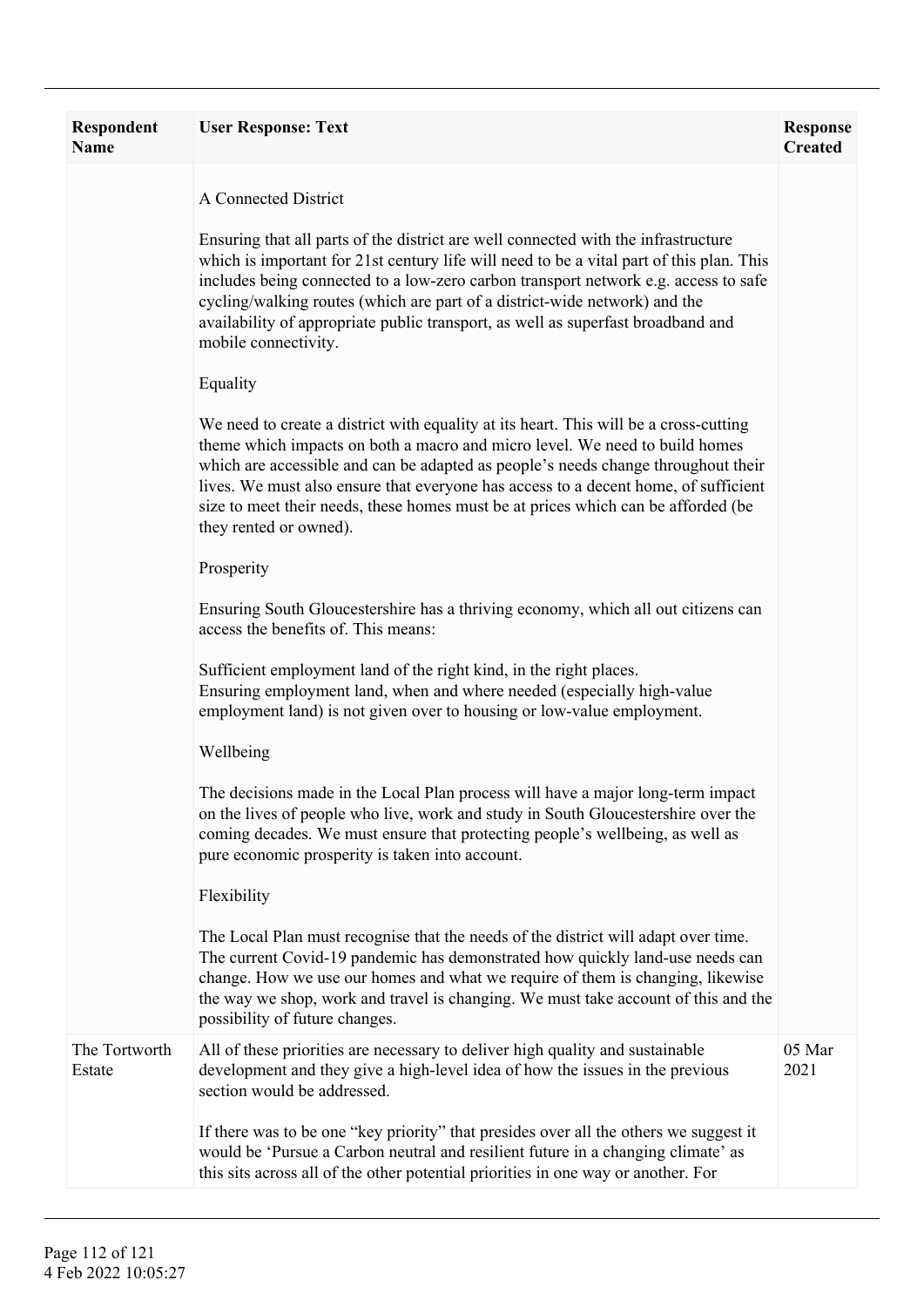| Respondent<br>Name                          | <b>User Response: Text</b>                                                                                                                                                                                                                                                                                                                                                                                                                                                                                                                                                                                                                                                                                                                                                                                                                                                                                                                                                                                                                                                                                                                                                                                                                                                                                                                                                                                                                                                                                                                                                                                                                                        | <b>Response</b><br><b>Created</b> |
|---------------------------------------------|-------------------------------------------------------------------------------------------------------------------------------------------------------------------------------------------------------------------------------------------------------------------------------------------------------------------------------------------------------------------------------------------------------------------------------------------------------------------------------------------------------------------------------------------------------------------------------------------------------------------------------------------------------------------------------------------------------------------------------------------------------------------------------------------------------------------------------------------------------------------------------------------------------------------------------------------------------------------------------------------------------------------------------------------------------------------------------------------------------------------------------------------------------------------------------------------------------------------------------------------------------------------------------------------------------------------------------------------------------------------------------------------------------------------------------------------------------------------------------------------------------------------------------------------------------------------------------------------------------------------------------------------------------------------|-----------------------------------|
|                                             | example:<br>- Priority 2: Enhancing Biodiversity and increasing tree planning has climatic<br>benefits.<br>- Priority 3: enabling healthy/active lifestyles may help reduce car travel, reducing<br>Carbon emissions.<br>- Priority 4: Designing new development to meet stringent environmental/<br>sustainability requirements will reduce Carbon emissions, while walkable<br>neighbourhoods will reduce the need to travel.<br>- Priorities 5 and 6 – locating the right development in the right places, supported<br>by appropriate infrastructure should reduce reliance on the private car for journeys.<br>- Priority 6 – Seeking to achieving "green" economic growth is all about reducing<br>Carbon emissions and embracing sustainable growth and development.                                                                                                                                                                                                                                                                                                                                                                                                                                                                                                                                                                                                                                                                                                                                                                                                                                                                                       |                                   |
| Tim Jay                                     | Your analysis has no mention powered two-wheeled vehicles. This is not good<br>enough!<br>Provide secure parking & promote awareness with roadside poster campaign. Your<br>report often states the commuting/shopping distances are too far or difficult to<br>walk. Cycling is suitable for some people travelling a few miles. Not everyone is<br>able to cycle. The ring road is very congested with cars. People are reluctant to use<br>public transport with the virus. Even car sharing is effected if not the same<br>household. The cycle path has a poor crime record in east Bristol.<br>Motorcycles are a quick win to reduce emissions $\&$ congestion.<br>The only negative that people apply to motocyling is safety, yet it is a self solving<br>problem. If motorcycles were promoted more and incentives given, such as the ride<br>to work schemes for bicycles. Then simply having a large percentage of traffic as<br>motorbikes would get car drivers used to seeing them. In countries where<br>motorcycles are widely used drivers have a better awareness and expectancy of<br>seeing them.<br>Electric motorcycles are becoming more available, and I find this a very exciting<br>prospect. But while sales are low they will remain unattainable for many. Prop up<br>schemes and help to buy, could push forward their acceptance.<br>One major flaw is the current stopping of CBT and motorcycle training in general.<br>CBTs expire, yet there has been no extension of CBTs for those that have had them<br>expire during lockdown - whilst this might not be the place to discuss this, the point<br>still needs to be raised. | 04 Feb<br>2021                    |
| Tom Cotton -<br>Road Haulage<br>Association | Heavy Goods Vehicles require appropriate places to park and for their drivers to<br>take mandatory breaks and rest periods. It is essential that there are proper places<br>and facilities for drivers to do this. Lay-by's and purpose built Lorry Parks must be<br>provided to avoid conflict in residential areas.<br>Regardless of the traction power source Heavy Goods Vehicles will be required for                                                                                                                                                                                                                                                                                                                                                                                                                                                                                                                                                                                                                                                                                                                                                                                                                                                                                                                                                                                                                                                                                                                                                                                                                                                        | 01 Mar<br>2021                    |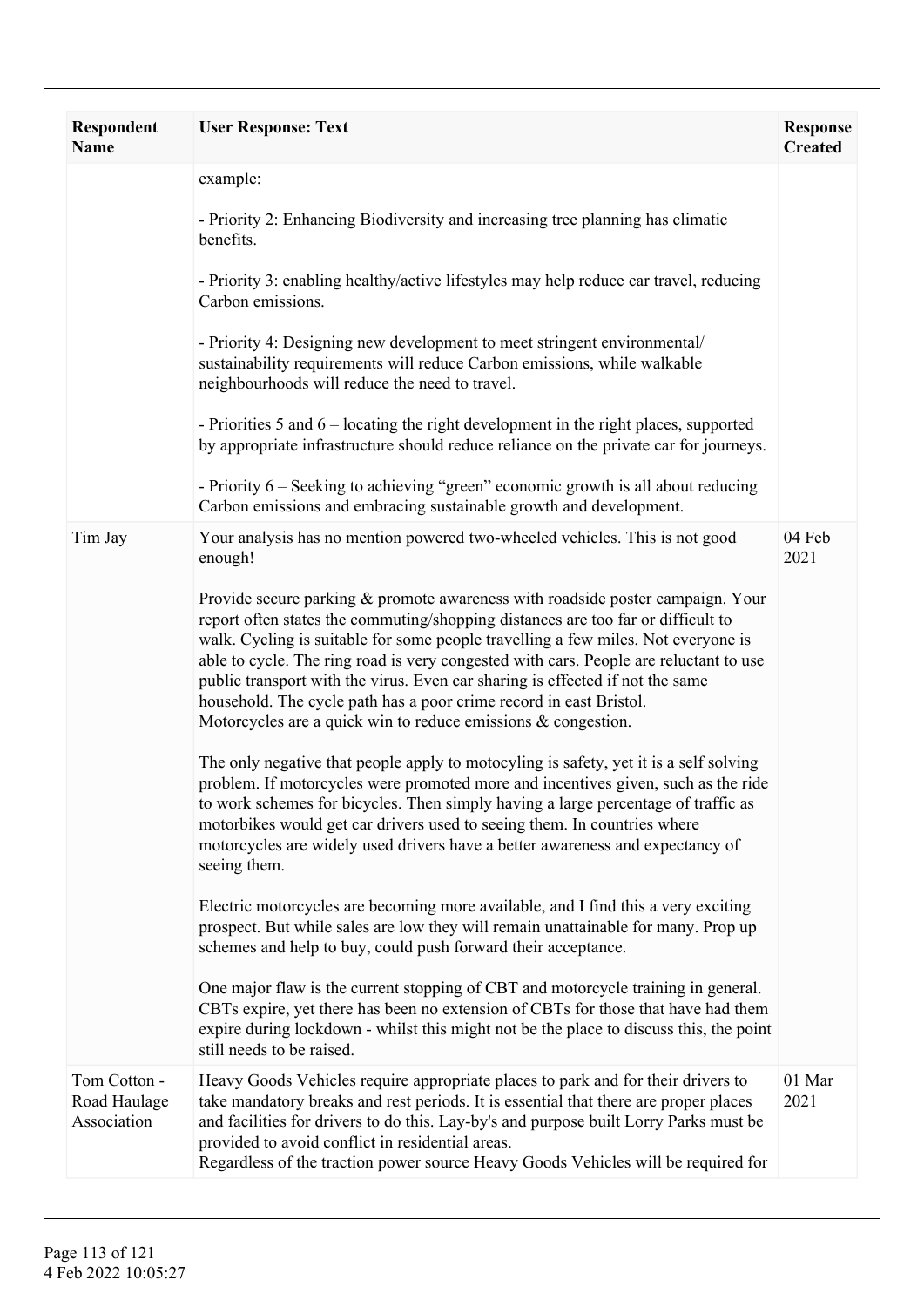| Respondent<br><b>Name</b>                              | <b>User Response: Text</b>                                                                                                                                                                                                                                                                                                                                                                                                                                                                                                                                                                                                                                                                                                                                                                | <b>Response</b><br><b>Created</b> |
|--------------------------------------------------------|-------------------------------------------------------------------------------------------------------------------------------------------------------------------------------------------------------------------------------------------------------------------------------------------------------------------------------------------------------------------------------------------------------------------------------------------------------------------------------------------------------------------------------------------------------------------------------------------------------------------------------------------------------------------------------------------------------------------------------------------------------------------------------------------|-----------------------------------|
|                                                        | the next 15 years. All food, medicine and other essential goods are delivered by<br>road at some stage of their journey.                                                                                                                                                                                                                                                                                                                                                                                                                                                                                                                                                                                                                                                                  |                                   |
| Top To Bottom<br>Ltd and Hanham<br>Community<br>Trust  | See attached representations.<br>At this stage in the Local Plan process the broad priorities outlined identify the key<br>areas where there is a requirement to focus policy and strategy implementation.<br>Identifying such priorities is useful to ensure that future policies and strategies<br>developed around these when formulating more detailed areas of the Local Plan<br>document.                                                                                                                                                                                                                                                                                                                                                                                           | 11 May<br>2021                    |
|                                                        | Priority 6 should be clear that the objective is to embrace growth and significantly<br>boost housing supply, in accordance with NPPF paragraph 59. The objective of<br>meeting identified needs should be expressed as a minimum and recognising the<br>potential across the District to meet regional needs where necessary should also be<br>identified as a priority. Furthermore, it should be a priority that the Local Plan<br>ensures this housing supply is boosted and can begin delivering immediately,<br>allocating available and achievable land whilst learning from the experience of the<br>current Core Strategy, as discussed above and outlined in Issue no. 32.                                                                                                      |                                   |
|                                                        | It is acknowledged that priority 6 identifies the requirement to 'provide a portfolio<br>of sites, of different sizes, in a range of sustainable locations across South<br>Gloucestershire' (Page 57). It is supported that the Spatial Strategy is underpinned<br>by focusing development at 'accessible' locations that are well related to existing<br>urban areas, served by existing sustainable transport routes, or with the 'potential'<br>to be sustainable as a result of the 'type and form' of development proposed. This<br>should be achieved through a detailed review of the Green Belt and an assessment<br>of the most sustainable rural settlements, which hold a number of the characteristics<br>required to achieve sustainable development.                        |                                   |
|                                                        | Such a review would lead to achieving more sustainable patterns of development<br>across the District in accordance with the South Gloucestershire Council's Climate<br>Emergency declaration.                                                                                                                                                                                                                                                                                                                                                                                                                                                                                                                                                                                            |                                   |
| Tristan Clark -<br>South<br>Gloucestershire<br>Council | Priority 6 – the LPA must, rather than relying on laissez-faire market principles,<br>take a proactive role when it comes to determining the range of housing provided in<br>medium to large housing developments. The natural tendency of housing<br>developers is to favour three to five bed properties regardless of respective level of<br>local need. The local authority must, for each area of South Gloucestershire,<br>regularly assess the need for a full range of housing types and this should feed into<br>active planning policies. The age profiles of numerous settlements in South<br>Gloucestershire are becoming problematically distorted due to there being an<br>insufficient range of properties to accommodate residents in different stages of their<br>lives. | 01 Mar<br>2021                    |
|                                                        | Priority 8 – Officers must be far more realistic when assessing walkable and<br>cyclable distances. Parents with one or more young children are highly unlikely to<br>walk or cycle long distances to access schools (especially in winter). The fact that,<br>due to inclement weather, there is going to be significant seasonal variance in the<br>number of residents walking and cycling is predominantly ignored by officers.                                                                                                                                                                                                                                                                                                                                                       |                                   |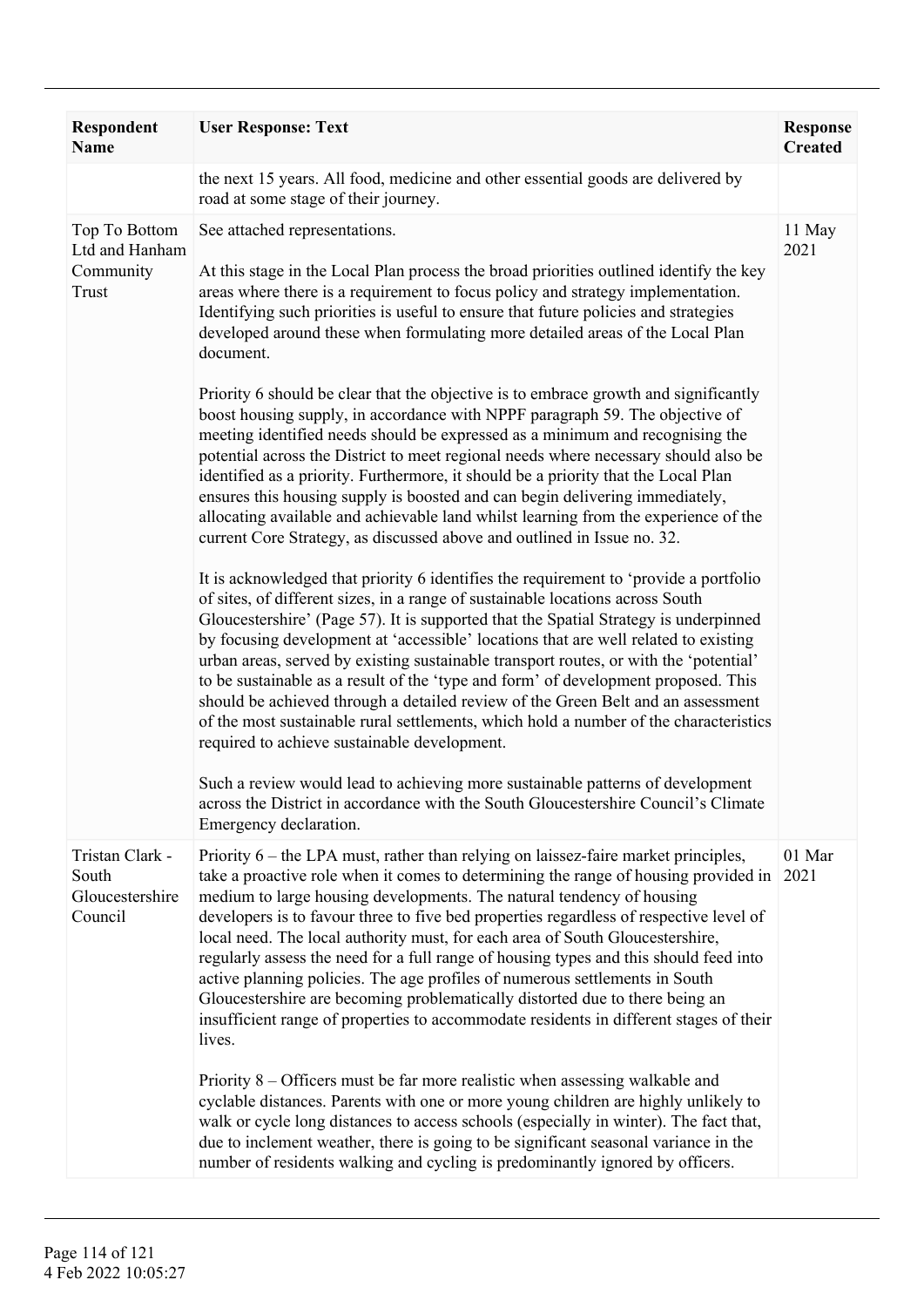| Respondent<br><b>Name</b>                                             | <b>User Response: Text</b>                                                                                                                                                                                                                                                                                                                                                                                                                                                                                                                                                                                                                                                                                                                                                                                                                                                                                                                                                                                                                                                                                                                                                                                                                                                                                                                                                                                                                                                                                                                                                                                                                                                                                                                                                                                                                                                                                                                                              | <b>Response</b><br><b>Created</b> |
|-----------------------------------------------------------------------|-------------------------------------------------------------------------------------------------------------------------------------------------------------------------------------------------------------------------------------------------------------------------------------------------------------------------------------------------------------------------------------------------------------------------------------------------------------------------------------------------------------------------------------------------------------------------------------------------------------------------------------------------------------------------------------------------------------------------------------------------------------------------------------------------------------------------------------------------------------------------------------------------------------------------------------------------------------------------------------------------------------------------------------------------------------------------------------------------------------------------------------------------------------------------------------------------------------------------------------------------------------------------------------------------------------------------------------------------------------------------------------------------------------------------------------------------------------------------------------------------------------------------------------------------------------------------------------------------------------------------------------------------------------------------------------------------------------------------------------------------------------------------------------------------------------------------------------------------------------------------------------------------------------------------------------------------------------------------|-----------------------------------|
|                                                                       | Residents who are prepared to cycle or walk will only endure bad weather for a<br>limited distance before reverting to the convenience of using motor vehicles.<br>Planning officers are wildly inconsistent when it comes to assessing the safety of<br>walking or cycling routes to nearby services. The high level of car dependency<br>within South Gloucestershire will not decline so long as the local authority holds<br>woefully unrealistic expectations about sustainable forms of transportation.                                                                                                                                                                                                                                                                                                                                                                                                                                                                                                                                                                                                                                                                                                                                                                                                                                                                                                                                                                                                                                                                                                                                                                                                                                                                                                                                                                                                                                                           |                                   |
| <b>Trystan Mabbitt</b><br>- Hanson UK -<br>Heidelberg<br>Cement Group | Fundamental priorities must be to provide the requisite levels of housing, jobs and<br>ancillary infrastructure. How housing and employment opportunities are created<br>and to what aesthetic, environmental and cultural standards are important, but these<br>considerations are subsidiary to the fundamental priorities of providing people with<br>sufficient places to live and work.<br>The first bullet point under the priority 'Provide the right type and number of new<br>homes' and the 4th bullet point under the priority 'Enable a productive, clean and<br>inclusive economy' should therefore be separated out as explicit 'Fundamental<br>Priorities.'<br>Crucially, achieving these fundamental priorities is dependent upon the ready<br>supply of construction materials, including primary and secondary mineral<br>resources.<br>As highlighted in the Council's 'South Gloucestershire Local Plan Policies, Sites<br>and Places Plan Background Evidence: Minerals, May 2015, "Aggregates are the<br>most commonly used minerals in the UK and are essential to a modern economy.<br>They provide the critical raw material for built development and other construction,<br>manufacturing and the maintenance of infrastructure, through their use as concrete,<br>mortar, finishes, roadstone, constructional fill and railway ballast." The majority of<br>aggregate demand is met from primary sources, which involves extracting material<br>directly from the ground and dredging from the sea floor. Ensuring an ample supply<br>of construction materials must therefore also be a fundamental priority.<br>Whilst this is implicit in the 'Ensuring the timely and efficient provision of<br>infrastructure to support growing communities' potential priority, ensuring an<br>ample supply of construction materials and minerals should be explicit and<br>included as sub-text to the separated out fundamental priorities above. | 18 Mar<br>2021                    |
| Victoria Bailey -<br>Oldbury on<br>Severn Parish<br>Council           | In broad terms at this stage the priorities seem acceptable.                                                                                                                                                                                                                                                                                                                                                                                                                                                                                                                                                                                                                                                                                                                                                                                                                                                                                                                                                                                                                                                                                                                                                                                                                                                                                                                                                                                                                                                                                                                                                                                                                                                                                                                                                                                                                                                                                                            | 24 Mar<br>2021                    |
| <b>Vistry Group</b>                                                   | Please refer to enclosed representations.<br>Section 4: Potential Priorities:<br>Do you agree with the potential priorities?<br>Do you have any comments on the potential priorities?<br>The potential priorities identify more concisely the key issues influencing Plan-                                                                                                                                                                                                                                                                                                                                                                                                                                                                                                                                                                                                                                                                                                                                                                                                                                                                                                                                                                                                                                                                                                                                                                                                                                                                                                                                                                                                                                                                                                                                                                                                                                                                                              | 06 May<br>2021                    |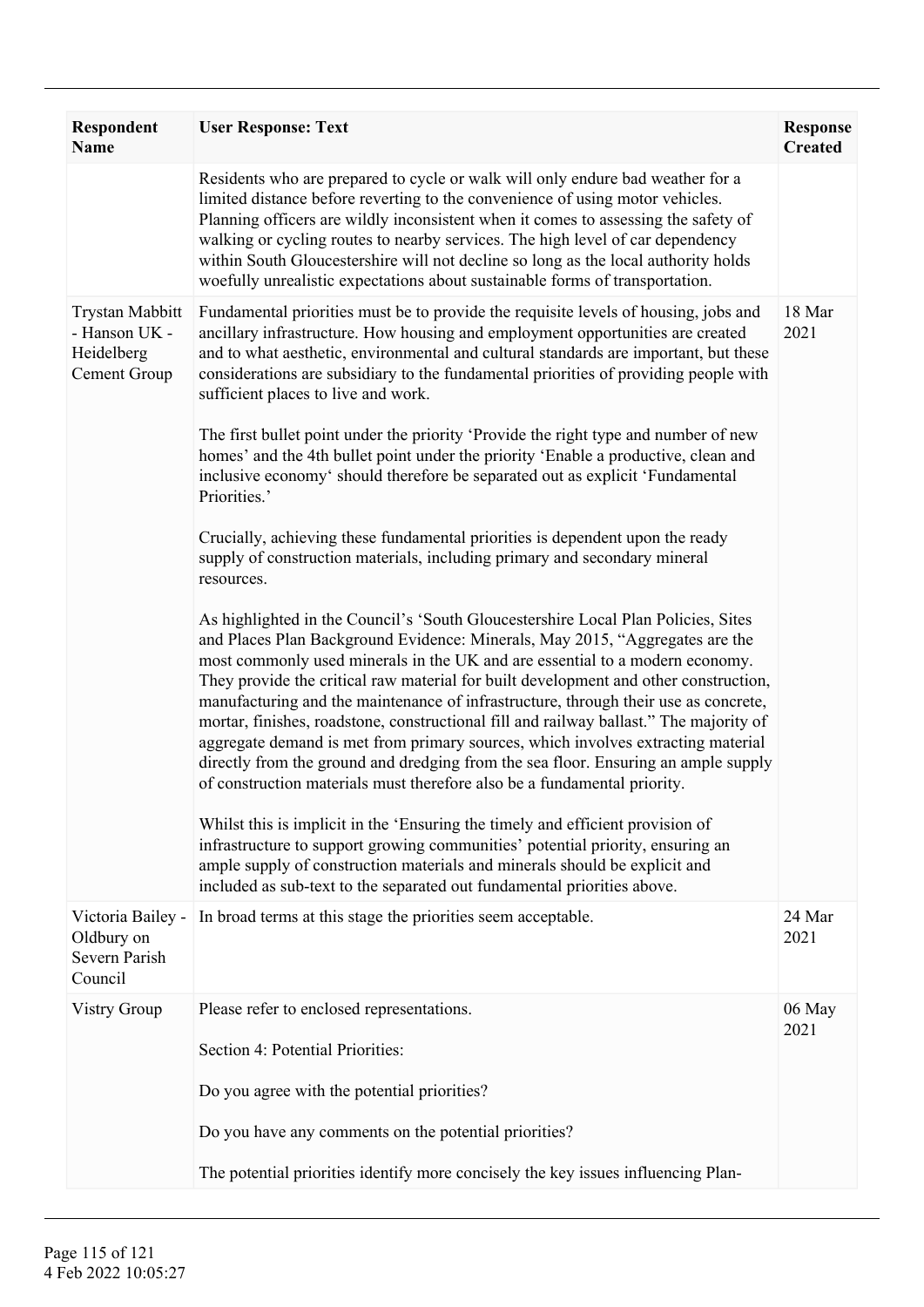| <b>Respondent</b><br><b>Name</b> | <b>User Response: Text</b>                                                                                                                                                                                                                                                                                                                                                                                                                                                                                                                                                                                                                                                                                                                                                                                                                                                                                                                                                                                                                                                                                                                                                                                                                                                                                                                                                                                                                                                                                                                                                                                                                                                                    | <b>Response</b><br><b>Created</b> |
|----------------------------------|-----------------------------------------------------------------------------------------------------------------------------------------------------------------------------------------------------------------------------------------------------------------------------------------------------------------------------------------------------------------------------------------------------------------------------------------------------------------------------------------------------------------------------------------------------------------------------------------------------------------------------------------------------------------------------------------------------------------------------------------------------------------------------------------------------------------------------------------------------------------------------------------------------------------------------------------------------------------------------------------------------------------------------------------------------------------------------------------------------------------------------------------------------------------------------------------------------------------------------------------------------------------------------------------------------------------------------------------------------------------------------------------------------------------------------------------------------------------------------------------------------------------------------------------------------------------------------------------------------------------------------------------------------------------------------------------------|-----------------------------------|
|                                  | making. However, the Spatial Strategy for the District must be based on that which<br>is defined by the emerging WECA SDS. For the reasons set out above (Section 1) it<br>is crucial that the SGLP strategic priorities align with the SDS to address the key<br>cross boundary themes and issues identified. Any deviation from SDS would<br>undermine the combined objectives of the WECA Authorities and strategic<br>function of the SDS.                                                                                                                                                                                                                                                                                                                                                                                                                                                                                                                                                                                                                                                                                                                                                                                                                                                                                                                                                                                                                                                                                                                                                                                                                                                |                                   |
|                                  | The Consultation Document implies that the potential priorities will inform the<br>choices and options for making decisions on the location of new homes, jobs,<br>facilities, and services. However, as set out above, the SDS will identify the broad<br>locations for strategic growth within the sub-region, and it is to this strategy that the<br>Local Plan should adhere, principally. The SDS for the WECA area will be<br>illustrated on the key diagram <sup>[3]</sup> and the Local Plans will need to follow this lead.                                                                                                                                                                                                                                                                                                                                                                                                                                                                                                                                                                                                                                                                                                                                                                                                                                                                                                                                                                                                                                                                                                                                                          |                                   |
|                                  | [3] A requirement under Schedule 5(1) of The Combined Authorities (Spatial<br>Development Strategy) Regulations 2018 (as amended).                                                                                                                                                                                                                                                                                                                                                                                                                                                                                                                                                                                                                                                                                                                                                                                                                                                                                                                                                                                                                                                                                                                                                                                                                                                                                                                                                                                                                                                                                                                                                            |                                   |
|                                  | It is understood that the current intention is for site allocations to be made within<br>the constituent Local Plans, rather than by the SDS. However, this approach may<br>limit the potential for effective strategic planning to take place across the region in<br>circumstances where future sustainable growth locations cross district boundaries.<br>As a consequence of amendments to the 2018 Regulations the SDS is able to<br>include Inset Diagrams that allocate sites for development, and in the course of<br>preparing the strategy it may be determined that this role should be taken on by the<br>SDS in the interests of promoting truly sustainable forms of development in the<br>WECA area. The Local Plan should avoid at this early stage pre-determining<br>decisions relating to the location of homes, jobs etc that should be guided by the<br>Spatial Strategy for the sub-region, in accordance with the strategic priorities set by<br>the SDS. The role of the potential priorities listed in the Consultation Document<br>should, therefore, be clarified in the context of the SDS. It is important that this is<br>undertaken clearly at an early stage to establish the foundation for preparation of<br>the SGLP, including the accompanying Sustainability Appraisal. The experience of<br>the JSP process made clear to all parties involved that a bottom-up definition of a<br>Spatial Strategy dictated by political agendas operating within individual areas will<br>not succeed and will be unable to withstand scrutiny through examination. The<br>Plan-making Authorities within WECA must be careful to avoid repeating these<br>mistakes. |                                   |
|                                  | A critical and overarching priority for the sub-region (and the District) is to ensure<br>there is a sufficient supply of homes to support an expanding and changing<br>population, and to support economic recovery. While the Housing Requirement for<br>the District is a matter that is rightly being addressed by the SDS, Plan preparation<br>and policy formulation at all levels must be built upon a clear understanding that<br>housing supply within the sub-region is falling significantly short of demonstrable<br>need. As identified by the Consultation Document, addressing the affordability of<br>housing is a significant challenge that the development plan must address; there is<br>an acute need for affordable housing within all of the WECA Authority areas -<br>house price and rental cost inflation have outstripped increases in incomes,<br>hindering access to the housing market. Many people in the District and sub-region                                                                                                                                                                                                                                                                                                                                                                                                                                                                                                                                                                                                                                                                                                                              |                                   |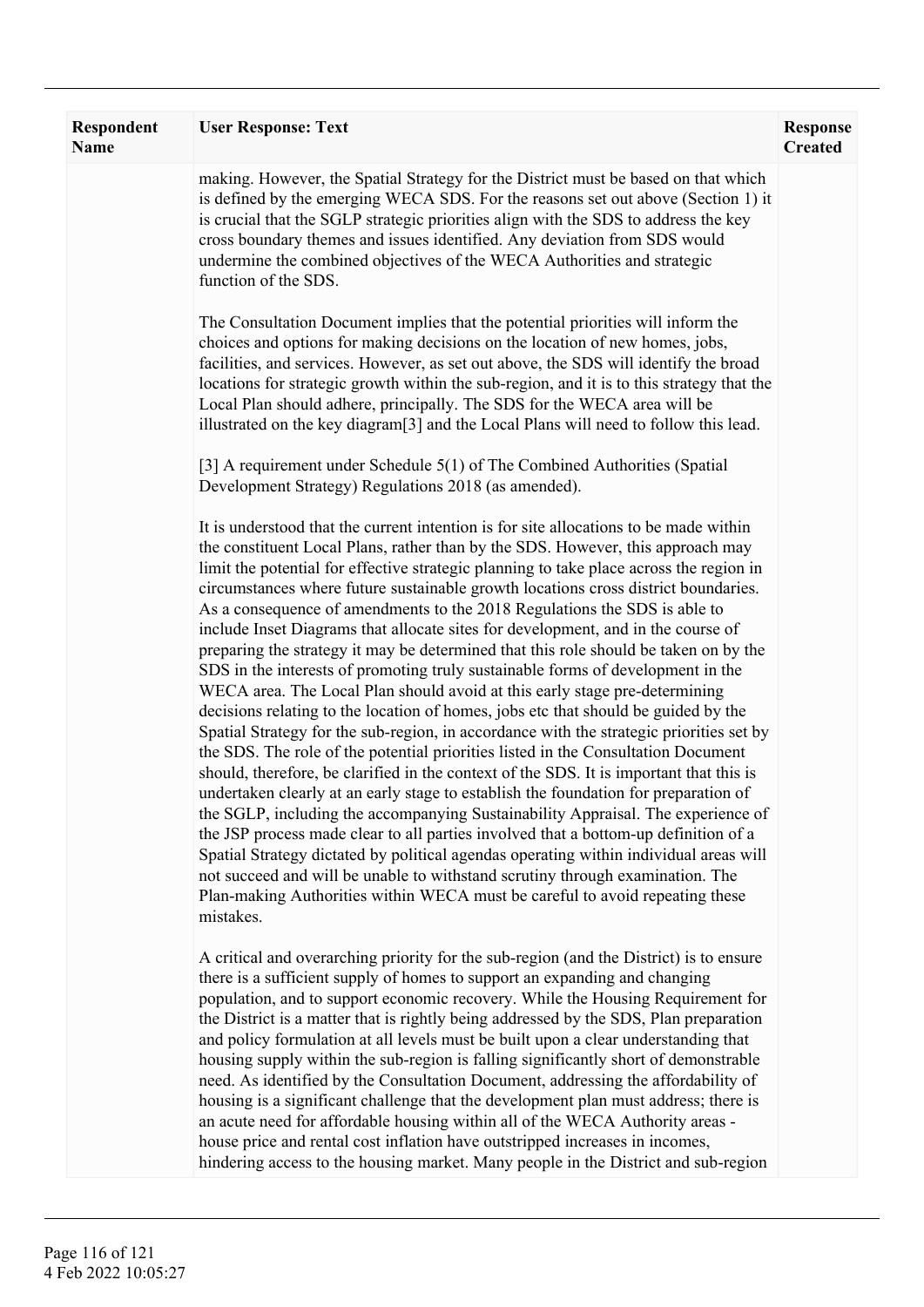| Respondent<br><b>Name</b> | <b>User Response: Text</b>                                                                                                                                                                                                                                                                                                                                                                                                                                                                                                                                                                                                                                                                                                                                                                                                                                                                                                                                                                                                                                                                                                                                                                        | <b>Response</b><br><b>Created</b> |
|---------------------------|---------------------------------------------------------------------------------------------------------------------------------------------------------------------------------------------------------------------------------------------------------------------------------------------------------------------------------------------------------------------------------------------------------------------------------------------------------------------------------------------------------------------------------------------------------------------------------------------------------------------------------------------------------------------------------------------------------------------------------------------------------------------------------------------------------------------------------------------------------------------------------------------------------------------------------------------------------------------------------------------------------------------------------------------------------------------------------------------------------------------------------------------------------------------------------------------------|-----------------------------------|
|                           | are unable to rent or buy homes on the open market and there is an insufficient<br>supply of affordable housing to meet demand. People are, therefore, being deprived<br>of the right to live comfortably in accommodation that is appropriate to meet their<br>needs.                                                                                                                                                                                                                                                                                                                                                                                                                                                                                                                                                                                                                                                                                                                                                                                                                                                                                                                            |                                   |
|                           | Under the Government's revised standard methodology calculation (December<br>2020) the housing need figure for the combined WECA area has increased<br>dramatically: Bristol City is now subject to a 35% cities and urban centres uplift,<br>which increases the LHN figure from 2,368 dwellings per annum (dpa) to<br>3,196dpa, and raises the WECA area figure from 4,428 dpa to 5,256dpa. If North<br>Somerset is added in as a Duty to Co-Operate partner, the annual figure increases to<br>6,621 dpa. The PPG is also clear that the standard method for calculating local<br>housing need identifies a minimum annual housing need figure. It does not produce<br>a housing requirement. Councils can (and should) exceed the minimum figures to<br>deliver a marked improvement in the availability and variety of new homes at a<br>price that is affordable to those who live and work in the area.                                                                                                                                                                                                                                                                                    |                                   |
|                           | The JSP process estimated that Bristol City would be capable of accommodating<br>only around 1,700 dpa, meaning that against current assessments of LHN a residual<br>figure of circa 1,500 dpa will need to be accommodated within the adjoining Local<br>Authority areas. While Bristol's capacity will be reassessed via the SDS there is no<br>basis on which to anticipate that the residual figure will be substantially less. South<br>Gloucestershire will, therefore, have an important role to play in accommodating<br>the unmet needs of Bristol.                                                                                                                                                                                                                                                                                                                                                                                                                                                                                                                                                                                                                                     |                                   |
|                           | For this reason, it is more important than ever that the WECA Authorities (and<br>Duty to Co-Operate partners) are aligned in identifying combined priorities for the<br>sub-region and produce a comprehensive joint strategy that underpins strategic<br>policies, including the amount, distribution and location of development.                                                                                                                                                                                                                                                                                                                                                                                                                                                                                                                                                                                                                                                                                                                                                                                                                                                              |                                   |
|                           | With regard to Climate Change, Vistry recognises the challenge that faces existing<br>and future generations and understands the imperative to deliver solutions that<br>safeguard the environment. It is noted that the Council and WECA have set an<br>ambitious target to be 'Carbon neutral' by 2030, while the UK as a whole is on the<br>path to net zero by 2050[4]. The sub-regional target requires a step change in the<br>way that people live and work $-$ it is about changing both existing and future habits,<br>which will require a holistic strategy at the sub-regional level to succeed. As<br>reflected in Section 2 of the Consultation Document, the development plan (the<br>SDS and the Local Plan) must grapple with numerous (sometimes conflicting)<br>issues and priorities that need to be balanced in order to achieve a sustainable<br>outcome. The challenge is to ensure that agendas are aligned in a positive and<br>realistic way through the formulation of policies that reflect the overarching vision<br>for the sub-region and the District, and which can deliver sustainable growth in a<br>manner that is viable, effective and responsive to needs. |                                   |
|                           | [4] UK's Nationally Determined Contribution, 12 December 2020.                                                                                                                                                                                                                                                                                                                                                                                                                                                                                                                                                                                                                                                                                                                                                                                                                                                                                                                                                                                                                                                                                                                                    |                                   |
|                           | Vistry's comments on the Council's draft emerging policies are set out in response<br>to the relevant questions below.                                                                                                                                                                                                                                                                                                                                                                                                                                                                                                                                                                                                                                                                                                                                                                                                                                                                                                                                                                                                                                                                            |                                   |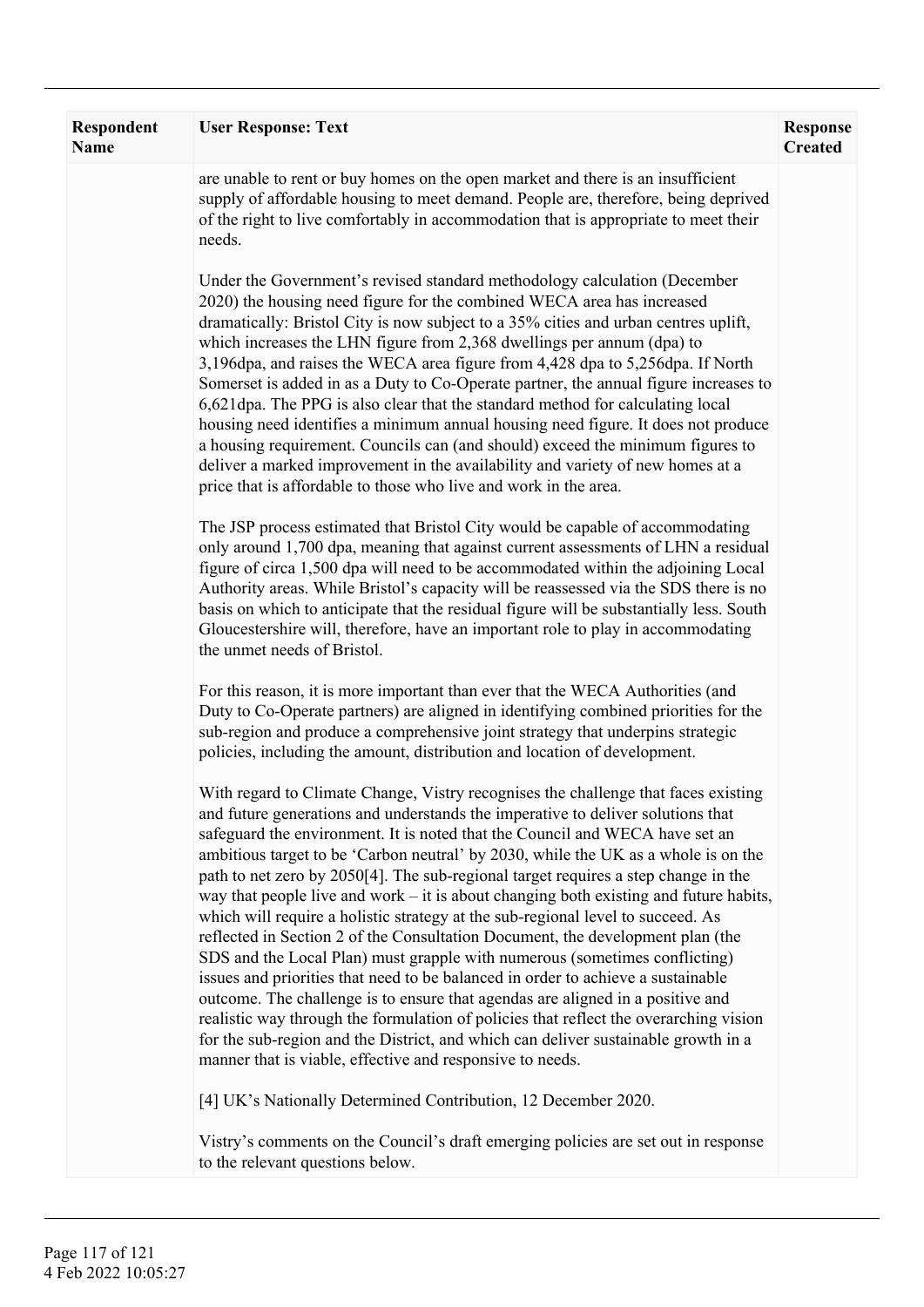| <b>Respondent</b><br>Name              | <b>User Response: Text</b>                                                                                                                                                                                                                                                                                                                                                                                                                                                                                                                                                                                                                                                                                                                                                                                                                                                                                                                                                                                                                                                                                                                                                                                                                                                                                                                                                                                                                                                                                                                                                                                                                                                                                                                                                                                                                                                                                                                  | <b>Response</b><br><b>Created</b> |
|----------------------------------------|---------------------------------------------------------------------------------------------------------------------------------------------------------------------------------------------------------------------------------------------------------------------------------------------------------------------------------------------------------------------------------------------------------------------------------------------------------------------------------------------------------------------------------------------------------------------------------------------------------------------------------------------------------------------------------------------------------------------------------------------------------------------------------------------------------------------------------------------------------------------------------------------------------------------------------------------------------------------------------------------------------------------------------------------------------------------------------------------------------------------------------------------------------------------------------------------------------------------------------------------------------------------------------------------------------------------------------------------------------------------------------------------------------------------------------------------------------------------------------------------------------------------------------------------------------------------------------------------------------------------------------------------------------------------------------------------------------------------------------------------------------------------------------------------------------------------------------------------------------------------------------------------------------------------------------------------|-----------------------------------|
| Vistry Group -<br>Land at Post<br>Farm | <b>SECTION 4 - POTENTIAL PRIORITIES:</b><br>Nine potential priorities are identified in this section of the document and broadly<br>speaking we support these aspirations and consider they reflect a suitable range of<br>aspirations for a Local Plan, with the following comments on this section.<br>Priority 6 seeks to 'Provide the right type and number of new homes.' The criteria                                                                                                                                                                                                                                                                                                                                                                                                                                                                                                                                                                                                                                                                                                                                                                                                                                                                                                                                                                                                                                                                                                                                                                                                                                                                                                                                                                                                                                                                                                                                                 | 29 Apr<br>2021                    |
|                                        | for this priority includes compliance with the housing need identified in the<br>emerging West of England Spatial Development Strategy (the 'SDS'). We support<br>this approach as the Local Plan will need to set out the detailed policy and<br>allocations to achieve the growth proposed in the SDS, which is expected to reflect<br>nationally set housing numbers (via the standard methodology) and also account for<br>other relevant local evidence in respect of economic growth, and housing<br>affordability (for example). It is important to ensure the Local Plan is emerging<br>alongside SDS to avoid delays in delivery of this growth once the quantum has<br>been agreed.                                                                                                                                                                                                                                                                                                                                                                                                                                                                                                                                                                                                                                                                                                                                                                                                                                                                                                                                                                                                                                                                                                                                                                                                                                               |                                   |
|                                        | There is a pressing need to ensure that the genuine OAN for the West of England is<br>met. As explained above, there has been a delay to the new Local Plan caused by<br>the withdrawal of the JCS, this has had real consequences for the ability of the<br>region to effectively plan for the level of growth needed. It is important that any<br>housing requirement figure expressed in this Plan needs to be based on a<br>'minimum' or an 'at least' figure. This is needed to ensure that there is sufficient<br>flexibility and resilience in the supply of sites to ensure that the planned level of<br>growth is achieved in the requisite timeframe (i.e. there is not an ongoing 'under-<br>performance' in respect of delivery relative to planned growth). This is in line with<br>the requirements of the NPPF, and PPG, and the Council needs to ensure it plans<br>positively to ensure housing needs are met. This is of particular importance to<br>South Gloucestershire, an Authority that has historically failed to deliver sufficient<br>housing to meet targets set within adopted Plans, and where there have been<br>periods during which no deliverable five year housing land supply has been<br>available; notwithstanding recent increases in housing delivery and compliance<br>with the Housing Delivery Tests measurement, failing to deliver planned levels of<br>housing growth should be mitigated within future Plans. We welcome the<br>indication that 'resilience' will be added to the five year supply (as stated as part of<br>Priority 6), but this aspiration needs to be translated into an actual policy<br>commitment in the Plan. There is a clear District level issue with regards to the<br>level of housing to be planned for in South Gloucestershire as the Authority is set to<br>fail to deliver the adopted Core Strategy housing requirement within the Plan<br>period to 2027. |                                   |
|                                        | Priority 6 also suggests that the Plan should "Provide land and policies to facilitate"<br>the delivery of small sites," and that provision should be made for self-build and<br>custom housing. Whilst it is not objectionable that some provision be made for<br>homes from these sources, it is important to set realistic and fully evidenced policy<br>aspirations for these types of sites. The latest full AMR (2019) published by the<br>Council shows that 83% of actual completions in the last year was on sites of over<br>10 units, i.e. major development sites. There needs to be recognition that major<br>development sites will continue to play the key role in delivery of the housing                                                                                                                                                                                                                                                                                                                                                                                                                                                                                                                                                                                                                                                                                                                                                                                                                                                                                                                                                                                                                                                                                                                                                                                                                                  |                                   |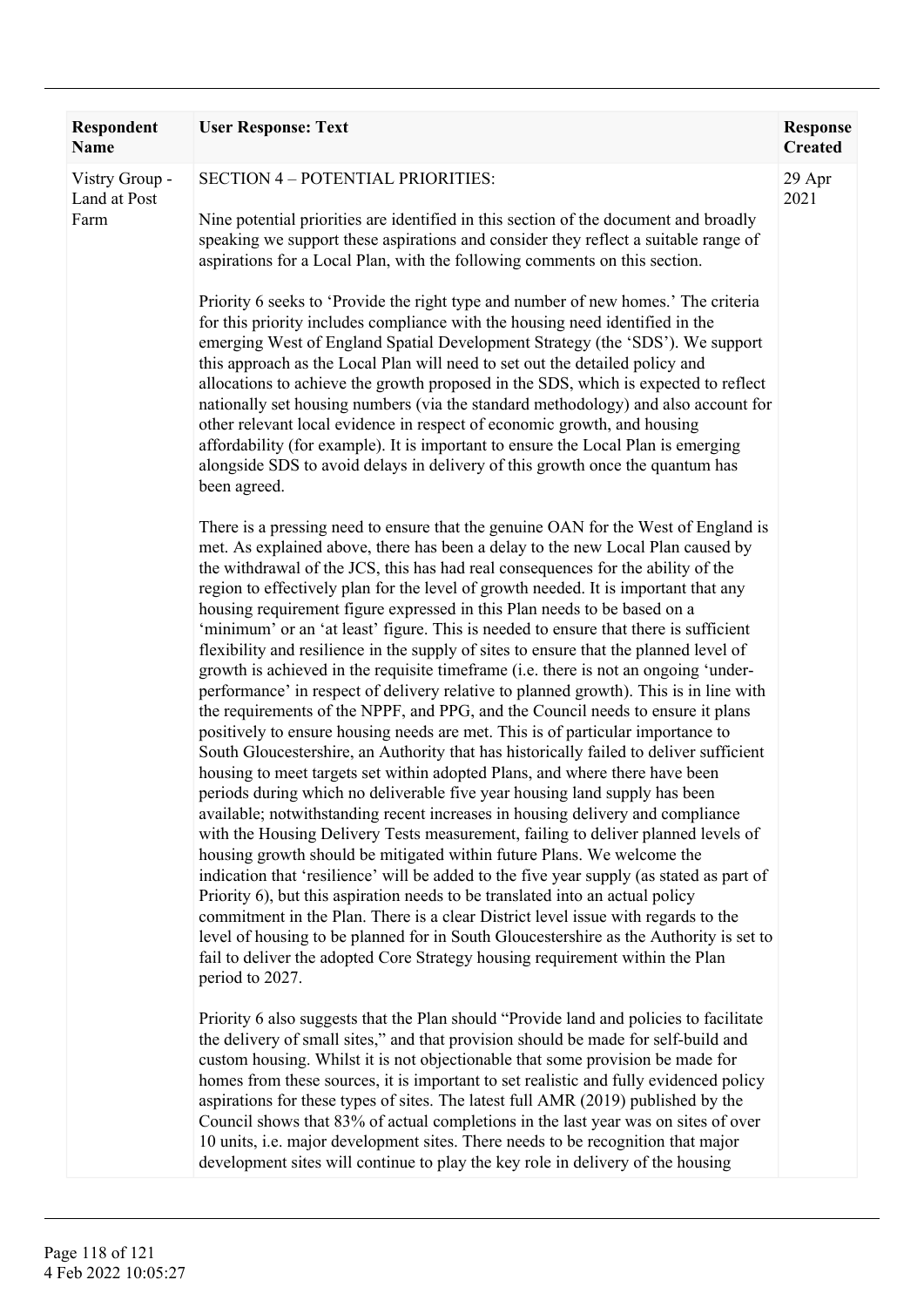| <b>Respondent</b><br><b>Name</b>           | <b>User Response: Text</b>                                                                                                                                                                                                                                                                                                                                                                                                                                                                                                                                                                                                                                                                                                                                                                                                                                                                                                                                                                                                                                                                                                                                                                                                                                                                                                                                                                                                                                                                                                                                                                                                                                                                                                                                                                                                                                                                                                                                                                                                                                                                                                                                                                                                                                                                                                 | <b>Response</b><br><b>Created</b> |
|--------------------------------------------|----------------------------------------------------------------------------------------------------------------------------------------------------------------------------------------------------------------------------------------------------------------------------------------------------------------------------------------------------------------------------------------------------------------------------------------------------------------------------------------------------------------------------------------------------------------------------------------------------------------------------------------------------------------------------------------------------------------------------------------------------------------------------------------------------------------------------------------------------------------------------------------------------------------------------------------------------------------------------------------------------------------------------------------------------------------------------------------------------------------------------------------------------------------------------------------------------------------------------------------------------------------------------------------------------------------------------------------------------------------------------------------------------------------------------------------------------------------------------------------------------------------------------------------------------------------------------------------------------------------------------------------------------------------------------------------------------------------------------------------------------------------------------------------------------------------------------------------------------------------------------------------------------------------------------------------------------------------------------------------------------------------------------------------------------------------------------------------------------------------------------------------------------------------------------------------------------------------------------------------------------------------------------------------------------------------------------|-----------------------------------|
|                                            | requirement in the new Plan. Sufficient major sites need to be allocated, and policy<br>should be worded in a way that facilitates the development rather than being too<br>prescriptive, particularly in light of the failure of the Core Strategy to realise<br>completions on allocated sites as expected. If it is a specific policy aspiration to<br>ensure development on small sites can be facilitated, the Council should also<br>consider policy provision to avoid delays to delivery and ensure actual housing is<br>realised on the major development sites that will ultimately make up the majority of<br>the Council's supply. It is also relevant for the Plan to consider that any strategy<br>which relies on more smaller development sites, would result in fewer opportunities<br>to deliver necessary community and other infrastructure as part of these<br>developments, and require greater involvement from the Local Authority to ensure<br>this delivery (funded via CIL or other mechanisms) which supports growth (this<br>directly links to Priority 9 which relates to the "timely and efficient provision of<br>infrastructure to support growing communities").                                                                                                                                                                                                                                                                                                                                                                                                                                                                                                                                                                                                                                                                                                                                                                                                                                                                                                                                                                                                                                                                                                                         |                                   |
| Vistry Group -<br>Land at Yew<br>Tree Farm | <b>SECTION 4 - POTENTIAL PRIORITIES:</b><br>Nine potential priorities are identified in this section of the document and broadly<br>speaking we support these aspirations and consider they reflect a suitable range of<br>aspirations for a Local Plan, with the following comments on this section.<br>Priority 6 seeks to 'Provide the right type and number of new homes.' The criteria<br>for this priority includes compliance with the housing need identified in the<br>emerging West of England Spatial Development Strategy (the 'SDS'). We support<br>this approach as the Local Plan will need to set out the detailed policy and<br>allocations to achieve the growth proposed in the SDS, which is expected to reflect<br>nationally set housing numbers (via the standard methodology) and also account for<br>other relevant local evidence in respect of economic growth, and housing<br>affordability (for example). It is important to ensure the Local Plan is emerging<br>alongside SDS to avoid delays in delivery of this growth once the quantum has<br>been agreed.<br>There is a pressing need to ensure that the genuine OAN for the West of England is<br>met. As explained above, there has been a delay to the new Local Plan caused by<br>the withdrawal of the JCS, this has had real consequences for the ability of the<br>region to effectively plan for the level of growth needed. It is important that any<br>housing requirement figure expressed in this Plan needs to be based on a<br>'minimum' or an 'at least' figure. This is needed to ensure that there is sufficient<br>flexibility and resilience in the supply of sites to ensure that the planned level of<br>growth is achieved in the requisite timeframe (i.e. there is not an ongoing 'under-<br>performance' in respect of delivery relative to planned growth). This is in line with<br>the requirements of the NPPF, and PPG, and the Council needs to ensure it plans<br>positively to ensure housing needs are met. This is of particular importance to<br>South Gloucestershire, an Authority that has historically failed to deliver sufficient<br>housing to meet targets set within adopted Plans, and where there have been<br>periods during which no deliverable five year housing land supply has been | 29 Apr<br>2021                    |
|                                            | available; notwithstanding recent increases in housing delivery and compliance<br>with the Housing Delivery Tests measurement, failing to deliver planned levels of<br>housing growth should be mitigated within future Plans. We welcome the<br>indication that 'resilience' will be added to the five year supply (as stated as part of                                                                                                                                                                                                                                                                                                                                                                                                                                                                                                                                                                                                                                                                                                                                                                                                                                                                                                                                                                                                                                                                                                                                                                                                                                                                                                                                                                                                                                                                                                                                                                                                                                                                                                                                                                                                                                                                                                                                                                                  |                                   |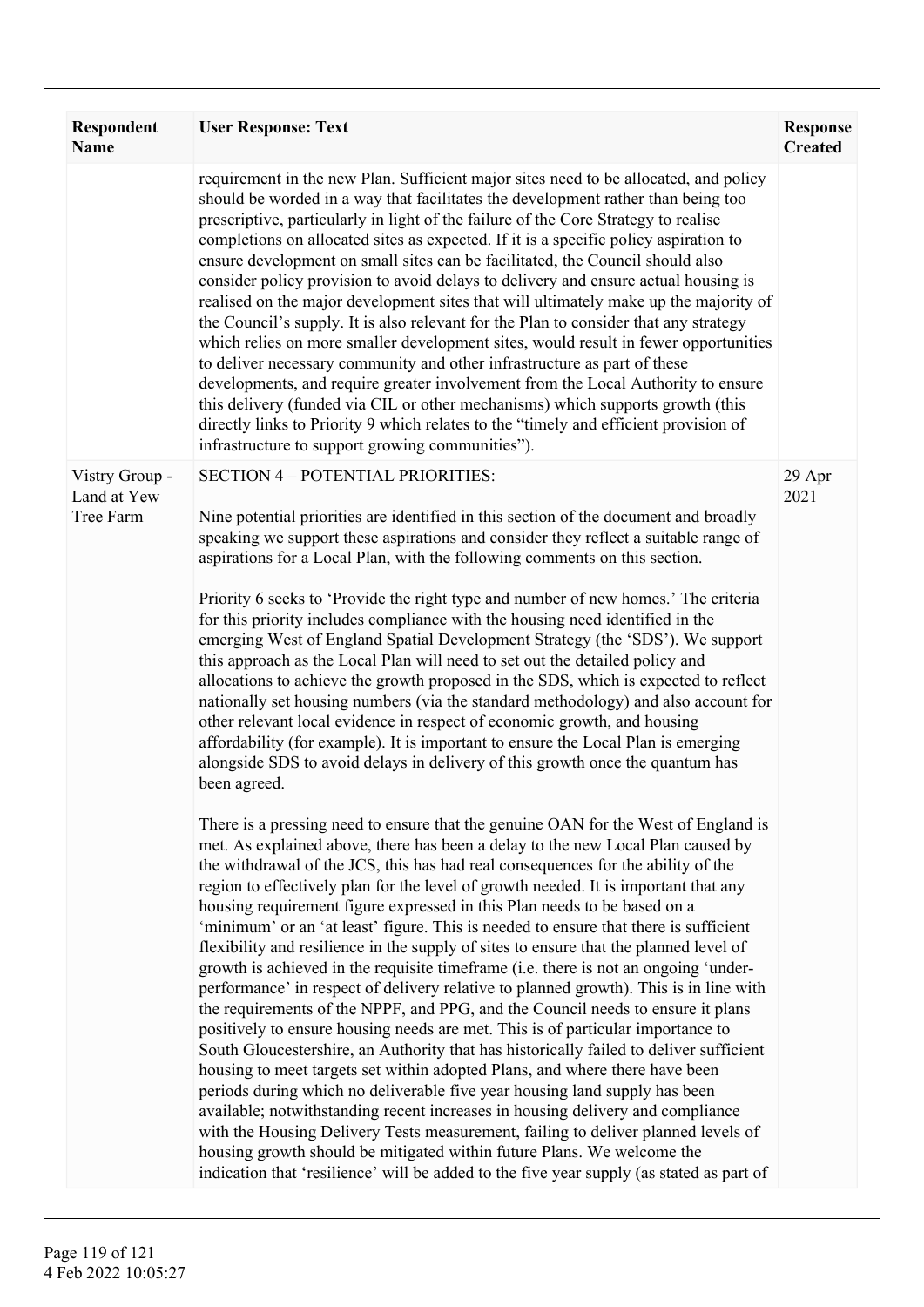| <b>Respondent</b><br><b>Name</b> | <b>User Response: Text</b>                                                                                                                                                                                                                                                                                                                                                                                                                                                                                                                                                                                                                                                                                                                                                                                                                                                                                                                                                                                                                                                                                                                                                                                                                                                                                                                                                                                                                                                                                                                                                                                                                                                                                                                                                                                                                                                                                       | <b>Response</b><br><b>Created</b> |
|----------------------------------|------------------------------------------------------------------------------------------------------------------------------------------------------------------------------------------------------------------------------------------------------------------------------------------------------------------------------------------------------------------------------------------------------------------------------------------------------------------------------------------------------------------------------------------------------------------------------------------------------------------------------------------------------------------------------------------------------------------------------------------------------------------------------------------------------------------------------------------------------------------------------------------------------------------------------------------------------------------------------------------------------------------------------------------------------------------------------------------------------------------------------------------------------------------------------------------------------------------------------------------------------------------------------------------------------------------------------------------------------------------------------------------------------------------------------------------------------------------------------------------------------------------------------------------------------------------------------------------------------------------------------------------------------------------------------------------------------------------------------------------------------------------------------------------------------------------------------------------------------------------------------------------------------------------|-----------------------------------|
|                                  | Priority 6), but this aspiration needs to be translated into an actual policy<br>commitment in the Plan. There is a clear District level issue with regards to the<br>level of housing to be planned for in South Gloucestershire as the Authority is set to<br>fail to deliver the adopted Core Strategy housing requirement within the Plan<br>period to 2027.                                                                                                                                                                                                                                                                                                                                                                                                                                                                                                                                                                                                                                                                                                                                                                                                                                                                                                                                                                                                                                                                                                                                                                                                                                                                                                                                                                                                                                                                                                                                                 |                                   |
|                                  | Priority 6 also suggests that the Plan should "Provide land and policies to facilitate"<br>the delivery of small sites," and that provision should be made for self-build and<br>custom housing. Whilst it is not objectionable that some provision be made for<br>homes from these sources, it is important to set realistic and fully evidenced policy<br>aspirations for these types of sites. The latest full AMR (2019) published by the<br>Council shows that 83% of actual completions in the last year was on sites of over<br>10 units, i.e. major development sites. There needs to be recognition that major<br>development sites will continue to play the key role in delivery of the housing<br>requirement in the new Plan. Sufficient major sites need to be allocated, and policy<br>should be worded in a way that facilitates the development rather than being too<br>prescriptive, particularly in light of the failure of the Core Strategy to realise<br>completions on allocated sites as expected. If it is a specific policy aspiration to<br>ensure development on small sites can be facilitated, the Council should also<br>consider policy provision to avoid delays to delivery and ensure actual housing is<br>realised on the major development sites that will ultimately make up the majority of<br>the Council's supply. It is also relevant for the Plan to consider that any strategy<br>which relies on more smaller development sites, would result in fewer opportunities<br>to deliver necessary community and other infrastructure as part of these<br>developments, and require greater involvement from the Local Authority to ensure<br>this delivery (funded via CIL or other mechanisms) which supports growth (this<br>directly links to Priority 9 which relates to the "timely and efficient provision of<br>infrastructure to support growing communities"). |                                   |
| <b>Waddeton Park</b><br>Ltd      | There is no doubt that priority should be afforded to the reuse of previously<br>developed land. However, such an approach will only provide a small amount of<br>the land needed and, therefore, some greenfield land in appropriate sustainable<br>locations will have to be developed.<br>Furthermore, any temptation to increase densities to such a level that 'town<br>cramming' results, just to avoid taking harder decisions relating to the Green Belt<br>and greenfield sites, must be avoided.<br>The need to deliver homes closer to where people work and in a manner that<br>contributes to sustainable development principles means that the existing Green<br>Belt cannot be sacrosanct.<br>Furthermore, many of the small and medium sized settlements in South<br>Gloucestershire will need to see some growth in order to both preserve existing<br>services and facilities and bring about necessary improvements to their long-term<br>sustainability. It will be important to direct a sufficient level of new homes to those<br>small and medium sized locations that are well-served, or are capable of being, by<br>key services and Public Transport links.                                                                                                                                                                                                                                                                                                                                                                                                                                                                                                                                                                                                                                                                                                                           | 11 Mar<br>2021                    |
|                                  | A number of the non-Green Belt locations are constrained by flood risk, AONB or                                                                                                                                                                                                                                                                                                                                                                                                                                                                                                                                                                                                                                                                                                                                                                                                                                                                                                                                                                                                                                                                                                                                                                                                                                                                                                                                                                                                                                                                                                                                                                                                                                                                                                                                                                                                                                  |                                   |